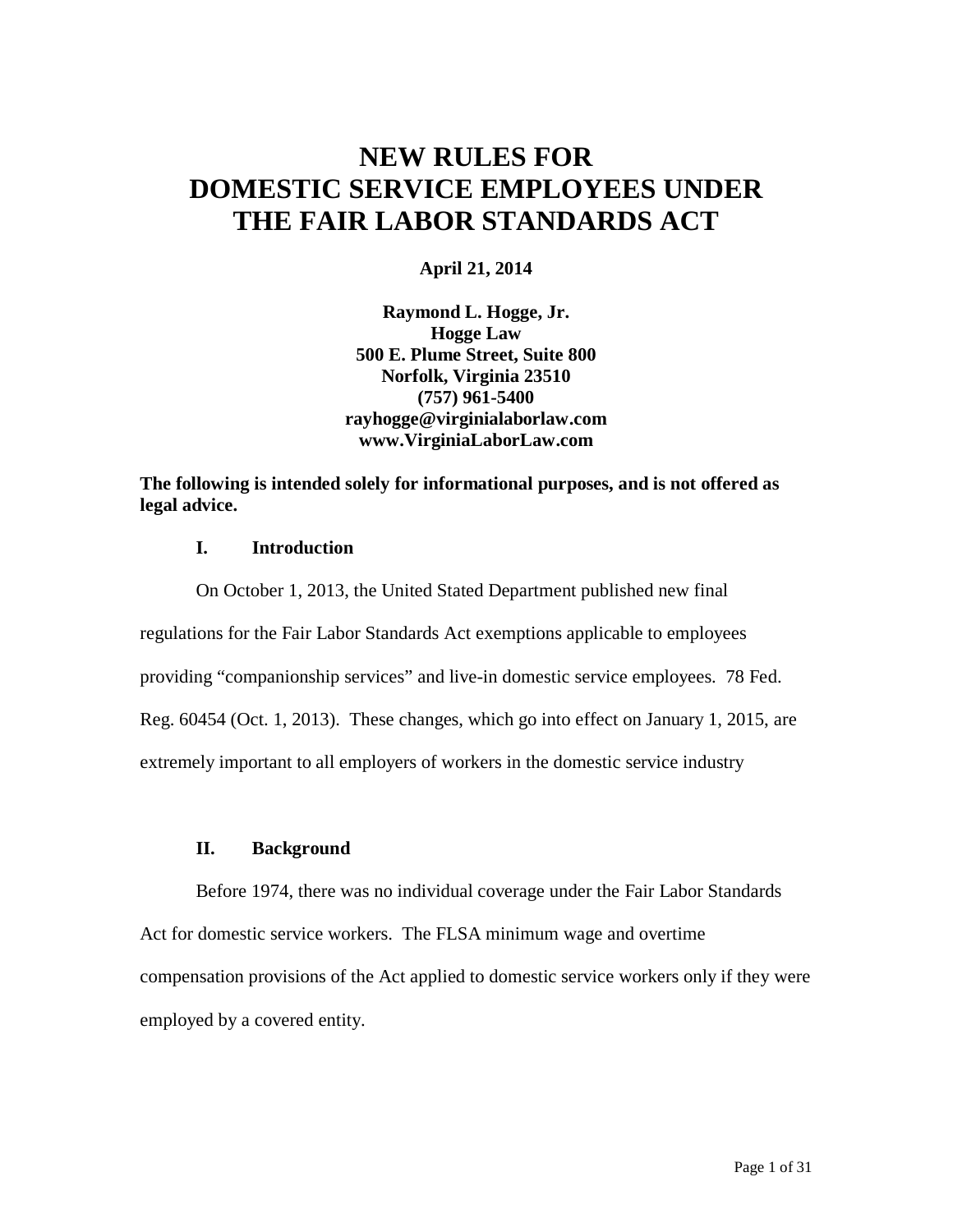In 1974 Congress amended the Act to extend coverage to all domestic service workers, including those employed by companies too small to be covered by the Act and those employed by private households. 29 U.S.C. § 206(f), 29 U.S.C. § 207(l). At the same time, Congress created an exemption from the minimum wage and overtime compensation requirements for domestic service workers who provide "companionship services," 29 U.S.C. 213(a)(15) (exempting from minimum wage and overtime compensation "any employee employed on a casual basis in domestic service employment to provide babysitting services or any employee employed in domestic service employment to provide companionship services for individuals who (because of age or infirmity) are unable to care for themselves (as such terms are defined and delimited by regulations of the Secretary)") and an exemption from the overtime compensation requirement for domestic service workers who reside in the households in which they provide services, 29 U.S.C. 213(b)(21) (exempting from overtime compensation "any employee who is employed in domestic service in a household and who resides in such household").

 In 1975, the DOL adopted regulations implementing the exemptions for companionship service employees and live-in domestic service employees. See 40 Fed. Reg. 7404 (Feb. 20, 1975); 29 C.F.R. Part 552. Those regulations defined companionship services as "fellowship, care, and protection," which included "household work ... such as meal preparation, bed making, washing of clothes, and other similar services" and could include general household work not exceeding "20 percent of the total weekly hours worked." 29 C.F.R. § 552.6. Those regulations allowed third party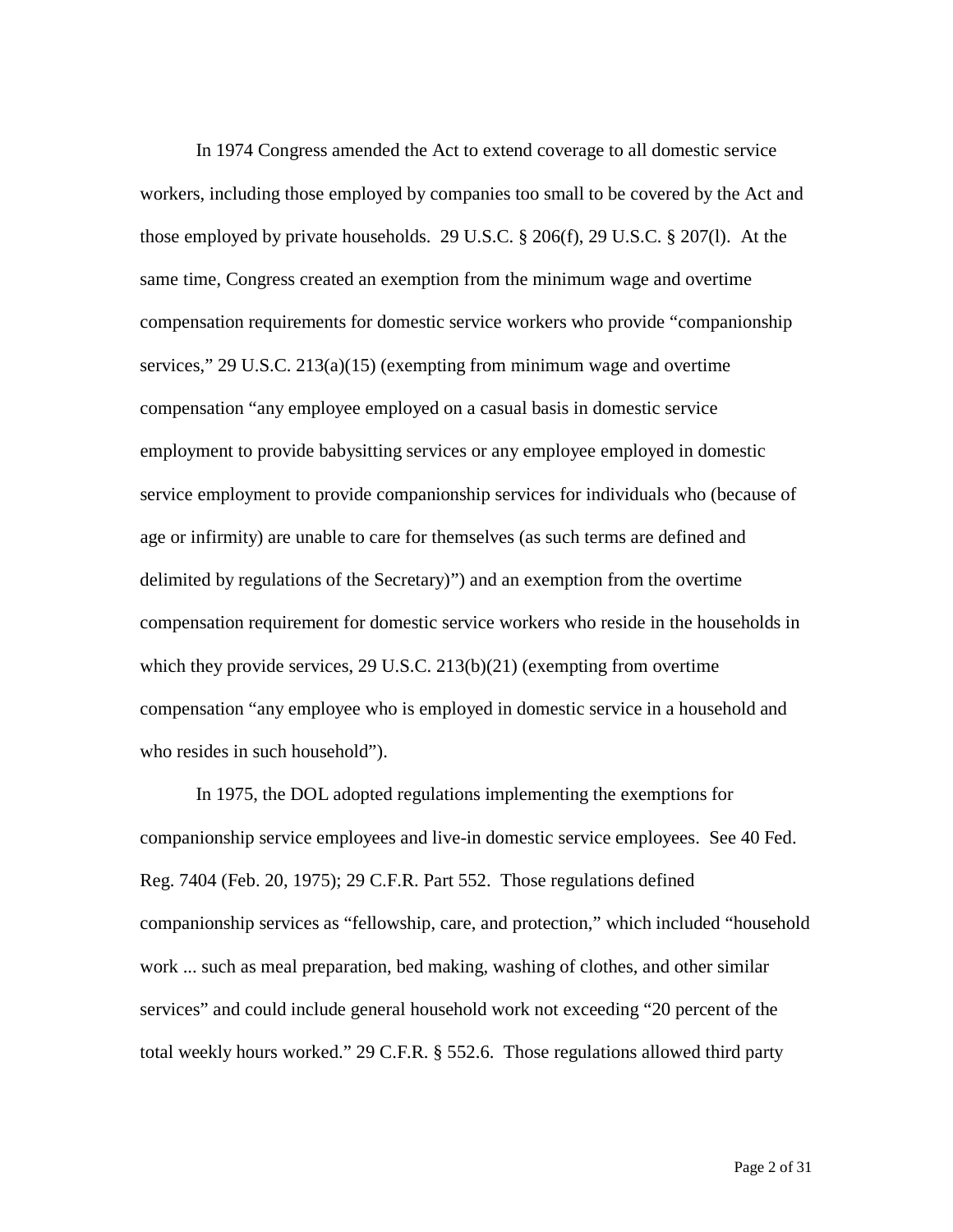employers, or employers of home care workers other than the individuals receiving care or their families or households, to claim both exemptions. 29 C.F.R. § 552.109.

 On December 30, 1993, DOL published a notice of proposed rulemaking, proposing to revise 29 C.F.R. § 552.109 to require that, in order for the exemptions to apply, companionship service employees and live-in domestic service employees who are employed by a third party employer or agency must be "jointly" employed by the individual, family, or household using their services. 58 Fed. Reg. 69310 (Dec. 30, 1993). On September 8, 1995, DOL published a proposed rule reopening and extending the comment period on the proposed changes to 29 C.F.R. § 552.109 regarding third party employment. 60 Fed. Reg. 46797 (Sep. 8, 1995). DOL, however, did not adopt the proposed change in a final rule.

 On January 19, 2001, DOL published a notice of proposed rulemaking in which is proposed to amend the regulations to revise the definition of "companionship services," revise the criteria used to determine whether employees qualify as trained personnel, and revise the rules regarding third party employment. On April 23, 2001, DOL published a proposed rule reopening and extending the comment period for these proposed revisions. 66 Fed. Reg. 20411 (Apr. 23, 2001). On April 8, 2002, DOL withdrew these proposed changes. 67 Fed. Reg. 16668 (Apr. 8, 2002).

 On December 27, 2011, the Department published a notice of proposed rulemaking proposing changes to the exemptions for companionship service employees and live-in domestic service employees. 76 Fed. Reg. 81190 (Dec. 27, 2011).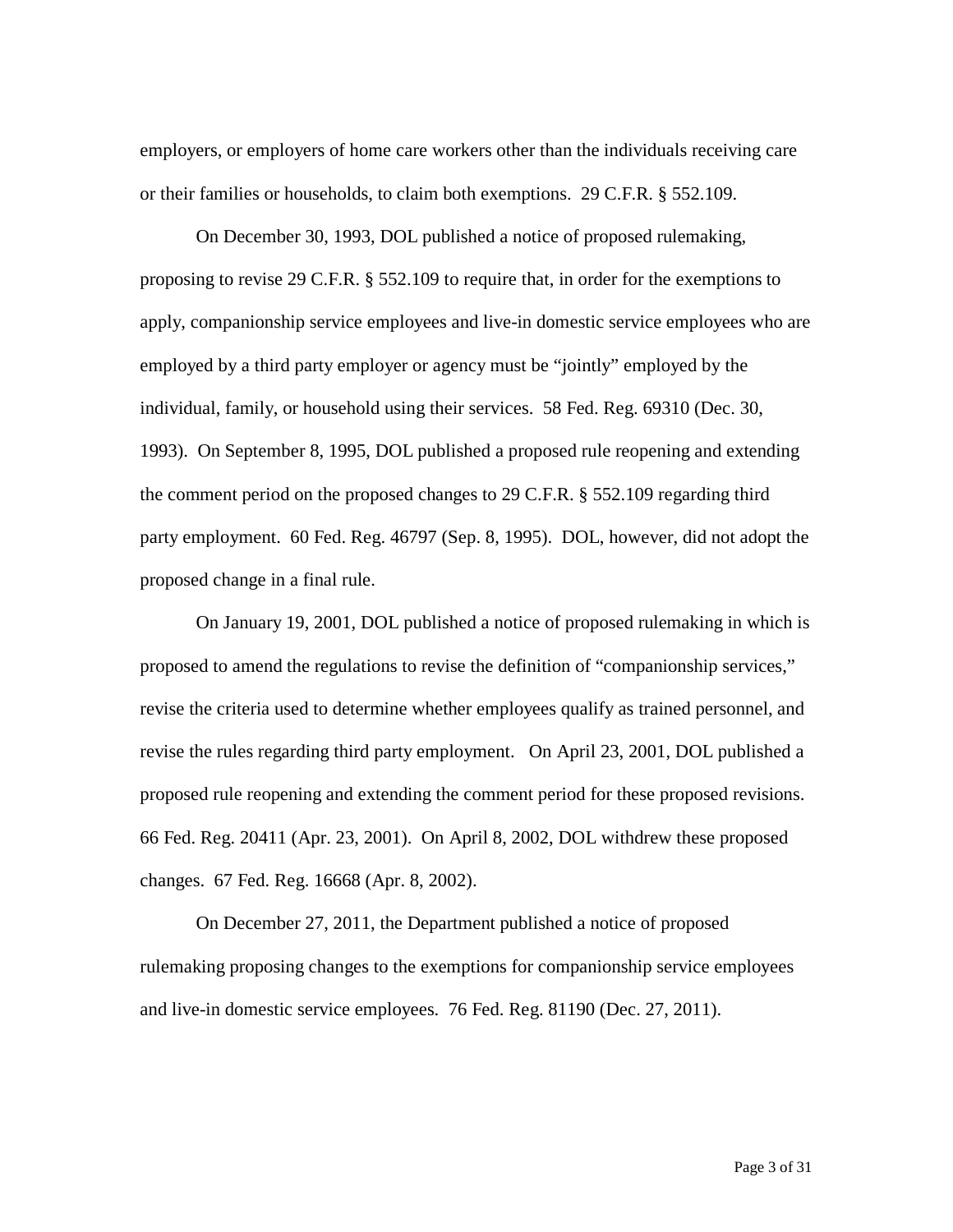On February 24, 2012, DOL extended the comments period for these proposed changes, 77 Fed. Reg. 11021 (Feb. 24, 2012), and on March 13, 2012 DOL again extended the comment period, this time to March 21, 2012, 77 Fed. Reg. 14688 (Mar. 13, 2012). The new final regulations reflect the changes proposed by DOL in 2011, with some modifications based on the comments received.

### **III. Purpose and Rationale for New Regulations**

The Department of Labor's new regulations are designed to severely restrict the workers to whom the companionship service exemption and live-in domestic service exemptions apply. The rationale for the new regulations, as stated by DOL in comments to the Final Rule, is that the exemptions have been applied by employers and courts to many kinds of workers other than those Congress intended when it created the exemption in 1974:

> Since the Department published its regulations implementing the 1974 amendments to the FLSA, the home care industry has undergone dramatic transformation. In the 1970s, individuals who had significant care needs went into institutional settings. Over time, however, our nation has come to recognize the importance of providing services in private homes and other community-based settings and of supporting individuals in remaining in their homes and communities. This shift is in part a result of the rising cost of traditional institutional care, and has been made possible in significant part by the availability of government funding assistance for home care under Medicare and Medicaid. The growing demand for long-term home care services is also due to the significant increase in the percentage of elderly people in the United States. The Supreme Court's decision in Olmstead v. L.C., 527 U.S. 581 (1999), which held that it is a violation of the Americans with Disabilities Act for public entities to fail to provide services to persons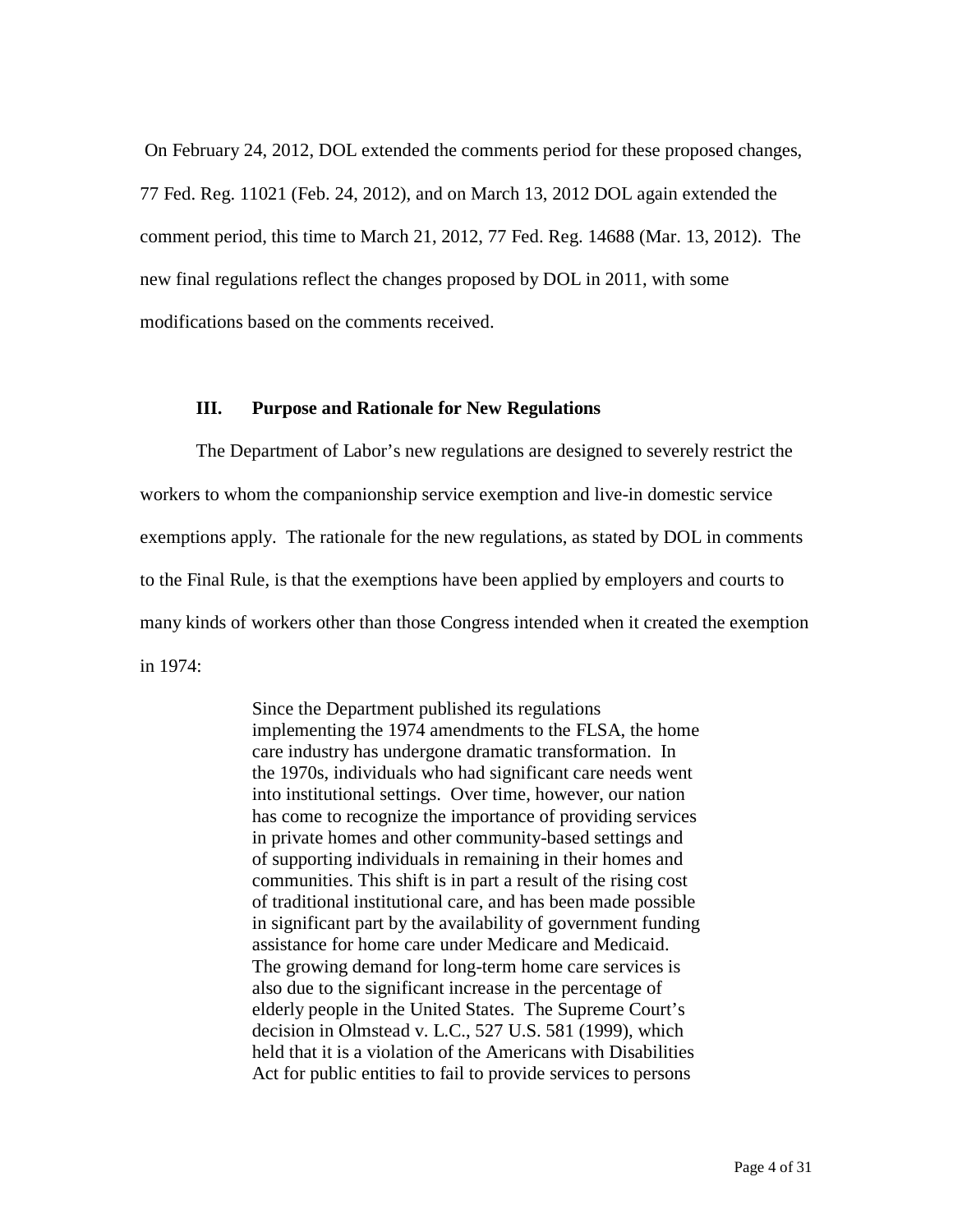with disabilities in the most integrated setting appropriate, further solidified our country's commitment to decreasing institutionalization and has also influenced this important trend.

This shift is reflected in the increasing number of agencies and workers engaged in home care. The number of Medicare-certified home care agencies increased from 2,242 in 1975 to 7,747 in 1999 and by the end of 2009, had grown to 10,581. There has been a similar increase in the employment of home health aides and personal care aides in the private homes of individuals in need of assistance with basic daily living or health maintenance activities. The number of workers in these jobs tripled between 1988 and 2001; by 2001 there were 560,190 workers employed as home health aides and 408,360 workers employed as personal care aides. Between 2001 and 2011, home health aide employment increased 65 percent to 924,650 and personal care aide employment doubled, increasing to 820,600.

Furthermore, as services for elderly people and people with illnesses, injuries, or disabilities who require assistance in caring for themselves (referred to in this Final Rule as consumers) have increasingly been provided in individuals' homes rather than in nursing homes or other institutions, the duties performed in homes have changed as well. Most direct care workers are employed to do more than simply sit with and watch over the individuals for whom they work. They assist consumers with activities of daily living and instrumental activities of daily living, such as bathing, dressing, housework, or preparing meals. They often also provide medical care, such as managing the consumer's medications or performing tracheostomy care, that was previously almost exclusively provided in hospitals, nursing homes, or other institutional settings and by trained nurses. This work is far more skilled and professional than that of someone performing ''elder sitting.'' Although some direct care workers today still perform the services Congress contemplated, i.e., sit with and watch over individuals in their homes, most do much more.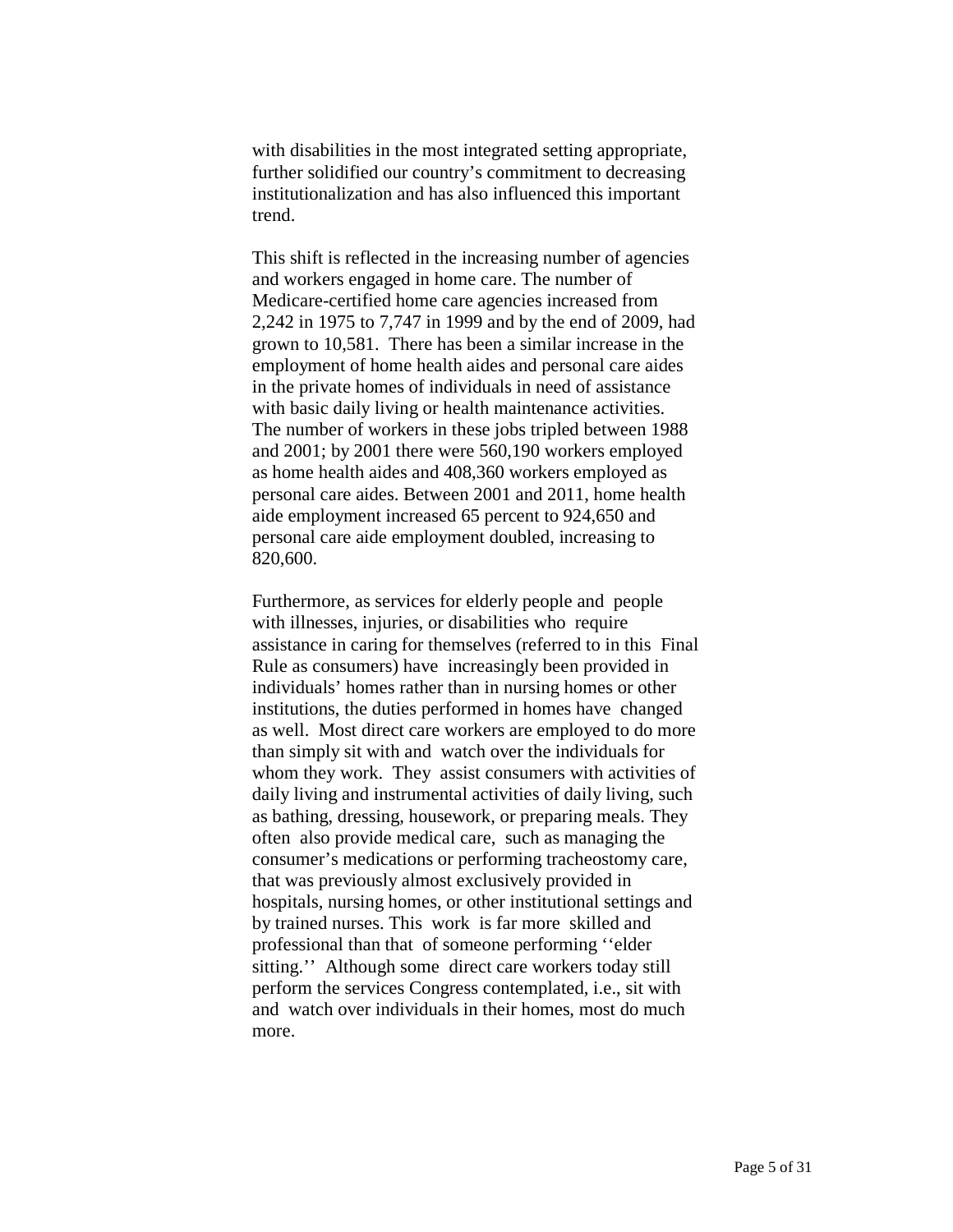Yet the growth in demand for home care and the professionalization of the home care workforce have not resulted in growth in earnings for direct care workers. The earnings of employees in the home health aide and personal care aide categories remain among the lowest in the service industry. Studies have shown that the low income of direct care workers continues to impede efforts to improve both the circumstances of the workers and the quality of the services they provide. Covering direct care workers under the Act is, thus, an important step in ensuring that the home care industry attracts and retains qualified workers that the sector will need in the future.

These low wages are at least in part the result of the application of the companionship services exemption to a wide range of direct care workers who then may not be paid minimum wage for all hours worked and likely do not receive overtime wages for hours worked over forty in a workweek. In some instances, employers may be improperly claiming the exemption as to employees whose work falls outside the existing definition of companionship services in 29 CFR 552.6. In many others, however, employers are relying on the Department's 1975 regulation, which was written at a time when the scope of direct care work was much more limited and neither Congress nor the Department predicted the developments in home care services that were to come.

Courts have interpreted the current regulation broadly such that the companionship services exemption has expanded along with the home care industry and workforce; based on this expansive reading of the current regulation, essentially any services provided for an elderly person or person with an illness, injury, or disability in the person's private home constitute companionship services for which minimum wage and overtime need not be paid. See, e.g., Sayler v. Ohio Bureau of Workers' Comp., 83 F.3d 784, 787 (6th Cir. 1996) (holding that a worker who "helps [an adult with a serious back injury] dress, gives him his medication, helps him bathe, assists him in getting around their home, and cleans his bedclothes when he loses control of his bowels" is providing companionship services under § 552.6); McCune v. Or. Senior Servs. Div., 894 F.2d 1107, 1108–09 (9th Cir. 1990) (accepting that "full-time, live-in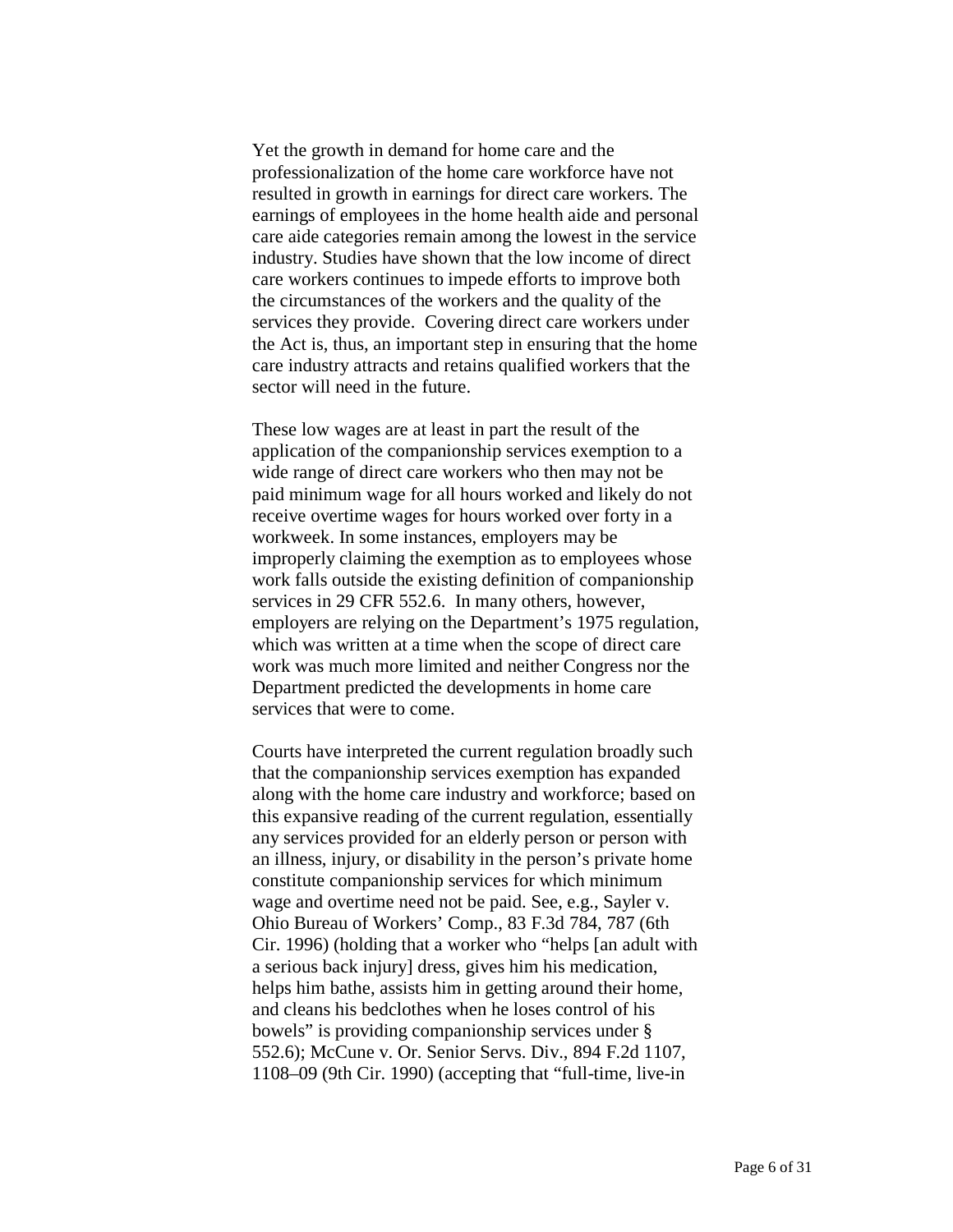attendants for elderly and infirm individuals unable to care for themselves" who perform "cleaning, cooking, and hygiene and medical care" for those individuals were providing companionship services because under the current regulation, "the recipients of these services [are] the determinative factor in applying the [companionship services] exception''); Fowler v. Incor, 279 F. App'x 590, 596 (10th Cir. 2008) (noting that "[c]are related to the individual" that falls within the current definition of companionship services "has been expanded to include more frequent vacuuming and dusting for a client with allergies, mopping and sweeping for clients who crawl on the floor, and habilitation training, which often includes training the client to do housework, cooking, and attending to person hygiene"); Cook v. Diana Hays and Options, Inc., 212 F. App'x 295, 296–97 (5th Cir. 2006) (holding that a direct care worker "employed by . . . a non-profit corporation that provides home health care" who "provided simple physical therapy, prepared [consumers'] meals, assisted with [consumers'] eating, baths, bed-making, and teeth brushing, completed housework . . . and accompanied them on walks, to doctor visits, to Mass, and to the grocery store" was exempt from the FLSA under the companionship services exemption as defined in current § 552.6). Furthermore, courts have narrowly construed the regulation's exclusion of "trained personnel" from companionship services such that direct care workers providing medical care, including certified nursing assistants and often home health aides, are not protected by the FLSA. See, e.g., McCune, 894 F.2d at 1110–11(holding that certified nursing assistants were not "trained personnel" excluded from the regulatory definition of companionship services because, unlike registered nurses and licensed practical nurses, certified nursing assistants in that case received only 60 hours of training); Cox v. Acme Health Servs., Inc., 55 F.3d 1304, 1309–10 (7th Cir. 1995) (holding that a home health aide who had completed 75 hours of required training and ''performed patient care'' including ''administering complete bed baths, position and turning patients in bed, tube-feeding, the taking and recording of vital signs, bowel and bladder training, changing and cleaning patients' catheters, administering enemas, range-of-motion exercise training, speech training, and inserting non-medicated suppositories" did not qualify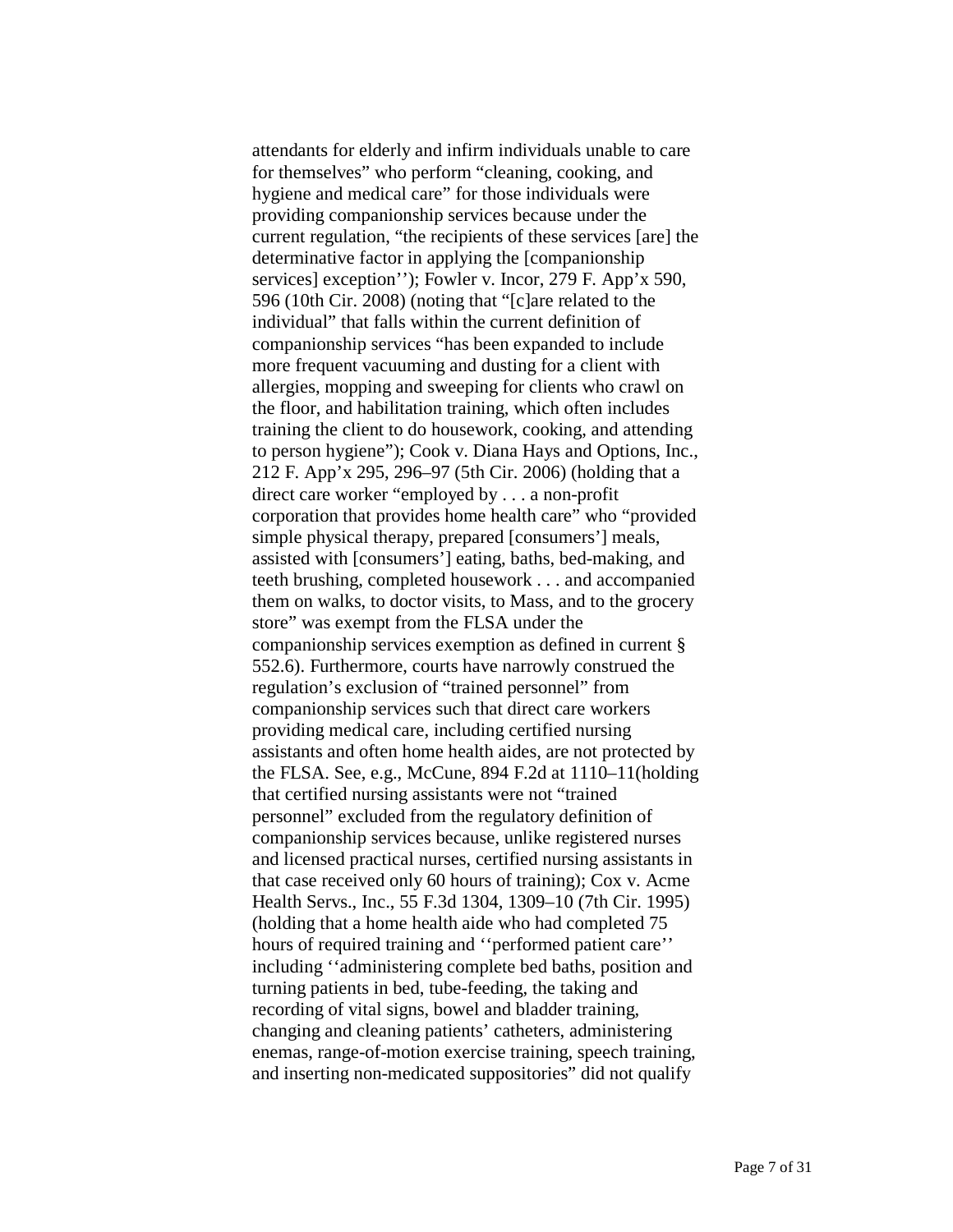as ''trained personnel" and therefore provided "companionship services" as defined in the Department's regulations).

In this Final Rule, the Department is exercising its authority to amend the domestic service employment regulations to clarify and narrow the set of employees as to whom the companionship services and live-in domestic service employee exemptions may be claimed. See Long Island Care at Home, Ltd. v. Coke, 551 U.S. 158, 165 (2007) (discussing the gaps in the FLSA, including "the scope and definition of statutory terms such as 'domestic service employment' and 'companionship services'" that Congress "entrusted the agency to work out" (citing 29 U.S.C.  $213(a)(15)$ ). These limits are meant to ensure that these exemptions are applied only to the extent Congress intended in enacting the 1974 amendments.

Furthermore, because of the Department's revisions to these regulations, as home-based services continue to expand, employers will have clear guidance about the need to afford most direct care workers the protections of the FLSA, and the continued growth of home-based services will occur based on a realistic understanding of the professional nature of the home care workforce. Specifically, as explained in detail in this preamble, only direct care workers who primarily provide fellowship and protection are providing companionship services. Direct care workers who are employed by third party employers, such as private home care agencies, are the type of professional workers whose vocation merits minimum wage and overtime protections. Direct care workers who provide medically related services, such as certified nursing assistants, are doing work that calls for more skill and effort than that encompassed by the term "companionship services." The Department believes that based on these principles, most direct care workers acting as home health aides, and many whose title is personal care assistant, will be entitled to minimum wage and overtime. These workers are due the respect and dignity that accompanies the protections of the FLSA.

Preamble to Final Rule, 78 Fed. Reg. 60454, 60458-60459 (Oct. 1, 2013).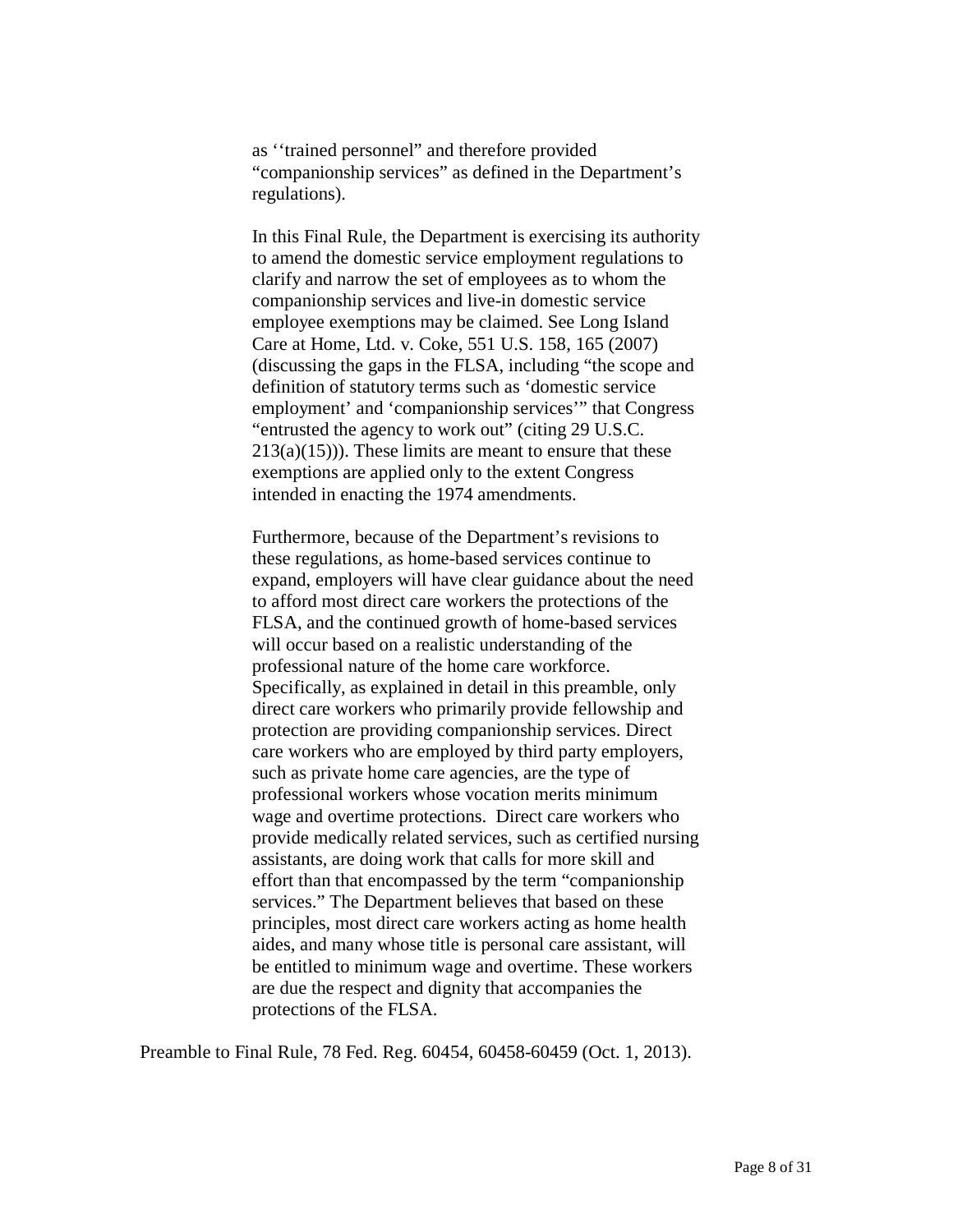# **IV. The Old Regulations v. The New Regulations**

# **(1) 29 C.F.R. § 552.1 - Terms Used in Regulations**

This regulation remains unchanged. It provides:

§ 552.1 Terms used in regulations.

(a) Administrator means the Administrator of the Wage and Hour Division, U.S. Department of Labor, or the Administrator's authorized representative.

(b) Act means the Fair Labor Standards Act of 1938, as amended.

29 C.F.R. § 552.1; 75 Fed. Reg. 81190 (Dec. 27, 2011);78 Fed. Reg. 60454 (Oct. 1, 2013).

# **(2) 29 C.F.R. § 552.2 - Purpose and Scope**

This regulation also remains unchanged. It provides:

§ 552.2 Purpose and scope.

(a) This part provides necessary rules for the application of the Act to domestic service employment in accordance with the following amendments made by the Fair Labor Standards Amendments of 1974, 88 Stat. 55, et seq.

(b) Section 2(a) of the Act finds that the "employment of persons in domestic service in households affects commerce." Section 6(f) extends the minimum wage protection under section 6(b) to employees employed as domestic service employees under either of the following circumstances:

(1) If the employee's compensation for such services from his/her employer would constitute wages under section  $209(a)(6)$  of title II of the Social Security Act, that is, if the cash remuneration during a calendar year is not less than \$1,000 in 1995, or the amount designated for subsequent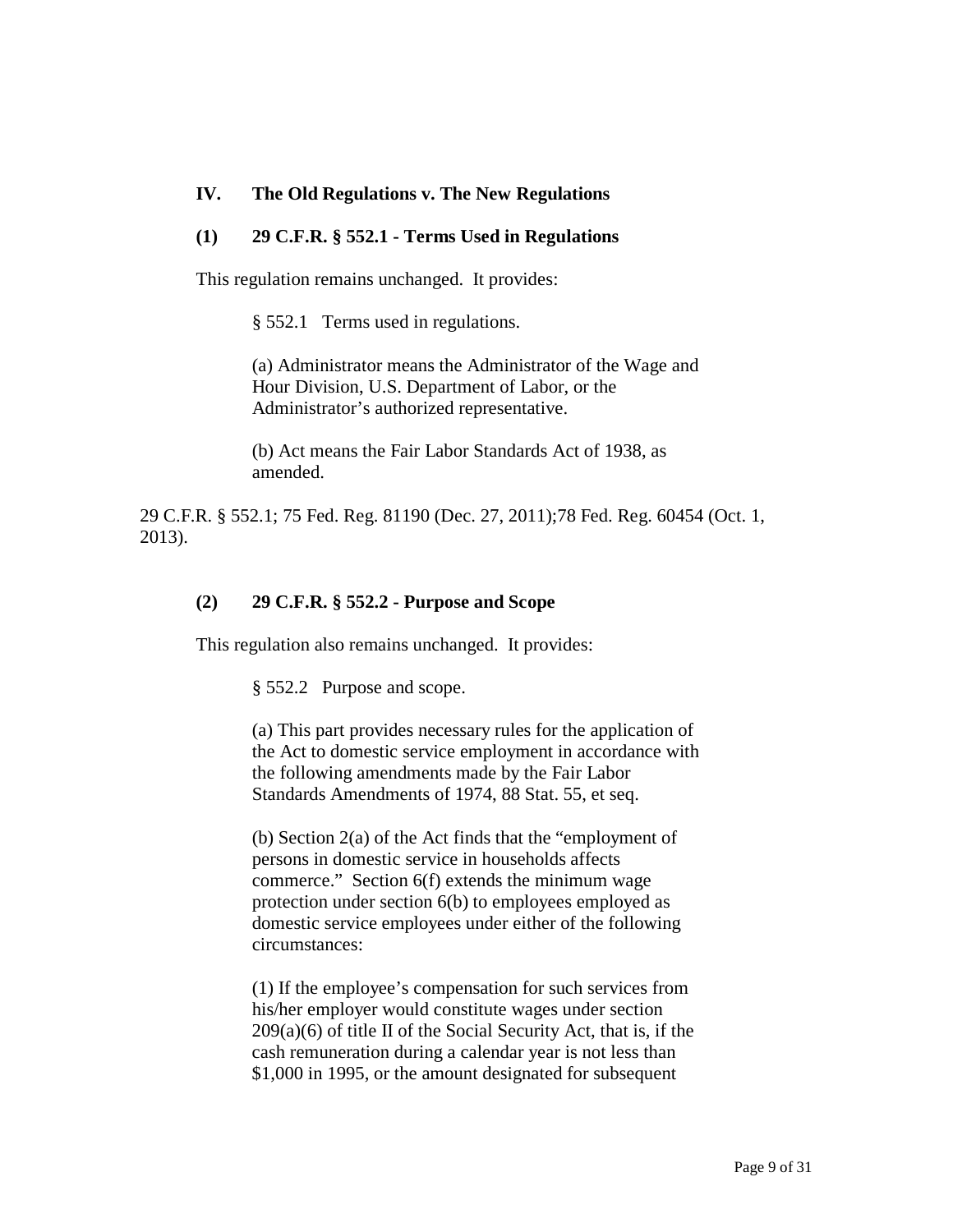years pursuant to the adjustment provision in section 3121(x) of the Internal Revenue Code of 1986; or

(2) If the employee was employed in such domestic service work by one or more employers for more than 8 hours in the aggregate in any workweek.

Section 7(l) extends generally the protection of the overtime provisions of section 7(a) to such domestic service employees. Section 13(a)(15) provides both a minimum wage and overtime exemption for "employees employed on a casual basis in domestic service employment to provide babysitting services" and for domestic service employees employed" to provide companionship services for individuals who (because of age or infirmity) are unable to care for themselves." Section 13(b)(21) provides an overtime exemption for domestic service employees who reside in the household in which they are employed.

(c) The definitions required by section  $13(a)(15)$  are contained in §§ 552.3, 552.4, 552.5 and 552.6.

29 C.F.R. § 552.2; 75 Fed. Reg. 81190 (Dec. 27, 2011);78 Fed. Reg. 60454 (Oct. 1, 2013).

# **(3) 29 C.F.R. § 552.3 - Domestic Service Employment**

This regulation has been changed slightly. The old regulation provided:

§ 552.3 Domestic Service Employment

As used in section  $13(a)(15)$  of the Act, the term "domestic service employment" refers to services of a household nature performed by an employee in or about a private home (permanent or temporary) of the person by whom he or she is employed. The term includes employees such as cooks, waiters, butlers, valets, maids, housekeepers, governesses, nurses, janitors, laundresses, caretakers, handymen, gardeners, footmen, grooms, and chauffeurs of automobiles for family use. It also includes babysitters employed on other than a casual basis. This listing is illustrative and not exhaustive.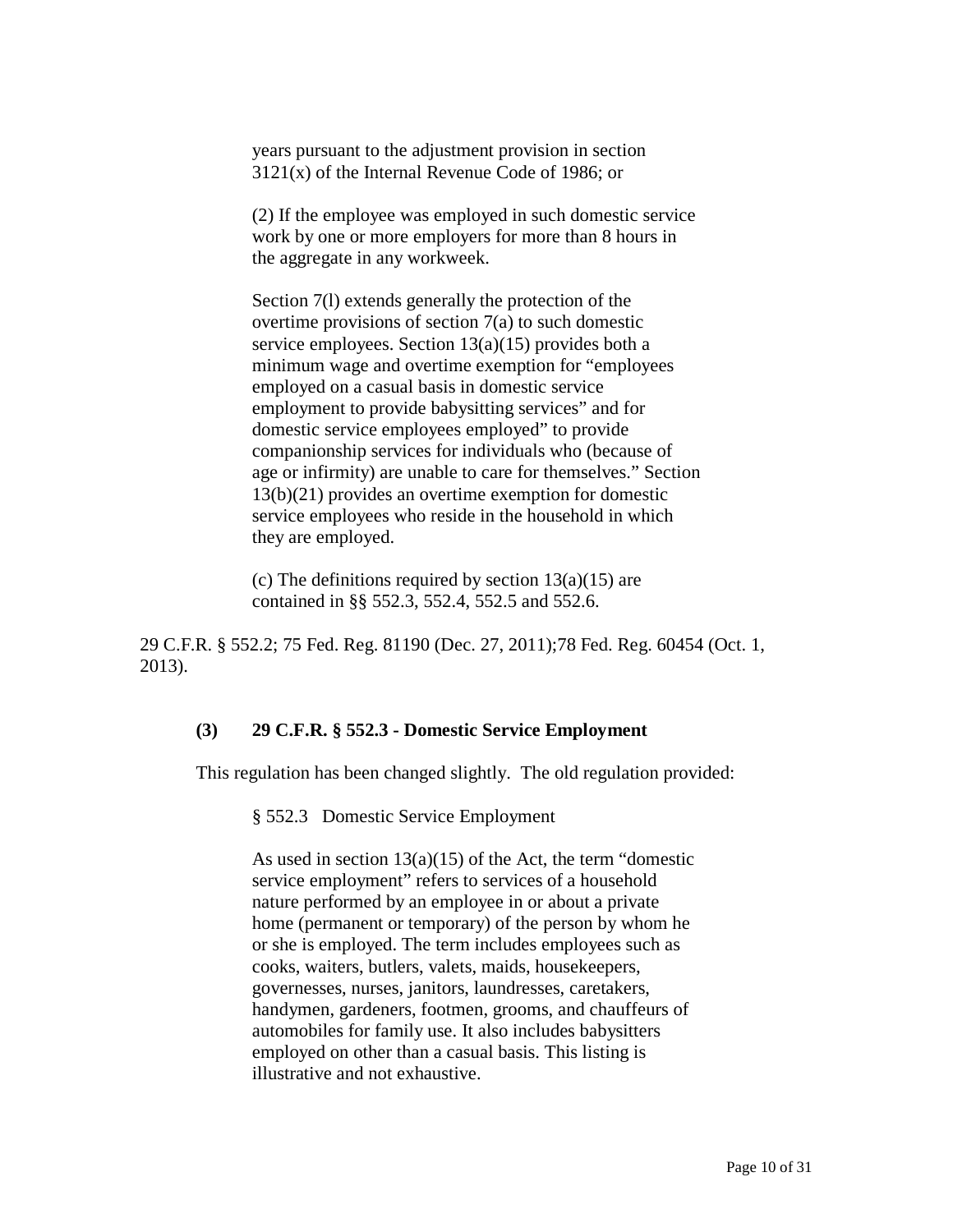29 C.F.R. § 552.3. The 2011 proposed regulation and the 2103 final regulation provide:

§ 552.3 Domestic Service Employment

The term "domestic service employment" means services of a household nature performed by an employee in or about a private home (permanent or temporary). The term includes services performed by employees such as companions, babysitters, cooks, waiters, butlers, valets, maids, housekeepers, nannies, nurses, janitors, laundresses, caretakers, handymen, gardeners, home health aides, personal care aides, and chauffeurs of automobiles for family use. This listing is illustrative and not exhaustive.

75 Fed. Reg. 81244 (Dec. 27, 2011);78 Fed. Reg. 60557 (Oct. 1, 2013).

# **(4) 29 C.F.R. § 552.4 - Babysitting Services**

This regulation remains unchanged. It provides:

§ 552.4 Babysitting services

As used in section  $13(a)(15)$  of the Act, the term "babysitting services" shall mean the custodial care and protection, during any part of the 24-hour day, of infants or children in or about the private home in which the infants or young children reside. The term "babysitting services" does not include services relating to the care and protection of infants or children which are performed by trained personnel, such as registered, vocational, or practical nurses. While such trained personnel do not qualify as babysitters, this fact does not remove them from the category of a covered domestic service employee when employed in or about a private household.

29 C.F.R. § 552.4; 75 Fed. Reg. 81190 (Dec. 27, 2011);78 Fed. Reg. 60454 (Oct. 1, 2013).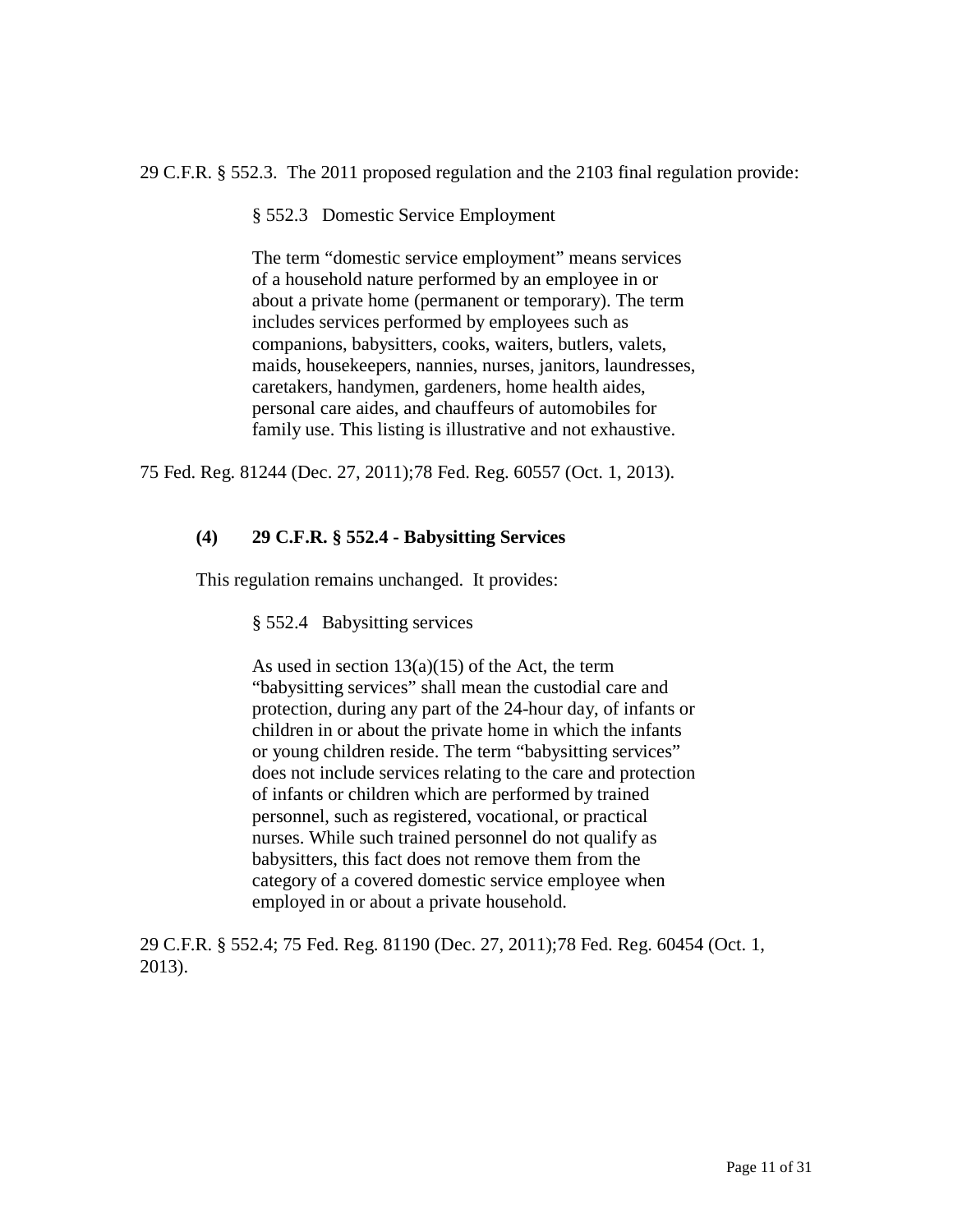### **(5) 29 C.F.R. § 552.5 - Casual Basis**

This regulation remains unchanged. It provides:

§ 552.5 Casual Basis

As used in section 13(a)(15) of the Act, the term "casual basis," when applied to babysitting services, shall mean employment which is irregular or intermittent and which is not performed by an individual whose vocation is babysitting. Casual babysitting services may include the performance of some household work not related to caring for the children: Provided, however, That such work is incidental, i.e., does not exceed 20 percent of the total hours worked on the particular babysitting assignment.

29 C.F.R. § 552.5; 75 Fed. Reg. 81190 (Dec. 27, 2011);78 Fed. Reg. 60454 (Oct. 1, 2013).

# **(6) 29 C.F.R. § 552.6 - Companionship Services (***CHANGED***)**

This regulation has been changed. The old regulation provided:

§ 552.6 Companionship Services for the Aged or Infirm

As used in section  $13(a)(15)$  of the Act, the term "companionship services" shall mean those services which provide fellowship, care, and protection for a person who, because of advanced age or physical or mental infirmity, cannot care for his or her own needs. Such services may include household work related to the care of the aged or infirm person such as meal preparation, bed making, washing of clothes, and other similar services. They may also include the performance of general household work: Provided, however, That such work is incidental, i.e., does not exceed 20 percent of the total weekly hours worked. The term ''companionship services'' does not include services relating to the care and protection of the aged or infirm which require and are performed by trained personnel, such as a registered or practical nurse. While such trained personnel do not qualify as companions, this fact does not remove them from the category of covered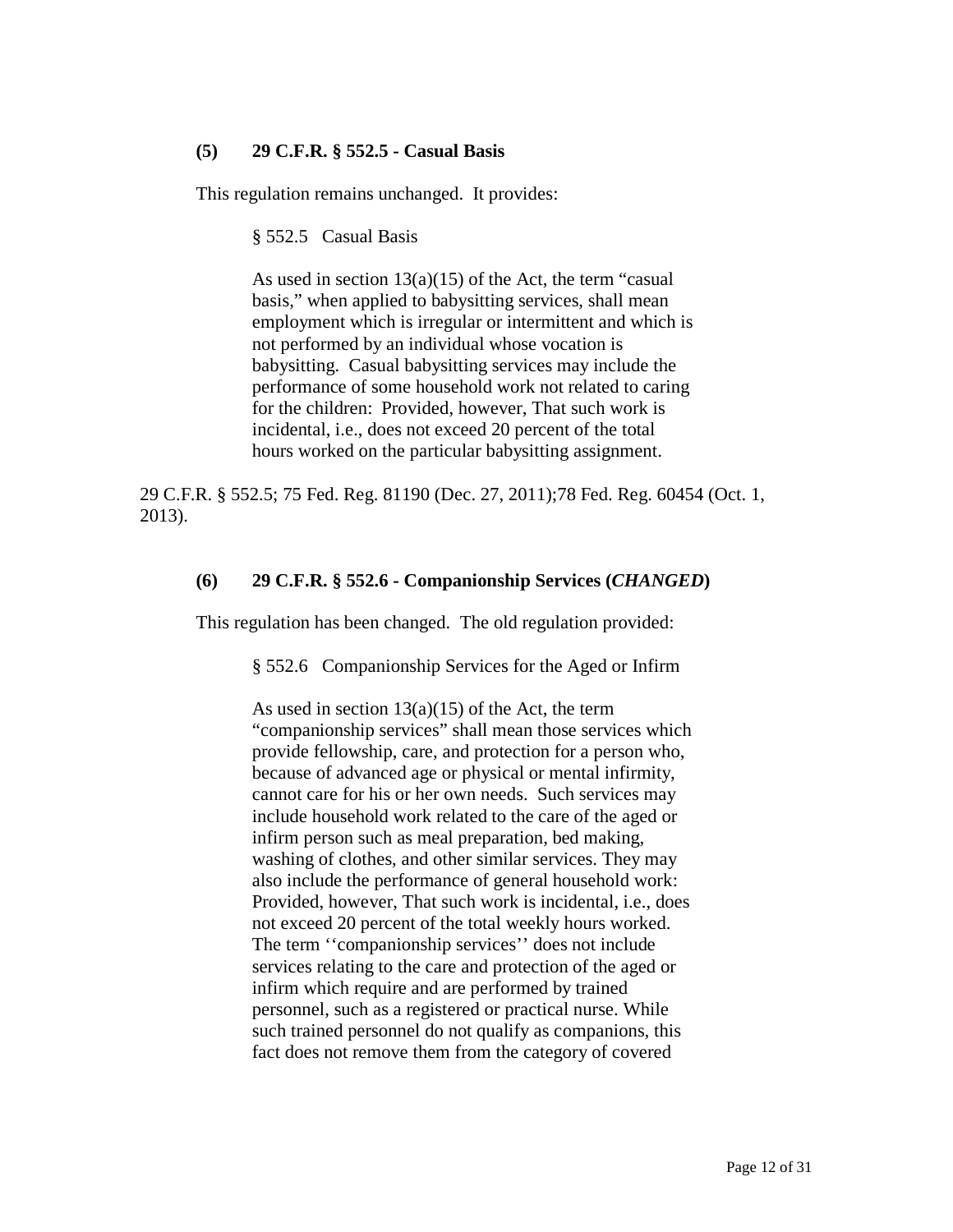domestic service employees when employed in or about a private household.

The 2011 proposed regulation would have significant revised the prior regulations. They provided:

§ 552.6 Companionship Services for the Aged or Infirm

(a) As used in section  $13(a)(15)$  of the Act, the term "companionship services" means the provision of fellowship and protection for *a person who, because of advanced age or physical or mental infirmity, is unable to care for themselves.* The provision of fellowship means to engage the person in social, physical, and mental activities, including conversation, reading, games, crafts, walks, errands, appointments, and social events. The provision of protection means to be present with the person in their home or to accompany the person when outside of the home to monitor the person's safety and wellbeing.

(b) The term "companionship services" may include *intimate personal care services* that are incidental to the provision of fellowship and protection for the aged or infirm person. *Intimate personal care services* that are incidental to the provision of fellowship and protection for *the aged or infirm* person must be performed attendant to and in conjunction with the provision of fellowship or protection. The performance of incidental *intimate personal care services* must not exceed 20 percent of the total hours worked in the workweek. These *incidental intimate personal care services* include tasks assisting the person being cared for, such as:

(1) occasional dressing, such as assistance with putting on and taking off outerwear and footwear;

(2) occasional grooming, including combing and brushing hair, assisting with brushing teeth, application of deodorant, or cleansing the hands and face of the person, such as before or after meals;

(3) occasional toileting, including assisting with transfers, mobility, positioning, use of toileting equipment and supplies (such as toilet paper, wipes, and elevated toilet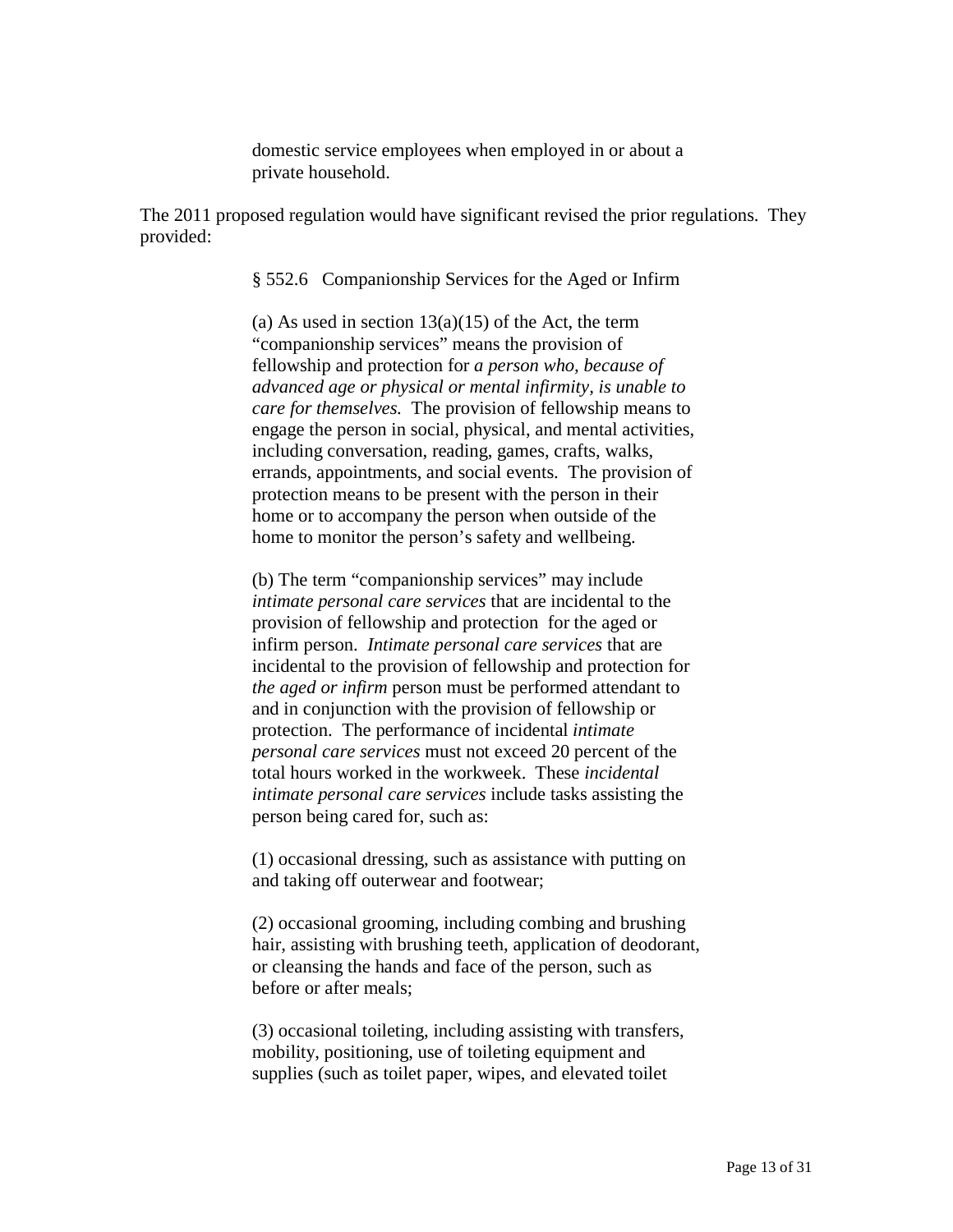seats or safety frames), changing diapers, and related personal cleansing;

(4) occasional driving to appointments, errands, and social events;

(5) occasional feeding, including preparing food eaten by the person while the companion is present and assisting with clean-up associated with such food preparation and feeding;

(6) occasional placing clothing that has been worn by the person in the laundry, including depositing the person's clothing in a washing machine or dryer, and assisting with hanging, folding, and putting away the person's clothing; and

(7) occasional bathing when exigent circumstances arise.

(c) Incidental intimate personal care services does not include household work *benefiting* other members of the household, such as general housekeeping, making meals for other members of the household or laundering clothing worn or linens used by other members of the household. Similarly, household services performed by, or ordinarily performed by, employees such as cooks, waiters, butlers, valets, maids, housekeepers, nannies, nurses, janitors, laundresses, caretakers, handymen, gardeners, home health aides, personal care aides, and chauffeurs of automobiles for family use, are not "companionship services" unless they are performed only incidental to the provision of fellowship and protection as described in paragraph (b) of this section.

(d) The term "companionship services" does not include *medical care* (that is typically provided by *personnel with specialized training*) for the person, including, but not limited to, catheter and ostomy care, wound care, injections, blood and blood pressure testing, turning and repositioning, determining the need for medication, tube feeding, and physical therapy. Performing such medical care in or about a private household is included in the category of domestic service employment. The term "companionship services" however, includes reminding the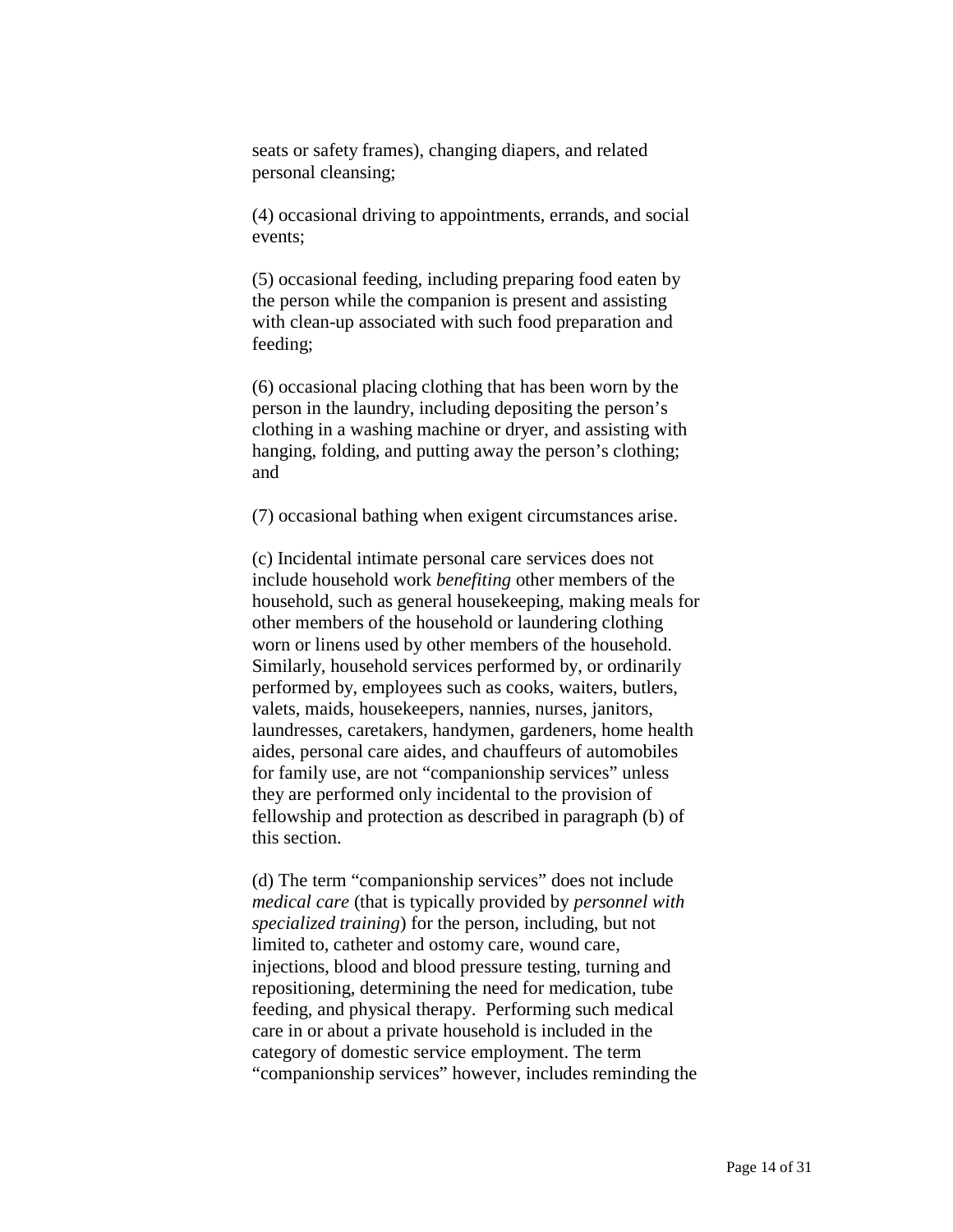aged or infirm person of a medical appointment or a predetermined medicinal schedule. Such a reminder is part of the intimate personal care services that are incidental to the provision of fellowship and protection for the aged or infirm person.

75 Fed. Reg. 81244 (Dec. 27, 2011). The final regulations modified the proposed regulations, and provide:

> (a) As used in section  $13(a)(15)$  of the Act, the term "companionship services" means the provision of fellowship and protection for an *elderly person or person with an illness, injury, or disability who requires assistance in caring for himself or herself.* The provision of fellowship means to engage the person in social, physical, and mental activities, such as conversation, reading, games, crafts, or accompanying the person on walks, on errands, to appointments, or to social events. The provision of protection means to be present with the person in his or her home or to accompany the person when outside of the home to monitor the person's safety and well-being.

> (b) The term "companionship services" also includes the provision of care if the care is provided attendant to and in conjunction with the provision of fellowship and protection and if it does not exceed 20 percent of the total hours worked per person and per workweek. The provision of care means to assist the person with *activities of daily living* (such as dressing, grooming, feeding, bathing, toileting, and transferring) and *instrumental activities of daily living*, which are tasks that enable a person to live independently at home (such as meal preparation, driving, light housework, managing finances, assistance with the physical taking of medications, and arranging medical care).

(c) The term "companionship services" does not include domestic services *performed primarily for the benefit of* other members of the household.

(d) The term "companionship services" does not include the *performance of medically related services* provided for the person. The determination of whether services are *medically related* is based on whether the services *typically require and are performed by trained personnel, such as*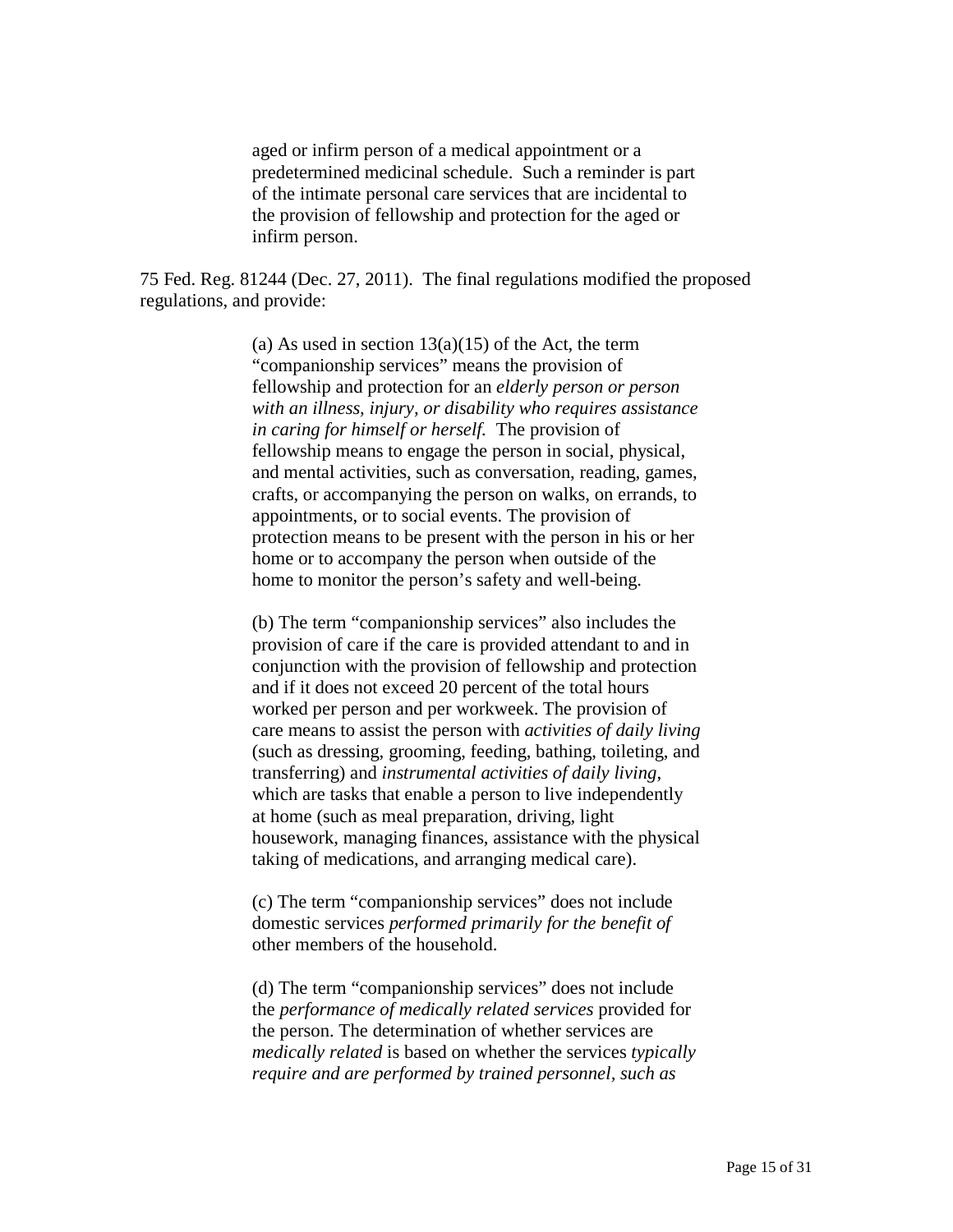*registered nurses, licensed practical nurses, or certified nursing assistants;* the determination is not based on the actual training or occupational title of the individual performing the services.

78 Fed. Reg. 60557 (Oct. 1, 2013).

# **(7) 29 C.F.R. § 552.99 - Basis for Coverage of Domestic Service Employees**

The old regulation remains unchanged. It provided:

§ 552.99 Basis for coverage of domestic service employees.

Congress in section 2(a) of the Act specifically found that the employment of persons in domestic service in households affects commerce. In the legislative history it was pointed out that employees in domestic service employment handle goods such as soaps, mops, detergents, and vacuum cleaners that have moved in or were produced for interstate commerce and also that they free members of the household to themselves to engage in activities in interstate commerce (S. Rep. 93–690, pp. 21–22). The Senate Committee on Labor and Public Welfare "took note of the expanded use of the interstate commerce clause by the Supreme Court in numerous recent cases (particularly Katzenbach v. McClung, 379 U.S. 294 (1964))," and concluded "that coverage of domestic employees is a vital step in the direction of ensuring that all workers affecting interstate commerce are protected by the Fair Labor Standards Act" (S. Rep. 93–690, pp. 21–22).

29 C.F.R. § 552.99; 75 Fed. Reg. 81190 (Dec. 27, 2011);78 Fed. Reg. 60454 (Oct. 1, 2013).

# **(8) 29 C.F.R. § 552.100 - Application of Minimum Wage and Overtime Provisions**

The old regulation remains unchanged. It provided: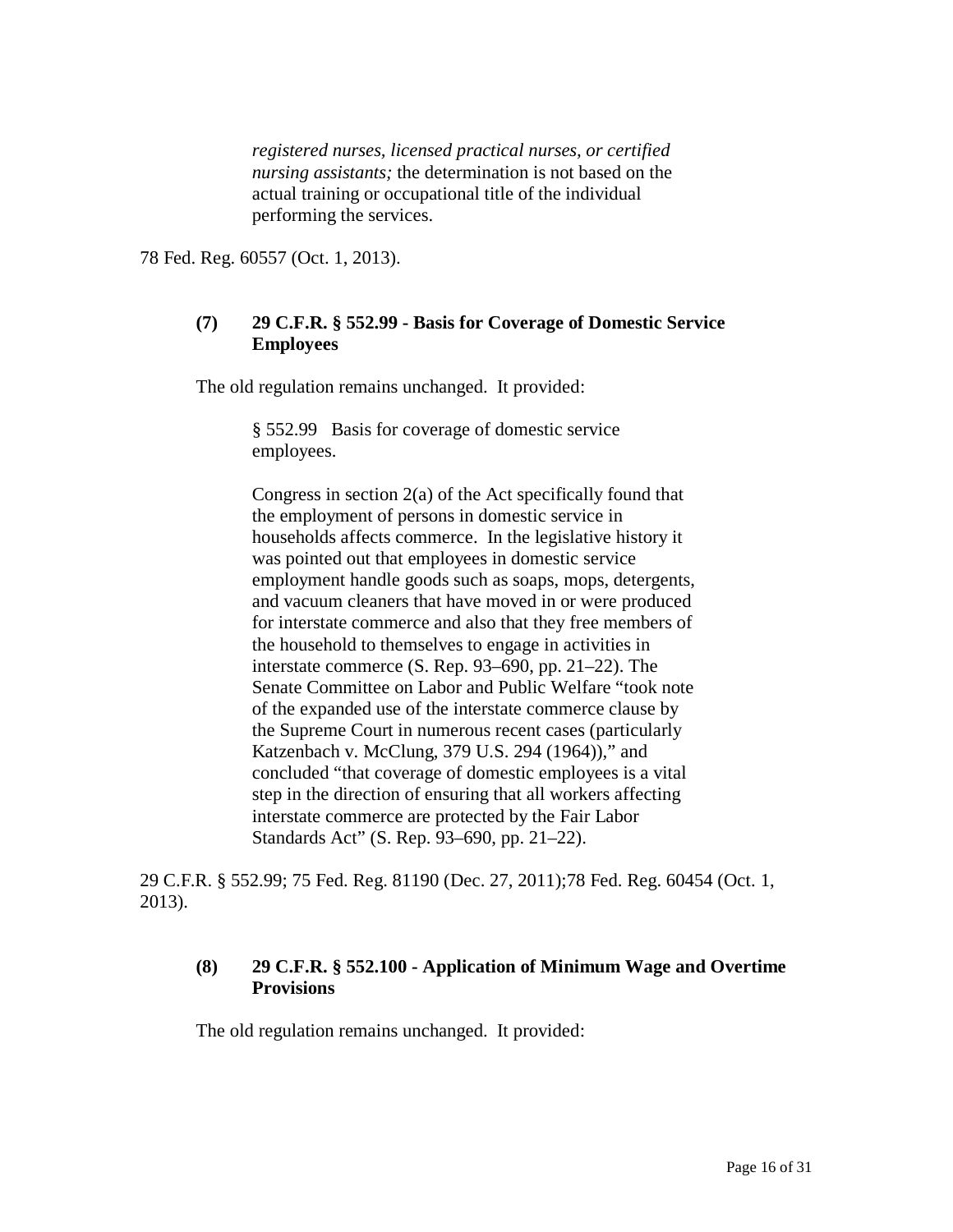§ 552.100 Application of minimum wage and overtime provisions

(a)(1) Domestic service employees must receive for employment in any household a minimum wage of not less than that required by section 6(a) of the Fair Labor Standards Act.

(2) In addition, domestic service employees who work more than 40 hours in any one workweek for the same employer must be paid overtime compensation at a rate not less than one and one-half times the employee's regular rate of pay for such excess hours, unless the employee is one who resides in the employer's household. In the case of employees who reside in the household where they are employed, section 13(b)(21) of the Act provides an overtime, but not a minimum wage, exemption. See § 552.102.

(b) In meeting the wage responsibilities imposed by the Act, employers may take appropriate credit for the reasonable cost or fair value, as determined by the Administrator, of food, lodging and other facilities customarily furnished to the employee by the employer such as drugs, cosmetics, drycleaning, etc. See S. Rep. 93– 690, p. 19, and section 3(m) of the Act. Credit may be taken for the reasonable cost or fair value of these facilities only when the employee's acceptance of them is voluntary and uncoerced. See regulations, part 531. Where uniforms are required by the employer, the cost of the uniforms and their care may not be included in such credit.

(c) For enforcement purposes, the Administrator will accept a credit taken by the employer of up to 37.5 percent of the statutory minimum hourly wage for a breakfast (if furnished), up to 50 percent of the statutory minimum hourly wage for a lunch (if furnished), and up to 62.5 percent of the statutory minimum hourly wage for a dinner (if furnished), which meal credits when combined do not in total exceed 150 percent of the statutory minimum hourly wage for any day. Nothing herein shall prevent employers from crediting themselves with the actual cost or fair value of furnishing meals, whichever is less, as determined in accordance with part 531 of this chapter, if such cost or fair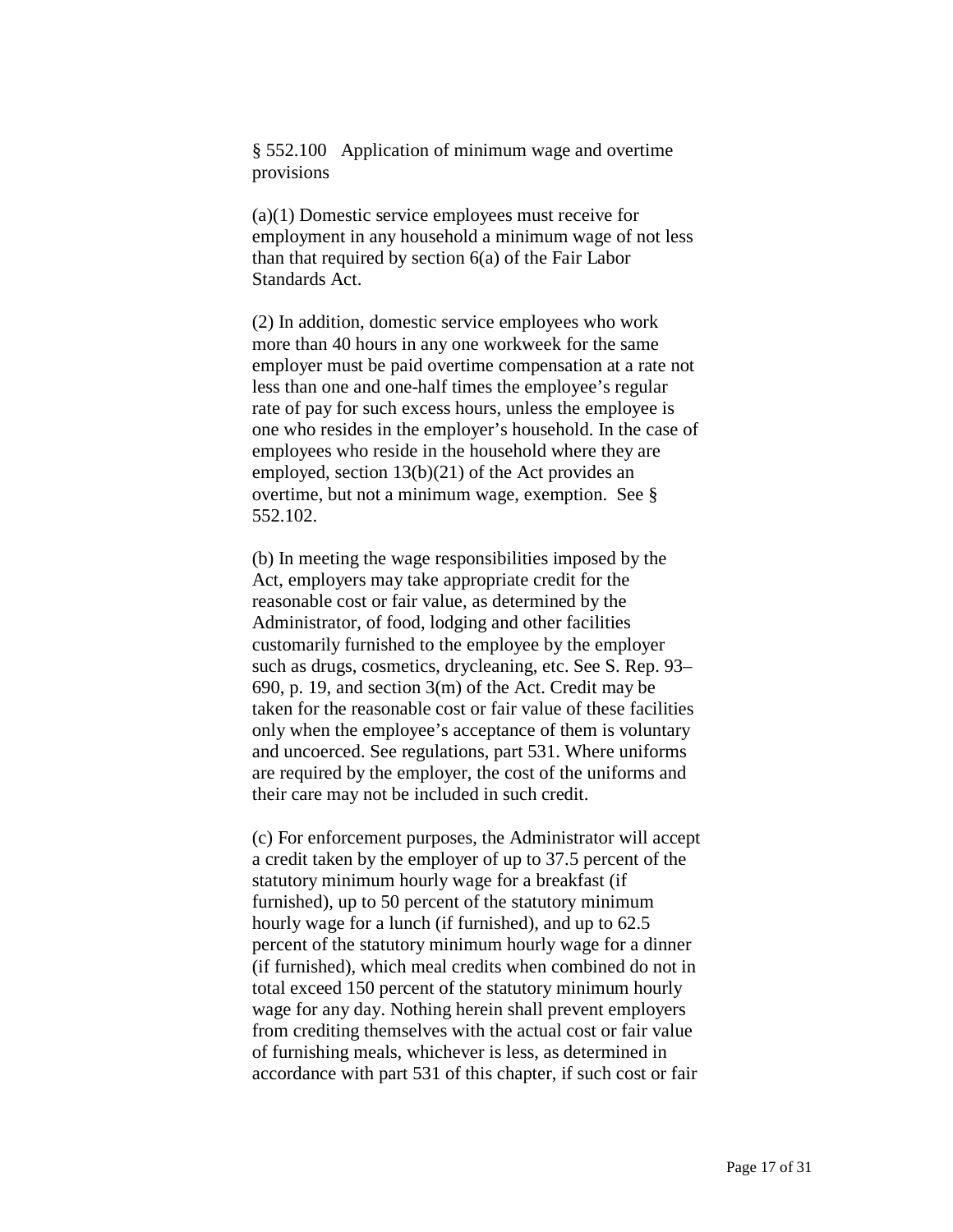value is different from the meal credits specified above: Provided, however, that employers keep, maintain and preserve (for a period of 3 years) the records on which they rely to justify such different cost figures.

(d) In the case of lodging furnished to live-in domestic service employees, the Administrator will accept a credit taken by the employer of up to seven and one-half times the statutory minimum hourly wage for each week lodging is furnished. Nothing herein shall prevent employers from crediting themselves with the actual cost or fair value of furnishing lodging, whichever is less, as determined in accordance with part 531 of this chapter, if such cost or fair value is different from the amount specified above, provided, however, that employers keep, maintain, and preserve (for a period of 3 years) the records on which they rely to justify such different cost figures. In determining reasonable cost or fair value, the regulations and rulings in 29 CFR part 531 are applicable.

29 C.F.R. § 552.100; 75 Fed. Reg. 81190 (Dec. 27, 2011);78 Fed. Reg. 60454 (Oct. 1, 2013).

# **(9) 29 C.F.R. § 552.101 - Domestic Service Employment**

The old regulation provided:

§ 552.101 Domestic service employment.

(a) The definition of domestic service employment contained in § 552.3 is derived from the regulations issued under the Social Security Act (20 CFR 404.1057) and from "the generally accepted meaning" of the term. Accordingly, the term includes persons who are frequently referred to as "private household workers." The domestic service must be performed in or about the private home of the employer whether that home is a fixed place of abode or a temporary dwelling as in the case of an individual or family traveling on vacation. A separate and distinct dwelling maintained by an individual or a family in an apartment house, condominium or hotel may constitute a private home.

(b) Employees employed in dwelling places which are primarily rooming or boarding houses are not considered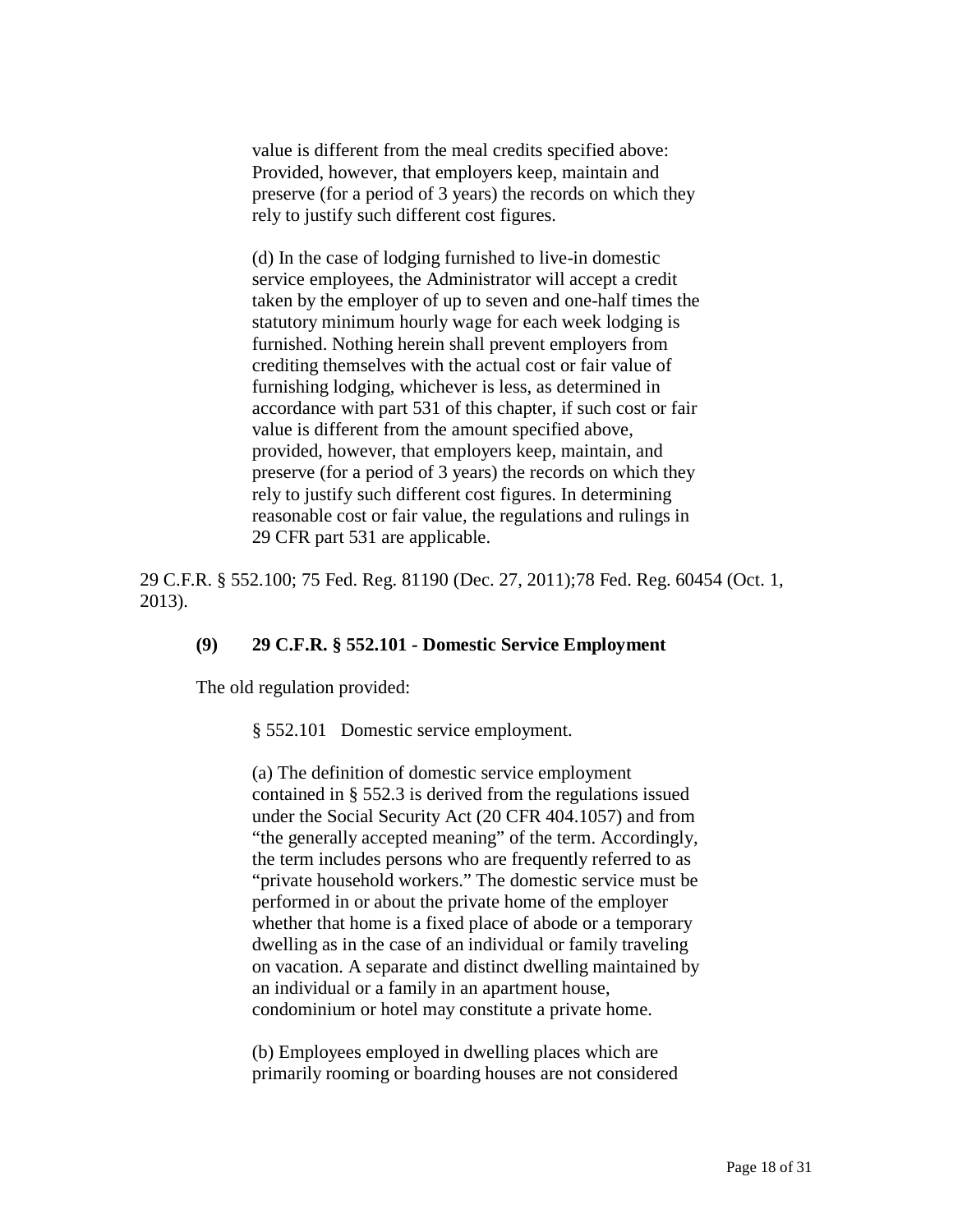domestic service employees. The places where they work are not private homes but commercial or business establishments. Likewise, employees employed in connection with a business or professional service which is conducted in a home (such as a real estate, doctor's, dentist's or lawyer's office) are not domestic service employees.

(c) In determining the total hours worked, the employer must include all time the employee is required to be on the premises or on duty and all time the employee is suffered or permitted to work. Special rules for live-in domestic service employees are set forth in § 552.102.

 The 2011 proposed regulation did not propose revision of this regulation. 75 Fed. Reg. 81190 (Dec. 27, 2011). The 2013 final regulation revised the regulation as follows:

§ 552.101 Domestic service employment.

(a) The definition of domestic service employment contained in § 552.3 is derived from the regulations issued under the Social Security Act (20 CFR 404.1057) and from "the generally accepted meaning" of the term. Accordingly, the term includes persons who are frequently referred to as "private household workers." The domestic service must be performed in or about a private home of the employer whether that home is a fixed place of abode or a temporary dwelling as in the case of an individual or family traveling on vacation.

(b) Employees employed in dwelling places which are primarily rooming or boarding houses are not considered domestic service employees. The places where they work are not private homes but commercial or business establishments. Likewise, employees employed in connection with a business or professional service which is conducted in a home (such as a real estate, doctor's, dentist's or lawyer's office) are not domestic service employees.

(c) In determining the total hours worked, the employer must include all time the employee is required to be on the premises or on duty and all time the employee is suffered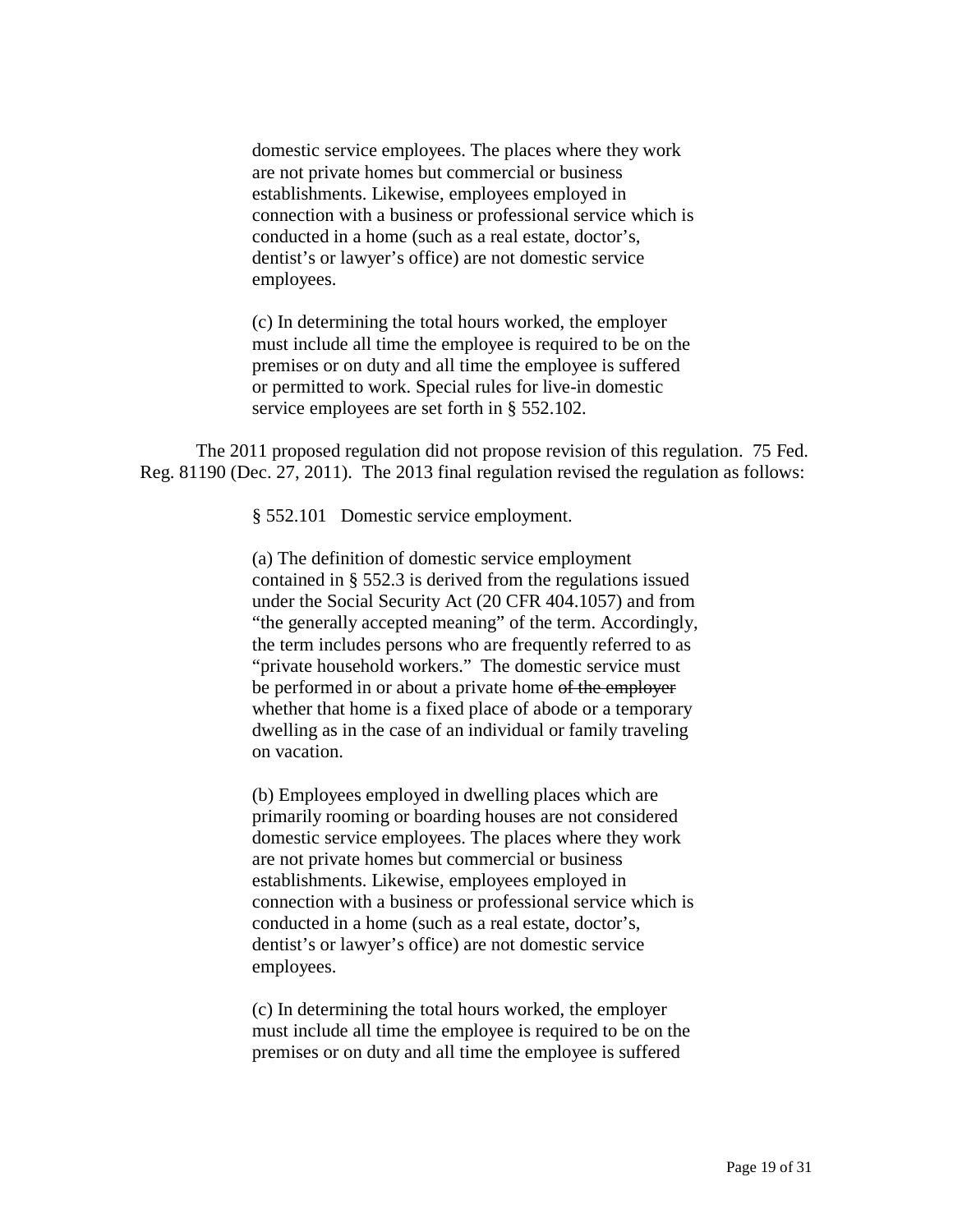or permitted to work. Special rules for live-in domestic service employees are set forth in § 552.102.

78 Fed. Reg. 60557 (Oct. 1, 2013).

### **(10) 29 C.F.R. § 552.102 - Live-In Domestic Service Employees**

The old regulation provided:

§ 552.102 Live-in domestic service employees

(a) Domestic service employees who reside in the household where they are employed are entitled to the same minimum wage as domestic service employees who work by the day. However, section 13(b)(21) provides an exemption from the Act's overtime requirements for domestic service employees who reside in the household where employed. But this exemption does not excuse the employer from paying the live-in worker at the applicable minimum wage rate for all hours worked. In determining the number of hours worked by a live-in worker, the employee and the employer may exclude, by agreement between themselves, the amount of sleeping time, meal time and other periods of complete freedom from all duties when the employee may either leave the premises or stay on the premises for purely personal pursuits. For periods of free time (other than those relating to meals and sleeping) to be excluded from hours worked, the periods must be of sufficient duration to enable the employee to make effective use of the time. If the sleeping time, meal periods or other periods of free time are interrupted by a call to duty, the interruption must be counted as hours worked. See regulations part 785, § 785.23.

*(b) Where there is a reasonable agreement, as indicated in (a) above, it may be used to establish the employee's hours of work in lieu of maintaining precise records of the hours actually worked. The employer shall keep a copy of the agreement and indicate that the employee's work time generally coincides with the agreement. If it is found by the parties that there is a significant deviation from the initial agreement, a separate record should be kept for that period*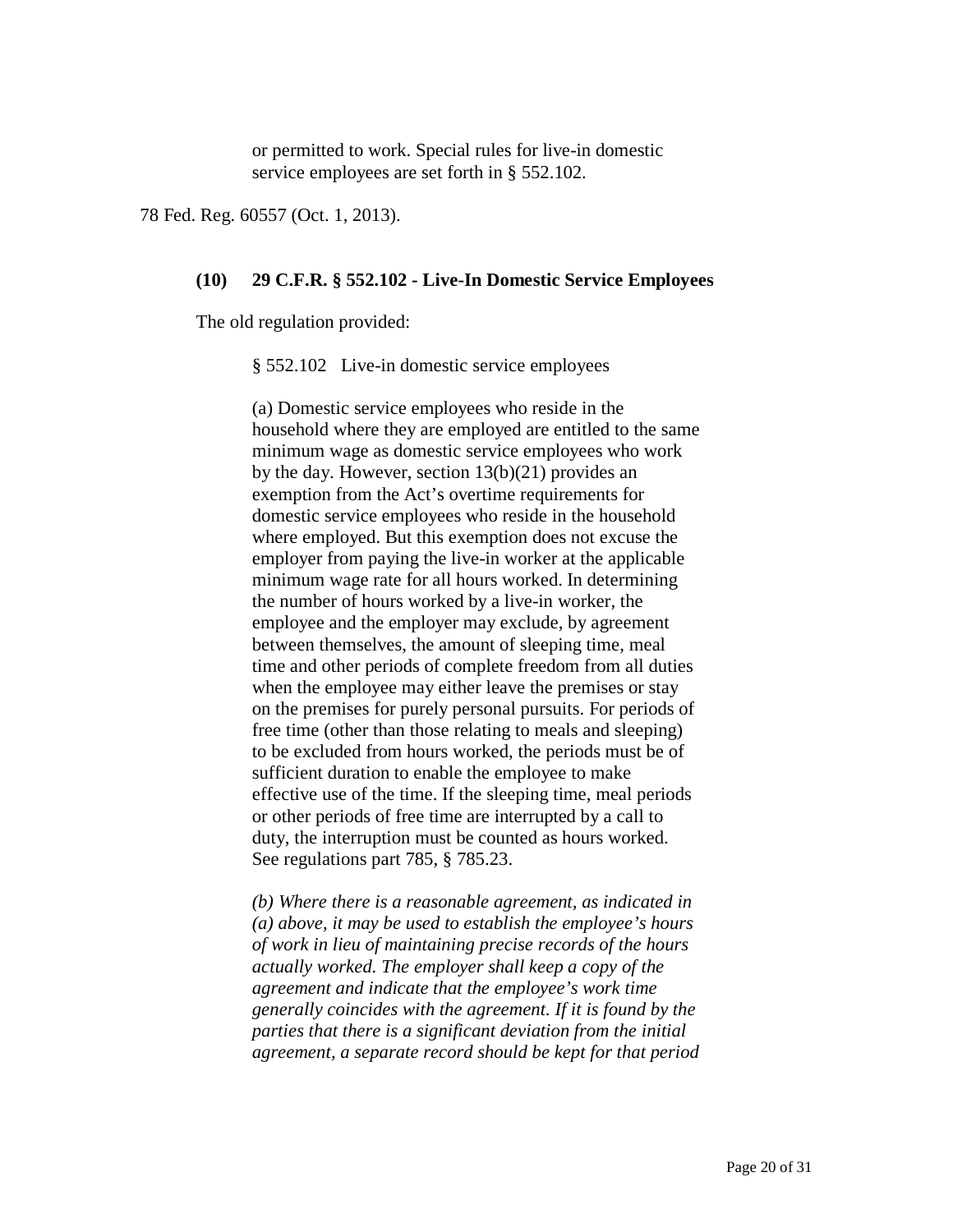*or a new agreement should be reached that reflects the actual facts.* 

The 2011 proposed regulations proposed the following change:

(a) Domestic service employees who reside in the household where they are employed are entitled to the same minimum wage as domestic service employees who work by the day. However, section 13(b)(21) provides an exemption from the Act's overtime requirements for domestic service employees who reside in the household where employed. But this exemption does not excuse the employer from paying the live-in worker at the applicable minimum wage rate for all hours worked. In determining the number of hours worked by a live-in worker, the employee and the employer may exclude, by agreement between themselves, the amount of sleeping time, meal time and other periods of complete freedom from all duties when the employee may either leave the premises or stay on the premises for purely personal pursuits. For periods of free time (other than those relating to meals and sleeping) to be excluded from hours worked, the periods must be of sufficient duration to enable the employee to make effective use of the time. If the sleeping time, meal periods or other periods of free time are interrupted by a call to duty, the interruption must be counted as hours worked. See regulations part 785, § 785.23.

*(b) If it is found by the parties that there is a significant deviation from the initial agreement, the parties should reach a new agreement that reflects the actual facts.* 

The 2013 final regulation adopted the following change:

(a) Domestic service employees who reside in the household where they are employed are entitled to the same minimum wage as domestic service employees who work by the day. However, section 13(b)(21) provides an exemption from the Act's overtime requirements for domestic service employees who reside in the household where employed. But this exemption does not excuse the employer from paying the live-in worker at the applicable minimum wage rate for all hours worked. In determining the number of hours worked by a live-in worker, the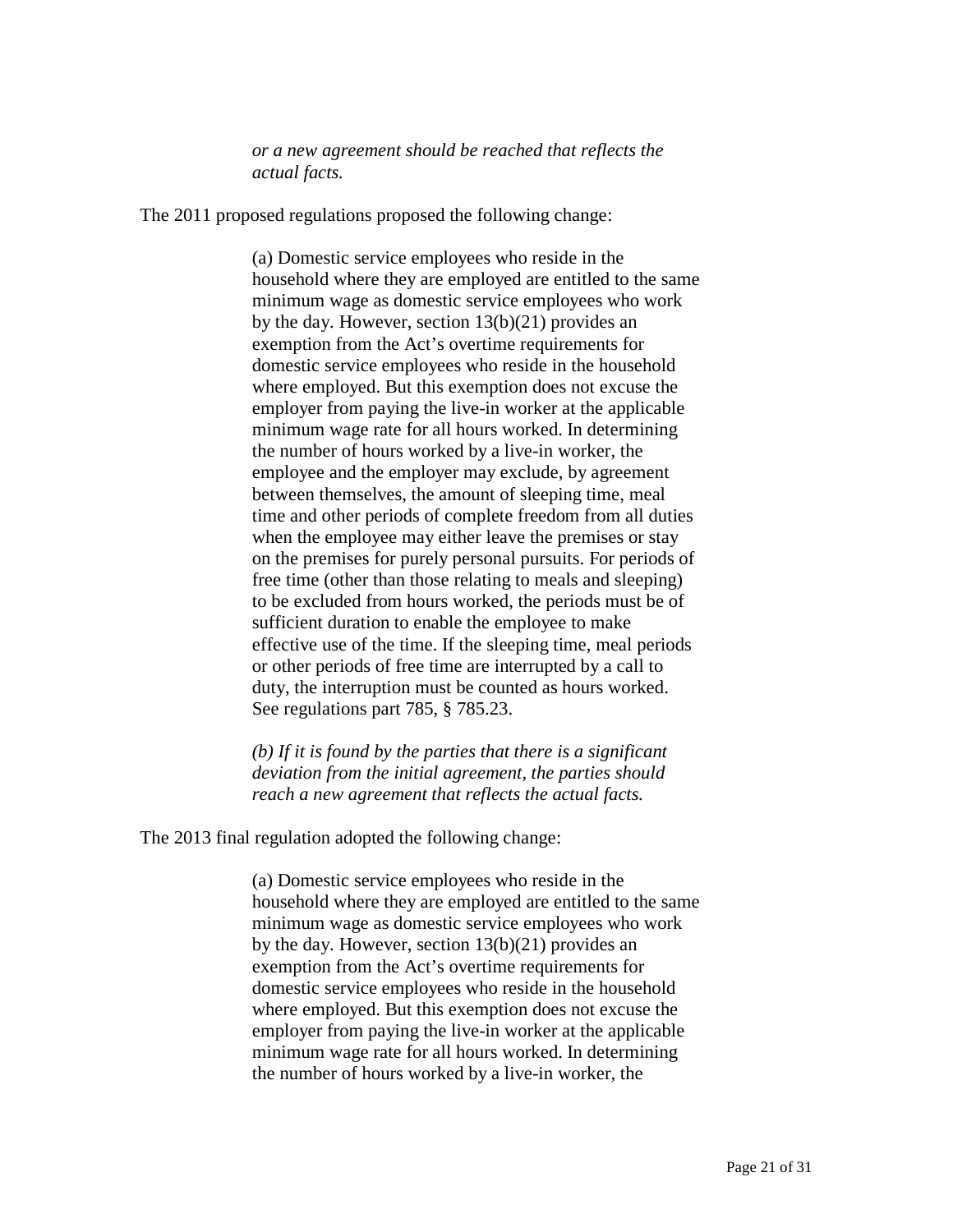employee and the employer may exclude, by agreement between themselves, the amount of sleeping time, meal time and other periods of complete freedom from all duties when the employee may either leave the premises or stay on the premises for purely personal pursuits. For periods of free time (other than those relating to meals and sleeping) to be excluded from hours worked, the periods must be of sufficient duration to enable the employee to make effective use of the time. If the sleeping time, meal periods or other periods of free time are interrupted by a call to duty, the interruption must be counted as hours worked. See regulations part 785, § 785.23.

*(b) If it is found by the parties that there is a significant deviation from the initial agreement, the parties should reach a new agreement that reflects the actual facts of the hours worked by the employee.* 

78 Fed. Reg. 60557 (Oct. 1, 2013).

### **(11) 29 C.F.R. § 552.103 - Babysitting Services in General**

The old regulation, which has not been changed, provided:

§ 552.103 Babysitting services in general.

The term "babysitting services" is defined in § 552.4. Babysitting is a form of domestic service, and babysitters other than those working on a casual basis are entitled to the same benefits under the Act as other domestic service employees.

29 C.F.R. § 552.103; 75 Fed. Reg. 81190 (Dec. 27, 2011);78 Fed. Reg. 60454 (Oct. 1, 2013).

# **(12) 29 C.F.R. § 552.104 - Babysitting Services Performed On a Casual Basis**

The old regulation, which has not been changed, provided:

§ 552.104 Babysitting services performed on a casual basis.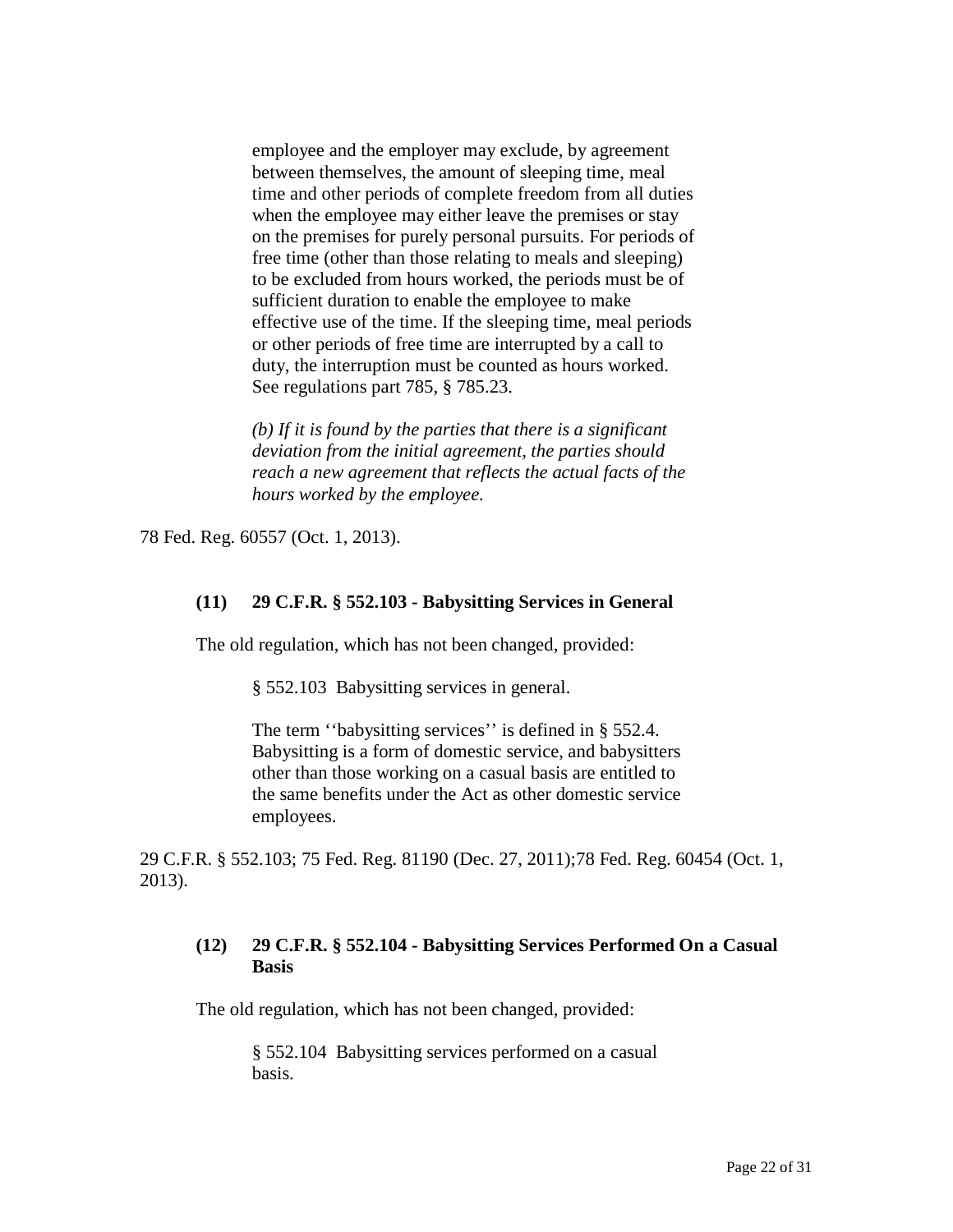(a) Employees performing babysitting services on a casual basis, as defined in § 552.5 are excluded from the minimum wage and overtime provisions of the Act. The rationale for this exclusion is that such persons are usually not dependent upon the income from rendering such services for their livelihood. Such services are often provided by (1) Teenagers during nonschool hours or for a short period after completing high school but prior to entering other employment as a vocation, or (2) older persons whose main source of livelihood is from other means.

(b) Employment in babysitting services would usually be on a "casual basis," whether performed for one or more employees, if such employment by all such employers does not exceed 20 hours per week in the aggregate. Employment in excess of these hours may still be on a "casual basis" if the excessive hours of employment are without regularity or are for irregular or intermittent periods. Employment in babysitting services shall also be deemed to be on a "casual basis" (regardless of the number of weekly hours worked by the babysitter) in the case of individuals whose vocations are not domestic service who accompany families for a vacation period to take care of the children if the duration of such employment does not exceed 6 weeks.

(c) If the individual performing babysitting services on a "casual basis" devotes more than 20 percent of his or her time to household work during a babysitting assignment, the exemption for "babysitting services on a casual basis" does not apply during that assignment and the individual must be paid in accordance with the Act's minimum wage and overtime requirements. This does not affect the application of the exemption for previous or subsequent babysitting assignments where the 20 percent tolerance is not exceeded.

(d) Individuals who engage in babysitting as a full-time occupation are not employed on a "casual basis."

29 C.F.R. § 552.104; 75 Fed. Reg. 81190 (Dec. 27, 2011);78 Fed. Reg. 60454 (Oct. 1, 2013).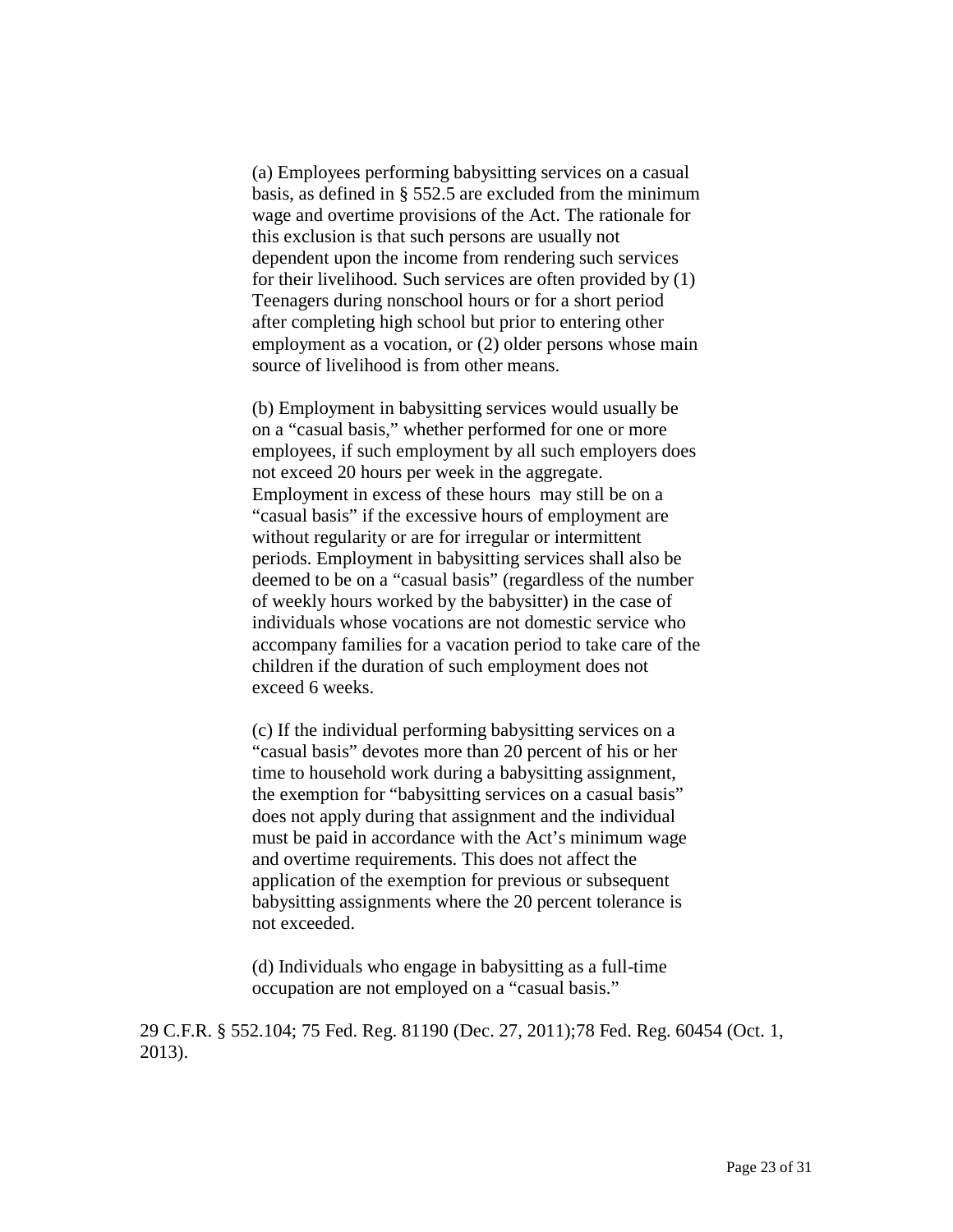# **(13) 29 C.F.R. § 552.105 - Individuals Performing Babysitting Services In Their Own Homes**

The old regulation, which has not been changed, provided:

§ 552.105 Individuals performing babysitting services in their own homes.

(a) It is clear from the legislative history that the Act's new coverage of domestic service employees is limited to those persons who perform such services in or about the private household of the employer. Accordingly, if such services are performed away from the employer's permanent, or temporary household there is no coverage under sections 6(f) and 7(l) of the Act. A typical example would be an individual who cares for the children of others in her own home. This type of operation, however, could, depending on the particular facts, qualify as a preschool or day care center and thus be covered under section 3(s)(1)(B) of the Act in which case the person providing the service would be required to comply with the applicable provisions of the Act.

(b) An individual in a local neighborhood who takes four or five children into his or her home, which is operated as a day care home, and who does not have more than one employee or whose only employees are members of that individual's immediate family is not covered by the Fair Labor Standards Act.

29 C.F.R. § 552.105; 75 Fed. Reg. 81190 (Dec. 27, 2011);78 Fed. Reg. 60454 (Oct. 1, 2013).

# **(14) 29 C.F.R. § 552.106 - Companionship Services**

The old regulation provided:

§ 552.106 Companionship services for the aged or infirm.

The term "companionship services for the aged or infirm" is defined in § 552.6. Persons who provide care and protection for babies and young children, *who are not*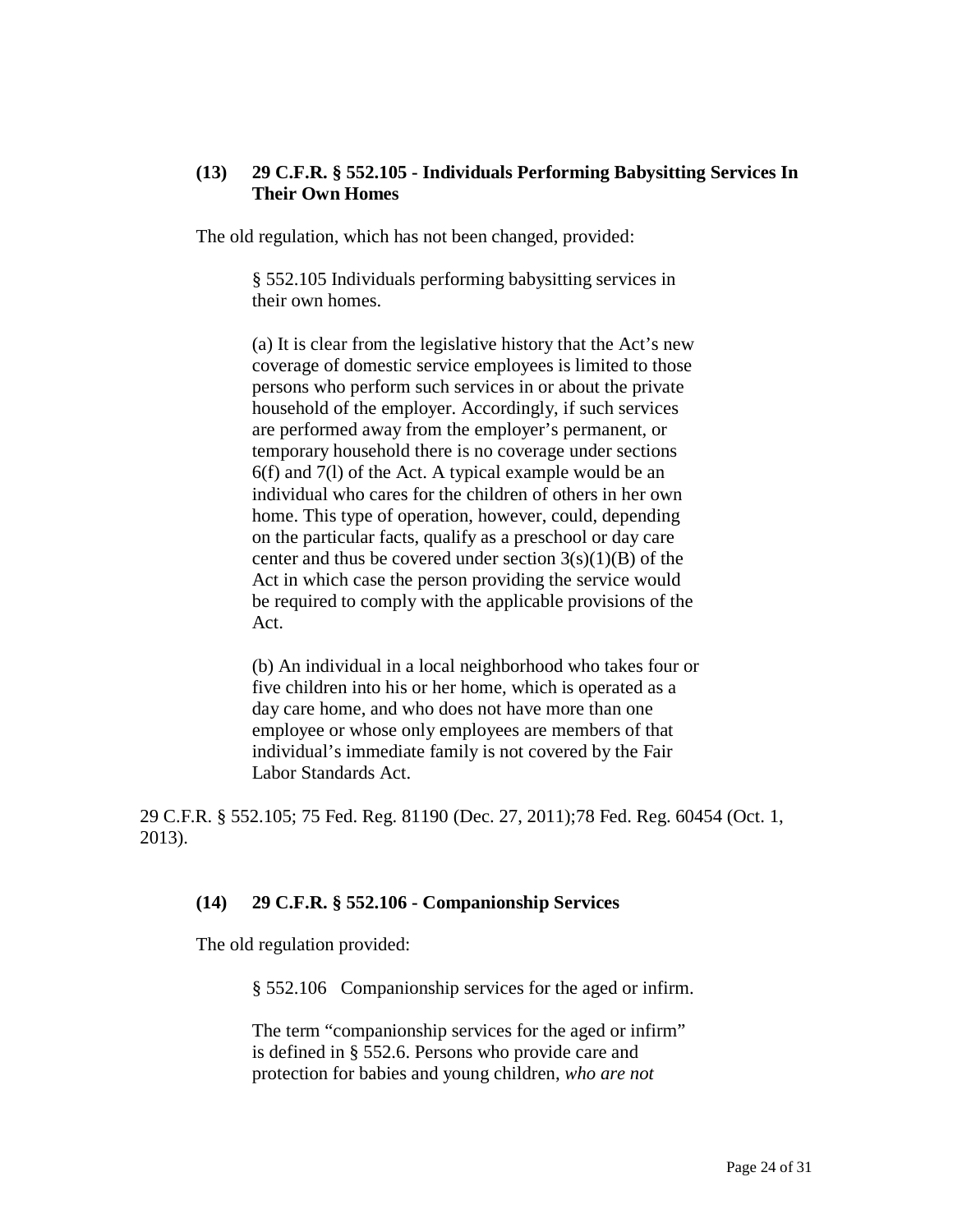*physically or mentally infirm*, are considered babysitters, not companions. The companion must perform the services with respect to *the aged or infirm persons* and not generally to other persons. The "casual" limitation does not apply to companion services.

29 C.F.R. § 552.106. The 2011 proposed regulation did not propose revision of this regulation. 75 Fed. Reg. 81190 (Dec. 27, 2011). The 2013 final regulation revised the regulation as follows:

§ 552.106 Companionship services for the aged or infirm.

The term "companionship services" is defined in § 552.6. Persons who provide care and protection for babies and young children *who do not have illnesses, injuries, or disabilities* are considered babysitters, not companions. The companion must perform the services with respect to *the elderly person or person with an illness, injury, or disability* and not generally to other persons. The "casual" limitation does not apply to companion services.

78 Fed. Reg. 60557 (Oct. 1, 2013).

### **(15) 29 C.F.R. § 552.107 - Yard Maintenance Workers**

The old regulation, which has not been changed, provided:

§ 552.107 Yard maintenance workers.

Persons who mow lawns and perform other yard work in a neighborhood community generally provide their own equipment, set their own work schedule and occasionally hire other individuals. Such persons will be recognized as independent contractors who are not covered by the Act as domestic service employees. On the other hand, gardeners and yardmen employed primarily by one household are not usually independent contractors.

29 C.F.R. § 552.107, 75 Fed. Reg. 81190 (Dec. 27, 2011);78 Fed. Reg. 60454 (Oct. 1, 2013).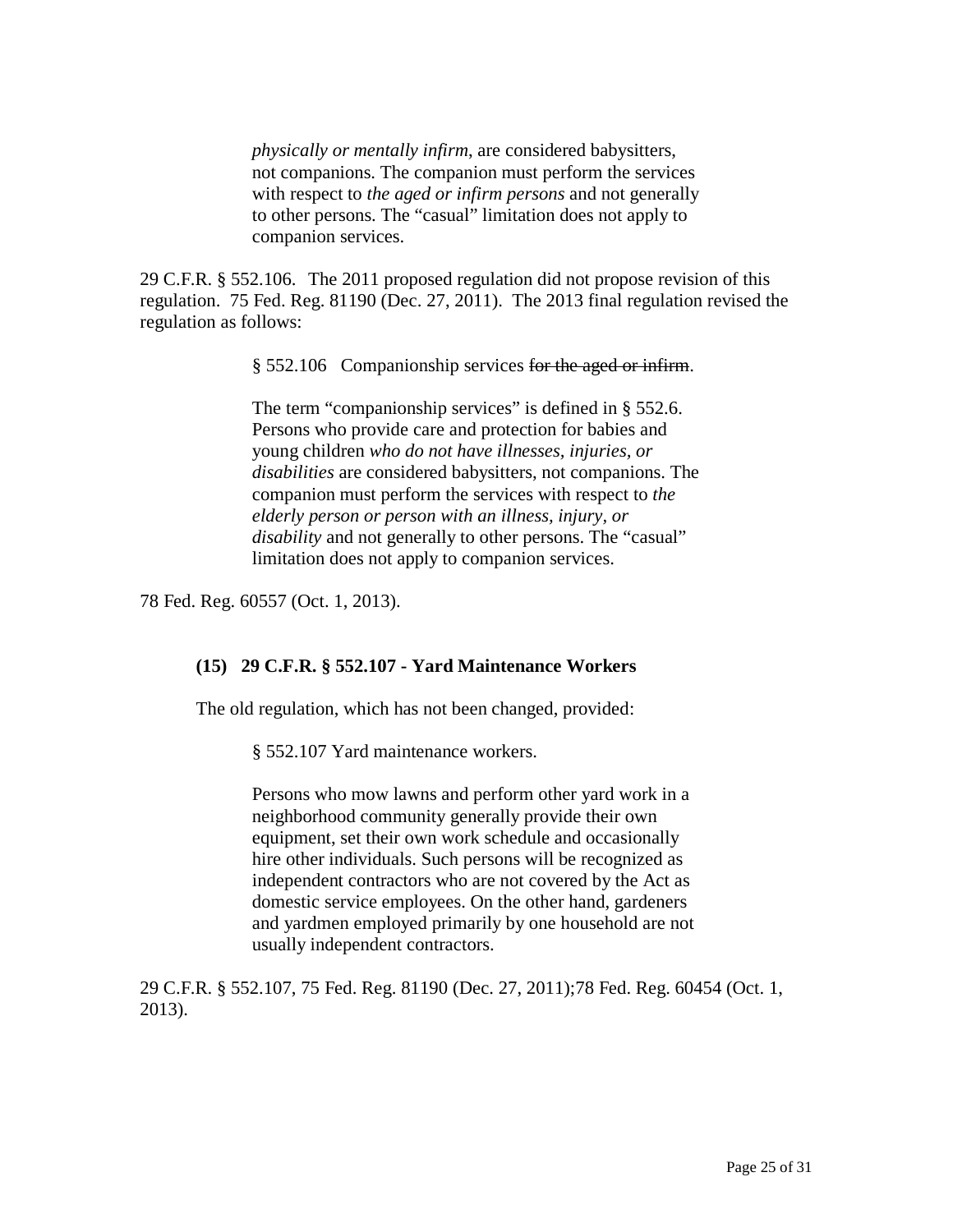# **(16) 29 C.F.R. § 552.108 - Child Labor Provisions**

The old regulation, which has not been changed, provided:

§ 552.108 Child labor provisions.

Congress made no change in section 12 as regards domestic service employees. Accordingly, the child labor provisions of the Act do not apply unless the underaged minor (a) is individually engaged in commerce or in the production of goods for commerce, or (b) is employed by an enterprise meeting the coverage tests of sections  $3(r)$  and  $3(s)(1)$  of the Act, or (c) is employed in or about a home where work in the production of goods for commerce is performed.

29 C.F.R. § 552.108, 75 Fed. Reg. 81190 (Dec. 27, 2011);78 Fed. Reg. 60454 (Oct. 1, 2013).

# **(17) 29 C.F.R. § 552.109 - Third Party Employment (***CHANGED***)**

The old regulation provided:

§ 552.109 Third party employment.

(a) Employees who are engaged in providing companionship services, as defined in § 552.6, and who are employed by an employer or agency other than the family or household using their services, are exempt from the Act's minimum wage and overtime pay requirements by virtue of section 13(a)(15). Assigning such an employee to more than one household or family in the same workweek would not defeat the exemption for that workweek, provided that the services rendered during each assignment come within the definition of companionship services.

(b) Employees who are engaged in providing babysitting services and who are employed by an employer or agency other than the family or household using their services are not employed on a "casual basis" for purposes of the section 13(a)(15) exemption. Such employees are engaged in this occupation as a vocation.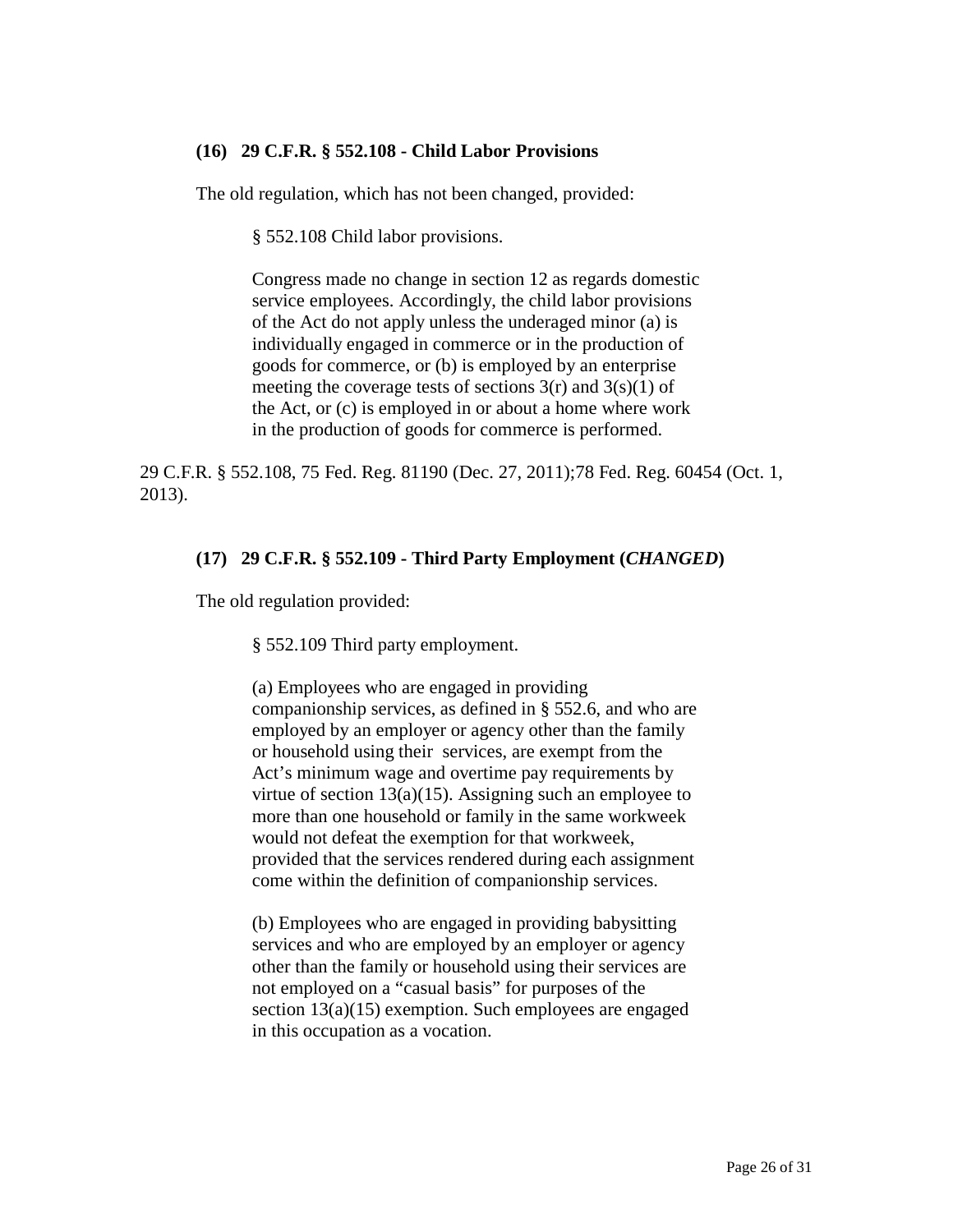(c) Live-in domestic service employees who are employed by an employer or agency other than the family or household using their services are exempt from the Act's overtime requirements by virtue of section 13(b)(21). This exemption, however, will not apply where the employee works only temporarily for any one family or household, since that employee would not be ''residing'' on the premises of such family or household.

### 29 C.F.R. § 552.109.

The 2011 proposed regulations proposed the following changes:

*(a) Third party employers of employees engaged in companionship services within the meaning of § 552.6 may not avail themselves of the minimum wage and overtime exemption provided by section 13(a)(15) of the Act, even if the employee is jointly employed by the individual or member of the family or household using the services. However, the individual or member of the family or household, even if considered a joint employer, is still entitled to assert the exemption, if the employee meets all of the requirements of § 552.6.* 

(b) Employees who are engaged in providing babysitting services and who are employed by an employer or agency other than the family or household using their services are not employed on a "casual basis" for purposes of the section 13(a)(15) exemption. Such employees are engaged in this occupation as a vocation.

*(c) Third party employers of household workers engaged in live-in domestic services within the meaning of § 552.102 may not avail themselves of the overtime exemption provided by section 13(b)(21) of the Act, even if the employee is jointly employed by the individual or member of the family or household using the services. However, the individual or member of the family or household, even if considered a joint employer, is still entitled to assert the exemption.* 

75 Fed. Reg. 81244 (Dec. 27, 2011).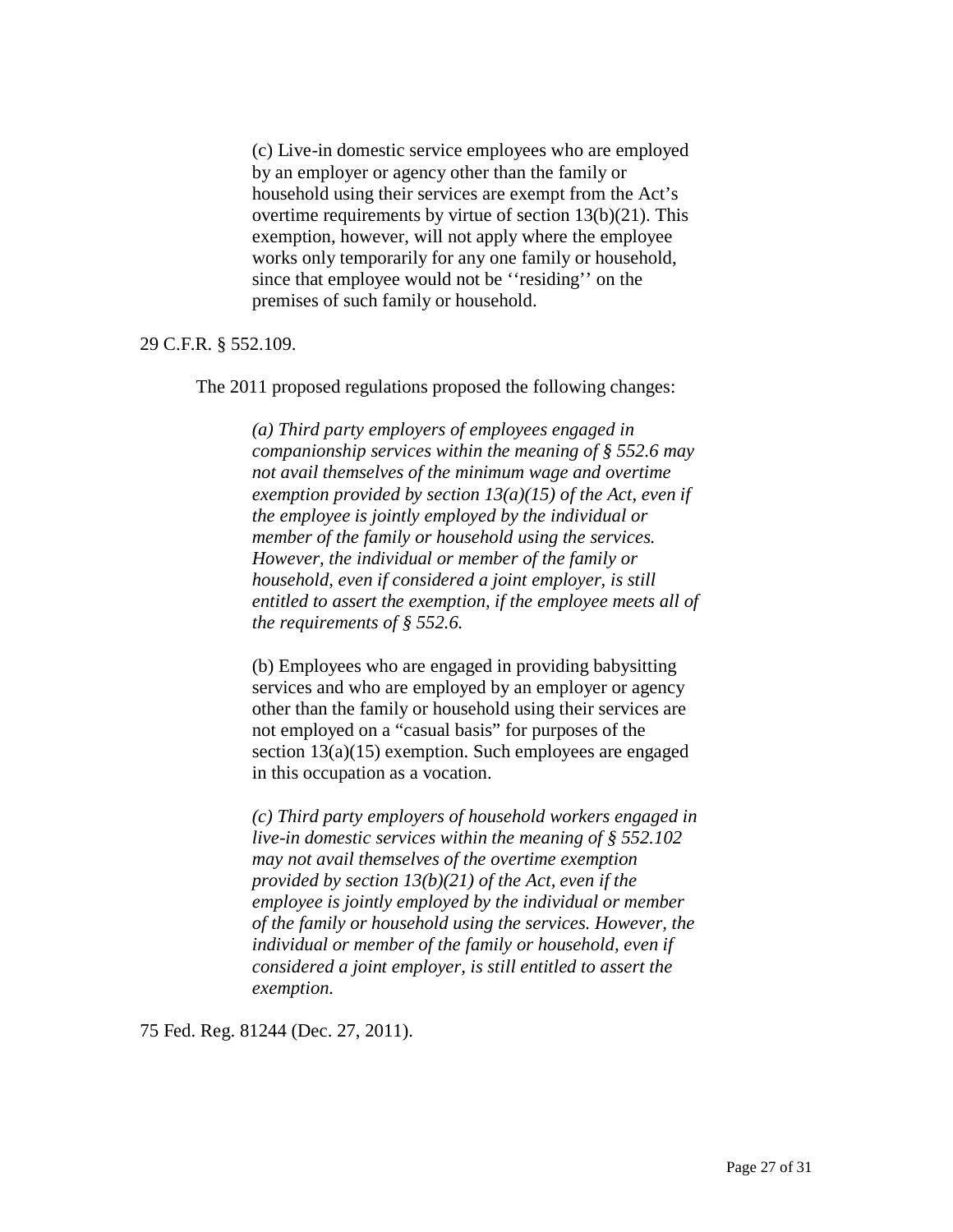The 2013 final regulations adopt the changes proposed in the 2013 proposed regulations. 78 Fed. Reg. 60557 (Oct. 1, 2013).

# **(17) 29 C.F.R. § 552.110 - Recordkeeping Requirements**

The old regulation provided:

§ 552.110 Recordkeeping requirements.

(a) The general recordkeeping regulations are found in part 516 of this chapter and they require that every employer having covered domestic service employees shall keep records which show for each such employee: (1) Name in full, (2) social security number, (3) address in full, including zip code, (4) total hours worked each week by the employee for the employer, (5) total cash wages paid each week to the employee by the employer, (6) weekly sums claimed by the employer for board, lodging or other facilities, and (7) extra pay for weekly hours worked in excess of 40 by the employee for the employer. No particular form of records is required, so long as the above information is recorded and the record is maintained and preserved for a period of 3 years.

(b) In the case of an employee who resides on the premises, records of the actual hours worked are not required. Instead, the employer may maintain a copy of the agreement referred to in § 552.102. The more limited recordkeeping requirement provided by this subsection does not apply to third party employers. No records are required for casual babysitters.

(c) Where a domestic service employee works on a fixed schedule, the employer may use a schedule of daily and weekly hours that the employee normally works and either the employer or the employee may: (1) Indicate by check marks, statement or other method that such hours were actually worked, and (2) when more or less than the scheduled hours are worked, show the exact number of hours worked.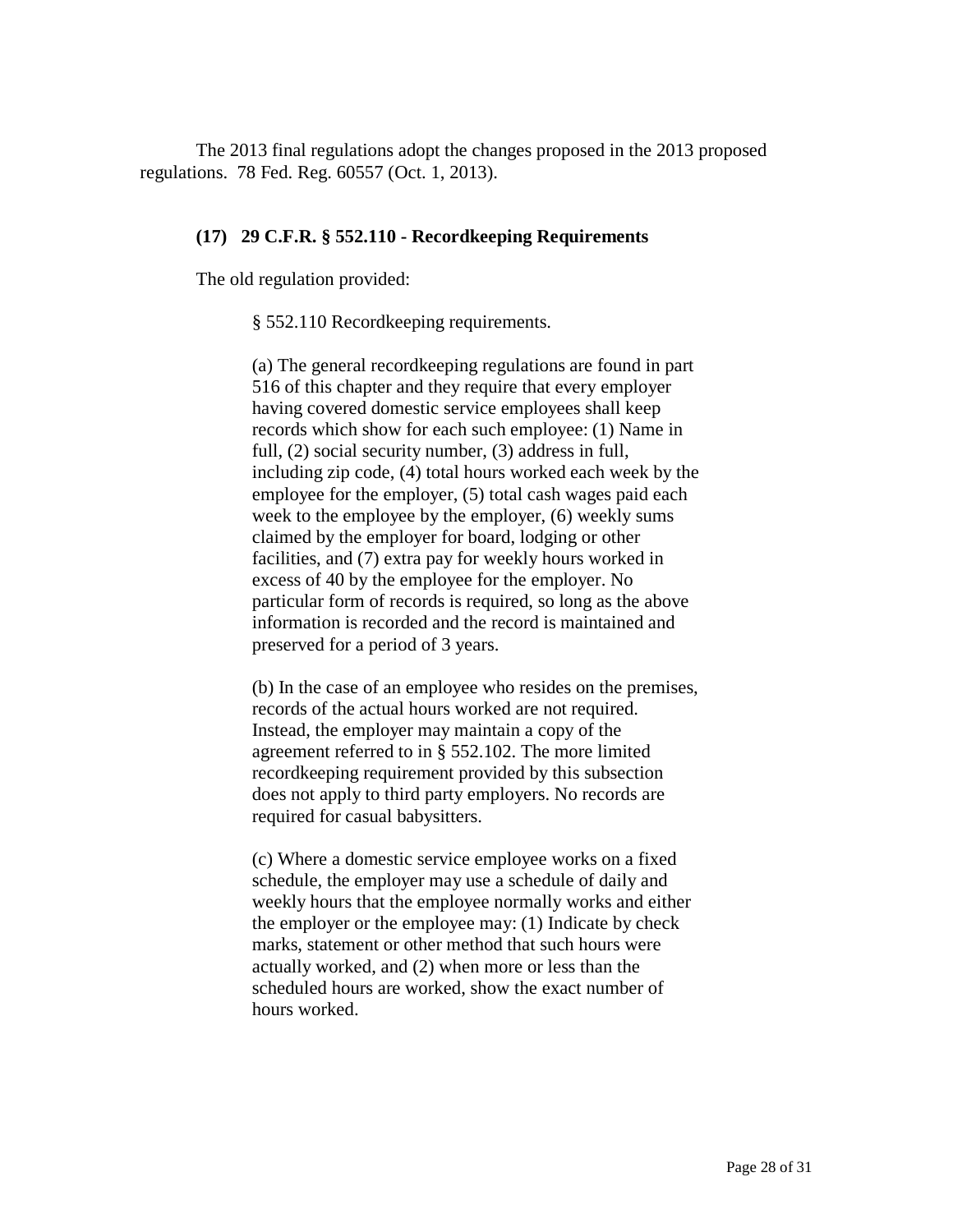(d) The employer may require the domestic service employee to record the hours worked and submit such record to the employer.

The 2011 proposed regulations proposed the following changes:

(a) The general recordkeeping regulations are found in part 516 of this chapter and they require that every employer having covered domestic service employees shall keep records which show for each such employee: (1) Name in full, (2) social security number, (3) address in full, including zip code, (4) total hours worked each week by the employee for the employer, (5) total cash wages paid each week to the employee by the employer, (6) weekly sums claimed by the employer for board, lodging or other facilities, and (7) extra pay for weekly hours worked in excess of 40 by the employee for the employer. No particular form of records is required, so long as the above information is recorded and the record is maintained and preserved for a period of 3 years.

(*b) The employer shall keep a copy of the agreement specified by § 552.102 of this part and make, keep, and preserve a record showing the exact number of hours worked by the live-in domestic employee. The provisions of § 516.2(c) of this title shall not apply to live-in domestic employees.* 

*(c) With the exception of live-in domestic employees, where a domestic service employee works on a fixed schedule, the employer may use a schedule of daily and weekly hours that the employee normally works and either the employer or the employee may: (1) Indicate by check marks, statement or other method that such hours were actually worked, and (2) when more or less than the scheduled hours are worked, show the exact number of hours worked.* 

*(d) With the exception of live-in domestic employees, the employer may require the domestic service employee to record the hours worked and submit such record to the employer.* 

*(e) No records are required for casual babysitters as defined in § 552.5 of this chapter.*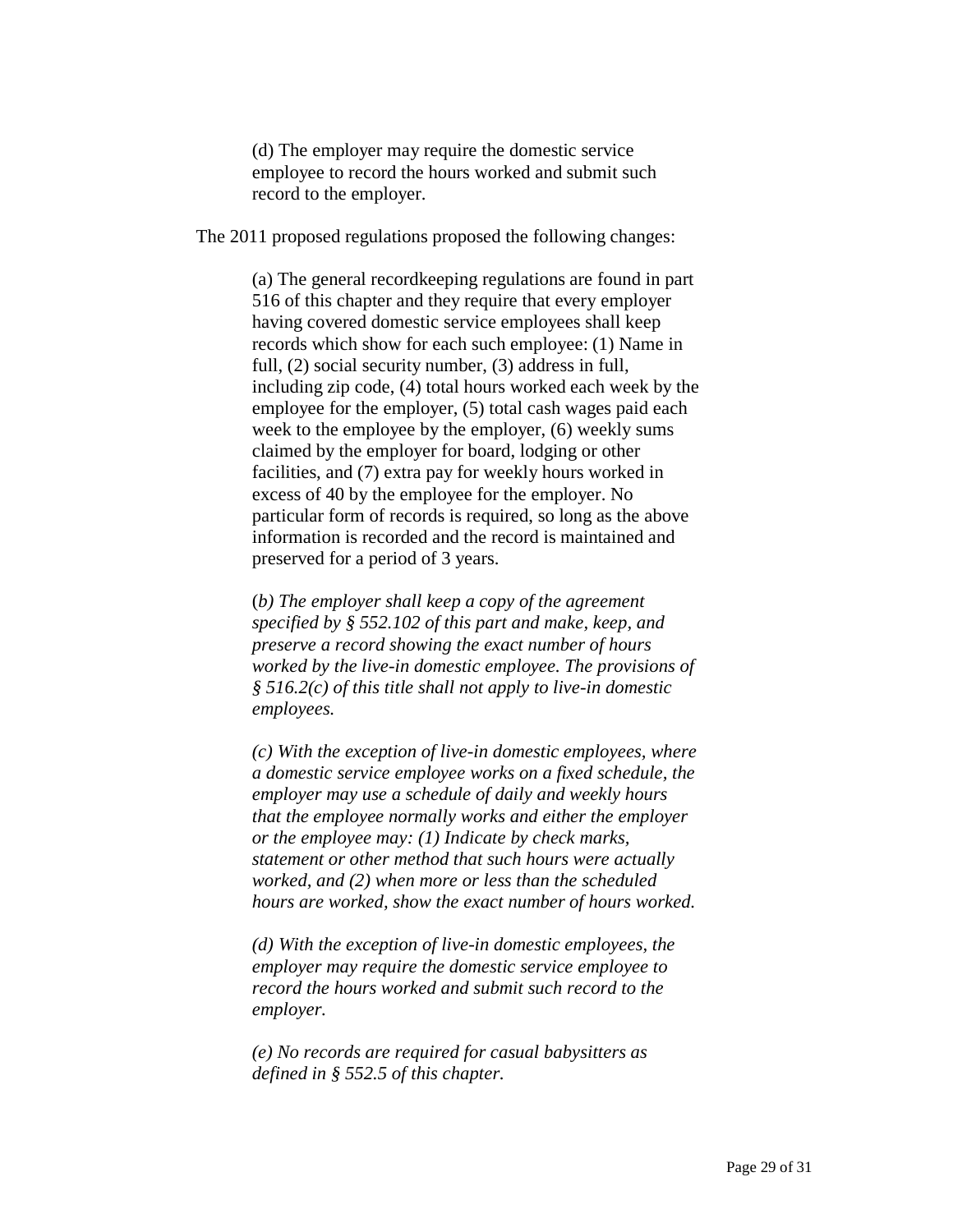The following is the regulation as adopted in 2013 final regulations:

(a) The general recordkeeping regulations are found in part 516 of this chapter and they require that every employer having covered domestic service employees shall keep records which show for each such employee: (1) Name in full, (2) social security number, (3) address in full, including zip code, (4) total hours worked each week by the employee for the employer, (5) total cash wages paid each week to the employee by the employer, (6) weekly sums claimed by the employer for board, lodging or other facilities, and (7) extra pay for weekly hours worked in excess of 40 by the employee for the employer. No particular form of records is required, so long as the above information is recorded and the record is maintained and preserved for a period of 3 years.

*(b) In the case of an employee who resides on the premises, the employer shall keep a copy of the agreement specified by § 552.102 and make, keep, and preserve a record showing the exact number of hours worked by the live-in domestic service employee. The provisions of § 516.2(c) of this chapter shall not apply to live-in domestic service employees.* 

*(c) With the exception of live-in domestic service employees, where a domestic service employee works on a fixed schedule, the employer may use a schedule of daily and weekly hours that the employee normally works and either the employer or the employee may: (1) Indicate by check marks, statement or other method that such hours were actually worked; and (2) When more or less than the scheduled hours are worked, show the exact number of hours worked.* 

*(d) The employer is required to maintain records of hours worked by each covered domestic service employee. However, the employer may require the domestic service employee to record the hours worked and submit such record to the employer.* 

*(e) No records are required for casual babysitters.*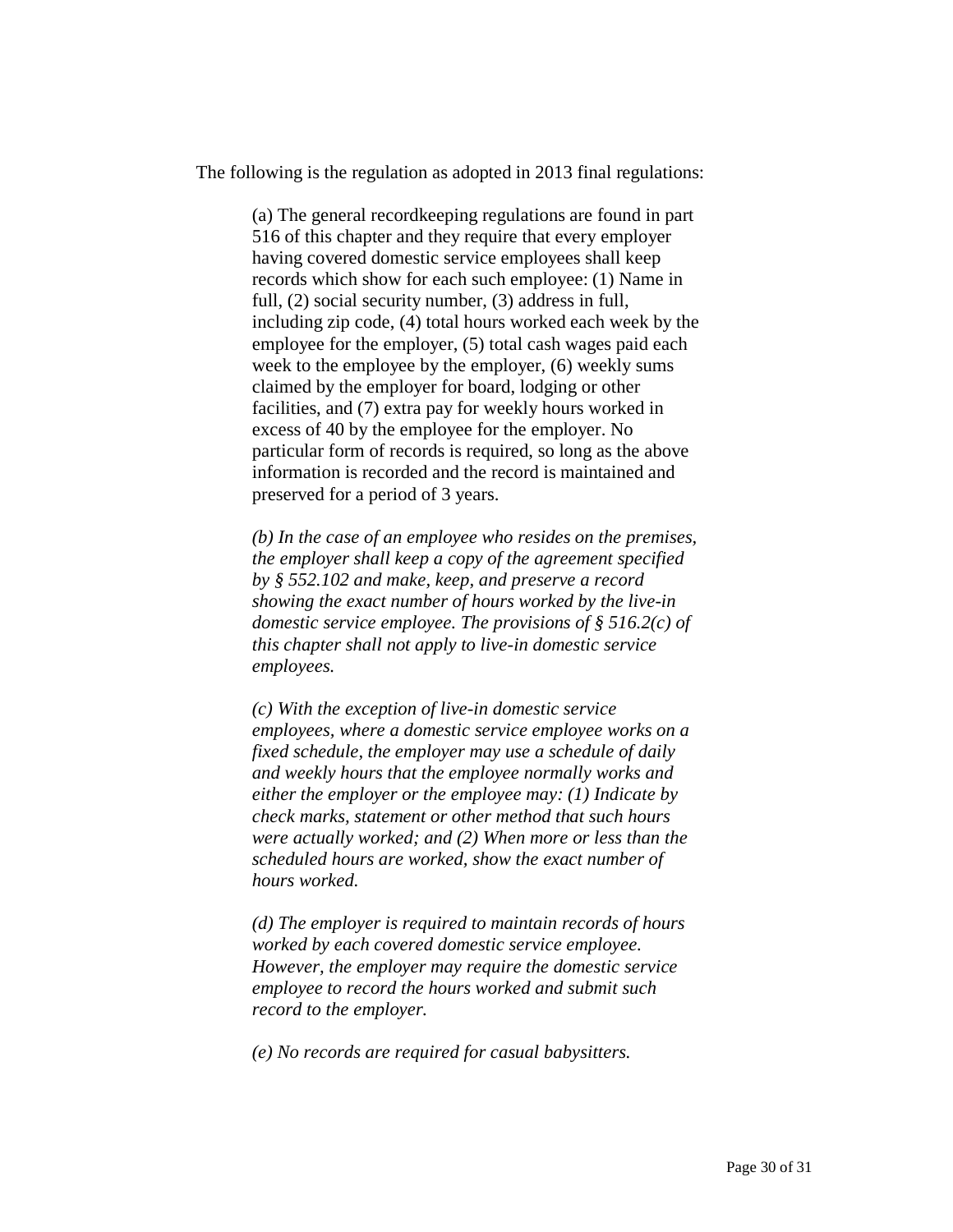78 Fed. Reg. 60557 (Oct. 1, 2013).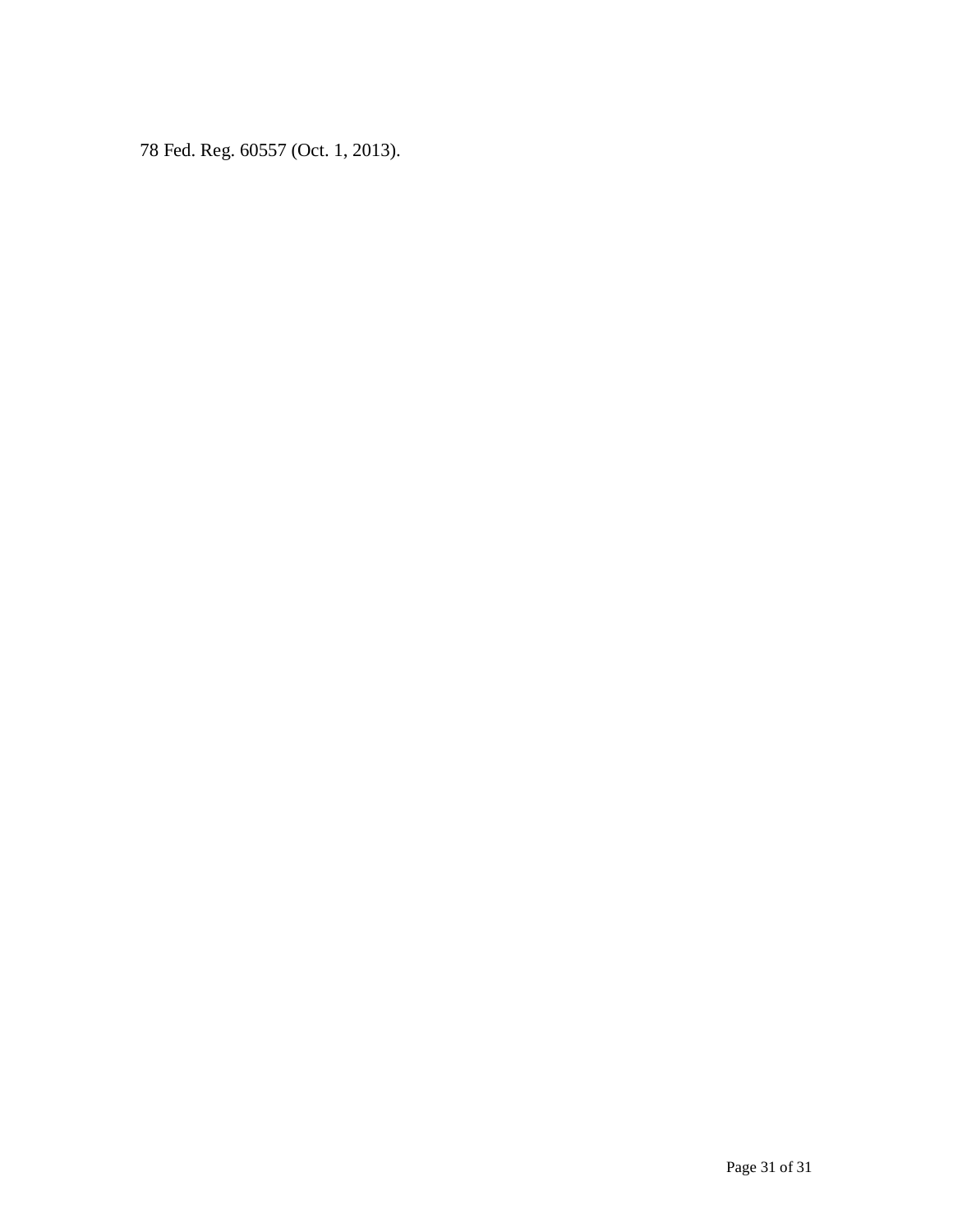**The 1975 Domestic Service Exemption Regulations**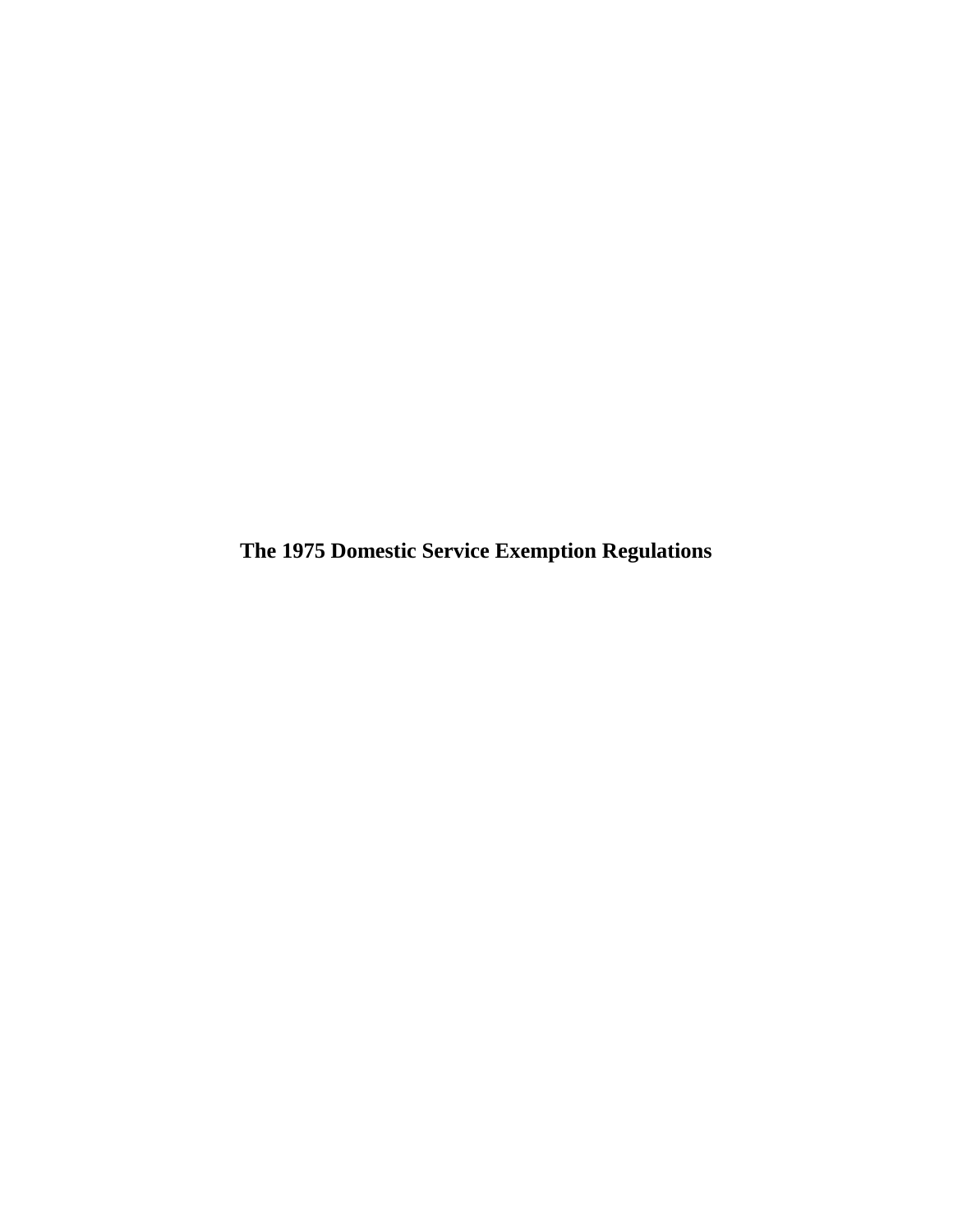### **Wage and Hour Division, Labor § 552.2**

(i) All the hours worked during such annual period by all the full-time employees regularly employed under the plan shall be totaled; (ii) the number of workweeks worked by each such employee during such annual period under such plan shall be computed, and the totals added together; and (iii) the average weekly hours, taken in the aggregate, of all such employees shall be computed by dividing the sum resulting from computation (i) by the sum resulting from computation (ii).

#### **§ 551.9 Recordkeeping requirements.**

The records which must be kept and the computations which must be made with respect to employees for whom the overtime pay exemption under section 13(b)(11) is taken are specified in §516.15 of this chapter.

[35 FR 17841, Nov. 20, 1970]

### **PART 552—APPLICATION OF THE FAIR LABOR STANDARDS ACT TO DOMESTIC SERVICE**

### **Subpart A—General Regulations**

Sec.

AUTHENTICATED<br>U.S. GOVERNMENT<br>INFORMATION **GPO** 

- 552.1 Terms used in regulations.
- 552.2 Purpose and scope.
- 552.3 Domestic service employment.
- 552.4 Babysitting services.
- 552.5 Casual basis.
- 552.6 Companionship services for the aged or infirm.

### **Subpart B—Interpretations**

552.99 Basis for coverage of domestic service employees.

552.100 Application of minimum wage and overtime provisions.

552.101 Domestic service employment.

552.102 Live-in domestic service employees.

552.103 Babysitting services in general.

- 552.104 Babysitting services performed on a casual basis.
- 552.105 Individuals performing babysitting services in their own homes.
- 552.106 Companionship services for the aged or infirm.
- 552.107 Yard maintenance workers.
- 
- 552.108 Child labor provisions.<br>552.109 Third party employme Third party employment.
- 552.110 Recordkeeping requirements.

AUTHORITY: Secs. 13(a)(15) and 13(b)(21) of the Fair Labor Standards Act, as amended (29 U.S.C. 213(a)(15), (b)(21)), 88 Stat. 62; Sec. 29(b) of the Fair Labor Standards Amendments of 1974 (Pub. L. 93–259, 88 Stat. 76), unless otherwise noted.

SOURCE: 40 FR 7405, Feb. 20, 1975, unless otherwise noted.

### **Subpart A—General Regulations**

### **§ 552.1 Terms used in regulations.**

(a) *Administrator* means the Administrator of the Wage and Hour Division, U.S. Department of Labor, or the Administrator's authorized representative.

(b) *Act* means the Fair Labor Standards Act of 1938, as amended.

### **§ 552.2 Purpose and scope.**

(a) This part provides necessary rules for the application of the Act to domestic service employment in accordance with the following amendments made by the Fair Labor Standards Amendments of 1974, 88 Stat. 55, *et seq.* 

(b) Section 2(a) of the Act finds that the ''employment of persons in domestic service in households affects commerce.'' Section 6(f) extends the minimum wage protection under section 6(b) to employees employed as domestic service employees under either of the following circumstances:

(1) If the employee's compensation for such services from his/her employer would constitute wages under section 209(a)(6) of title II of the Social Security Act, that is, if the cash remuneration during a calendar year is not less than \$1,000 in 1995, or the amount designated for subsequent years pursuant to the adjustment provision in section 3121(x) of the Internal Revenue Code of 1986; or

(2) If the employee was employed in such domestic service work by one or more employers for more than 8 hours in the aggregate in any workweek.

Section 7(l) extends generally the protection of the overtime provisions of section 7(a) to such domestic service employees. Section 13(a)(15) provides both a minimum wage and overtime exemption for ''employees employed on a casual basis in domestic service employment to provide babysitting services'' and for domestic service employees employed'' to provide companionship services for individuals who (because of age or infirmity) are unable to care for themselves.'' Section 13(b)(21)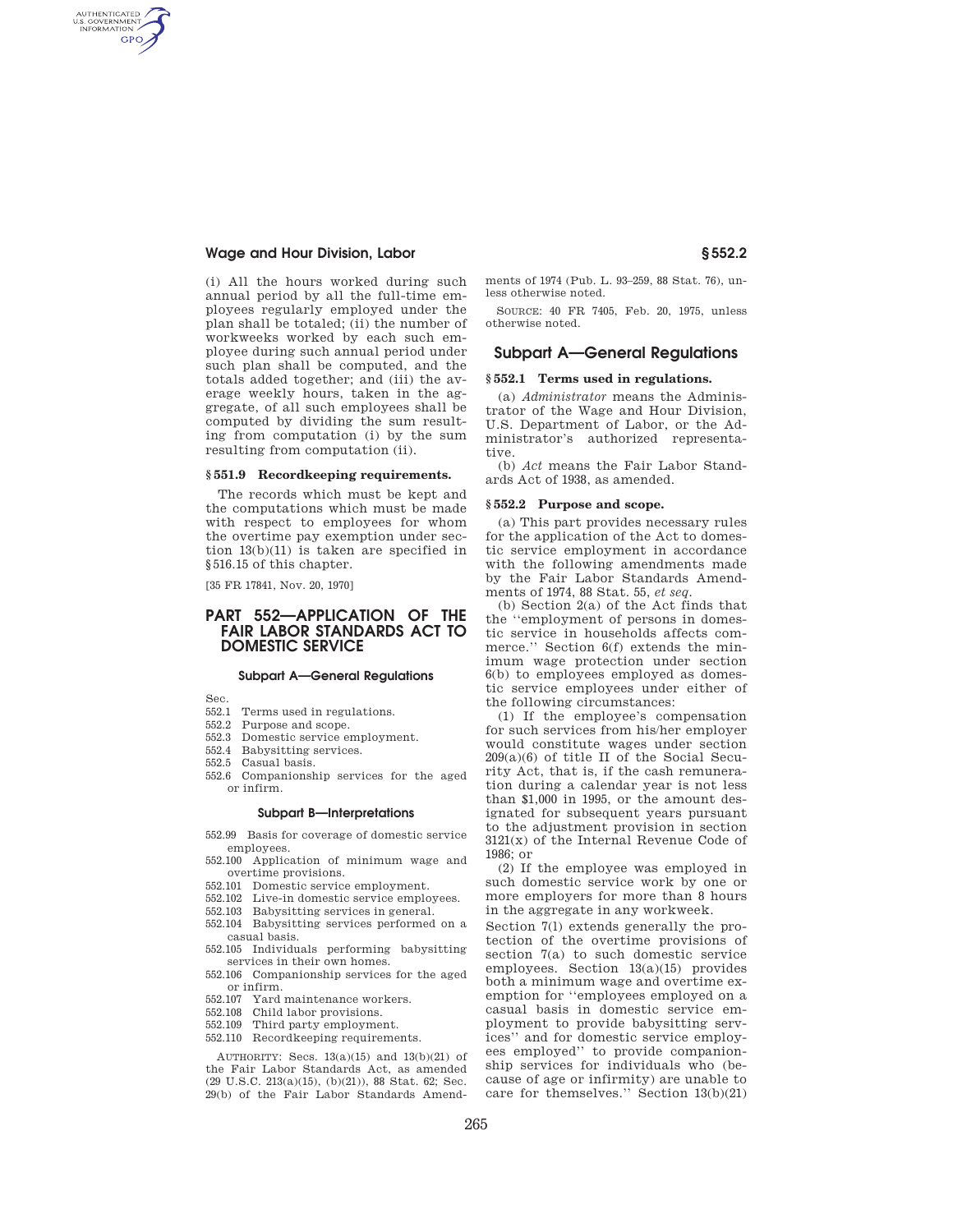provides an overtime exemption for domestic service employees who reside in the household in which they are employed.

(c) The definitions required by section  $13(a)(15)$  are contained in §§552.3, 552.4, 552.5 and 552.6.

(Sec. 29(b), 88 Stat. 76; (29 U.S.C. 206(f)); Secretary's Order No. 16–75, dated Nov. 25, 1975 (40 FR 55913), and Employment Standards Order No. 76–2, dated Feb. 23, 1976 (41 FR 9016))

[40 FR 7405, Feb. 20, 1975, as amended at 44 FR 37221, June 26, 1979; 60 FR 46767, 46768, Sept. 8, 1995]

#### **§ 552.3 Domestic service employment.**

As used in section  $13(a)(15)$  of the Act, the term *domestic service employment* refers to services of a household nature performed by an employee in or about a private home (permanent or temporary) of the person by whom he or she is employed. The term includes employees such as cooks, waiters, butlers, valets, maids, housekeepers, governesses, nurses, janitors, laundresses, caretakers, handymen, gardeners, footmen, grooms, and chauffeurs of automobiles for family use. It also includes babysitters employed on other than a casual basis. This listing is illustrative and not exhaustive.

### **§ 552.4 Babysitting services.**

As used in section  $13(a)(15)$  of the Act, the term *babysitting services* shall mean the custodial care and protection, during any part of the 24-hour day, of infants or children in or about the private home in which the infants or young children reside. The term ''babysitting services'' does not include services relating to the care and protection of infants or children which are performed by trained personnel, such as registered, vocational, or practical nurses. While such trained personnel do not qualify as babysitters, this fact does not remove them from the category of a covered domestic service employee when employed in or about a private household.

### **§ 552.5 Casual basis.**

As used in section  $13(a)(15)$  of the Act, the term *casual basis,* when applied to babysitting services, shall mean employment which is irregular or inter-

**§ 552.3 29 CFR Ch. V (7–1–13 Edition)** 

mittent, and which is not performed by an individual whose vocation is babysitting. Casual babysitting services may include the performance of some household work not related to caring for the children: *Provided, however,*  That such work is incidental, *i.e.,* does not exceed 20 percent of the total hours worked on the particular babysitting assignment.

#### **§ 552.6 Companionship services for the aged or infirm.**

As used in section 13(a)(15) of the Act, the term *companionship services*  shall mean those services which provide fellowship, care, and protection for a person who, because of advanced age or physical or mental infirmity, cannot care for his or her own needs. Such services may include household work related to the care of the aged or infirm person such as meal preparation, bed making, washing of clothes, and other similar services. They may also include the performance of general household work: *Provided, however,*  That such work is incidental, *i.e.,* does not exceed 20 percent of the total weekly hours worked. The term ''companionship services'' does not include services relating to the care and protection of the aged or infirm which require and are performed by trained personnel, such as a registered or practical nurse. While such trained personnel do not qualify as companions, this fact does not remove them from the category of covered domestic service employees when employed in or about a private household.

### **Subpart B—Interpretations**

### **§ 552.99 Basis for coverage of domestic service employees.**

Congress in section  $2(a)$  of the Act specifically found that the employment of persons in domestic service in households affects commerce. In the legislative history it was pointed out that employees in domestic service employment handle goods such as soaps, mops, detergents, and vacuum cleaners that have moved in or were produced for interstate commerce and also that they free members of the household to themselves to engage in activities in interstate commerce (S. Rep. 93–690,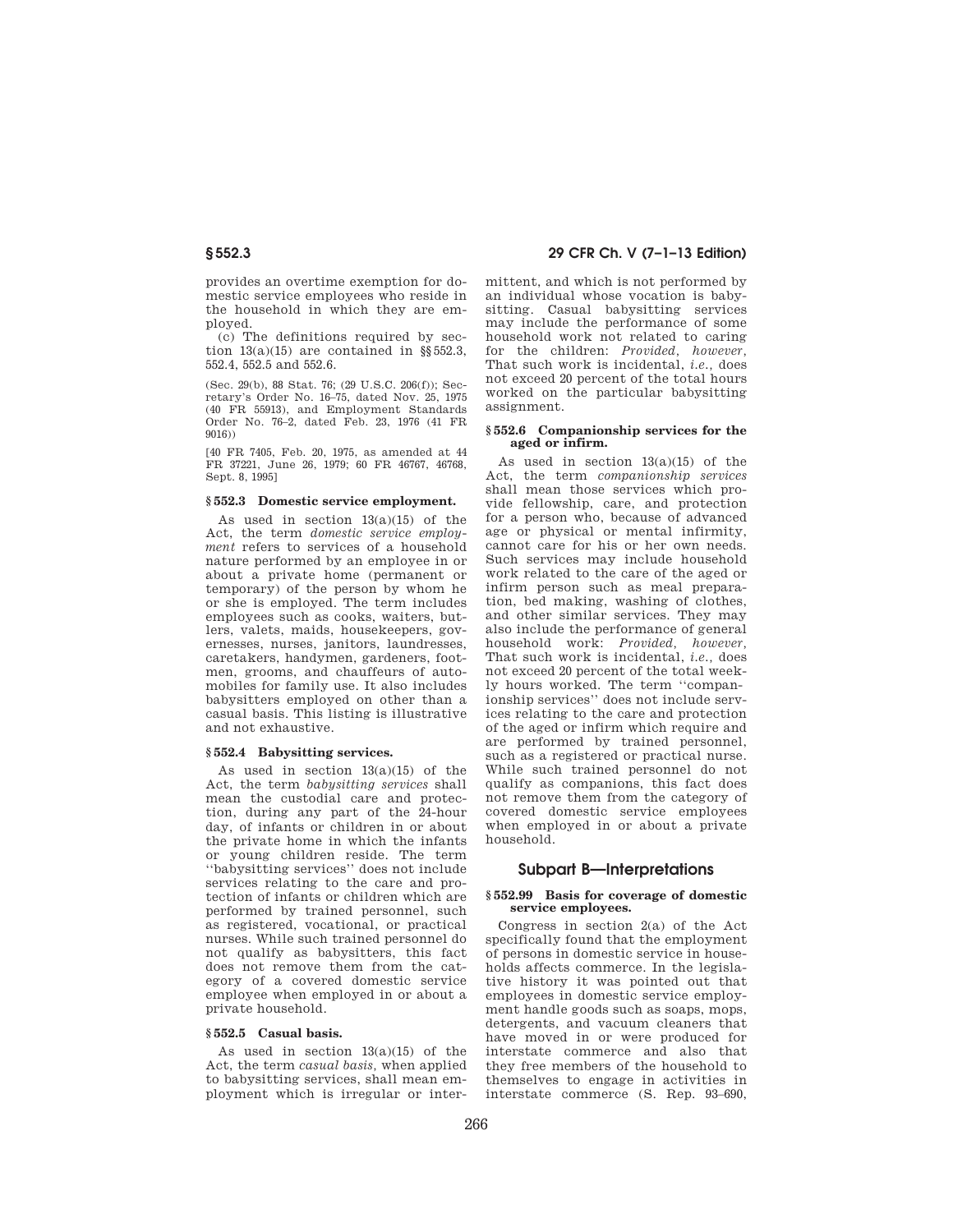### **Wage and Hour Division, Labor § 552.101**

pp. 21–22). The Senate Committee on Labor and Public Welfare ''took note of the expanded use of the interstate commerce clause by the Supreme Court in numerous recent cases (particularly *Katzenbach* v. *McClung,* 379 U.S. 294 (1964)),'' and concluded ''that coverage of domestic employees is a vital step in the direction of ensuring that all workers affecting interstate commerce are protected by the Fair Labor Standards Act'' (S. Rep. 93–690, pp. 21–22).

### **§ 552.100 Application of minimum wage and overtime provisions.**

(a)(1) Domestic service employees must receive for employment in any household a minimum wage of not less than that required by section 6(a) of the Fair Labor Standards Act.

(2) In addition, domestic service employees who work more than 40 hours in any one workweek for the same employer must be paid overtime compensation at a rate not less than one and one-half times the employee's regular rate of pay for such excess hours, unless the employee is one who resides in the employer's household. In the case of employees who reside in the household where they are employed, section 13(b)(21) of the Act provides an overtime, but not a minimum wage, exemption. See §552.102.

(b) In meeting the wage responsibilities imposed by the Act, employers may take appropriate credit for the reasonable cost or fair value, as determined by the Administrator, of food, lodging and other facilities customarily furnished to the employee by the employer such as drugs, cosmetics, drycleaning, etc. See S. Rep. 93–690, p. 19, and section 3(m) of the Act. Credit may be taken for the reasonable cost or fair value of these facilities only when the employee's acceptance of them is voluntary and uncoerced. See regulations, part 531. Where uniforms are required by the employer, the cost of the uniforms and their care may not be included in such credit.

(c) For enforcement purposes, the Administrator will accept a credit taken by the employer of up to 37.5 percent of the statutory minimum hourly wage for a breakfast (if furnished), up to 50 percent of the statutory minimum hourly wage for a lunch (if furnished),

and up to 62.5 percent of the statutory minimum hourly wage for a dinner (if furnished), which meal credits when combined do not in total exceed 150 percent of the statutory minimum hourly wage for any day. Nothing herein shall prevent employers from crediting themselves with the actual cost or fair value of furnishing meals, whichever is less, as determined in accordance with part 531 of this chapter, if such cost or fair value is different from the meal credits specified above: *Provided, however,* that employers keep, maintain and preserve (for a period of 3 years) the records on which they rely to justify such different cost figures.

(d) In the case of lodging furnished to live-in domestic service employees, the Administrator will accept a credit taken by the employer of up to seven and one-half times the statutory minimum hourly wage for each week lodging is furnished. Nothing herein shall prevent employers from crediting themselves with the actual cost or fair value of furnishing lodging, whichever is less, as determined in accordance with part 531 of this chapter, if such cost or fair value is different from the amount specified above, *provided, however,* that employers keep, maintain, and preserve (for a period of 3 years) the records on which they rely to justify such different cost figures. In determining reasonable cost or fair value, the regulations and rulings in 29 CFR part 531 are applicable.

(Sec. 29(b), 88 Stat. 76; (29 U.S.C. 206(f)); Secretary's Order No. 16–75, dated Nov. 25, 1975 (40 FR 55913), and Employment Standards Order No. 76–2, dated Feb. 23, 1976 (41 FR 9016))

[40 FR 7405, Feb. 20, 1975, as amended at 44 FR 6716, Feb. 2, 1979; 60 FR 46768, Sept. 8, 1995]

### **§ 552.101 Domestic service employment.**

(a) The definition of *domestic service employment* contained in §552.3 is derived from the regulations issued under the Social Security Act (20 CFR 404.1057) and from ''the generally accepted meaning'' of the term. Accordingly, the term includes persons who are frequently referred to as ''private household workers.'' See S. Rep. 93–690,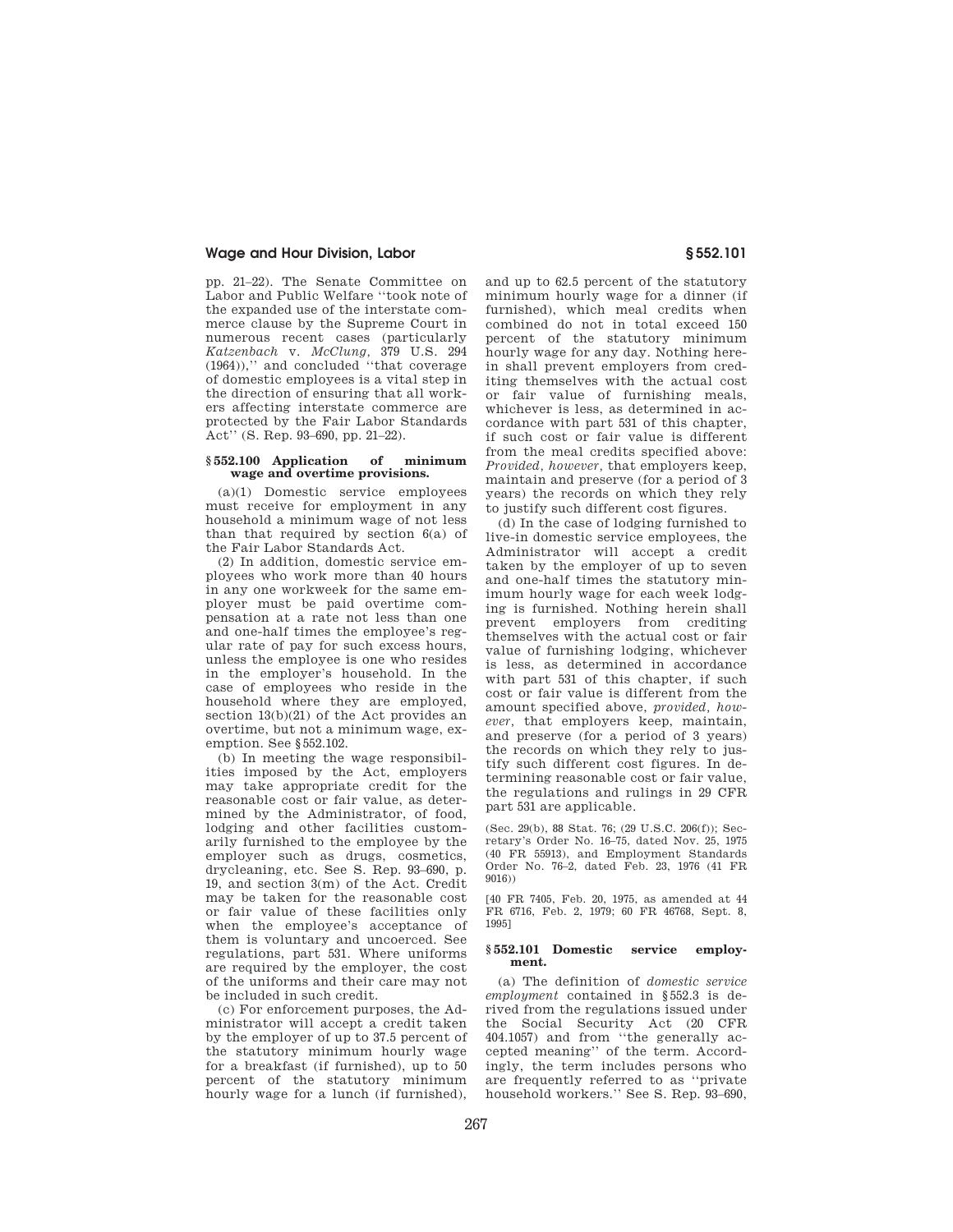p. 20. The domestic service must be performed in or about the private home of the employer whether that home is a fixed place of abode or a temporary dwelling as in the case of an individual or family traveling on vacation. A separate and distinct dwelling maintained by an individual or a family in an apartment house, condominium or hotel may constitute a private home.

(b) Employees employed in dwelling places which are primarily rooming or boarding houses are not considered domestic service employees. The places where they work are not private homes but commercial or business establishments. Likewise, employees employed in connection with a business or professional service which is conducted in a home (such as a real estate, doctor's, dentist's or lawyer's office) are not domestic service employees.

(c) In determining the total hours worked, the employer must include all time the employee is required to be on the premises or on duty and all time the employee is suffered or permitted to work. Special rules for live-in domestic service employees are set forth in §552.102.

[40 FR 7405, Feb. 20, 1975, as amended at 60 FR 46768, Sept. 8, 1995]

### **§ 552.102 Live-in domestic service employees.**

(a) Domestic service employees who reside in the household where they are employed are entitled to the same minimum wage as domestic service employees who work by the day. However, section 13(b)(21) provides an exemption from the Act's overtime requirements for domestic service employees who reside in the household where employed. But this exemption does not excuse the employer from paying the live-in worker at the applicable minimum wage rate for all hours worked. In determining the number of hours worked by a live-in worker, the employee and the employer may exclude, by agreement between themselves, the amount of sleeping time, meal time and other periods of complete freedom from all duties when the employee may either leave the premises or stay on the premises for purely personal pursuits. For periods of free time (other than those relating to meals and sleeping) to be

### **§ 552.102 29 CFR Ch. V (7–1–13 Edition)**

excluded from hours worked, the periods must be of sufficient duration to enable the employee to make effective use of the time. If the sleeping time, meal periods or other periods of free time are interrupted by a call to duty, the interruption must be counted as hours worked. See regulations part 785, §785.23.

(b) Where there is a reasonable agreement, as indicated in (a) above, it may be used to establish the employee's hours of work in lieu of maintaining precise records of the hours actually worked. The employer shall keep a copy of the agreement and indicate that the employee's work time generally coincides with the agreement. If it is found by the parties that there is a significant deviation from the initial agreement, a separate record should be kept for that period or a new agreement should be reached that reflects the actual facts.

### **§ 552.103 Babysitting services in general.**

The term ''babysitting services'' is defined in §552.4. Babysitting is a form of domestic service, and babysitters other than those working on a casual basis are entitled to the same benefits under the Act as other domestic service employees.

### **§ 552.104 Babysitting services performed on a casual basis.**

(a) Employees performing babysitting services on a casual basis, as defined in §552.5 are excluded from the minimum wage and overtime provisions of the Act. The rationale for this exclusion is that such persons are usually not dependent upon the income from rendering such services for their livelihood. Such services are often provided by (1) Teenagers during nonschool hours or for a short period after completing high school but prior to entering other employment as a vocation, or (2) older persons whose main source of livelihood is from other means.

(b) Employment in babysitting services would usually be on a ''casual basis,'' whether performed for one or more employees, if such employment by all such employers does not exceed 20 hours per week in the aggregate. Employment in excess of these hours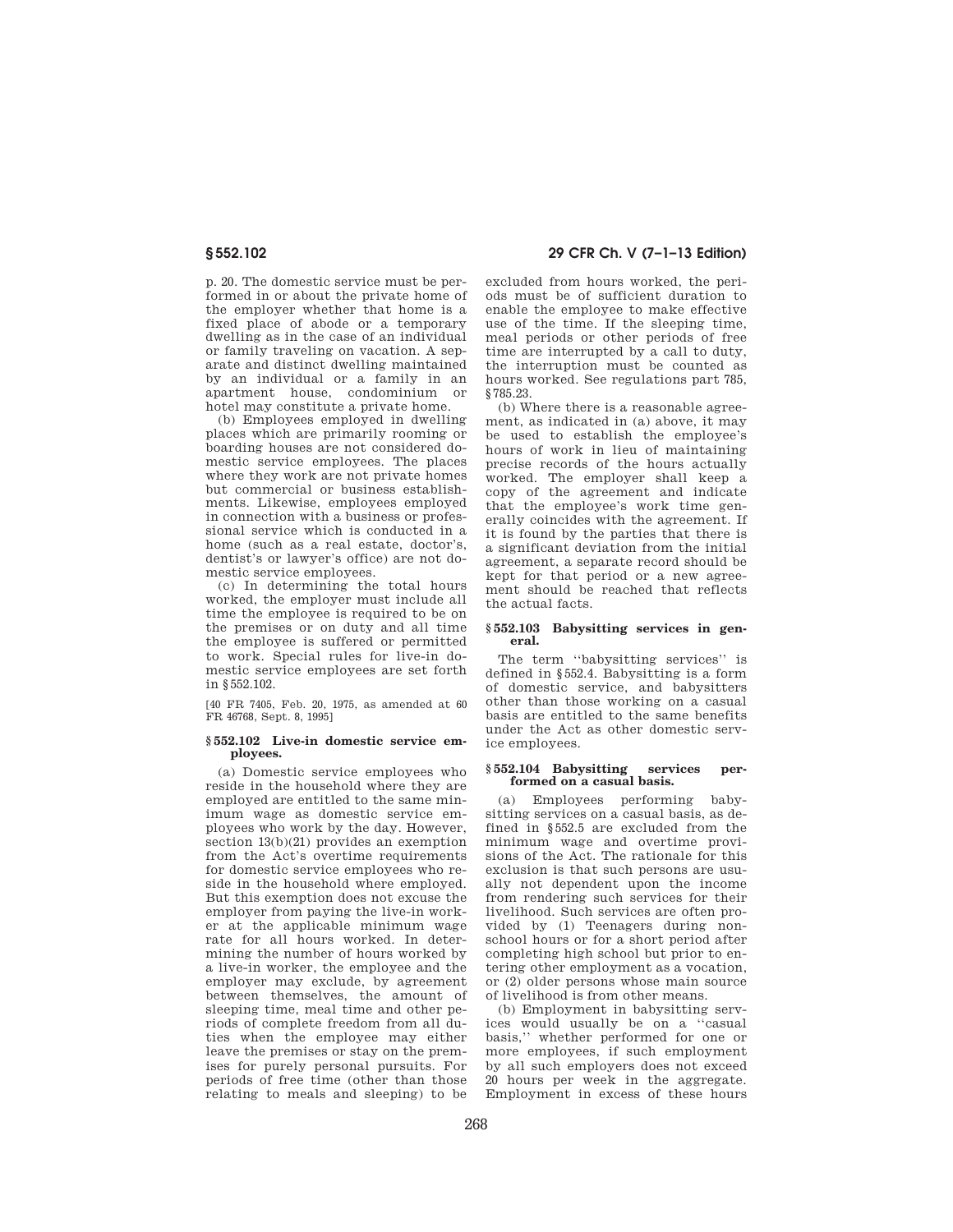#### **Wage and Hour Division, Labor § 552.109**

may still be on a ''casual basis'' if the excessive hours of employment are without regularity or are for irregular or intermittent periods. Employment in babysitting services shall also be deemed to be on a ''casual basis'' (regardless of the number of weekly hours worked by the babysitter) in the case of individuals whose vocations are not domestic service who accompany families for a vacation period to take care of the children if the duration of such employment does not exceed 6 weeks.

(c) If the individual performing babysitting services on a ''casual basis'' devotes more than 20 percent of his or her time to household work during a babysitting assignment, the exemption for ''babysitting services on a casual basis'' does not apply during that assignment and the individual must be paid in accordance with the Act's minimum wage and overtime requirements. This does not affect the application of the exemption for previous or subsequent babysitting assignments where the 20 percent tolerance is not exceeded.

(d) Individuals who engage in babysitting as a full-time occupation are not employed on a ''casual basis.''

[40 FR 7405, Feb. 20, 1975, as amended at 60 FR 46768, Sept. 8, 1995]

#### **§ 552.105 Individuals performing babysitting services in their own homes.**

(a) It is clear from the legislative history that the Act's new coverage of domestic service employees is limited to those persons who perform such services in or about the private household of the employer. Accordingly, if such services are performed away from the employer's permanent, or temporary household there is no coverage under sections  $6(f)$  and  $7(1)$  of the Act. A typical example would be an individual who cares for the children of others in her own home. This type of operation, however, could, depending on the particular facts, qualify as a preschool or day care center and thus be covered under section  $3(s)(1)(B)$  of the Act in which case the person providing the service would be required to comply with the applicable provisions of the Act.

(b) An individual in a local neighborhood who takes four or five children into his or her home, which is operated as a day care home, and who does not have more than one employee or whose only employees are members of that individual's immediate family is not covered by the Fair Labor Standards Act.

[40 FR 7405, Feb. 20, 1975, as amended at 60 FR 46768, Sept. 8, 1995]

#### **§ 552.106 Companionship services for the aged or infirm.**

The term ''companionship services for the aged or infirm'' is defined in §552.6. Persons who provide care and protection for babies and young children, who are not physically or mentally infirm, are considered babysitters, not companions. The companion must perform the services with respect to the aged or infirm persons and not generally to other persons. The ''casual'' limitation does not apply to companion services.

#### **§ 552.107 Yard maintenance workers.**

Persons who mow lawns and perform other yard work in a neighborhood community generally provide their own equipment, set their own work schedule and occasionally hire other individuals. Such persons will be recognized as independent contractors who are not covered by the Act as domestic service employees. On the other hand, gardeners and yardmen employed primarily by one household are not usually independent contractors.

# **§ 552.108 Child labor provisions.**

Congress made no change in section 12 as regards domestic service employees. Accordingly, the child labor provisions of the Act do not apply unless the underaged minor (a) is individually engaged in commerce or in the production of goods for commerce, or (b) is employed by an enterprise meeting the coverage tests of sections 3(r) and 3(s)(1) of the Act, or (c) is employed in or about a home where work in the production of goods for commerce is performed.

#### **§ 552.109 Third party employment.**

(a) Employees who are engaged in providing companionship services, as defined in §552.6, and who are employed by an employer or agency other than the family or household using their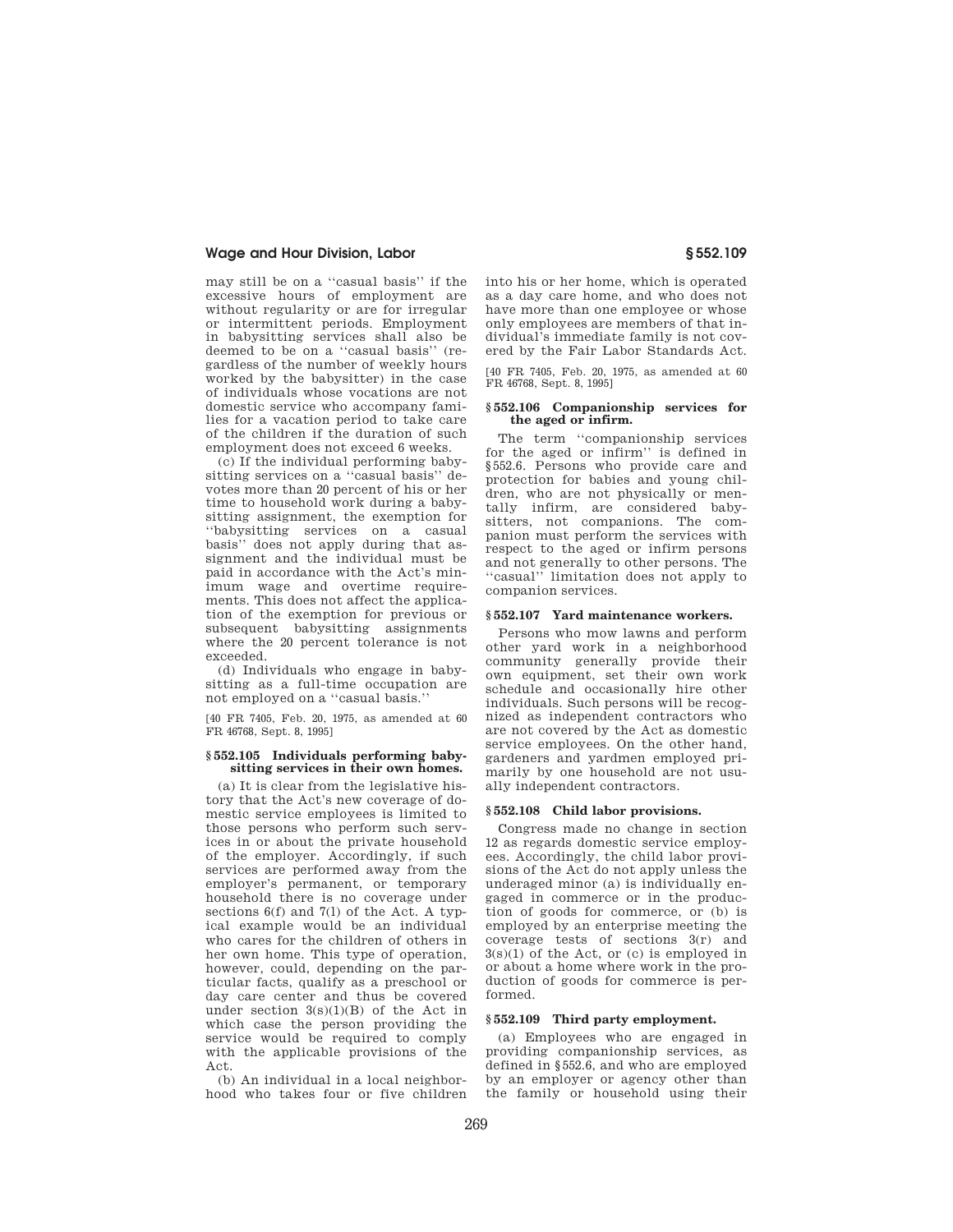services, are exempt from the Act's minimum wage and overtime pay requirements by virtue of section 13(a)(15). Assigning such an employee to more than one household or family in the same workweek would not defeat the exemption for that workweek, provided that the services rendered during each assignment come within the definition of companionship services.

(b) Employees who are engaged in providing babysitting services and who are employed by an employer or agency other than the family or household using their services are not employed on a ''casual basis'' for purposes of the section  $13(a)(15)$  exemption. Such employees are engaged in this occupation as a vocation.

(c) Live-in domestic service employees who are employed by an employer or agency other than the family or household using their services are exempt from the Act's overtime requirements by virtue of section  $13(b)(21)$ . This exemption, however, will not apply where the employee works only temporarily for any one family or household, since that employee would not be ''residing'' on the premises of such family or household.

#### **§ 552.110 Recordkeeping requirements.**

(a) The general recordkeeping regulations are found in part 516 of this chapter and they require that every employer having covered domestic service employees shall keep records which show for each such employee: (1) Name in full, (2) social security number, (3) address in full, including zip code, (4) total hours worked each week by the employee for the employer, (5) total cash wages paid each week to the employee by the employer, (6) weekly sums claimed by the employer for board, lodging or other facilities, and (7) extra pay for weekly hours worked in excess of 40 by the employee for the employer. No particular form of records is required, so long as the above information is recorded and the record is maintained and preserved for a period of 3 years.

(b) In the case of an employee who resides on the premises, records of the actual hours worked are not required. Instead, the employer may maintain a copy of the agreement referred to in

# **§ 552.110 29 CFR Ch. V (7–1–13 Edition)**

§552.102. The more limited recordkeeping requirement provided by this subsection does not apply to third party employers. No records are required for casual babysitters.

(c) Where a domestic service employee works on a fixed schedule, the employer may use a schedule of daily and weekly hours that the employee normally works and either the employer or the employee may: (1) Indicate by check marks, statement or other method that such hours were actually worked, and (2) when more or less than the scheduled hours are worked, show the exact number of hours worked.

(d) The employer may require the domestic service employee to record the hours worked and submit such record to the employer.

# **PART 553—APPLICATION OF THE FAIR LABOR STANDARDS ACT TO PCF** STATE AND **LOCAL GOVERNMENTS**

# **Subpart A—General**

#### **INTRODUCTION**

- Sec.
- 553.1 Definitions.
- 553.2 Purpose and scope.
- 553.3 Coverage—general.

#### SECTION 3(e)(2)(C)—EXCLUSIONS

- 553.10 General.
- 553.11 Exclusion for elected officials and their appointees.
- 553.12 Exclusion for employees of legislative branches.

#### SECTION 7(o)—COMPENSATORY TIME AND COMPENSATORY TIME OFF

- 553.20 Introduction.
- 553.21 Statutory provisions.
- 553.22 ''FLSA compensatory time'' and
- ''FLSA compensatory time off''. 553.23 Agreement or understanding prior to
- performance of work. 553.24 ''Public safety'', ''emergency re-
- sponse'', and ''seasonal'' activities. 553.25 Conditions for use of compensatory
- time (''reasonable period'', ''unduly disrupt'').
- 553.26 Cash overtime payments.
- 553.27 Payments for unused compensatory time.
- 553.28 Other compensatory time.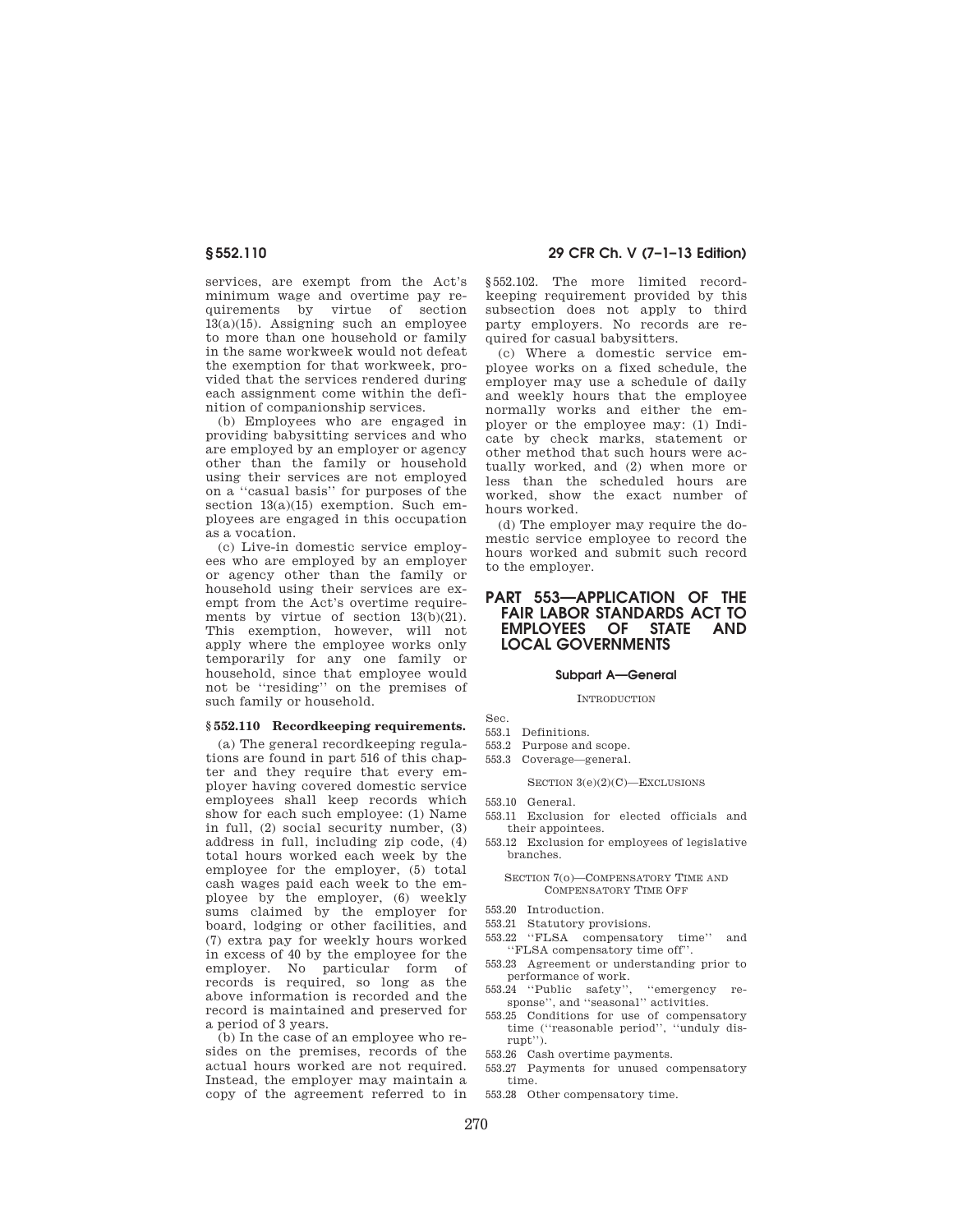**The Domestic Service Exemption Regulations Effective January 1, 2015**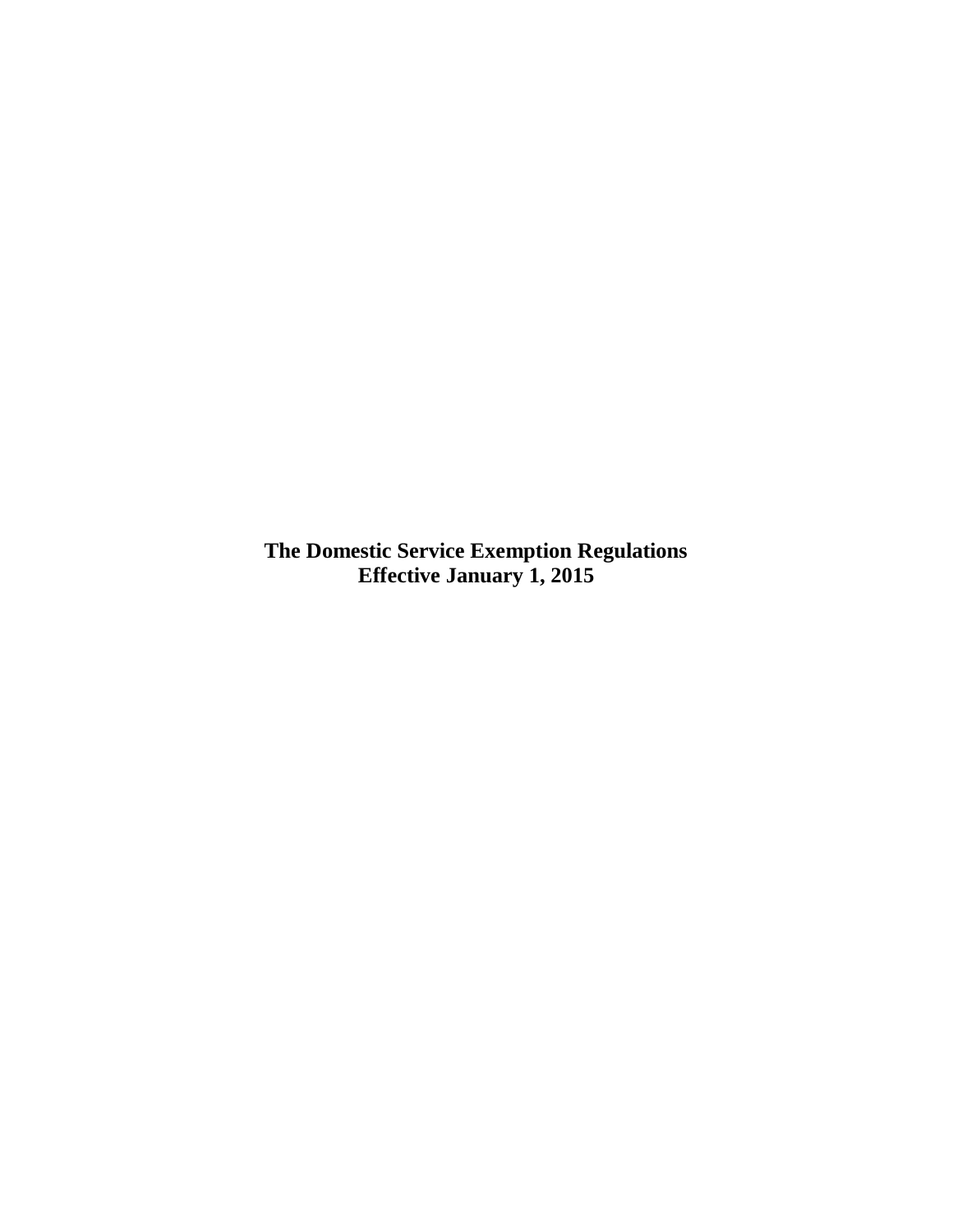



# **FEDERAL REGISTER**

Vol. 78 Tuesday, No. 190 October 1, 2013

# Part III

# Department of Labor

Wage and Hour Division 29 CFR Part 552 Application of the Fair Labor Standards Act to Domestic Service; Final Rule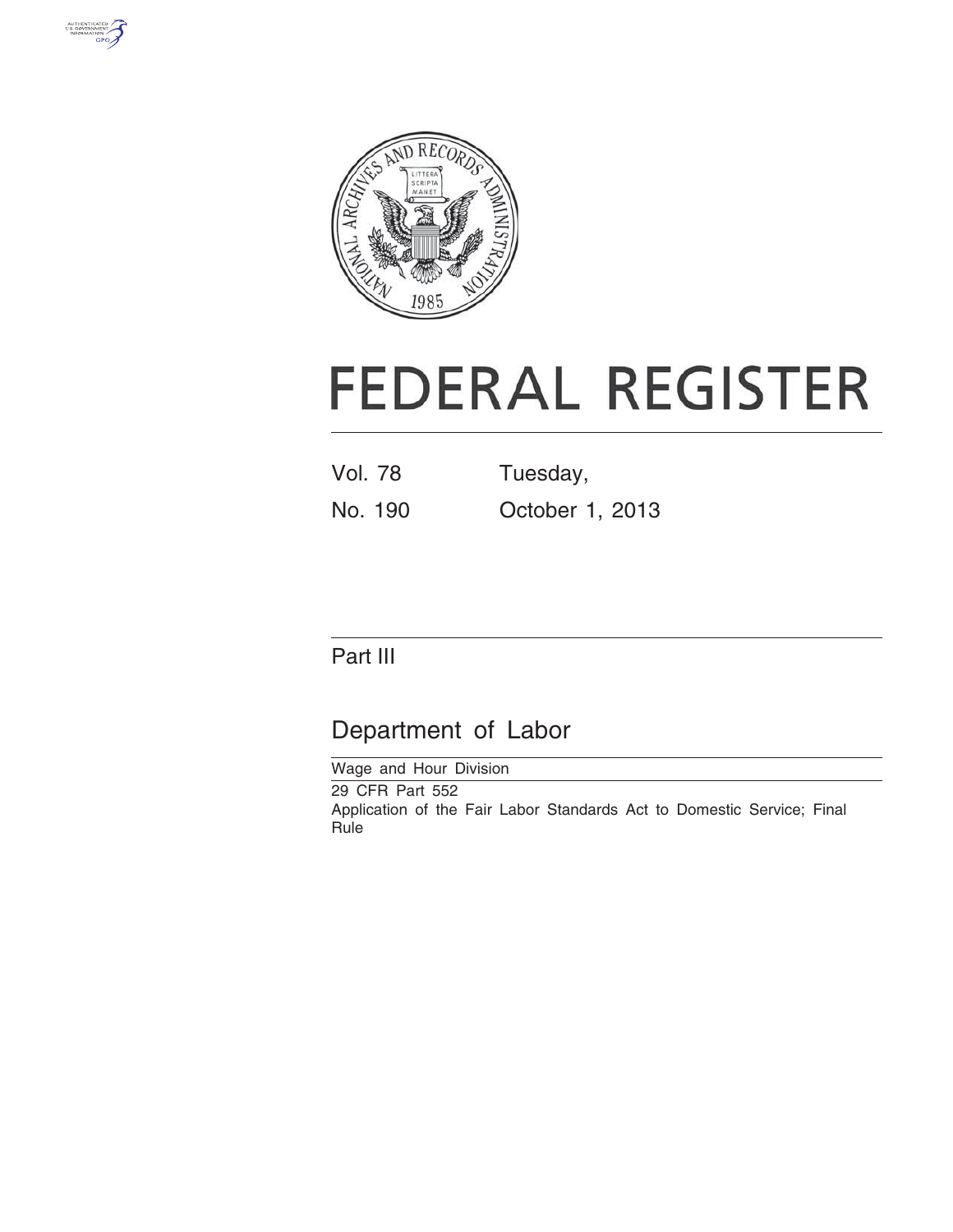# **DEPARTMENT OF LABOR**

# **Wage and Hour Division**

# **29 CFR Part 552**

#### **RIN 1235–AA05**

# **Application of the Fair Labor Standards Act to Domestic Service**

**AGENCY:** Wage and Hour Division, Department of Labor. **ACTION:** Final rule.

**SUMMARY:** In 1974, Congress extended the protections of the Fair Labor Standards Act (FLSA or the Act) to ''domestic service'' employees, but it exempted from the Act's minimum wage and overtime provisions domestic service employees who provide ''companionship services'' to elderly people or people with illnesses, injuries, or disabilities who require assistance in caring for themselves, and it exempted from the Act's overtime provision domestic service employees who reside in the household in which they provide services. This Final Rule revises the Department's 1975 regulations implementing these amendments to the Act to better reflect Congressional intent given the changes to the home care industry and workforce since that time. Most significantly, the Department is revising the definition of ''companionship services'' to clarify and narrow the duties that fall within the term; in addition third party employers, such as home care agencies, will not be able to claim either of the exemptions. The major effect of this Final Rule is that more domestic service workers will be protected by the FLSA's minimum wage, overtime, and recordkeeping provisions.

**DATES:** This regulation is effective January 1, 2015.

**FOR FURTHER INFORMATION CONTACT:**  Mary Ziegler, Director, Division of Regulations, Legislation, and Interpretation, U.S. Department of Labor, Wage and Hour Division, 200 Constitution Avenue NW., Room S–3502, FP Building, Washington, DC 20210; telephone: (202) 693–0406 (this is not a toll-free number). Copies of this Final Rule may be obtained in alternative formats (Large Print, Braille, Audio Tape, or Disc), upon request, by calling (202) 693–0675 (not a toll-free number). TTY/TTD callers may dial tollfree (877) 889–5627 to obtain information or request materials in alternative formats.

Questions of interpretation and/or enforcement of the agency's current regulations may be directed to the

nearest Wage and Hour Division (WHD) District Office. Please visit *http:// www.dol.gov/whd* for more information and resources about the laws administered and enforced by WHD. Information and compliance assistance materials specific to this Final Rule can be found at: *www.dol.gov/whd/ homecare.* You may also call the WHD's toll-free help line at (866) 4US–WAGE ((866)-487–9243) between 8:00 a.m. and 5:00 p.m. in your local time zone.. **SUPPLEMENTARY INFORMATION:** 

#### **Table of Contents**

- I. Executive Summary
- II. Background
- III. Summary of Comments on Changes to FLSA Domestic Service Regulations A. Section 552.3 (Domestic Service
	- Employment)
	- B. Section 552.6 (Companionship Services) C. Section 552.102 (Live-In Domestic
	- Service Employees) and Section 552.110 (Recordkeeping Requirements)
	- D. Section 552.109 (Third Party Employment)
- E. Other Comments
- IV. Effective Date
- V. Paperwork Reduction Act
- VI. Executive Orders 12866 (Regulatory Planning and Review) and 13563 (Improving Regulation and Regulatory Review)
- VII. Final Regulatory Flexibility Analysis
- VIII. Unfunded Mandates Reform Act
- IX. Executive Order 13132 (Federalism)
- X. Executive Order 13175 (Indian Tribal Governments)
- XI. Effects on Families
- XII. Executive Order 13045 (Protection of Children)
- XIII. Environmental Impact Assessment
- XIV. Executive Order 13211 (Energy Supply) XV. Executive Order 12630 (Constitutionally
- Protected Property Rights)
- XVI. Executive Order 12988 (Civil Justice Reform Analysis)
- List of Subjects in 29 CFR part 552 Signature
- Amendments to Regulatory Text

#### **I. Executive Summary**

*Purpose of the Regulatory Action* 

Prior to 1974, the FLSA's minimum wage and overtime compensation provisions did not protect domestic service workers unless those workers were employed by enterprises covered by the Act (generally those that had at least a certain annual dollar threshold in business, *see* 29 U.S.C. 203(s)). Congress amended the FLSA in 1974 to extend coverage to all domestic service workers, including those employed by private households or companies too small to be covered by the Act. See Fair Labor Standards Amendments of 1974, Public Law 93–259 § 7, 88 Stat. 55, 62 (1974). At the same time, Congress created an exemption from the minimum wage and overtime

compensation requirements for domestic service workers who provide companionship services and an exemption from the Act's overtime compensation requirement for domestic service workers who reside in the households in which they provide services, i.e., live-in domestic service workers. *Id.;* 29 U.S.C. 13(a)(15),  $13(b)(21).<sup>1</sup>$  The new statutory text explicitly granted the Department the authority to define the terms ''domestic service employment'' and ''companionship services.'' *See* 29

U.S.C. 213(a)(15).

The legislative history of the 1974 amendments explains that the changes were intended to expand the coverage of the FLSA to include all employees whose vocation was domestic service, but to exempt from coverage casual babysitters and individuals who provided companionship services. The ''companionship services'' exemption was to apply to "elder sitters" whose primary responsibility was to watch over an elderly person or person with an illness, injury, or disability in the same manner that a babysitter watches over children. *See* 119 Cong. Rec. S24773, S24801 (daily ed. July 19, 1973) (statement of Sen. Williams). The companionship services exemption was not intended to exclude ''trained personnel such as nurses, whether registered or practical,'' from the protections of the Act. *See* Senate Report No. 93–690, 93rd Cong., 2d Sess., p. 20 (1974); House Report No. 93–913, 93rd Cong., 2d Sess., p. 36 (1974).

In 1975, the Department promulgated regulations implementing the companionship services and live-in domestic service employee exemptions. *See* 40 FR 7404 (Feb. 20, 1975); 29 CFR part 552. These regulations defined companionship services as ''fellowship, care, and protection,'' which included ''household work . . . such as meal preparation, bed making, washing of clothes, and other similar services'' and could include general household work not exceeding ''20 percent of the total weekly hours worked.'' 29 CFR 552.6. Additionally, the 1975 regulations permitted third party employers, or employers of home care workers other than the individuals receiving care or their families or households, to claim both the companionship services and

<sup>1</sup>Congress simultaneously also created an exemption from the Act's minimum wage and overtime requirements for domestic service employees ''employed on a casual basis . . . to provide babysitting services.'' 29 U.S.C. 213(a)(15). This rulemaking does not make, nor did the proposal it follows suggest, changes to the Department's regulations regarding the babysitting exemption.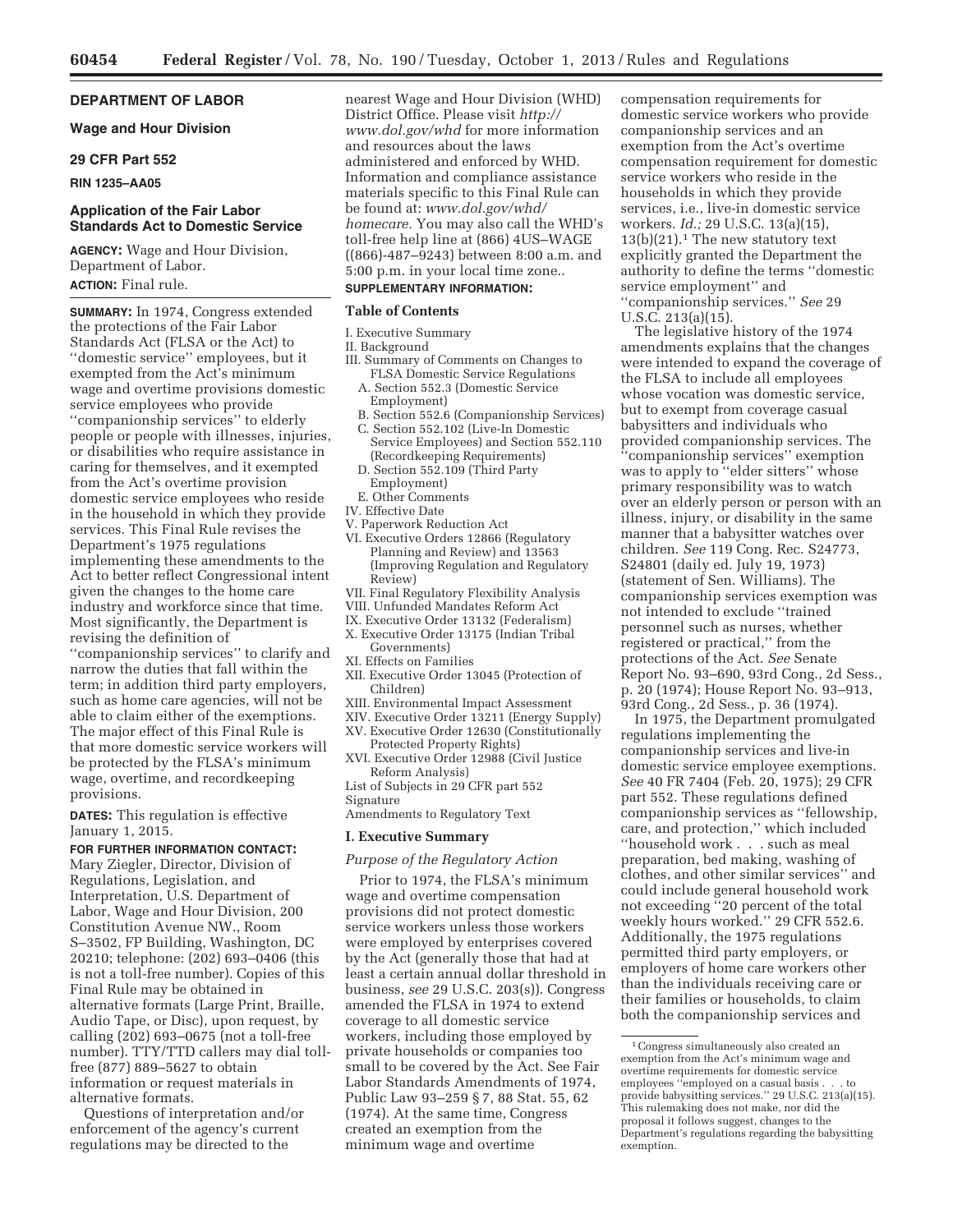live-in domestic service employee exemptions. 29 CFR 552.109. These regulations have remained substantially unchanged since they were promulgated.

The home care industry, however, has undergone dramatic expansion and transformation in the past several decades. The Department uses the term home care industry to include providers of home care services, and the term ''home care services'' to describe services performed by workers in private homes and whose job titles include home health aide, personal care attendant, homemaker, companion, and others.

In the 1970s, many individuals with significant care needs were served in institutional settings rather than in their homes and their communities. Since that time, there has been a growing demand for long-term home care for persons of all ages, largely due to the rising cost of traditional institutional care and, in response to the disability civil rights movement, the availability of federal funding assistance for home care, reflecting the nation's commitment to accommodate the desire of individuals to remain in their homes and communities. As more individuals receive services at home rather than in nursing homes or other institutions, workers who provide home care services, referred to as ''direct care workers'' in this Final Rule but employed under titles including certified nursing assistants, home health aides, personal care aides, and caregivers, perform increasingly skilled duties. Today, direct care workers are for the most part not the elder sitters that Congress envisioned when it enacted the companionship services exemption in 1974, but are instead professional caregivers.

Despite this professionalization of home care work, many direct care workers employed by individuals and third-parties have been excluded from the minimum wage and overtime protections of the FLSA under the companionship services exemption, which courts have read broadly to encompass essentially all workers providing services in the home to elderly people or people with illnesses, injuries, or disabilities regardless of the skill the duties performed require. The earnings of these workers remain among the lowest in the service industry, impeding efforts to improve both jobs and care. The Department believes that the lack of FLSA protections harms direct care workers, who depend on wages for their livelihood and that of their families, as well as the individuals receiving services and their families,

who depend on a professional, trained workforce to provide high-quality services.

Because the 1975 regulations define companionship services and address third-party employment in a manner that, given the changes to the home care services industry, the home care services workforce, and the scope of home care services provided, no longer aligns with Congress's intent when it extended FLSA protections to domestic service employees, the Department is modifying the relevant regulatory provisions in 29 CFR part 552. These changes are intended to clarify and narrow the scope of duties that fall within the definition of companionship services in order to limit the application of the exemption. The Department intends for the exemption to apply to those direct care workers who are performing ''elder sitting'' rather than the professionalized workforce for whom home care is a vocation. In addition, by prohibiting employers of direct care workers other than the individual receiving services or his or her family or household from claiming the companionship services or live-in domestic service employment exemptions, the Department is giving effect to Congress's intent in 1974 to expand coverage to domestic service employees rather than to restrict coverage for a category of workers already covered.

#### *Summary of the Major Provisions of the Final Rule*

This Final Rule makes changes to several sections of 29 CFR part 552, the Department's regulations concerning domestic services employment.

The Department is slightly revising the definition of ''domestic service employment'' in § 552.3 to clarify the language and modernize the list of examples of professions that fall within this category.

This Final Rule also updates the definition of ''companionship services'' in § 552.6 in order to restrict the term to encompass only workers who are providing the sorts of limited, nonprofessional services Congress envisioned when creating the exemption. Specifically, paragraph (a), which uses more modern language than appears in the 1974 amendments or 1975 regulations, provides that ''companionship services'' means the provision of fellowship and protection for an elderly person or person with an illness, injury, or disability who requires assistance in caring for himself or herself. It also defines ''fellowship'' as engaging the person in social, physical, and mental activities and

''protection'' as being present with the person in his or her home, or to accompany the person when outside of the home, to monitor the person's safety and well-being. Paragraph (b) provides that the term ''companionship services'' also includes the provision of care if the care is provided attendant to and in conjunction with the provision of fellowship and protection and if it does not exceed 20 percent of the total hours worked per person and per workweek. It defines ''care'' as assistance with activities of daily living and instrumental activities of daily living. Paragraph (c) provides that the term ''companionship services'' does not include general domestic services performed primarily for the benefit of other members of the household. Paragraph (d) provides that the term ''companionship services'' does not include the performance of medically related services, and it explains that the determination of whether the services performed are medically related is based on whether the services typically require and are performed by trained personnel, such as registered nurses, licensed practical nurses, or certified nursing assistants, regardless of the actual training or occupational title of the individual providing the services.

In order to better ensure that live-in domestic service employees are compensated for all hours worked, the Department is also changing the language in §§ 552.102 and .110 to require the keeping of actual records of the hours worked by such employees.

The Department is revising § 552.109, the regulatory provision regarding domestic service employees employed by third-party employers, or employers other than the individual receiving services or his or her family or household. To better ensure that the domestic service employees to whom Congress intended to extend FLSA protections in fact enjoy those protections, the new regulatory text precludes third party employers (*e.g.,*  home care agencies) from claiming the exemption for companionship services or live-in domestic service employees.

#### **Effective Date**

These changes will become effective on January 1, 2015. The Department believes that this extended effective date takes into account the complexity of the federal and state systems that are a significant source of funding for home care work and the needs of the diverse parties affected by this Final Rule (including consumers, their families, home care agencies, direct care workers, and local, state and federal Medicaid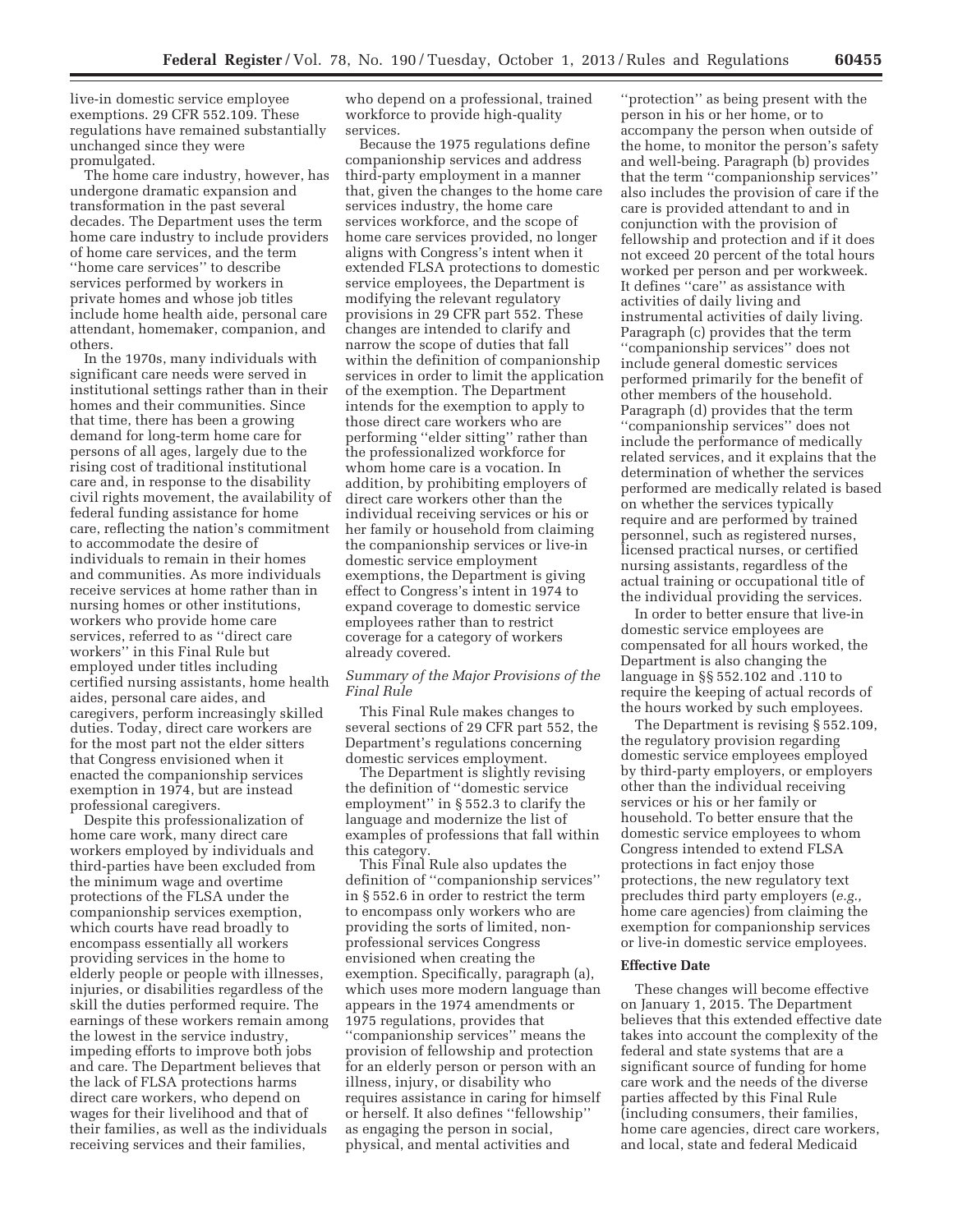programs) by providing such parties, programs and systems time to adjust.

# *Costs and Benefits*

The Table below illustrates the potential scale of projected transfers, costs, and net benefits of the revisions to the FLSA regulations addressing domestic service employment. The primary effect shown in the Table is the transfer of income from home care agencies (and payers because a portion of costs will likely be passed through via price increases) to direct care workers, due to more workers being protected under the FLSA; the Department projects an average annualized transfer of \$321.8 million in the medium-impact scenario (using a 7 percent real discount rate). These income transfers result from the narrowing of the companionship services exemption, specifically: payment for time spent by direct care workers traveling between individuals

receiving services (consumers) for the same employer, and payment of an overtime premium when hours worked exceed 40 hours per week. Transfers resulting from the requirement to pay the minimum wage are expected to be zero because current wage data suggests that few affected workers, if any, are currently paid less than the federal minimum wage per hour.

The Department projects that the average annualized direct costs for regulatory familiarization, hiring new workers, and the deadweight loss due to the potential allocative inefficiency resulting from the rule will average \$6.8 million per year over a 10-year period. In perspective, regulatory familiarization, hiring new workers, and the deadweight loss represents about 0.007 percent of industry revenue, while the disemployment impact of the rule affects about 0.06 percent of direct care workers. The relatively small deadweight loss occurs because both the

demand for and supply of home care services appear to be inelastic in the largest component of this market, in which public payers reimburse for home care; thus, the equilibrium quantity of home care services is not very responsive to the changes in price.

The Department also expects the rule will reduce the high turnover rate among direct care workers, along with its associated employment costs to agencies, a key quantifiable benefit of the Final Rule. Because overtime compensation, hiring costs, and reduction in turnover depend on how employers choose to comply with the rule, the Department estimated a range of impacts based on three adjustment scenarios; the table below presents the intermediate scenario—''Overtime Scenario 2''—which is, along with a complete discussion of the data sources, methods, and results of this analysis, presented in Section VI, Executive Orders 12866 and 13563.

#### TABLE—SUMMARY OF IMPACT OF CHANGES TO FLSA COMPANIONSHIP SERVICES EXEMPTION

| Impact                                                          | Year 1<br>$(S \text{ mil.})$ | Future years<br>$($$ mil.) | Average annualized value<br>$$$ mil.) a |              |
|-----------------------------------------------------------------|------------------------------|----------------------------|-----------------------------------------|--------------|
|                                                                 |                              |                            | 3% Real rate                            | 7% Real rate |
| <b>Total Transfers</b>                                          |                              |                            |                                         |              |
| Minimum wages <sup>b</sup> + Travel wages + Overtime Scenario 2 | \$210.2                      | \$240.9 \$468.3            | \$330.6                                 | \$321.8      |
|                                                                 | $($104 - $281)$              | $($119 - $627)$            | $($159 - $442)$                         |              |
| Total Cost of Requlations <sup>e</sup>                          |                              |                            |                                         |              |
| Regulatory Familiarization + Hiring Costs $c$ + Deadweight Loss | \$20.7                       | \$4.2 \$5.1                | \$6.5                                   | \$6.8        |
|                                                                 | $($19 - $21)$                | $( $4 - $5)$               | $( $6 - $7)$                            |              |
|                                                                 | 812                          | 885<br>1,477               | $1.144$ <sup>d</sup>                    |              |
| <b>Net Benefits</b>                                             |                              |                            |                                         |              |
|                                                                 | \$9.4                        | \$20.5 \$15.5              | \$17.1                                  | \$17.1       |
|                                                                 | $(S - 4 - 20)$               | $(S3 - S31)$               | $( $4 - $27)$                           |              |

a These costs represent a range over the nine year span. Costs are lowest in Year 2 and highest in Year 10 so these two values are reported.<br><sup>b</sup> 2011 statistics on wages indicate that few affected workers, if any, are curr percentile wage below \$7.25 per hour). See the Bureau of Labor Statistics Occupational Employment Statistics (OES), 2011 state estimates.<br>Available at: http://stats.bls.gov/oes/.

<sup>c</sup> Based on overtime hours needed to be covered under Overtime Scenario 2.

<sup>d</sup> Simple average over 10 years.

eExcludes paperwork burden, estimated in Section V.

Not included in the table is the opportunity cost of managerial time spent adjusting worker schedules to reduce or avoid overtime hours and travel time. The Department expects these costs to be relatively small because employers, particularly home care agencies, already manage the schedules of nonexempt home care employees and therefore have systems in place to facilitate scheduling workers. Also unquantified is the potential impact on direct care workers resulting from employers making such schedule changes.

The costs, benefits and transfer effects of the Final Rule depend on the actions of employers, decision-makers within federal and state programs that provide funding for home care services, consumers, and workers. Depending upon whether employers choose to

continue current work practices, rearrange worker schedules, or hire new workers, the costs, benefits and transfers will vary. The Department notes that the delayed effective date of this Final Rule creates a transition period during which all entities potentially impacted by this rule have the opportunity to review existing policies and practices and make necessary adjustments for compliance with this Final Rule. We believe this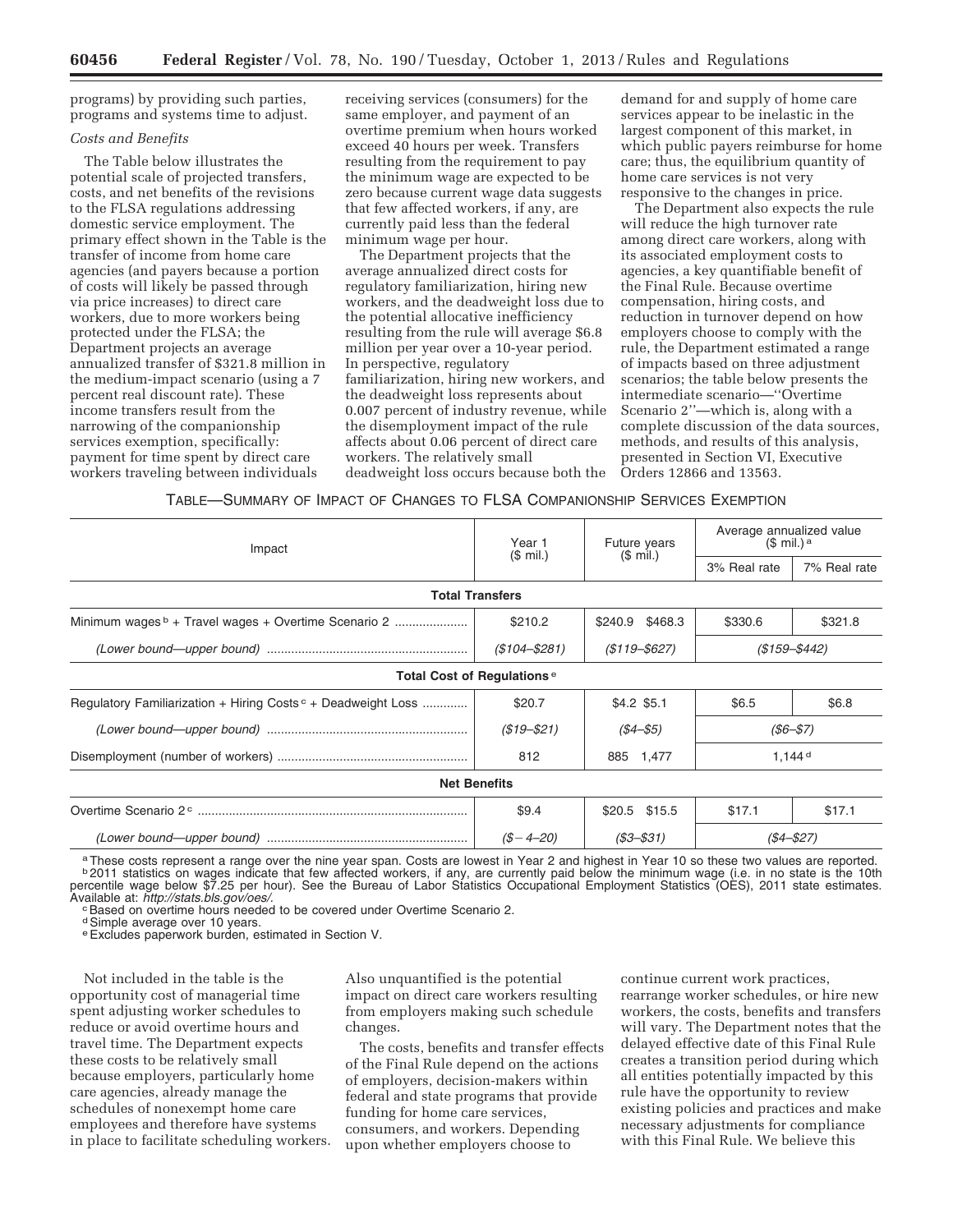transition period mitigates short-term impacts for the regulated community, relative to a regulatory alternative in which compliance is required immediately upon finalization. The Department will work closely with stakeholders and the Department of Health and Human Services to provide additional guidance and technical assistance during the period before the rule becomes effective, in order to ensure a transition that minimizes potential disruption in services and supports the progress that has allowed elderly people and persons with disabilities to remain in their homes and participate in their communities.

# **II. Background**

#### *A. What the FLSA Provides*

The FLSA requires, among other things, that all covered employees receive minimum wage and overtime compensation, subject to various exemptions. The FLSA as originally enacted only covered domestic service workers if they worked for a covered enterprise, i.e., an agency or business subject to the FLSA or were an individual engaged in interstate commerce, an unlikely occurrence. Thus, prior to 1974, domestic service workers employed by covered businesses to provide cooking, cleaning, or caregiving tasks in private homes were entitled to the Act's minimum wage and overtime compensation provisions. In 1974, Congress extended FLSA coverage to ''domestic service'' employees employed in private households. *See* 29 U.S.C. 202(a), 206(f), 207(l). Domestic service workers include, for example, employees employed as cooks, butlers, valets, maids, housekeepers, governesses, janitors, laundresses, caretakers, handymen, gardeners, and family chauffeurs. Senate Report No. 93–690, 93rd Cong., 2d Sess. p. 20 (1974). Thus, workers performing domestic tasks, such as cooking, cleaning, doing laundry, driving, and general housekeeping, and employed in private homes, either by households or by third party employers, are protected by the basic minimum wage and overtime protections of the FLSA.

Congressional committee reports state the reasons for extending the minimum wage and overtime protections to domestic service employees were ''so compelling and generally recognized as to make it hardly necessary to cite them.'' Senate Report No. 93–690, p. 18. The reports also state that private household work had been one of the least attractive fields of employment because wages were low, work hours

were highly irregular, and non-wage benefits were few. *Id.* The U.S. House of Representatives Committee on Education and Labor stated its expectation ''that extending minimum wage and overtime protection to domestic service workers will not only raise the wages of these workers but will improve the sorry image of household employment . . . Including domestic workers under the protection of the Act should help to raise the status and dignity of this work.'' House Report No. 93–913, 93rd Cong., 2d Sess., pp. 33–34 (1974). During a debate on the amendments, one Senator referred to the importance of ''the dignity and respect that ought to come with honest work'' and the low wages that left many domestic service employees unable to rise out of poverty. *See* 119 Cong. Rec. S24773, S24799–80 (daily ed. July 19, 1973) (statement of Sen. Williams).

When Congress extended FLSA protections to domestic service employees, however, it created two exemptions within that category. First, it exempted from both the minimum wage and overtime compensation requirements of the Act casual babysitters and ''any employee employed in domestic service employment to provide companionship services for individuals who (because of age or infirmity) are unable to care for themselves (as such terms are defined and delimited by regulations of the Secretary).'' 29 U.S.C. 213(a)(15). Second, it exempted from the overtime pay requirement ''any employee who is employed in domestic service in a household and who resides in such household.'' 29 U.S.C. 213(b)(21). The legislative history explains:

It is the intent of the committee to include within the coverage of the Act all employees whose vocation is domestic service. However, the exemption reflects the intent of the committee to exclude from coverage. companions for individuals who are unable because of age and infirmity to care for themselves. But it is not intended that trained personnel such as nurses, whether registered or practical, shall be excluded. People who will be employed in the excluded categories are not regular breadwinners or responsible for their families' support. The fact that persons performing . . . services as companions do some incidental household work does not keep them from being . . . companions for purposes of this exclusion.

Senate Report No. 93–690, p. 20; House Report No. 93–913, pp. 36. In addition, Senator Williams, Chairman of the Senate Subcommittee on Labor and the Senate floor manager of the 1974 amendments to the FLSA, described individuals who provided companionship services as ''elder

sitters'' whose primary responsibility was ''to be there and to watch'' over an elderly person or person with an illness, injury, or disability in the same manner that a babysitter watches over children, ''not to do household work.'' 119 Cong. Rec. S24773, S24801 (daily ed. July 19, 1973). He explained that the category of workers to which the term refers includes ''a neighbor'' who ''comes in and sits with'' ''an aged father, an aged mother, an infirm father, an infirm mother.'' *Id.* Senator Williams further noted that ''if the individual is [in the home] for the actual purpose of being . . . a companion,'' any work that is

''purely incidental'' would not mean the exemption did not apply. *Id.* Examples of such incidental work in the legislative history were ''making lunch'' or, in the babysitting context, ''throwing a diaper into the washing machine.'' *Id.* 

#### *B. Regulatory History*

On February 20, 1975, the Department issued regulations at 29 CFR part 552 implementing the domestic service employment provisions. *See* 40 FR 7404. Subpart A of the rule defined and delimited the terms ''domestic service employment,'' ''employee employed on a casual basis in domestic service employment to provide babysitting services,'' and ''employment to provide companionship services to individuals who (because of age or infirmity) are unable to care for themselves.'' Subpart B of the rule set forth statements of general policy and interpretation concerning the application of the FLSA to domestic service employees including live-in domestic service employees. Section 552.6 defined companionship services as ''fellowship, care, and protection,'' which included ''household work . . . such as meal preparation, bed making, washing of clothes, and other similar services'' and could include general household work not exceeding ''20 percent of the total weekly hours worked.'' Section 552.109 provided that third party employers could claim the companionship services exemption or live-in domestic service employee exemption.

On December 30, 1993, the Department published a Notice of Proposed Rulemaking (NPRM) in the **Federal Register**, inviting public comments on a proposal to revise 29 CFR 552.109 to clarify that, in order for the exemptions under § 13(a)(15) and § 13(b)(21) of the FLSA to apply, employees engaged in companionship services and live-in domestic service who are employed by a third party employer or agency must be ''jointly'' employed by the individual, family, or household using their services. Other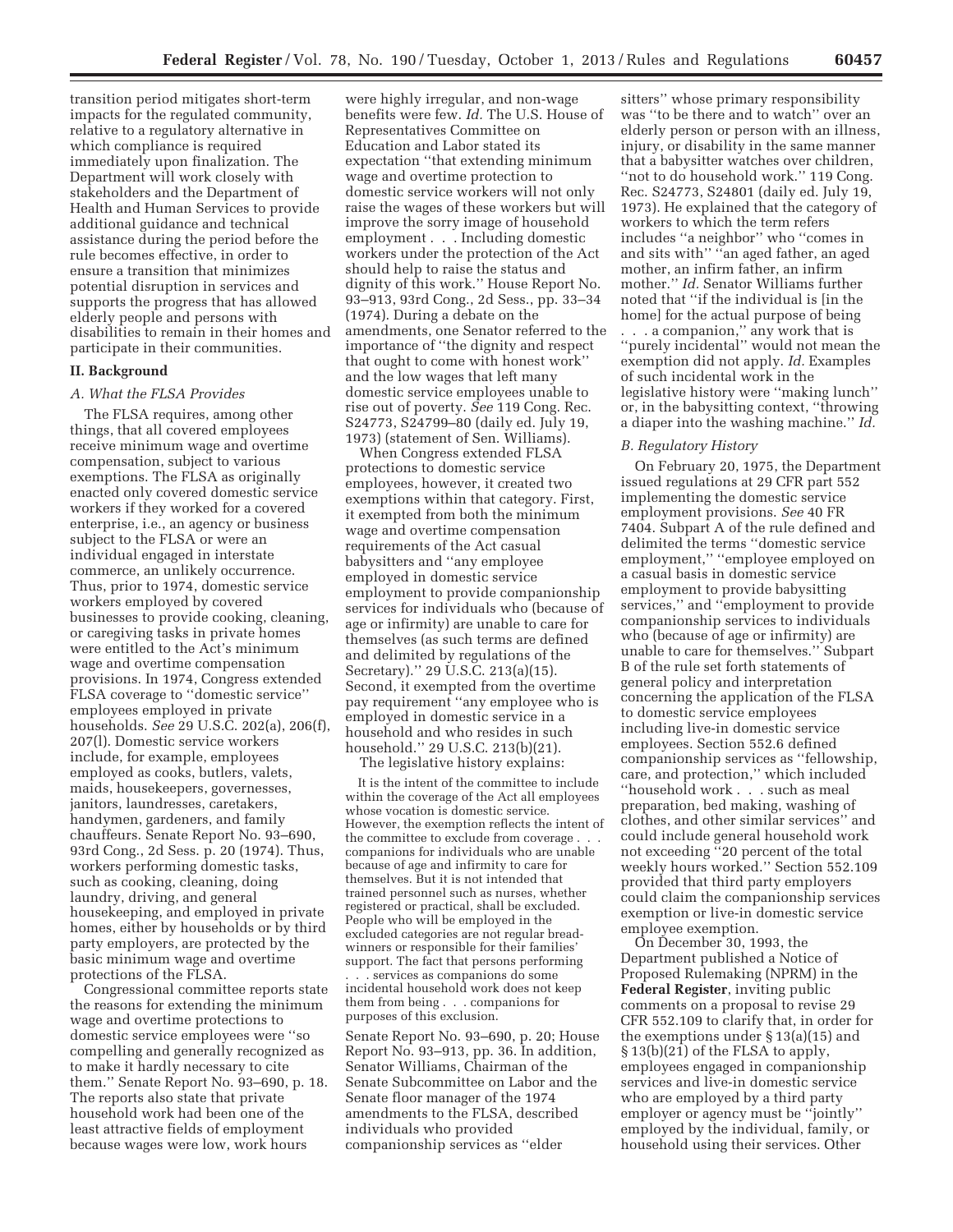minor updating and technical corrections were included in the proposal. *See* 58 FR 69310. On September 8, 1995, the Department published a Final Rule revising the regulations to incorporate changes required by the recently enacted changes to Title II of the Social Security Act and making other updating and technical revisions. *See* 60 FR 46766. That same day, the Department published a proposed rule re-opening and extending the comment period on the proposed changes to § 552.109 concerning third party employment. *See*  60 FR 46797. The Department did not finalize this proposed change.

On January 19, 2001, the Department published an NPRM to amend the regulations to revise the definition of ''companionship services'' to more closely adhere to Congressional intent. The Department also sought to clarify the criteria used to determine whether employees qualify as trained personnel and to amend the regulations concerning third party employment. On April 23, 2001, the Department published a proposed rule re-opening and extending the comment period on the January 2001 proposed rule. *See* 66 FR 20411. This rulemaking was eventually withdrawn and terminated on April 8, 2002. *See* 67 FR 16668.

On December 27, 2011, the Department published an NPRM inviting public comments for a period of sixty (60) days on proposed changes to the exemptions for employees performing companionship services and live-in domestic service employees. *See*  76 FR 81190. The proposed changes were based on the Department's experience, including its previous rulemaking efforts, a thorough review of the legislative history, meetings with stakeholders, as well as additional research conducted concerning the changes in the demand for home care services, the home care industry, and the home care services workforce. On February 24, 2012, the Department extended the period for filing written comments. *See* 77 FR 11021. On March 13, 2012, the Department again extended the period for filing written comments with a final comment closing date of March 21, 2012. *See* 77 FR 14688. This Final Rule is the result of consideration of the comments received in response to the December 27, 2011 NPRM.

#### *C. Need for Rulemaking*

Since the Department published its regulations implementing the 1974 amendments to the FLSA, the home care industry has undergone dramatic transformation. In the 1970s,

individuals who had significant care needs went into institutional settings. Over time, however, our nation has come to recognize the importance of providing services in private homes and other community-based settings and of supporting individuals in remaining in their homes and communities. This shift is in part a result of the rising cost of traditional institutional care, and has been made possible in significant part by the availability of government funding assistance for home care under Medicare and Medicaid.2 The growing demand for long-term home care services is also due to the significant increase in the percentage of elderly people in the United States.3 The Supreme Court's decision in *Olmstead*  v. *L.C.,* 527 U.S. 581 (1999), which held that it is a violation of the Americans with Disabilities Act for public entities to fail to provide services to persons with disabilities in the most integrated setting appropriate, further solidified our country's commitment to decreasing institutionalization and has also influenced this important trend.

This shift is reflected in the increasing number of agencies and workers engaged in home care. The number of Medicare-certified home care agencies increased from 2,242 in 1975 to 7,747 in 1999 and by the end of 2009, had grown to 10,581.4 There has been a similar increase in the employment of home health aides and personal care aides in the private homes of individuals in need of assistance with basic daily living or health maintenance activities. The number of workers in these jobs tripled between 1988 and 2001; by 2001 there were 560,190 workers employed as home health aides and 408,360 workers

3*See* Shrestha, Laura, *The Changing Demographic Profile of the United States,*  Congressional Research Service p. 13–14 (2006). employed as personal care aides.<sup>5</sup> Between 2001 and 2011, home health aide employment increased 65 percent to 924,650 and personal care aide employment doubled, increasing to 820,600.6

Furthermore, as services for elderly people and people with illnesses, injuries, or disabilities who require assistance in caring for themselves (referred to in this Final Rule as consumers) have increasingly been provided in individuals' homes rather than in nursing homes or other institutions, the duties performed in homes have changed as well. Most direct care workers are employed to do more than simply sit with and watch over the individuals for whom they work. They assist consumers with activities of daily living and instrumental activities of daily living, such as bathing, dressing, housework, or preparing meals. They often also provide medical care, such as managing the consumer's medications or performing tracheostomy care, that was previously almost exclusively provided in hospitals, nursing homes, or other institutional settings and by trained nurses. This work is far more skilled and professional than that of someone performing ''elder sitting.'' Although some direct care workers today still perform the services Congress contemplated, *i.e.,* sit with and watch over individuals in their homes, most do much more.

Yet the growth in demand for home care and the professionalization of the home care workforce have not resulted in growth in earnings for direct care workers. The earnings of employees in the home health aide and personal care aide categories remain among the lowest in the service industry. Studies have shown that the low income of direct care workers continues to impede efforts to improve both the circumstances of the workers and the quality of the services they provide.7 Covering direct care workers under the Act is, thus, an important step in ensuring that the home care industry attracts and retains qualified workers that the sector will need in the future.

These low wages are at least in part the result of the application of the companionship services exemption to a wide range of direct care workers who then may not be paid minimum wage

<sup>2</sup>Public funds pay the overwhelming majority of the cost for providing home care services. Medicare payments represent over 40 percent of the industry's total revenues; other payment sources include Medicaid, insurance plans, and direct pay. The National Association for Home Care and Hospice (NAHC) reports, based on data from the Centers for Medicare and Medicaid Services (CMS), state that Medicare and Medicaid together paid roughly two-thirds of the funds paid to freestanding agencies (41 and 24 percent, respectively). Centers for Medicare and Medicaid Services (CMS), Office of the Actuary, National Health Care Expenditures Historical and Projections: 1965–2016. State and local governments account for 15 percent of revenues, while private health insurance accounts for eight percent. Out-of-pocket funds account for 10 percent of agency revenues. *http://www.bls.gov/ oes/current/oes399021.htm.* 

<sup>4</sup>*See* The National Association for Home Care & Hospice (NAHC), *Basic Statistics About Homecare: Updated 2010,* (2010). Available at: *http:// web.archive.org/web/20120515112644/http:// nahc.org/facts/10HC*\_*Stats.pdf.* 

<sup>5</sup>Bureau of Labor Statistics' (BLS), Occupational Employment Statistics (OES).

<sup>6</sup>*http://www.bls.gov/oes/current/oes399021.htm.*  7*See* Brannon, Diane, et al., ''Job Perceptions and Intent to Leave Among Direct Care Workers: Evidence From the Better Jobs Better Care Demonstrations'' *The Gerontologist,* 47, 6, p. 820– 829 (2007).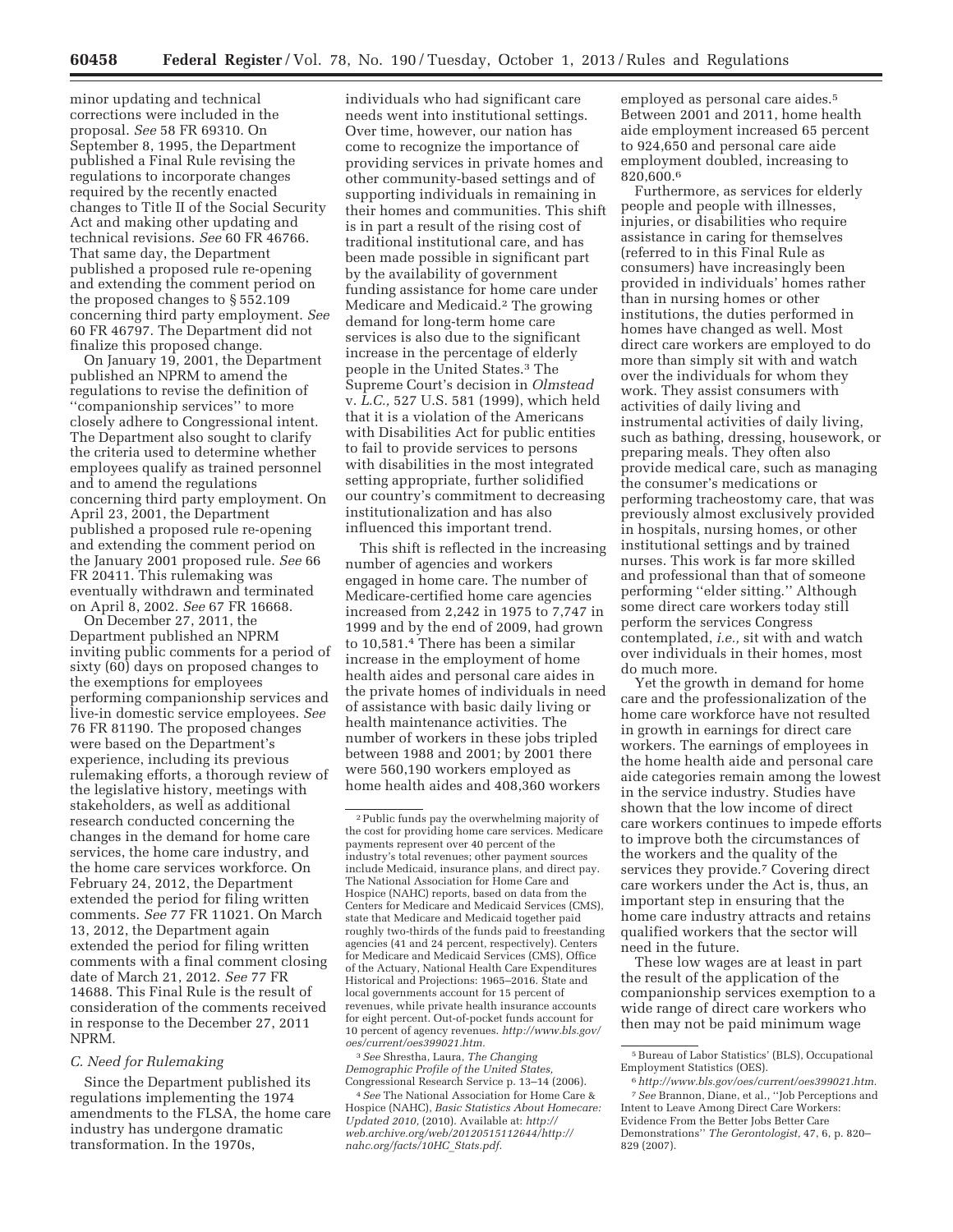for all hours worked and likely do not receive overtime wages for hours worked over forty in a workweek. In some instances, employers may be improperly claiming the exemption as to employees whose work falls outside the existing definition of companionship services in 29 CFR 552.6. In many others, however, employers are relying on the Department's 1975 regulation, which was written at a time when the scope of direct care work was much more limited and neither Congress nor the Department predicted the developments in home care services that were to come.

Courts have interpreted the current regulation broadly such that the companionship services exemption has expanded along with the home care industry and workforce; based on this expansive reading of the current regulation, essentially any services provided for an elderly person or person with an illness, injury, or disability in the person's private home constitute companionship services for which minimum wage and overtime need not be paid. *See, e.g., Sayler* v. *Ohio Bureau of Workers' Comp.,* 83 F.3d 784, 787 (6th Cir. 1996) (holding that a worker who ''helps [an adult with a serious back injury] dress, gives him his medication, helps him bathe, assists him in getting around their home, and cleans his bedclothes when he loses control of his bowels'' is providing companionship services under § 552.6); *McCune* v. *Or. Senior Servs. Div.,* 894 F.2d 1107, 1108–09 (9th Cir. 1990) (accepting that ''full-time, live-in attendants for elderly and infirm individuals unable to care for themselves'' who perform ''cleaning, cooking, and hygiene and medical care'' for those individuals were providing companionship services because under the current regulation, ''the recipients of these services [are] the determinative factor in applying the [companionship services] exception''); *Fowler* v. *Incor,*  279 F. App'x 590, 596 (10th Cir. 2008) (noting that ''[c]are related to the individual'' that falls within the current definition of companionship services ''has been expanded to include more frequent vacuuming and dusting for a client with allergies, mopping and sweeping for clients who crawl on the floor, and habilitation training, which often includes training the client to do housework, cooking, and attending to person hygiene''); *Cook* v. *Diana Hays and Options, Inc.,* 212 F. App'x 295, 296–97 (5th Cir. 2006) (holding that a direct care worker ''employed by . . . a non-profit corporation that provides home health care'' who ''provided

simple physical therapy, prepared [consumers'] meals, assisted with [consumers'] eating, baths, bed-making, and teeth brushing, completed housework . . . and accompanied them on walks, to doctor visits, to Mass, and to the grocery store'' was exempt from the FLSA under the companionship services exemption as defined in current § 552.6). Furthermore, courts have narrowly construed the regulation's exclusion of ''trained personnel'' from companionship services such that direct care workers providing medical care, including certified nursing assistants and often home health aides, are not protected by the FLSA. *See, e.g., McCune,* 894 F.2d at 1110–11(holding that certified nursing assistants were not ''trained personnel'' excluded from the regulatory definition of companionship services because, unlike registered nurses and licensed practical nurses, certified nursing assistants in that case received only 60 hours of training); *Cox*  v. *Acme Health Servs., Inc.,* 55 F.3d 1304, 1309–10 (7th Cir. 1995) (holding that a home health aide who had completed 75 hours of required training and ''performed patient care'' including ''administering complete bed baths, position and turning patients in bed, tube-feeding, the taking and recording of vital signs, bowel and bladder training, changing and cleaning patients' catheters, administering enemas, rangeof-motion exercise training, speech training, and inserting non-medicated suppositories'' did not qualify as ''trained personnel'' and therefore provided ''companionship services'' as defined in the Department's regulations).

In this Final Rule, the Department is exercising its authority to amend the domestic service employment regulations to clarify and narrow the set of employees as to whom the companionship services and live-in domestic service employee exemptions may be claimed. *See Long Island Care at Home, Ltd.* v. *Coke,* 551 U.S. 158, 165 (2007) (discussing the gaps in the FLSA, including ''the scope and definition of statutory terms such as 'domestic service employment' and 'companionship services''' that Congress ''entrusted the agency to work out'' (citing 29 U.S.C. 213(a)(15))). These limits are meant to ensure that these exemptions are applied only to the extent Congress intended in enacting the 1974 amendments.

Furthermore, because of the Department's revisions to these regulations, as home-based services continue to expand, employers will have clear guidance about the need to afford most direct care workers the

protections of the FLSA, and the continued growth of home-based services will occur based on a realistic understanding of the professional nature of the home care workforce. Specifically, as explained in detail in this preamble, only direct care workers who primarily provide fellowship and protection are providing companionship services. Direct care workers who are employed by third party employers, such as private home care agencies, are the type of professional workers whose vocation merits minimum wage and overtime protections. Direct care workers who provide medically related services, such as certified nursing assistants, are doing work that calls for more skill and effort than that encompassed by the term ''companionship services.'' The Department believes that based on these principles, most direct care workers acting as home health aides, and many whose title is personal care assistant, will be entitled to minimum wage and overtime. These workers are due the respect and dignity that accompanies the protections of the FLSA.

The Department recognizes that this Final Rule will have an impact on individuals and families who rely on direct care workers for crucial assistance with day-to-day living and community participation. Throughout the rulemaking process, the Department has carefully considered the effects of the rule on consumers and has taken into account the perspective of elderly people and people with illnesses, injuries, and disabilities, as well as workers, employers, public agencies, and others. The Department has responded to comments from members of those groups and organizations representing them throughout this Final Rule. In particular, this preamble explains that the Department does not believe, as some commenters have suggested, that the rule will interfere with the growth of home- and community-based caregiving programs and thereby lead to increased institutionalization. Furthermore, the preamble explains that many states require the payment of minimum wage and often overtime to direct care workers, and the detrimental effects on the home care industry some commenters predict have not occurred in those states. To the contrary, the Department believes that ensuring minimum wage and overtime compensation will not only benefit direct care workers but also consumers because supporting and stabilizing the direct care workforce will result in better qualified employees, lower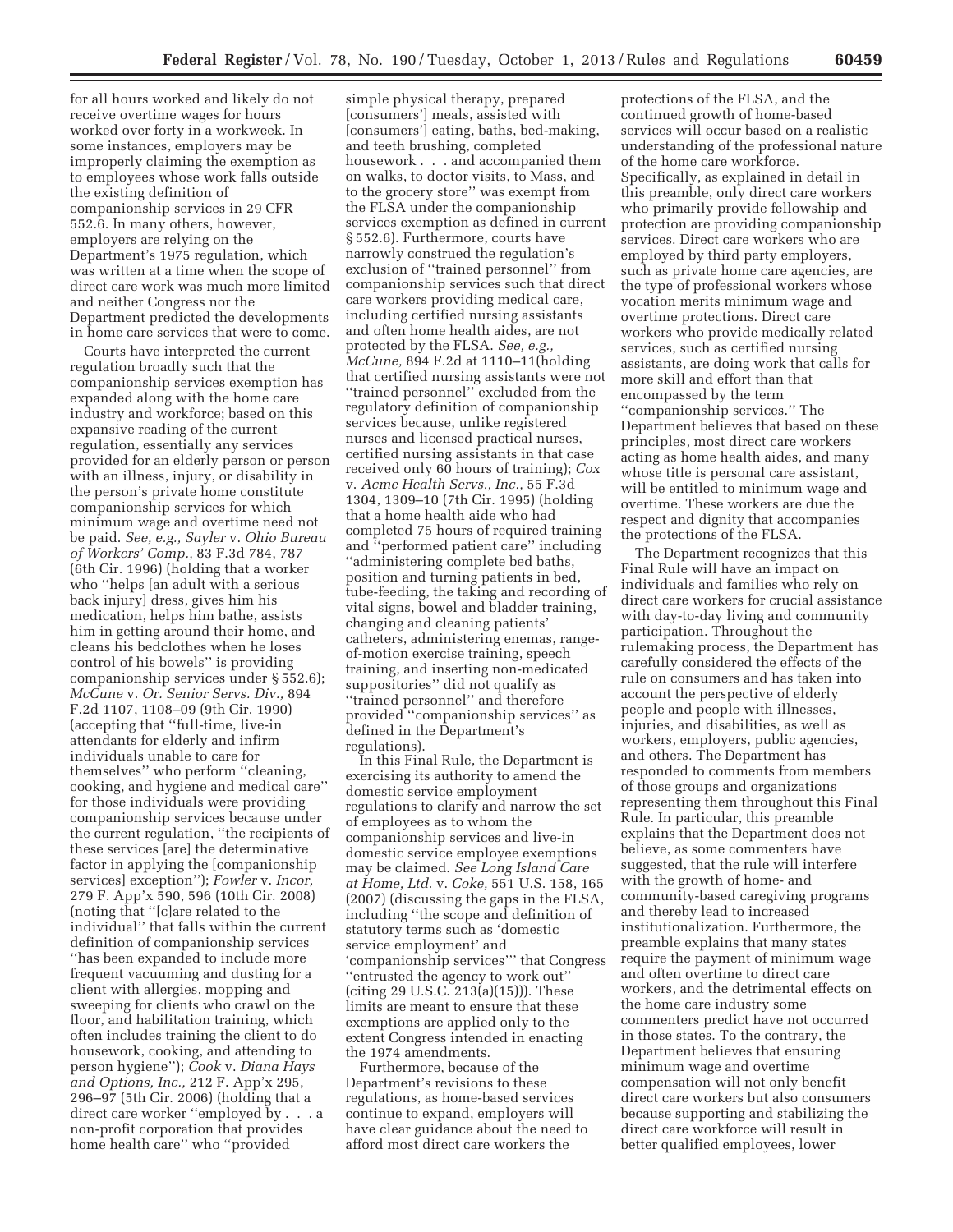turnover, and a higher quality of care. Furthermore, as described in detail throughout this preamble, the Department has modified the proposed regulations in response to comments to make the rule easier for the regulated community to understand and apply.

# **III. Summary of Comments on Changes to the FLSA Domestic Service Regulations**

More than 26,000 individuals commented on the Department's Notice of Proposed Rulemaking. Comments were received from a broad array of constituencies, including direct care workers, consumers of home care services, small business owners and employers, worker advocacy groups and unions, employer and industry advocacy groups, law firms, Members of Congress, state government agencies, federal government agencies, professional associations, the disability community, and other interested members of the public. Several organizations attached the views of some of their individual members: National Partnership for Women and Families (8,733 individual comments), Progressive Jewish Alliance and Jewish Funds for Justice (687 individual comments), and Interfaith Worker Justice (500 individual comments), for example. Other organizations submitted a comment and attached membership signatures, such as the National Women's Law Center (Center) (3,392 signatures). Additional comments submitted after the comment period closed are not considered part of the official record and were not considered. All comments timely received may be viewed on the *www.regulations.gov* Web site, docket ID WHD–2011–0003.

Many comments received in response to the NPRM are: (1) Very general statements of support or opposition; (2) personal anecdotes that do not address a specific aspect of the proposed changes; (3) comments that are beyond the scope or authority of the proposed regulations; or (4) identical or nearly identical ''form letters'' sent in response to comment initiatives sponsored by various constituent groups. The remaining comments reflect a wide variety of views on the merits of particular sections of the proposed regulations. Many include substantive analyses and arguments in support of or in opposition to the proposed regulations. The substantive comments received on the proposed regulations are discussed below, together with the Department's response to those comments and a section-by-section discussion of the changes that have been made in the final regulatory text.

# *Terminology*

Several commenters indicated that terms used by the Department in the NPRM were inconsistent with industry use and may be misinterpreted. Commenters themselves used a number of different terms in referring to the industry, the workers potentially impacted by the proposed rule, and the individuals receiving services from workers potentially impacted by the proposed rule. The Department has made an effort to modify its use of language where possible in the Final Rule except when quoting the statute, legislative history, case law, or when quoting a commenter. For example, the Department notes that the terms ''aged'' and ''infirmity'' appear in the current regulatory text due to the language Congress used in the statutory exemption. *See* 29 U.S.C. 213(a)(15). However, where possible throughout the preamble discussion, the Department instead uses the term ''consumers'' or ''elderly people or people with illnesses, injuries, or disabilities'' when discussing those who receive home care services, including companionship services. When discussing the workers who may be impacted by the Final Rule, the Department instead uses the term ''direct care worker'' to encompass the occupational categories of these domestic service workers and the terms used by commenters, such as home health aides, personal care aides, attendants, direct support professionals, and family caregivers. Finally, in this Final Rule, the Department uses the term ''home care'' to reflect the broader industry rather than home health care which specifically covers medical assistance performed by certified personnel.

#### *Section-by-Section Analysis of Final Regulations*

# A. Section 552.3 (Domestic Service Employment)

Section 552.3, which defines domestic service employment, currently reads, ''[a]s used in section 13(a)(15) of the Act, the term *domestic service employment* refers to services of a household nature performed by an employee in or about a private home (permanent or temporary) of the person by whom he or she is employed.'' Section 552.3 also provides an illustrative list of various occupations which are considered ''domestic service employment.''

In the NPRM, the Department proposed to update and clarify the definition of domestic service employment in § 552.3. Specifically, the Department proposed to remove the

qualifying introductory language ''as used in section 13(a)(15) of the Act'' because section 13(a)(15) refers to the Act's exemption for those employed to provide babysitting services on a casual basis and those performing companionship services. The definition of domestic service employment has a broader context than just the exemption found in 13(a)(15). The Department also proposed to remove the phrase ''of the person by whom he or she is employed'' from the definition because the Department believes this phrase may be confusing and misread as impermissibly narrowing coverage of domestic service employees under the Act. In addition, the Department proposed to delete the more outdated occupations listed in § 552.3, such as ''governesses,'' ''footmen,'' and ''grooms,'' and to include more modern occupations, such as ''nannies,'' ''home health aides,'' and ''personal care aides.'' The Department also proposed to include babysitters and companions on the list of domestic service workers. For the reasons stated below, this provision is adopted without change in the Final Rule. An additional conforming change has also been made to § 552.101(a).

Several organizations wrote to support the proposed changes, commenting that the proposed revised language would add clarity, thus reducing confusion among workers and employers. For example, the Equal Justice Center (EJC) lauded the Department's deletion of the introductory language referencing section 13(a)(15) of the Act, noting that ''the introductory language of section 552.3 . . . created a definitional inconsistency by exempting a group of workers Congress intended to include. The proposed deletion of this language effects clarity and serves as a recognition of the broad spectrum of occupations within the home Congress intended to protect.''

Other organizations supported the Department's proposal to remove the language specifying that domestic service work be performed in the home of the person by whom he or she is employed. The Center stated that the removal of the language ''will prevent confusion that could lead to narrower coverage of domestic service employees under the FLSA. This is particularly important given the high percentage of home care workers employed by third parties or agencies.'' Similarly, the American Federation of State, County and Municipal Employees (AFSCME) supported the Department's revised definition, stating, ''removal of the definitional interpretation potentially limiting such work to a private home of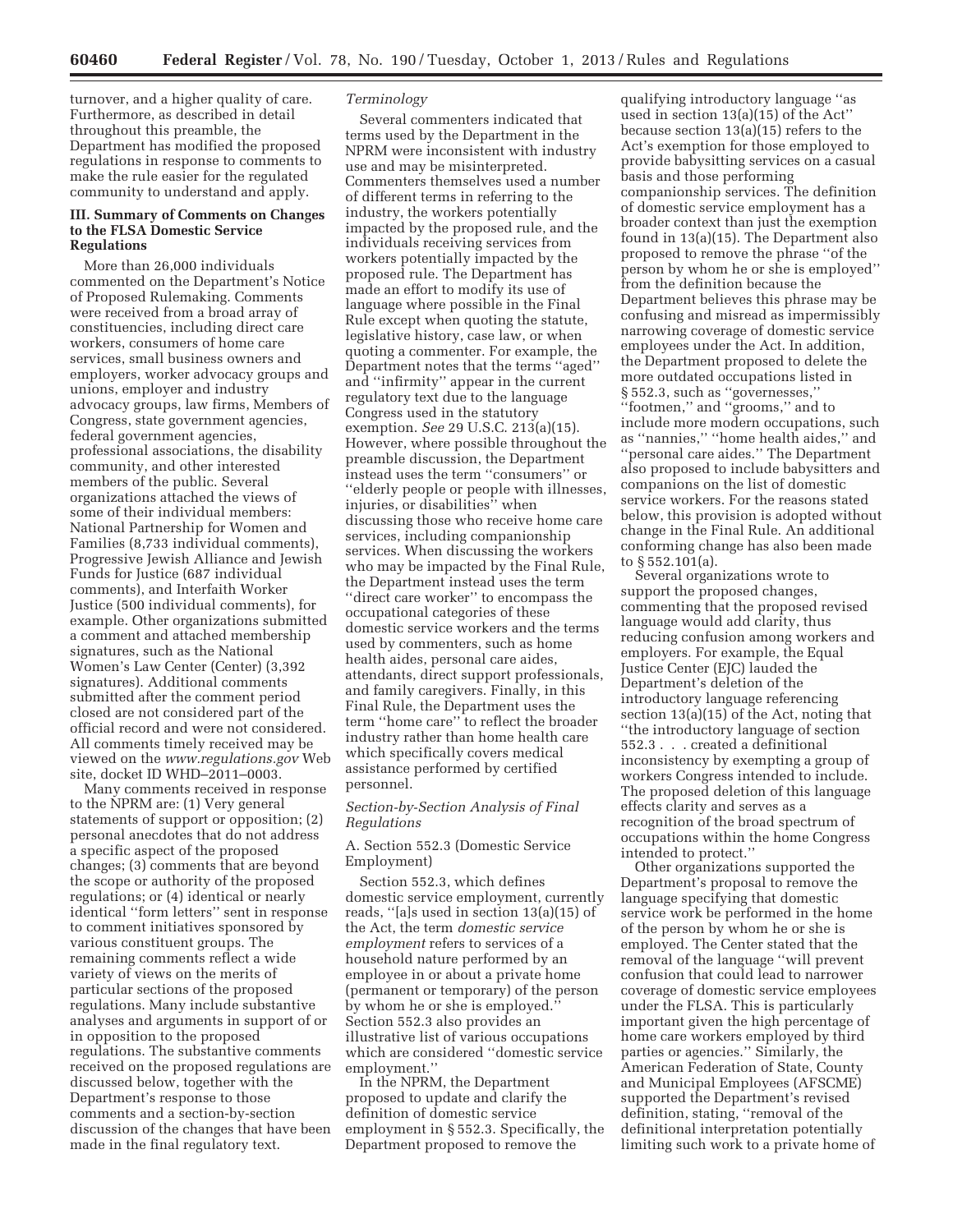the employer aptly adjusts the law to existing workplace realities.''

Commenters also voiced support for the Department's proposal to update the list of occupations that fall within the definition of domestic service employment. The EJC supported the Department's change to the list of illustrative occupations, explaining that, the revision ''limits litigation of coverage by guiding the Courts through modern and more accessible terminology that denotes the occupations that Congress intended to cover since 1974.'' This organization also commended the Department's addition of home health aides and personal care aides in the regulation, reflecting the prominence of the occupations in the burgeoning home care industry. *See also* American Civil Liberties Union (ACLU); PHI; and Susan Flanagan.

Few comments were received in opposition to the proposed definition. Those that opposed the proposed changes did so generally, such as the Texas Association for Home Care and Hospice, which commented that the definition should not be amended to include companions, home health aides, or personal care aides. Additionally, AARP, although generally supportive of the changes, recommended adding language to the regulation stating that a job title does not control legal status.

The Department has carefully considered all the comments regarding the proposed change to the definition of ''domestic service employment'' and has decided to adopt the regulation as proposed. The Department is making a conforming change to § 552.101(a) by deleting the phrase ''of the employer,'' so that the definition of ''domestic service employment'' is consistent with § 552.3. The Department believes that updating and clarifying this definition by deleting the limiting language ''as used in section 13(a)(15) of the Act'' reflects the legislative history, which is to extend FLSA coverage to all domestic employees whose ''vocation'' was domestic service. The Department also believes that deleting the phrase ''of the person by whom he or she is employed'' from the definition is more consistent with the legislative history. As discussed in the NPRM, this language has been part of the regulations since first implemented in 1975; however, the Department believes the definition may be confusing and may be misread as impermissibly narrowing coverage of domestic service employees under the FLSA. The Senate Committee responsible for the 1974 amendments looked at regulations issued under the Social Security Act for defining

domestic service. The Department borrowed this language from the Social Security regulations without discussion or elaboration, and has consistently maintained that the phrase is an extraneous vestige. *See Long Island Care at Home, Ltd.* v. *Coke,* 551 U.S. 158, 169–70 (2007). This phrasing is not applicable to the realities of domestic service employment today, in which many employees are employed, either solely or jointly, by an entity other than the person in whose home the services are performed. Removal of this extraneous language more accurately reflects Congressional intent and clarifies coverage of these workers. 76 FR 81192.

#### *Private Home*

The Department also received a few comments concerning what constitutes a ''private home.'' The ACLU noted that a private home is distinguishable from a building that an employer rents out to strangers. One individual stated that the Department's definition of private home is too restrictive and does not extend to Independent Living or Assisted Living communities. This individual suggested that such residences should be considered the private home of the elderly individuals because they live there, the living arrangements are not temporary, and the individual's furniture, pictures, and personal files remain in the residence.

As explained above, in order to qualify as a domestic service employee, an employee's work must be performed in or about a ''private home.'' §§ 552.3, 552.101. The Department did not propose any changes to the definition of 'private home," and nothing in this Final Rule is altering the determination of whether work is being performed in or about a private home. Nonetheless, because this is a threshold question for determining whether an employer is entitled to claim the companionship services exemption, the Department is offering a summary of the definition of ''private home'' under existing law.

Under the Department's regulations, a private home may be a fixed place of abode or a temporary dwelling. § 552.101(a). "A separate and distinct dwelling maintained by an individual or a family in an apartment house, condominium or hotel may constitute a private home." *Id.* However, '[e]mployees employed in dwelling places which are primarily rooming or boarding houses are not considered domestic service employees. The places where they work are not private homes but commercial or business establishments.'' § 552.101(b).

The Senate Report also discusses the term ''private home,'' noting that ''the domestic service must be performed in a private home which is a fixed place of abode of an individual or family.'' S. Rep. No. 93–690, at 20 (1974). The Senate Report notes that ''[a] separate and distinct dwelling maintained by an individual or family in an apartment house or hotel may constitute a private home. However, a dwelling house used primarily as a boarding or lodging house for the purpose of supplying such services to the public, as a business enterprise, is not a private home.'' *Id.* 

Several courts have addressed whether home care services were performed in a private home. In *Welding*  v. *Bios Corp.,* 353 F.3d 1214 (10th Cir. 2004), the Tenth Circuit Court of Appeals analyzed whether a business providing services to individuals with developmental disabilities was entitled to rely on the companionship services exemption in paying its employees. The court explained that to claim the exemption, the business must establish that the services were provided in a private home. In assessing whether the residences at issue were private homes, the court described six factors (discussed below) to consider. *Id.* at 1219–20; *see Johnston* v. *Volunteers of Am., Inc.,* 213 F.3d 559, 562 (10th Cir. 2000) (explaining that the employer bears the burden of proving its employees fit within the companionship exemption). The court noted that the ''key inquiries are who has ultimate management control of the living unit and whether the living unit is maintained primarily to facilitate the provision of assistive services.'' *Id.* at 1219.

The first factor calls for considering whether the client lived in the living unit before he or she received any services. If the person did not live in the home before becoming a client, and if the person would not live in the home if he or she were not receiving services, then the living unit would not be considered a private home. *Id.* 

The second factor analyzes who owns the living unit; the court noted that ''[o]wnership is significant because it evidences control.'' 353 F.3d at 1219. If the living unit is owned by the client or the client's family, this is an indication that the services are performed in a private home. *Id.* However, if the living unit is owned by a service provider, this is an indication that the services are not performed in a private home. *Id.* If the client or the client's family leases the unit directly from the owner, the court concluded that this is some indication that it is a private home. *Id.; see Terwilliger* v. *Home of Hope, Inc.,* 21 F.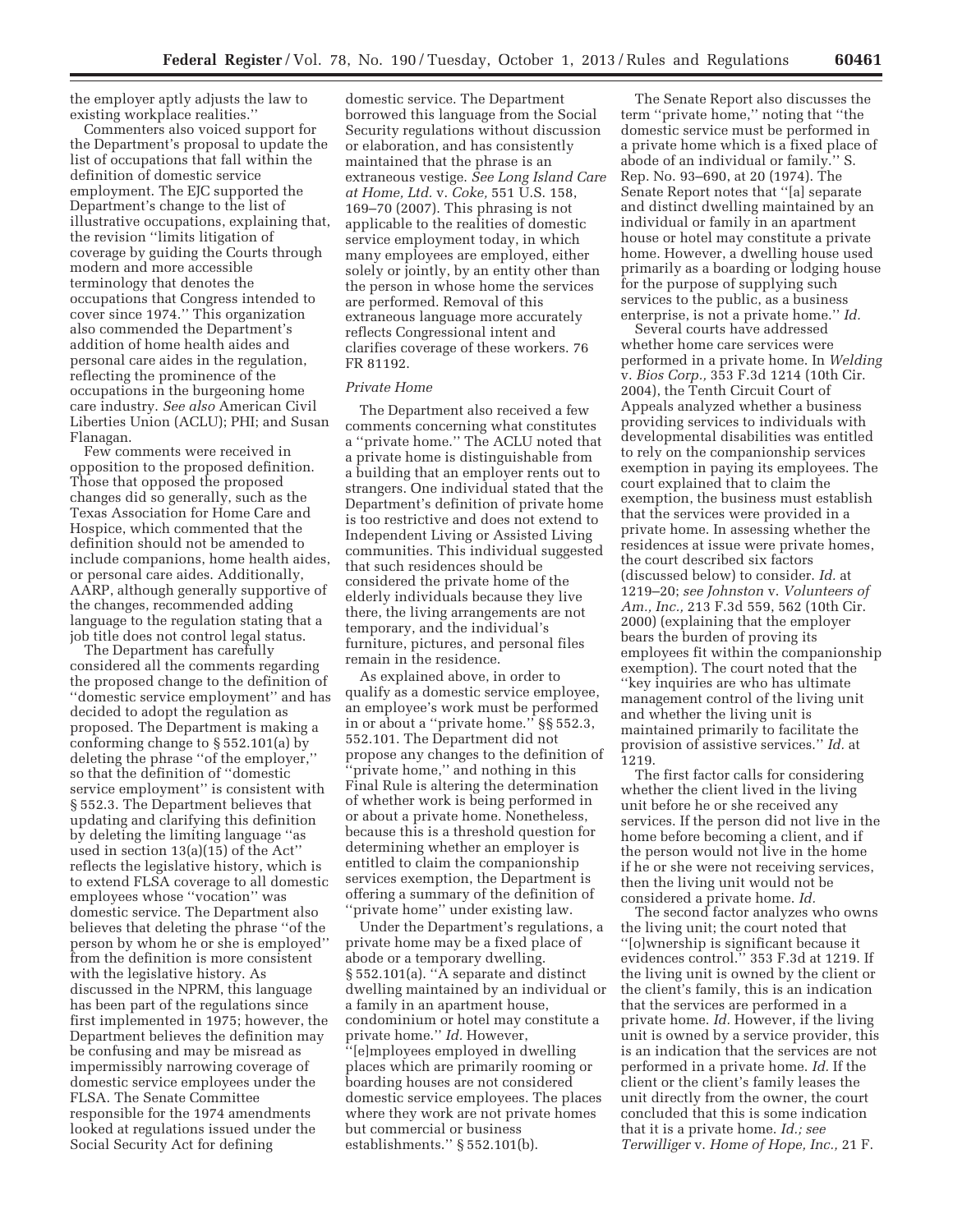Supp. 2d 1294, 1299 (N.D. Okla. 1998) (holding that services were performed in a private home when the clients owned or leased the residences from a third party and the service provider had no legal interest in the residence). If the service provider leases the unit, the court concluded that this is some indication that it is not a private home. 353 F.3d at 1219; *Madison* v. *Res. for Human Dev., Inc.,* 233 F.3d 175, 179 (3d Cir. 2000) (holding that residences were not private homes when clients selected residences from provider-approved list and service provider leased the residences and subleased them to clients).

The third factor looks to who manages and maintains the residence, *i.e.,* who provides the essentials that the client needs to live there, such as paying the mortgage or rent, utilities, food, and house wares. The court explained that ''[i]f many of the essentials of daily living are provided for by the client or the client's family, that weighs strongly in favor of it being a private home. If they are provided for by the service provider, that weighs strongly in favor of it not being a private home.'' 353 F.3d at 1220.

The fourth factor is whether the client would be allowed to live in the unit if the client were not receiving services from the service provider. 353 F.3d at 1220. If the client would be allowed to live in the unit without contracting for services, then this factor would weigh in favor of it being a private home. *Id.; Madison,* 233 F.3d at 183 (concluding that it is not a private home if clients could not remain in the residence if they terminated their relationship with the service provider).

The fifth factor considers the relative difference in the cost/value of the services provided and the total cost of maintaining the living unit. 353 F.3d at 1220. ''If the cost/value of the services is incidental to the other living expenses, that weighs in favor it being a private home.'' *Id.* 

The sixth factor addresses whether the service provider uses any part of the residence for the provider's own business purposes. 353 F.3d at 1220. The court concluded that if the service provider uses any part of the residence for its own business purpose, then this fact weighs in favor of it not being a private home. *Id.; see Johnston,* 213 F.3d at 565 (concluding that a residence is not a private home when the service provider had an office in the home for employees). If, however, the service provider does not use any part of the residence for its own business purpose, then this factor weighs in favor of it being a private home. 353 F.3d at 1220.

Other courts have looked at additional factors, emphasizing that all relevant factors must be considered. Those factors include: whether significant public funding is involved; who determines who lives together in the home; whether residents live together for treatment purposes as part of an overall care program; the number of residents; whether the clients can come and go freely; whether the employer or the client acquires the furniture; who has access to the home; and whether the provider is a for profit or not for profit entity. *See, e.g., Johnston,* 213 F.3d at 563–65; *Linn* v. *Developmental Services of Tulsa, Inc.,* 891 F. Supp. 574 (N.D. Okla. 1995); *Lott* v. *Rigby,* 746 F. Supp. 1084 (N.D. Ga. 1990).

Several courts have addressed the question of whether particular group residences of individuals in need of care are private homes. For example, the Tenth Circuit Court of Appeals held in *Johnston* v. *Volunteers of America, Inc.,*  213 F.3d 559 (10th Cir. 2000), that a business that provides care services to individuals with developmental disabilities in a supported living program did not meet its burden of proof to show that services were provided in a private home when the residents were placed outside the family home with strangers who also needed services and without the full-time, livein care of a relative. *Id.* at 565. The court also relied on the facts that the clients' diets and daily activities were controlled by the business' employees and not a family member, and that the business could appropriate a room to use as an office. *Id.* Similarly, in *Madison* v. *Resources for Human Development, Inc.,* 233 F.3d 175 (3d Cir. 2000), the Third Circuit held that a nonprofit corporation that provides supported living arrangements for adults with disabilities was not providing services in a private home. *Id.*  at 184. In support of this holding, the court noted that the clients do not have a possessory interest in the homes; they sublease the property from the corporation, and they may only remain in the home to the extent they maintain a continued relationship with the corporation. *Id.* at 183. The court also relied on the fact that the clients do not have full control over who may access the home and that the clients did not have unfettered freedom in their day-today conduct. *Id.* 

Following the analysis provided for in the case law, the Department has recognized that whether a living arrangement qualifies as a private home is a fact-specific inquiry. *See* Wage and Hour Opinion Letter, 2001 WL 15558952 (Feb. 9, 2001); Wage and Hour Opinion Letter, FLSA 2006–13NA (June 23, 2006). In evaluating whether a residence is a private home, the Department considers the six factors identified by the Tenth Circuit in *Welding* as well as the other factors identified in *Johnston, Linn* and *Lott*. *See* Wage and Hour Opinion Letter, FLSA 2006–13NA (June 23, 2006). The Department has made clear that the fact that the home is the sole residence of the individual is not enough to make it a private home under the FLSA. *See*  Wage and Hour Opinion Letter, FLSA 2006–13NA (June 23, 2006), at 2; *see also Lott,* 746 F. Supp. at 1087 (concluding that the fact that the home was the client's sole residence was not enough to make it a private home). For example, in an opinion letter, the Department concluded that ''adult homes'' designed for individuals who are in need of assistance with certain day-to-day functions, such as meal preparation, housekeeping, and medications, were not private homes. *See* Wage and Hour Opinion Letter, FLSA 2001–14, 2001 WL 1869966, at 1 (May 14, 2001). The Department's conclusion was based on the fact that the clients are placed in a residence outside the family home and without the full-time live-in care of a relative. *Id.*  at 2. The clients are housed in a residence with others who are also in need of long-term residential care. *Id.*  Moreover, facility employees, and not a family member, control the client's diets and daily activities (to some degree). The Department also considered that the adult homes may select the clients who will share the same residence and can set up two residents per room, although the client has the right to request a private room for a higher fee. *Id.* Finally, despite the client's participation in the upkeep of the home, the service provider is ultimately responsible for the maintenance of the residence. *Id.* 

However, in another case, the Department concluded that supported living services provided to consumers were performed in a private home. *See*  Wage and Hour Opinion Letter, 1999 WL 1002387, at 2 (Apr. 8, 1999). In support of this conclusion, the Department noted that neither the public agency nor the private agency that provides the services determines where a client will live or with whom. *Id.* Rather, the client or the client's guardian makes these decisions and he or she is responsible for leasing the residence and paying the rent as well as for furnishing it to suit the individual's tastes and resources. *Id.* The Department also noted that the client typically lives alone or with only one roommate, and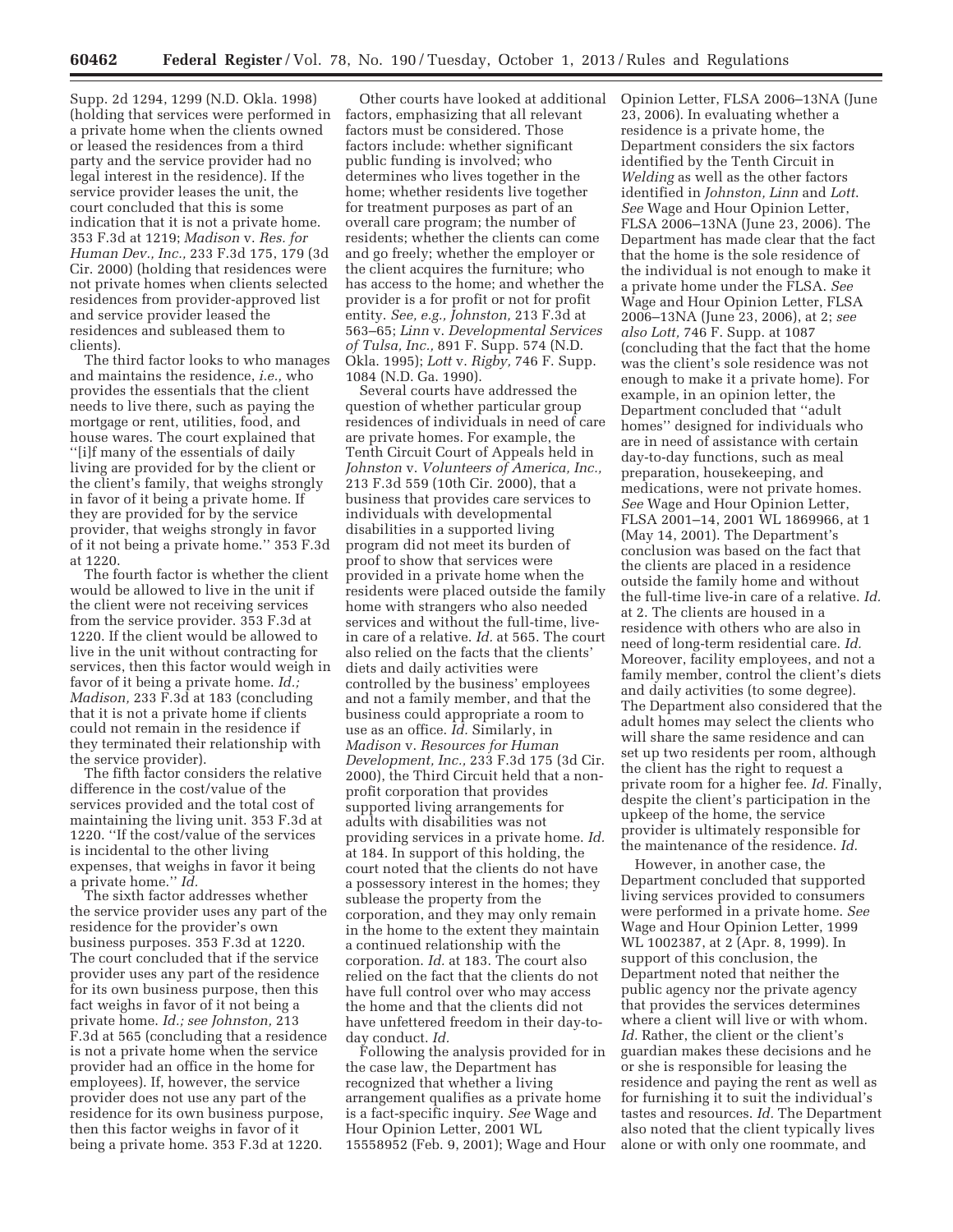that the private agency has no financial interest in the client's housing as it does not own or lease any of the housing.

As explained above, determining whether a particular living unit is a private home requires a fact-intensive analysis. Generally, such an inquiry exists along a continuum: on one end, a home owned and occupied for many years by an elderly individual would be a private home; on the other end of the continuum, a typical nursing home would not be considered a private home under the regulations. This Final Rule does not alter this inquiry in any way; rather, the analysis to determine whether an employee is working in a ''private home'' remains unchanged. Thus, employees who are working in a location that is not a private home were never properly classified as domestic service employees under the current regulations, and employers were not and are not entitled to claim the companionship services or live-in worker exemptions for such employees.

# B. Section 552.6 (Companionship Services)

Current § 552.6 defines the term ''companionship services'' as ''those services which provide fellowship, care, and protection for a person who, because of advanced age or physical or mental infirmity, cannot care for his or her own needs.'' In the NPRM, the Department stated its intention to modernize and clarify what is encompassed within the definition of fellowship, care, and protection. Specifically, the Department proposed to divide § 552.6 into four paragraphs. Proposed paragraph (a) defined ''companionship services'' as ''the provision of fellowship and protection'' and described the duties and activities that fall within the meaning of those terms. Proposed paragraph (b) described the ''intimate personal care services'' that could be part of companionship services if provided ''incidental'' to fellowship and protection. Proposed paragraph (c) excluded from companionship services household work benefitting members of the household other than the consumer. Proposed paragraph (d) provided that companionship services do not include medical care of the type described.

The Final Rule maintains the general organizational structure of this section as proposed but modifies the proposed regulatory text as described below.

As an initial note, in this Final Rule, the Department has modified proposed § 552.6 by deleting the terms ''aged,'' ''advanced age,'' ''infirm,'' ''infirmity,'' and ''physical or mental infirmity'' in the title and regulatory text of this

section. Where a descriptor is needed, the Department has substituted ''elderly person or person with an illness, injury, or disability.'' In addition, the Department has replaced in the regulatory text the phrase ''unable to care for themselves'' with ''requires assistance in caring for himself or herself.'' Although the language being replaced is derived from FLSA section 13(a)(15) and the existing regulations at § 552.6, the Department recognizes that such language is outdated and does not reflect contemporary views regarding the elderly and people with disabilities. The Department therefore has modified the text in the Final Rule and has made conforming changes to the title and text of § 552.106, which repeats the language from § 552.6. In addition, throughout this preamble, the Department has sought to use updated language, except when quoting from the statute, the legislative history, the current or proposed regulations, or comments submitted in response to the NPRM. By modernizing this language, the Department does not in any way intend to change the intent of Congress with respect to those who use companionship services.

# Section 552.6(a) (Fellowship and Protection)

Proposed § 552.6(a) defined ''companionship services'' as ''the provision of fellowship and protection'' for an elderly person or person with an illness, injury, or disability who requires assistance in caring for himself or herself. The proposed language further defined the term ''fellowship'' to mean ''to engage the person in social, physical, and mental activities, including conversation, reading, games, crafts, walks, errands, appointments, and social events'' and the term ''protection'' to mean ''to be present with the person in their home or to accompany the person when outside of the home to monitor the person's safety and well-being.'' The Department adopts paragraph (a) essentially as proposed, with the slight modifications described below.

Comments from employees, employee advocacy groups and labor organizations generally supported the proposed revision of paragraph (a), agreeing with the Department that the definition more accurately reflected Congress's intent that the companionship exemption be akin to ''elder sitting.'' *See, e.g.,* Golden Gate University School of Law, Women's Employment Rights Clinic; Center on Wisconsin Strategy (COWS); National Employment Law Project (NELP); *see also* comments of several individual

direct care workers stating that their work is not ''at all'' like elder sitting. Specifically, these individuals and organizations noted that Congress clearly wished to include under the protections of the Act employees for whom domestic work was a vocation, while allowing a narrow exemption for more casual arrangements. The Service Employees International Union (SEIU) explained that this distinction should turn on whether ''such tasks and duties are of a nature more typically performed by a worker engaged in his or her livelihood or rather, on a less formal basis, by a non-breadwinner.'' *See* SEIU; *see also* AFSCME, American Federation of Labor–Congress of International Organizations (AFL–CIO). In addition, Senator Harkin, joined by 18 other Senators, affirmed the Department's assessment of the legislative history, explaining that ''by the term 'companion' Congress meant someone who sits with an elderly or infirm person.''

Some non-profit advocacy organizations such as AARP, the National Council on Aging, and the National Consumers League (NCL) also supported the revised definition. These organizations noted that the revised definition would be helpful in clarifying what duties would be considered exempt ''companionship services'' and that the Department correctly identified ''fellowship'' and ''protection'' as the primary duties of an exempt companion. Similarly, the EJC stated that the definition would provide clarity, ''thereby assisting attorneys and courts to more readily find coverage by effectively categorizing an employee's work as either domestic or companionship services.''

Several employers, employer organizations and some associations opposed the proposed § 552.6(a), stating that its focus on fellowship and protection was inconsistent with legislative intent. Some of these commenters stated that the scope of the proposed definition is too restrictive, and ''goes too far conceptually in relating companionship to baby or elder 'sitting'.'' *See* National Association of State Directors of Developmental Disabilities Services (NASDDDS). In addition, although the American Network of Community Options and Resources (ANCOR), among others, concurred that the focus of companionship services should be fellowship and protection, it also requested that ''most assistance with dressing, grooming, meal preparation, feeding, and driving'' be included as part of fellowship and protection.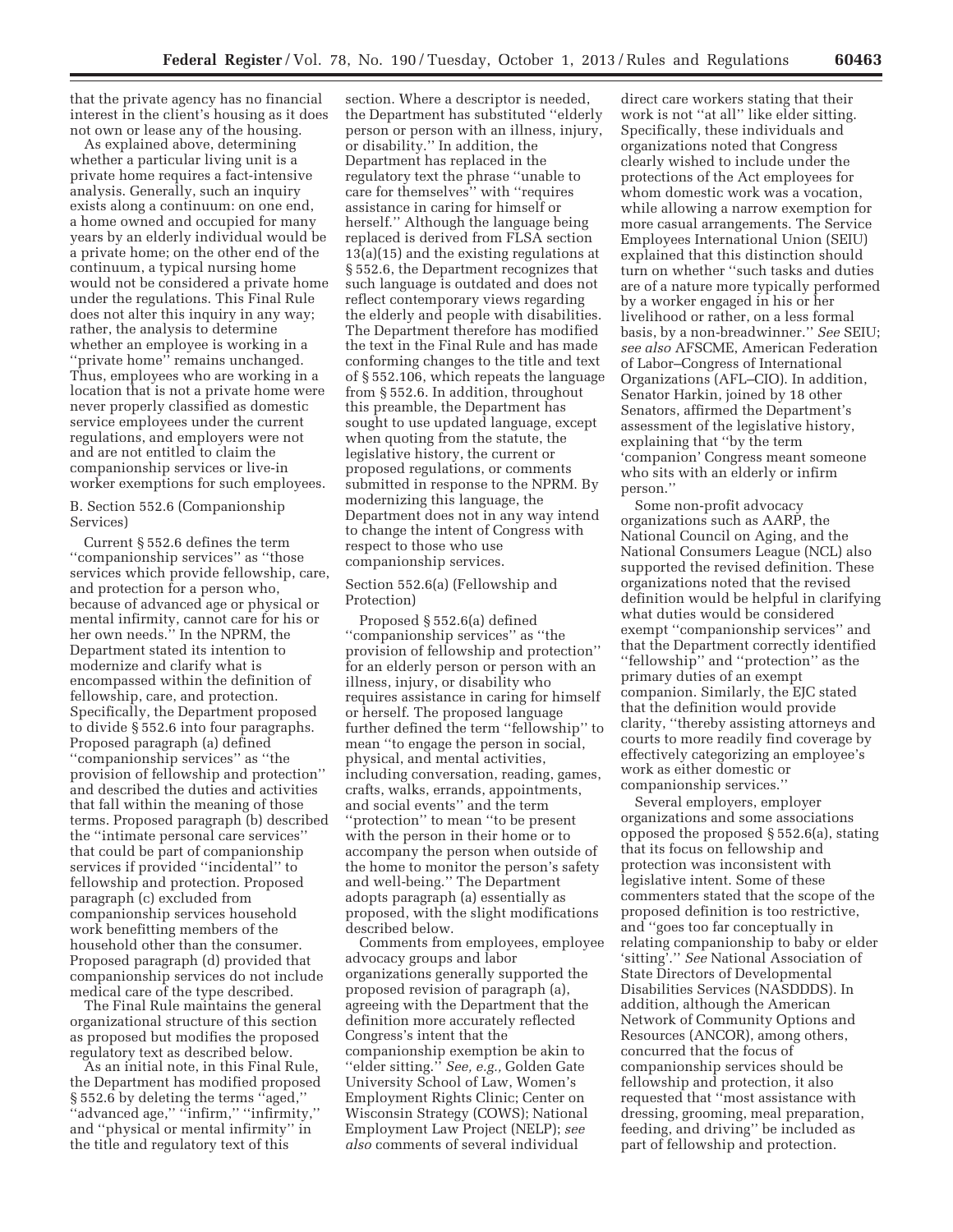Commenters also sought further guidance from the Department concerning the scope of the companionship services definition. For example, the National Resource Center for Participant-Directed Services (NRCPDS) requested clarification regarding the use of the ''and'' in the phrase ''fellowship and protection'' because it suggests that it may be insufficient to provide either fellowship or protection alone, in the absence of the other. Additionally, many industry commenters were concerned that the Department's proposal excised the term ''care'' from the definitions of companionship services. These comments are discussed in greater detail below, in the subsection addressing  $§ 552.6(b).$ 

After carefully considering the comments concerning its proposed definition of ''companionship services,'' the Department has decided to adopt proposed § 552.6(a) with modifications. For the reasons described above, the Final Rule deletes the words ''for a person, who, because of advanced age or physical or mental infirmity, is unable to care for themselves'' found in the first sentence of proposed § 552.6(a) and uses instead ''for an elderly person or person with an illness, injury, or disability who requires assistance in caring for himself or herself.'' In addition, the adopted regulatory text defining fellowship and protection has been slightly edited for clarity; these minor adjustments to wording and punctuation do not change the meaning of the regulation as proposed. The second and third sentences of § 552.6(a) read: ''The provision of *fellowship* means to engage the person in social, physical, and mental activities, such as conversation, reading, games, crafts, or accompanying the person on walks, on errands, to appointments, or to social events. The provision of *protection* means to be present with the person in his or her home, or to accompany the person when outside of the home, to monitor the person's safety and well-being.''

The Department believes this definition of companionship services is appropriate based on the legislative history of the 1974 FLSA amendments and dictionary definitions of relevant terms. The legislative history indicates that Congress intended to remove from the FLSA's minimum wage and overtime compensation protections only those domestic service workers for whom domestic service was not their vocation and whose actual purpose was to provide casual babysitting or companionship services. The legislative history describes a companion as someone who ''sits with [an elderly

person],'' provides ''constant attendance,'' and renders services similar to a babysitter, *i.e.,* ''someone to be there and watch an older person,'' or an ''elder sitter.'' *See* 119 Cong. Rec. S24773, S24801 (daily ed. July 19, 1973).

Dictionary definitions are also instructive in understanding the scope of an exempt companion's duties. The dictionary defines companionship as the ''relationship of companions; fellowship,'' and the term ''companion'' is defined as a ''person who associates with or accompanies another or others; associate; comrade.'' *See* Webster's New World Dictionary, p. 288 (2d College Ed. 1972). It further defines ''fellowship'' as including ''a mutual sharing, as of experience, activity, interest, etc.'' *Id.* at 514. These definitions demonstrate that a companion is someone in the home primarily to watch over and care for the elderly person or person with an illness, injury, or disability.

For these reasons, the Department believes it is appropriate for ''companionship services'' to be primarily focused on the provision of fellowship and protection, and that this focus is consistent with the general principle that coverage under the FLSA is broadly construed so as to give effect to its remedial purposes, and exemptions are narrowly interpreted and limited in application to those who clearly are within the terms and spirit of the exemption. *See, e.g., A.H. Phillips, Inc.* v. *Walling,* 324 U.S. 490, 493 (1945). Examples of activities that fall within fellowship and protection may include: watching television together; visiting with friends and neighbors; taking walks; playing cards, or engaging in hobbies. For the reasons explained below, the Department's definition of ''companionship services'' also allows for certain ''care'' activities, as defined in § 552.6(b), to be performed attendant to and in conjunction with fellowship and protection, as long as those activities comprise no more than 20 percent of the direct care worker's time working for a particular person in a particular workweek.

In response to commenters who requested clarification as to the Department's use of the phrase ''fellowship and protection,'' it is the Department's intent that the great majority of duties performed by a direct care worker whose duties meet the definition of companionship services will encompass both fellowship and protection, and that a caregiver would be hired to perform both duties. However, a direct care worker may, at times, perform certain tasks that require either fellowship or protection, such as

sitting with a consumer while the individual naps (in which case, only protection would be provided) and still meet the definition of performing companionship services. The Department notes that this type of activity would not prevent application of the exemption, because the worker would be available to provide fellowship services when the consumer awakens.

# Section 552.6(b) (Care)

Proposed § 552.6(b) provided that ''[t]he term 'companionship services' may include intimate personal care services that are incidental to the provision of fellowship and protection for the aged or infirm person.'' The proposed regulatory text further provided that these intimate personal care services ''must be performed attendant to and in conjunction with fellowship and protection of the individual'' and ''must not exceed 20 percent of the total hours worked in the workweek'' in order to fall within the definition of companionship services. Proposed § 552.6(b) next provided an illustrative, detailed list of intimate personal care services: (1) Dressing, (2) grooming, (3) toileting, (4) driving, (5) feeding, (6) laundry, and (7) bathing. Each listed intimate personal care service was preceded by the term ''occasional'' in the proposal. The Department explained in the preamble to the proposed rule that it was allowing for some work incidental to the fellowship and protection that primarily constitutes companionship services because the legislative history indicated that Congress contemplated that a direct care worker providing companionship services might perform tasks such as ''making lunch for the infirm person'' and ''some incidental household work.'' *See* 119 Cong. Rec. at S24801; *see also*  76 FR 81193.

After a careful review of the comments, and for the reasons explained in greater detail below, the Department has retained the fundamental purpose of proposed paragraph (b)—to define certain services that, if provided to a limited extent and incidentally to the fellowship and protection that are the core duties of an exempt companion, do not defeat the exemption—but has modified the proposed regulatory text in order to make the additional services an exempt companion may perform easier for the regulated community to understand. Section 552.6(b) now reads: ''The term *companionship services* also includes the provision of care if the care is provided attendant to and in conjunction with the provision of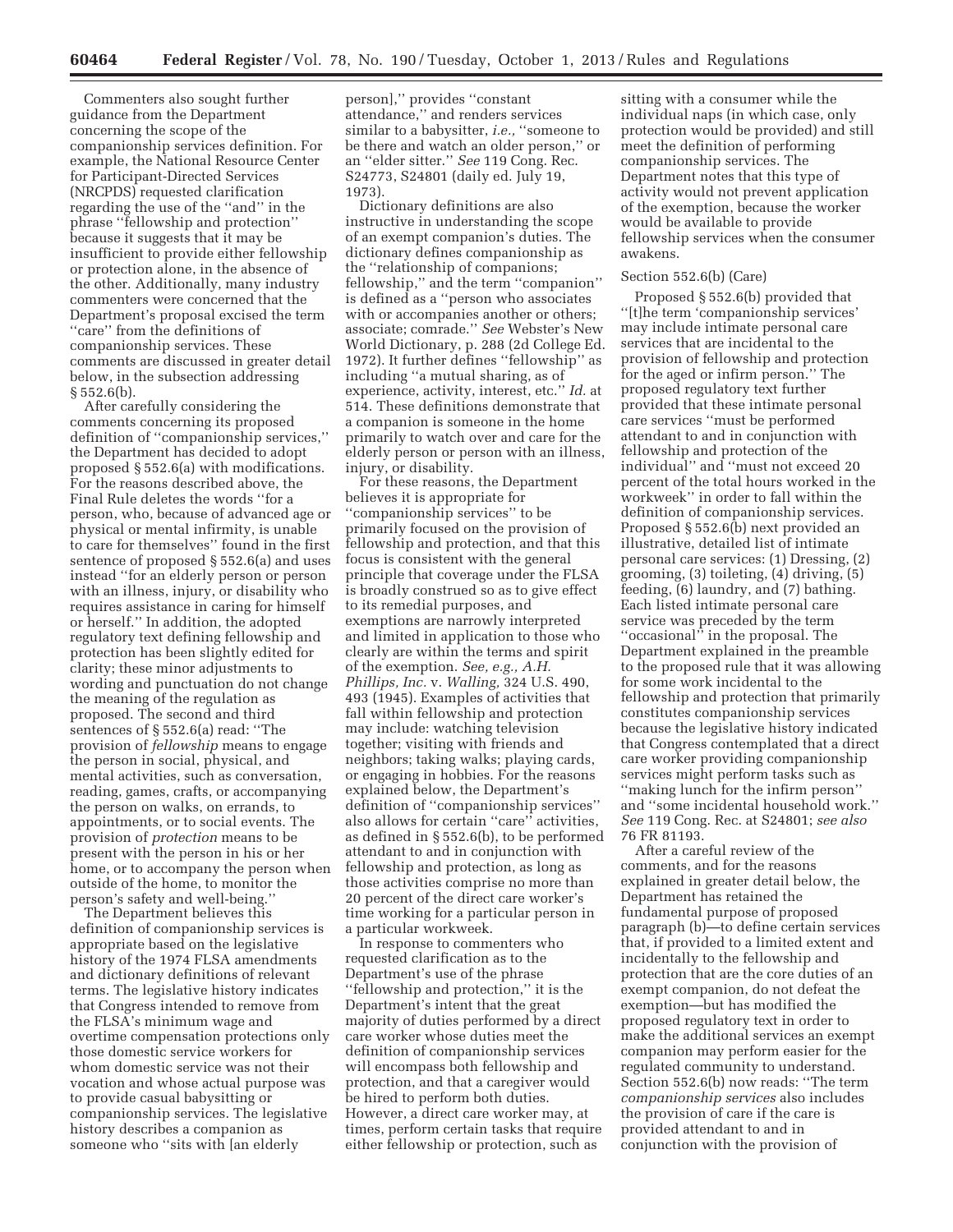fellowship and protection and if it does not exceed 20 percent of the total hours worked per person and per workweek. The provision of *care* means to assist the person with activities of daily living (such as dressing, grooming, feeding, bathing, toileting, and transferring) and instrumental activities of daily living, which are tasks that enable a person to live independently at home (such as meal preparation, driving, light housework, managing finances, assistance with the physical taking of medications, and arranging medical care).''

#### *Care*

Several commenters expressed concern that the proposed definition of companionship services did not sufficiently emphasize the provision of ''care.'' For example, BrightStar Healthcare of Baltimore City/County (''BrightStar'') and the Texas Association for Home Care and Hospice, among others, noted that the plain language of the statutory exemption used the term ''care,'' and that the legislative history also indicated a desire by Congress to have ''care'' encompassed in the definition. BrightStar asserted that ''it is clear from the legislative history that 'care' for those who are 'unable to care for themselves' is an integral part of what was contemplated in creating the companionship exemption.'' Congressman Lee Terry agreed that the Department's proposed definition ''is altering the focus of the exemption in a way that Congress neither intended nor envisioned.''

The Department does not disagree with commenters who wrote that ''care'' should be explicitly included in the regulatory definition of companionship services. Indeed, the proposal did not remove "care" from the regulatory definition of companionship services; rather, although proposed paragraph (a) did not use the word care, the Department sought in paragraph (b) to define and delimit the type of care that falls within the exemption. In the Final Rule, § 552.6(b) uses the term ''care'' rather than ''intimate personal care services'' to make more explicit that care remains part of companionship services.

# *Activities of Daily Living and Instrumental Activities of Daily Living*

The Department received thousands of comments concerning the proposed list of intimate personal care services. These comments demonstrated problems raised by the proposed list, and the Department has modified this Final Rule accordingly. Specifically,

upon consideration of these comments, the Final Rule describes the provision of care as assistance with activities of daily living (ADLs) and instrumental activities of daily living (IADLs), with examples of each type of task, rather than using the term ''intimate personal care services'' and providing a detailed list of activities that fall into that category.

Many commenters supported the proposed list of intimate personal care services. For example, AFSCME and AARP agreed that the definition of companionship services should be narrowed and that only true ''fellowship and protection'' services, accompanied by personal care or household services that are incidental to those companionship services, should be exempt from the FLSA. Care Group, Inc., a provider of in-home medical services registered in the State of California, and NELP, among others, supported the Department's proposal but urged the Department to make the list of incidental services exclusive rather than illustrative.

In contrast, employers and other groups, such as the Texas Association for Home Care and Hospice and Americans for Limited Government (ALG), generally expressed the view that personal care should not be limited to ''incidental'' activities because the exemption explicitly states that consumers receiving services are ''unable to care for themselves''; these commenters suggested that whatever ''care'' the consumer needs should be included as part of unrestricted companionship services. *See also* The Virginia Association for Home Care and Hospice. The Visiting Nurse Associations of America (VNAA) expressed the view that the federal government should defer to existing state and local regulations concerning permissible duties. Similarly, California Association for Health Services at Home (CAHSAH) pointed to state guidance that makes clear that a companion must be allowed to perform all duties a client needs to remain independent.

Commenters also addressed the specific care tasks that the Department had included in the proposed list individually. In response to the Department's proposal to allow assistance with toileting as an incidental personal care service, the National Council on Aging, NELP, and Workforce Solutions expressed concern about potential injury to workers associated with this task. These commenters recommended the Department not include assistance with services such as toileting and activities that require positioning and mobility transfer

assistance. *See also* The Workplace Project. The Legal Aid Society encouraged the Department to consider that tasks such as toileting, assistance with mobility, transfers, positioning, use of toileting equipment and changing diapers for persons with dementia are not casual activities but require training to be performed in a manner that is safe for the worker and the consumer. They suggested that if such activities constitute part of the regular work performed, the worker should not be exempt. Direct Care Alliance (DCA) stated that the permissible exempt duties should not include those that require physical strength or specialized training. Women's Employment Rights Clinic suggested that allowing an exempt companion to assist with toileting should only be permitted when exigent circumstances arise. They indicated that this activity requires training or experience that a companion, as intended by Congress, would not have.

Several commenters offered their views on the task of driving the consumer to appointments, errands, and social events as an incidental personal care service. ANCOR stated that driving to social events should not be included among the ''personal care services'' in the 20 percent limitation, indicating that ''many people with disabilities enjoy drives and times away from home and we do not believe this should be limited.'' The Texas Association for Home Care and Hospice and PHI both expressed the view that this section should include not only driving but also ''accompanying'' the consumer. They noted that other modes of transportation may be utilized by the consumer. Women's Employment Rights Clinic agreed with the Department's proposal to include occasionally driving a consumer to appointments, errands, and social events as part of incidental personal care services defined in  $§ 552.6(b).$ 

A number of comments were received on the proposed provision concerning meal preparation. The Connecticut Association for Home Care and Hospice expressed concern about the requirement that the client must consume the food in the direct care worker's presence in order to maintain the exemption. It pointed out that the proposal failed to take into account the possibility that the consumer may not eat all of the food prepared and would create an untenable situation whereby the consumer is forced to eat on an imposed schedule rather than as his or her appetite dictates. Others, like ALG, asserted that the proposal would force a direct care worker to dispose of leftover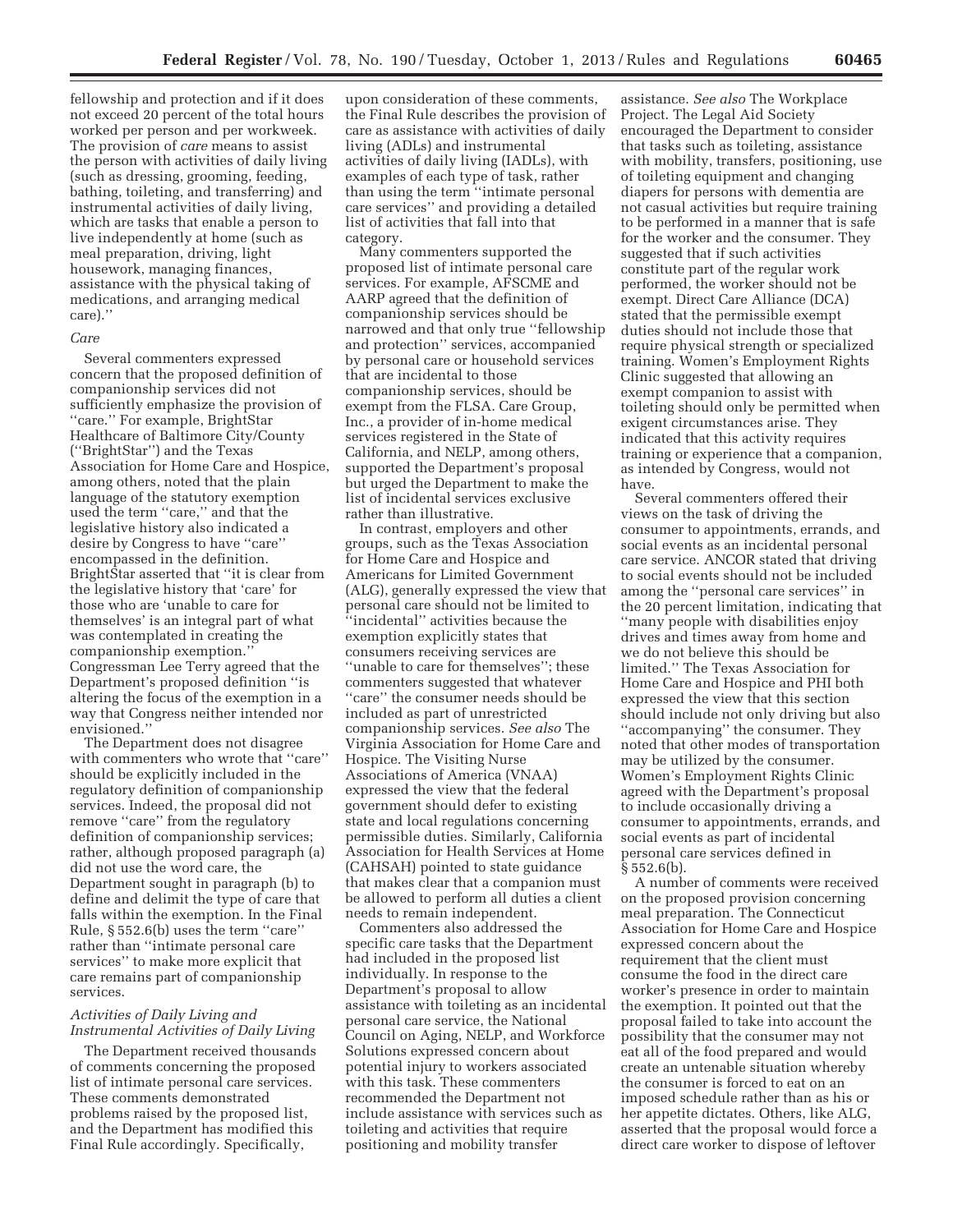food rather than to store it to be eaten later. Some commenters, including Women's Employment Rights Clinic, specifically supported the Department's qualification that any food prepared must be eaten in the presence of the direct care worker in order for the meal preparation to be part of companionship services. They indicated that this would ensure that preparing meals for and feeding the consumer remained attendant to and in conjunction with providing fellowship and protection.

Several commenters objected to including laundry in the list of personal care services. For example, Caring Across Generations and DAMAYAN Migrant Workers Association (DAMAYAN) both indicated that ''laundry is neither absolutely necessary for an elderly or infirm person during the companion worker's shift nor does it arise out of exigent circumstances that justify including 'occasional bathing' in proposed § 552.6(b)(7). Laundry services fall under the type of household services performed by housekeepers or laundresses and thus should be excluded.'' Others, such as the Latino Union of Chicago, similarly commented that ''an individual or family hiring a companion worker could just as easily hire a housekeeper or laundress to regularly launder clothes.''

With respect to bathing, some commenters supported the proposal's limitation on bathing duties to ''exigent circumstances.'' For example, Women's Employment Rights Clinic indicated that they thought the limitation to exigent circumstances was appropriate as this duty is one which requires the lifting, touching, and moving of a frail individual, and this normally requires increased training and experience.

The Department continues to believe Congress intended fellowship and protection to be the primary focus of an employee exempt under the companionship services exemption but that flexibility to provide some tasks incidental to fellowship and protection is appropriate. In light of the comments received concerning the proposed list of intimate personal care services, however, the Department has not adopted the regulatory text as proposed. Instead, section 552.6(b) now states, in relevant part: ''The provision of *care*  means to assist the person with activities of daily living (such as dressing, grooming, feeding, bathing, toileting, and transferring) and instrumental activities of daily living, which are tasks that enable a person to live independently at home (such as meal preparation, driving, light housework, managing finances, assistance with the physical taking of

medications, and arranging medical care).''

As reflected in the comments, the Department now believes that the proposed list of intimate personal care services raised more questions than it answered. *See, e.g.,* ALG (stating that the list of proposed intimate personal care services created ''practical problems,'' such as prohibiting an exempt companion from operating a vacuum cleaner). The Department also agrees with commenters that the list was too specific and not flexible enough in its approach. The Department is persuaded by the view expressed by commenters such as the State of Washington's Department of Social and Health Services, that the ''use of 'intimate personal care services' should be updated to reflect current service categories: activities of daily living and instrumental activities of daily living'' and thus has modified the Final Rule to reflect this change. Therefore, in lieu of describing the permissible care services an exempt companion may perform as ''intimate personal care services,'' the Department instead has adopted the commonly used industry terms ''activities of daily living'' (ADLs) and ''instrumental activities of daily living'' (IADLs) to describe which services are allowed as part of ''care'' under the exemption. *See* 76 FR 81212. The Department has also replaced the detailed list of activities that appeared in proposed paragraph (b) with simple, illustrative lists of services that are commonly viewed as activities of daily living and instrumental activities of daily living. The Department intends that any additional tasks not explicitly named in the regulatory text but that fit easily within the spirit of the enumerated duties also qualify as ADLs or IADLs.

The Department believes that by replacing the proposed detailed list of intimate personal care services with the more commonly used industry phrases ''activities of daily living'' and ''instrumental activities of daily living,'' transition to the new regulation will be simplified. The State of Tennessee and the National Association of Medicaid Directors (NAMD) indicated that home health aides and personal care attendants are focused primarily on providing hands-on care and assistance with ADLs that enable that consumer to continue living safely in the community. The Virginia Association for Home Care and Hospice expressed the view that individuals need assistance with their ADLs and IADLs to live independently, and that these activities should be part of the incidental duties. Additionally,

hundreds of comments received from workers referenced these terms as a sort of shorthand for describing the work commonly performed by direct care workers. Furthermore, Medicaid and Medicare programs also use these terms to describe direct care work. As noted by commenters such as NELP and PHI, Medicaid instructs that assistance with ADLs and IADLs ''is the core focus of home care services provided under Medicaid.'' Accordingly, the Department believes the regulated community is already familiar with these concepts and they will be easy for consumers, workers, and employers alike to understand.

The Department also believes that by broadening the base of services that a direct care worker may perform and still qualify for the companionship services exemption, consumers will have more of the immediate needs met that support them in living independently in their communities. Among the comments was a letter writing campaign by several hundred workers that requested that companionship services only include fellowship and protection, ''thereby excluding workers who assist clients with activities of daily living or instrumental activities of daily living.'' The Department is persuaded, however, by other comments that emphasized the critical importance of including an allowance for ADLs and IADLs in order for certain consumers to continue to live independently. *See, e.g.,* Scott Ehrsam, owner of a home care business; DCA.

The Department notes that the intimate personal care services proposed in the NPRM are encompassed within the categories of ''activities of daily living'' and ''instrumental activities of daily living'' adopted in the Final Rule. The Department emphasizes, however, the provision of such services only falls within the definition of companionship services if it is performed attendant to and in conjunction with the fellowship and protection provided to the consumer and if it does not exceed 20 percent of the total work hours of the direct care worker for any particular consumer in any particular workweek, as discussed in greater detail below.

This Final Rule provides flexibility within the bounds of Congressional intent. The FLSA grants the Secretary of Labor broad authority to define and delimit the scope of the exemption for companionship services. *See* 29 U.S.C. 213(a)(15). The Department believes its definition of the types of services that may be performed within the meaning of ''provision of care'' in the Final Rule is reasonable and consistent with Congressional intent that all other work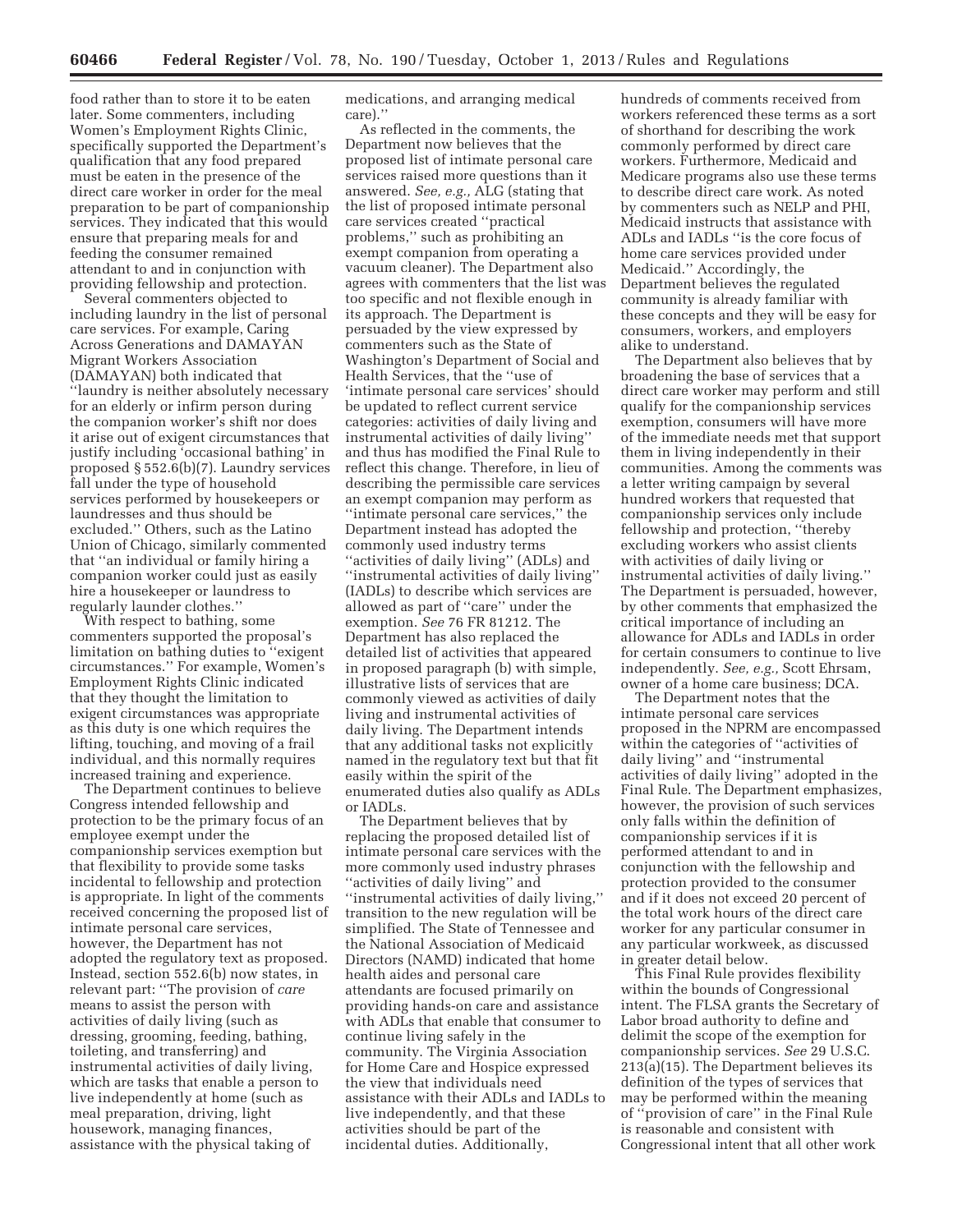performed by an exempt companion must be incidental to the companion's primary purpose ''to watch over an elderly or infirm person in the same manner that a babysitter watches over children.'' 119 Cong. Rec. S24773, S24801 (daily ed. July 19, 1973).

#### *Twenty Percent Limitation*

The Department also received a significant number of comments addressing the 20 percent limitation on the provision of care. Some commenters believed the cap was too high. *See, e.g.,*  Women's Employment Rights Clinic; EJC. The EJC emphasized that 20 percent is a significant portion of the workweek and a lower percentage would better effectuate the goal of ensuring that the care tasks are truly incidental. Other commenters, however, thought the cap was too low. *See, e.g.,*  The Westchester Consulting Group. Senior Helpers, among others, expressed doubt that the listed tasks could be accomplished in 20 percent of the direct care worker's workweek and expressed concern that seniors would be hurried through eating meals or forced to cancel appointments due to the amount of time allotted. Commenters including NCL and Workforce Solutions were concerned that the 20 percent cap would be difficult to administer. A few commenters expressed concern over the cost of monitoring the 20 percent limitation. The State of Oregon indicated that the 20 percent limitation should be eliminated, suggesting that the limitation should not be based upon tasks performed but rather should be based upon for whom the service is performed. CAHSAH asserted that the duties that fall under the 20 percent cap should be unrelated to the care of the client.

Some commenters suggested alternative methods for calculating hours worked performing incidental care duties. The National Council on Aging, Workforce Solutions, NELP, and others supported elimination of the 20 percent cap and replacing it with a twostep assessment. They suggested requiring an initial assessment to determine whether the worker had been hired primarily to perform the duties of fellowship and protection and whether the worker was in fact performing those duties. If the worker was not primarily performing those duties, the subsequent listings of permissible exempt activities would not be considered. If the worker were found to be hired primarily to provide fellowship and protection, then a second step review of the listed services would be conducted to confirm that the services were performed occasionally and incidental to the

provision of fellowship and protection, and not as a regular part of the duties performed.

Organizations like DAMAYAN, The Workplace Project, and Houston Interfaith Worker Justice also proposed eliminating the 20 percent limitation and replacing it with a different test comprised of two steps: (1) If a direct care worker visits a client greater than three times per week and (2) performs any of the listed incidental tasks for any amount of time in greater than 50 percent of the visits, then the direct care worker would not fall within the companionship services exemption.

Finally, NCL and PHI suggested that the Department modify the cap on incidental activities across a workweek to one that prohibits a worker from spending more than 20 percent of work time performing care tasks per individual client per workweek.

The Department has carefully considered the variety of suggestions offered by commenters with respect to this issue, and it adopts the 20 percent limitation on care services essentially as proposed, although it has modified the text to explicitly state that the provision of care is limited to no more than 20 percent of the hours worked per workweek per consumer. The Department's view is that failing to provide such a limitation would ignore Congressional intent that making meals and doing laundry would be incidental to the exempt companion's primary purpose of watching over the consumer. *See* 119 Cong. Rec. S24773, S24801 (daily ed. July 19, 1973). Indeed, during a Senate floor exchange, Senators Williams and Burdick indicated that ''one may even require throwing some diapers in the automatic washing machine for the baby. This would be incidental to the main purpose of employment.'' *See* 119 Cong. Rec. at S24801. However, the Department also recognizes that a limited allowance for selected tasks, performed attendant to and in conjunction with fellowship and protection, is necessary as a matter of practicality. The Department believes that this 20 percent threshold, which is based on the proportion of total hours worked per workweek, will provide consumers and direct care workers with a needed flexibility in their day-to-day activities. As described below, in adopting the 20 percent figure, the Department is utilizing a longestablished threshold that has been used in a variety of regulations, including current § 552.6. Employers are, thus, familiar with this type of time limitation, mitigating concerns that the 20 percent threshold would be difficult and costly to administer. In addition,

the Department views section 552.6(b) of the Final Rule as a compromise designed to expand the base of allowable care while accommodating the concerns expressed about workplace safety for both the direct care worker and the consumer, as such a limitation restricts the amount of time spent engaged in these activities.

As the Department indicated in the preamble to the proposed regulation, the home care industry has undergone a dramatic transformation since the Department published the implementing regulations in 1975. In the 1970s, many individuals with significant care needs were served in institutional settings rather than in their homes and their communities, Since that time, there has been a growing demand for long-term home care for persons of all ages, largely due to the rising cost of institutional care, the impact of the disability civil rights movement, and the availability of funding assistance for home care under Medicaid, reflecting our nation's commitment to accommodate the desire of individuals to remain in their homes and communities. As the demand for long-term home care has grown, so has the complexity of duties performed in the home by the direct care worker. It is the Department's view that the focus of the companionship services exemption should remain on fellowship, protection, and care as defined in paragraph (b). Based on the wide scope of comments received detailing the extent of the services provided by direct care workers, the Department is aware that there is a significant continuum with respect to the services consumers require. The Department is not stating that all workers providing ''care,'' as defined in paragraph (b), will be able to accomplish the required care in 20 percent of their workweek. Rather, the Department is concluding that, if the care that is being provided attendant to and in conjunction with the provision of fellowship and protection requires more time than 20 percent of the workweek, then the worker is being called upon to provide services that are outside of the scope of the companionship services exemption. In such cases, minimum wage and overtime pay protections attach.

The Department believes that a 20 percent limitation for providing this care, coupled with a primary focus on the provision of fellowship and protection, is appropriate for a worker who is not entitled to the minimum wage and overtime compensation protections. The Department notes that a 20 percent limitation has been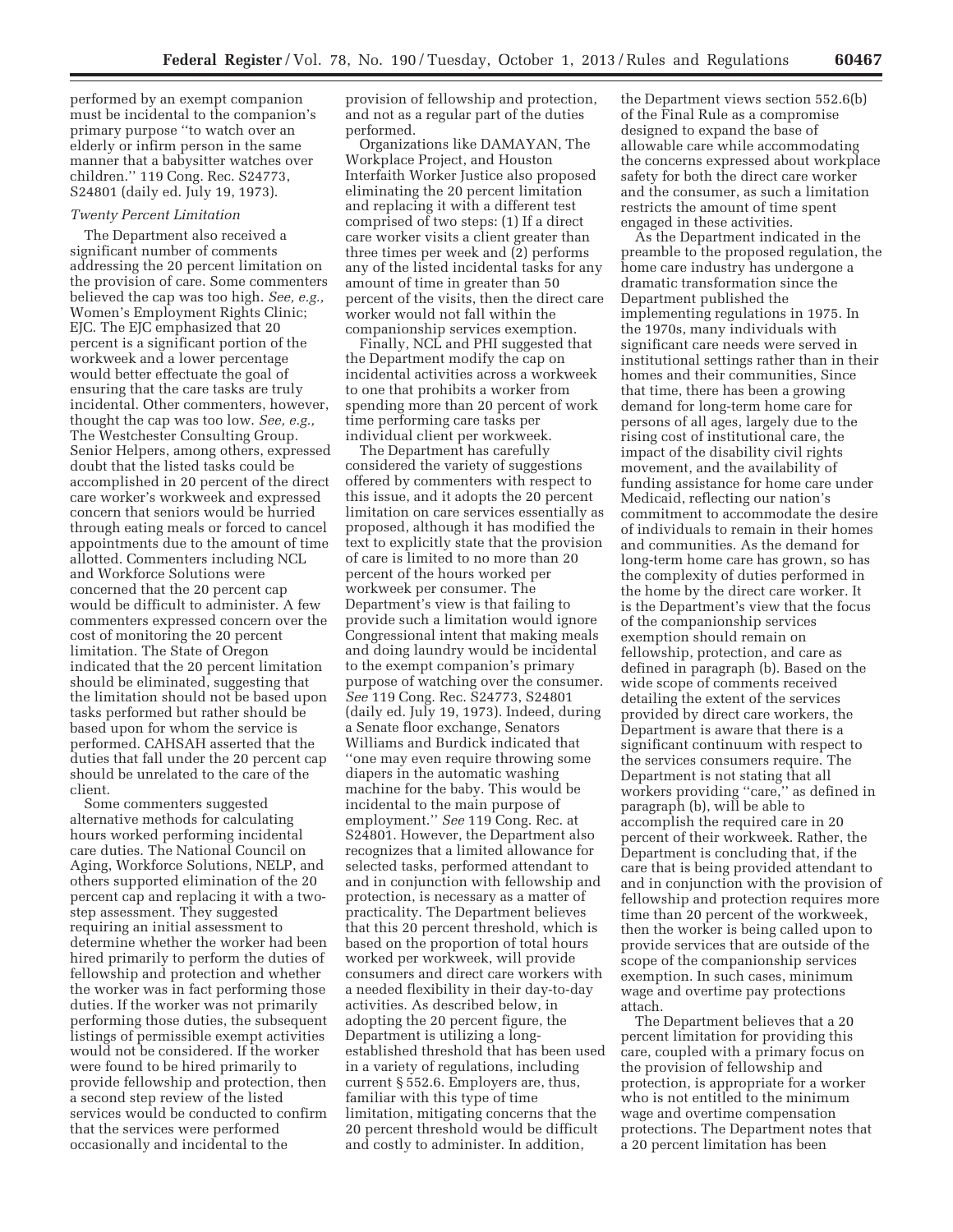implemented in this regulation for 38 years (concerning the provision of general household work), as well as in other regulations in this chapter such as § 552.5, Casual Basis (work that is incidental does not exceed 20 percent of hours worked in babysitting assignment); § 552.104(c), Babysitting services performed on a casual basis (babysitter who devotes more than 20 percent of time to household work is not exempt), as well as in other chapters addressing employee work hours in other enforcement contexts (e.g., §§ 786.100, 786.150, 786.200 (nonexempt work will be considered substantial if it occupies more than 20 percent of the time worked by the employee during the workweek)). *See also* §§ 553.212, 783.37, 784.116, 788.17, and 793.21.

As previously noted, a suggested twostep test was offered by some as a substitute for the 20 percent limitation on intimate personal care services. The suggested test was comprised of examining those direct care workers who visit a client more than three times a week, and if so, making a determination whether the direct care worker has performed any of the incidental personal care services for any amount of time in greater than 50 percent of the visits. In such cases, the organizations suggested that the direct care worker should not fall within the companionship services exemption. The Department declines to adopt the recommended test. The Department believes that this option would have a negative effect on continuity of care, an issue many commenters raised as a significant concern. *See, e.g.,* National Association of Area Agencies on Aging, New York State Association of Health Care Providers, Avalon Home Care, the National Association of States United for Aging and Disabilities (NASUAD); *see also* Testimony of Marie Woodard before the U.S. House of Representatives Committee on Education and the Workforce, Subcommittee on Workforce Protection (March 20, 2012). This twostep proposal would create an incentive to ensure that a particular direct care worker only visits a consumer no more than three times per week. As the National Association of Area Agencies on Aging points out in its comment, ''providing fundamental labor protections of minimum wage and overtime will help reduce turnover, improve continuity of care and help lower costs.'' The Department agrees with commenters who indicated that providing fundamental labor protections such as minimum wage and overtime compensation will improve continuity

of care and wants to avoid offsetting those improvements to continuity of care by implementing a test that would create an incentive to use a direct care worker no more than three times per workweek.

Finally, the Department has incorporated the suggestion of NCL and PHI by modifying the Final Rule text to explicitly state that the 20 percent limitation applies to the tasks a worker performs per individual consumer. Further, as proposed, the 20 percent limitation also applies to total hours worked per workweek. The inclusion of the 20 percent limitation on a per consumer basis is intended to assist consumers and direct care workers in determining whether the worker meets the companionship services exemption in any given workweek. Many direct care workers provide services to more than one consumer in a workweek, and the proposed text did not account for the reality that a consumer would not typically know what percentage of time the direct care worker spent performing assistance with ADLs and IADLs for any other consumer. For example, if a direct care worker is employed for five mornings a week for consumer A and employed for four afternoons a week for consumer B, consumer B would have no way of knowing how much of the total workweek had been spent providing care to consumer A. The Department has therefore revised the text to specify that the 20 percent limitation applies to the work performed each workweek for a single consumer. Therefore, in determining whether to claim the companionship services exemption, a consumer need only consider the amount of care he or she has received during the workweek, not any services the direct care worker has provided to other consumers. The Department notes that this question only arises as to individuals, families, and households who employ direct care workers, because, as explained in the section of this preamble regarding third party employment, under the Final Rule, a third party employer of a direct care worker is not permitted to claim the companionship services exemption regardless of the duties performed.

# Section 552.6(c) (Domestic Services Primarily for Other Members of the Household)

Current § 552.6 permits the companionship services exemption to apply to a worker who spends up to 20 percent of his or her time performing general household work which is unrelated to the care of the person receiving services. In the NPRM, the Department proposed to revise the

current regulation by adding paragraph (c), which stated that ''work benefitting other members of the household, such as general housekeeping, making meals for other members of the household or laundering clothes worn or linens used by other members of the household'' would not fall within the definition of incidental intimate personal care duties that may constitute part of companionship services. Proposed paragraph (c) also provided that ''household services performed by, or ordinarily performed by, employees such as cooks, waiters, butlers, valets, maids, housekeepers, nannies, nurses, janitors, laundresses, caretakers, handymen, gardeners, home health aides, personal care aides, and chauffeurs of automobiles for family use, are not 'companionship services' unless they are performed only incidental to the provision of fellowship and protection as described in paragraph (b) of this section.'' For the reasons explained below, in the Final Rule, the Department adopts a significantly simplified version of the proposed text.

The Department received few comments on the issue of household work. Women's Employment Rights Clinic expressed support for the ''Department's effort to draw a clear line between the duties of a companion and the duties of domestic service workers such as maids, cooks and laundresses,'' writing ''that general household services such as window washing, vacuuming and dusting, should not fall under the duties of a companion.'' Advocacy organizations, such as ALG and NRCPDS, expressed concern that a direct care worker's performance of household work for the consumer would not be included within the 20 percent allowance for intimate personal care services listed in paragraph (b) of this section if the work includes a prohibited task, such as vacuuming. *See also* Lynn Berberich, Joni Fritz, and Georgetown University Law Center students. AARP agreed with the Department that ''providing general household services such as cooking a meal or doing laundry for the whole family, which significantly benefit all household members, should not be exempt.'' However, AARP requested that the Department provide examples as to what household work is considered incidental and therefore part of companionship services. AARP asked, ''[i]f some tuna salad is left over after the individual receiving companionship services has eaten lunch, and another member of the household eats this left over tuna salad,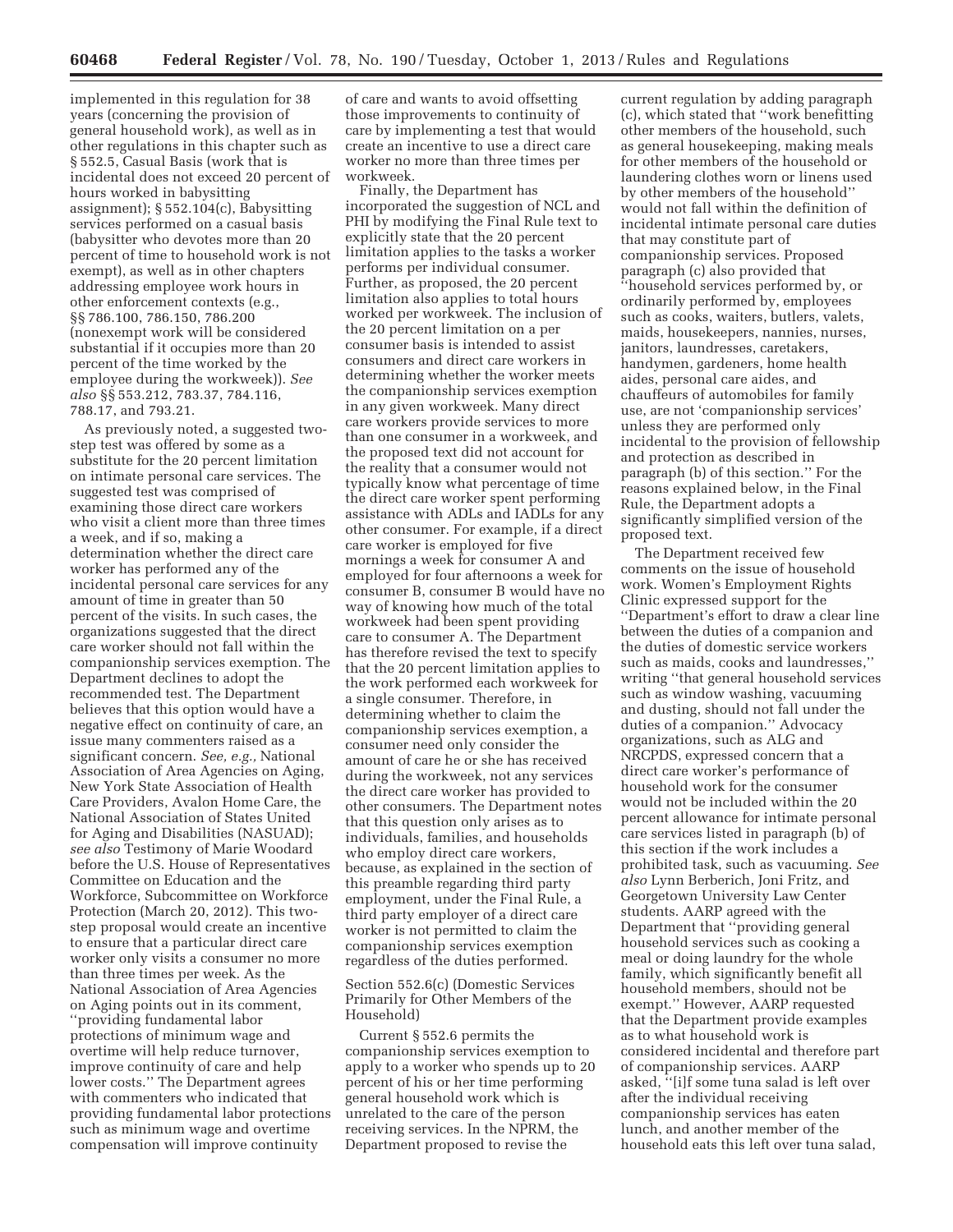would this be considered general household work, thereby denying the companionship exemption for the week?''

After carefully considering the comments, the Department has decided to revise proposed paragraph (c) to avoid ambiguity and eliminate redundancy in light of the revisions to paragraph (b). Specifically, § 552.6(c) of the Final Rule provides, in its entirety: ''The term *companionship services* does not include domestic services performed primarily for the benefit of other members of the household.'' This text much more simply and clearly conveys the Department's meaning, which is that companionship services are services provided specifically for the individual who requires assistance in caring for himself or herself rather than for other members of that individual's household. This limit to the definition of companionship services is consistent with Congress's central purpose in 1974 of extending FLSA coverage to domestic service workers such as maids, cooks, and housekeepers and excluding from that coverage only direct care workers who provide primarily fellowship and protection.

The Department intends to exclude from companionship services any general domestic services unrelated to care of the consumer as defined in paragraph (b) of this section. The determination of whether a particular task constitutes the provision of care or is instead a service performed primarily for the benefit of others in the household is based on a common sense assessment of the facts at issue. For example, in response to the question posed by AARP, if a person other than the consumer eats the leftover tuna salad, but the direct care worker prepared the meal for the consumer as opposed to for other members of the household, the meal preparation would constitute the provision of care that, if done attendant to and in conjunction with fellowship and protection and if within the 20 percent limitation on care, is part of companionship services. An exempt companion may also vacuum up food that the consumer drops, or wash a soiled blouse for the consumer; such activities are part of the care discussed in paragraph (b). Additionally, light housework, such as dusting a bedroom the consumer shares with another, that only tangentially benefits others living in the household may constitute care if performed attendant to and in conjunction with the provision of fellowship and protection of the consumer and within the 20 percent limitation. However, washing only the laundry of other members of the

household or cooking meals for an entire family is excluded from companionship services under the Final Rule. To provide an additional example: if a direct care worker performs fellowship and protection for the consumer Monday through Thursday, but spends Friday exclusively performing light housework for the household as a whole, then the exemption is lost for the workweek, because the direct care worker cannot perform general household services for the entire household and still maintain the companionship services exemption during that workweek.

Section 552.6(d) (Medically Related Services)

The legislative history of the 1974 amendments makes clear that Congress did not intend the companionship services exemption to apply to domestic service employees who perform medical services, and the Department believed in 1975, as it does today, that the provision of medical care constitutes work that is not companionship services. Accordingly, under current § 552.6, companionship services do not include services provided for an elderly person or person with an illness, injury, or disability that ''require and are performed by trained personnel, such as a registered or practical nurse.'' In the NPRM, the Department proposed to revise § 552.6(d) to describe the medical care that is typically provided by trained personnel by offering examples of particular medical services rather than by naming occupations. Based on consideration of the comments received and for purposes of simplicity and clarity, the Department has decided not to adopt the text as proposed, but has instead adopted text closer to that which appears in current § 552.6. For the reasons explained below, § 552.6(d) now excludes from companionship services ''medically related services,'' defined as services that ''typically require and are performed by trained personnel such as registered nurses, licensed practical nurses, or certified nursing assistants.'' This section further provides that the determination of whether services are medically related ''is not based on the actual training or occupational title of the individual providing the services,'' so in many cases, direct care workers outside these named categories, particularly home health aides, will be excluded from the companionship services exemption under paragraph (d).

Proposed § 552.6(d) provided that ''[t]he term 'companionship services' does not include medical care (that is typically provided by personnel with

specialized training) for the person, including, but not limited to, catheter and ostomy care, wound care, injections, blood and blood pressure testing, turning and repositioning, determining the need for medication, tube feeding, and physical therapy.'' It further provided that ''reminding the aged or infirm person of a medical appointment or a predetermined medicinal schedule'' was part of intimate personal care services as that phrase was defined in proposed § 552.6(b). The NPRM's preamble discussion of § 552.6(d) set forth the Department's rationale for its proposed change to the regulatory text. 76 FR 81195. The Department explained that in addition to care provided by registered nurses and licensed practical nurses, the types of tasks performed by certified nursing assistants and sometimes personal care aides or home health aides were the sort of medically related services typically provided by personnel with specialized training. *Id.*  The preamble listed examples of such services, including medication management, the taking of vital signs (pulse, respiration, blood sugar screening, and temperature), and assistance with physical therapy. *Id.* In addition to providing this explanation of its position, the Department sought comment on whether the proposal appropriately reflected the medical care tasks performed by home health aides and personal care aides that require training as well as whether the regulation should include additional examples of minor health-related actions that could be part of companionship services, such as helping an elderly person take over-thecounter medication. *Id.* 

Comments from labor organizations, non-profit and civil rights organizations, and worker advocacy groups generally supported the proposal to exclude from the definition of companionship services medical care that requires specialized training. *See, e.g.,* AARP, AFSCME, the Center, ACLU, Jobs with Justice, SEIU. Even the many employers and employer representatives who were critical of proposed § 552.6(d) recognized that medical care is beyond the scope of the companionship services exemption. *See, e.g.,* Husch Blackwell (agreeing with the Department that direct care workers who change feeding tubes, perform injections, or provide ostomy care do not qualify for the companionship services exemption but asserting that because current § 552.6 already excludes nurses from the exemption, there was no need to revise the regulation), BrightStar franchisees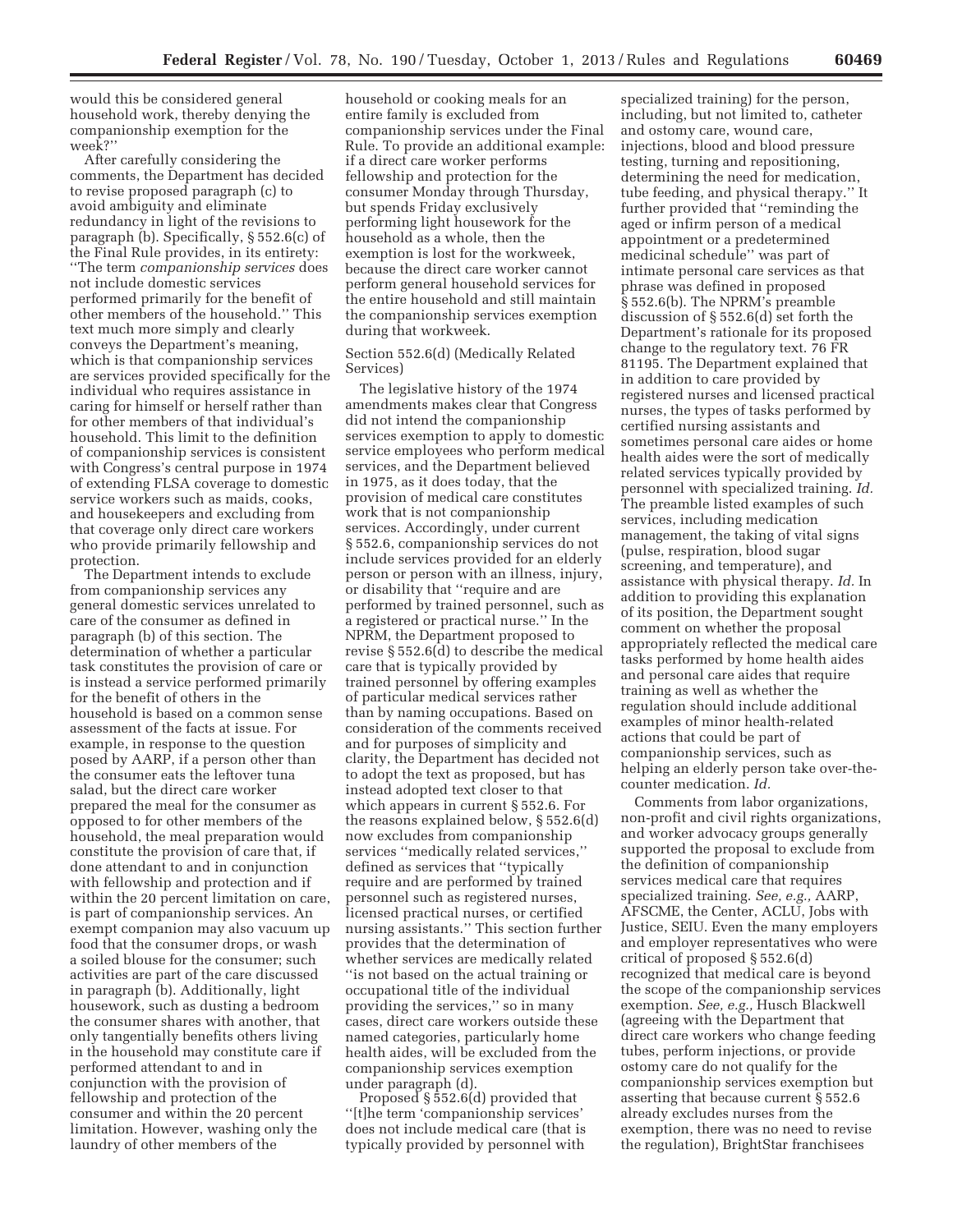(same), Senior Helpers (stating that home health aides who perform ''medical tasks like checking vital signs, changing bandages, giving injections or providing feeding tube or ostomy care'' are not providing companionship services but asserting that the Department should withdraw the NPRM).

Some commenters made suggestions regarding specific occupations. One individual commenter suggested that the Department ''expand the meaning of trained personnel to include Certified Nursing Assistants and other health care providers who have State certification.'' PHI and the AFL–CIO urged the Department to state that personal care aides and home health aides are not companions. PHI reasoned that personal care aides and home health aides are trained personnel rather than exempt companions because they provide medically related and personal care tasks that require specialized training, noting that home health aides are required, if paid with federal funds, to receive at least 75 hours of initial training, including at least 16 hours of supervised practical training, and 12 hours per year of continuing training. NAMD, on the other hand, wrote that unlicensed direct care workers such as home health aides and personal care aides should not be treated in the same manner as registered or licensed practical nurses.

The Department also received comments regarding specific medical services. Some commenters wrote that particular tasks should fall outside the definition of companionship services. For example, AFSCME believed that ''treating bed sores and monitoring physical manifestations of health conditions like diabetes or seizure disorders'' are ''medical or quasimedical services'' that should be excluded from the definition of companionship services. Women's Employment Rights Clinic urged the Department to add toileting and bathing to the medically related tasks named in § 552.6(d).

Other commenters wrote that certain tasks should fall within the definition of companionship services. For example, BrightStar franchisees wrote that because ''specialized medical training is not necessary to take an individual's temperature with a regular home thermometer, or to provide them with hand lotion for 'routine skin care,' or to go on walks or do exercises together as recommended by a physical therapist,'' those tasks should not be excluded from companionship services. *See also*  ANCOR (suggesting that these tasks be considered part of intimate personal

care activities in proposed § 552.6(b)). NASDDDS wrote that tasks including wound care, injections, blood pressure testing, and turning and repositioning are routinely performed by family members and friends and thus are not necessarily associated with the type of professional caregiving that should be covered by the FLSA. The Oregon Department of Human Services, without providing specifics, recommended that the types of personal and medical services that a direct care worker may perform while still qualifying for the companionship services exemption be expanded.

The Department also received comments regarding the tasks it had identified as intimate personal care services rather than medically related services. For example, ANCOR and Pennsylvania Advocacy and Resources for Autism and Intellectual Disabilities stated that reminding the consumer of medical appointments or a predetermined medicinal schedule should be part of fellowship and protection in proposed § 552.6(a) because these duties are not ''intimate personal care services'' described in proposed § 552.6(b). AFSCME suggested that the Final Rule distinguish ''between infrequent reminders provided by a person engaged in fellowship or protection and those duties of a more medical nature required to serve the infirm and provided by vocational home care workers.'' AARP and Connecticut Association for Home Care & Hospice, among others, stated that applying a bandage to a minor wound and assisting with taking over-the-counter medication should be part of companionship services.

Finally, NRCPDS requested clarification regarding whether an agency administering a consumerdirected program may require a companion to undergo first aid or cardiopulmonary resuscitation (CPR) training without jeopardizing the applicability of the exemption, urging the Department to explain that training requirements that are limited and generally non-medical in nature should not disqualify a worker from the companionship services exemption.

The Department continues to believe it is crucial to exclude from companionship services the provision of services that are medical in nature because the individuals who perform those services are doing work that is far beyond the scope of ''elder sitting.'' In light of the comments received, however, the Department has not adopted the regulatory text as proposed. Instead, § 552.6(d) now states: ''The term 'companionship services' does not

include the performance of medically related services provided for the person. The determination of whether services are medically related is based on whether the services typically require and are performed by trained personnel, such as registered nurses, licensed practical nurses, or certified nursing assistants; the determination is not based on the actual training or occupational title of the individual performing the services.'' The Final Rule thus makes two substantive changes to the current rule's treatment of trained personnel, which excludes from companionship services those ''services relating to the care and protection of the aged or infirm which require and are performed by trained personnel, such as a registered or practical nurse.'' 29 CFR 552.6. First, the Final Rule adds certified nursing assistants as an example of ''trained personnel'' who perform medically related services. Second, the Final Rule clarifies that whether the individual who performs medical tasks received training is irrelevant to the determination of whether the tasks are medically related.8

The Department is revising § 552.6(d) differently than proposed in the NPRM because it believes an explanation of what constitutes medically related services is simpler and easier for the regulated community to understand when framed by occupation than when described with a list of tasks. The comments received in response to the proposal highlight that direct care workers perform numerous tasks that that fall on both sides of the line between medical care and other services that fall within the meaning of ''care'' as described in § 552.6(b). The diversity of opinions commenters expressed regarding which tasks should be part of companionship services and which

<sup>8</sup>The Final Rule also makes two non-substantive changes to the current rule. First, it refers to ''licensed practical nurses'' instead of ''practical nurse[s]." (The term "registered nurses" is identical to that used in the current rule.) This modification is meant only to update the regulation to use the more commonly used title for the occupation. Second, unlike the current and proposed rules, the Final Rule does not include a sentence stating that medical care performed in or about a private home, though not companionship services, is nevertheless within the category of domestic service employment. *See* 29 CFR 552.6; 76 FR 81244. Such work plainly falls within the definition of domestic services employment set out in § 552.3, and nurses, home health aides, and personal care aides are included in that provision's list of employees whose work may constitute domestic service employment. The Department has therefore determined that a sentence reiterating the point was redundant and thus unnecessary. This deviation from the current rule and proposed regulatory text is not meant to indicate that the Department believes the statements were incorrect or that the Department has changed its position on this point.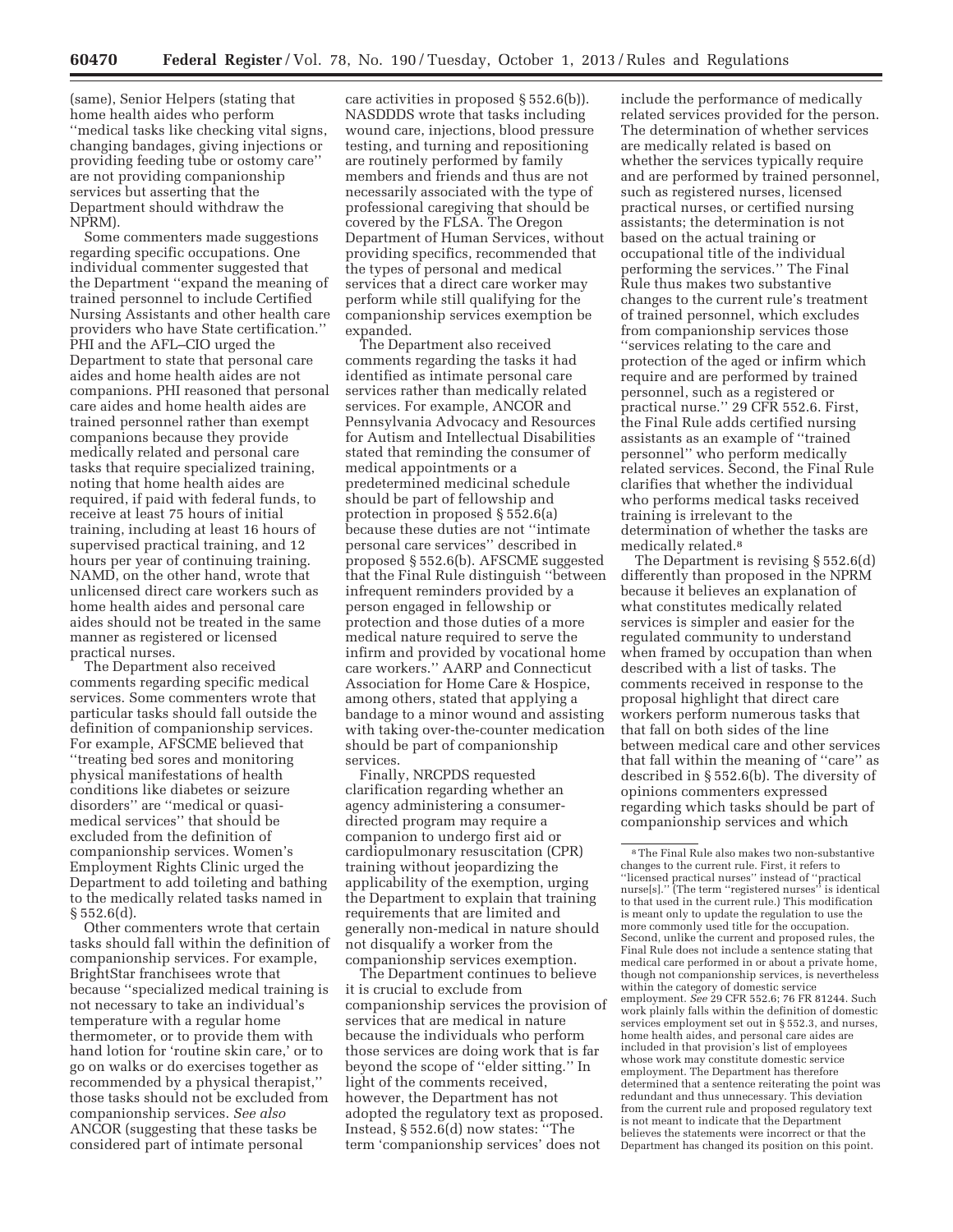should not fall within the definition of that term revealed that an illustrative list of medically related services would not provide clarity to the regulated community. And as any list of such services would necessarily be illustrative; it would be nearly impossible, as well as beyond the scope of the Department's expertise, to name or describe all medically related services.

The Department believes that the alternative approach of defining medically related services outside the definition of companionship services as those that should be and typically are performed by workers who have completed specialized training offers better guidance to the regulated community. Naming a small number of occupations to illustrate the general sets of duties in question is simpler and more concise than referring to various particular medical tasks. Furthermore, the regulation that has been in place since 1974 used this approach, so the regulated community is already familiar with it. The more significant deviation from the existing text contained in the proposed rule was not necessary to achieve the Department's goal of ensuring that all direct care workers who perform medically related services that constitute work other than companionship services are provided the protections of the FLSA.

The decision to add certified nursing assistants (CNAs) to the list of examples of ''trained personnel'' is based on the legislative history of section 13(a)(15) of the Act as well as the training and work of CNAs. The House and Senate Reports addressing the 1974 amendments state that ''it is not intended that trained personnel such as nurses, whether registered or practical, shall be excluded'' from the protections of the FLSA under the companionship services exemption. House Report No. 93–913, p. 36; Senate Report No. 93– 690, p. 20. The Department's current regulations are modeled on this language and reflect that without doubt, registered nurses and licensed practical nurses working in private homes do not provide companionship services. But Congress did not mean this list to be exclusive; the Reports say that trained personnel ''such as'' nurses are not exempt from the FLSA. *Id.* It is plain from these words and the surrounding language in the House and Senate Reports that ''trained personnel'' are a category of those ''employees whose vocation is domestic service'' and thus are not exempt from the FLSA's protections. *Id.* Therefore, the Department's expressly delegated authority to define companionship

services includes the ability to exclude from the term's meaning medically related occupations or other medically related work beyond, to a reasonable extent, those named in the Reports.

Based on the training and duties of CNAs, the Department believes CNAs are properly considered outside the scope of the companionship services exemption. In 1987, Congress established federal requirements for certification of nursing assistants,9 and many states have requirements that exceed these federal minimums.10 Specifically, by federal law, CNAs (referred to in federal regulations as ''nurse aide[s]'') must receive at least 75 hours of training, including a minimum of 16 hours of clinical training, 42 CFR 483.152(a), and as of 2009, thirty states mandated between 80 to 180 hours of training.11 The training curriculum for CNAs must include, among other things, ''basic nursing skills'' (*e.g.,* taking and recording vital signs), ''personal care skills'' (*e.g.,* skin care, transfers, positioning, and turning), and ''basic restorative skills'' (*e.g.,* maintenance of range of motion, care and use of prosthetic and orthotic devices). 42 CFR 483.152(b). In addition, all CNAs must pass a competency examination that includes a written or oral examination and skills demonstration. 42 CFR 483.154. Each state must maintain a registry of CNAs that contains the names of the individuals who have fulfilled these requirements. 42 CFR 483.156. The standardization of the CNA training curriculum, the competency exam requirement, and the existence of state registries tracking and confirming certification are all evidence of the professionalization of this category of workers. It is the Department's view that CNAs are the sort of ''trained personnel'' who provide direct care services as a vocation and thus are entitled to the protections of the FLSA.12

12This change to the regulation makes obsolete but does not conflict with a court opinion holding that CNAs were not categorically excluded from the companionship services exemption under the current regulation. Specifically, in *McCune* v. *Oregon Senior Services Division,* 894 F.2d 1107 (9th Cir. 1990), the Ninth Circuit held—based on its reading of the current regulation— that CNAs were not the type of ''trained personnel'' who provide services that are not companionship services because the training for CNAs was not comparable to that required for RNs or LPNs. *Id.* at 1110–11. The Final Rule now makes clear, for the reasons

Furthermore, CNAs perform many tasks that are indisputably medical services, which constitute the sort of professional, skilled duties that are outside the scope of companionship services. Although the particular duties of CNAs vary by state, CNAs' core duties include administering medications or treatments, applying clean dressings, observing patients to detect symptoms that may require medical attention, and recording vital signs,13 and typical additional duties include administering medications or treatments such as catheterizations, enemas, suppositories, and massages as directed by a physician or a registered nurse; turning and repositioning bedridden patients; and helping patients who are paralyzed or have restricted mobility perform exercises.14 Additionally, CNAs often use equipment such as blood pressure units, medical thermometers, stethoscopes, bladder ultrasounds, glucose monitors, and urinary catheterization kits. It is the Department's view that these tasks constitute the sort of work that falls appropriately within FLSA protection.

Many of the duties of today's CNAs are similar to, or even more technical than, tasks LPNs performed in the 1970s, when Congress created the companionship services exemption with the explicit notion that LPNs were outside its scope. At that time, LPNs took and recorded temperature and blood pressure, changed dressings, administered prescribed medications, and helped with bathing or other personal hygiene; in private homes, they often assisted with meal preparation and facilitated comfort in addition to providing nursing care.15 In contrast to today's CNAs, in the 1970s, ''nursing aides'' did not receive pre-employment training and did not provide services that required the technical training nurses received.16 This shift in the field of nursing provides additional support for the Department's conclusion that

13O'NET, SOC 31–1014.00 (2012), *http:// www.onetonline.org/link/summary/31-1014.00.* 

14*See, e.g., http://www.maine.gov/ boardofnursing/OLD%20WEBSITE/ CNA%20BAsic%20Curriculum%2010-2008.pdf; https://www.flrules.org/gateway/ ruleno.asp?id=64B9-15.002; http://www.in.gov/ isdh/files/rescare.pdf; http://www.dphhs.mt.gov/ cna/SkillsChecklist.pdf; http://www.utahcna.com/ forms/UTcandidatehandbook.pdf; http:// www.oregon.gov/OSBN/pdfs/publications/ cnabooklet.pdf.* 

15U.S. Department of Labor, Bureau of Labor Statistics, Occupational Outlook Handbook, 1974– 75 Edition (1974). 16 *Id.* 

<sup>9</sup>Nursing Home Reform Act, Subtitle C of Title IV of the Omnibus Budget Reconciliation Act of 1987, Public Law 11–203, § 4201–4214. *http:// assets.aarp.org/rgcenter/il/2006*\_*08*\_*cna.pdf.* 

<sup>10</sup>*http://phinational.org/sites/phinational.org/ files/clearinghouse/state-nurse-aide-trainingrequirements-2009.pdf.*   $11$  *Id.* 

explained, that the amount and type of training CNAs must receive is sufficiently significant to merit treatment as providing medically related, rather than companionship, services.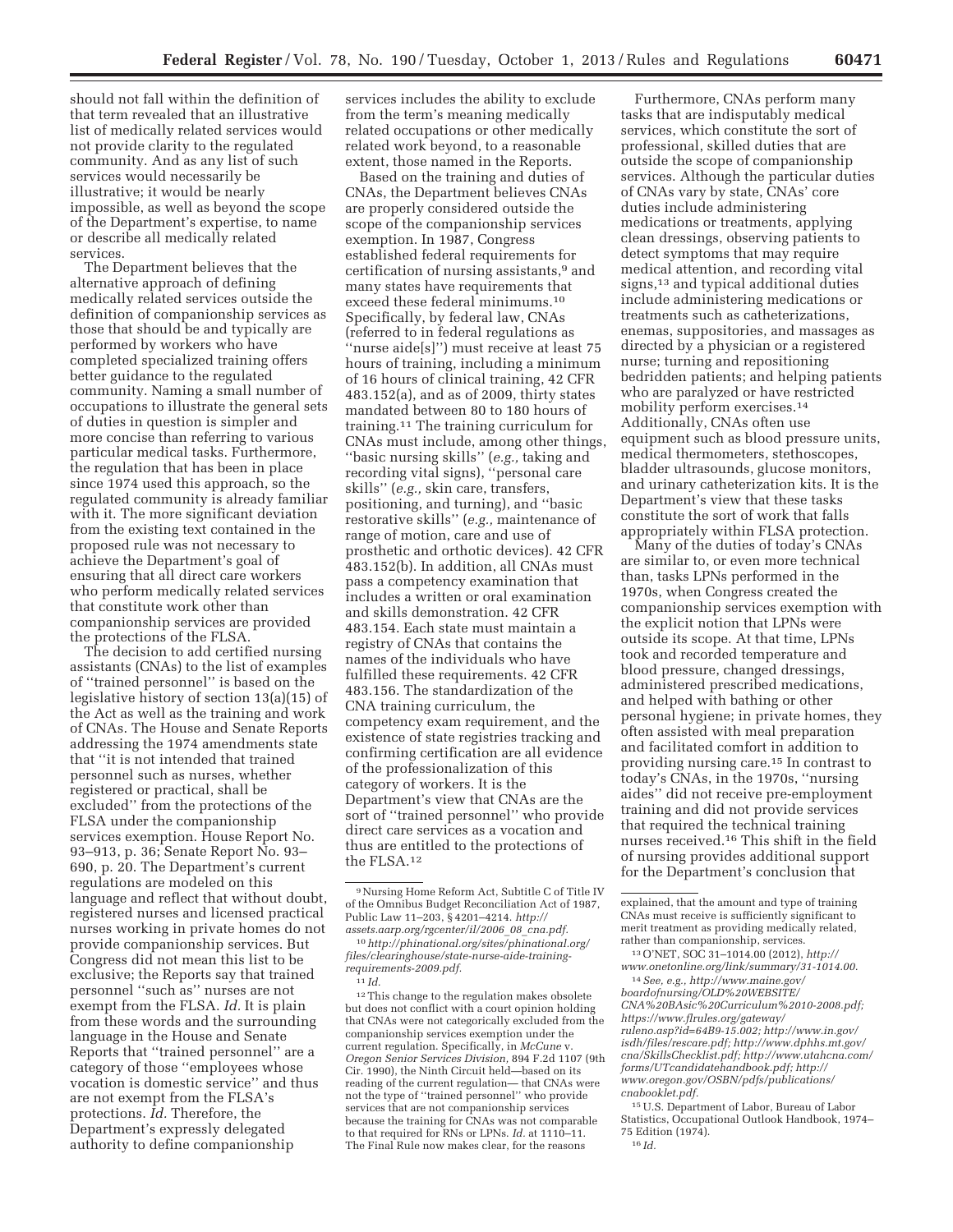Congress's original intent in creating the companionship services exemption is best fulfilled by adding CNAs to the illustrative list of trained personnel.

The Department does not accept the suggestion of some commenters that it add home health aides (HHAs) and personal care aides (PCAs) to its illustrative list of trained personnel. The work of practitioners of those occupations does not necessarily include medically related services. Although Federal regulations require that HHAs complete a minimum of 75 hours of training and must pass a competency evaluation, these requirements are distinguishable from those for CNAs: the topics the training must address are more limited than those CNAs must study, the evaluation requirements are less stringent than for CNAs, and states need not maintain registries of HHAs. *Compare* 42 CFR 484.36(a), (b) *with* 42 CFR 483.152(a), (b); 42 CFR 483.156. PCAs are not subject to any federal standards for training and certification, nor are there state registries of PCAs. In addition, one of the core duties of an HHA is to ''entertain, converse with, or read aloud to patients to keep them mentally healthy and alert,"<sup>17</sup> and one of the core duties of a personal care aide is to provide companionship.18 Other duties of HHAs and PCAs often include grooming, dressing, and meal preparation. Therefore, HHAs and PCAs typically do not have the medical training CNAs receive, those titles are not associated with an official licensing system that allows their clear identification as trained personnel, and any particular HHA or PCA may perform only fellowship and protection and assistance with ADLs and IADLs. If in the future the same sort of professionalization that has occurred in the nursing assistance field extends to HHAs or PCAs such that either or both of those occupations require the training and perform the duties of CNAs today, or if some future category of worker arises that performs such skilled duties, however, it is the Department's intent that such fields could properly be considered "trained personnel.

The Department wishes to note two important caveats regarding its decision not to include HHAs or PCAs in its list of trained personnel. First, the list of occupations in the regulatory text is not exclusive. If a state or employer refers to a direct care worker by a title other than RN, LPN, or CNA, but his or her

training requirements and services performed are roughly equivalent to or exceed those of any of these occupations, that worker does not qualify for the companionship services exemption. For example, according to PHI, twelve states require HHAs to be trained and credentialed as CNAs. Where a worker is a CNA and provides medically related services, regardless of any other job title he or she may hold, he or she is excluded from the companionship services exemption. *See*  29 CFR 541.2; FOH 22a04; Wage and Hour Fact Sheet #17A: Exemption for Executive, Administrative, Professional, Computer, and Outside Sales Employees Under the Fair Labor Standards Act (all explaining that job titles do not determine exempt status under the FLSA). Second, as explained below, any HHA or PCA who performs medically related services does not qualify for the companionship services exemption. Based on the Department's understanding of the typical duties of these workers, the Department believes that many HHAs will for this reason not be subject to the exemption and therefore will be entitled to the protections of the FLSA. Of course, in addition, any HHA or PCA who is engaged in the provision of care during more than 20 percent of his or her hours worked for a particular consumer in a given workweek also does not qualify for the companionship services exemption. Furthermore, as explained in the section of this Final Rule regarding § 552.109, any third party that employs an HHA or PCA who works in a private home will not be permitted to claim the companionship services exemption. Given these limitations on the companionship services exemption, and the services HHAs and PCAs often provide, it is likely that almost all HHAs and many PCAs will not be exempt under the Act. Because almost all of these workers are providing home care as a vocation, the Department believes this is the appropriate result under the statute.

The second difference between the current and newly adopted regulatory text—that medically related services are those that typically require training, not only those performed by a person who actually has the training—is primarily based on the FLSA's fundamental premise that the tasks performed rather than the job title or credentials of the person performing them determines coverage under the Act. As explained elsewhere in this Final Rule, in enacting the 1974 amendments, Congress intended to exclude from FLSA coverage the work of individuals whose

services did not constitute a vocation; it did not exclude domestic service employees who happened not to have training. The Department believes that any direct care worker who performs medical tasks that nurses or nursing assistants are trained to perform is the sort of employee whose work should be compensated pursuant to the requirements of the FLSA.19

Medically related services are not within the scope of companionship services whether the person performing them is registered, licensed, or certified to do so or not. Procedures performed may be invasive, sterile, or otherwise require the exercise of medical judgment; examples include but are not limited to catheter care, turning and repositioning, ostomy care, tube feeding, treating bruising or bedsores, and physical therapy. Regardless of actual training, these tasks require skill and effort far beyond what is called for by the provision of fellowship and protection, such as activities like reading, walks, and playing cards. They are also outside the category of assistance with instrumental activities of daily living (IADLs), which may fall under the provision of care described in § 522.6(b). The text of § 552.6(b) notes that IADLs include assisting a consumer with the physical taking of medications or arranging a consumer's medical appointments; minor health-related tasks such as helping a consumer put in eye drops, applying a band-aid to a minor cut, or calling a doctor's office to schedule an appointment are distinguishable from the medically related services RNs, LPNs, and CNAs are trained to and do perform. Furthermore, focusing on the tasks assigned to, rather than the actual training or occupational title of, the direct care worker avoids disincentivizing employers from hiring workers who are not adequately prepared for the duties they are assigned in order to avoid minimum wage and overtime requirements. This outcome, which becomes increasingly significant as services shift from institutions to

<sup>17</sup>O'NET, SOC 31–1011.00, *http:// www.onetonline.org/link/details/31-1011.00.*  18O'NET, SOC 39–9021.00, *http://*

*www.onetonline.org/link/details/39-9021.00.* 

 $^{\rm 19}\rm{The}$  Department notes that the Final Rule's instruction not to look to the actual training of the person providing services calls for a shift in the way courts approach challenges to the assertion of the companionship services exemption. Courts have read the Department's current regulation to mean that direct care workers without the extensive training RNs and LPNs receive are not excluded from the exemption regardless of the services they provide. *See, e.g., Cox* v. *Acme Health Servs.,* 55 F.3d 1304, 1310 (7th Cir. 1995); *McCune* v. *Or. Senior Servs. Div.,* 894 F.2d 1107, 1110–11 (9th Cir. 1990). The Final Rule, which for the reasons explained reflects a reasonable reading of the statutory provision the Department has express authority to interpret, calls instead for a focus on the tasks performed.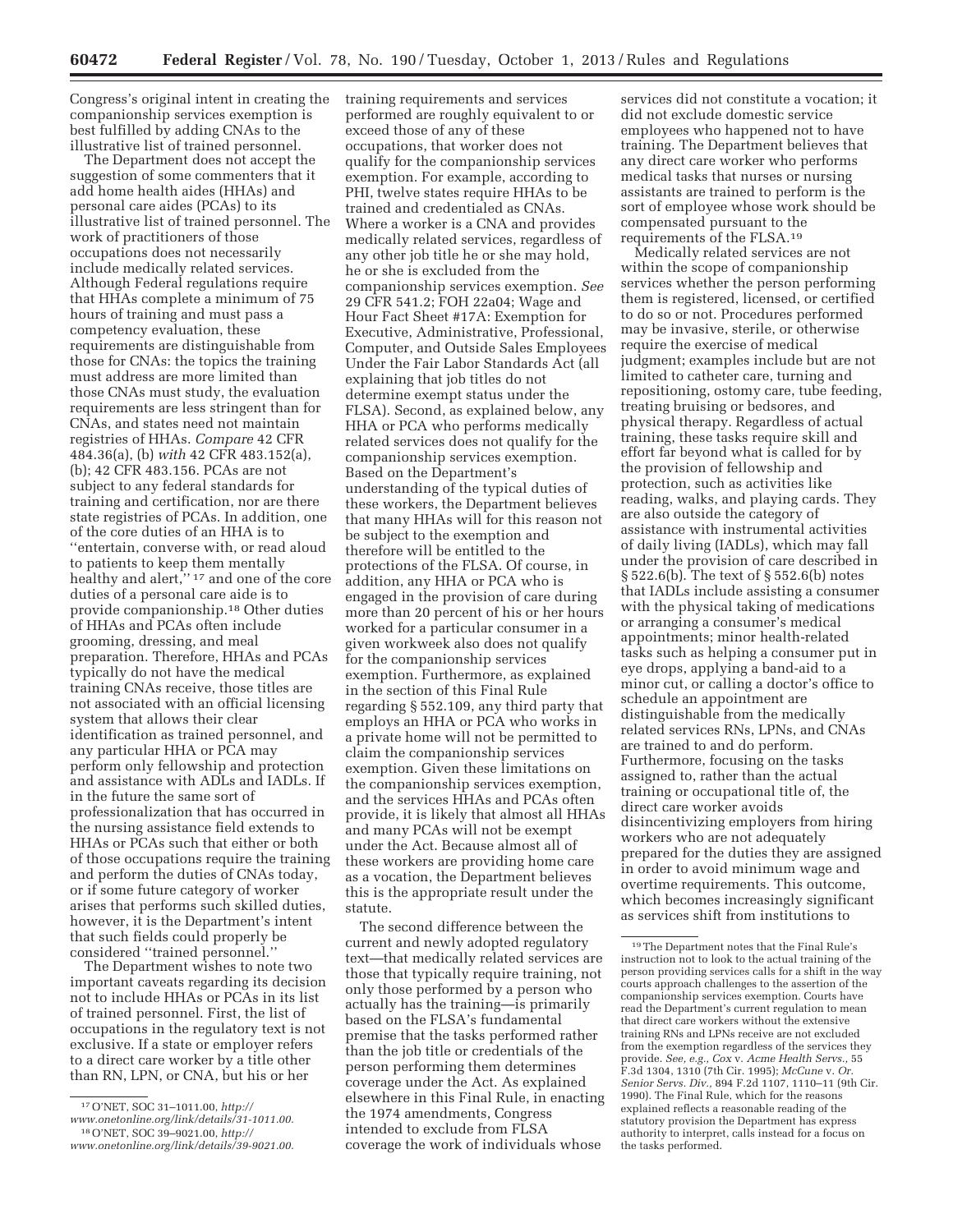homes, is not beneficial to workers or to consumers.

Finally, the Department notes that the purpose of § 552.6(d) is to exclude from the companionship services exemption those direct care workers who perform medically related tasks on more than isolated, emergency occasions. A direct care worker who provides companionship services but reacts to an unanticipated, urgent situation by, for example, performing cardiopulmonary resuscitation (CPR), performing the Heimlich maneuver, or using an epinephrine auto-injector is not excluded from the exemption. Furthermore, in response to NRCPDS's question regarding first aid or CPR training, the Department notes that such training is not equivalent to that which an RN, LPN, or CNA receives, and therefore a worker who has been taught these skills would not automatically be excluded from the companionship services exemption.

C. Section 552.102 (Live-in Domestic Service Employees) and Section 552.110 (Recordkeeping Requirements)

#### Live-in Domestic Service Employees

Section 13(b)(21) of the FLSA exempts from the overtime provision ''any employee who is employed in domestic service in a household and who resides in such household.'' 29 U.S.C. 213(b)(21). The Department's current regulation at § 552.102(a) provides that domestic service employees who reside in the household where they are employed are not entitled to overtime compensation. Section 552.102(a) also provides that domestic service workers who reside in the household of their employer are entitled to at least the minimum wage for all hours worked (unless they meet the companionship services exemption). Domestic service employees who reside in the household where they are employed are referred to as ''live-in domestic service employees.''

Under § 552.102(a), the Department allows the employer and live-in domestic service employee to enter into a voluntary agreement that excludes from hours worked the amount of the employee's sleeping time, meal time and other periods of complete freedom from all duties when the employee may either leave the premises or stay on the premises for purely personal pursuits.20 In order for periods of free time (other than those relating to meals and sleeping) to be excluded from hours worked, the periods must be of sufficient duration to enable the

employee to make effective use of the time. § 552.102(a). Section 552.102(a) makes clear that if the sleep time, meal time, or other periods of free time are interrupted by a call to duty, the interruption must be counted as hours worked.

The Department allows for such an agreement because it recognizes that live-in employees are typically not working all of the time that they are on the premises and that, ordinarily, the employees may engage in normal private pursuits, such as sleeping, eating, and other periods of time when they are completely relieved from duty. *See also* § 785.23. However, current § 552.102(a) makes clear that live-in domestic service employees must be paid for all hours worked even when an agreement excludes certain hours. As an example, assume an employer and livein domestic service employee enter into a voluntary agreement that excludes from hours worked the time between 11:00 p.m. and 7:00 a.m. for the purposes of sleeping. If the employee is required to perform any work during those hours, for example, the employee is required to assist the individual with going to the bathroom, or is required to periodically turn or reposition the individual, the employer is then required to pay the employee for the time spent performing work activities despite an agreement that typically designates those hours as non-working time. The proposed rule did nothing to change this obligation.

In the NPRM, the Department proposed changes to the recordkeeping requirement for live-in domestic service employees. Under proposed § 552.102(b), the Department would no longer allow the employer of a live-in domestic employee to use the agreement as the basis to establish the actual hours of work in lieu of maintaining an actual record of such hours. Proposed § 552.102(b) would require the parties to enter into a new agreement whenever there is a significant deviation from the existing agreement. Additionally, in the proposed changes to § 552.110(b), the Department would no longer permit an employer to maintain a copy of the agreement as a substitution for recording actual hours worked by the live-in domestic service employee. Instead, the Department would require the employer to maintain a copy of the agreement as well as records showing the exact number of hours worked by the live-in domestic service employees and pay employees for all hours actually worked. As more fully explained in the Recordkeeping Requirement section below, the Department is adopting the proposed recordkeeping requirements

with minor modifications, as discussed in the preamble to §§ 552.102, 552.110.

#### *Live-in Situations*

The Department received several comments requesting clarification on the definition of a live-in domestic service employee. For example, Women's Employment Rights Clinic stated that it is critical that the regulations include a definition of a live-in domestic service employee because live-in domestic service workers remain exempt from overtime, and that the Department should provide clarification of the definition of a ''livein'' so households and workers clearly understand when overtime must be paid. Women's Employment Rights Clinic suggested that the Department adopt the following definition: ''A livein employee is one who (1) resides on the employer's premises on a permanent basis or for extended periods of time and (2) for whom the employer makes adequate lodging available seven days per week.'' Women's Employment Rights Clinic stated that this definition will help draw a needed distinction between workers on several consecutive 24-hour shifts and live-in employees, as well as a distinction between short-term assignments and assignments for extended periods of time that might appropriately be deemed live-in situations. The Legal Aid Society of NY also requested that the Department clarify the definition of live-in domestic service employee and make clear that the definition does not include a worker who spends only one night per week at a residence or must pay any part of the rent or mortgage or other expenses for upkeep of another residence.

In addition, the Department received comments questioning the continued use and viability of the overtime exemption for live-in domestic service employees. Students from the Georgetown University Law Center stated that the Department should eliminate the live-in domestic service employee exemption, suggesting that it is directly contrary to the Department's stated goals in the NPRM. The students urged the Department to provide overtime protections to live-in employees. On the other hand, one individual who hires direct care workers to provide services for his father requested that the Department not eliminate the live-in domestic service employee exemption.

Because the live-in domestic service employee exemption is statutorily created, the Department cannot eliminate the exemption as suggested by Georgetown Law students. Only Congress could eliminate the overtime

<sup>20</sup>This requirement is nearly identical to the requirement found in § 785.23.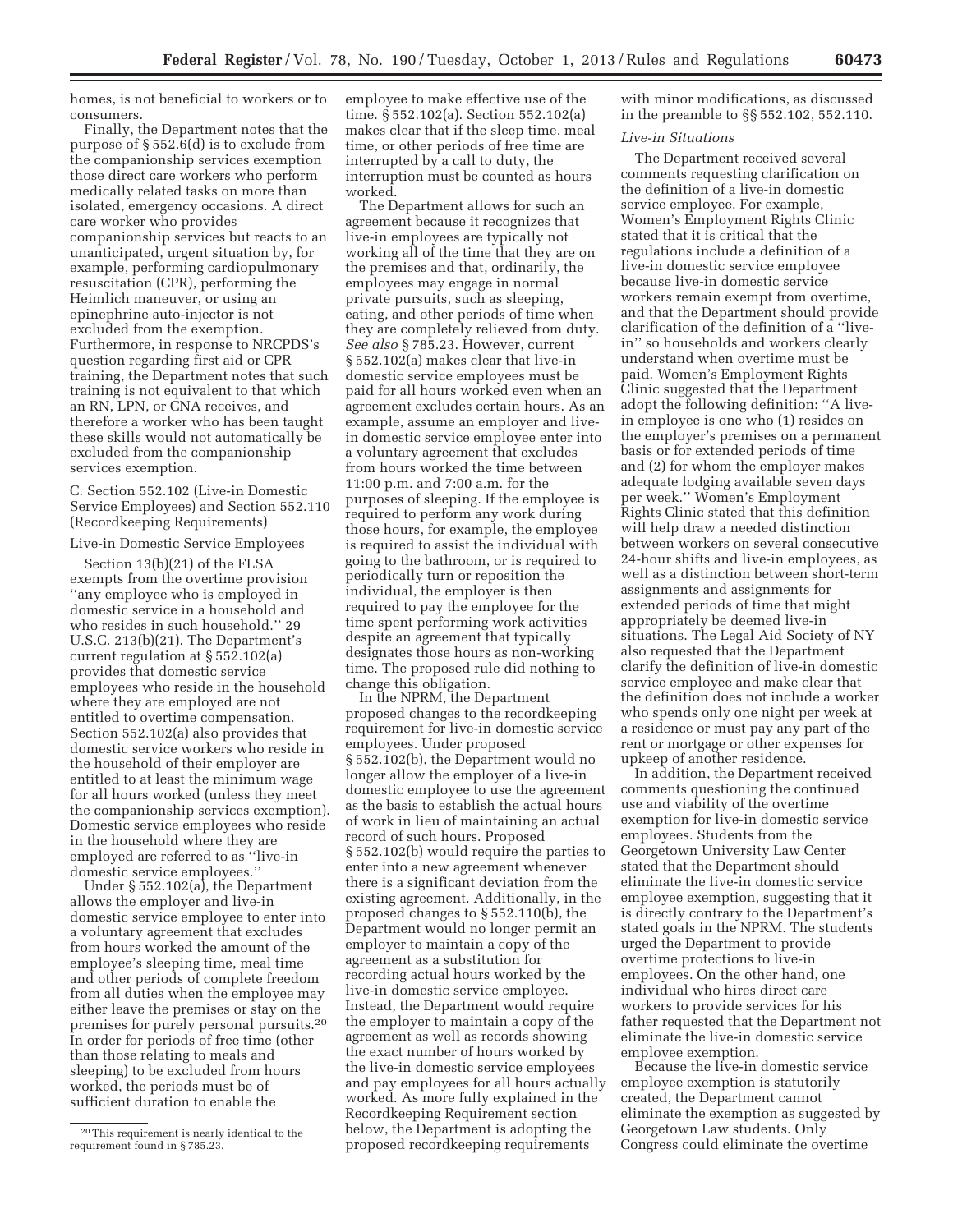exemption for such workers. Moreover, the Department did not propose any changes to the definition of live-in domestic service employee or otherwise discuss the requirements for meeting the live-in domestic service exemption in the NPRM. It is the Department's intention to continue to apply its existing definition of live-in domestic service employees. Under the Department's existing regulations and interpretations, an employee will be considered to be a live-in domestic service employee under § 552.102 if the employee: (1) Meets the definition of domestic service employment under § 552.3 and provides services in a ''private home'' pursuant to § 552.101; and (2) resides on his or her employer's premises on a ''permanent basis'' or for ''extended periods of time.'' *See also*  § 785.23; FOH § 31b20.

Employees who work and sleep on the employer's premises seven days per week and therefore have no home of their own other than the one provided by the employer under the employment agreement are considered to ''permanently reside'' on the employer's premises. *See* Wage and Hour Opinion Letter FLSA–2004–7 (July 27, 2004). Further, in accordance with the Department's existing policy, employees who work and sleep on the employer's premises for five days a week (120 hours or more) are considered to reside on the employer's premises for ''extended periods of time.'' *See* FOH § 31b20. If less than 120 hours per week is spent working and sleeping on the employer's premises, five consecutive days or nights would also qualify as residing on the premises for extended periods of time. *Id.* For example, employees who reside on the employer's premises five consecutive days from 9:00 a.m. Monday until 5:00 p.m. Friday (sleeping four straight nights on the premises) would be considered to reside on the employer's premises for an extended period of time. Similarly, employees who reside on an employer's premises five consecutive nights from 9:00 p.m. Monday until 9:00 a.m. Saturday would also be considered to reside on their employer's premises for an extended period of time. *Id.* 

Employees who work only temporarily, for example, for only a short period of time such as two weeks, for the given household are not considered live-in domestic service workers, because residing on the premises of such household implies more than temporary activity. In addition, employees who work 24-hour shifts but are not residing on the employer's premises ''permanently'' or for ''extended periods of time'' as

defined above are not considered live-in domestic service workers and, thus, the employers are not entitled to the overtime exemption. The Department received many comments from employers and advocacy groups that serve persons with disabilities that appeared to confuse the issue of ''livein'' care with 24-hour care. *See, e.g.,*  Bureau of TennCare, NASDDDS, Cena Hampden, Scott Witt, and Gary Webb. For example, one individual suggested that her mother received ''live-in'' care when the employee worked only a 16 hour shift. The Department received several comments noting that the home care industry's use of the term ''live-in'' is different than the Department's use. Specifically, John Gilliland Law Firm stated that ''the term 'live-in' is used differently within the home care industry than how it is used by the Wage and Hour Division.'' The law firm noted that the home care industry uses the term ''live-in'' to refer to 24-hour assignments, often several consecutive assignments, where the client's location is not the employee's residence, and the Wage and Hour Division refers to ''livein'' employees as those residing on the client's premises. Similarly, Women's Employment Rights Clinic noted that, based on their experience representing home care workers, employees who work several consecutive 24-hour shifts are often confused with live-in employees.

The fact that an individual may need 24-hour care does not make every employee who provides services to that individual a live-in domestic service employee. Rather, only those employees who are providing domestic services in a private home and are residing on the employer's premises ''permanently'' or for ''extended periods of time'' are considered live-in domestic service employees exempt from the overtime requirements of the FLSA. Employees who work 24-hour shifts but are not live-in domestic service employees must be paid at least minimum wage and overtime for all hours worked unless they are otherwise exempt under the companionship services exemption. (*See* Hours Worked section for a discussion of when sleep time is not hours worked.)

The Department received a few comments that argued that allowing employers to maintain an agreement under § 552.102(a) conflicts with the simultaneous requirement that an employer must maintain precise records of hours worked under proposed § 552.102(b). For example, The Workplace Project stated that allowing an agreement of hours worked will create confusion and will undermine

the requirement that employers track actual hours worked. As a result, The Workplace Project recommended that the Department eliminate § 552.102(a) that allows employers of live-in domestic service workers to enter into an agreement. On the other hand, one individual requested that the Department continue to allow employers and employees to use agreements for live-in domestic service employees. California Foundation for Independent Living Centers (CFILC) also suggested that the Department should allow employers and employees to ''enter into mutually agreeable and non-coercive employment agreements to work compensated hours at a set hourly wage or monthly salary without triggering overtime compensation.'' CFILC stated that the agreements could guarantee the live-in domestic service employee breaks, meal periods, and 8 hours of uninterrupted sleep, and the agreements could be renegotiated to account for any changes that might arise.

The Department disagrees with the comments that suggested that continuing to allow employers and livein domestic service employees to enter into mutually agreeable agreements is inconsistent with the recordkeeping requirements for live-in domestic service employees. The Department's regulation allows the employer and livein employee to enter into a voluntary agreement that excludes from hours worked the amount of the employee's sleeping time, meal time and other periods of complete freedom from all duties when the employee may either leave the premises or stay on the premises for purely personal pursuits. *See* §§ 552.102(a), 785.23. The Department's regulation also allows employers and live-in employees to enter into such voluntary agreements (*see, infra,* Hours Worked section) because the Department recognizes that live-in employees are not necessarily working all the time that they are on the employer's premises. When an employee resides on the employer's premises it is in the employee's and the employer's interest to reach an agreement on the employee's work schedule so each may understand when the employee is expected to be working and when the employee is not expected to be working and is completely relieved from duty. The Department will accept any reasonable agreement of the parties, taking into consideration all of the pertinent facts. Despite allowing for voluntary agreements, however, the Department has always required that employers pay live-in domestic service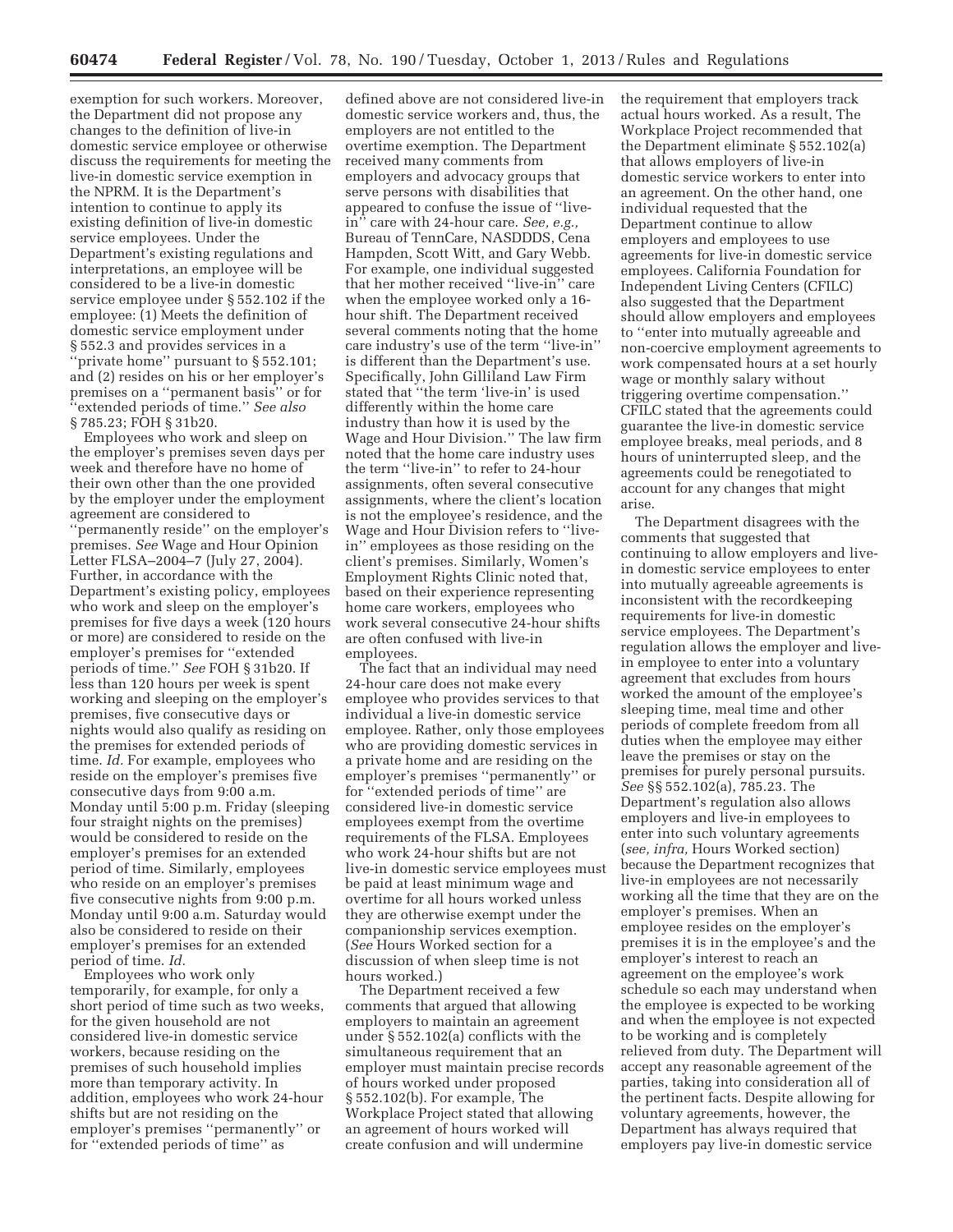employees at least the minimum wage for all hours worked and that when sleep time, bona fide meal periods, and bona fide off-duty time are interrupted then employees must be compensated for such time regardless of whether an agreement typically designates those hours as non-working time. Under the new recordkeeping requirements for live-in domestic service employees (more fully addressed below), the Department simply requires the employer to maintain a copy of the agreement as well as records showing the exact number of hours worked by live-in domestic service employees and pay live-in domestic service employees for all hours actually worked. The requirement to record hours actually worked is no different than that required for other employers under the FLSA.

The Department also received comments reflecting the belief that the proposed rule required live-in employees to be paid for all 24 hours, or comments that were otherwise confused about the pay requirements for live-in and 24-hour shift workers. For example, a Senior Helper franchise owner believed that the Department's proposed rule required that domestic service employees scheduled for 24 hour shifts or deemed live-ins must be paid for the entire 24-hour period even when the employee is not working. The owner suggested that such an outcome would be unfair and that the rule should be redrafted and modeled after New Jersey law, which, based upon his description, requires that live-in employees be compensated for at least eight hours each day when the hours worked are irregular and intermittent. Another employer also believed that the Department's proposed rule required that agencies pay live-in employees for all 24 hours that they are on the clients' premises even if the employees receive six to eight hours of uninterrupted sleep. This employer suggested that this would double the cost to the clients. Several employers suggested that employees who live in or work 24-hour shifts should not be paid overtime because they are not working all the time. In addition, a few employers suggested that live-in or sleep-over employees should not be paid based on an hourly rate; rather, the employer should be allowed to pay the employee based on a flat overnight rate.

The Department's existing regulations regarding when employees must be compensated for sleep time, meal periods, or off-duty time are discussed in the Hours Worked section of this Final Rule. The definition of hours worked and the basis for taking any

deductions outlined in that section apply to live-in domestic service employees and must be followed. Generally, where an employee resides on the employer's premises permanently or for extended periods of time, all of the time spent on the premises is not necessarily working time. The Department recognizes that such an employee may engage in normal private pursuits and thus have enough time for eating, sleeping, entertaining, and other periods of complete freedom from work duties. For a live-in domestic service employee, such as a live-in roommate, the employer and employee may voluntarily agree to exclude sleep time of not more than eight hours if (1) adequate sleeping facilities are furnished by the employer, and (2) the employee's time spent sleeping is uninterrupted. § 785.22–.23. In addition, meal periods may be excluded if the employee is completely relieved of duty for the purpose of eating a meal, and offduty periods may be excluded if the employee is completely relieved from duty and is free to use the time effectively for his or her own purposes. §§ 785.16, 785.19. However, an employee who is required to remain on call on the employer's premises or so close thereto that he or she cannot use the time effectively for his or her own purposes is considered to be working while on call and must be compensated for such time. § 785.17.

Concerning whether employers may pay an hourly rate or a flat overnight or daily rate to a live-in employee, the Department notes that the FLSA is flexible regarding the type of rate paid and only requires that employers pay the live-in domestic service employee at least the minimum wage for all hours worked, in accordance with our longstanding rules. For example, an employer may have an agreement to pay a live-in employee \$125 per day, which exceeds the minimum wage required for 16 hours of work (compensable time), if the employee receives eight hours of uninterrupted sleep time off.

The Department also received several comments requesting clarification on the application and impact of the companionship services and live-in domestic service employee exemptions to shared living or roommate arrangements. The Department received many comments from advocacy groups that represent persons with disabilities, such as the NASDDDS, and third party employers, such as Community Vision, requesting that the Department clarify the wage and hour requirements on livein arrangements provided under Medicaid-funded Home and

Community-Based Services (HCBS) programs.

Specifically, NASDDDS described shared living services as ''an arrangement in which an individual, a couple or a family in the community share life's experiences with a person with a disability.'' Shared living arrangements may also be known as mentor, host family or family home, foster care or family care, supported living, paid roommate, housemate, and life sharing. Under a shared living program, consumers typically live in the home of an individual, couple, or family where they will receive care and support services based on their individual needs. NASDDDS stated that shared living providers receive compensation typically from a third party provider agency or directly from the state's Medicaid program. NASDDDS requested that the Department conclude that shared living providers meet the definition of performing companionship services under the proposed rule and thus that those providers are not entitled to minimum wage and overtime compensation.

NASDDDS also discussed Medicaid services described as ''host families.'' NASDDDS described a ''host family'' as a family that accepts the responsibilities for caring for one to three individuals with developmental disabilities. The host family helps the individual participate in family and community activities, and ensures that the individual's health and medical needs are met. Such services may include assistance with basic personal care and grooming, including bathing and toileting; assistance with administering medication or performing other health care activities; assistance with housekeeping and personal laundry; etc. NASDDDS noted that the provider typically must comply with state licensure or certification regulations. NASDDDS further noted that the provider is usually paid a flat monthly rate to meet the individual's support needs and the payment will typically be based on the intensity and difficulty of care. The provider may also be paid for room and board. NASDDDS suggested that the Department work with CMS and stakeholders to develop a greater understanding of the programs and financial structures for Medicaid HCBS waiver programs. One individual suggested that such living arrangements should fall under the Department's foster care exemption or should be exempt from the requirements under § 785.23.

Moreover, Arkansas Department of Human Services noted that many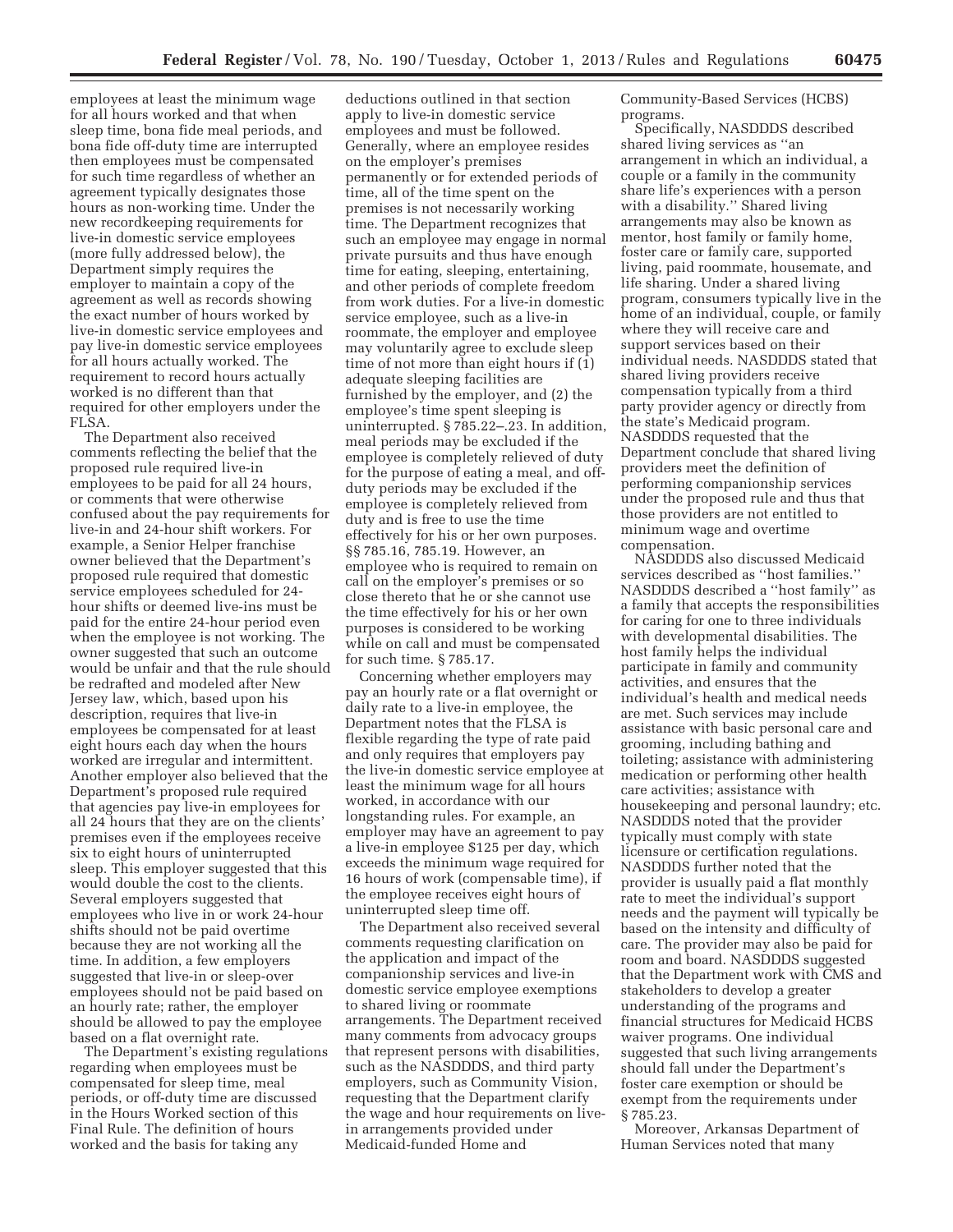individuals who receive supported living services under HCBS waivers rely on roommates or live-in scenarios where the individuals receive services in their own home or in that of a family member. Community Vision and other third party providers described live-in roommates as ''a major component of the support system of an individual with significant disabilities who live independently in their own home.'' Home Care & Hospice stated that livein roommate arrangements include college students with Medicaid paid ''roommates'' who also attend college or individuals who work and take a caregiver to work with them, but who need an overnight live-in roommate to address intermittent needs. Home Care & Hospice was concerned that the Department's proposed regulations would put these programs at risk. Community Vision stated that live-in roommates are available in the rare case of an emergency or for infrequent support needs and that these individuals receive free or reduced rent and utilities in exchange for being a roommate who on occasion can provide support to the individual at night; the type of services provided by live-in roommates was not discussed. Community Vision requested that the exemptions from minimum wage and overtime continue for live-in roommates. It asserted that minimum wage and overtime pay would make the live-in roommates fiscally unsupportable for agencies and their clients, resulting in increased institutionalization of their clients with disabilities and a loss of housing for their employees.

The Department also received several comments that discussed the application of the companionship services and live-in domestic service employee exemptions to paid family caregivers. *See, e.g.,* Joni Fritz, ANCOR, and NASDDDS. Paid family caregivers are described as family members of an aging person or an individual with a disability who provide care and receive some income to provide support for their family member, and who—without pay—could not provide the needed support. *See* Joni Fritz. Some states have established payment systems under Medicaid that will pay a family member to provide intimate care and medically related support.21 AARP noted that some HCBS waiver programs allow the individual to hire family caregivers to provide services and may permit them

to provide more than 40 hours of assistance per week, assistance that is vital to keeping their loved one at home and out of an institution. AARP noted that family caregivers frequently live with the person for whom he or she provides services. AARP was concerned that requiring the payment of overtime in these cases, merely because public authorities or fiscal intermediaries are involved in making these programs possible, could prevent family caregivers from providing more than 40 hours a week in paid care and impact the ability of the individual to remain at home. In addition, AARP noted that the situation of a family caregiver who lives with the person for whom they provide services is analogous to the overtime exemption for live-in domestic service workers. AARP suggested that the Department not require the payment of overtime if: (1) The individual is receiving HCBS under a publicly financed consumer-directed program; (2) a third party such as a public authority or a fiscal intermediary is involved; and (3) a family caregiver who lives with the consumer is being paid under the consumer-directed program to provide services for the individual.

It appears that under these varied shared living arrangements, the live-in domestic service workers are living on the same premises with the consumer and would easily be able to meet the ''permanently reside'' or ''extended periods of time'' requirements and would therefore be exempt from overtime requirements. There is a question, however, whether the consumer is receiving services in a ''private home.'' As the determination whether domestic services are provided in a private home is fact-specific and is to be made on a case-by-case basis, the Department cannot state categorically whether a particular type of living arrangement involves work performed in a private home. In evaluating whether a residence is a private home (*see, supra,* private home discussion), the Department considers the six factors identified by the Tenth Circuit in *Welding* as well as the other factors identified in *Johnston, Linn,* and *Lott. See* Wage and Hour Opinion Letter, FLSA 2006–13NA (June 23, 2006).

The Department cannot address all shared living arrangements raised in the comments because the circumstances are different under countless factual scenarios. However, the Department is providing, as an example, the following guidance regarding how these established rules will likely apply under the most commonly raised shared living arrangement—live-in roommates. In the live-in roommate arrangement, the

consumers appear to be living in their own home and a roommate moved in to the consumer's home in order to provide services on an as needed basis. It also appears that the person receiving services owns the home or leases the home from an independent third party. There is nothing in the comments to suggest that the state or agency providing the services maintains the residences or otherwise provides the essentials of daily living, such as paying the mortgage or rent, utilities, food, and house wares. Rather, either the service provider pays rent or the individual receiving services provides free lodging as part of the remuneration due the livein roommate for providing services. The cost/value of the services does not appear to be substantial based on the comments that suggested that live-in roommates provide only intermittent or infrequent care services. Thus, the costs of the services provided appear to be a small portion of the total costs of maintaining the living unit. In addition, there is nothing to suggest that the service provider uses any part of the residence for its own business purposes. It also appears that the consumer hires the roommate and determines who will live in his or her home and is free to come and go as he or she pleases. Therefore, live-in roommate arrangements appear to be performed in a private home, and thus, the live-in domestic service employee overtime exemption will likely be available to the individual, family, or household using the worker's services. Any slight change in the specific facts of this scenario, however, may lead to a different result. However, as more fully discussed in the third party employment section below, the live-in domestic service employee exemption will not be available to a third party employer of the live-in roommate. Moreover, to the extent the live-in roommate meets the duties test for the companionship services exemption as outlined above (*see, supra,* companionship services section), the companionship exemption will likely also be available to the individual, family, or household using the worker's services. The overtime exemption for a live-in domestic service employee is a separate exemption available even when an employee does not meet the Department's duties test in the companionship services exemption. For example, an individual, household or family member employing a live-in nurse or a live-in direct care worker who provides cooking, driving, and cleaning services for more than 20 percent of the weekly hours worked, may still claim the live-in domestic

<sup>21</sup> In some instances a family member may also be paid for time spent performing some housekeeping services in addition to the medical and personal care services provided.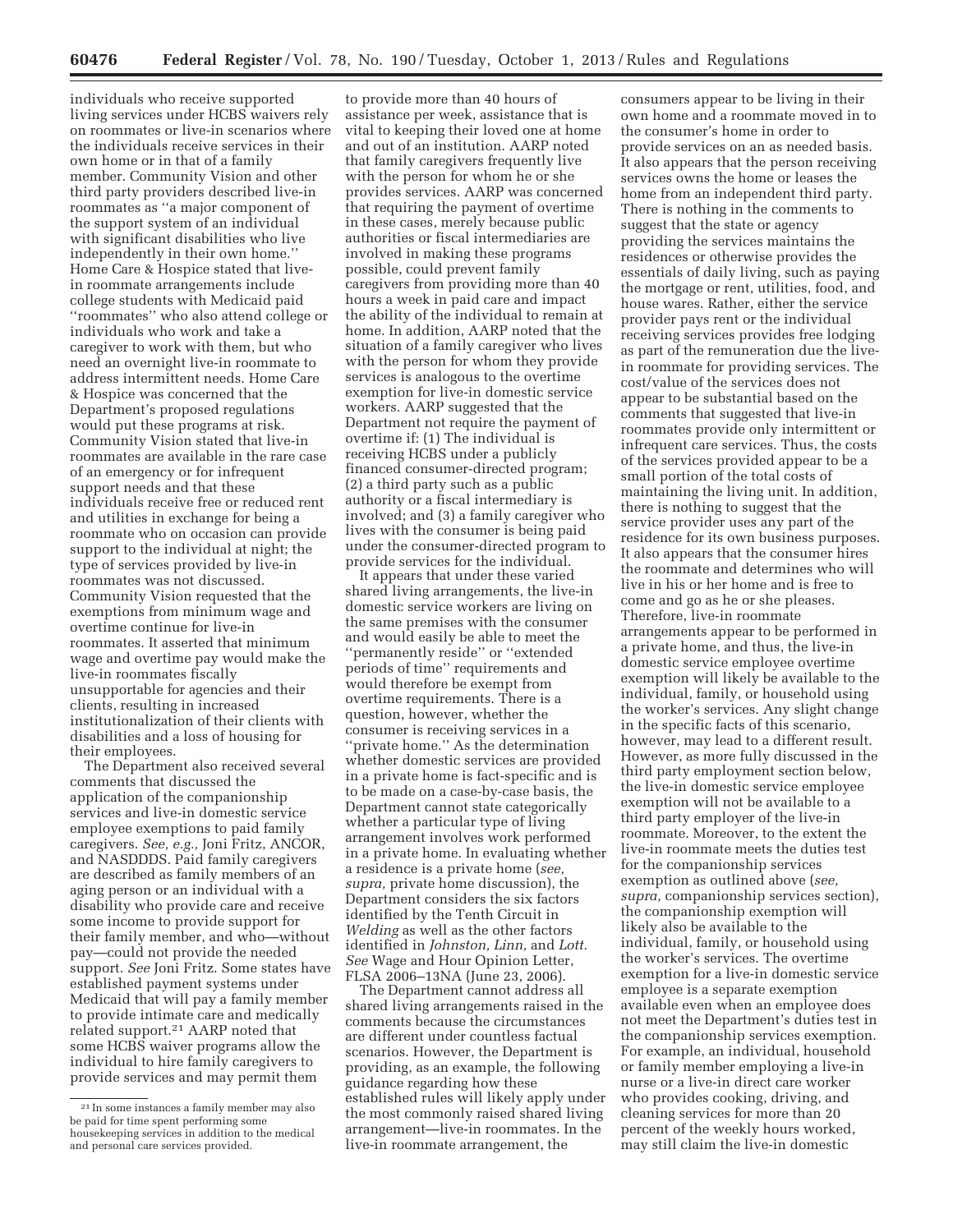service employee exemption from overtime; if there is a third party employer involved, however, then the third party employer would be responsible for overtime compensation.

For many of the same reasons discussed above, the Department believes that in most circumstances a paid family caregiver is providing services in a private home. In the circumstances where the paid family caregiver lives with the consumer, the overtime exemption will be available to the individual, family, or household. If employed, jointly or solely, by a third party, the paid family caregiver would be entitled to overtime compensation for all hours worked over 40 from the third party employer subject to the analysis described later in this preamble discussing paid family and household caregivers. However, as noted above, not all time spent on the premises is necessarily considered hours worked and there may be circumstances where the third party will not be considered a joint employer of the paid family caregiver because the third party is not engaged in the factors that indicate an employer-employee relationship exists (*see, infra,* joint employment section).

The Department recognizes that people living with disabilities continue to explore innovative ways of eliminating segregation and promoting inclusion particularly through the provision of services and supports in home- and community-based settings. The Department appreciates that a number of commenters who care about the viability of such arrangements raised questions and concerns about the impact of the proposed rule on such arrangements, and the Department supports the progress that has allowed elderly people and persons with disabilities to remain in their homes and participate in their communities. As noted above, in the most common scenario described by commenters, the live-in roommate situation, depending on all of the facts of the arrangement, the roommate may be exempt from the overtime compensation requirements under the live-in domestic service employee exemption, and, depending on the roommate's duties, could also qualify for the companionship services exemption. In either case, the longstanding FLSA hours worked principles would apply, and time that is not work time under those principles would not have to be compensated.

The Department also recognizes that it is possible that certain shared living arrangements may fall within the Department's exception for foster care parents, provided specific criteria are met. *See* FOH § 10b29. In contrast to

shared living arrangements that are not foster care situations, individuals in foster care programs are typically wards of the state; the state controls where the individuals will live, with whom they will live, the care and services that will be provided, and the length of the stays. For example, in Wage and Hour Opinion Letter WH–298, the WHD concluded that where a husband and wife agree to become foster parents on a voluntary basis and take a child into their home to be raised as one of their own, the employer-employee relationship would not exist between the parents and the state where the payment is primarily a reimbursement of expenses for rearing the child. *See*  1974 WL 38737 (Nov. 13, 1974). Of course, the Department recognizes that there is a continuum of shared living arrangements and a factual determination with respect to FLSA coverage must be made on a case-bycase basis.

As stated throughout this rule, the Department believes that the positions taken in the Final Rule are more consistent with the legislative intent of the companionship services and live-in exemptions and that protecting domestic service workers under the Act will help ensure that the home care industry attracts and retains qualified, professional workers that the sector will need in the future.

#### *Recordkeeping Requirements*

In the NPRM, the Department proposed to revise the recordkeeping requirements applicable to live-in domestic service employees, in order to ensure that employers maintain an accurate record of hours worked by such workers and pay for all hours worked in accordance with the FLSA. Section 13(b)(21) of the Act provides an overtime exemption for live-in domestic service employees; however, such workers remain subject to the FLSA minimum wage protections. Current § 552.102 allows the employer and employee to enter into an agreement that excludes from hours worked sleeping time, meal time, and other periods of complete freedom from duty when the employee may either leave the premises or stay on the premises for purely personal pursuits, if the time is sufficient to be used effectively. Paragraph 552.102(a) makes clear that if the free time is interrupted by a call to duty, the interruption must be counted as hours worked. Current § 552.102(b) allows an employer and employee who have such an agreement to rely on it to establish the employee's hours of work in lieu of maintaining precise records of the hours actually worked. The

employer is to maintain a copy of the agreement and indicate that the employee's work time generally coincides with the agreement. If there is a significant deviation from the agreement, a separate record should be kept or a new agreement should be reached.

The Department expressed concern in the NPRM that not all hours worked by a live-in domestic service employee are actually captured by such an agreement, which may result in a minimum wage violation. The Department stated that the current regulations do not provide a sufficient basis to determine whether the employee has in fact received at least the minimum wage for all hours worked. Therefore, the NPRM proposed to revise § 552.102(b) to no longer allow the employer of a live-in domestic service employee to use the agreement as the basis to establish the actual hours of work in lieu of maintaining an actual record of such hours. Instead, the proposal required the employer to keep a record of the actual hours worked. Consequently, the language suggesting that a separate record of hours worked be kept when there is a significant deviation from the agreement was proposed to be deleted, and proposed § 552.102(b) required entering into a new written agreement whenever there is a significant deviation from the existing agreement.

The Department also proposed to amend § 552.110 with respect to the records that must be kept for live-in domestic service employees. Current § 552.110(b) provides that records of actual hours worked are not required for live-in domestic service employees; instead, the employer may maintain a copy of the agreement referred to in § 552.102. It also states, however, that this more limited recordkeeping requirement does not apply to third party employers. No records are required for casual babysitters. Current paragraph 552.110(c) permits, when a domestic service employee works a fixed schedule, the employer to use the schedule that the employee normally works and either provide some notation that such hours were actually worked or, when more or less hours are actually worked, show the exact number of hours worked. Current § 552.110(d) permits an employer to require the domestic service employee to record the hours worked and submit the record to the employer.

Because of the concern that all hours worked are not being fully captured, the Department proposed in § 552.110(b) to no longer permit an employer to maintain a copy of the agreement as a substitution for recording actual hours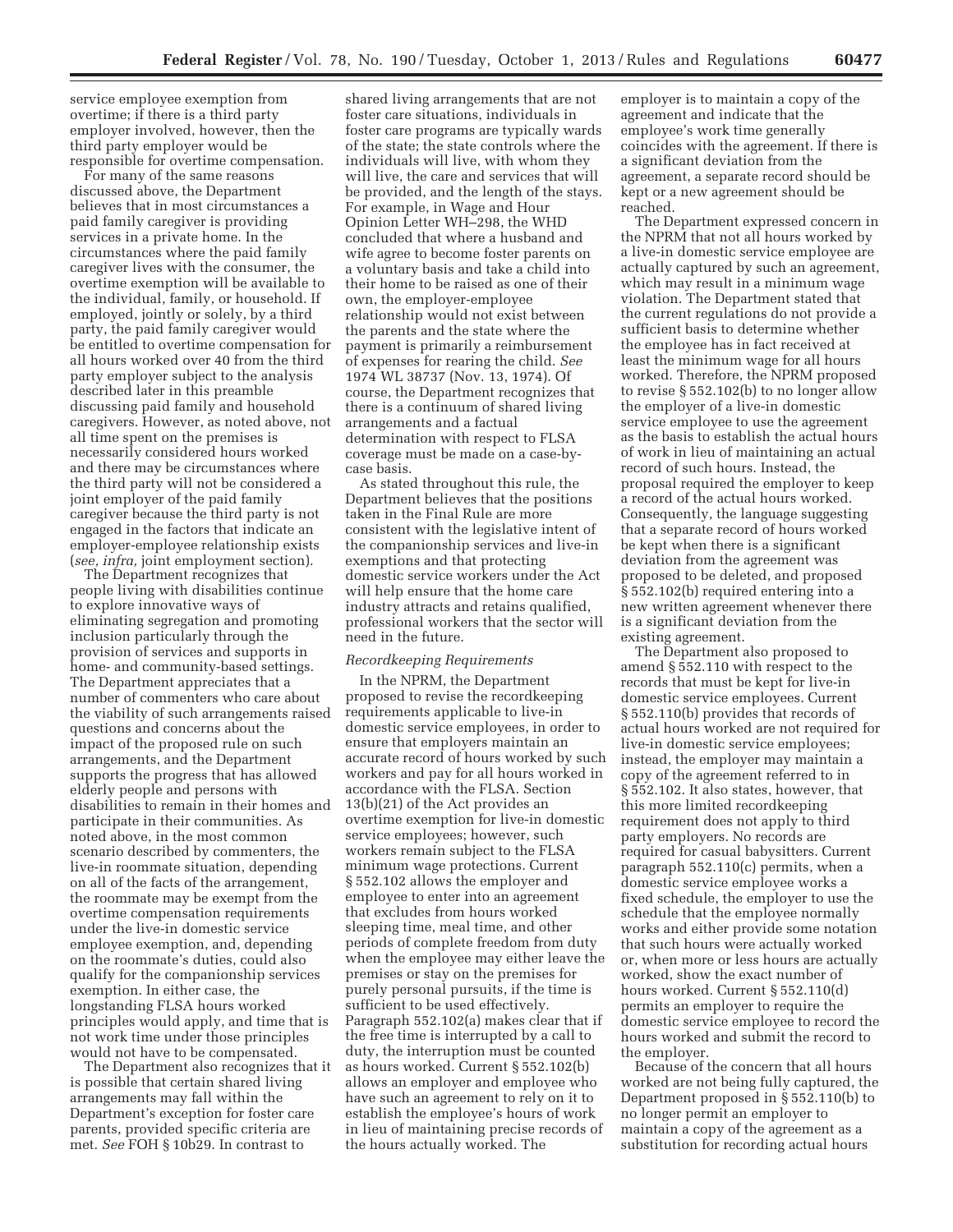worked by the live-in domestic service employee. Instead, the NPRM proposed that the employer maintain a copy of the agreement and maintain records showing the exact number of hours worked by the live-in domestic service employee. Proposed § 552.110(b) expressly stated that the provisions of § 516.2(c), pertaining to fixed-schedule employees, do not apply to live-in domestic service employees, which meant that employers would no longer be permitted to maintain a simplified set of records for such employees. As a result, a conforming change was proposed in § 552.110(c), based on the Department's belief that the frequency of schedule changes for live-in domestic service employees simply makes reliance on a fixed schedule, with exceptions noted, too unreliable to ensure an accurate record of hours worked by these employees. In addition, because the proposed changes to third party employment in § 552.109 made moot the reference in § 552.110(b) to third party employers, it was removed from proposed § 552.110(b). The NPRM also proposed to revise § 552.110(d) to make clear that the employer of the livein domestic service employee could not require the live-in domestic service employee to record the hours worked and submit the record to the employer, while employers of other domestic service employees could continue to require the domestic service employee to record and submit their record of hours worked. The proposal required the employer to be responsible for making, keeping, and preserving records of hours worked and ensuring their accuracy. Finally, the Department proposed to move the sentence stating that records are not required for casual babysitters, as defined by § 552.5, to a stand-alone paragraph at § 552.110(e).

The Department received a number of comments on the proposed recordkeeping requirements, discussed below. Based on comments indicating that the proposed change prohibiting employers from requiring live-in domestic service employees to record and submit their hours could create significant difficulties, particularly for those employers who have Alzheimer's disease, dementia or developmental disabilities, the Department modified the Final Rule to allow an employer to require the live-in domestic service employee to record the hours worked and submit the record to the employer. The Final Rule adopts the other changes as proposed.

The Department also received a number of comments that stated that the requirement for employers to keep a record of actual hours worked would

cause problems. For example, several employers and their representatives, including CAHSAH, stated that it is unlikely that individual employers would be aware of the requirement or be able to comply with it, and that it would place an undue burden on an elderly employer receiving services to have to comply with recordkeeping requirements. AARP similarly stated that consumers who are ill or have cognitive impairments and need live-in long-term services and supports may not be able to monitor a worker's hours effectively or to keep proper records. Therefore, while AARP stated its belief that third party agencies could fulfill the requirement to record hours, it sought an adjustment where the individual or family directly hires the employee; AARP suggested allowing the agreement to control unless deviations are noted and allowing the employer to require the employee to record and submit hours. Other employers also expressed concern about the ability of consumers with Alzheimer's disease, dementia, or other disabilities to track hours, and they stated their preference for continuing to use a predetermined schedule agreement or requiring the employee to track hours. *See, e.g.,* North Shore Senior Services, Gentle Home Services, Harrison Enterprises, Inc., and Bright Star Healthcare of Baltimore. Home care companies and their representatives expressed concern about the additional paperwork burdens, stating that a household employer with a live-in domestic service worker would need to install a time clock, and that it would be difficult for employers to track sleep time versus awake time, or to track time spent taking a break versus helping the client. *See, e.g.,* VNAA, Visiting Nurse Service of New York (VNSNY), Angels Senior Home Solutions, Connecticut Ass'n for Home Care & Hospice, Arizona Ass'n of Providers for People with Disabilities, New York State Ass'n of Health Care Providers, and Home Care Ass'n of NY State. They indicated that the requirement will be burdensome to implement, particularly when consumers wake up frequently during the night and need assistance, because care workers will have to keep records of what time the person woke up, what help was needed, and how long their assistance was provided. They expressed concern that, because live-in domestic service workers are generally unsupervised, their third party employers have little ability to monitor or audit their records of meal and sleep periods versus work hours to determine their accuracy. One company, Elder Bridge, believed that using an electronic

time management system was not feasible because such systems cannot account for the unpredictable down time of employees; therefore, the company suggested that caregivers should be allowed to document their break time manually in their care notes. A trade association, Home Care Alliance of Massachusetts, stated it had no objection to recording the exact number of hours worked, but it expressed confusion about how it would know that exact number if it could not require live-in domestic service employees to record their hours (*see* Harrison Enterprises, Inc.). An employee agreed, believing that employee-based reports would be more accurate. A Georgetown University Law Center student commented that recording deviations from an agreement was no more difficult than recording every hour as it happened and could be more accurate.

On the other hand, the Department received a number of comments that emphasized the importance of the changes in the proposed recordkeeping requirements for live-in domestic service workers. For example, National Council of La Raza stated that some care workers work more than 60 hours in a week, and that bolstering the recordkeeping requirements ''is an excellent first step in ensuring that these hardworking caregivers are accurately compensated for time on the job.'' The ACLU supported the change, stating that ''[i]t is common that live-in workers are required to work more than the hours they have contracted to perform.'' Professor Valerie Francisco similarly stated that her research shows that employers of live-in domestic workers do not keep accurate records of hours worked. Numerous commenters, including NELP, Workforce Solutions Cameron, COWS, and DCA, agreed, stating that the current rule's tolerance for use of an agreement has resulted in underpayments for time worked by livein workers, who are isolated and may fear retaliation if they complain. NELP noted that ''experts estimate that onethird of the victims of labor trafficking are domestic workers.'' Other groups such as AFSCME, Women's Employment Rights Clinic and the Center, noted that the revised regulations will more effectively ensure that hours are properly recorded and that workers receive at least the minimum wage for all hours worked. The Center for Economic and Policy Research stated that the difficulties that arise in capturing live-in hours worked ''are not qualitatively different from monitoring issues that arise in other contexts.''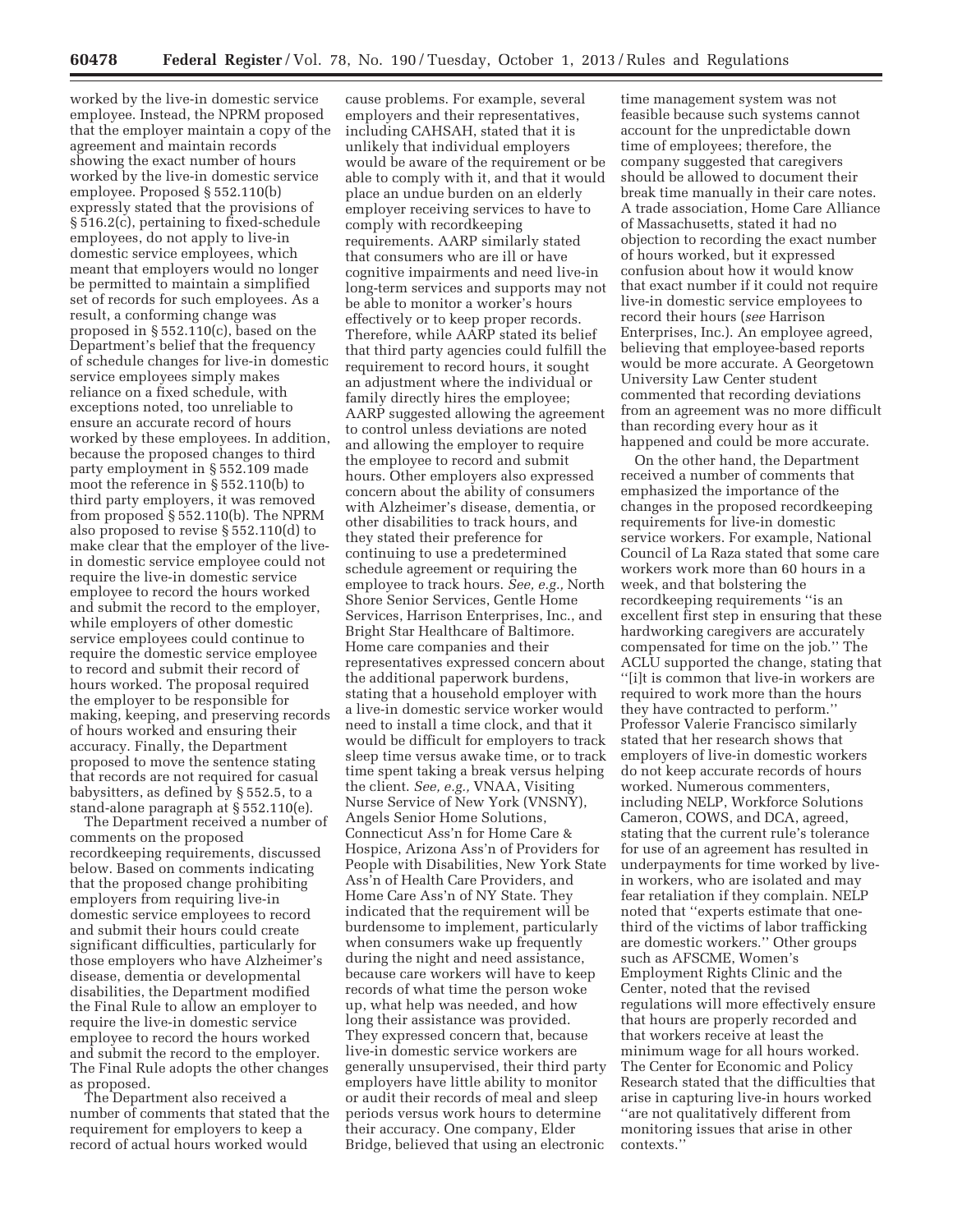The Legal Aid Society, The Workplace Project, Care Group, Inc., the Brazilian Immigrant Center and DAMAYAN, asserted that live-in domestic workers are subject to exploitation and that requiring employers to track hours will help to create a fair environment. However, several of these advocacy groups viewed the requirement to track hours as inconsistent with the ability to obtain an agreement with the worker to exclude sleep time and other periods of complete freedom; they thought that such agreements only create confusion and undermine the requirement to track hours. Other individuals emphasized they wanted to ensure that employers of live-in domestic service workers keep records of the employees' rate of pay, total wages, and deductions, and they noted that employers can keep such records using technology like computers, smartphones, etc. Several consumers stated that they have always kept records of hours worked and wages paid and that it is easy to do. Finally, several commenters, including Care Group, Inc., National Domestic Workers Alliance, and The Workplace Project, suggested that the regulatory requirement to have a record of the employee's Social Security Number should also permit the use of an Individual Taxpayer Identification Number (ITIN).

In light of the comments indicating that it would be very difficult for many consumers of live-in services to monitor and record hours worked accurately, especially those who have Alzheimer's disease, dementia, or other conditions affecting memory, concentration, or cognitive ability, the Department has modified § 552.110(d) of the Final Rule to remove the proposed rule's restriction on employers of live-in domestic service employees being able to require such workers to record their hours worked and submit that record to the employer, thus, expanding the application of the current rule to all employers of domestic service employees.<sup>22</sup> Of course, even though employers may require their employees to create and submit time records, employers cannot delegate their responsibility for maintaining accurate records of the employee's hours and for paying at least the minimum wage for all hours worked. *See* § 552.102(a). *See, e.g., Kuebel* v. *Black & Decker, Inc.,* 643 F3d 352, 363 (2nd Cir. 2011) (employer's duty to maintain accurate records nondelegable); *Caserta* v. *Home Lines Agency, Inc.,* 273 F.2d 943, 946 (2nd

Cir. 1959) (rejecting as inconsistent with the FLSA an employer's contention that its employee was precluded from claiming overtime not shown on his own timesheets, because an employer cannot transfer its statutory burdens of accurate recordkeeping, and of appropriate payment, to the employee). The Department modified the Final Rule because it agrees that employees are, in many situations, the individuals with the best knowledge of when they were working, and they may have the best ability to track those hours.

With regard to the comments suggesting that the Department continue to allow the use of a reasonable agreement reflecting the expected schedule to establish a live-in domestic service employee's hours of work, the Department does not agree that such a system is appropriate. First, as stated in the NPRM, the Department is concerned that not all hours actually worked are captured by such an agreement. Live-in domestic service employees, including those employed to provide care for the elderly or individuals with disabilities, have inherently variable schedules due to the often unpredictable needs of their employers. Therefore, reliance on the system in the current regulations does not provide a sufficient basis to determine whether the employee has in fact received at least the minimum wage for all hours worked. As the comments from employee representatives emphasized, live-in domestic service workers are in a vulnerable position due to their isolation, and many fear retaliation if they complain. Further, numerous commenters stated that livein domestic service employees work more hours than they have contracted to perform. While some employer representatives expressed concern that tracking hours would be burdensome, others—such as the Home Care Alliance of Massachusetts and individuals who said they have tracked hours for their employees—stated they had no objection to this requirement. AARP stated that third party employers should be able to fulfill the requirement. The Department notes that, under current § 552.110(b), the simplified recordkeeping system does not apply to third party employers.

The Department believes that the modification made in the Final Rule allowing employers to require employees to record and submit their hours will further simplify the process. The Department notes that there is no need for an electronic time management system. *See* 29 CFR 516.1(a). Some employers might choose to develop their own recordkeeping forms that, for example, might require the employee to

identify what tasks were performed and the hours spent in various activities; some employers might simply require employees to keep notes by hand of their hours worked; and some employers might decide to record the hours themselves. But whatever method is used, the Department believes that recording the actual hours worked will result in more accuracy than the current system of simply relying upon an agreement established months or years in the past. The recording of actual hours therefore will be, as many commenters stated, an effective tool to ensure that workers receive at least the minimum wage for all hours worked.

Several employee representatives expressed the view that the requirement to track actual hours worked was inconsistent with the ability under § 552.102(a) to have an employeremployee agreement to exclude sleep time, meal time and other periods of complete freedom from all duties. As discussed above, there is no inconsistency between these two provisions. The Department recognizes that live-in domestic service employees are not necessarily working all the hours that they are on the employer's premises and the regulations require that to exclude such time requires an agreement between the employer and employee. Therefore, the parties may agree to exclude sleep, meal and certain other relief periods from hours worked. *See* § 552.102(a). Nevertheless, all hours actually worked must be compensated, such as where the normal sleeping period or the normal meal period is interrupted by a call to duty. *Id.* The Final Rule simply clarifies that, although the parties may have an agreement that sets forth the parties' expectations regarding the normal schedule of work time, and they may agree to exclude sleep, meal and other relief periods from hours worked, that agreement does not control the compensation due each week; rather, records must be kept of the actual hours worked in order to ensure that the employee is properly compensated for all hours worked.

Finally, several commenters stated that the reference to Social Security Numbers in § 552.102(a) should include, as an alternative, an Individual Taxpayer Identification Number (ITIN); they also wanted to ensure that employers of live-in domestic service workers also keep records of rate of pay, total wages paid and deductions made. An ITIN is a tax processing number issued by the Internal Revenue Service (IRS). IRS issues ITINs to individuals who are required to have a U.S. taxpayer identification number for tax reporting

<sup>22</sup>The Department also made minor edits to § 552.110(b) and (d) to improve clarity.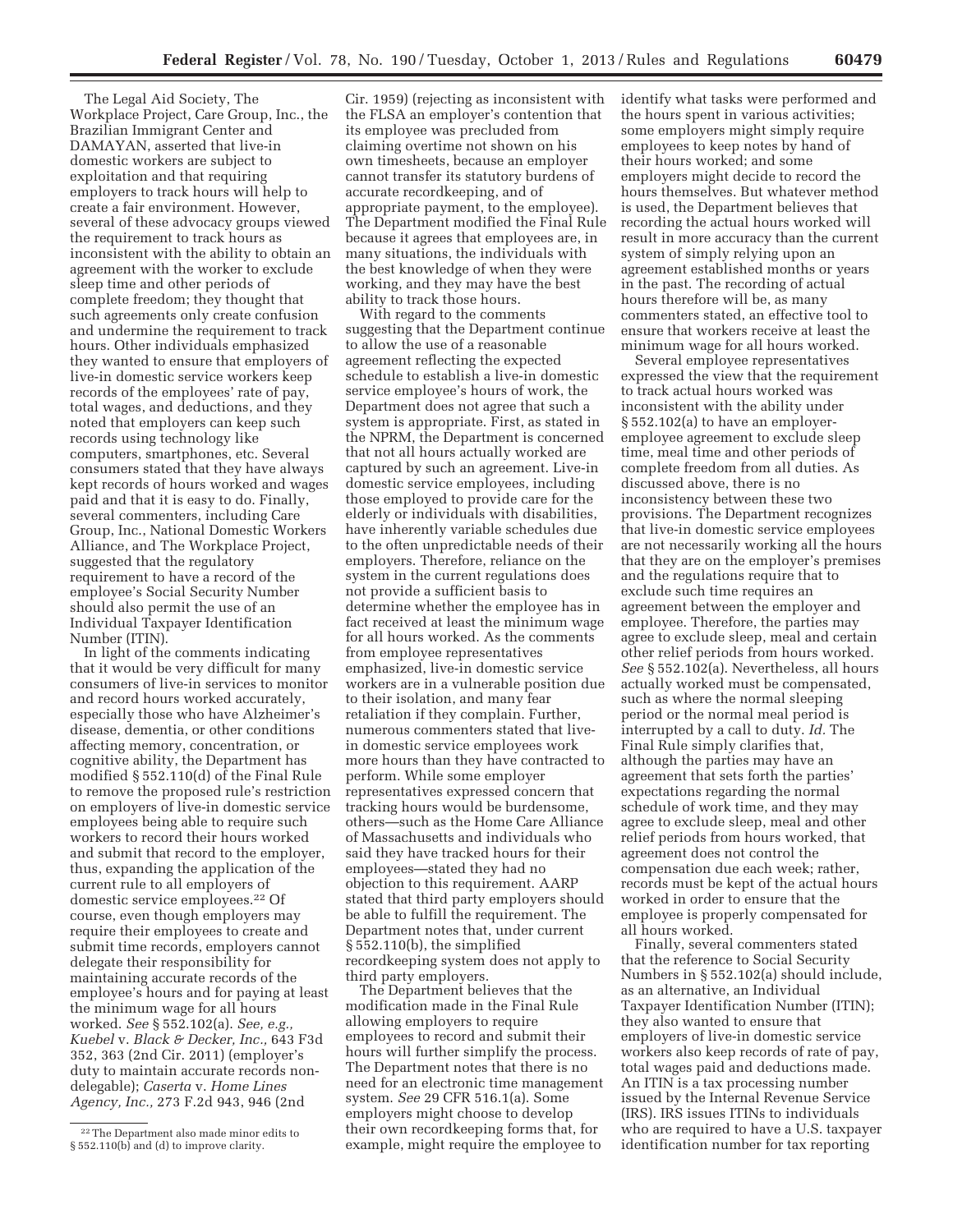or filing requirements but who do not have, and are not eligible to obtain, a Social Security Number. ITINs are issued regardless of immigration status, because both resident and nonresident aliens may have a U.S. filing or reporting requirement under the Internal Revenue Code. *See http:// www.irs.gov/individuals/article/ 0,,id=96287,00.html.* The Department did not propose any changes to § 552.110(a), which simply mentions Social Security Numbers in its summary of the recordkeeping requirements in 29 CFR part 516 (*see, e.g.,* § 516.2, which also only mentions Social Security Numbers). The Department therefore does not think it is necessary to include this minor suggested change in the Final Rule, as it does not believe the failure to mention ITINs will cause any confusion. The recordkeeping requirements in § 516.2(a) and § 552.110(a) already require employers of nonexempt employees to maintain records such as hours worked each workweek, total wages paid, total additions to or deductions from wages and the basis therefore (such as board and/or lodging), and the regular hourly rate of pay when overtime compensation is due. Therefore, no further changes to the regulations in § 552.110 are necessary or appropriate.

# D. Section 552.109 (Third Party Employment)

Section 552.109 addresses whether a third party employer, the term the Department uses to refer to an employer of a direct care worker other than the individual receiving services or his or her family or household, may claim the FLSA exemptions specific to the domestic service employment context. Current § 552.109(a) permits third party employers to claim the companionship services exemption from minimum wage and overtime pay established by § 13(a)(15) of the Act; current § 552.109(c) permits third party employers to claim the live-in domestic service employee exemption from overtime pay established by § 13(b)(21) of the Act. (Section 552.109(b) addresses third party employment in the context of casual babysitting, which is not a topic within the scope of this rulemaking.) In the NPRM, the Department proposed to exercise its expressly delegated rulemaking authority and bring the regulation in line with the legislative intent and the realities of the home care industry by revising current paragraphs (a) and (c) to prohibit third party employers from claiming these exemptions. Under the proposed regulation, only an individual, family, or household would be

permitted to claim the exemptions in §§ 13(a)(15) and 13(b)(21) of the FLSA. In other words, where a direct care worker is employed by a third party, the individual, family or household using the worker's services could claim the exemptions, but the third party employer would be required to pay the worker at least the federal minimum wage for all hours worked and overtime pay at one and one-half the employee's regular rate for all hours worked over 40 in a workweek. For the reasons explained below, the Department is adopting § 552.109 as proposed.

Many commenters, including employees, labor organizations, workeradvocacy organizations, and consumer representatives, expressed strong support for the proposed change to § 552.109. *See, e.g.,* the Center; SEIU Healthcare Illinois Indiana; AFSCME; Legal Aid Society. The National Consumer Voice for Quality Long-Term Care explained that ''[e]ven though some individuals who hire their own workers may end up paying more under the proposed rules, consumers and advocates in our network believe that providing minimum wage, overtime, and pay for travel time for these crucial health care workers is the right thing to do.'' AARP noted that it ''strongly agrees'' with denying the exemptions to third party agencies and asserted that ''requiring all home care and home health care agencies to pay minimum wage and overtime to their employees is a centrally important component of the NPRM.''

Numerous commenters agreed with the Department's assertion that the proposed changes were consistent with Congressional intent. *See, e.g.,* PHI, NELP, and EJC. A comment signed by Senator Harkin and 18 other Senators stated that ''[a] close look at the legislative history of the 1974 changes establishes that Congress clearly intended to include today's home care workforce within the FLSA's protections.'' PHI argued that ''employment by a home care agency strongly suggests that the worker is providing home care services as a vocation and is a regular bread-winner responsible for the support of her family. Such a formal employment arrangement is inconsistent with the teenage babysitters and casual companions for the elderly that Congress intended to exclude.''

Additionally, many advocacy groups and others agreed with the Department's statements in the NPRM concerning the increased professionalization and standardization of the home care workforce. *See, e.g.,* DCA, Bruce Vladeck, NELP. The Westchester

Consulting Group noted that third party employers ''are in the trade and business of providing services to the public and experience financial profit and loss'' while household employers are purchasing companionship services ''for their personal use to address their specific support needs.'' Similarly, PHI argued that one of the companionship services exemption's ''main goals'' was to ''limit application of [the] FLSA to workers whose vocation is domestic service (that is, not occasional babysitters and companions)'' and this concern is not ''relevant to agencyemployed home care workers.'' The Legal Aid Society explained that ''the proposed regulations appropriately recognize that this work is not the kind of casual neighborly assistance that Congress had in mind when it created the companionship services exemption. Rather, these workers are professional caregivers, who work long hours for agencies that are businesses, whether for-profit or not-for-profit.'' Additionally, the ACLU and others observed that many members of this workforce, such as home health aides and personal care assistants, are now often subject to training requirements and competency evaluations.

Employers and employer associations, however, generally opposed the proposed revision of § 552.109. *See, e.g.,*  CAHSAH, 24Hr Home Care, ResCare Home Care, NASDDDS, Texas Association for Home Care & Hospice, Inc. Many of these commenters asserted the proposal is contrary to Congress's intent as well as the Department's longstanding interpretation of the companionship services exemption. BrightStar franchisees, among others, argued that the use of the words ''any employee'' in §§ 13(a)(15) and 13(b)(21) of the Act demonstrates that Congress intended for the exemptions to apply based upon the activities of the employee rather than the identity of the employer. BrightStar franchisees wrote that ''floor debate included several statements related to concerns about the ability of working families to afford companionship services for their loved ones and keep them out of institutionalized nursing home care.'' A comment signed by Senator Alexander and 13 other Senators stated that the ''statute and history clearly demonstrate that Congress intended to provide a broad exemption from the FLSA minimum wage and overtime requirements for all domestic workers providing companionship services.'' Husch Blackwell further commented that ''Congress is certainly well aware of the exemption's application over these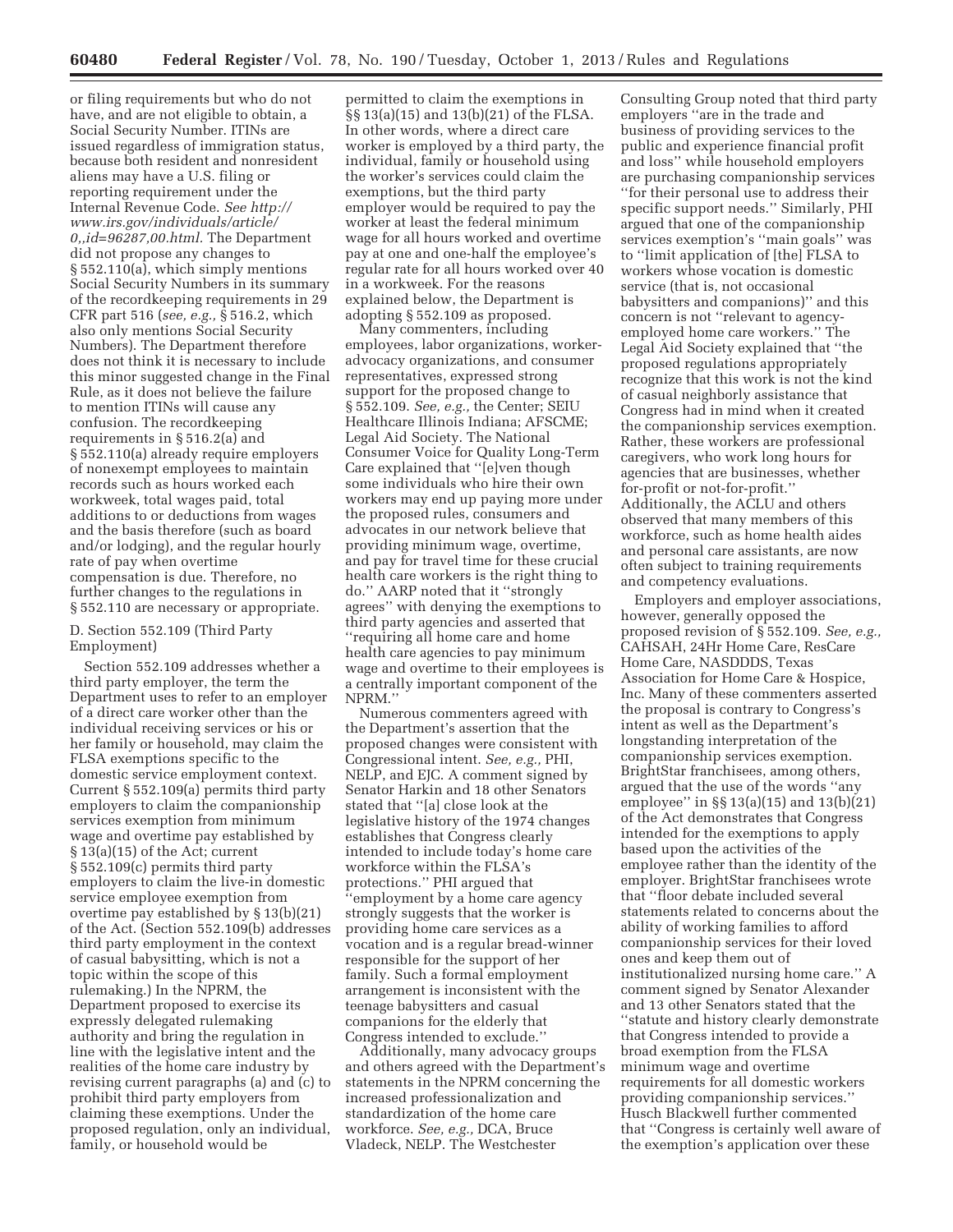last several decades, and has not taken action upon this issue during that time. Its failure to do so is clear evidence that the regulations as they currently stand appropriately state Congressional intent.'' *See also* Chamber of Commerce. CAHSAH and the National Association of Home Care & Hospice (NAHC), among others, questioned the propriety of the Department's shift in position as to this issue, especially since it defended the current regulation in *Long Island Care at Home, Ltd.* v. *Coke,* 551 U.S. 158 (2007). Additionally, NRCPDS asserted that ''wages should be determined based upon the value of the tasks performed'' and that the ''idea that the same tasks are valued differently based solely upon the identity of the employer seems unjustifiable.''

Employers and employer representatives also asserted that the proposed revision to § 552.109 would be harmful to direct care workers because raising the cost of services provided through home care agencies would incentivize employment through informal channels rather than through such agencies. The Virginia Association for Home Care and Hospice stated that the proposed change would ''encourage workers to leave agencies and be hired directly by the client,'' and in this ''underground economy,'' taxes would not be withheld, Social Security would not be paid, and workers' compensation insurance would not be provided. See also CAHSAH. VNAA asserted that by discouraging joint employment, the proposed change could undermine Medicaid's efforts to expand the use of consumer-directed programs, which rely on agencies to assist consumers who are not capable of being solely responsible for managing a direct care worker's employment.

Numerous commenters sought clarification as to which employers would be considered ''third party employers'' and how the proposed revisions would affect various types of consumer-directed programs and other arrangements that have developed to provide home care—including registries, ''agency with choice'' programs, and ''employer of record'' or fiscal intermediary situations—in which third parties have roles such as handling tax and insurance compliance. *See, e.g.,*  Private Care Association; Jim Small; ANCOR. Comments from these various types of entities requested guidance from the Department as to whether direct care workers under their particular programs could qualify for either exemption under the Final Rule. Additionally, several advocacy groups expressed confusion regarding whether the Department's proposed revision

would hold consumers or their families jointly and severally liable for wages owed pursuant to the FLSA. For example, AARP noted that it ''strongly opposes the proposal to impose joint and several liability for FLSA compliance on consumers when the worker is supplied and employed by a third party employer such as an agency. When agencies are involved, they should be considered the sole employer.'' *See also* The National Consumer Voice for Long-Term Care.

The Department has carefully considered comments submitted regarding the proposed revisions to § 552.109(a) and (c) and has decided to adopt the regulation as proposed. The rulemaking record includes views from a broad and comprehensive array of interested parties: Academics studying this issue, advocates for the individuals who need home care services, home care agencies that currently claim the companionship services exemption, labor unions, associations representing direct care workers, and representatives of the disability community. As explained in the NPRM and for the reasons discussed below, the Department believes that the revised regulation is consistent with Congress's intent when it created these exemptions and reflects the dramatic transformation of the home care industry since this regulation was first promulgated in 1975.

As an initial matter, the Department observes that it is exercising its expressly delegated rulemaking authority in promulgating this rule. In creating the companionship services exemption, Congress ''left a gap for the agency to fill'' as to the meaning and scope of the exemption at section 13(a)(15), explicitly giving the Secretary authority to define and delimit the boundaries of the exemption. *Chevron U.S.A., Inc.* v. *Natural Res. Def. Council, Inc.,* 467 U.S. 837, 843–44 (1984); *see Nat'l Cable & Telecomm Ass'n.* v. *Brand X Internet Servs.,* 545 U.S. 967, 980 (2005) (''Filling these gaps . . . involves difficult policy choices that agencies are better equipped to make than courts.''). When Congress expressly delegates authority to the agency ''to elucidate a specific provision of the statute by regulation,'' any regulations promulgated pursuant to that grant of power and after notice and comment are to be given ''controlling weight unless they are arbitrary, capricious, or manifestly contrary to the statute.'' *Chevron,* 467 U.S. at 844; *see Long Island Care at Home, Ltd.* v. *Coke,* 551 U.S. 158, 165–68 (2007); *Gonzales* v. *Oregon,* 546 U.S. 243, 255–256 (2006) (*Chevron* deference is warranted ''when

it appears that Congress delegated authority to the agency generally to make rules carrying the force of law, and that the agency interpretation claiming deference was promulgated in the exercise of that authority'' (internal quotation marks omitted)).

Accordingly, the Department is now adopting a revised regulation that is, as many commenters agreed, consistent with Congress's intent to provide the protections of the FLSA to domestic workers while providing narrow exemptions for workers performing companionship services and live-in domestic service workers. Prior to 1974, domestic service employees who worked for a placement agency that met the annual earnings threshold for FLSA enterprise coverage, but were assigned to work in someone's home, were covered by the FLSA. 39 FR 35385. However, the Department's 1975 regulations, by allowing those covered enterprises to claim the exemption denied those employees the Act's minimum wage and overtime protections. This Final Rule reverses this ''roll back''.

The legislative history makes clear that in passing the 1974 amendments to the Act, Congress intended to extend FLSA coverage to all employees whose ''vocation'' was domestic service, but to exempt from coverage casual babysitters and companions who were not regular breadwinners or responsible for their families' support. *See* House Report No. 93–913, p. 36. Indeed, it is apparent from the legislative history that the 1974 amendments were intended only to expand coverage to include more workers, and were not intended to roll back coverage for employees of third parties who already had FLSA protections (as employees of covered enterprises). The focus of the floor debate concerned the *extension* of coverage to categories of domestic workers who were not already covered by the FLSA, specifically, those employed by an individual or small company rather than by a covered enterprise. *See, e.g.,* 119 Cong. Rec. at S24800 (''coverage of domestic employees is a vital step in the direction of insuring that *all* workers affecting interstate commerce are protected by the Fair Labor Standards Act''); *see also*  Senate Report No. 93–690 at p. 20 (''The goal of the Amendments embodied in the committee bill is to update the level of the minimum wage and to continue the task initiated in 1961—and further implemented in 1966 and 1972—to *extend* the basic protection of the Fair Labor Standards Act to additional workers and to reduce to the extent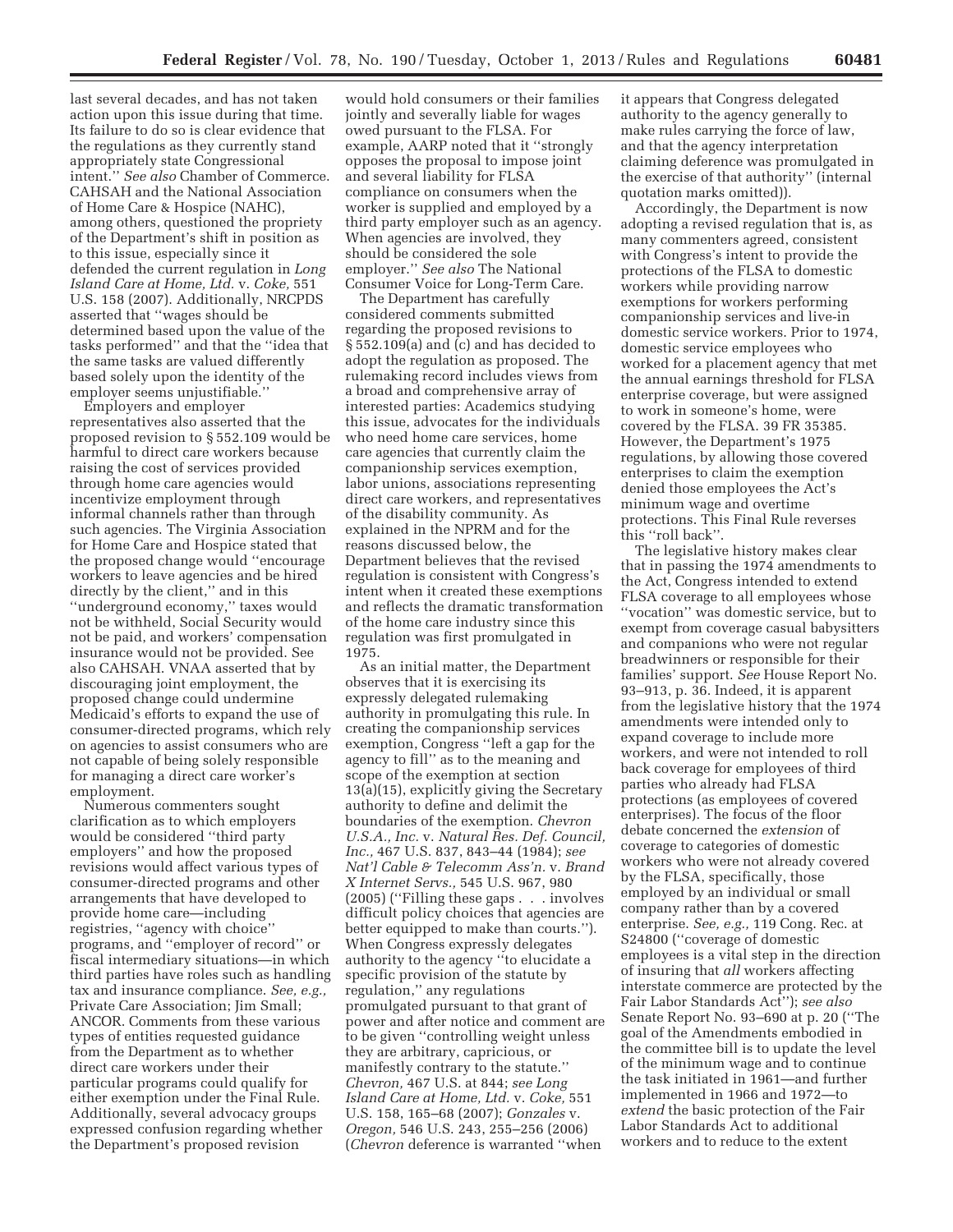practicable at this time the remaining exemptions." (emphasis added)).<sup>23</sup>

Further, there is no indication that Congress considered limiting enterprise coverage for third party employers providing domestic services. The only expressions of concern by opponents of the amendment related to the new recordkeeping burdens on private households. *See, e.g.,* 119 Cong. Rec. 18,155 (statement of Rep. Harrington); 119 Cong. Rec. 24,797 (statement of Sen. Dominick). Recognizing this intended expansion of the Act, the exemptions excluding employees from coverage must therefore be defined narrowly in the regulations to achieve the law's purpose of extending coverage broadly. This is consistent with the general principle that coverage under the FLSA is broadly construed so as to give effect to its remedial purposes, and exemptions are narrowly interpreted and limited in application to those who clearly are within the terms and spirit of the exemption. *See, e.g., A.H. Phillips, Inc.* v. *Walling,* 324 U.S. 490, 493 (1945). The Department is not persuaded by comments contending that because section 13(a)(15) has never been amended, the prior regulations were therefore consistent with Congressional intent. *See, e.g.,* Husch Blackwell; U.S. Chamber of Commerce. As the Supreme Court has observed, Congressional inaction ''is a notoriously poor indication of [C]ongressional intent.'' *Schweiker* v. *Chilicky,* 487 U.S. 412, 440 (1988); *see also Minor* v. *Bostwick Labs,*  Inc., 669 F.3d 428, 436 (4th Cir. 2012). Therefore, the Department now acknowledges that the regulatory roll back of coverage for workers employed in private homes by covered enterprises that resulted from the 1975 version of § 552.109 was not in accord with Congress's purpose of expanding coverage.

By excluding direct care workers employed by third party covered enterprises from FLSA coverage, the Department's 1975 regulations created an inequity that has increased over time. As the home care workforce has grown, the impact of the Department's roll back, which is inconsistent with the 1974 amendments, has become even more magnified. As noted by many commenters, today, few direct care

workers are the ''elder sitters'' envisioned by Congress when enacting the exemption. *See* 119 Cong. Rec. at S24801. Instead, direct care workers employed by third parties are the sorts of domestic service employees Congress specifically intended the FLSA to cover: Their work is a vocation. *See* Senate Report No. 93–690, p. 20; House Report No. 93–913, pp. 36. For example, a direct care worker who has sought out work through a private home care agency is engaged in a formal, professional occupation and he or she may well be the primary ''breadwinner'' for his or her family. Thus, it is the Department's position that employees providing home care services who are employed by third parties should have the same minimum wage and overtime protections that other domestic service and other workers enjoy.

Significantly, the Supreme Court explicitly affirmed the Department's authority to address the issue of third party employment in the domestic service context in *Long Island Care at Home, Ltd.* v. *Coke,* 551 U.S. 158 (2007). The Supreme Court acknowledged that the statutory text and legislative history do not provide an explicit answer to the ''third party employment question.'' *Id.*  at 168. Rather, the Court explained that the FLSA leaves gaps as to the scope and definition of statutory terms such as ''domestic service employment'' and ''companionship services,'' and it provides the Department with the power to fill those gaps. *Id.* at 167. In particular, the Court stated its belief that ''Congress intended its broad grant of definitional authority to the Department to include the authority to answer'' questions including ''[s]hould the FLSA cover *all* companionship workers paid by third parties? Or should the FLSA cover some such companionship workers, perhaps those working for some (say, large but not small) private agencies . . .? How should one weigh the need for a simple, uniform application of the exemption against the fact that some (but not all) third-party employees were previously covered?'' *Id.* at 167–68. Further, when the Department fills statutory gaps with any reasonable interpretation, and in accordance with other applicable requirements, the courts accept the result as legally binding and entitled to deference. *Id.* The Supreme Court explicitly recognized that the Department may interpret its ''regulations differently at different times in their history,'' and may make changes to its position, provided that the change creates no unfair surprise. *Id.*  at 170–71. The Court also recognized that when the Department utilizes notice-and-comment rulemaking in an attempt to codify a new regulation, as it has done with this Final Rule, such rulemaking makes surprise unlikely. *Id.*  at 170.

Although the commenters who noted that the Department is changing its position as to the proper treatment of third party employers in § 552.109 are correct, such a change is not only permissible, but also reasonable. The Department did argue in *Coke,* as well as in Wage and Hour Advisory Memorandum (''WHAM'') 2005–1 (Dec. 1, 2005) (found at *http://www.dol.gov/ whd/FieldBulletins/index.htm*), that the third party regulation as written in 1975 was the Department's best reading of these statutory exemptions. In the past, however, the Department erroneously focused on the phrase ''any employee,'' instead of focusing on the purpose and objective behind the 1974 amendments, which was to expand minimum wage and overtime protections to workers employed in private households that did not otherwise meet the FLSA coverage requirements. The Supreme Court has ''stressed that in expounding a statute, we must not be guided by a single sentence or member of a sentence, but look to the provisions of the whole law, and to its object and policy.'' *U.S. Nat'l Bank of Oregon* v. *Indep. Ins. Agents of Am., Inc.,* 508 U.S. 439, 455 (1993) (internal quotation marks omitted). Moreover, in view of the Supreme Court's conclusion that the text of the FLSA does not expressly answer the third party employment question, the statutory phrase ''any employee'' cannot, standing alone, answer the question definitively. Moreover, the WHAM failed to consider the industry changes that have taken place over the decades since the statutory amendment was enacted. After considering the purpose and objectives of the amendments as a whole, reviewing the legislative history, and evaluating the state of the home care industry, the Department believes that the companionship services exemption was not intended to apply to third party employers.

In addition, the Department does not believe commenters' concerns about the harmful effect of the change to § 552.109 are warranted because the Department did not identify or receive any information suggesting that such effects have occurred in the 15 states that already provide minimum wage and overtime protections to all or most third party-employed home care workers who may otherwise fall under the federal companionship services exemption.

<sup>23</sup>Several comments focused on statements made during floor debate concerning the cost of care and preventing nursing home placement. *See* BrightStar Care of Tucson; Visiting Nurse Service of New York. However, the Department notes that the floor debate cited by these commenters took place in 1972 on earlier domestic service legislation not containing the exemption that was considered by a different Congress than the one enacting the 1974 amendments. *See, e.g.,* 118 Cong. Rec. 24715 (July 20, 1972).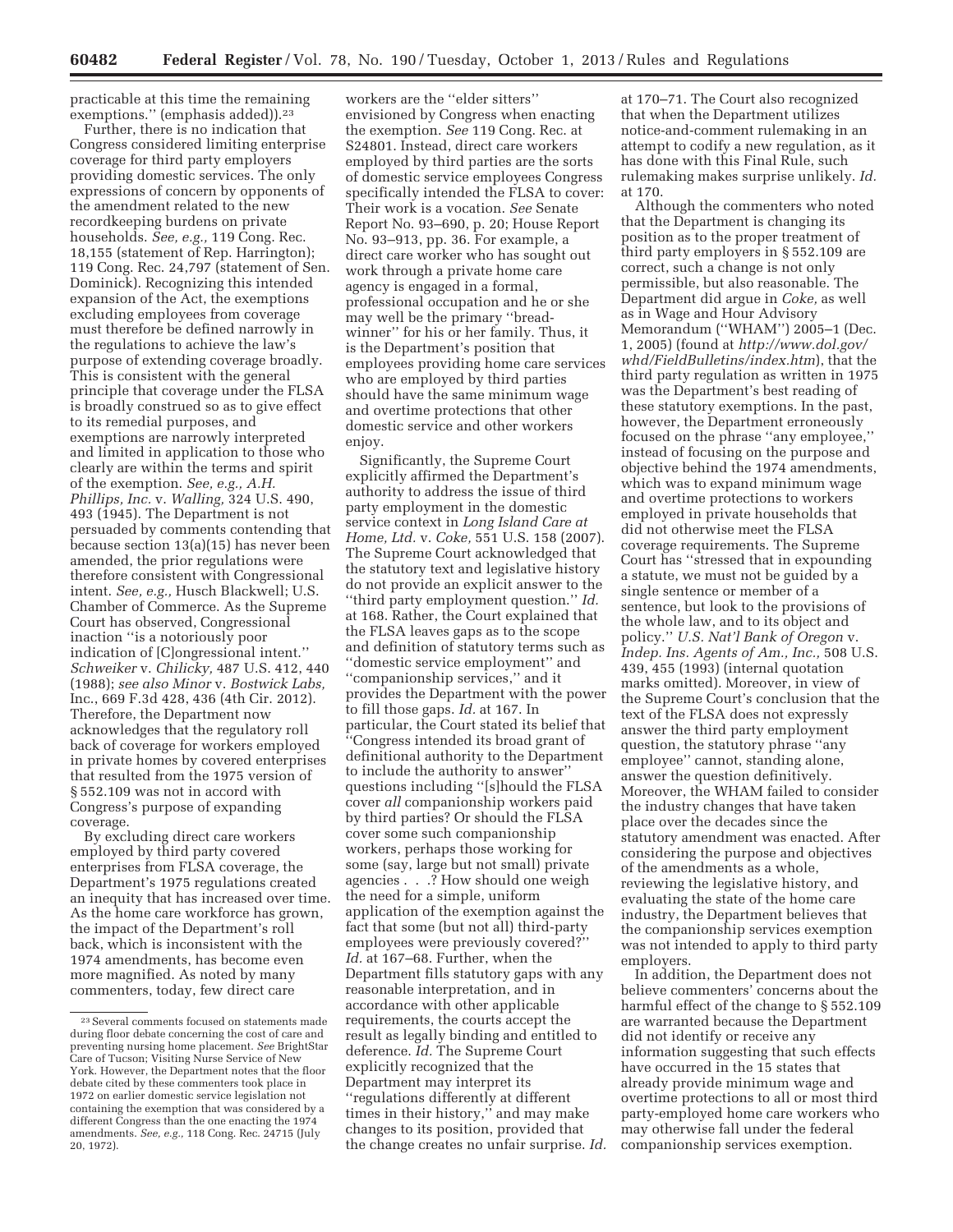These states are Colorado, Hawaii, Illinois,24 Maryland, Massachusetts, Michigan, Minnesota, Montana, Nevada, New Jersey, New York, Pennsylvania, Washington, and Wisconsin. In addition, Maine extends minimum wage and overtime protections to all companions employed by for-profit agencies. Some, but not all, privately employed home care workers in California are exempt from overtime requirements as ''personal attendants;'' all receive at least the minimum wage. Five more states (Arizona, Nebraska, North Dakota, Ohio, and South Dakota) and the District of Columbia provide minimum wage coverage to home care workers, including companions, employed by third parties. Significantly, several of the states, such as Colorado and Michigan, have instituted these protections in the last several years. The existence of these state protections diminishes the force of objections regarding the feasibility and expense of prohibiting third parties from claiming the companionship services and live-in domestic service worker exemptions. Indeed, the comments received did not point to any reliable data indicating that state minimum wage or overtime laws had led to increased institutionalization or stagnant growth in the home care industry in any state. Rather, the Michigan Olmstead Coalition reported ''we have seen no evidence that access to or the quality of home care services are diminished by the extension of minimum wage and overtime protection to home care aides in this state almost six years ago.'' PHI noted that the growth of home care establishments in Michigan ''is actually higher in the period after implementing wage and hour protections than before—41 percent compared to 32 percent.'' *See*  PHI; *see also* Workforce Solutions (''There is no data showing that states with minimum wage and overtime protections for home care workers have higher rates of institutionalization.''). Indeed, as summarized by AARP, there is no strong correlation between states that have minimum wage and overtime protections with expenditures on HCBS versus institutionalized care.

Moreover, the Department does not believe that this rule will create or significantly expand an underground economy where workers hired directly by a consumer or a third party are not treated as employees and thus are not paid proper wages, income and FICA

taxes are not withheld, and unemployment and worker's compensation insurance are not provided. Although difficult to predict, the Department anticipates that rather than significantly expanding any underground economy, this rule will bring more workers under the FLSA's protections, which in turn will create a more stable workforce by equalizing wage protections with other health care workers and reducing turnover. A more stable home care workforce also dilutes arguments that continuity of care would be negatively affected by the rule. This industry is currently marked by high turnover, which can be very disruptive to consumers. The Department believes that consumers would benefit from reduced turnover among direct care workers and the accompanying improvement in quality of care.

#### *Joint Employment*

The Department wishes to clarify how the third party regulation may apply in evaluating instances of joint employment, what constitutes a ''third party employer,'' independent contractors, and joint and several liability. Direct care workers and consumers explained that a variety of care arrangements have been developed in order to provide home care, many involving potential joint employment relationships. The Department notes that this regulation does not change any of the Department's regulations or guidance concerning the employment relationship and joint employment. In evaluating what constitutes a ''third party employer,'' a ''third party'' will be considered any entity that is not the individual, member of the family, or household retaining the services. However, what entity constitutes an ''employer'' is governed by longstanding case law from the U.S. Supreme Court and other federal appellate courts interpreting the language of the FLSA and applying the ''economic realities'' test discussed in greater detail below.

As the Department has previously explained, a single individual may be considered an employee of more than one employer under the FLSA. *See* 29 CFR Part 791. Joint employment is employment by one employer that is not completely disassociated from employment by other employers. Whether joint employment exists is to be determined based upon all the facts of the particular case. As an example, an individual who hires a direct care worker or live-in domestic service worker to provide services pursuant to a Medicaid-funded consumer directed program may be a joint employer with

the state agency that administers the program. Generally, where a joint employment relationship exists, ''all joint employers are responsible, both individually and jointly, for compliance with all of the applicable provisions of the act.'' § 791.2(a). However, under the revised regulation, in joint employment situations the individual, member of the family or household employing the direct care worker or live-in domestic service worker will be able to claim an exemption provided that the employee meets the duties requirements for the companionship services exemption or the residence requirements for a ''livein'' domestic service worker exemption. The third party employer will not be able to claim that exemption.

Determinations about the existence of an employment or joint employment relationship are made by examining all the facts in a particular case and assessing the ''economic realities'' of the work relationship. *See, e.g., Goldberg* v. *Whitaker House Cooperative, Inc.,* 366 U.S. 28, 33 (1961). Factors to consider may include whether an employer has the power to direct, control, or supervise the worker(s) or the work performed; whether an employer has the power to hire or fire, modify the employment conditions or determine the pay rates or the methods of wage payment for the worker(s); the degree of permanency and duration of the relationship; where the work is performed and whether the tasks performed require special skills; whether the work performed is an integral part of the overall business operation; whether an employer undertakes responsibilities in relation to the worker(s) which are commonly performed by employers; whose equipment is used; and who performs payroll and similar functions. An economic realities test does not depend on ''isolated factors but rather upon the circumstances of the whole activity.'' *Rutherford Food Corp.* v. *McComb,* 331 U.S. 722, 730 (1947). In the past, the Department has applied this economic realities principle when it promulgated regulations to clarify the definition of ''joint employment'' under the Migrant and Seasonal Agricultural Worker Protection Act, 29 CFR 500.20(h), and the Family and Medical Leave Act, 29 CFR 825.106, both of which incorporate the FLSA definition of ''employ.''

To illustrate how a home care services scenario may be assessed utilizing the economic realities test, consider the following example:

*Example:* Mary contacts her state government about receiving home care services. The state has a ''self-direction program'' that allows Mary to hire a direct

<sup>24</sup> In Illinois, 30,000 workers in the Home Services Program under the Illinois Department of Human Services are considered jointly employed by the state and the consumer and do not receive overtime pay.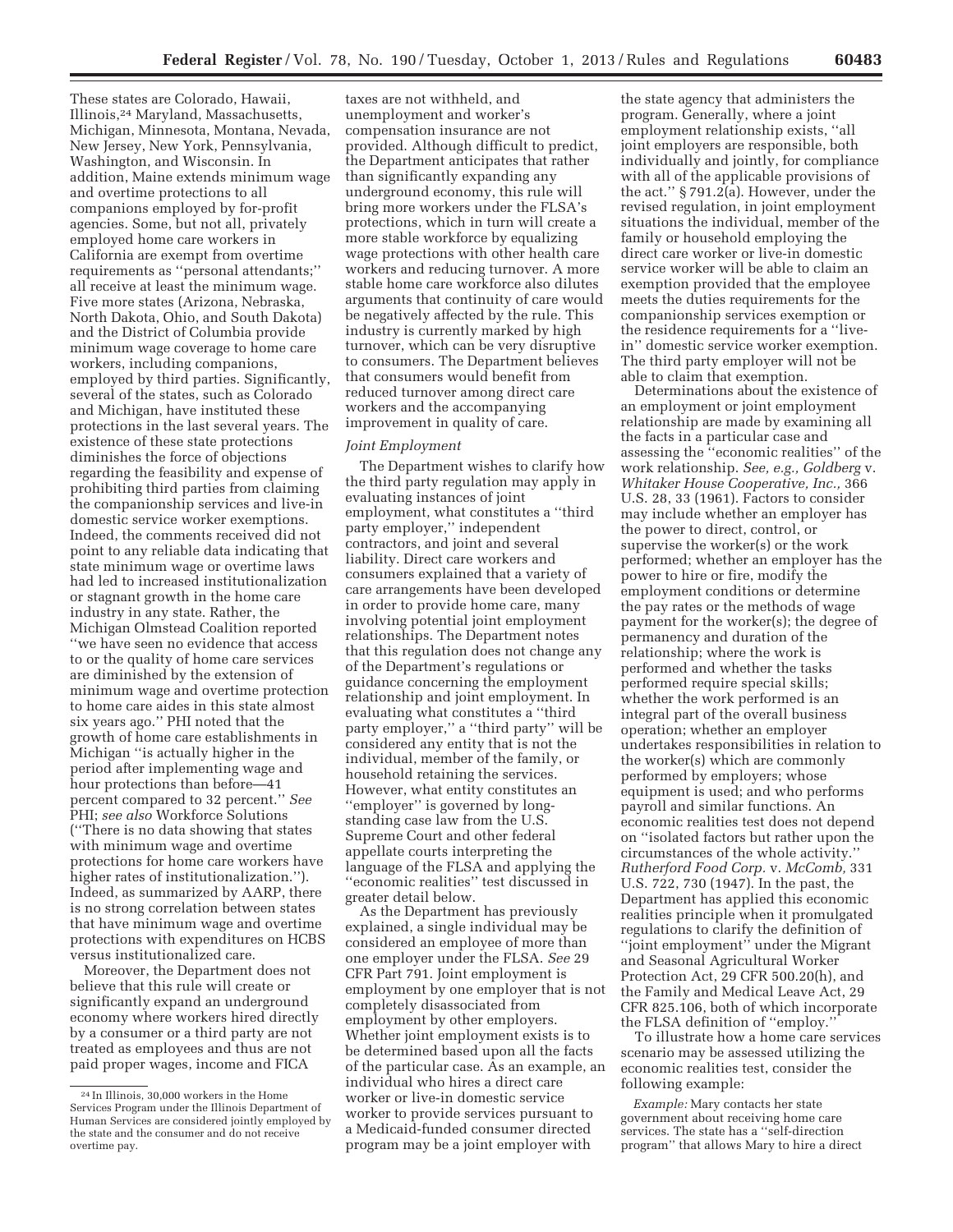care worker through an entity that has contracted with the state to serve as the ''fiscal/employer agent'' for program participants who employ direct care workers. The ''fiscal/employer agent'' performs tasks similar to those that commercial payroll agents perform for businesses, such as maintaining records, issuing payments, addressing tax withholdings, and ensuring that workers' compensation insurance is maintained for the worker, but is not involved in any way in the daily supervision, scheduling, or direction of the employee. Mary has complete budget authority over how to allocate the funds she receives under the Medicaid self-direction program, negotiates the wage rate with the direct care worker, is wholly responsible for day-to-day duty assignments, and has the sole power to hire and fire her direct care worker.

In the above scenario, the fiscal/ employer agent is likely not an employer of the direct care worker, and the consumer is likely the sole employer. The fiscal/employer agent has no power to hire or fire, direct, control, or supervise the worker and cannot modify the pay rate or modify the employment conditions. The work is not performed on the fiscal/employer agent's premises, and the fiscal/ employer agent has provided no tools or materials required for the tasks performed. However, any change in the specific facts of this scenario, such as if direct care workers are required to obtain approval from the fiscal/ employer agent in order to arrive late or be absent from work or if the fiscal/ employer agent sets the direct care workers' specific hours worked, may lead to a different conclusion regarding the employer status of the fiscal/ employer agent.

The decision on joint employment would likely be different under the following scenario:

*Example:* Mary contacts her state government about receiving home care services. The state has a ''public authority model'' under which the state or county agency exercises control over the direct care workers' conditions of employment by deciding the method of payment, reviewing worker time sheets and determining what tasks each worker may perform. The agency also exercises control over the wage rate either by setting the wage rate.

In the above scenario, the state or county agency is likely an employer of the direct care workers under the FLSA. *See, e.g., Bonnette* v. *California Health & Welfare Agency,* 704 F.2d 1465, 1470 (9th Cir. 1983). The state or county agency directs, controls, and supervises the workers, and can modify the pay rate and other employment conditions such as the number of hours worked and the tasks performed. In addition, the agency may be an employer of the direct care workers even if a private

third party agency is also found to be an employer; such joint employment arrangements would result in the state or county agency and the private third party agency being jointly and severally liable for the direct care workers' wages.

It is critical to note that this factspecific economic realities test will be applied to all situations when assessing an employment relationship or potential joint employment, regardless of the name used by the third party (*e.g.,*  ''fiscal/employer agent,'' ''Agency with Choice,'' ''fiscal intermediary,'' ''employer of record'') or worker (*e.g.,*  ''registry worker,'' ''independent provider,'' ''independent contractor''). As the Department has repeatedly noted, with respect to exemption status, job titles are not determinative. *See, e.g.,*  § 541.2; FOH 22a04; Wage and Hour Fact Sheet #17A: Executive, Administrative, Professional, Computer and Outside Sales Employees Under the Fair Labor Standards Act. This principle holds true for determining employment status as well.

With regard to potential misclassification of employees as independent contractors or other nonemployees, the Department will continue its efforts to combat such misclassification. As the Department has explained, there is no single test for determining whether an individual is an independent contractor or an employee for purposes of the FLSA. Rather, a number of factors must be considered, including the extent to which the services rendered are an integral part of the principal's business; the permanency of the relationship; the amount of the alleged contractor's investment in facilities and equipment; the nature and degree of control exerted by the principal; the alleged contractor's opportunities for profit and loss; the amount of initiative or judgment required for the success of the contractor; and the degree of independent business organization and operation. *See, e.g., Donovan* v. *Sureway Cleaners,* 656 F.2d 1368, 1370 (9th Cir. 1981).

To further illustrate the economic realities test, consider this example:

*Example:* ABC Company advertises as a ''registry'' that provides potential direct care workers. The registry conducts a background screening and verifies credentials of potential workers, and assists clients by locating direct care workers who may be able to meet a client's needs. ABC Company informs Ann, a direct care worker, of the opportunity to work for a potential client. If Ann is interested in the opportunity, she is responsible for contacting the client for more information. Ann is not obligated to pursue this or any other opportunity presented, and she is not prohibited from registering with

other referral services or from working directly with clients independent of ABC Company. The registry does not provide any equipment to Ann, and does not supervise or monitor any work Ann performs. ABC Company has no power to terminate Ann's employment with a client. ABC Company processes Ann's payroll checks according to information provided by clients, but does not set the pay rate.

In this scenario, Ann is likely not an employee of ABC Company. There is no permanency in the relationship between the registry and Ann. The registry does not provide any equipment or facilities, exercises no control over daily activities, and has no power to hire or fire. Ann is able to accept as many or as few clients as she wishes. The client sets the rate of pay and negotiates directly with Ann about which services will be provided. However, this does not mean that every ''registry'' will not be an employer. Rather, a fact-specific assessment must be conducted. Indeed, the Department has found registries to be employers under different facts. *See, e.g.,* Wage and Hour Opinion Letter, 1975 WL 40973 (July 31, 1975) (finding a nursing registry to be an employer when the registry maintained a log of assignments showing the shifts worked, established the rate which would be charged, and exercised control over the nurse's behavior and the work schedule).

Some of the comments demonstrated confusion about when a family or household employing a direct care worker may be jointly and severally liable for wages owed. *See, e.g.,* AARP; National Consumer Voice for Long-Term Care. The NPRM stated that ''if the employee fails to qualify as an exempt companion, such as if the employee performs incidental duties that exceed the 20 percent tolerance allowed under the proposed § 552.6(b), or the employee provides medical care for which training is a prerequisite, the individual, family or household member cannot assert the exemption and is jointly and severally liable for the violation.'' 76 FR 81198. There appeared to be a misperception that joint and several liability would attach in any joint employment relationship. However, as stated in the NPRM, an individual, family, or household would be jointly and severally liable for a violation *only*  in instances when an employee fails to meet the ''duties'' requirement for the companionship services exemption or the residence requirements for the livein domestic service worker exemption. This rulemaking is not altering the state of the law under such circumstances; if a domestic service employee is not providing companionship services or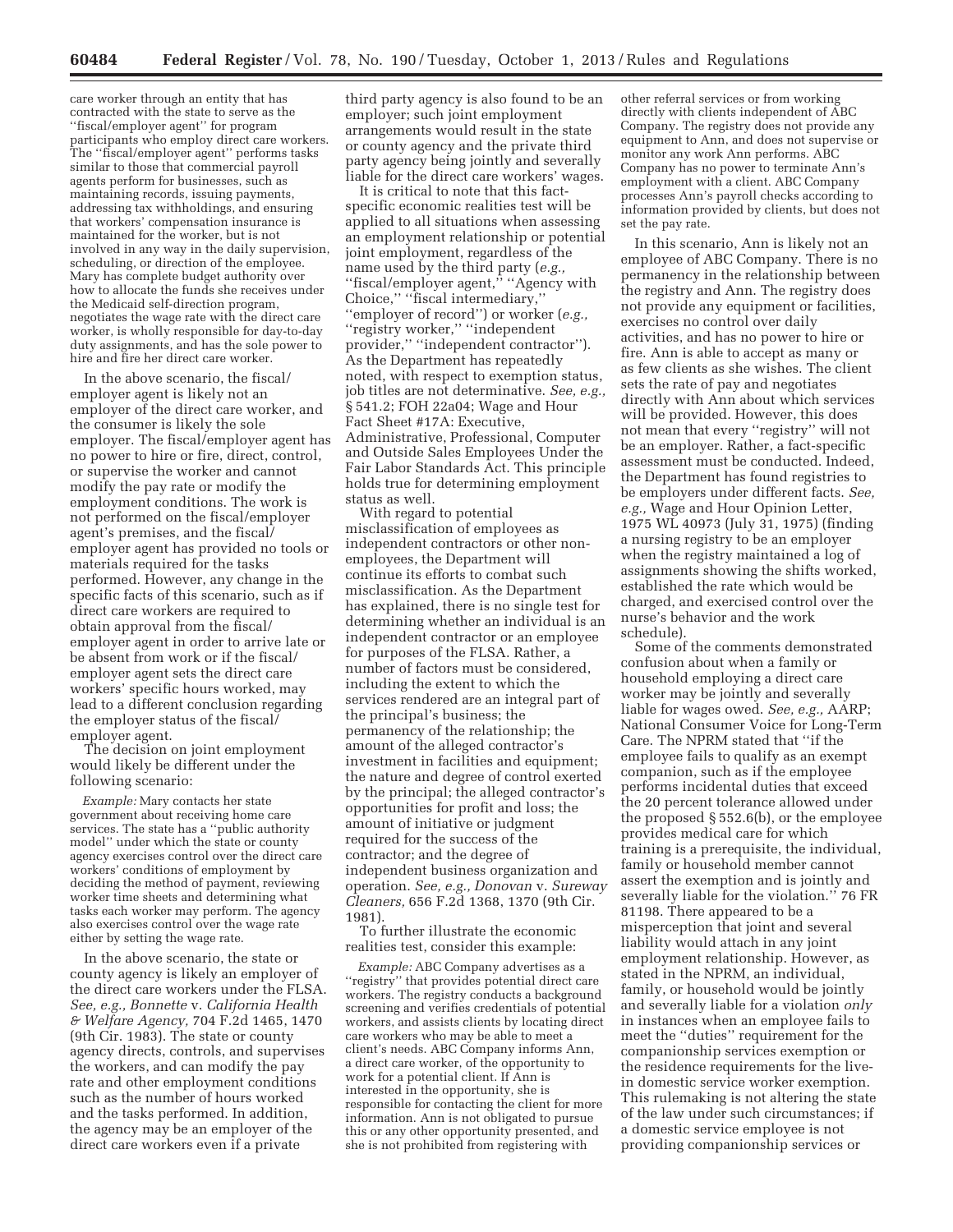does not meet the residence requirements for the live-in domestic service worker exemption, then the family and any third party employer are both responsible for complying with the FLSA's minimum wage, overtime, and recordkeeping requirements.25 For example, under both the current regulations and this Final Rule, if a family and an agency jointly employ a home care worker, and that worker is required to spend 50 percent of her time cleaning the house, that worker is not exempt under the companionship services exemption and the family and the third party are jointly and severally liable for any back wages due. However, under this Final Rule, in those situations where an employee satisfies the duties test for the companionship services exemption, the individual, family or household member may claim the exemption, but the third party joint employer cannot. In those instances, the family or household member would not be subject to joint and several liability.

Similarly, under the Final Rule, if a family and an agency jointly employ a live-in domestic service employee, the family would be able to claim the overtime pay exemption under § 13(b)(21), but the third party employer could not. If there is overtime pay due,<sup>26</sup> the third party employer would be liable for overtime pay; however, the family would not be subject to joint and several liability, provided the worker satisfies the live-in worker requirements (namely, resides in the home the requisite amount of time).

Finally, the revised regulation refers to ''the individual or member of the family or household'' who employs the direct care worker or live-in domestic worker. It is the Department's intent that the phrase ''member of the family or household'' be construed broadly, and no specific familial relationship is necessary. For example, a ''member of the family or household'' may include an individual who is a child, niece, guardian or authorized representative, housemate, or person acting *in loco parentis* to the individual needing companionship or live-in services.

The Department will work closely with stakeholders and the Department of Health and Human Services to provide additional guidance and

technical assistance during the period before the rule becomes effective, in order to ensure a transition that minimizes potential disruption in services and supports the progress that has allowed elderly people and persons with disabilities to remain in their homes and participate in their communities.

# E. Other Comments

As noted in various sections of this preamble, the Department received a number of comments raising concerns about topics that are related to this rulemaking but are not within the scope of the revisions to the regulatory text. These issues are discussed below. First, the Department addresses comments expressing concern that the rulemaking will cause increased institutionalization. Second, the Department addresses comments raising questions about paid family caregivers. Finally, the Department responds to commenters' questions regarding FLSA principles that are relevant in determining the hours for which a nonexempt direct care worker must be paid but which are not changed by this Final Rule.

#### *Community Integration and Olmstead*

The Department received several comments from groups that advocate for persons with disabilities and employers that raised concerns that requiring the payment of minimum wage and overtime to direct care workers would increase the cost of home and community based services (HCBS) funded under Medicaid, which in turn would result in a reduction of services under those programs and increased institutionalization of the elderly or persons with disabilities. *See, e.g.,*  ADAPT, National Disability Leadership Alliance (NDLA), Toolworks, Inc., National Council on Aging, and VNSNY. Specifically, ADAPT expressed concern that Medicaid reimbursement rates under HCBS programs will not increase to account for the additional costs for personal care services as a result of the Department's proposed rule, resulting in individuals going without essential assistance and eventually being forced into facilities. As a result, ADAPT asserted that the Department's proposed rule would promote institutionalization of such individuals.

These views were shared by NDLA, which stated that the Department's proposal would promote institutionalization because it would increase the cost of HCBS programs without a concurrent increase in Medicaid reimbursement rates or the

Medicaid caps for available funding. As a result, NDLA expressed concern that persons with disabilities ''will be left with the choice of forgoing needed assistance or subjecting themselves to unwanted institutionalization and loss of community connection.'' In addition, VNSNY, without providing specifics, stated that the Department's proposed rule would be ''inconsistent with the efforts undertaken around the country by public agencies to comply with the Supreme Court's decision in *Olmstead*  v. *L.C. ex rel. Zimring,* 527 U.S. 581  $(1999)$ ."

The Michigan Olmstead Coalition similarly stated that under the Americans with Disabilities Act (ADA) and the U.S. Supreme Court's decision in *Olmstead,* ''governmental policies must now support and promote inclusion, not segregation, of people living with disabilities'' and that ''[p]eople who need long-term supports and services should not be forced to receive those services in institutions rather than their own homes and apartments.'' However, the Michigan Olmstead Coalition stated that many direct care workers do the same work as workers in nursing homes and both should receive minimum wage and overtime protections. ''Without similar workplace compensation protections applied to institutions and home care, the home care industry faces another governmental policy that creates a disadvantage relative to nursing homes.'' In addition, the Michigan Olmstead Coalition stated that without minimum wage and overtime protections for direct care workers, ''nursing homes are better able to attract and retain staff creating additional burdens or competitive challenges on home care agencies.'' The Michigan Olmstead Coalition asserted that the proposal ''will help end another 'institutional bias' that favors nursing homes.''

Citing *Olmstead,* the SEIU similarly stated that the Department's proposed rule was unlikely to result in increased institutionalization of individuals because ''there has been a decisive policy shift toward home- and community-based long-term care in this country that is extremely unlikely to be reversed.'' The SEIU noted that it is ''difficult to imagine'' that publicly funded programs would reverse course from home and community based services to institutionalization simply because ''labor standards are brought up to those prevailing virtually everywhere else.'' The SEIU also noted that one of the reasons for the shift to home and community based services is due to the substantial cost savings associated with

<sup>25</sup>The Department notes that it is a good practice for individuals, family members or household members to keep a record of work performed in the household whether or not the individual, family or household member is an employer of the person performing the work.

<sup>26</sup>When an employee resides on his or her employer's premises, not all of the time spent on the premises is considered working time. *See* the Hours Worked section of this preamble for guidance on determining compensable hours worked.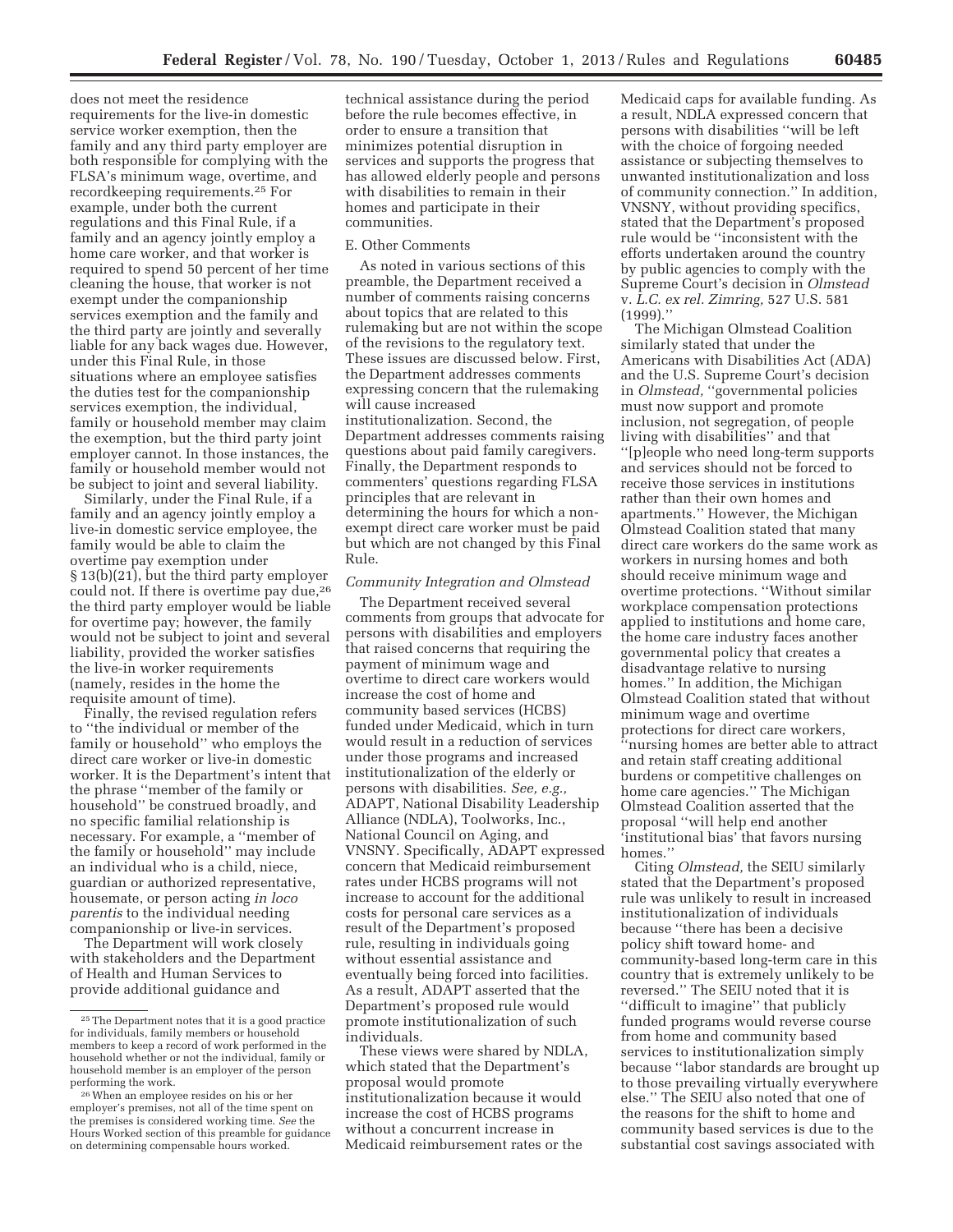non-institutional care. SEIU explained that these cost savings are not ''simply a difference in hourly labor costs, as is demonstrated by the fact that many of the states that are leaders in 'rebalancing' away from institutions are also leaders in setting adequate homecare labor standards.'' The advantages of home and community based services include that the services can be tailored to each individual's level of need and home and community based services do not include the overhead costs of maintaining a care facility.

The Department in no way meant to convey in the proposal that some increased levels of institutionalization would be considered acceptable. The Department fully supports the ADA's and *Olmstead'*s requirement that government programs provide needed services and care in the most integrated setting appropriate to an individual, and recognizes the important role that home and community based services have played in making that possible. The Department agrees with the Michigan Olmstead Coalition's assertion that protecting direct care workers under the FLSA will benefit home and community based services by ensuring that the home care industry can attract and retain qualified workers, which will improve overall quality of care. As discussed in more detail below, in order to comply with the ADA and *Olmstead,*  public entities must have in place an individualized process—available to any person whose service hours would be reduced as a result of the Final Rule—to examine if the service reduction would place the person at serious risk of institutionalization and, if so, what additional or alternative services would allow the individual to remain in the community.

Congress enacted the ADA in 1990 ''to provide a clear and comprehensive national mandate for the elimination of discrimination against individuals with disabilities.'' 42 U.S.C. 12101(b)(1). Congress found that ''historically, society has tended to isolate and segregate individuals with disabilities, and, despite some improvements, such forms of discrimination against individuals with disabilities continue to be a serious and pervasive social problem.'' 42 U.S.C. 12101(a)(2). For those reasons, Congress prohibited discrimination against individuals with disabilities by public entities under Title II of the ADA:

[N]o qualified individual with a disability shall, by reason of such disability, be excluded from participation in or be denied the benefits of the services, programs, or activities of a public entity, or be subjected to discrimination by any such entity.

## 42 U.S.C. 12132.

Pursuant to Congressional authority, the Attorney General issued regulations implementing Title II of the ADA, which are based on regulations issued under section 504 of the Rehabilitation Act of 1973. *See* 42 U.S.C. 12134(a); 28 CFR 35.190(a); Executive Order 12250, 45 FR 72995 (1980), *reprinted in* 42 U.S.C. 2000d–1. The Title II regulations require public entities to ''administer services, programs, and activities in the most integrated setting appropriate to the needs of qualified individuals with disabilities.'' 28 CFR 35.130(d). The preamble discussion to Title II explains that ''the most integrated setting'' is one that ''enables individuals with disabilities to interact with non-disabled persons to the fullest extent possible.'' 28 CFR part 35, app. A (2010) (addressing § 35.130); *see also*  Statement of the Dep't of Justice on Enforcement of the Integration Mandate of Title II of the Americans with Disabilities Act and *Olmstead* v. *L.C.,* at 2 (June 22, 2011) (Olmstead Enforcement Statement), *available at http://www.ada.gov/olmstead/q&a*\_ *olmstead.htm*. Moreover, ''integrated settings'' are described as ''those that provide individuals with disabilities opportunities to live, work, and receive services in the greater community, like individuals without disabilities. Olmstead Enforcement Statement, at 3.

Giving deference to the Attorney General's regulations and interpretation of the ADA, the Supreme Court in *Olmstead* v. *L.C.,* 527 U.S. 581 (1999), held that Title II prohibits the unjustified segregation of individuals with disabilities. *Id.* at 597–98. The Supreme Court concluded that public entities are required to provide community-based services to persons with disabilities when (a) such services are appropriate; (b) the affected persons do not oppose community-based treatment; and (c) community-based services can be reasonably accommodated, taking into account the resources available to the entity and the needs of others who are receiving disability services from the entity. *Id.* at 607. The Court explained that this holding ''reflects two evident judgments." *Id.* at 600. "First, institutional placement of persons who can handle and benefit from community settings perpetuates unwarranted assumptions that persons so isolated are incapable or unworthy of participating in community life." *Id.* "Second, confinement in an institution severely diminishes the everyday life activities of individuals, including family relations, social contacts, work options, economic

independence, educational advancement, and cultural enrichment.'' *Id.* at 601.

The Department of Justice has issued guidance further clarifying the scope of a public entity's *Olmstead* obligations. Public entities may be in violation of the ADA's integration requirement when they: (1) Directly or indirectly operate facilities and/or programs that segregate individuals with disabilities; (2) finance the segregation of individuals with disabilities in private facilities; or (3) through planning service system design, funding choices, or service implementation practices, promote or rely upon the segregation of individuals with disabilities in private facilities or programs. Olmstead Enforcement Statement, at 3. "[B]udget cuts can violate the ADA and *Olmstead* when significant funding cuts to community services creates a risk of institutionalization or segregation.'' *Id.*  at 5. If budget cuts require the elimination or reduction of community services for individuals who would be at serious risk for institutionalization without such services, such cuts or reductions in services can violate the ADA's integration requirement. *Id.* at 6. Institutionalization need not be imminent or inevitable for a violation of the ADA's integration mandate to be found. *See M.R.* v. *Dreyfus,* 663 F.3d 1100, 1116–17 (9th Cir. 2011); *accord Pashby* v. *Delia,* 709 F.3d 307, 322 (4th Cir. 2013). Rather, an *Olmstead*  violation can result when a public entity fails to provide community services or cuts services that ''will likely cause a decline in health, safety, or welfare that would lead to the individual's eventual placement in an institution.'' Olmstead Enforcement Statement, at 5.

To comply with the ADA's integration requirement, public entities must reasonably modify their policies, procedures or practices when necessary to avoid discrimination or unjustified institutionalization. 28 CFR 35.130(b)(7); *accord Pashby,* 709 F.3d at 322. The obligation to make reasonable modifications may be excused only where a public entity demonstrates that the modifications would ''fundamentally alter'' the programs or services at issue. *Id.; see also Olmstead,*  527 U.S. at 604–07. ''A 'fundamental alteration' requires the public entity to prove 'that, in the allocation of available resources, immediate relief for plaintiffs would be inequitable, given the responsibility the State [or local government] has taken for the care and treatment of a large and diverse population of persons with disabilities.' '' Olmstead Enforcement Statement, at 6 (citing *Olmstead,* 527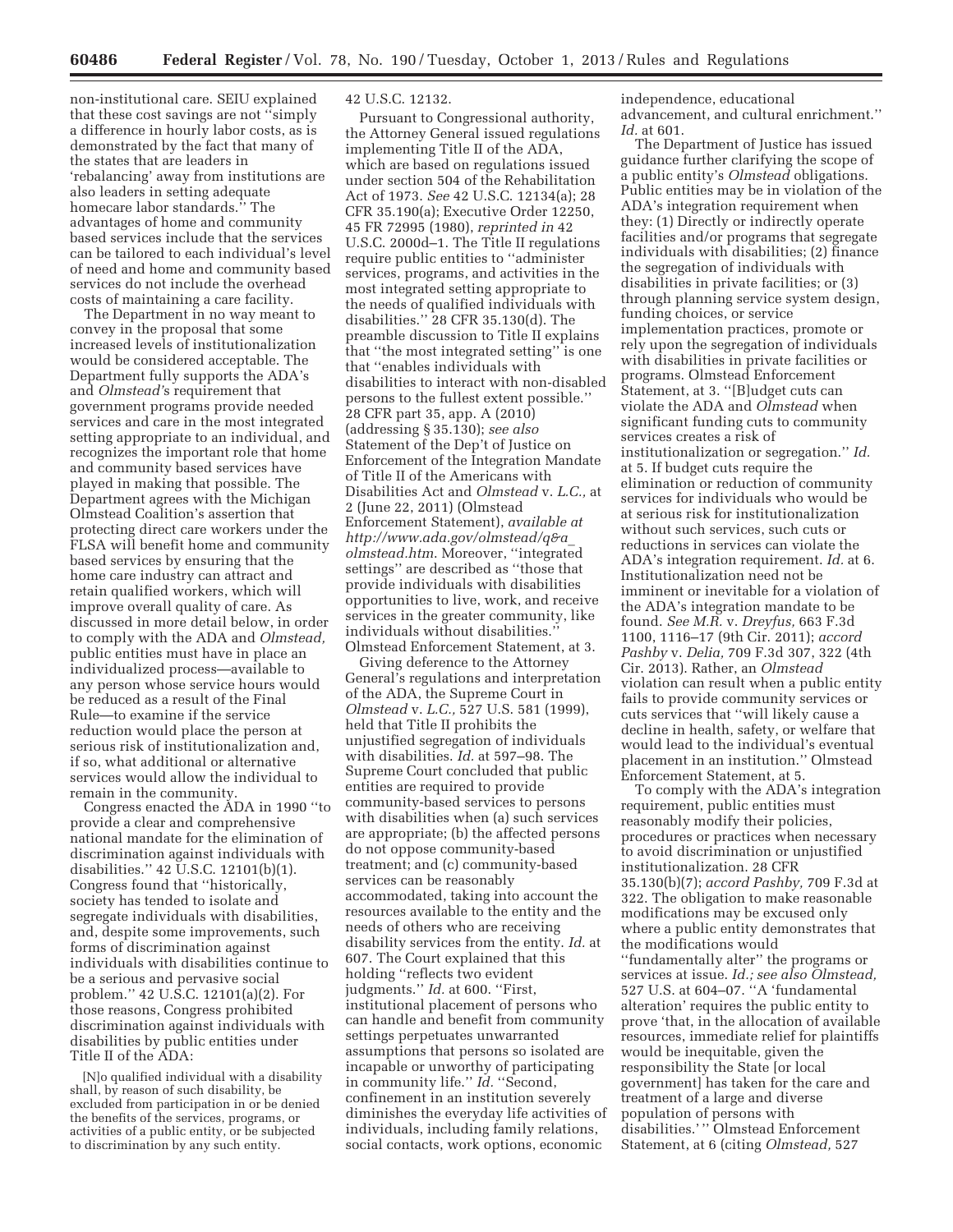U.S. at 604). DOJ has further indicated that in order to raise a fundamental alteration defense, a public entity must show that it has developed a comprehensive, effectively working *Olmstead* plan and is implementing that plan accordingly. *Id.* at 7.

Several appellate courts have concluded that a fundamental alteration defense based solely on budgetary concerns is insufficient. *See, e.g., Pashby,* 709 F.3d at 323–24; *M.R.,* 663 F.3d at 1118–19; *Pa. Prot. & Advocacy, Inc.* v. *Pa. Dep't of Pub. Welfare,* 402 F.3d 374, 380 (3d Cir. 2005); *Radaszewski* v. *Maram,* 383 F.3d 599, 614 (7th Cir. 2004); *Fisher* v. *Oklahoma,*  335 F.3d 1175, 1181 (10th Cir. 2003). ''Even in times of budgetary constraints, public entities can often reasonably modify their programs by re-allocating funding from expensive segregated settings to cost effective integrated settings.'' Olmstead Enforcement Statement, at 7.

As previously noted, a public entity has an affirmative obligation to ensure its compliance with the ADA's integration mandate and take necessary steps to ensure its policies do not place individuals at risk of institutionalization. *See, e.g., Fisher,*  335 F.3d at 1181–84. The Department of Justice (DOJ) and the Office for Civil Rights (OCR) at the Department of Health and Human Services have taken the position that in order to comply with the ADA and the Supreme Court's decision in *Olmstead,* public entities must have in place an individualized process—available to any person whose service hours would be reduced as a result of the Final Rule—to examine if the service reduction would place the person at serious risk of institutionalization and, if so, what additional or alternative services would allow the individual to remain in the community. *See* October 22, 2012 Letter from DOJ and OCR *available at http:// www.ada.gov/olmstead/olmstead*\_ *cases*\_*list2.htm#mr.* It will be important for public entities to work closely with advocates and persons with disabilities to ensure that these processes address critical elements for determining whether a person is at risk and that persons with disabilities are aware of these processes.

For these reasons, the Department agrees with those commenters who argued that the proposed rule will further the goals of *Olmstead* and will not create needless institutionalization. However, we will monitor implementation of the rule and its impact on consumers.

### *Family or Household Care Providers*

Paid Family or Household Members in Certain Medicaid-Funded and Certain Other Publicly Funded Programs Offering Home Care Services

The Department received a number of comments discussing the potential impact of the proposed rule on paid family care providers. *See, e.g.,* Joni Fritz, ANCOR, ADAPT and the National Council on Independent Living, NASDDDS, Foothills Gateway, Inc. Arrangements in which a family member of the consumer is paid to provide home care services arise in certain Medicaid-funded and certain other publicly funded programs that allow the consumer (or the consumer's representative) to select and supervise the care provider, and further permit the consumer to choose a family member as a paid direct care worker. Family or household members may also be hired as paid direct care workers through other types of Medicaid-funded programs. The Department recognizes that consumers need not be homebound in order to qualify for home care services. Under these programs, the particular services to be provided and the number of hours of paid work are described in a written agreement, usually called a ''plan of care,'' developed and approved by the program after an assessment of the services the consumer requires and the consumer's existing supports, such as unpaid assistance provided by family or household members.

Some commenters expressed concern that the services paid family care providers typically perform, such as household work, meal preparation, assistance with bathing and dressing, etc., would not fall within the definition of companionship services under the proposed rule. *See, e.g.,* National Association of States United for Aging and Disabilities, ANCOR, NASDDDS. If paid family care providers are not performing exempt companionship services under the FLSA, these commenters wrote, the services they provide would become more expensive, and consequently, the options for employing family members through Medicaid-funded programs or for more than 40 hours per week would be severely limited. *Id.* Additionally, Foothills Gateway, Inc., a non-profit agency that provides Medicaid-funded services to individuals with developmental disabilities in Colorado, expressed concern that if paid family care providers are entitled to minimum wage and overtime for all hours during which they provide services to the consumer, including those that were

previously unpaid, the costs of care would far exceed those Medicaid will reimburse, making the paid family caregiving model unsustainable.

The Department is aware of and sensitive to the importance and value of family caregiving to those in need of assistance in caring for themselves to avoid institutional care. It recognizes that paid family caregiving, in particular through certain Medicaid-funded and certain other publicly funded programs, is increasing across the country, and that such programs play a critical role in allowing individuals to remain in their homes. The Department also recognizes that some paid or unpaid caregivers who are not family but are household members, meaning they live with the person in need of care based on a close, personal relationship that existed before the caregiving began—for example, a domestic partner to whom the person is not married—are the equivalent of family caregivers.

The Department cannot adopt the suggestion of several commenters that the services paid family care providers typically perform be categorically considered exempt companionship services. Although as commenters stated, family care providers may often spend a significant amount of time providing assistance with ADLs and IADLs, the Department is defining companionship services to include only a limited amount of such assistance for the reasons described in the section of this Final Rule explaining the revisions to § 552.6. Furthermore, there is no basis in the FLSA for treating domestic service employees who are family members of their employers differently than other workers in that category. Congress explicitly exempts family members when it is its intention to do so. *See* 29 U.S.C. 203(e)(3); 203(s)(2);  $213(c)(1)(A)$ , (B). The provisions of the statute regarding domestic service and companionship services do not indicate intention to exempt family members. *See* 29 U.S.C. 206(f), 207(l), 213(a)(15).

# *Interpretation of ''Employ'' With Regard to Family or Household Care Providers*

The Department recognizes the significance and unique nature of paid family and household caregiving in certain Medicaid-funded and certain other publicly funded programs as described above. In interpreting the economic realities test to determine when someone is employed (i.e., suffered or permitted to work, 29 U.S.C. 203(g)), the Department has determined that the FLSA does not necessarily require that once a family or household member is paid to provide some home care services, all care provided by that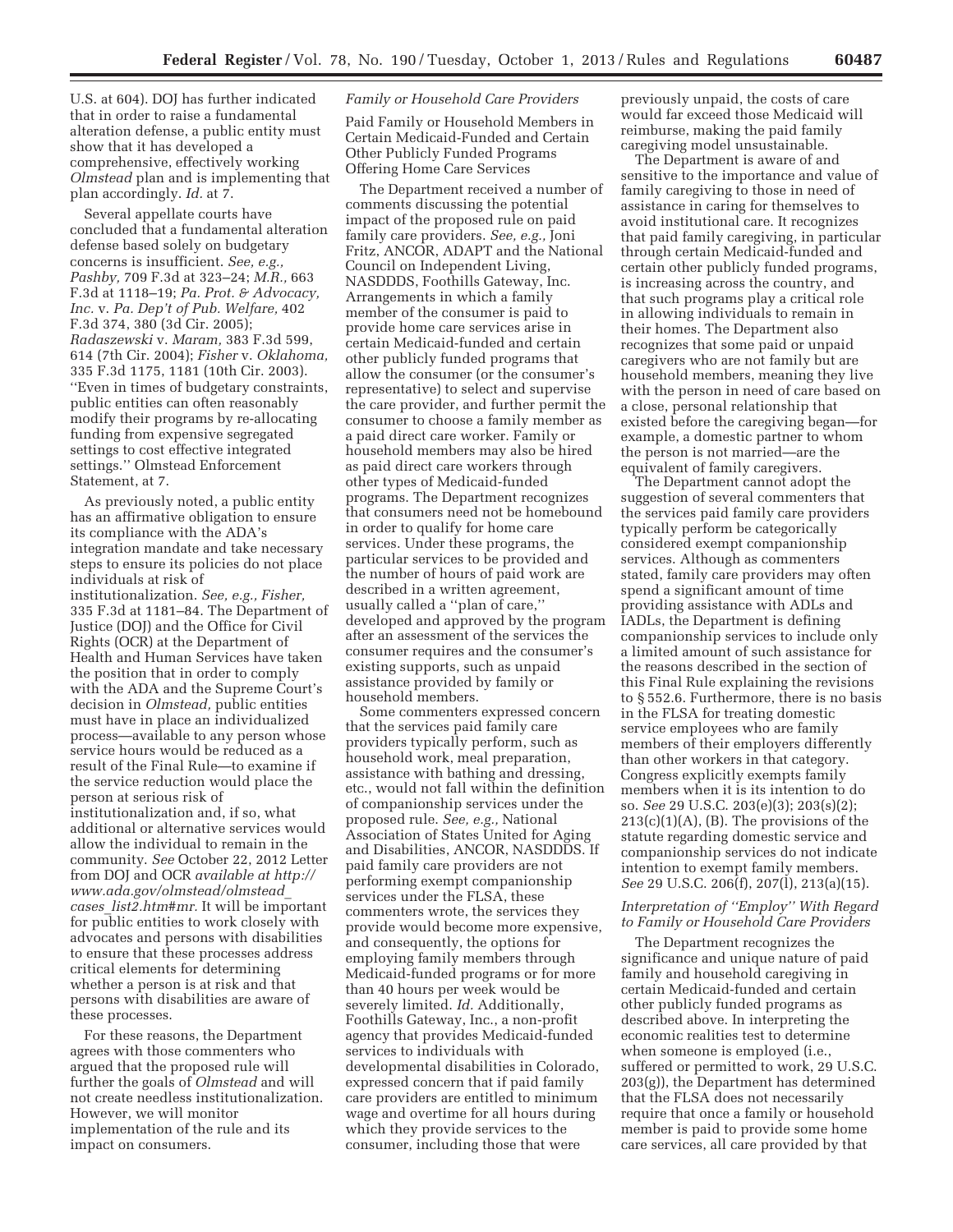family or household member is part of the employment relationship. In such programs, as described above, the Department will not consider a family or household member with a preexisting close, personal relationship with the consumer, to be employed beyond a written agreement developed with the involvement and approval of the program and the consumer (or the consumer's representative), usually called a plan of care, that reasonably defines and limits the hours for which paid home care services will be provided. The determination of whether such an agreement is reasonable includes consideration of whether it would have included the same number of paid hours if the care provider had not been a family or household member of the consumer.

The Department believes this interpretation follows from the application of the FLSA ''economic realities'' test to the unique circumstances of home care provided by a family or household member. Ordinarily, a family or household member who provides unpaid home care to another family or household member would not be in an employment relationship with the recipient of the support. But under the FLSA, family members *can* be hired to be domestic service employees of other family members, in which case, unless a statutory exemption applies, they are entitled to minimum wage and overtime for hours worked. *See* 29 U.S.C. 206(f), 207(l) (requiring the payment of minimum wage and overtime compensation to ''any employee engaged in domestic service'' without creating any exception for family members); *Velez* v. *Sanchez,* 693 F.3d 308, 327–28 (2d Cir. 2012) (explaining that a familial relationship does not preclude the possibility that the economic realities of the situation show that an individual is a domestic service employee). The decision to select a family or household member as a paid direct care worker through a Medicaidfunded or certain other publicly funded program creates an employment relationship under the FLSA, and the services paid family or household care providers perform in those circumstances likely will not, because of the nature of the paid duties and possibly also the involvement of a third party employer, be exempt companionship services. Ordinarily, under the FLSA, including in the domestic service employment context, if an employment relationship exists, all hours worked by an employee for an employer, as defined at 29 CFR part 785

and § 552.102 and discussed elsewhere in this Final Rule, are compensable. But in the case of certain Medicaid-funded and certain other publicly funded programs, different considerations apply where a prior familial or household relationship exists which is separate and apart from the creation of any employment relationship and where the relevant paid services are the provision of home care services. Specifically, in the context of direct care services under a Medicaid-funded or certain other publicly funded home care program, the FLSA ''economic realities'' test does not require that the decision to select a family or household member as a paid direct care worker means that all care provided by that person is compensable. In other words, in these circumstances, the Department does not interpret the law as transforming, and does not intend anything in this Final Rule to transform, all care by a family or household member into compensable work.

For example, a familial relationship, but not an employment relationship, would exist where a father assists his adult, physically disabled son with activities of daily living in the evenings. If the son enrolled in a Medicaid-funded or certain other publicly funded program and the father decides to become his son's paid care provider under a program-approved plan of care that funds eight hours per day of services that consist of assistance with ADLs and IADLs, the father would then be in an employment relationship with his son (and perhaps the state-funded entity) for purposes of the FLSA. As explained in the sections of this Final Rule addressing § 552.6 and § 552.109, based on the nature of the paid services and possibly also the involvement of a third-party employer, the father's paid work would not fall under the companionship services exemption. If the relevant requirements (described below) are met, including that the hours of paid work described in a plan of care or similar document are reasonable as described above, the father's employment relationship with his son (and, if a joint employment relationship exists, the state or certain other publicly funded employer administering the program) extends only to the eight hours per day of paid work contemplated in the plan of care; the assistance he provides at other times is not part of that employment relationship (or those employment relationships) and therefore need not be paid.

The limits on the employment relationship between a consumer and a family or household care provider and a third-party entity and that care

provider arise from the application of the ''economic realities'' test, described in more detail in the section of this Final Rule discussing joint employment. Specifically, where a prior familial or prior household relationship exists separate and apart from any paid arrangement for home care services, the economic realities test applies differently to the two roles played by the family or household member. The Second Circuit has identified a number of useful factors for applying the economic realities test in the family domestic service employment context, calling for consideration of: ''(1) The employer's ability to hire and fire the employee; (2) the method of recruiting or soliciting the employee; (3) the employer's ability to control the terms of employment, such as hours and duration; (4) the presence of employment records; (5) the expectations or promises of compensation; (6) the flow of benefits from the relationship; and (7) the history and nature of the parties' relationship aside from the domestic labor.'' *Velez,* 693 F.3d at 330. Based on an analysis of these factors in the special situation of paid family or household care providers, an employment relationship would exist only as defined and limited by a written agreement developed with the involvement and approval of a Medicaid-funded or similar publicly funded program, usually called a plan of care, that reasonably sets forth the number of hours for which paid home care services will be provided.

Under an analysis of the economic realities of the work compensated under a plan of care or similar written agreement, the consumer or the entity administering the Medicaid-funded or similar publicly funded home care program (or perhaps both) are employers of the family or household care provider. (Again, whether the entity administering a program is a third party employer of the care provider is determined as described in the section of this preamble discussing joint employment.) The consumer, and/or the entity, recruit and hire the family or household member to provide the services described in the plan of care, may fire the family or household member from the paid position, and control the number of hours of work and the type of work the family or household member must perform. There is a clear expectation and promise of compensation, and employment records must be kept in order to receive payment. During the hours for which a family or household care provider is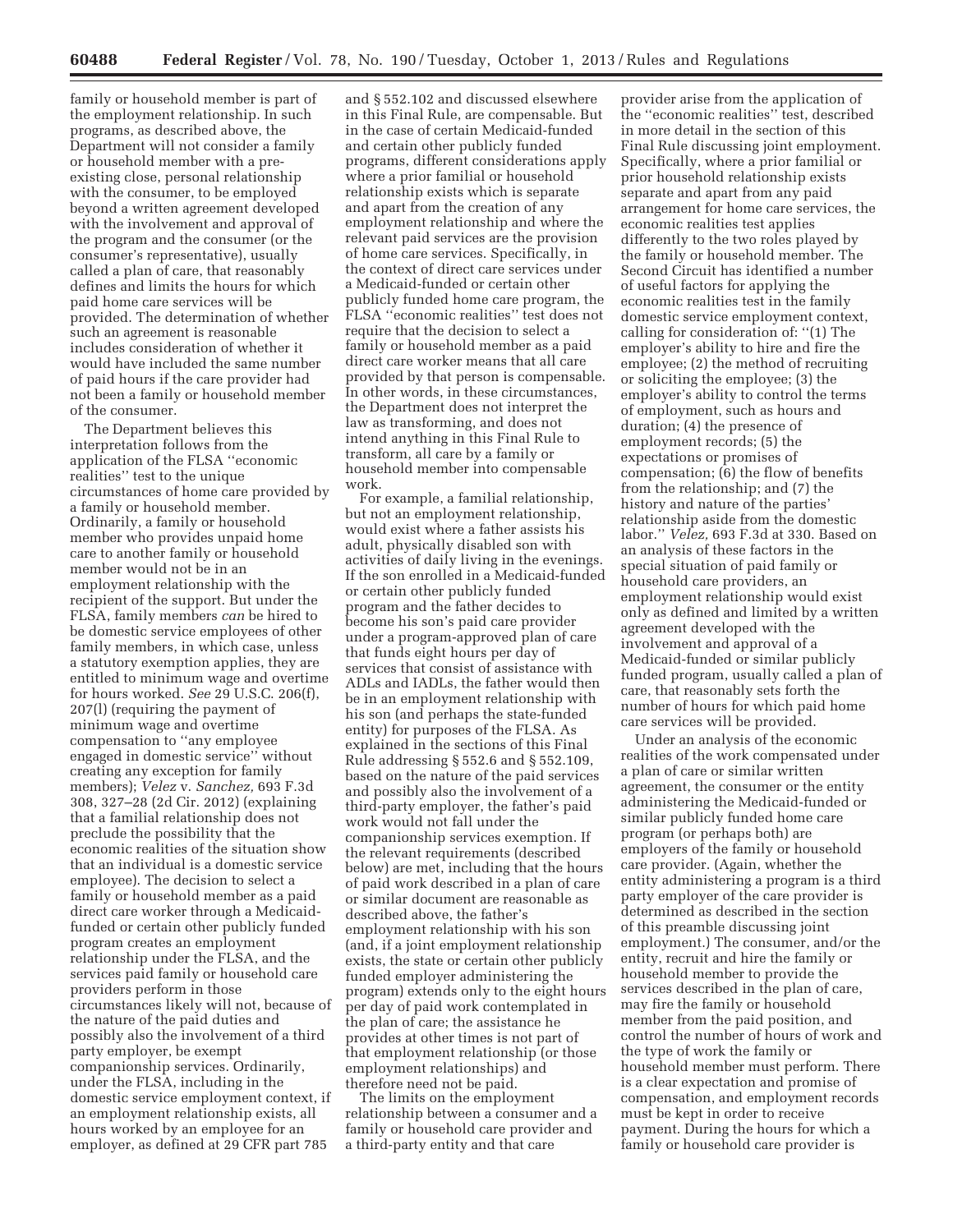compensated under a plan of care, the care provider is obligated to perform the services he or she was hired to provide. In addition, a paid family or household care provider is not permitted to substitute someone else to receive payment from Medicaid for services provided pursuant to the plan of care without employer approval.

On the other hand, during the time when the family or household care provider may perform similar services beyond the hours that he or she has been hired to work under the plan of care, an analysis of the economic realities of the situation leads to the conclusion that the caregiver is not employed, and that the consumer and any entity administering the Medicaidfunded or similar publicly funded program are not employers. The family or household member has not been hired to perform this additional care, nor was he or she recruited for a paid position performing them. The family or household member has no expectation of compensation, nor has any been promised, and there will not be employment records regarding any unpaid services. During this time, the family or household member's activities are not restricted by an agreement to provide certain services, and the family or household member can choose to come and go from the home and have other family members or other people provide the supports. Importantly, the unpaid support stems from a prior familial or household relationship that is separate and apart from the initiation of any employment relationship.

The discussion above addresses only the unique circumstances that exist in the context of domestic service employment by paid family and household member caregivers. The Department believes this bifurcated analysis is warranted because of the special relationships between family and household members and the special environment of the home. It does not apply outside the home care service context; the Department views work for a family business, for example, as subject to the typical FLSA law and regulations regarding the employment relationship and hours worked. This analysis also does not generally apply to relationships that do not involve preexisting family ties or a preexisting shared household. Therefore, except as noted below, it would *not* apply to a direct care worker who did not have a family or a household relationship with the individual in need of services prior to the individual's need arising or the creation of the plan of care. In other words, a direct care worker who becomes so close to the consumer as to

be ''like family,'' or a direct care worker who becomes part of the consumer's household when hired to be a live-in employee, does not have a bifurcated relationship with the consumer. In those circumstances, all services the direct care worker provides fall within the employment relationship between the consumer and worker and between any third party employer and the worker; therefore, if those direct care services do not fall under the companionship services exemption, they must be compensated as required under the FLSA. By contrast, if the consumer and caregiver enter into a new family relationship during the course of an employment relationship (e.g., through marriage or civil union), then, although the family relationship did not predate the employment relationship, the bifurcated analysis described above would apply.

Additionally, the discussion above applies to third party employers that administer or facilitate the administration of certain Medicaidfunded or certain other publicly funded home care programs. These entities may be public agencies that run such programs or private organizations that have been designated to play a role in the functioning of the programs. These entities may benefit from this unique analysis only because of the entanglement with the special relationships between family and household members that necessarily result from the selection of family and household members as paid care providers through certain Medicaidfunded or certain other publicly funded programs.

Furthermore, the Department emphasizes that under this bifurcated analysis, the employment relationship is limited to the paid hours contemplated in the plan of care or other written agreement developed and approved by certain Medicaid-funded or certain other publicly funded home care programs only if that agreement is reasonable. As noted above, a determination of reasonableness will take into account whether the plan of care would have included the same number of paid hours if the care provider had not been a family or household member of the consumer. In other words, a plan of care that reflects unequal treatment of a care provider because of his or her familial or household relationship with the consumer is not reasonable. For instance, the program may not reduce the number of paid hours in a plan of care because the selected care provider is a family or household member. For example, an older woman who can no

longer care for herself may enroll in a Medicaid-funded program. The program is administered by the county in which she lives and she has been assessed to need paid services for 30 hours per week beyond the existing unpaid assistance she receives from her daughter and other relatives. If the hours in the plan of care are reduced by the county to 15 hours per week because the woman's daughter is hired as the paid care provider, the paid hours in the plan of care do not reflect the economic reality of the employment relationship and therefore will not determine the number of hours that must be paid under the FLSA. In addition, a program may not require an increase in the hours of unpaid services performed by the family or household care provider in order to reduce the number of hours of paid services. *See* 42 CFR 441.540(b)(5) (mandating that as to certain types of Medicaid-funded home care programs, unpaid services provided by a family or household member ''cannot supplant needed paid services unless the . . . unpaid [services] . . . are provided voluntarily to the individual in lieu of an attendant''); Final Rule, Medicaid Program; Community Choice First Option, Centers for Medicare and Medicaid Services, 77 FR 26828, 26864 (May 7, 2012) (explaining that unpaid services ''should not be used to reduce the level of [paid] services provided to an individual unless the individual chooses to receive, and the identified person providing the support agrees to provide, these unpaid [services] to the individual in lieu of a paid attendant''). Although the Department distinguishes between an unpaid familial or household relationship and a paid employment relationship between family and household members, it does not condone or intend to overlook subterfuges that may seek to treat family members less equally. This interpretation may not be used in a manner that interferes with the ability of all direct care workers to enjoy the full protections of the FLSA.

The ''economic realities'' analysis also applies to certain private pay home care situations, such as those funded by long-term care insurance, where a family or household member is paid for home care services. Specifically, where a program permits the selection of a family or household member as a paid home care provider, if a familial or household relationship existed prior to and separate and apart from any employment relationship, use of the bifurcated application of the economic realities test would be appropriate. Application of the factors for applying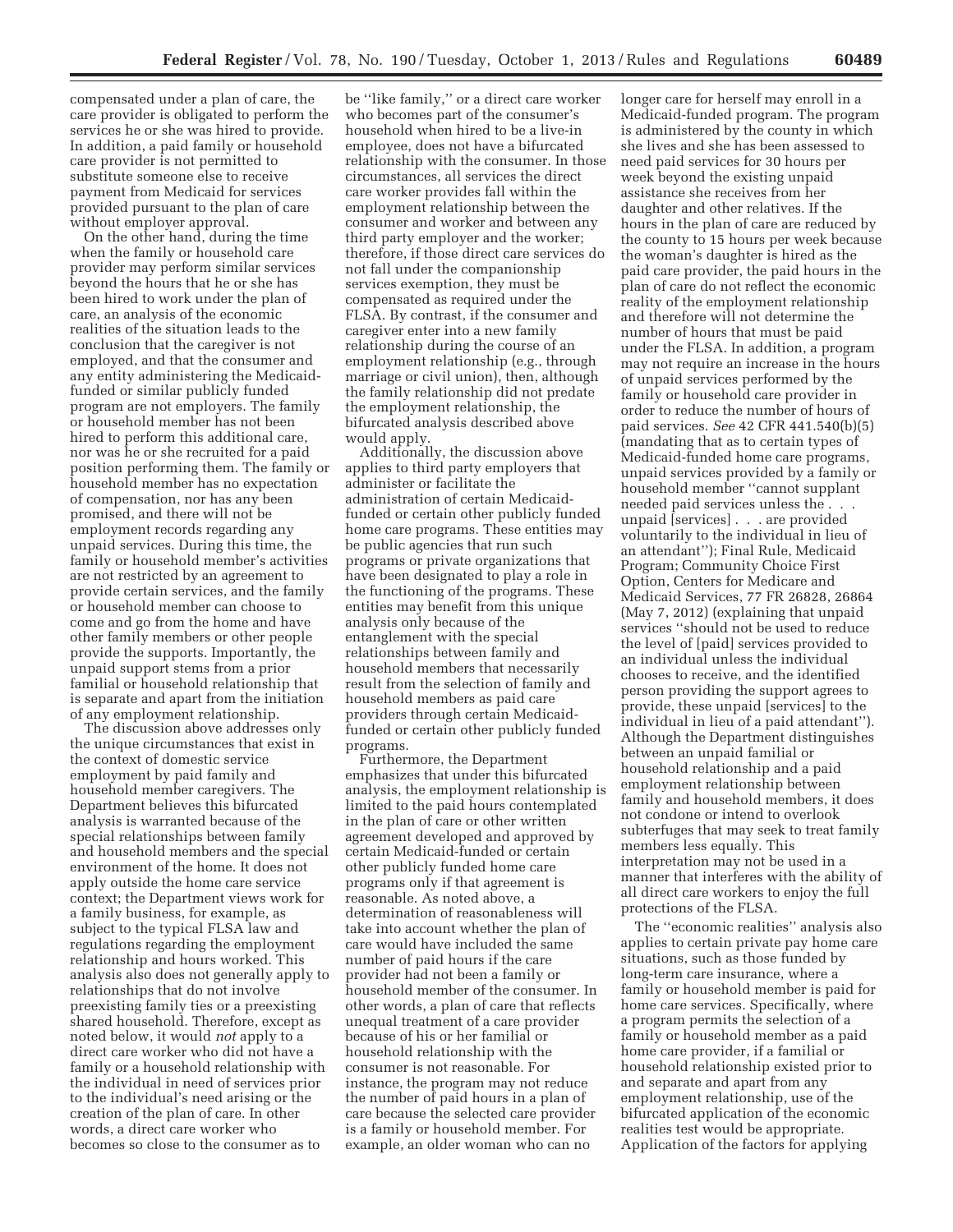the economic realities test in the family domestic service employment context described earlier in this section could lead to the conclusion that some of the hours of caregiving are part of an employment relationship and some hours are part of a familial or household relationship. How the divide between the two relationships is determined may vary depending on the structure of each program but, as in certain Medicaid and certain other publicly funded programs described above, the Department would look to a written agreement that reasonably sets forth the number of hours for which paid home care services will be provided.

## *FLSA ''Hours Worked'' Principles*

Although the Department did not propose any changes to its existing rules defining what are considered hours worked under the FLSA, many commenters asked how the hours worked principles under the FLSA apply to domestic service employment. For instance, many commenters raised questions about when domestic service employees are considered to be working even though some of their time is spent sleeping, traveling, eating, or engaging in personal pursuits. The Department emphasizes that its regulations regarding when employees must be compensated for sleep time, travel time, meal periods or on-call time were not a part of this rulemaking, and they are unchanged by this Final Rule. Domestic service employees who do not qualify for the companionship services exemption or the live-in domestic service employee exemption are subject to existing rules on how to calculate hours worked, like any other employee covered under the FLSA. To address commenters' questions, however, the Department is providing the following guidance regarding the Department's established rules on compensable hours worked.

The Department received several comments requesting clarification on when sleep time, meal periods, or other off-duty periods would be compensable as hours worked under the FLSA. For example, a direct care worker requested that the Department define hours worked and differentiate between sleep time and other periods when the employee is awake. Another individual wanted to know whether a direct care worker who is on the job for a 24-hour period must be paid overtime while sleeping, eating a meal, watching television or making a personal telephone call. Other commenters suggested that the Department make clear that the final rules on companionship services and live-in

domestic service employees do not alter the Department's longstanding regulations concerning the compensability of sleep time and meal periods.

The Department also received a number of comments expressing concerns about domestic service employees being paid for sleep time or meal periods. Several employers suggested that their direct care workers should not be paid overtime for sleep periods or for other periods when the employee is engaged in personal activities and is not actively working. *See, e.g.,* Husky Senior Care; Scott Shaw Enterprises; and Stephen McCollum. One individual, who was starting a home care business, stated that such companies should not be required to pay direct care workers for any time they are sleeping, eating, or attending to their own personal needs. Access Living stated that a direct care worker who stays overnight or is a live-in employee and assists the consumer by taking him or her to the bathroom or repositioning the client at night should only be paid for such activities and should not be compensated for the entire night or for periods when the direct care worker is asleep. Access Living requested clarification on the sleep time rules. VNAA stated that direct care workers who sleep over should not be paid overtime during periods when they are essentially ''standing by'' and not actively providing support services. VNAA urged the Department to provide greater flexibility in the rule for paying overtime to live-in or sleep-over employees.

Similarly, the Department received numerous comments from employers, non-profits, and advocacy organizations that serve persons with disabilities requesting that live-in roommates not be required to receive minimum wage and overtime pay for periods of sleep time. *See, e.g.,* Community Vision; TASH; Community Link; and Friends of Broomfield. Community Vision, a nonprofit organization that provides support services for many adults with developmental disabilities, and many others stated that ''[r]equiring live-in roommates to be paid for sleep time puts solid agreements between individuals with significant disabilities and their live-in roommates at grave risk, and unintentionally results in an unnecessary burden for all interested parties.''

Both NELP and AARP recognized that the Department has regulations that address the compensability of waiting time, on-call time, and sleep time. AARP noted that for shifts of less than 24 hours, all hours are considered work

hours even though the employee may sleep and engage in other personal activities (see discussion below of offduty hours). AARP further noted that for a shift of 24 hours or more, the parties may agree to exclude a sleep period of eight hours, unless the sleep is interrupted to such an extent that the employee cannot get five hours of sleep during the night. In addition, NELP noted that live-in domestic service employees and their employers are permitted to come to an agreement to exclude sleep time, time spent on meals and rest breaks, and other periods when the employee is completely relieved of duty.

AARP stated that ''[s]ome slight modification [to the Department's rules] to account for the fact that both consumer and the worker may be asleep for most of the shift might make the new regulations more workable for both the employers and employees.'' AARP suggested that the Department allow employers to pay only the regular rate for sleep time even for overtime hours if the sleep time is largely uninterrupted or allow the parties to agree to an overnight flat rate of sufficient size to ensure that the worker is paid at least the minimum wage for all shift hours.

## *Sleep Time*

While the Department carefully considered all of the comments received on when sleep time should be compensable, the Department notes that no changes were proposed to its longstanding interpretation regarding the compensability of sleep time discussed in 29 CFR 785.21–.23. The sleep time rules have been in effect for many decades and reflect case law, including Supreme Court decisions, that govern when time spent sleeping is work time. Under the Department's regulations, an employee who is required to be on duty for less than 24 hours is working even though he or she is permitted to sleep or engage in other personal activities when not busy. *See*  § 785.21. Thus, an employee on duty for less than 24 hours, such as a security guard assigned to a hospital, would need to be paid for the entire period even though there may be times of inactivity when the employee may, for example, read a magazine. This general rule applies in the same way to domestic service employees who are on duty for less than 24 hours.

Where an employee is required to be on duty for 24 hours or more, the employer and employee may agree to exclude a bona fide meal period or a bona fide regularly scheduled sleeping period of not more than eight hours from the employee's hours worked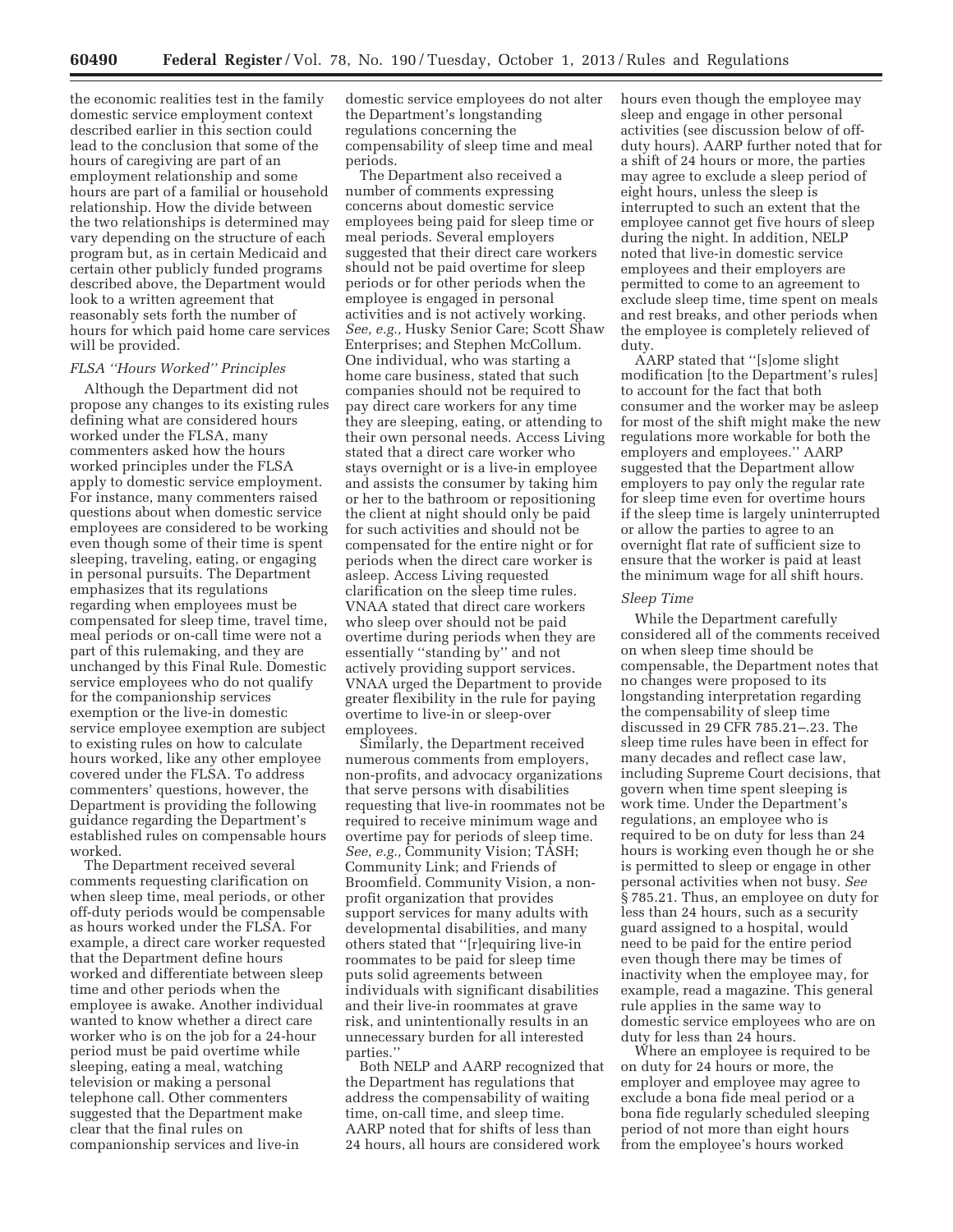under certain conditions. *See* § 785.22. The conditions for the exclusion of such a sleeping period from hours worked are (1) that adequate sleeping facilities are furnished by the employer, and (2) that the employee's time spent sleeping is usually uninterrupted. When an employee must return to duty during a sleeping period, the length of the interruption must be counted as hours worked. If the interruptions are so frequent that the employee cannot get at least five hours of sleep during the scheduled sleeping period, the entire period must be counted as hours worked. *Id.; see also* Wage and Hour Opinion Letter, 1999 WL 1002352 (Jan. 7, 1999). Where no expressed or implied agreement exists between the employer and employee, sleeping time is compensable.

Where an employee resides on the employer's premises permanently or for extended periods of time, not all of the time spent on the premises is considered working time. *See*  §§ 552.102, 785.23. Such an employee may engage in normal private pursuits and thus have enough time for eating, sleeping, entertaining, and other periods of complete freedom from all duties where he or she may leave the premises for his or her own purposes. For a livein domestic service employee, such as a live-in roommate, the employer and employee also may agree to exclude the amount of time spent during a bona fide meal period, sleep period and off-duty time. *See* §§ 552.102, 785.22, 785.23. However, if the meal periods, sleep time, or other periods of free time are interrupted by a call to duty, the interruption must be counted as hours worked. In these circumstances, the Department will accept any reasonable agreement of the parties taking into consideration all of the pertinent facts. However, as more fully discussed above, the employer must track and record all hours worked by domestic service employees, including live-in employees, and the employee must be compensated for all hours actually worked notwithstanding the existence of an agreement.

It is not necessary to create a special exemption for live-in roommates. Both AARP and NELP recognized the Department's longstanding position on when employees who work 24 hours or more or are live-in employees. The Department believes that its existing sleep time rules discussed above address the concerns raised in the comments regarding when sleep time must be compensated. The Department's longstanding rules make clear that livein roommates need only be compensated for hours worked and

those hours exclude sleep time, mealtime, as well as other off-duty time if there is an agreement to exclude such time and the employees are not performing work.

The Department received a few comments expressing concern that if there is no express or implied agreement with respect to sleep time, all hours must be counted as work time. Under the existing sleep time rules, uninterrupted time spent sleeping need not be counted as work time so long as an agreement exists between the employer and employee. 29 CFR 785.22. Bright Star Healthcare of Baltimore, for example, expressed concern that it would not be allowed to enter into agreements with its current employees to exclude sleep time. Bright Star feared that it would be required to fire all of its employees before asking whether they will agree to enter into such arrangements voluntarily, and then rehire them on that condition. Bright Star stated that terminating current employees in order to enter into agreements to exclude sleep time would be a ridiculous hurdle for employers and employees, and would not be in the best interest of those parties.

The Department agrees that terminating employees and then requesting that they sign voluntary agreements to exclude sleep time would be a burdensome and unnecessary hurdle for employers and employees. Because many direct care workers may not have been previously subject to the sleep time rules due to application of the companionship services exemption, the Department recognizes that many employers may currently exclude sleep time, or wish to exclude sleep time, but do not have an agreement with their employees that would meet the regulatory requirements. The Department believes that sufficient time exists before the effective date of this Final Rule for the employer and employee to enter into an agreement to exclude a scheduled sleeping period of not more than 8 hours from the employee's hours worked (subject to the rules regarding interruptions to sleep described above) if adequate sleeping facilities are furnished by the employer and the employee's time spent sleeping usually is uninterrupted.

The general rule is where there was previously an express or implied agreement to exclude sleep time from compensable hours worked, the employee can unilaterally withdraw his or her consent, and the employer would then be required to compensate the employee for any future sleep time that may occur. *See* Wage and Hour Opinion Letter FLSA–1303, 1995 WL 1032483

(Apr. 7, 1995). While the employer may not terminate an employee for refusing to enter into an agreement or for otherwise withdrawing their consent, *see Cunningham* v. *Gibson County, Tenn.,* 108 F.3d 1376, 1997 WL 123750 (6th Cir. Mar. 18, 1997) (unpublished), the employer would not be required to agree to a continuation of the same terms and conditions of employment. The employer and employee are free to establish new conditions of employment such as rate of pay, hours of work, or reassignment. *See* Wage and Hour Opinion Letter FLSA–1303 (April 7, 1995). For example, if an employee refuses to enter into an agreement regarding the exclusion of sleep time, an employer might decide to assign that employee only to shifts of less than 24 hours.

With regard to AARP's suggestion that the Department allow employers to pay only the regular rate for sleep time even for overtime hours, assuming such time is otherwise compensable, the statute precludes the Department from adopting this proposal. Section 7 of the FLSA requires the employer to pay overtime compensation for hours worked over 40 in a workweek ''at a rate not less than one and one-half times the regular rate at which [the employee] is employed.'' 29 U.S.C. 207(a). Thus, allowing the employer to pay the regular rate or straight time pay instead of time and one-half of the regular rate of pay for sleep time that is otherwise compensable during overtime hours would require amending the FLSA.

AARP also suggested that the Department allow the employee and employer to agree to a flat rate for overnight hours so long as the employee receives at least the FLSA minimum wage for all shift hours. The FLSA already allows an employer to pay an employee a flat rate for work performed during overnight hours so long as the employee's regular rate of pay during the workweek is at least the FLSA minimum wage and any overtime pay is calculated at not less than time and onehalf of the regular rate of pay for all hours worked over 40 in a workweek. The employer may also pay a domestic service employee a per diem rate (i.e., a day rate) under the FLSA, provided the employee's regular rate of pay is at least the FLSA minimum wage for all hours worked during the workweek and overtime is paid at not less than time and one-half of the regular rate of pay for all hours worked over 40 in a workweek. § 778.112.

#### *Meal Periods*

The Department carefully considered all of the comments received on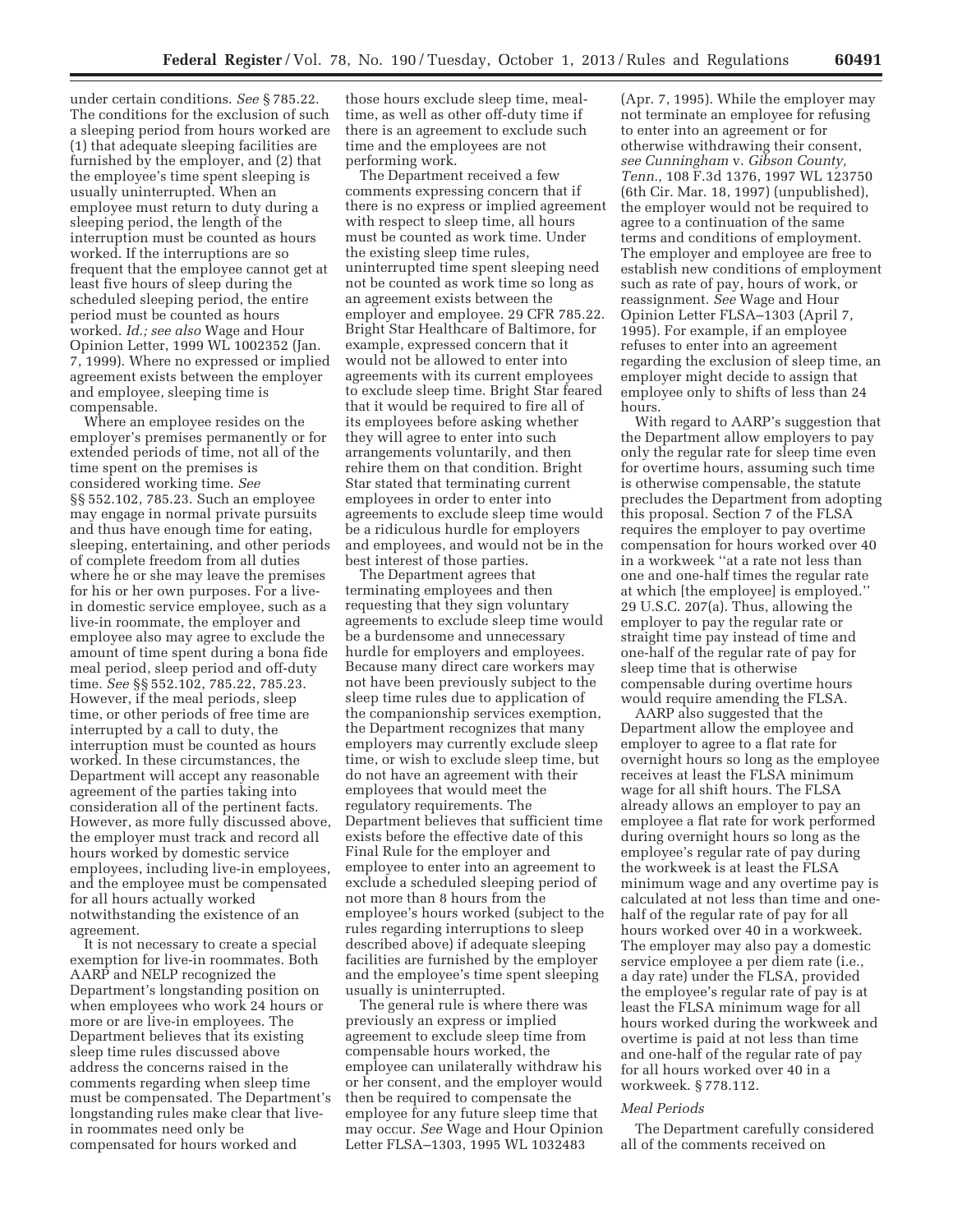whether meal or eating periods should be compensable and reiterates that no changes were proposed to the Department's longstanding interpretation on the compensability of meal periods discussed in 29 CFR 785.19. An employer may exclude ''bona fide meal periods'' from a domestic service employee's hours worked. § 785.19. Bona fide meal periods are periods where the employee is completely relieved from duty for the purposes of eating a regular meal. *Id.*  Meal periods are not considered hours worked if employees are completely relieved from their duties, are allowed to take their meals uninterrupted by the employer, and are provided sufficient time to eat their meal. It is not necessary that an employee be permitted to leave the premises during meal periods. *See*  Wage and Hour Opinion Letter, FLSA 2004–7NA, 2004 WL 5303035 (Aug. 6, 2004).

Bona fide meal periods do not include coffee breaks or time for snacks; such short rest periods are compensable. Further, the employee is not relieved from duty if he or she is required to perform any duties while eating. For instance, a domestic service employee is not relieved from duty if he or she is eating with the consumer and is required to feed or otherwise assist that individual with eating. Generally, 30 minutes is considered sufficient time for a bona fide meal period; however, a shorter period may be sufficient under special circumstances. Section 31b23 of the Wage and Hour Field Operations Handbook (FOH) enumerates the factors considered on a case-by-case basis in determining whether a meal period of less than 30 minutes is bona fide including, for example, whether the employees have sufficient time to eat a regular meal, whether there are workrelated interruptions to the meal period, and whether the employees have agreed to the shorter period. The FOH provides that periods less than 20 minutes will be specially scrutinized by Wage and Hour Investigators to ensure that the time is sufficient to eat a regular meal under the circumstances presented.

## *Off-Duty Time*

While the Department did not receive any comments specifically addressing when employees are engaged in off-duty time, the Department is describing its current regulations in order to address any confusion about the definition of hours worked.

Under the Department's longstanding regulations, if an employee is completely relieved from duty and is free to use the time effectively for his or her own purposes, such time periods are

not hours worked. § 785.16. Typically, the employee must be told in advance that he or she may leave the premises and will not have to resume work until a definite time. Whether the time is long enough to enable the employee to use the time effectively for his or her own purposes depends upon all of the facts and circumstances of each case. For example, a domestic service employee who is completely relieved of his or her duties from 1:00 p.m. to 5:00 p.m. and chooses to watch television or run personal errands is not performing compensable work and need not be paid for these hours. However, an employee who is required to remain on call on the employer's premises or so close thereto that he or she cannot use the time effectively for his or her own purposes is working while on call and must be compensated for such time. In contrast, an employee who is not required to remain on the employer's premises but is merely required to leave word where he or she may be reached is not working while on call. § 785.17.

Further, an employer and a live-in domestic service employee may exclude by agreement periods of complete freedom from all duties when the employee may either leave the premises or stay on the premises for purely personal pursuits. § 552.102(a). These periods must be of sufficient duration to enable the employee to make effective use of the time. For example, a live-in direct care worker who assists her roommate in the morning for three hours, then goes to class at the local university, returns home to study, watches television, and does her own laundry before assisting the roommate for two hours in the evening, has only worked five hours; the hours spent engaged in personal pursuits are considered bona fide off-duty time and are not compensable hours worked.

#### *Rest and Waiting Periods*

As described above, the Department received a few comments suggesting that employees should not be paid unless actively engaged in providing services. The Department is not creating a special set of rules for determining compensable hours worked for domestic service employees, but will continue to determine work time in accordance with longstanding administrative and judicial interpretations of the FLSA. The FLSA generally requires compensation for ''all time during which an employee is necessarily required to be on the employer's premises, on duty or at a prescribed work place.'' *Anderson* v. *Mt. Clemens Pottery Co.,* 328 U.S. 680, 690– 91 (1946); *see* § 785.7 (compensable time ordinarily includes all the time

during which an employee is necessarily required to be on the employer's premises, on duty or at a prescribed work place). Employers must typically pay for all time during the workday ''whether or not the employee engages in work throughout all of that period.'' 29 CFR 790.6(b). For example, a nurse who must watch over an ill patient and be available to assist the individual is on duty and must be paid for this time. Thus, an employee who reads a book, knits, or works a puzzle while awaiting assignments is working during the period of inactivity, because the employee must be on the premises and could be summoned to work at any moment. In such cases, the employee is ''engaged to wait.'' *See* § 785.14; *Skidmore* v. *Swift,* 323 U.S. 134 (1944).

As discussed above, there are exceptions to this principle for bona fide meal and sleep periods and off-duty time. However, rest periods of short duration, running from 5 to about 20 minutes, are counted as hours worked. *See* § 785.18; FOH § 31a01; *see also*  Wage and Hour Opinion Letter, 1996 WL 1005233 (Dec. 2, 1996). Such periods promote the efficiency of the employee and are common in industry. Thus, when a domestic service employee—in the same manner as an office or hospital employee—takes a 10 minute rest break to drink coffee or make a phone call, such time must be counted as hours worked.

#### *Travel Time*

The Department also did not propose any changes to its longstanding travel time rules in the NPRM. Under the travel time rules, normal home-to-work travel is not compensable hours worked whether the employee works at a fixed location or at different job sites. § 785.36. On the other hand, travel time from job site to job site during the workday must be counted as hours worked. § 785.38. These existing rules apply to all employees, including domestic service employees, who are not otherwise exempt from the minimum wage and overtime requirements of the FLSA.

The Department received a number of comments about the requirement to pay direct care workers for travel time, exclusive of commuting time. Many worker advocacy organizations and individuals supported the requirement to pay direct care workers for travel time. *See, e.g.,* NELP and Worksafe. For example, The National Consumer Voice for Quality Long-Term Care and several individuals stated that direct care workers deserve FLSA protections, including compensation for travel time. Moreover, NELP recognized that the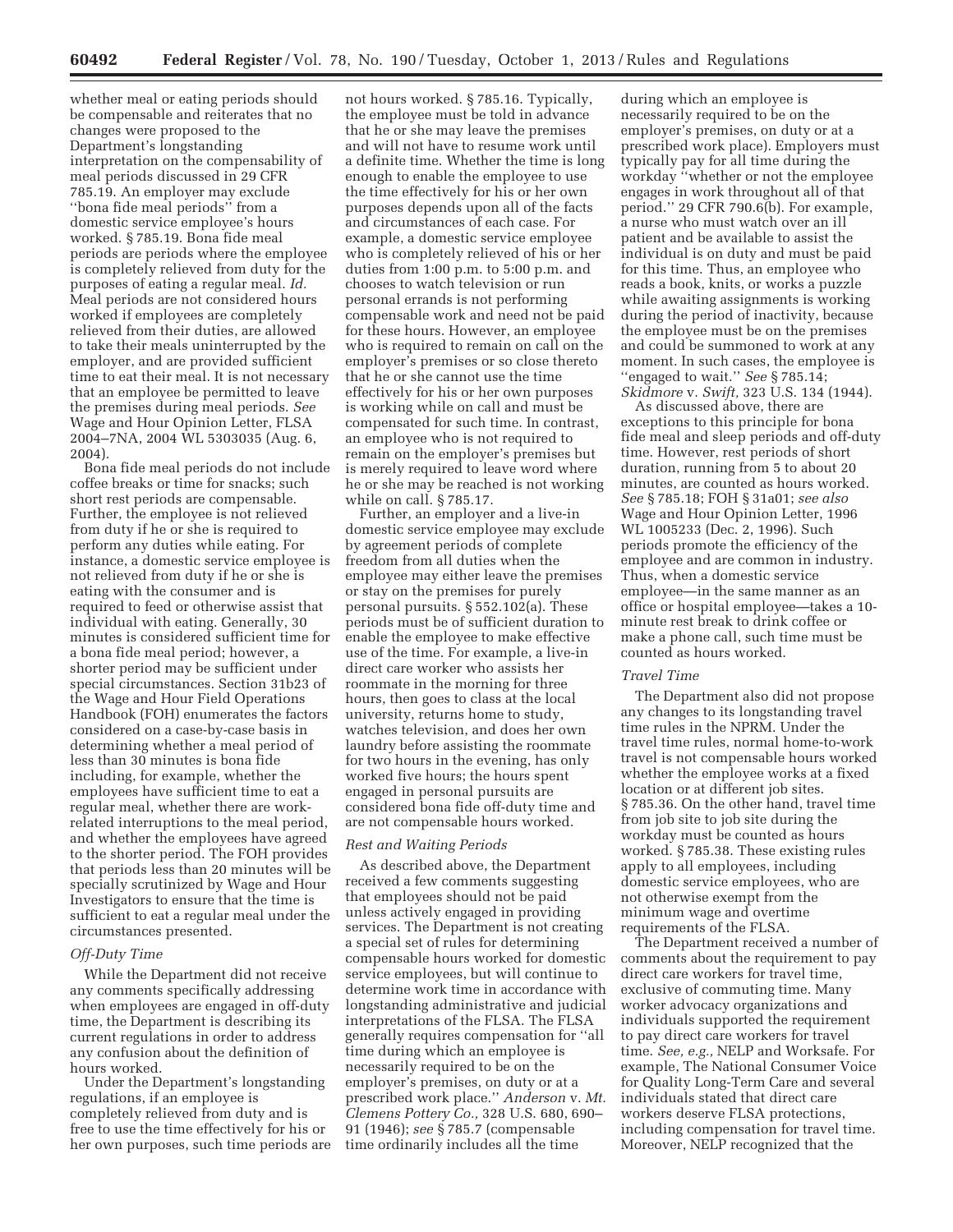''failure to pay for travel time suppresses workers' already low earnings and not infrequently drives their real hourly wages below the minimum wage.'' Worksafe similarly noted that when direct care workers are not paid for travel time, the employees are working more hours than they are paid for, which in turn drives down their wages and increases the length of their shifts. In addition, the IHS's Global Insight Survey (Survey) of home care franchisees concluded that 50 percent of the responding home care employers are already paying for the time spent by direct care workers traveling between clients. The Survey further found that many of these franchisees are paying for travel time between clients, even in states with no minimum wage and overtime requirements for these workers. The Department also received comments from employers stating that they were paying direct care workers for travel time. *See* Comfort Keepers and Home Care Partners. Further, AARP and Senator Tom Harkin and 18 other Senators stated that employers may be able to minimize travel costs through efficient scheduling.

Some third party employers as well as the Consumer Directed Personal Assistance Association of New York State (CDPAANYS) objected to added costs of paying employees for travel time between clients. For example, A– 1 Health Care, Inc., a third party home care provider, indicated that over half of its employees spend an average of three hours per day traveling between clients for which they are not currently paid. This employer noted that if the Department's travel time rules applied to its employees, it would likely schedule these workers to avoid travel time. CDPAANYS suggested that because an employee working for two distinct employers, such as Macy's and the GAP, would not be compensated for travel time between the two jobs, a home care employee working for multiple clients of the same employer should not be compensated for time traveling between clients. CDPAANYS further speculated that the requirement to pay for travel time between clients may violate Medicaid or federal tax requirements, and other comments from advocacy groups that serve persons with disabilities and third party employers asked that the requirement to pay for travel time be re-evaluated because Medicaid may currently not pay for such time. *See, e.g.,* A–1 Health Care, Inc. and National Disability Leadership Alliance.

In addition, some employers, coalitions of employers, individuals with disabilities, and advocacy groups

that serve persons with disabilities objected to compensation for travel time because they worried that potential increased costs may make travel for persons with disabilities who need the assistance of a direct care worker in order to travel—particularly overnight for vacation or work, to visit family, or to attend conferences or medical appointments, cost-prohibitive. *See, e.g.,* S.T.E.P., California Foundation for Independent Living Centers (CFILC), and NDLA.

While the Department did not propose any changes to its longstanding travel time rules in the NPRM, all comments received concerning when direct care workers should be paid for travel time were considered. The general FLSA principles applicable to all employers on the compensability of travel time continue to be applicable under this rule and are discussed in §§ 785.33–.41.

Although the comment from CDPAANYS characterized time spent traveling between multiple clients of a single employer as ''commuting time'' for which compensation is not required, the Department has long distinguished between normal commuting time from home to work and travel time between worksites during the workday. *Compare*  § 785.35, *with* § 785.38. CDPAANYS speculated that the requirement to pay for travel time between clients may violate federal tax requirements; however Internal Revenue Service regulations regarding the deductibility of the daily transportation expenses incurred by the individual during different commuting scenarios have no bearing on whether such commute time is compensable under the FLSA. IRS Publication 463 (2012). Under the Department's longstanding regulations, normal home-to-work travel is not hours worked regardless of whether the employee works at a fixed location or at different job sites. § 785.35; *see* Wage and Hour Opinion Letter, W–454, 1978 WL 51446 (Feb. 9, 1978). Thus, if a direct care worker travels to the first consumer site directly from home, and returns directly home from the final consumer site, this commuting travel time generally does not need to be paid. § 785.35; *see* Wage and Hour Opinion Letter, W–454, 1978 WL 51446 (Feb. 9, 1978). On the other hand, employees who travel to more than one worksite for an employer during the workday must be paid for travel time between each worksite. § 785.38; *see* Wage and Hour Opinion Letter, W–454, 1978 WL 51446 (Feb. 9, 1978). Travel that is ''all in the day's work'' must be compensated. § 785.38. For example, if a domestic service employee drives a

consumer to a doctor's appointment or to the grocery store, that time is ''all in the day's work'' and must be compensated.

Thus, while an employee working for two different employers need not be compensated for time spent traveling between the two employers, an employee working for multiple consumers of a single employer must be compensated for the time spent traveling between those consumers because such travel is undertaken for the benefit of the employer. § 785.38. This Final Rule does nothing to alter this longstanding policy.

*Example:* Jeff is a direct care worker employed by a home care agency. At 8:00 a.m. he drives from his home to the home of his first client, Sue. Jeff arrives at Sue's home at 8:45 a.m. He works at Sue's home until 12:15 p.m. From 12:15 p.m. until 12:45 p.m., Jeff drives directly to the home of his second client, Gertrude. Jeff works for Gertrude until 4:45 p.m., the end of his shift. From 4:45 until 5:45 p.m. Jeff drives to his home. The home care agency must compensate Jeff for the time he spent driving from Sue's home to Gertrude's home. The agency need not compensate Jeff for the time spent traveling from his home to Sue's home in the morning or from Gertrude's home to his home at night because this time is spent in ordinary hometo-work commute.

Neither federal tax requirements nor Medicaid rules counsel a departure from normal FLSA travel rules for direct care workers. The FLSA requirement that employees be paid for time spent traveling between multiple clients of a single employer is longstanding and does not conflict with these laws. Though Medicaid may not provide reimbursement for time that an employee spends traveling between clients, nothing in the Medicaid law prevents a third party employer from paying for that time. Medicaid, however, may reimburse for the costs of travel, including the costs of overnight travel with an attendant when ''necessary . . . to secure medical examinations and treatment for a recipient.'' 42 CFR 440.170. Likewise, whether travel expenses may be deducted for tax purposes has no bearing on whether time spent traveling between clients is hours worked under the FLSA.

Further, the Department agrees with commenters, such as AARP and Senator Harkin, who wrote that employers may be able to minimize some of the cost of travel between clients through scheduling and thus have some control over the amount of travel costs incurred. Indeed, A–1 Health Care, Inc. stated that it will likely adjust its workers' schedules to avoid paying for travel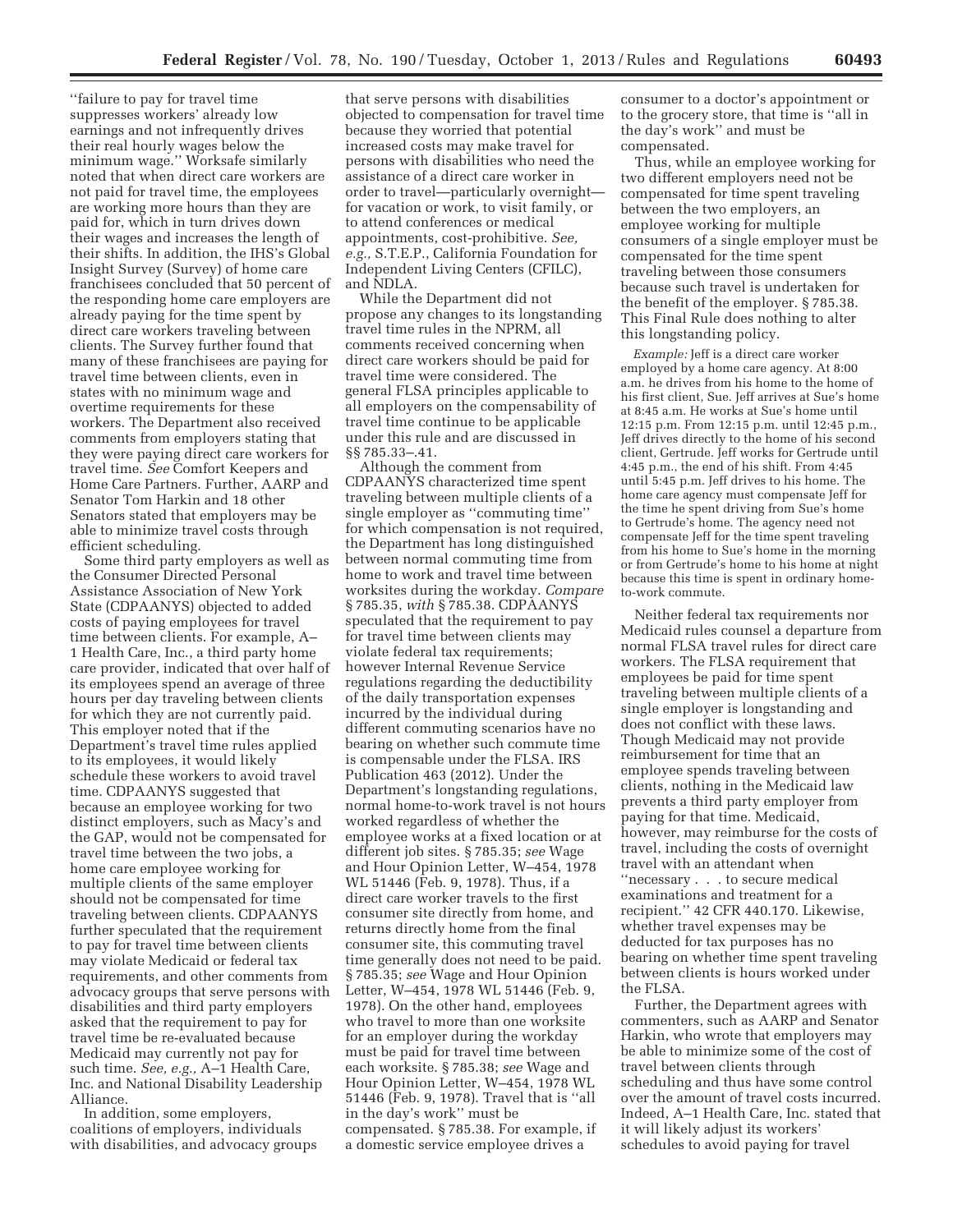time. This issue is more fully discussed in the economic analysis.

Of particular concern to individuals with disabilities, their advocates, and employers was the requirement to pay for travel time for periods of extended travel. The Department fully supports the right of individuals with disabilities to participate in their communities and to travel for various personal and workrelated purposes. The comments received demonstrate that, while traveling, direct care workers provide valuable personal care and related services to ensure the comfort, safety, and health of individuals with disabilities. For example, one direct care worker commented:

I even traveled with my client after her stroke so she could visit her friends. This was much harder because we had to have oxygen, get a hospital bed, and had to make sure the hotels would accept a hospital bed. I also had to be sure to have all her medications so we wouldn't run out. I ordered all of her personal care items, too. On one occasion we arrived late at night at the hotel [, and] the hospital bed was not set up. My client was tired after nine hours of travel and we had to get the bed set up fairly quickly.

The Department considers all travel ''that keeps an employee away from home overnight'' to be a special class of ''travel away from home.'' *See* § 785.39; *see also* Wage and Hour Opinion Letter (Dec. 14, 1979). ''Travel away from home is clearly work time when it cuts across the employee's workday. The employee is simply substituting travel for other duties.'' § 785.39. Thus, if a direct care worker accompanies a consumer on travel away from home, the employee must be paid for all time spent traveling during the employee's normal work hours. On the other hand, the Department has adopted a nonenforcement policy for travel away from home as a passenger on an airplane, train, boat, bus or automobile if the travel occurs outside of the employee's normal work hours. § 785.39; *see* Wage and Hour Opinion Letter (Dec. 14, 1979). However, a direct care worker who is required to travel as a passenger with the consumer ''as an assistant or helper'' and is expected to perform services as needed is working even though traveling outside of the employee's regular work hours. *See*  § 785.41.

*Example:* Steve, a direct care worker, ordinarily provides assistance to Beth on Monday–Friday from 8:00 a.m. to 5:00 p.m., his normal work hours. Steve agrees to provide home care services to Beth on a trip to Phoenix to visit her family for a week. Steve meets Beth at the airport at 11:00 a.m. on Sunday for a three hour flight. The time spent traveling is hours worked because it occurs during Steve's normal work hours of

8:00 a.m. to 5 p.m., even though the travel occurs on a Sunday, and Steve ordinarily works only Monday–Friday.

*Example:* Gina, a direct care worker, ordinarily works Monday–Friday from 8:00 a.m. to 5:00 p.m. providing services for Daren. Gina agrees to provide home care services on a weekend trip Daren takes to Tulsa for his college reunion. Gina meets Daren at the airport at 7:00 p.m. on Saturday and is expected to provide care services to Daren as needed throughout the four hour flight. During the flight, Gina is on duty for the entire trip and assists Daren with feeding and toileting and gives him an insulin shot; she spends the remainder of the flight time reading a book. Because Daren has asked Gina to accompany him on the flight to be on duty and assist or help as needed, Gina must be compensated for the entire flight, although she was able to spend some of the time reading. However, if Gina is completely relieved of duties for the entire flight and is able to use the time effectively for her own purposes, such as taking a nap or watching a movie, those hours would not be compensable.

Moreover, direct care workers must be compensated for all hours they work while traveling for the benefit of consumers in accordance with existing FLSA rules. *See* § 785.41 (''Any work which an employee is required to perform while traveling must, of course, be counted as hours worked.''). However, it is clear that not all time spent while away on travel is hours worked under the FLSA, and there may be significant periods of time while on travel that a direct care worker is not providing services to an elderly person or individual with disabilities and is not ''engaged to wait'' and need not be compensated. For example, periods when the direct care worker is completely relieved from duty and which are long enough to enable the employee to use the time effectively for his or her own purposes are excluded from hours worked as off-duty time, as are bona fide meal and sleep periods, as discussed previously in this section. *See*  Wage and Hour Opinion Letter (May 7, 1981).

*Example:* Horatio works as a direct care worker and accompanies his client, Jamie, to Washington, DC, where Jamie will attend a conference. In the morning, Horatio assists Jamie with toileting, bathing, and wound care. At 8:30 a.m., Horatio drives Jamie to the conference site, arriving at 9:00 a.m. From 9:00 a.m. until noon, Horatio is relieved of all duty and uses the time to go to a museum. At noon, Horatio meets Jamie at the site of the conference and resumes work. The time from 9:00 a.m. until noon is not hours worked under the FLSA, and Horatio need not be paid for that time.

As described above, not all time spent by an employee in travel is compensable hours work. Therefore, the Department believes that the comments received

may overestimate the costs associated with overnight travel by a consumer with a direct care worker.

# **IV. Effective Date**

The Department has set an effective date for this Final Rule of January 1, 2015. As discussed below, the Department believes that this effective date takes into account the complexity of the federal and state systems that are a significant source of funding for home care work and the needs of the diverse parties affected by this Final Rule (including consumers, their families, home care agencies, direct care workers, and local, state and federal Medicaid programs) by providing such parties, programs and systems time to adjust.

A number of commenters requested an extended phase-in period in order to allow for systemic changes at the state and local levels, to ensure that there is no adverse impact on access to home care services, and to accommodate the hiring of new workers and scheduling changes for the existing workforce. *See, e.g.,* VNAA, DCA, AARP, and NRCPDS. Specifically, the AARP noted that the changes to the Department's regulations would be new to direct care workers and consumers, as well as many third party employers, state Medicaid programs, consumer-directed programs, and other publicly financed programs. ''Because it may take some time for consumers and family caregivers to learn about what the changes would mean for them, take providers some time to prepare to comply (for instance by hiring additional staff), and take public programs some time to determine what the changes mean for them and implement them, AARP urges DOL to consider whether a reasonable transition period (e.g., a phase-in period or a grace period during which no penalties for noncompliance are assessed) might be advisable.'' *See* AARP; *see also* Small Business Administration's Office of Advocacy (Advocacy) (requesting a delayed effective date in order to ''allow small business to change their business practices'').

The length of time requested by commenters for any phase-in period varied significantly. For example, the VNAA requested an 18-month phase-in period ''to allow agencies to undertake an orderly process for adding new workers and that an accurate assessment of the costs involved be provided.'' The Direct Care Alliance cited similar reasons for a phase-in period, but recommended a time period of only 90 days, ''to allow time for consumers, workers and employers to make any adjustments that are necessary to comply with the overtime pay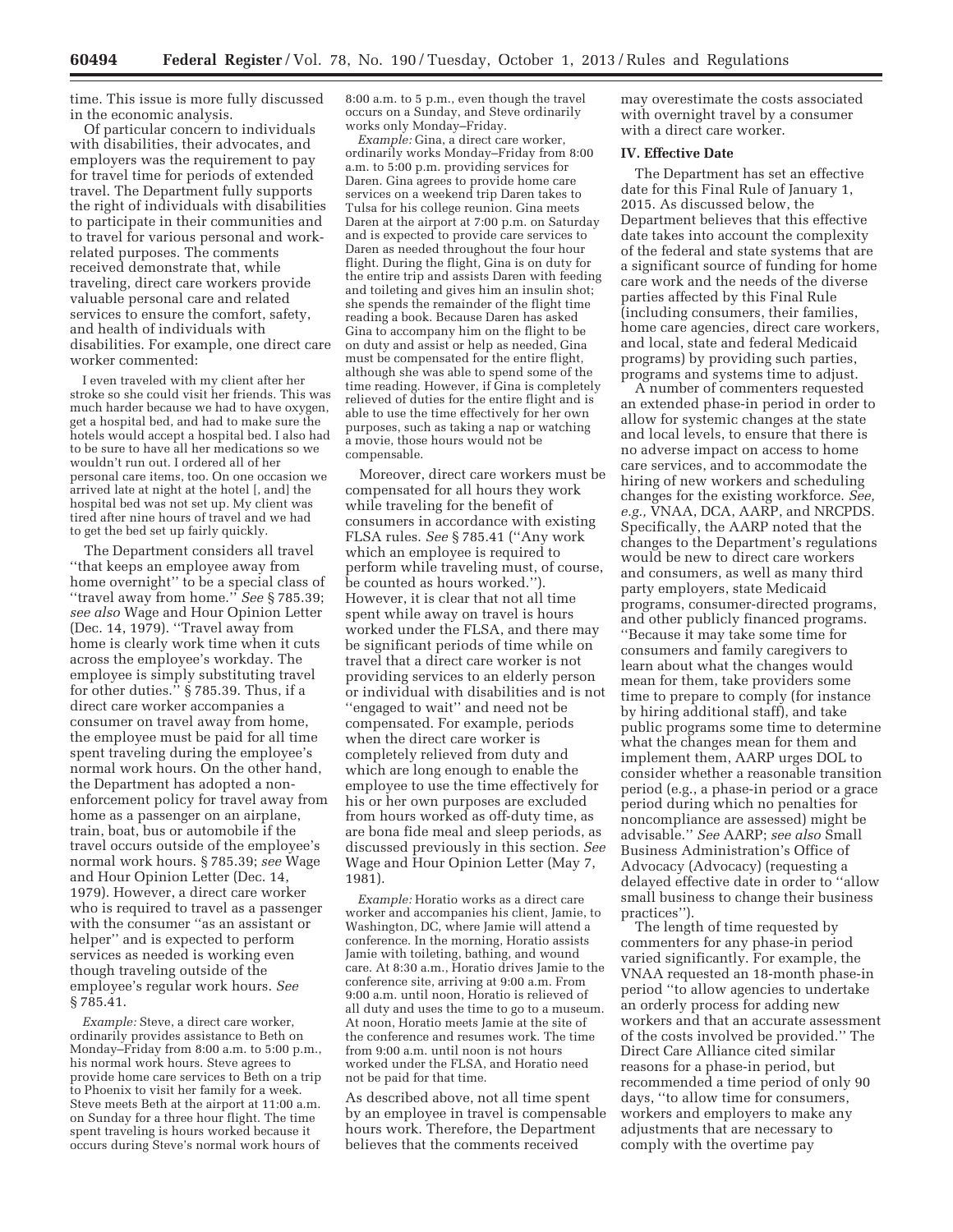requirements.'' *See also* PHI (requesting a 90-day phase-in period generally, and a 180-day phase-in period for publicly funded consumer-directed programs). Other commenters requested that the Final Rule become effective ''immediately'' or ''without delay.'' *See, e.g.,* 9to5, National Association of Working Women; Catherine Joaquin, Filipino Advocates for Justice; individual family caregiver Annette Heldeca.

Several commenters explicitly noted the rule's potential impact on consumerdirected programs and requested an extended phase-in period ''particularly for publicly-funded consumer-directed programs.'' *See, e.g.,* PHI. CDPAANYS asked that the Department carve out consumer-directed services from the scope of the regulations. In the alternative, CDPAANYS stated, ''[b]arring this, we urge you to delay implementation so that the numerous technical issues that were raised can be reexamined and worked through individually. This will prevent longterm damage to [consumer-directed programs] that ha[ve] successfully improved the quality of life for millions of Americans.'' Similarly, Disability Rights California asked the Department to delay the implementation of the change of regulations for consumerdirected programs so that states, such as California, can review and assess the impact of this Final Rule. Noting that state and program administrators will need to update service codes and definitions and establish new operations and monitoring systems to comply with the new regulations, NRCPDS recommended a 12-month period of non-enforcement, in order to allow ''states and program participants to identify solutions that minimize a negative impact on existing service delivery.''

The Department believes that because this Final Rule will extend the FLSA's basic minimum wage, overtime and recordkeeping protections to more workers, the rule should become effective as quickly as practicable. This position is consistent with the broad goals of the FLSA, a remedial statute designed to correct ''labor conditions detrimental to the maintenance of the minimum standard of living necessary for health, efficiency and the general well-being of workers.'' 29 U.S.C. 202(a). The statute requires that these corrections be made ''as rapidly as practicable . . . without substantially curtailing employment or earning power.'' 29 U.S.C. 202(b). The Department has determined that the regulations issued in 1975 no longer reflect Congress's intent in enacting the

1974 FLSA amendments given the changes in the home care industry that have taken place in the past 38 years.

Because of the unique circumstances surrounding this rule, however, the Department believes that a January 1, 2015 effective date is most appropriate. Specifically, this extended effective date is reasonable due to the integral role played by complex federal and state systems that are a significant source of funding for home care work, and the needs of the diverse parties affected by this Final Rule. The Department recognizes that the multiple federal and state programs that often fund, administer, and oversee direct care for consumers will require a period of time to adjust to the new regulations. Federal, state, and local agencies, as well as private entities, may need to implement new protocols, apply for changes to their Medicaid programs, adjust funding streams, and legislatively address budgetary and programmatic changes. States will need time to work with the Department of Health and Human Services (HHS) to review consumer-directed programs, make any needed programmatic changes, and prepare any necessary budget allocations, in order to maintain the important and growing role that consumer-directed programs fulfill. State and local entities will also need to work with consumers and their families to ensure they understand any adjustments that may occur on the provision of services. Furthermore, employers will have to make many of the usual adjustments associated with revised FLSA regulations—such as scheduling changes, hiring and training additional workers, and modifying service agreements—in conjunction with any adjustments made by federal, state and local agencies under the new regulations. In view of the unique nature of the publicly funded programs that support a significant portion of home care, the Department believes an extended effective date allows time for the regulated community to avoid disruptions to home care services because of the restrictions of federal or state budget processes or the need to comply with the HHS process for modifying Medicaid programs. Although not all home care is funded by these complex public systems, the Department is setting a single effective date for the entire regulated community to avoid the administrative burdens for employers, confusion amongst employees, and complications for enforcement that would result from accepting some commenters' suggestion that the rule's effect be delayed only as

it applies to consumer-directed programs.

Additionally, the Final Rule's impact falls on populations that depend on home care services to remain in their communities and the Department anticipates that this effective date will allow time for state budgets and other components of the public funding systems that support home care to adjust. The Department also recognizes that there will be individuals, families and households who as employers will have new obligations under this Final Rule; an extended effective date will allow families additional time to become familiar with their responsibilities under the FLSA and evaluate scheduling or staffing needs in order to comply with the regulations.

Thus, a January 1, 2015 effective date provides time for these systemic changes to take place, and for employers to fully implement the Final Rule. This effective date exceeds the 30-day minimum delayed effective date required under the Administrative Procedure Act, 5 U.S.C. 553(d), and the 60-day delayed effective date for ''major rules'' under the Congressional Review Act, 5 U.S.C.  $801(a)(3)(A)$ . Although the Department typically utilizes the legislatively required effective dates, as applicable, the Department has in the past, in response to comments, extended the effective date for a significant FLSA rule. For example, the 2004 update to 29 CFR part 541, the regulations that govern whether employees are executives, administrative personnel, professionals, outside sales or computer employees exempt from minimum wage and overtime requirements, adopted a delayed effective date of 120 days in response to public comments in that rulemaking, including one seeking a 180-day delayed effective date. *See* 69 FR 22126 (Apr. 23, 2004). For this Final Rule, the comments received concerning a proposed effective date ranged from a typical effective date to at least 18 months. The Department believes that an effective date of January 1, 2015, which falls well within the range suggested by commenters, is reasonable under these unique circumstances and responsive to the comments received from stakeholders, including employee and employer advocacy groups, as well as state agencies.

The Department will work closely with stakeholders and HHS to provide additional guidance and technical assistance during the period before the rule becomes effective, in order to ensure a successful transition for all involved parties.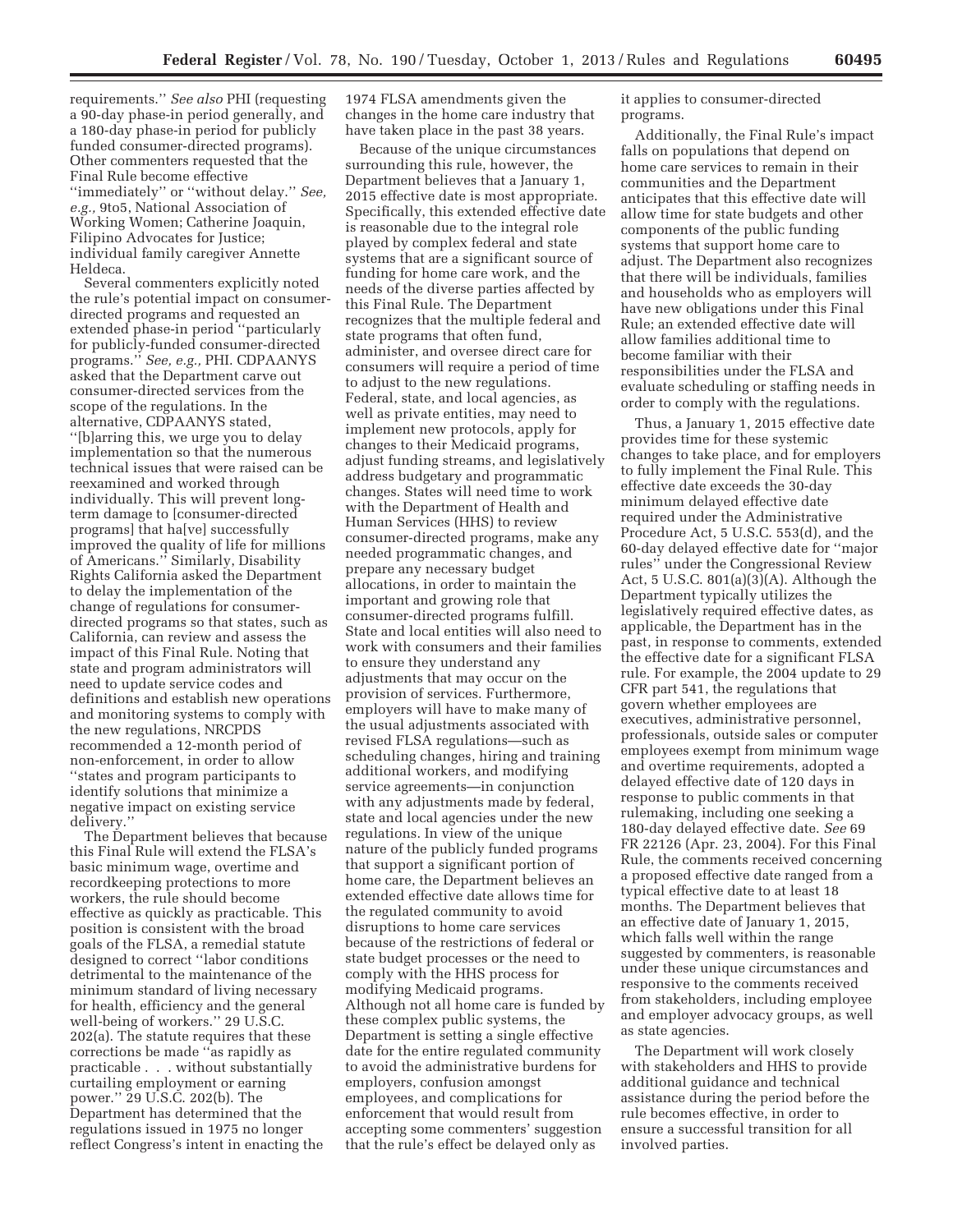### **V. Paperwork Reduction Act**

The Paperwork Reduction Act of 1995 (PRA), 44 U.S.C. 3501 *et seq.,* and its attendant regulations, 5 CFR part 1320, requires that the Department consider the impact of paperwork and other information collection burdens imposed on the public. Under the PRA, an agency may not collect or sponsor the collection of information, nor may it impose an information collection requirement unless it displays a currently valid Office of Management and Budget (OMB) control number. *See*  5 CFR 1320.8(b)(3)(vi).

The Office of Management and Budget (OMB) has assigned control number 1235–0018 to the FLSA information collections. In accordance with the PRA, the December 27, 2011 NPRM solicited comments on the FLSA information collections as they were proposed to be changed. 44 U.S.C. 3506(c)(2). The Department also submitted a contemporaneous request for OMB review of the proposed revisions to the FLSA information collections, in accordance with 44 U.S.C. 3507(d). On February 29, 2012, the OMB issued a notice that continued the previous approval of the FLSA information collections under the existing terms of clearance. The OMB asked the Department to resubmit the information collection request upon promulgation of the Final Rule and after considering public comments on the FLSA NPRM dated December 27, 2011. OMB has preapproved the information collections and will take effect on the same date as this Final Rule.

*Circumstances Necessitating Collection:* The Fair Labor Standards Act (FLSA), 29 U.S.C. 201 et seq., sets the federal minimum wage, overtime pay, recordkeeping and youth employment standards of most general application. Section 11(c) of the FLSA requires all employers covered by the FLSA to make, keep, and preserve records or employees and of wages, hours, and other conditions and practices of employment. An FLSA covered employer must maintain the records for such period of time and make such reports as prescribed by regulations issued by the Secretary of Labor. The Department has promulgated regulations at 29 CFR part 516 to establish the basic FLSA recordkeeping requirements. The Department has also issued specific recordkeeping requirements in 29 CFR part 552 which is the subject of this collection. The Department has amended recordkeeping requirements in § 552.102 and § 552.110 regarding agreements for live-in domestic workers. The Department also

notes that the amendments to the definition of companionship services results in fewer employees being exempt from the minimum wage and overtime requirements of the FLSA.

*Public Comments:* In addition to soliciting comments on the substantive recordkeeping provisions discussed above, the Department sought public comments regarding the burdens imposed by information collections contained in the proposed rule. As previously discussed, the Department received some general comments offering support for change to the regulations addressing recordkeeping requirements. Organizations such as EJC, Jobs with Justice, DCA and others expressed support for the revised recordkeeping rules.

The Department also received some general comments voicing opposition to recordkeeping requirements. Organizations such as the Visiting Nurse Service of New York, and Home Care Association of New York State expressed concern about burdens associated with the new recordkeeping requirements identified in the NPRM.

The National Federation of Independent Business (NFIB), for instance, asserted that the Department estimated that paperwork and recordkeeping associated with the proposed rule would cost in excess of \$22.5 million per year. They expressed their view that this is a substantial burden that will disproportionately impact small businesses. The Department seeks to clarify the estimated \$22,580,605 cost listed in the NPRM; this amount reflected the cost associated with the entire information collection that is required of all employers in the United States that are subject to the FLSA minimum wage and overtime requirements. As noted below, the cost associated with the changes resulting from this Final Rule is estimated to be approximately \$8.96 million. The PRA, in order to reduce redundancy, requires a federal agency to view any given information collection requirement of a rule in light of other existing information collections that might meet the same purpose. The regulations implementing the PRA also require an agency to notify the public of the full burden of an information collection, including the burden imposed by unchanged information collections. 5 CFR  $1320.5(a)(1)(iv)(B)(5)$ . The PRA discussion in a regulatory preamble, therefore, will often include burdens that are unaffected by changes to the rule. This differs from how the overall regulatory impact analysis is summarized. The regulatory impact analysis calculates the burden only for

the marginal changes of a rule. This rule addresses only employees who will newly be subject to the minimum wage and overtime requirements of the FLSA. The rulemaking also coincides with the periodic renewal required by the PRA of the entire information collection under the FLSA. The amount cited by NFIB reflects the estimated cost to the wider universe of all employers subject to the FLSA recordkeeping requirements, of which the overwhelming majority are not impacted by this rule but are included in the same information collection as other employers since the requirements are the same for those employers.

VNAA makes the general statement that the ''rule does not accurately reflect costs'' in recordkeeping. The organization indicates that the requirement to make, keep, and preserve a record showing the exact hours worked by each employee will increase recordkeeping responsibilities dramatically. The organization, however, does not provide alternate methodologies or explain how or why the recordkeeping requirements will impact their organization so significantly. Without alternative data, the Department believes it is appropriate to assign the same level of recordkeeping burden as experienced by other FLSA-covered employers to those employers that will newly be required to make, keep, and maintain records of hours worked and those employers that now must make, keep, and maintain records for previously exempt workers.

The National Association for Homecare & Hospice expressed concern that the Department of Labor fell short of the analysis required under the PRA but failed to identify in what way the methodology presented in the PRA section of the proposed rule did not address information collection requirements or burdens. Further, the commenter did not identify an alternative methodology with which to examine the burden associated with this rule.

In addition, the Department received a number of form letters that addressed the recordkeeping requirements. Some form letters made general comments in support of the recordkeeping requirements. Other form letters expressed concern about the additional costs associated with recordkeeping. No comments, however, directly addressed the methodology for estimating the public burdens under the PRA or offered alternative methods for calculating burden under the PRA. With respect to the concerns addressed about cost of recordkeeping regulations, the requirements to maintain records are no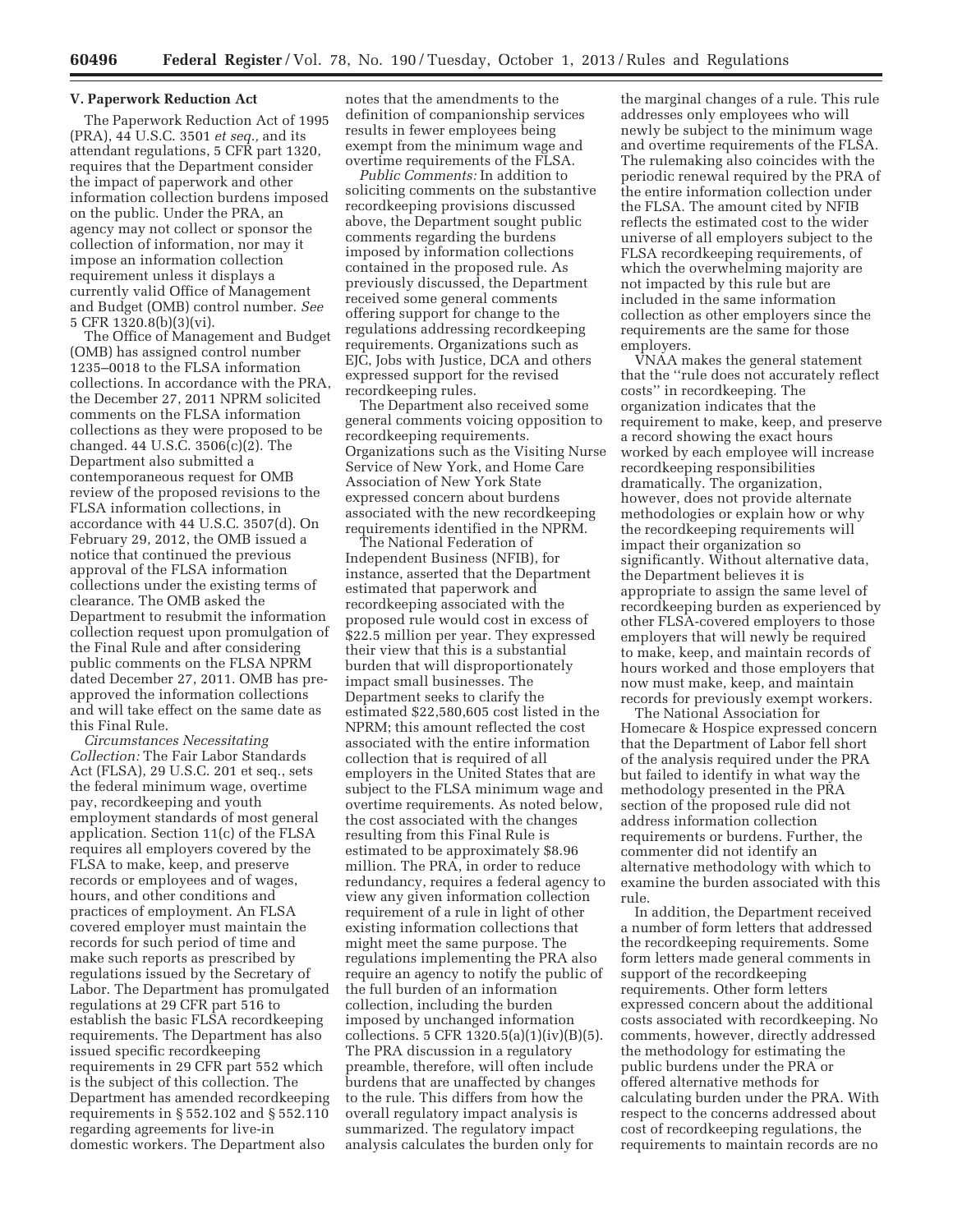different for the employers who are the subject of this rule than for other employers in the United States that are subject to the minimum wage and overtime pay requirements under the FLSA. Further, as noted in the economic analysis, most of the agencies that employ domestic workers have at least one employee who is already subject to FLSA recordkeeping requirements. As explained in the PRA materials submitted to OMB, the Department utilized a 1979 study of domestic service employees on the number of live-in workers and assumed for purposes of the PRA that a similar percentage of the current domestic service worker population is employed in live-in service today. The Department estimates that the total costs to employers of the Final Rule's information collection requirements is approximately \$8.96 million of the total of \$29.78 million in information collection costs of all employers subject to the FLSA.

An agency may not conduct an information collection unless it has a currently valid OMB approval, and the Department submitted the identified information collection contained in the proposed rule to OMB for review in accordance with the PRA under Control Number 1235–0018. *See* 44 U.S.C. 3507(d); 5 CFR 1320.11. The Department has resubmitted the revised FLSA information collection to OMB for approval, and the Department intends to publish a notice announcing OMB's decision regarding this information collection request. A copy of the information collection request can be obtained at *http://www.reginfo.gov* or by contacting the Wage and Hour Division as shown in the **FOR FURTHER INFORMATION CONTACT** section of this preamble. A summary of the number of respondents, annual responses, burden hours and costs of all of the recordkeeping provisions of the FLSA follow.

OMB Control Number: 1235–0018. Affected Public: Businesses or other for profit, Not-for-profit institutions

Total Respondents: 3,911,600

- (272,000 affected by this Final Rule). Total Annual Responses: 40,998,533
- (710,240 from this Final Rule). Estimated Burden Hours: 1,250,164
- (376,008 from this Final Rule) Estimated Time per Response:

various, with an average of 1.8 minutes. Frequency: various with an average of 10.54.

Total Burden Cost (capital/startup): 0. Total Burden Costs (operation/ maintenance): \$29,778,906 (\$3,755,997 from this Final Rule) (\$8,956,511 in Year 1 from this Final Rule which drops substantially in Year 2 due to decrease in regulatory familiarization).

## **VI. Executive Orders 12866 (Regulatory Planning and Review) and 13563 (Improving Regulation and Regulatory Review)**

Executive Orders 12866 and 13563 direct agencies to assess all costs and benefits of available regulatory alternatives and, if the regulation is necessary, to select regulatory approaches that maximize net benefits (including potential economic, environmental, public health and safety effects, distributive impacts, and equity). Executive Order 13563 emphasizes the importance of quantifying both costs and benefits, of reducing costs, of harmonizing rules, and of promoting flexibility. This rule is economically significant within the meaning of Executive Order 12866, or a ''major rule'' under the Small Business Regulatory Flexibility Act. Therefore, the Office of Management and Budget has reviewed this rule. The Department believes that this rule will have a significant economic impact on a substantial number of small entities; therefore this Final Rule contains a final regulatory flexibility analysis.

*A. Regulatory Impact Analysis of the Revisions to the Companionship Regulations* 

## Background

The provisions of the FLSA apply to all enterprises that have employees engaged in commerce or in the production of goods for commerce and have an annual gross volume of sales made or business done of at least \$500,000 (exclusive of excise taxes at the retail level that are separately stated); or, are engaged in the operation of a hospital, an institution primarily engaged in the care of the sick, the aged, or the mentally ill who reside on the premises; a school for mentally or physically disabled or gifted children; a preschool, elementary or secondary school, or an institution of higher education (regardless whether such hospital, institution or school is public or private, or operated for profit or not); or, are engaged in an activity of a public agency.

There are two ways an employee may be covered by the provisions of the FLSA: (1) enterprise coverage, where any employee of an enterprise covered by the FLSA is covered by the provisions of the FLSA, and (2) individual coverage, where even if the enterprise is not covered, individual employees whose work engages the employee in interstate commerce or in

the production of goods for commerce or in domestic service is covered by the provisions of the FLSA. Covered employers are required by the provisions of the FLSA to: (1) pay employees who are covered and not exempt from the Act's requirements not less than the Federal minimum wage for all hours worked and overtime premium pay at a rate of not less than one and one-half times the employee's regular rate of pay for all hours worked over 40 in a workweek, and (2) make, keep, and preserve records of the persons employed by the employer and of the wages, hours, and other conditions and practices of employment.

In 1974, Congress expressly extended FLSA coverage to ''domestic service'' workers performing services of a household nature in private homes not previously subject to minimum wage and overtime requirements. While domestic service workers are covered by the FLSA even if they work for a private household and not a covered enterprise, Congress created an exemption from the minimum wage and overtime compensation requirements for casual babysitters and persons employed in ''domestic service employment to provide companionship services for individuals who (because of age or infirmity) are unable to care for themselves,'' and an exemption from the overtime compensation requirement for live-in domestic service employees.27

Need for Regulation and Why the Department Is Considering Action

In 1974, Congress extended coverage of the FLSA to many domestic service employees performing services of a household nature in private homes not previously subject to minimum wage and overtime compensation requirements. Section 13(a)(15) of the Act exempts from its minimum wage and overtime compensation provisions domestic service employees employed ''to provide companionship services for individuals who (because of age or infirmity) are unable to care for themselves (as such terms are defined and delimited by regulations of the Secretary).'' Section 13(b)(21) of the FLSA exempts from the overtime compensation provision any employee employed ''in domestic service in a household and who resides in such household.''

The Department issued regulations in 1975 to implement these exemptions. Since the 1975 regulations were promulgated, the home care industry has evolved and expanded in response

<sup>27</sup> 29 U.S.C. 202(a), 206(f), 207(l), 213(a)(15), and 213(b)(21).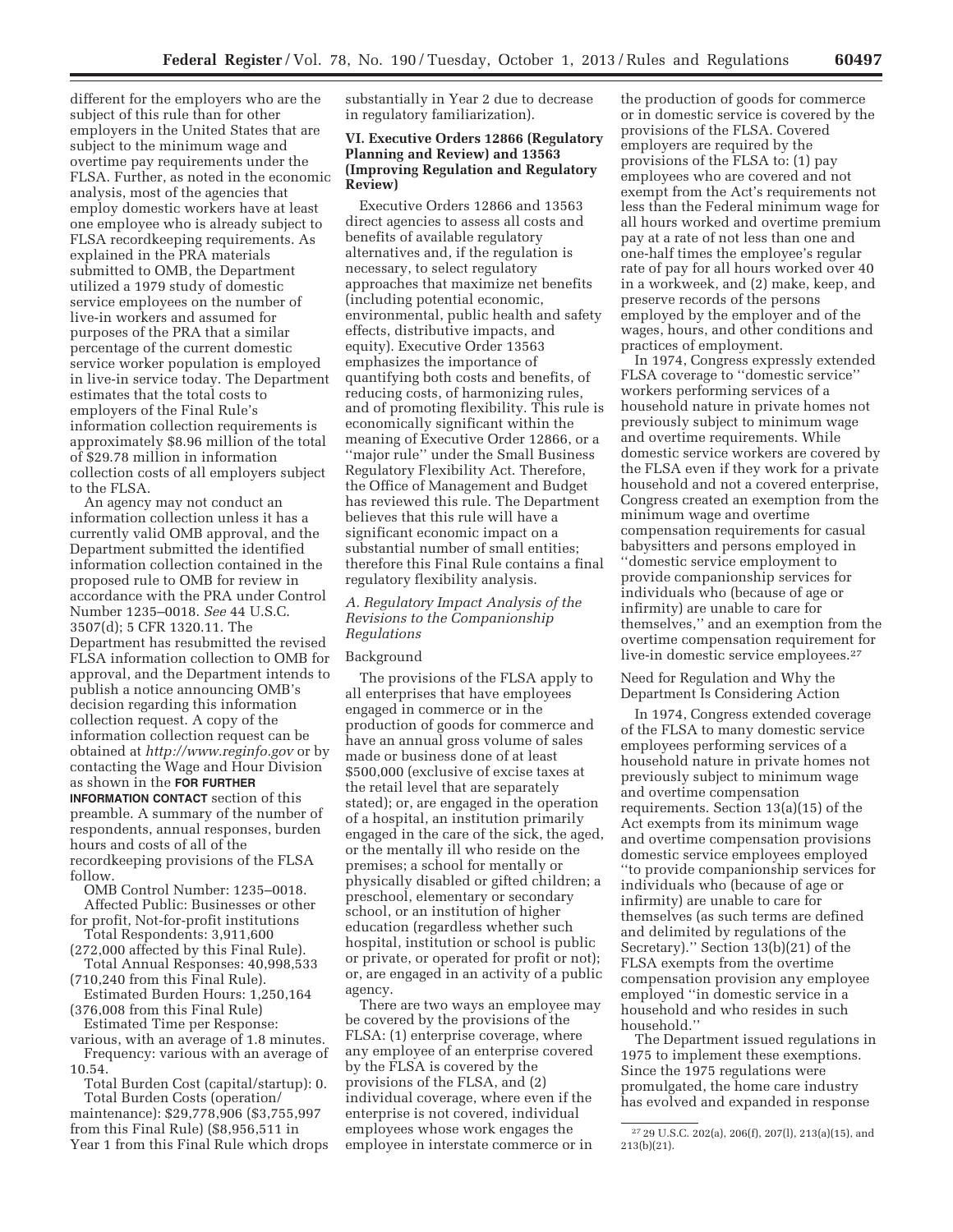to the increasing size of the population in need of such services, the growing demand for home- and communitybased care instead of institutional care for persons of all ages, and the availability of public funding assistance for such services through public payers (including Medicare, Medicaid, and other federal programs such as the Veterans Health Administration, and other state and local programs).28 As the industry has expanded, so has the range of tasks performed by workers providing home care services. The range now includes assistance with activities of daily living (ADLs), instrumental activities of daily living (IADLs), and paramedical tasks (such as catheter hygiene or changing of aseptic dressings).29 Public funding programs do not typically cover services such as social support, fellowship or protection.30 According to the U.S. Department of Health and Human Services (HHS), ''[s]imple companionship or custodial observation of an individual, absent hands-on or cueing assistance that is necessary and directly related to ADLs and IADLs, is not a Medicaid personal care service.'' 31

The Department believes that the current application of the companionship services exemption in the home care industry is not consistent with the original Congressional intent. The scope of services provided to individuals in their homes has expanded beyond those provided in 1975 when the regulations were first promulgated. In addition, courts have interpreted the definition of ''companionship services'' to include a broad range of workers. For example, in *McCune* v. *Oregon Senior Services Division,* 894 F.2d 1107 (9th Cir. 1990), the Ninth Circuit held that certified nursing assistants were not ''trained personnel'' excluded from the regulatory definition of companionship services because, unlike registered nurses and licensed practical nurses, certified nursing assistants received only 60 hours of training. Comparably,

the Seventh Circuit in *Cox* v. *Acme Health Servs, Inc.,* 55 F.3d 1304 (7th Cir. 1995), held that a home health aide who completed 75 hours of required training did not qualify as ''trained personnel'' subject to the Act's minimum wage and overtime compensation provisions and instead performed ''companionship services'' within the meaning of the term as defined in the Department's regulations.

Therefore, in the NPRM the Department proposed to modify, and the Final Rule does modify, the definition of companionship services to exclude personnel who perform medically related services that typically require and are performed by trained personnel, and to provide a 20 percent tolerance for care (assistance with ADLs and IADLs). As a result, to qualify for the companionship services exemption, workers must spend at least 80 percent of their time in activities that constitute fellowship or protection. Those workers who provide services that exceed the 20 percent tolerance for the provision of care (assistance with ADLs and IADLs) must be paid in accordance with federal minimum wage and overtime requirements.

Objectives and Legal Basis for Rule

Section 13(a)(15) of the FLSA exempts from its minimum wage and overtime compensation provisions domestic service employees who perform companionship services. Due to significant changes in the home care industry over the last 38 years, workers who today provide home care services to individuals often are performing duties and working in circumstances that were not envisioned when the companionship services regulations were promulgated. During the 1970s when the exemption was enacted such work was generally performed in institutional settings and not in the service recipient's private home.

Section 13(b)(21) provides an exemption from the Act's overtime compensation requirements for live-in domestic service workers. The current regulations allow an employer of a livein domestic service worker to maintain a copy of the agreement of hours to be worked and to indicate that the employee's work time generally coincides with that agreement, instead of requiring the employer to maintain an accurate record of hours actually worked by the live-in domestic service worker. The Department is concerned that not all hours worked are actually captured by such agreement and paid, which may result in a minimum wage violation. The current regulations do not provide a sufficient basis to determine

whether the employee has in fact received at least the minimum wage for all hours worked.

The Department has re-examined the regulations and determined that the regulations, as currently written, have expanded the scope of the companionship services exemption beyond those employees whom Congress intended to exempt when it enacted § 13(a)(15) of the Act, and do not provide a sufficient basis for determining whether live-in domestic service workers subject to § 13(b)(21) of the Act have been paid at least the minimum wage for all hours worked. Therefore, the Department's Final Rule amends the regulations to revise the definitions of ''domestic service employment'' and ''companionship services,'' and to require employers of live-in domestic service workers to maintain an accurate record of hours worked by such employees. In addition, the Final Rule limits the scope of duties that may be performed under the companionship services exemption, and prohibits third party employers from claiming the exemption for employees performing companionship services. The Final Rule also prohibits third party employers from claiming the overtime compensation exemption for live-in domestic service employees. The effective date for this Final Rule is January 1, 2015.

Summary of Public Comments on the Preliminary Regulatory Impact Analysis

A number of commenters, including Americans for Limited Government, International Franchise Association (IFA), the Private Care Association (PCA), the Private Duty Home Care Association (PDHCA) and the National Private Duty Association (NPDA),32 submitted comments on the economic analysis included in the proposed rule. The comments focused on seven major topics: the terminology used to describe the market; the number of affected workers; the characterization of the home care services market, including the number of overtime hours worked; the price elasticity of demand used in the dead-weight loss analysis; the quasifixed costs associated with worker turnover and hiring; the managerial costs of regulatory familiarization and scheduling; and possible scenarios for management of overtime compensation costs.

This section will describe each of these concerns raised in the comments,

<sup>28</sup>Congressional Research Service. Memorandum dated February 21, 2012, titled ''Extending Federal Minimum Wage and Overtime Protections to Home Care Workers under the Fair Labor Standards Act: Impact on Medicare and Medicaid,'' p. 3, WHD– 2011–0003–5683.

<sup>29</sup>Seavey and Marquand, 2011, p. 7. WHD–2011– 0003–3514. Available at: *http://phinational.org/ sites/phinational.org/files/clearinghouse/ caringinamerica-20111212.pdf.* 

<sup>30</sup>Seavey and Marquand, 2011, p. 8. WHD–2011– 0003–3514. Available at: *http://phinational.org/ sites/phinational.org/files/clearinghouse/ caringinamerica-20111212.pdf.* 

<sup>31</sup>Smith, G., O'Keefe, J., et al. (2000). Understanding Medicaid Home and Community Services: A Primer, George Washington University, Center for Health Policy Research.

<sup>32</sup>Since the submission of the comments the NPDA has changed its name to the Home Care Association of America. This Final Rule will refer to the organization as the NPDA.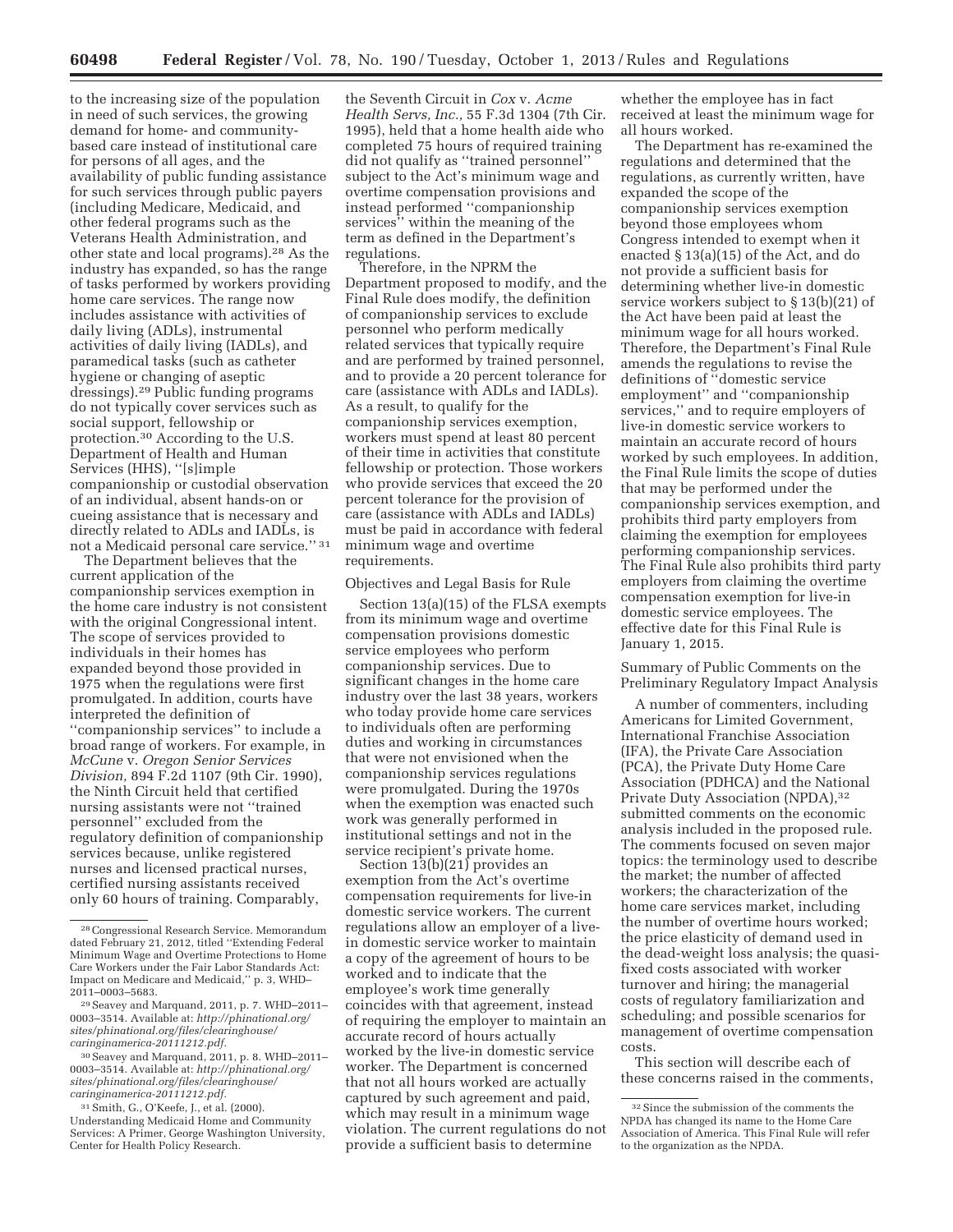the Department's analysis and response to the comment, and any revisions made to the economic analysis.

## Terminology

Several commenters, including AARP, California Association for Health Services at Home, and private citizens such as Sue Ostrowski, Robert Melcher, and Laurie Edwards-Tate, noted that the terms used in the Department's economic analysis are not consistent with industry usage and may be misinterpreted. The Department agrees and has revised the language in the economic analysis to be more precise. Specifically, the analysis uses the following terms:

''*Home care:''* The economic impact analysis has been revised to refer to the broader ''home care'' industry rather than ''home health care,'' which specifically covers medical assistance performed by certified personnel. Thus, the term home care industry includes the home health care industry. The current exemption has been applied to both types of services and, therefore, this Final Rule impacts both the home health care industry and the home care industry.

''*Direct care worker:''* The NPRM used a variety of terms to refer to the workers potentially affected by the rule change; commenters found this confusing. For example, AARP pointed out that the term ''caregiver'' is often used to refer specifically to ''family caregivers'' rather than other types of workers and recommended that the Department use the term ''direct care worker'' instead. Therefore the terminology has been refined to use direct care worker to refer to those workers who may be affected by the rule change because they may be currently treated as exempt companions. The term ''direct care worker'' will be used unless the Department is referring to a specific occupation (e.g., home health aide or personal care aide) as defined by our data sources or directly quoting from a comment.

''*Independent providers:''*  Independent providers are direct care workers who may be hired directly by the consumer to provide home care services. Consumers may identify the direct care worker through a registry, referral service, advertising, or word of mouth. Employment arrangements may range from formal agreements with administrative, liability, and payroll services provided by a registry to informal agreements between the direct care worker and the consumer. Numerous commenters, including Members of Congress (Senator Lamar Alexander, Congressman Lee Terry),

employers (Matched Caregivers Continuous Care, Angels Senior Home Solutions), and members of the public (Brandi Johnson, Lauren Reynolds, A. Miller, Ryan Heideman, Kimberly Flair and others) made it clear that the term ''grey market'' was easily misinterpreted to mean possibly illegal arrangements. Although difficult to predict, the Department anticipates this rule will bring more workers under the FLSA's protections, which in turn will create a more stable workforce by equalizing wage protections with other health care workers and reducing turnover. The Department has no basis for estimating the percentage of such arrangements where proper income and payroll taxes are paid versus those where they are not. In light of this, the analysis has abandoned the term ''grey market'' and now refers solely to independent providers.

'Consumer:" Several commenters objected to the use of the terms ''client,'' "patient," and "care recipient" to describe individuals who purchase home care services. In particular, AARP noted that the term ''patient'' is inappropriate because not all consumers of home care services are receiving medical care. To be consistent with the terminology in the field, the analysis now refers to all such individuals as ''consumers.''

#### Number of Affected Workers

The Department also received comments concerning the estimated number of affected workers in two particular states.

The Illinois Department of Human Services explained that ''home health aide'' and ''personal care'' employees are exempt under state law if they are jointly employed by the state (for the purposes of collective bargaining) and the consumer. These exempt employees are currently covered by a collective bargaining agreement that does not include overtime. Other direct care workers in the state are covered by both minimum wage and overtime compensation requirements. They note that for the 30,000 workers in the program ''overtime pay, however, is not mandated by Illinois statute and has not been a benefit for these providers, as allowed by the exemption for FLSA, because of its cost to the state.''

The Department incorporated the 30,000 jointly-employed Illinois workers into the overtime analysis. The Department estimates national-level transfer payments based on nationallevel averages of wages and hours worked, not for particular states or subgroups of workers within states. Although Illinois data indicates that

more than 12 percent of these 30,000 direct care workers exceed 40 hours, within any state or region, some direct care workers or groups of workers will exceed the national average while others will work less than the national average. At the national level, however, the average will accurately represent the burden of the rule despite this variance at the state and local level.

Finally, review of the data submitted by Illinois showed the data might not be completely reliable. For example, Illinois states that 10,000 HHAs and PCAs worked close to 3 million hours of overtime, and the cost of overtime compensation would exceed \$32 million.33 These figures suggest that the overtime compensation differential would be \$10.67 per hour, which implies the underlying straight-time wage rate is approximately \$21.34. However, the comment stated that the workers are paid \$11.55 per hour or more. As a result of these ambiguities and inconsistencies, the Department chose to add these workers to the national overtime projection, but did not use Illinois' additional data.

A joint comment from the California Association of Counties (CSAC), County Welfare Directors Association of California (CWDA), California Association of Public Authorities for In-Home Supportive Services (CAPA), and California In-Home Supportive Services (IHSS) Consumers Alliance (CICA) points out that California provides overtime for some workers under the contract-agency mode, ''but it is not the case for individual providers who are paid by the IHSS Program. Out of approximately 440,000 IHSS cases in California, less than 2,000 are under the contract mode and the vast majority of IHSS workers are individual providers.'' Further, out of the 380,000 IHSS direct care workers, ''there are approximately 50,000 IHSS providers who routinely submit timesheets who work more than 40 hours a week.'' The comment further noted that a 1983 ''landmark ruling established that IHSS providers were employees of the state and counties for the purposes of the minimum wage provisions of the FLSA''.34 Legal Aid Society-Employment Law Center and NELP also noted that most workers in California do not receive overtime. Based on the information received from the commenters, the Department adjusted the economic analysis to include California and add 380,000 IHSS workers to the analysis in the category of states not covered by

<sup>33</sup>State of Illinois DHS, WHD–2011–0003–7904. 34CSAC, CWDA, CAPA, and CICA. WHD–2011– 0003–9420, pg. 2.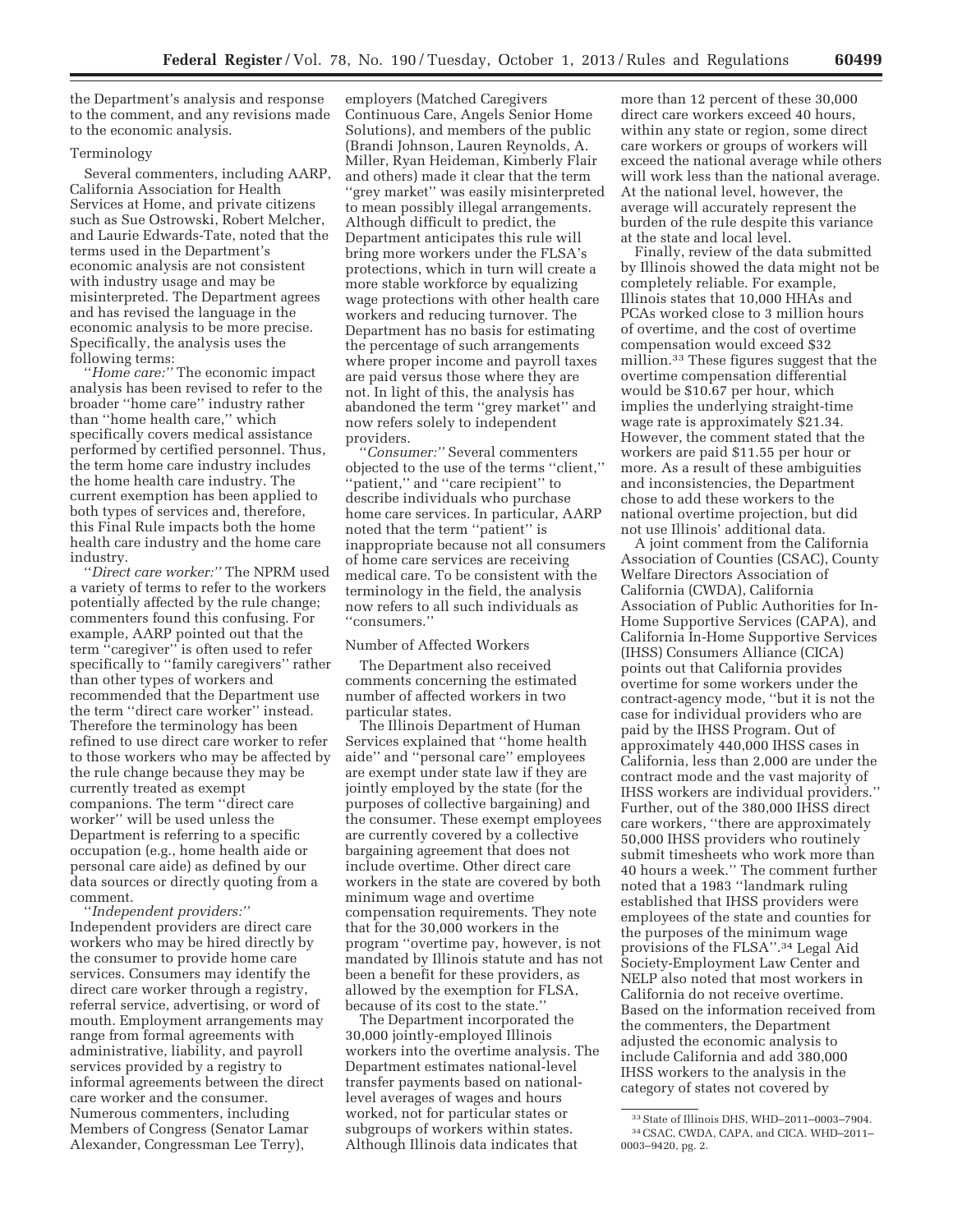overtime provisions, as it appears that these workers were not included in BLS Occupational Employment Statistics data (as discussed in more detail in the Costs and Transfers section).

## Characterization of the Home Care Services Market

The principal concerns about the definition of the home care market were related to the sources of funding used to pay for home care services, and the size of the non-medical, private pay market. More specifically, NPDA references the Navigant analysis of the NPRM which comments that the assessment of funding sources was made based on limited information, and that the private pay market is larger than estimated in the NPRM. Note, the industry describes this part of the home care market as both ''private duty'' and ''private pay,'' using the terms synonymously.35 For the purposes of this discussion, the Department uses the term ''private pay'' to refer to the market for non-medical services that are paid for privately (i.e., out-of-pocket payment or payment by long-term care insurance).

Several industry organizations (IFA, National Association for Home Care and Hospice (NAHC), PDHCA, and NPDA) administered two surveys in response to the NPRM that suggest the existence of a larger private pay market, but these surveys failed to provide any conclusive empirical evidence in support of this claim. These surveys were fielded to IFA members; the overall response rates were fairly low, and respondents selfselected into the survey. This can lead to selection bias; in other words, the respondents who chose to participate in the survey may be different from the overall population in a way that shifts the results of the survey. For example, the IFA members that responded to the survey may have been particularly motivated to participate due to campaigns to raise awareness of the NPRM in specific states, and that would lead the results to include a greater proportion of members from those states than a random sample would include. As a result, it is not clear if the results are representative of IFA members or the industry as a whole.

In response to the comments on the characterization of the home care market in the NPRM, the Department examined alternative data sources. The

*www.privatedutyhomecare.org/sections/consumers/ whatisprivate.php* (note: this Web site no longer exists, however, WHD has the archived version, which can be found at *http://web.archive.org/web/ 20120624032530/http://*

Department reviewed the nationally representative source Medical Expenditure Panel Survey (MEPS), published by the Department of Health and Human Services, Agency for Healthcare Research and Quality, which addresses the home care market. The MEPS is intended to capture the use of long-term non-medical care (e.g., companionship and homemaker services) and short-term acute medical home care.

MEPS data offered little in terms of support for the premise that a large private pay market for home care services exists. Private pay appears to be more frequently used with independent providers, whereas Medicare and Medicaid pay for the majority of agency services. The data also showed only a relatively small percentage of consumers pay out-of-pocket for agency care. Therefore, the assertion that the Department underestimated the impact of increased overall costs on the purchase of home care services is generally not warranted.

Closely related to the previous issue, commenters also pointed out that Medicare and Medicaid programs will cover only home health care, but not home care services. The Department believes it is appropriate to include Medicare and Medicaid as funding sources for services potentially impacted by this Final Rule.

Medicare provides eligible individuals with skilled nursing services when the services are provided on a part-time or intermittent basis. Skilled nursing services are provided either by a registered nurse or a licensed practical nurse. Home health aide services may be Medicare-covered when given on a part-time or intermittent basis if needed as support services for skilled nursing care. Home health aide services must be part of the care for the identified illness or injury. Medicare does not cover home health aide services unless the individual is also receiving skilled care such as nursing care or other physical therapy, occupational therapy, or speechlanguage pathology services from the home health agency. Medicare does not pay for personal care services when that is the only care the individual needs.36 The Department does not have data regarding the extent to which Medicarecertified agencies have availed themselves of the current companionship services exemption for home health aide or other services they provide; however, to the extent that

such agencies have used the current exemption, the Department expects those agencies to be impacted by this Final Rule.

Medicaid is a federal-state partnership providing health coverage to identified populations, including seniors and persons with disabilities. States are required to cover home health benefits and may offer to cover personal care services, through Medicaid-funded programs. Such services may be provided through home and community-based services (HCBS) programs, including HCBS waivers, selfdirected personal assistance services programs, Money Follows the Person programs and Community First Choice programs. The Department also expects this Final Rule to impact Medicaidfunded home health and personal care service providers.

A report by the Congressional Research Service states:

''Neither the Medicare nor the Medicaid program explicitly covers services termed 'companionship services'. However, to some extent these programs provide certain home care services to eligible beneficiaries through home health services (under Medicare and Medicaid) and personal care services (under Medicaid). Furthermore, federal statute, regulations, and guidance do not specify or regulate wage and employee benefit levels in Medicare (Title XVIII of the Social Security Act) or Medicaid (Title XVIX of the Social Security Act)." 37

Medicare and Medicaid directly reimburse the service provider a specified dollar amount to cover a specified quantity of services or defined episode of care. The agency uses this revenue to pay the direct care worker's wages (which may include straight time, overtime, and benefits), as well as to cover other costs of doing business (such as overhead and administrative fees). Medicare and Medicaid rates do not explicitly cover agency overhead, nor do they dictate that the entire amount must go to the direct care worker's wages. Thus, agencies are able to use Medicare and Medicaid reimbursement to cover training and overtime costs.

Industry commenters (IFA, NAHC, NPDA, and PCA) also stated that direct care workers work considerably more overtime than the impact analysis suggested, thereby underestimating the costs and impact of the rule. The centerpiece of this argument was the assertion that 24-hour care consumers

<sup>35</sup>See NPDA Web site, *http://*

*www.privatedutyhomecare.org/sections/consumers/ whatisprivate.php).* 

<sup>36</sup>Medicare and Home Health Care, pgs 8–10, Available at: *http://www.medicare.gov/Pubs/pdf/ 10969.pdf.* 

<sup>37</sup>Congressional Research Service. Memorandum dated February 21, 2012, titled ''Extending Federal Minimum Wage and Overtime Protections to Home Care Workers under the Fair Labor Standards Act: Impact on Medicare and Medicaid,'' WHD–2011– 0003–5683.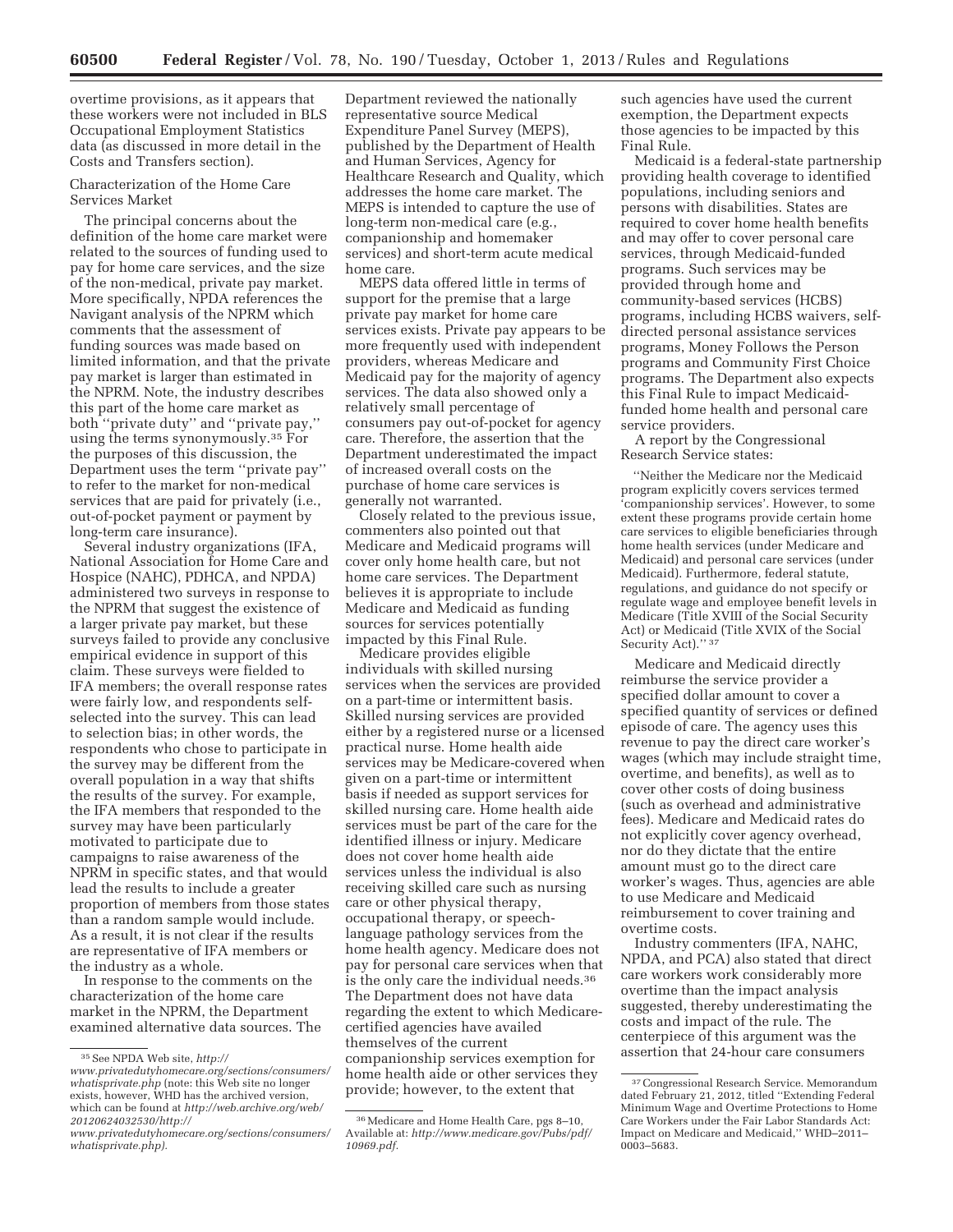are a principal component of the market and, because they prefer a single direct care worker, using multiple direct care workers to manage overtime costs may be difficult and result in reduced quality of care. These commenters asserted that paying overtime in this situation may make home care unaffordable, forcing consumers into nursing homes.

In these comments, industry groups appear to use the terms ''24-hour care'' and ''live-in care'' synonymously. These terms are not identical and make interpretation of at least some comments, statements, and reported survey results problematic. While 24 hour care implies a single direct care worker scheduled to cover a 24-hour period, the Department defines a ''livein'' worker as one who resides on his or her employer's premises permanently or for an extended period of time (e.g., for at least five consecutive days or nights). Thus, while a live-in worker might provide 24-hour care, 24-hour care does not require a live-in direct care worker. The rules governing the determination of overtime differ significantly between the two types of direct care worker schedules, as will be discussed in more detail below. These differences may also have implications for projecting industry response to the rule.

For the NPRM, the Department calculated that 10 percent of affected direct care workers are employed 45 hours per week (5 hours of overtime), and an additional 2 percent are employed 52.5 hours per week (12.5 hours of overtime). These estimates are derived from the PHI analysis of National Home Health Aide Survey (NHHAS) and U.S. Census Bureau's Annual Social and Economic Supplement (ASEC) data on overtime worked in this industry. The NHHAS is a multistage probability sample survey sponsored by the Department of Health and Human Services' Office of the Assistant Secretary for Planning and Evaluation (ASPE) that was designed to provide nationally representative estimates of agency-employed direct care workers who assist with ADLs. The two-stage sampling process first randomly selected agencies with probability proportionate to size, then randomly sampled up to six direct care workers from each agency selected; a total of 3,377 workers were interviewed.38

As a result of comments on overtime estimates, the Department reviewed

hours worked by direct care workers as reported in the 2007 NHHAS. When calculating overtime directly instead of using estimates based on summaries reported in publicly available analyses of the NHHAS, the Department found that those direct care workers who work for a single employer more than 40 hours, but less than 50 hours per week, average 6.4 hours of overtime, while those who work for a single employer 50 hours or more per week average 21.0 hours of overtime per week. Therefore, the Department made appropriate changes, described below, in the analysis.

#### Price Elasticity

rendered PCA's estimate statistically<br>indistinguishable from zero. The<br> $\frac{39 \text{By convention, if the price elasticity of demand}}{100 \text{ and } -1.0, \text{economics call demand}}$ Price elasticity represents the percentage change in quantity demanded induced by a percentage point change in labor cost, *i.e.,* how responsive the home care services market is to changes in workers' wages. Price elasticity of demand for labor is composed of two separate effects: the substitution effect, driven by the change in the cost of labor relative to its substitutes holding output constant, and the scale effect, driven by making labor more expensive relative to agency budget. PCA suggested that the NPRM's deadweight loss analysis for home care services only included the substitution effect. The Department reviewed this assertion and found that it was accurate, *i.e.,* the cited elasticity does not incorporate the industry scale effects. PCA also provided an alternative estimate that used aggregated state-level data on the average wages and employment of home health aides and personal care aides for the period between 2001 and 2009. While PCA's econometric estimate suggested that demand is price elastic 39 (responsive to changes in price), their estimate's validity is questionable. For example, the estimate did not pass a basic set of robustness checks designed to control for state-level differences in variation. Accounting for these differences rendered PCA's estimate statistically indistinguishable from zero. The

Department attempted to use PCA's analysis with improved data and methods, but the analysis did not return a valid result.

In the absence of a reliable method to estimate the price elasticity of demand from existing data, the Department surveyed academic literature to find suitable substitutes. The Department accepts PCA's point that the market contains a private pay sector and a public-funds-reimbursed sector that might differ substantially in terms of consumer response to price changes. More specifically, the price elasticity of demand is considerably greater (in absolute terms) for consumers who pay for home care services predominantly out of pocket, though this segment is small relative to the overall home care market. Likewise, the Department believes that the demand for home care services reimbursed by a third party is highly inelastic.

The Department used the market for health care services, where the final consumer is only responsible for a relatively small fraction of the cost, to approximate the consumer response to changes in the price of home care services that are reimbursed by public funds. The RAND Health Insurance Experiment (HIE), which took place between 1974 and 1975 and covered 7,791 individuals in 6 U.S. cities, is still considered the ''gold standard'' in the estimation of demand for health care services because it remains to date the only large-scale study based on a randomized controlled trial. A study considered the "gold standard" in the<br>estimation of demand for health care<br>services because it remains to date the<br>only large-scale study based on a<br>randomized controlled trial. A study<br>using HIE data estimated a  $-0.17$  elasticity of the demand for outpatient medical care for those paying for 0 to 25 percent of care out-of-pocket.40 Similar non-experimental studies return comparable price elasticity values.41

The Department used the market for non-reimbursed nursing home care, where there are often considerable outof-pocket costs, to approximate consumer response in the private pay sector. Long-term home care and nursing homes can be considered substitutes in the sense that long-term

<sup>38</sup>Bercovitz, A, Moss, AJ, et al. (2010). Design and Operation of the National Home Health Aide Survey: 2007–2008. National Center for Health Statistics. *Vital Health Statistics.* 1(49). Available at: *http://www.cdc.gov/nchs/data/series/sr*\_*01/sr01*\_ *049.pdf.* 

<sup>39</sup>By convention, if the price elasticity of demand "inelastic;" if the price elasticity of demand lies<br>between  $-1.0$  and  $-\infty$ , demand is "elastic." When  $\frac{39 \text{By convention, if the price elasticity of demand} }{39 \text{By convention, if the price elasticity of demand} }$ <br>
"inelastic;" if the price elasticity of demand "inelastic;" if the price elasticity of demand lies<br>
between  $-1.0$  and  $-\infty$ , demand is "elastic." When demand is inelastic, a given change in supply, resulting from increased labor costs for example, will have relatively little impact on how much of the product or service is purchased, but will result in a relatively large increase in price. Conversely, if demand is elastic, then the equivalent change in supply will have a much larger impact on the quantity purchased, but a much smaller impact on price. Thus, the significance of PCA's estimated price elasticity of demand is that, if correct, it would result in a much larger decrease in home care services and a much larger deadweight loss as a result of the rule.

<sup>40</sup>Manning, W. et al. (1992). Health Insurance and the Demand for Medical Care: Evidence from a Randomized Experiment. *The American Economic Review,* 77(3), pp. 251–277.

<sup>41</sup>Mueller, C. and A. Monheit (1988), Insurance Coverage and the Demand for Dental Care: Results for Non-Aged White Adults, *Journal of Health Economics,* 7(1), pp. 59–72.

Smith, D. (1993). The Effects of Copayments and Generic Substitution on the Use and Costs of Prescription Drugs. *Inquiry,* 30(2), pp. 189–198.

Contoyannis, P. et al. (2005). Estimating the Price Elasticity of Expenditure for Prescription Drugs in the Presence of Non-Linear Price Schedules: An Illustration from Quebec, Canada, *Health Economics,* 14(9), pp. 909–923.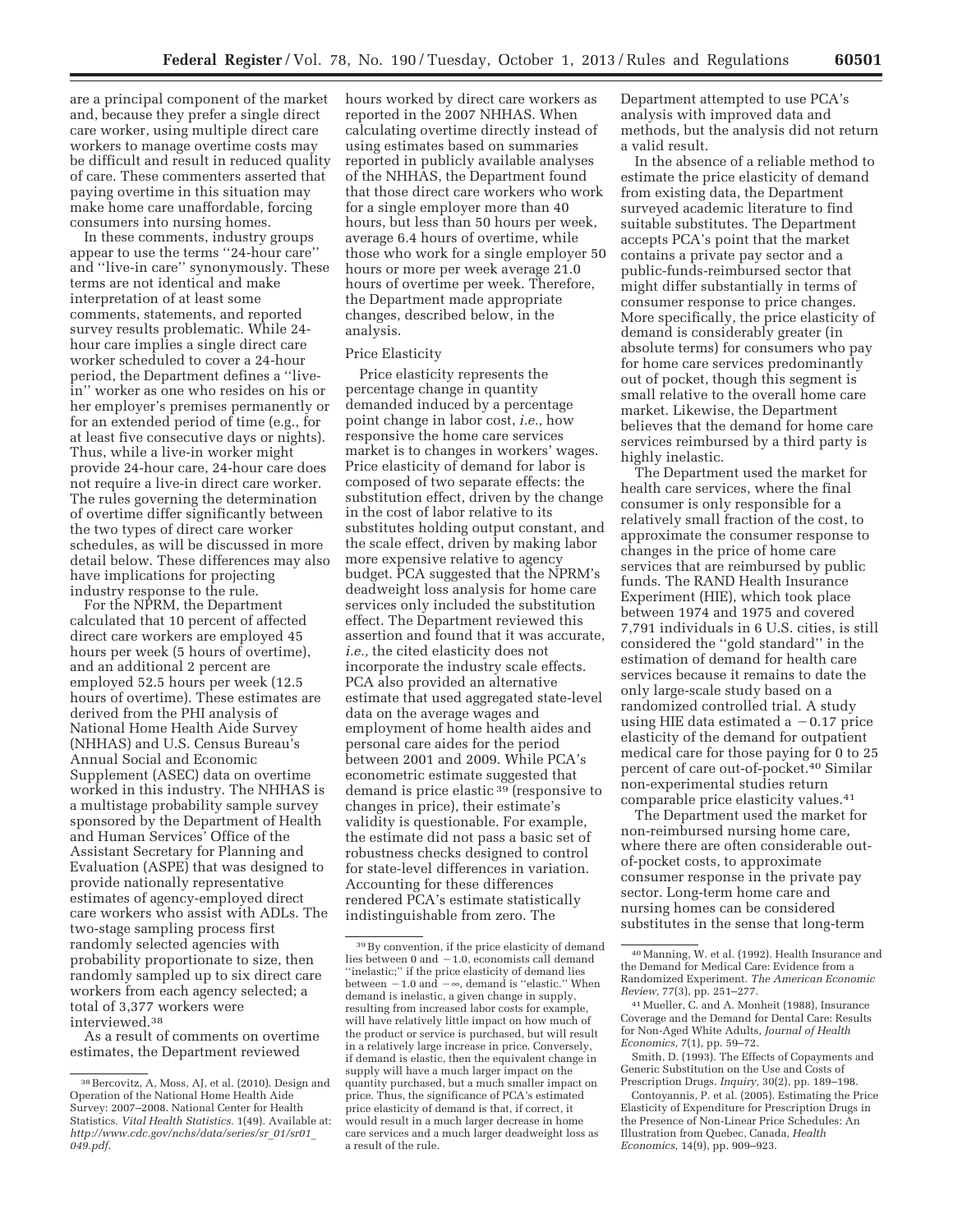home care provides assistance with activities of daily living (ADLs) and instrumental activities of daily living (IADLs) to those who would be unable to live independently in the absence of support services. Many elderly individuals and people with disabilities, often given limited options, have entered facilities such as a nursing home or assisted living community where those services are provided along with room and board. Some home care appears to be priced accordingly; the Department's calculations of flat fee home care (i.e., 24-hour care) rates charged to consumers show they are quite similar to published average daily nursing home rates.42

The National Long Term Care Survey, a nationally representative sample of elderly persons with disabilities living in community-based and institutional settings, has served as the basis for multiple analyses of the demand for nursing home care. In 1993, a study of survey data estimated a price elasticity of the hazard of nursing home entry of  $-0.7$ , and another study from 1998<br>found that the price elasticity of<br>demand for institutionalized care is<br> $-0.98$ . Estimates of the price elasticity<br>of demand for nursing home care based<br>on state-specific data range fro found that the price elasticity of demand for institutionalized care is  $-0.98$ . Estimates of the price elasticity of demand for nursing home care based<br>on state-specific data range from  $-0.69$ <br>to  $-3.85.^{43}$  Although the range of<br>estimated elasticities is large, three of<br>the four studies found elasticities in the<br>range  $-0.69$  to found that the price elasticity of<br>demand for institutionalized care  $-0.98$ . Estimates of the price elast<br>of demand for nursing home care l<br>on state-specific data range from  $-$ <br>to  $-3.85.^{43}$  Although the range of estimated elasticities is large, three of the four studies found elasticities in the on state-specific data range from  $-0.69$ <br>to  $-3.85.^{43}$  Although the range of<br>estimated elasticities is large, three of<br>the four studies found elasticities in the<br>range  $-0.69$  to  $-0.98$ . Therefore the<br>Department judge best represented the overall evidence on the price elasticity of demand for

43Headen, A. (1993). Economic Disability and Health Determinants of the Hazard of Nursing Home Entry, *Journal of Human Resources,* 28(1), pp. 81–110.

Rechovsky, J. (1998). The Roles of Medicaid and Economic Factors in the Demand for Nursing Home Care, *Health Services Research,* 33(4 Pt 1), pp. 787– 813.

Knox, K., E. Blankmeyer and J. Stutzman. (2006). Private Pay Demand for Nursing Facilities in a Market with Excess Capacity. *Atlantic Economic Journal.* 34(1), pp. 75–83.

Mukamel and Spector (2002).The Competitive Nature of the Nursing Home Industry: Price Mark Ups and Demand Elasticities.'' *Applied Economics,*   $34(4)$ , pp. 413-420.

nursing home care, and thus the best proxy for private pay home care as well.

The use of proxies for the price elasticities of demand for reimbursed and unreimbursed home care services due to the lack of direct estimates creates uncertainty concerning their true value and the subsequent impacts of the rule on the market for these services. The numerical value of an elasticity is a function of the availability of reasonable substitutes for the product or service, amongst other things. Thus, to the extent that unpaid services provided by family members and/or the use of inferior quality caregivers are considered good substitutes for agency caregivers, the demand for reimbursed home care services might be more by family members and/or the use of<br>inferior quality caregivers are<br>considered good substitutes for agency<br>caregivers, the demand for reimbursed<br>home care services might be more<br>elastic than  $-0.17$ . Similarly, the extent to which a nursing home is an unacceptable substitute for unreimbursed home care services might make the demand for those services less<br>elastic than  $-1.0$ . elastic than  $-0.17$ <br>to which a nursing<br>unacceptable subs<br>unreimbursed hon<br>make the demand<br>elastic than  $-1.0$ .

Although both these statements concerning these elasticities may be true, the Department believes this will have relatively little effect on the results of the model. First, the specified elasticities create natural limits: although demand for reimbursed true, the Department believes this will<br>have relatively little effect on the result<br>of the model. First, the specified<br>elasticities create natural limits:<br>although demand for reimbursed<br>services might be larger than  $-0.1$ is unlikely to be larger than the demand for unreimbursed services, while the converse is true concerning the demand for unreimbursed services. Thus it is likely that the true values lie between<br> $-0.17$  and  $-1.0$ . Second, if the demand unlikely to be larger than the demand<br>r unreimbursed services, while the<br>nverse is true concerning the demand<br>r unreimbursed services. Thus it is<br>cely that the true values lie between<br>0.17 and  $-1.0$ . Second, if the deman for reimbursed home care services is more elastic, it will increase the impact of the rule (e.g., greater reduction in services utilized; larger deadweight loss); conversely, a less elastic demand for unreimbursed services will decrease the impact of the rule. Thus, if both statements are true, the impacts will be to some extent offsetting. Third, the total impact of the rule is essentially a weighted average of the two market components (reimbursed and unreimbursed home care services); increasing the elasticity of the reimbursed market segment and reducing it for the unreimbursed market segment is likely to result in a small change in the weighted average, and therefore would have a small effect on impacts.

In the NPRM, the Department stated that the overwhelming majority of home care (75 percent) is paid with public funds. Commenters such as NPDA, IFA, and the Small Business Administration's Office of Advocacy (Advocacy) expressed concern that the size of the non-medical, private pay market may be larger than the impact analysis suggests. More specifically,

they argued there are a large number of small home care businesses in the private pay sector that are not adequately reflected in the economic analysis.44 The Department surveyed several academic and industry sources in an attempt to gain a better understanding of the private pay market. However, we find no representative, national-level data that suggests that there exists a larger private pay market for which the Final Rule does not account.

To reflect the findings discussed about the price elasticity of demand and the market share of the private pay sector, the Department agrees that it is necessary to revise the method it used to project the deadweight loss caused by the Final Rule. The Department calculated separately the impacts for the market in which care is primarily reimbursed through public funds, which accounts for 75 percent of all direct care workers, and has a price elasticity of calculated separately the impacts for th<br>market in which care is primarily<br>reimbursed through public funds, whic<br>accounts for 75 percent of all direct car<br>workers, and has a price elasticity of<br>demand of  $-0.17$ , and the market, which accounts for 25 percent of all direct care workers, and has a demand of  $-0.17$ , and the private pay<br>market, which accounts for 25 percent<br>of all direct care workers, and has a<br>price elasticity of demand of  $-1.0$ .

The changes that the Department made in response to PCA's comments<br>concerning the price elasticity of<br>demand for home care services had a<br>relatively small effect on the results of<br>the analysis. First, the price elasticity<br>for reimbursed services  $(-0.17)$ concerning the price elasticity of demand for home care services had a relatively small effect on the results of the analysis. First, the price elasticity the final analysis is of a very similar magnitude to that used in the NPRM relatively small effect on the results of<br>the analysis. First, the price elasticity<br>for reimbursed services (–0.17) used in<br>the final analysis is of a very similar<br>magnitude to that used in the NPRM<br>(–0.15); indeed the con selecting reimbursed medical care as a proxy is the same concept used in the NPRM, although in practice the derivation of the NPRM value was flawed. Second, although we use a price elasticity of demand for private pay home care that is close to the value found by PCA  $(-1.0$  compared to PCA's estimate of  $-1.18$ ), again the impact of using this value in the final analysis is relatively small because it applies to only 25 percent of the total market for home care services.

## Quasi-Fixed Costs

According to PCA, the quasi-fixed costs are non-trivial and may account for up to 19 percent of annual wages.45 Quasi-fixed costs are those that change with the number of workers hired rather than with the number of hours worked. Examples include hiring costs, training costs, social insurance and other private benefits.

<sup>42</sup>See discussion of private pay pricing structure in the ''Tasks, Wages, and Hours'' section of the analysis; agencies charge approximately \$250 per day for 24-hour care while the average private nursing home rate in 2011 was about \$240 per day according to the MetLife market Survey of Longterm Care Costs. However, the IHS Global Insight survey, Economic Impact of Eliminating the FLSA Exemption for Companionship Services, 2012, WHD–2011–0003–8952, shows that less than 10 percent of consumers cared for by survey respondents receive 24-hour home care, while 65 percent require less than 40 hours of care per week. Thus, for the vast majority of consumers, home care is less expensive than institutional care, and for the 10 percent (or less) of consumers receiving 24-hour home care, the cost is about the same as institutional care.

<sup>44</sup>Small Business Administration (SBA) Office of Advocacy, WHD–2011–0003–7756.

<sup>45</sup>William Dombi, WHD–2011–0003–9595, pg. 25.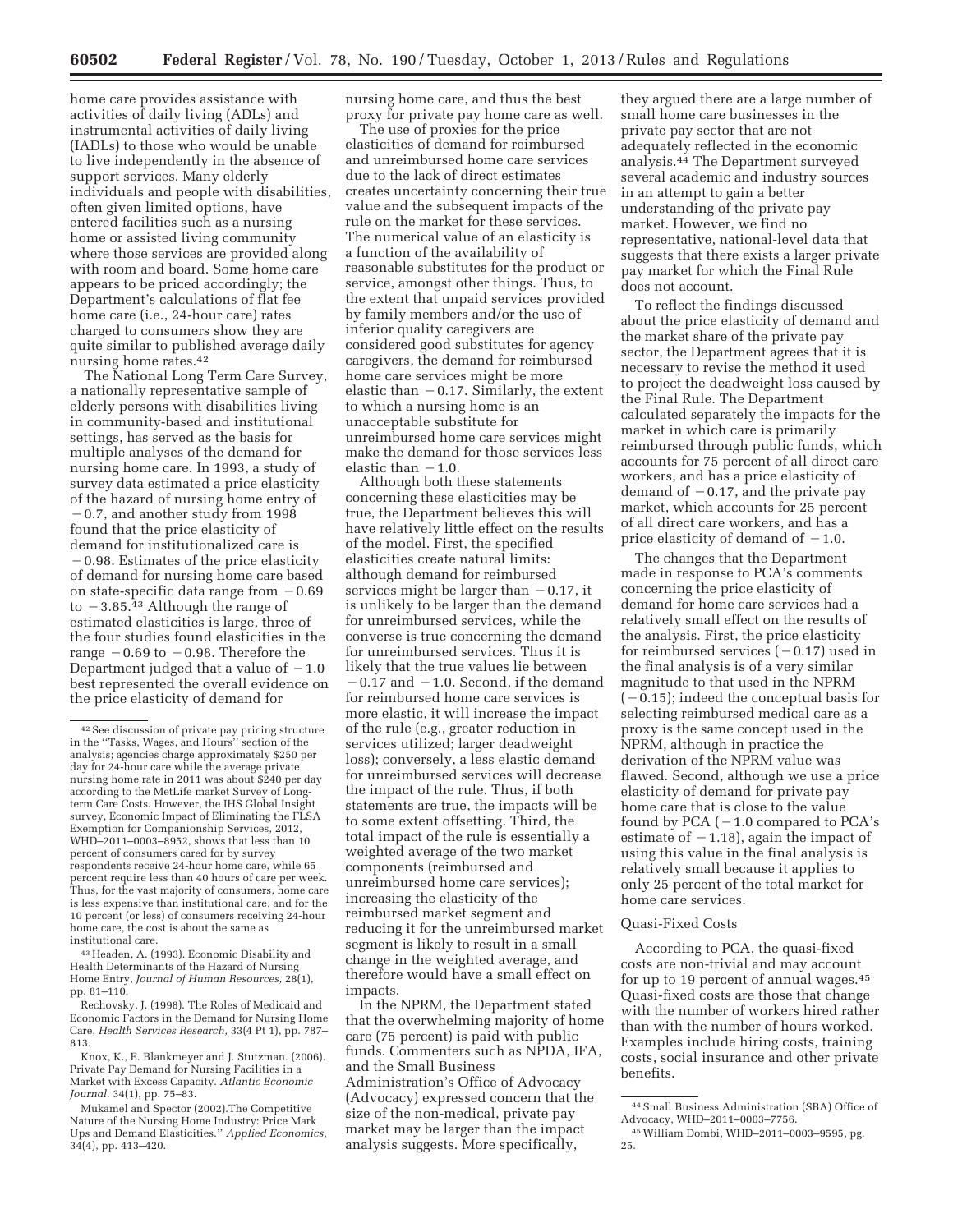The Department believes that although this figure might be accurate for the home care industry in general, it is too large for companionship services. Recruiting and training costs appear to be small for direct care workers. For example, evidence from the 2011 Annual Private Duty Home Care Benchmarking Study indicates that the median initial training is between 4 and 9 hours, and less than 25 percent of establishments provide more than 9 hours. In the same source, employee referrals and listings on the Internet were cited as the two most popular recruiting methods. In addition, reductions in employee turnover rates may result in lower net costs associated with hiring and turnover, as discussed below in an analysis of turnover and hiring costs. However, the Department accepts that hiring costs constitute a direct cost, rather than a transfer from employers to employees, and includes these costs in determining the impacts of the Final Rule.

#### Managerial Costs of Scheduling

NPDA and others argued that the NPRM underestimated the cost of regulatory familiarization and the managerial cost of scheduling complications due to overtime. The Department assumed industry would incur minimal regulatory familiarization costs because most of the affected firms already have employees covered by the FLSA. For example, the BLS National Employment Matrix data report for Home Health Care Services (62–1600) in 2010 includes over 200 occupations including nursing aides, therapists, and health practitioners who provide services other than companionship services to consumers in their homes.46 Therefore, the Department believes most agencies will already be well acquainted with the minimum wage and overtime compensation requirements of the FLSA, and will only need to familiarize themselves with the regulations that apply to one distinct group of workers. The regulatory text is quite limited in scope and length, and because agencies are third party employers and will not be eligible to claim the exemption, the time required for familiarization will be quite limited. Furthermore, the Department expects that many firms will rely on guidance and educational materials from the Department and industry to familiarize themselves with changes to the rule. Similarly, the Department believes that most firms already employ staff entitled to overtime

compensation and must therefore manage these workers accordingly. In the NPRM, the Department requested information on the incremental time and cost of managing workers subject to the FLSA's overtime compensation requirement, but none was provided. In the absence of new evidence, the Department did not change its estimate.

## Overtime Scenarios

Industry groups such as IFA and NPDA, and private citizens such as Martin Hayes, Henri Chazaud, and Melina Cowan expressed concern over the Department's handling of overtime. These comments typically focused on two aspects of overtime. First, many agencies stated they would engage in at least some form of overtime management to avoid paying for overtime. Second, while overtime management would typically involve scheduling additional direct care workers, industry group criticism also appears to rely on the implicit assumption that using multiple direct care workers is often not a realistic alternative because of the need for continuity of care.

However, continuity of care does not necessarily require a single direct care worker, but rather can involve a small group of direct care workers intimately familiar with the consumer and his or her needs. In this way care will not be disrupted if one of those direct care workers is no longer willing or able to provide the needed services. Moreover, although consumers may prefer single direct care workers, with an industry turnover rate apparently exceeding 40 percent, it is likely that many consumers already receive care from more than one worker or a combination of direct care workers and family members when other workers are unavailable. As previously discussed, 24-hour care is not necessarily synonymous with having a live-in direct care worker. Assuming at least two direct care workers are currently used to provide 24-hour care, 7 days per week, adding a third direct care worker may allow effective management of overtime while introducing relatively little disruption to continuity of care. For example, if one of the three direct care workers can get from 5 to 8 hours of non-compensable sleep time per 24 hour period, hours entitled to overtime compensation might vary from zero to 15 hours per week, compared to 18 to 46 overtime hours per week with two direct care workers.47 Modifying work

patterns to increase the number of direct care workers (and therefore reduce the need for overtime compensation) does not preclude the industry from offering consumers the option to pay a higher rate in return for fewer direct care workers.

Survey results submitted by the NAHC<sup>48</sup> distinguished whether respondents are currently required to pay overtime, i.e., are located in ''overtime states.'' These reports provide some support for the position that the rule will not be as onerous to the private pay market as claimed. For example, 15 to 20 percent of agencies that responded to the industry's surveys that operate in non-overtime states already pay overtime voluntarily. Moreover, firms operating in overtime and non-overtime states already have very similar characteristics. Firms operating in states requiring overtime compensation not only have a similar percentage of consumers receiving 24-hour care as firms operating in states without overtime compensation requirements, but actually have higher rates of overtime worked per employee than firms that do not have to pay the overtime wage differential.

In addition, firms in states without a state overtime compensation requirement anticipate considerably worse impacts than those actually experienced by firms in states with a state overtime compensation requirement. It is possible that statespecific conditions might result in different impacts in the states that have not yet implemented overtime compensation requirements than in those states that have already implemented such requirements. However, the 15 percent of survey respondents that voluntarily pay overtime compensation reported

48WHD–2011–0003–9496.

<sup>46</sup>BLS National Employment Matrix, Home Health Care Services (62–1600) 2010. Available at: *http://www.bls.gov/emp/ep*\_*table*\_*109.htm*.

<sup>47</sup>With two direct care workers, one working three 24-hour shifts a week and the other working four 24-hour shifts a week, weekly overtime ranges

from 18 to 46 hours. Each day, 24-hours are spent on site but between 6 and 10 hours are not compensated (for bona fide sleep and meal periods), resulting in between 14 and 18 hours worked per day. For the worker employed three days, weekly hours are between 42 and 54 hours. The worker employed four days a week works between 56 and 72 hours. Overtime ranges from  $18$  ( $(42-40)$ ) compensated (for bona fide sleep and meal p<br>resulting in between 14 and 18 hours worked<br>day. For the worker employed three days, we<br>hours are between 42 and 54 hours. The worl<br>employed four days a week works between 5<br>72 h resulting in between 14 and 18 hours worked per<br>day. For the worker employed three days, weekly<br>hours are between 42 and 54 hours. The worker<br>employed four days a week works between 56 and<br>72 hours. Overtime ranges from 1 three direct care workers, each works two 24-hour shifts a week, and two of the three split the remaining day into two 12-hour shifts. This results in one direct care worker being on site 48 hours a week, but once sleeping and eating time is deducted (between 12 and 20 hours) this worker is paid for between 28 and 36 hours per week, resulting in no overtime. The other two workers have the same schedule, plus one 12-hour shift. Shifts less than 24 hours are not entitled to deducted sleep time, but 0.5–1 hour is assumed to be deducted for meal breaks. Therefore, these two workers will work between 39 and 47.5 hours a week, resulting in between no overtime and 15 hours of overtime per week.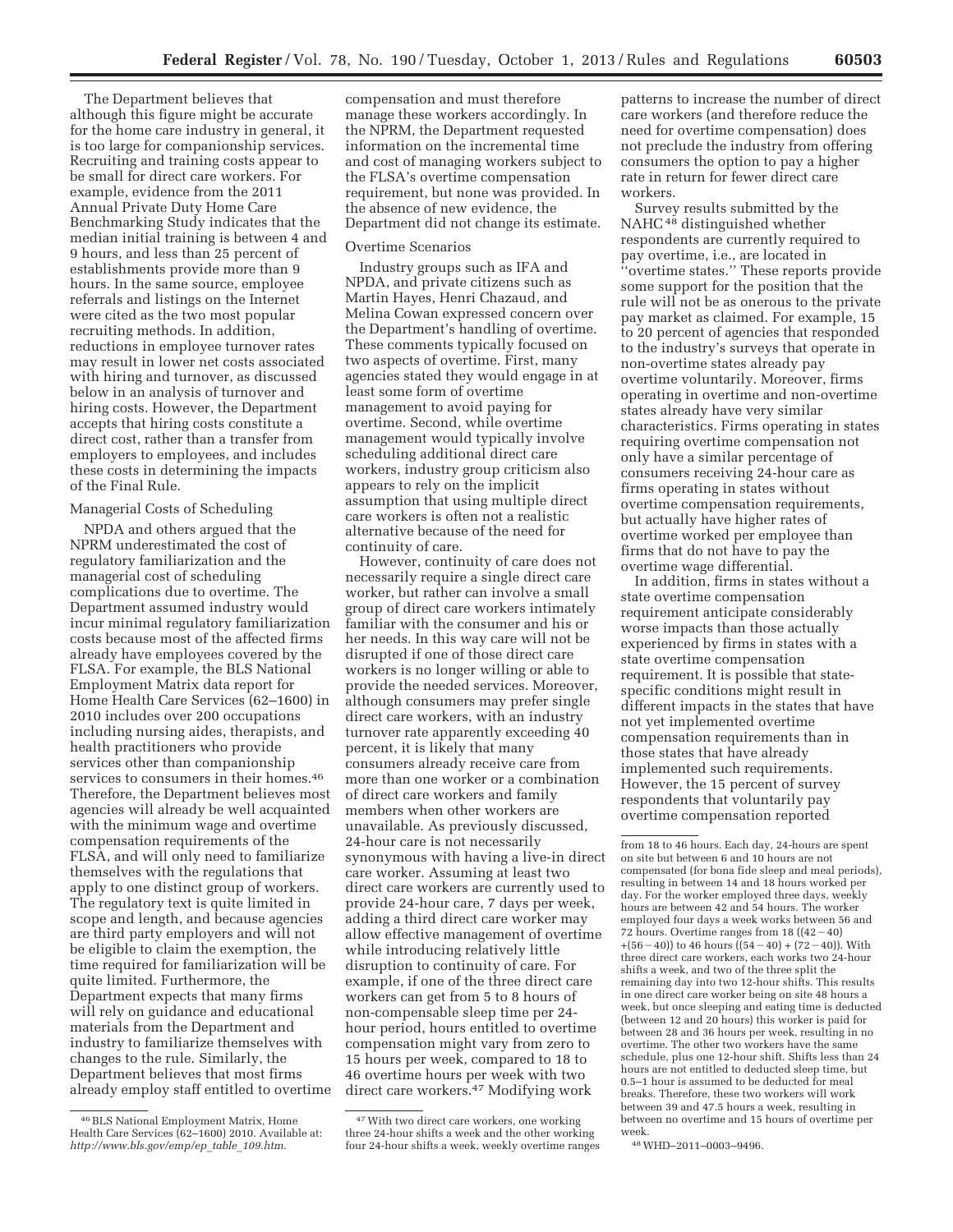impacts similar to those reported by agencies that were required to pay overtime. For example, 86 percent of firms in non-overtime states report they intend to limit overtime, but only 62 percent of firms in overtime states and 60 percent of voluntary overtime compensation payers found it necessary to do so. Likewise, 76 percent of firms in non-overtime states anticipate a significant increase in cost due to overtime requirements, but only 40 percent of firms in states that already require overtime compensation, and 34 percent of voluntary payers reported experiencing a significant increase in cost. Unfortunately, the term ''significant increase'' is not defined in the survey and therefore this experience cannot be used for projecting costs and impacts.

Empirical research has also found that employers are likely to respond to mandated overtime premiums by making adjustments so as to not absorb the entire cost of overtime.49 For example, similar to the NAHC survey, the IFA survey found 95 percent of respondents in states where there are no overtime regulations stated they would eliminate all scheduled overtime hours, while two percent said they would reduce overtime hours and three percent said they would make no changes to current scheduling.50 In view of the

research, employer comments and industry survey evidence, the Department believes employers responding to the Final Rule changes by paying for 100 percent or 0 percent of overtime are highly unlikely scenarios. Therefore, in the Final Rule the Department adjusted OT Scenario 1 to reflect 60 percent of overtime paid, OT Scenario 2 to reflect 40 percent of overtime paid, and OT Scenario 3 to reflect 10 percent of overtime paid. The latter two scenarios represent the more aggressive responses to the rule indicated in the industry surveys and comments. Based on the combination of two industry surveys, empirical research, and employer comments, the Department believes that OT Scenario 2 reflects the most likely impacts of the Final Rule, and therefore focuses on the results of that scenario in the following analysis.

### Travel Time Compensation

Several industry groups, including IFA and PDHCA, expressed concern over the method used to estimate travel time between consumers, which under the revised rule must be compensated. The Department based its ratio of travel time compensation to overtime compensation on New York City's amicus brief for the U.S. Supreme Court case, *Long Island Care at Home, Ltd.* v. *Coke,* 551 U.S. 158 (2007). The Department received criticism that this ratio (travel time compensation as 19.2 percent of total overtime compensation) underestimated the true cost of travel time compensation. The estimate relies

on New York City data and, therefore, the geographic scope is limited; travel time compensation may be higher in other locations, such as remote rural areas. Additionally, since travel time compensation is proportional to estimated overtime compensation, the reliability of this estimate is dependent upon accurately estimated overtime compensation.

Although the Department requested additional data on travel time, commenters did not provide alternative methods or data to estimate travel time. The Department considered alternative sources, most notably the National Home Health Aid Survey (NHHAS).51 The NHHAS is a nationally representative survey of agencyemployed home health aides who assist with ADLs. The NHHAS reports travel time for the last day worked; however, attempts to estimate weekly and annual travel time from these data suffer from several limitations. These limitations include evident reporting error (such as reporting travel time between consumers when the respondent cares for a single consumer) and the lack of some data necessary to estimate cost (such as days worked per week). Due to lack of confidence in its estimate of travel time from NHHAS data and a lack of alternative data sources, the Department continues to rely on the ratio provided by New York City in its amicus brief for the Final Rule analysis. Moreover, although the Department revised the overtime scenarios for the Final Rule, the Department continues to project travel time based on the proposed rule's overtime scenario in which agencies compensate 100 percent of all overtime hours. Thus, travel time estimates in the Final Rule are conservative estimates which significantly overestimate the cost of travel time.

<sup>49</sup>Barkume, Anthony. (2010). The Structure of Labor Costs with Overtime Work in U.S. Jobs, *Industrial and Labor Relations Review,* 64(1), pp.

<sup>&</sup>lt;sup>50</sup>The IFA survey does not compare anticipated business responses in states without current overtime regulations with actual business responses in states with current overtime regulations. However, other responses provided in the IFA survey (WHD–2011–0003–8952) show similar patterns to the NAHC survey. First, respondents in states that require overtime do not differ substantially from those in states without such requirements in terms of customers receiving livein care, customers receiving more than 40 hours of care per week, and average overtime worked per week by employees. Second, among respondents in states without current overtime regulations, 18 percent already pay overtime premiums and 50 percent already pay travel time voluntarily. Third, other questions demonstrate considerable

inconsistencies in their responses. For example, many respondents anticipate raising the rates charged to their customers; on average, the reported rate increases would be an amount in excess of that needed to offset the cost of any overtime pay incurred. However, if 95 percent of firms are eliminating all overtime, there will be little reason to increase fees. Thus, although the Department agrees that employers will likely respond so as not to absorb the entire cost of overtime, industry survey responses concerning the anticipated magnitude of this affect cannot be accepted at face value.

<sup>51</sup>United States Department of Health and Human Services. Centers for Disease Control and Prevention. National Center for Health Statistics. National Home Health Care Survey, 2007.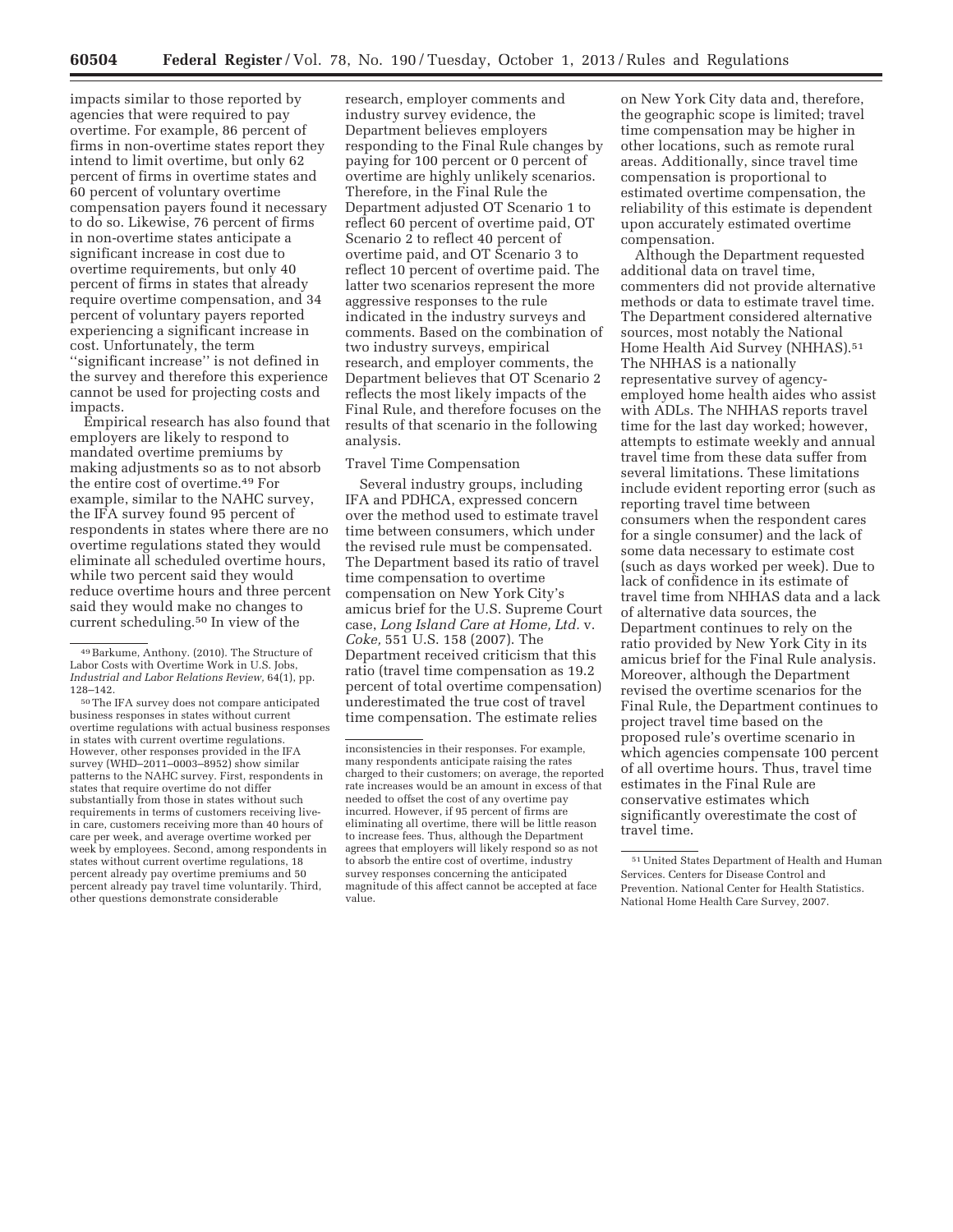## Summary of Impacts

Table 1 illustrates the potential scale of projected costs, transfer effects and other impacts of the revisions to the FLSA regulations implementing the companionship services exemption. The Department projects that the average annualized direct costs of the rule will total about \$6.2 to \$6.8 million per year over 10 years (depending on how firms handle overtime and additional hiring).<sup>52</sup> In addition to the direct cost to employers of the rule, there are also transfer effects resulting from the rule. The primary impacts shown in Table 1 are income transfers to direct care workers in the form of: Compensation for time spent traveling between consumers (average annualized value of \$104.3 million per year); and payment of an overtime premium when hours worked exceed 40 hours per week. Because overtime compensation depends on how employers adjust scheduling to eliminate or reduce overtime hours, the Department considered three adjustment scenarios resulting in payment of: 60 percent of current overtime hours worked (OT Scenario 1, with an average annualized value of \$326.3 million per year); 40 percent of current overtime hours worked (OT Scenario 2, with an average annualized value of \$217.5 million per year); and 10 percent of current overtime hours worked (OT Scenario 3, with an average annualized value of

\$54.4 million per year).53 As discussed in the previous section, this represents a change from the overtime scenarios in the NPRM, which used payment of 100 percent, 50 percent, and 0 percent to represent possible adjustments. The Department revised these scenarios in response to the many comments, including comments from International Franchise Education Association, NPDA and private citizens, indicating agencies would respond to the rule by eliminating overtime from direct care worker schedules. While 100 percent payment of overtime remains a theoretical upper bound estimate, it is so unlikely that it loses validity in representing projections of how the market might adjust and the costs it might incur. Therefore, the Department selected payment of 60 percent of current overtime hours to represent the upper bound of overtime compensation (OT Scenario 1). Similarly, it would be more costly for agencies to completely eliminate overtime than pay at least some overtime when unavoidable, such as when the cost of hiring a new worker might exceed the cost of paying overtime. In addition, comments on the NPRM, such as the survey results submitted by NAHC, indicated some agencies already pay overtime in states with no overtime requirements. Thus, no overtime compensation seemed equally unlikely to occur, and the Department now uses OT Scenario 3, in

53Estimated total overtime hours, and therefore total overtime wage premiums, are larger for the Final Rule than for the proposed rule. This results from four factors. First, the Department increased its estimate of average overtime worked for that fraction of direct care workers who work overtime (we now estimate 12 percent of workers average 8.8 hours of overtime per week instead of 6.3 hours per week as in the proposed rule). Second, the Department determined that 26,000 of California's agency-employed direct care workers that were considered entitled to overtime under the proposed rule are not, in fact, entitled to overtime compensation under state law. Third, the 380,000 direct care workers in California's In-Home Supportive Services (IHSS) program are also not generally entitled to overtime compensation; 50,000 of these workers routinely exceed 40 hours per week. Finally, 30,000 direct care workers considered jointly employed by the state of Illinois and the consumer are not currently entitled to overtime compensation. The total number of all overtime hours being worked by workers without overtime coverage is estimated to be 73.5 million hours. Thus estimated overtime costs increased substantially due to both an increase in the estimated number of overtime hours worked, and an increase in the number of those who work overtime.

which agencies pay 10 percent of baseline overtime, for its lower bound overtime cost scenario.

Although the transfer of income to workers in the form of higher wages is not considered a cost of the rule from a societal perspective, higher wages do increase the cost of providing home care services, potentially resulting in the provision of fewer services. This potential reduction in the provision of services may cause market inefficiency if it raises marginal labor costs and if we consider the current labor market to be in a competitive equilibrium, and this allocative inefficiency is a cost from a societal perspective. On the other hand, marginal labor cost may rise by less than the amount of the wage change because higher wages for workers may result in lower turnover rates and reduced recruitment and training costs for firms. With a 7 percent real rate, the Department measures the range of average annualized deadweight loss attributable to this allocative inefficiency as \$177,000 when 60 percent overtime compensation adjustment is assumed, \$99,000 when 40 percent overtime compensation adjustment is assumed and \$24,000 when a 10 percent adjustment in overtime compensation is assumed. In perspective, the deadweight loss represents approximately 0.0001 percent of industry revenue with an associated disemployment impact of 0.06 percent of workers under OT Scenario 2. The relatively small deadweight loss occurs because both the demand for and supply of home care services appear to be inelastic in the largest component of this market, in which public payers reimburse home care; thus, the equilibrium quantity of home care services is not very responsive to changes in price. Average annualized benefits from reduced turnover range from \$10.1 million per year under OT Scenario 3 to \$34.1 million per year under OT Scenario 1, with average annualized net benefits ranging from \$3.9 million per year (Scenario 3) to \$27.3 million per year (Scenario 1). Under OT Scenario 2, which the Department believes to be the most likely outcome, average annualized benefits total \$23.9 million per year with average annualized net benefits of \$17.1 million per year.

<sup>52</sup>As will be explained in further detail, the Department examined three scenarios on how firms adjust overtime hours worked in response to the overtime compensation premium requirement; within each of these overtime scenarios, we consider three benchmarks for reallocating overtime hours between new hires and current part time workers, for a total of 9 combinations of overtime and hiring decisions. However, to simplify the presentation, we include only three combinations of overtime adjustment and new hiring in the tables; these are: OT Scenario 1: 60 percent of current overtime hours are paid the overtime premium, and of the remaining 40 percent of overtime hours, 30 percent are allocated to new hires while 70 percent are redistributed to current part-time employees; OT Scenario 2: 40 percent of current overtime hours are paid the overtime premium, and of the remaining 60 percent of overtime hours, 20 percent are allocated to new hires while 80 percent are redistributed to current part-time employees; OT Scenario 3: 10 percent of current overtime hours are paid the overtime premium, and of the remaining 90 percent of overtime hours, 10 percent are allocated to new hires and 90 percent redistributed to current part-time employees. Under this combination of overtime and hiring decisions, OT Scenarios 1 and 2 incur the same hiring costs in year 1 as shown in Table 1.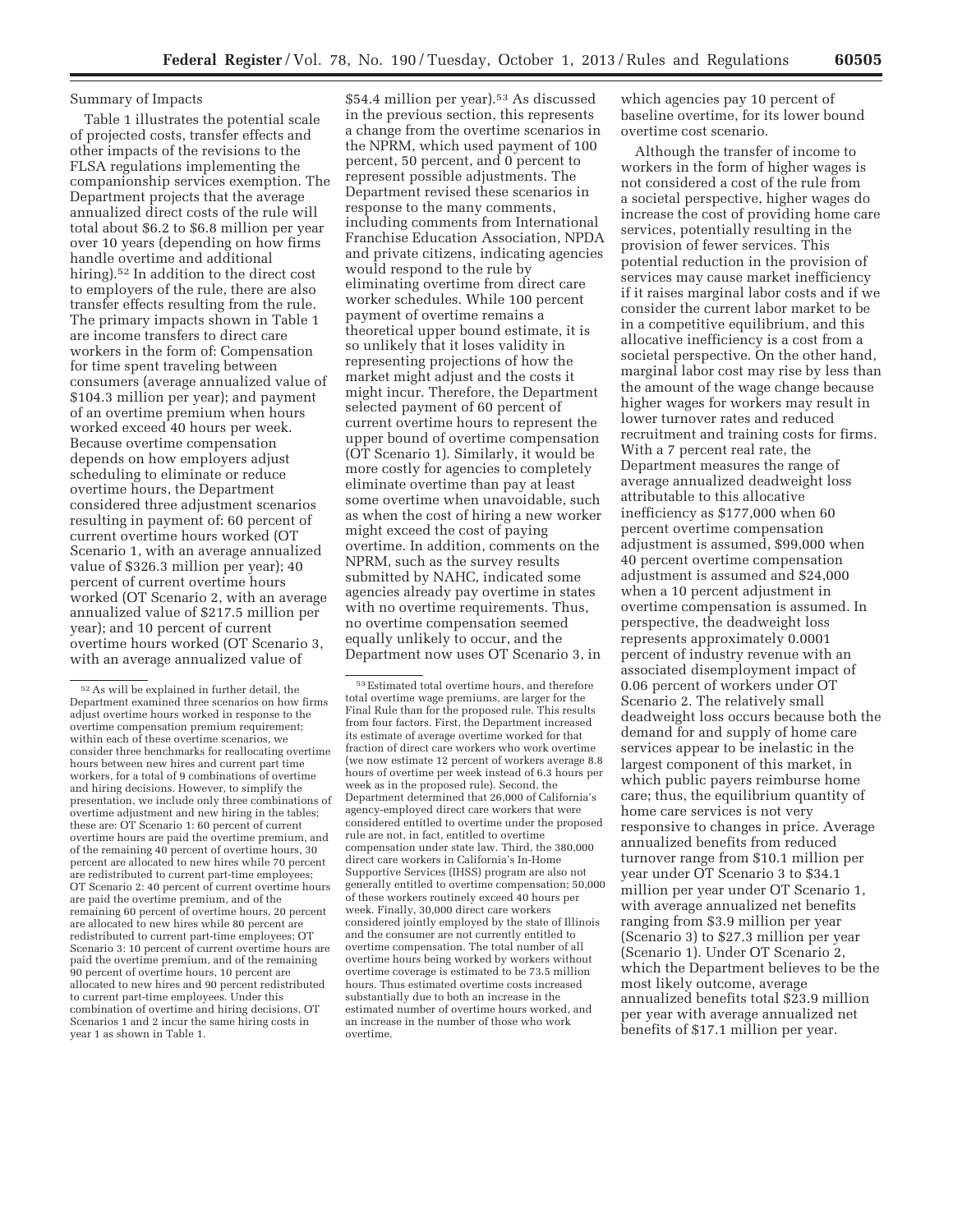|                                                                                                   | Year 1                                                   | Future years<br>$($$ mil.) a                             |                                                           | Average annualized value<br>$($$ mil.)                    |                                                           |  |
|---------------------------------------------------------------------------------------------------|----------------------------------------------------------|----------------------------------------------------------|-----------------------------------------------------------|-----------------------------------------------------------|-----------------------------------------------------------|--|
|                                                                                                   | $$$ mil.)                                                | Year 2                                                   | Year 10                                                   | 3% Real rate                                              | 7% Real rate                                              |  |
|                                                                                                   | Costs <sup>i</sup>                                       |                                                          |                                                           |                                                           |                                                           |  |
| Regulatory Familiarization:                                                                       | \$6.9<br>\$5.4                                           | \$0.6<br>\$2.8                                           | \$0.6<br>\$3.6                                            | \$1.3<br>\$3.4                                            | \$1.4<br>\$3.5                                            |  |
| Hiring Costs <sup>b</sup> :                                                                       | \$8.4<br>\$8.4<br>\$6.3<br>\$20.6<br>\$20.6<br>\$18.6    | \$0.8<br>\$0.8<br>\$0.6<br>\$4.2<br>\$4.2<br>\$4.0       | \$0.8<br>\$0.8<br>\$0.6<br>\$5.0<br>\$5.0<br>\$4.8        | \$1.6<br>\$1.6<br>\$1.2<br>\$6.4<br>\$6.4<br>\$6.0        | \$1.8<br>\$1.8<br>\$1.3<br>\$6.7<br>\$6.7<br>\$6.2        |  |
|                                                                                                   | <b>Transfers</b>                                         |                                                          |                                                           |                                                           |                                                           |  |
| Minimum Wages (MW) o:<br><b>Overtime Scenarios:</b><br>OT 2 <sup>e</sup> ……………………………………………………………… | \$0.0<br>\$0.0<br>\$68.1<br>\$213.2<br>\$142.1<br>\$35.5 | \$0.0<br>\$0.0<br>\$78.1<br>\$244.2<br>\$162.8<br>\$40.7 | \$0.0<br>\$0.0<br>\$151.8<br>\$474.8<br>\$316.5<br>\$79.1 | \$0.0<br>\$0.0<br>\$107.1<br>\$335.2<br>\$223.5<br>\$55.9 | \$0.0<br>\$0.0<br>\$104.3<br>\$326.3<br>\$217.5<br>\$54.4 |  |
|                                                                                                   | <b>Total Transfers by Scenario</b>                       |                                                          |                                                           |                                                           |                                                           |  |
|                                                                                                   | \$281.3<br>\$210.2<br>\$103.7                            | \$322.3<br>\$240.9<br>\$118.8                            | \$626.5<br>\$468.3<br>\$230.9                             | \$442.3<br>\$330.6<br>\$163.0                             | \$430.5<br>\$321.8<br>\$158.7                             |  |
|                                                                                                   | Deadweight Loss (\$ millions)                            |                                                          |                                                           |                                                           |                                                           |  |
|                                                                                                   | \$0.116<br>\$0.065<br>\$0.016                            | \$0.132<br>\$0.074<br>\$0.018                            | \$0.257<br>\$0.144<br>\$0.035                             | \$0.182<br>\$0.101<br>\$0.025                             | \$0.177<br>\$0.099<br>\$0.024                             |  |
|                                                                                                   | Total Cost of Regulations <sup>9</sup>                   |                                                          |                                                           |                                                           |                                                           |  |
|                                                                                                   | \$20.8<br>\$20.7<br>\$18.6                               | \$4.3<br>\$4.2<br>\$4.0                                  | \$5.2<br>\$5.1<br>\$4.8                                   | \$6.6<br>\$6.5<br>\$6.0                                   | \$6.8<br>\$6.8<br>\$6.2                                   |  |
|                                                                                                   | Disemployment (number of workers)                        |                                                          |                                                           |                                                           |                                                           |  |
|                                                                                                   | 1,086<br>812<br>400                                      | 1,184<br>885<br>436                                      | 1,976<br>1,477<br>728                                     | 1,531<br>1,144<br>564                                     | $h$<br>(h)<br>(h)                                         |  |
|                                                                                                   | Benefits from Reduced Turnoverba                         |                                                          |                                                           |                                                           |                                                           |  |
|                                                                                                   | \$40.3<br>\$30.2<br>\$14.9                               | \$34.9<br>\$24.7<br>\$10.7                               | \$30.9<br>\$20.7<br>\$7.7                                 | \$33.8<br>\$23.6<br>\$9.9                                 | \$34.1<br>\$23.9<br>\$10.1                                |  |
|                                                                                                   | Net Benefits <sup>9</sup>                                |                                                          |                                                           |                                                           |                                                           |  |
|                                                                                                   | \$19.6<br>\$9.4<br>$-$ \$3.7                             | \$30.6<br>\$20.5<br>\$6.7                                | \$25.7<br>\$15.5<br>\$2.9                                 | \$27.3<br>\$17.1<br>\$3.9                                 | \$27.3<br>\$17.1<br>\$3.9                                 |  |

## TABLE 1—SUMMARY OF IMPACT OF CHANGES TO FLSA COMPANIONSHIP SERVICES EXEMPTION

<sup>a</sup> These costs represent a range over the nine-year span. Costs are lowest in Year 2 and highest in Year 10 so these two values are reported.<br><sup>b</sup>We use three scenarios under which agencies redistribute overtime hours to e time costs: 40 percent of overtime hours are redistributed under OT Scenario 1, 60 percent under OT Scenario 2, and 90 percent under OT Scenario 3. Of this redistributed overtime, various percentages are redistributed to part-time workers and new hires: New hires constitute 30 percent of redistributed hours under OT Scenario 1 (12 percent of total overtime), 20 percent under OT Scenario 2 (12 percent of total), and 10 percent under OT Scenario 3 (9 percent of total).<br>° 2011 statistics on HHA and PCA wages indicate that few workers, if any, are currently paid below minimum wage (i.e., in no state is the 10th

percentile wage below \$7.25 per hour). See the BLS Occupational Employment Statistics, 2011 state estimates. Available at: http://stats.bls.gov/ oes/.<br><sup>d</sup>Of the total, about 31 percent (e.g., \$66.6 million in Year 1) is attributable to IHSS direct care workers; 30 percent of IHSS costs (e.g., \$20.0

million in Year 1) are included in the turnover and deadweight loss analyses.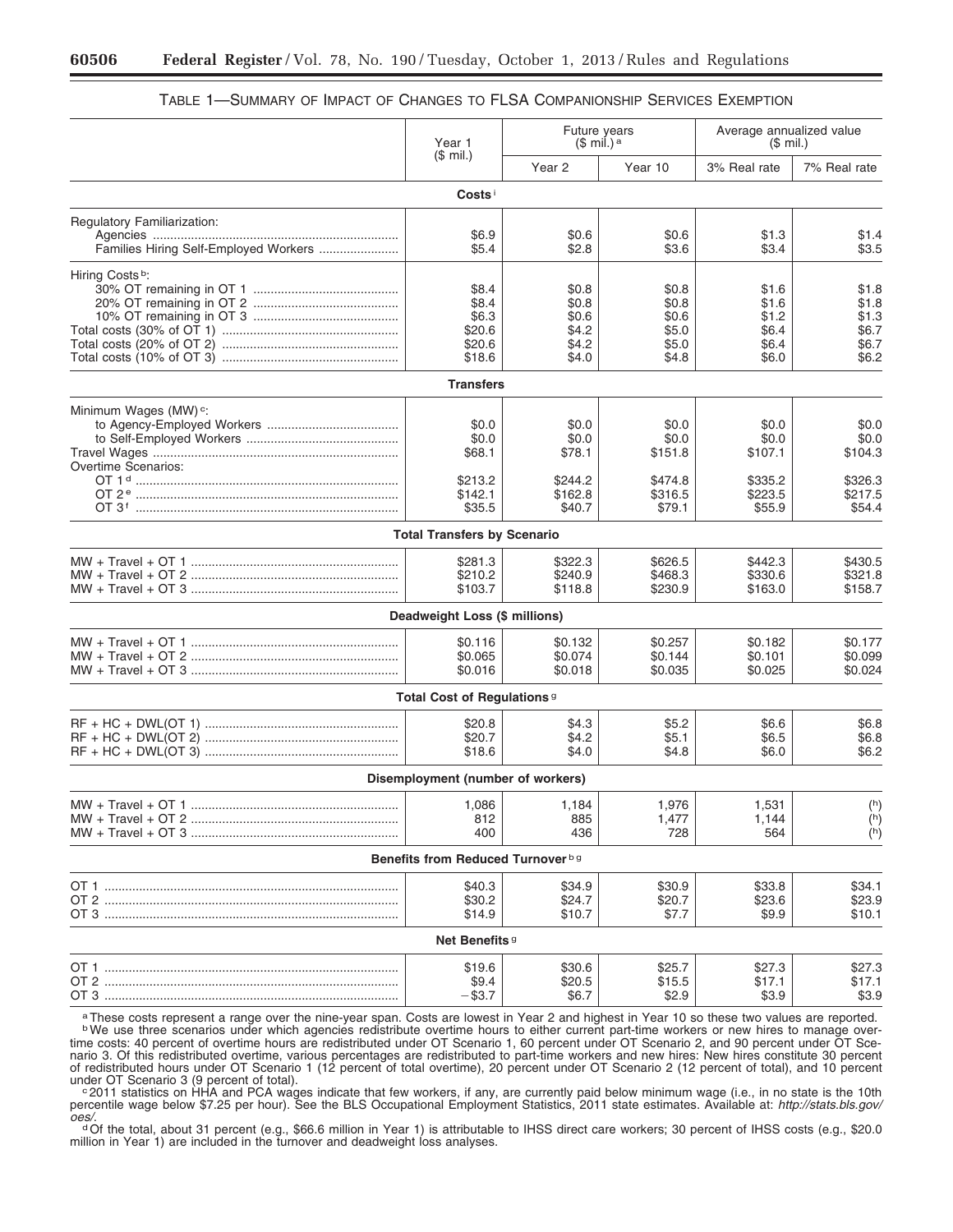eOf the total, about 31 percent (e.g., \$44.4 million in Year 1) is attributable to IHSS direct care workers; 30 percent of IHSS costs (e.g., \$13.3 <sup>f</sup> Of the total, about 31 percent (e.g., \$11.1 million in Year 1) is attributable to IHSS direct care workers; 30 percent of IHSS costs (e.g., \$3.3<br>million in Year 1) are included in the turnover and deadweight loss analy

<sup>g</sup> Results based on the combination of overtime scenario and hiring costs presented under Hiring Costs.

h Annual average.

iExcludes paperwork burden, estimated in Section V.

Note that there are additional impacts that are not presented in this table because they could not be quantified; these include impacts such as the opportunity cost of managerial time to optimize worker schedules to reduce or avoid overtime hours or reduce travel time. The Department also acknowledges the potential costs to direct care workers who may receive fewer hours from their home care agency employers and therefore will have to search for and coordinate multiple jobs for an increased number of consumers. The Department anticipates that these impacts will likely in the long run be small compared to the impacts presented in Table 1. First, most impacted employers already employ workers subject to the FLSA and are familiar with scheduling such workers. Second, high industry turnover rates suggest that agencies frequently have openings and are looking to hire new workers. Furthermore, if most agencies respond to the rule by reducing overtime hours worked by current employees and hiring additional employees to work those hours, the number of job openings can be expected to increase. Thus, the Department expects direct care workers who lose hours at one agency will readily be able to find an opening at another agency. Likewise, the Department has not attempted to quantify potential benefits such as decreased injury rates, or transfers such as the change in reliance on public assistance.

Also not captured in Table 1 are the special circumstances surrounding entities that administer Medicaidfunded or other publicly funded programs that would, under the Final Rule, be subject to the provisions relating to third-party employers because they qualify as employers under the FLSA's economic realities test (as described in the section of this preamble discussing joint employment). For example, in the short run, continuation of direct care workers' current work schedules that exceed 40 hours per week may be infeasible for such entities, thus potentially resulting in reduced continuity of care for high-needs consumers. Other effects may also result from this Final Rule. Such consequences may be avoidable in the long run if Medicaid and other relevant programs adapt to allow overtime

billing. Further, as discussed elsewhere in this preamble, long-term continuity of care may improve as a result of this Final Rule due to both decreased turnover rates and reduced disruption, because another worker already familiar to the consumer is available as a substitute when the primary direct care worker is temporarily unavailable.

#### Regulatory Alternatives

The Department believes it has chosen the most effective option that updates and clarifies the Application of the Fair Labor Standards Act to Domestic Service Final Rule. Based on the commenters' suggestions, among the options considered by the Department but not described in the NPRM, the least restrictive option was taking no regulatory action. A more restrictive option was to add to the provisions being finalized a limit on the personal care services that can be performed. NELP and the National Council on Aging among others suggested that the Department require an initial assessment be conducted to determine if a direct care worker is performing primarily fellowship and protection for the consumer. They suggested that if it is found that the direct care worker is not engaged primarily in fellowship and protection, then the subsequent list of personal care services should not be considered at all and the worker should not be considered exempt. The National Council on Aging further expressed the view that toileting, bathing, driving, and tasks involving positioning and/or transfers be excluded from the list of permissible duties. ANCOR suggested that the list be made exclusive and include fewer tasks. The commenter added that the Department should consider providing an allowance for household work defined as no more than one hour in a seven day period. AFSCME expressed the view that those workers who regularly engage in mobility tasks should not be considered companions. The Department carefully considered such views in the development of this Final Rule. The Department ultimately settled on a broader set of permissible care services than initially proposed as well as less restrictive than options suggested by some of these commenters. The Department views inclusion of assistance with activities of daily living

and instrumental activities of daily living as a balanced approach that allows for some delivery of care services by the direct care worker under the companionship services exemption while at the same time recognizing and making an effort to address the health and safety concerns of direct care workers and consumers. Taking no regulatory action does not address the Department's concerns discussed above under Need for Regulation. The Department found the most restrictive option to be overly burdensome on business.

Pursuant to the OMB Circular A–4, the Department considered several other approaches to accomplish the objectives of the rule and minimize the economic impact on home care entities and other employers, including those suggested in comments on the NPRM as well as more traditional approaches.

Many commenters indicated a concern with the cost of overtime compensation and less of a concern with the FLSA's minimum wage provision. *See e.g.,* Henry Chazuad, ANCOR. One suggested alternative was to maintain the exemption from overtime compensation for third party employers of live-in workers, consistent with the laws in at least three states (Michigan, Nevada, and Washington). The Department recognizes that this approach would represent incremental progress towards narrowing the exemption for this set of workers and result in a very small economic impact on the industry from the Final Rule. However, the Department believes this approach is inconsistent with Congress's intent to provide FLSA protections to domestic service workers, while providing a narrow exemption for live-in domestic service workers. It is apparent from the legislative history that the 1974 amendments were intended to expand coverage to include more workers, and were not intended to roll back coverage for employees of third parties who already had FLSA protections as employees of covered enterprises. Moreover, this approach does not support the objectives of the rule or the purposes of the overtime requirements of the FLSA, one of which is to spread employment.

Another alternative suggested was to allow employers to exclude some nighttime hours from ''hours worked'' to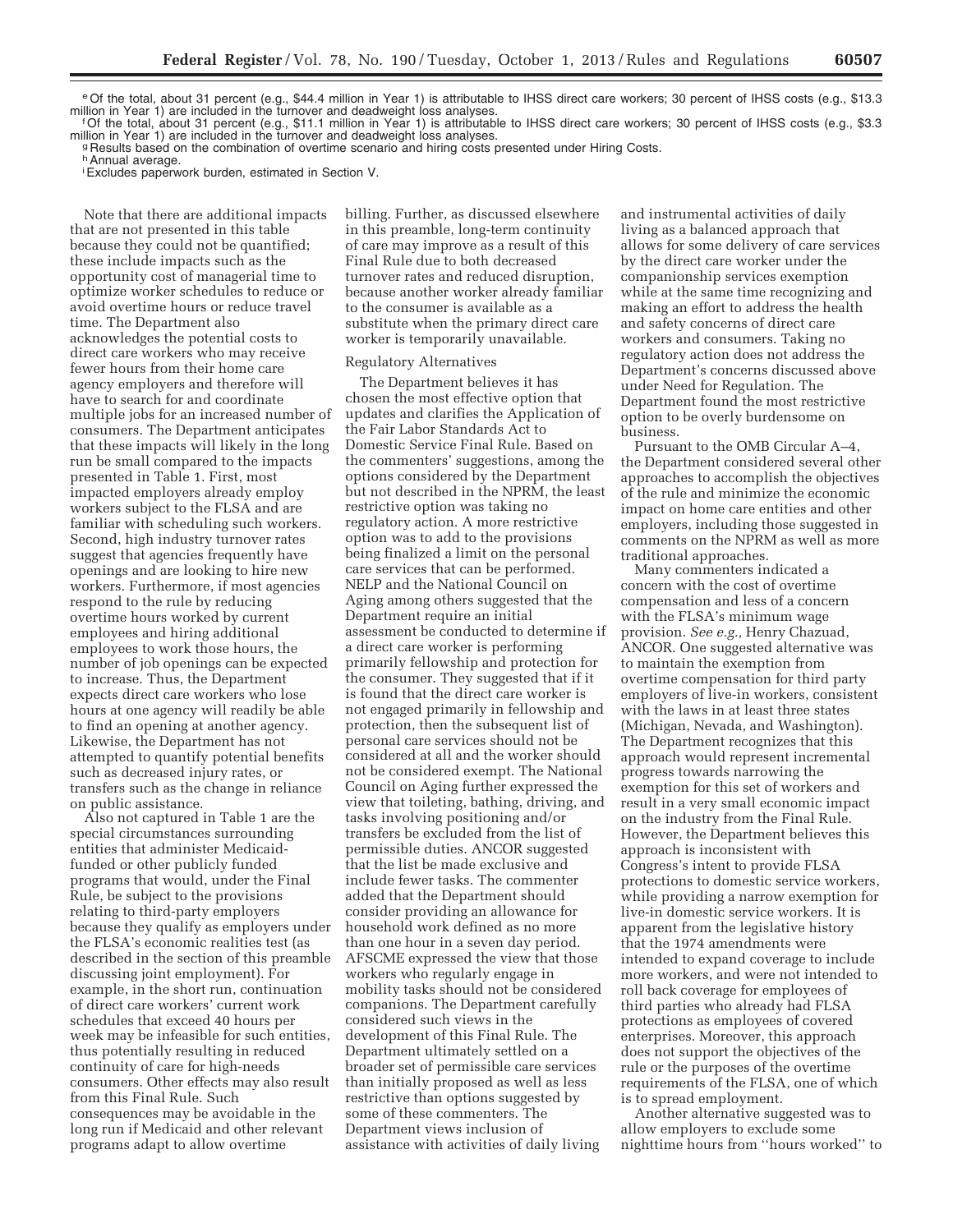reduce the potential burden of overtime compensation to workers providing care on higher hour cases (12- or 24-hour shifts). For example, Minnesota and North Dakota state laws exclude up to eight hours from the overnight hours (from 10:00 p.m. to 9:00 a.m.) from the ''hours worked'' for purposes of minimum wage and overtime calculations. This Final Rule does not include revisions to the longstanding regulations applicable to all FLSAcovered employers addressing when sleep time constitutes hours worked and when sleep time may be excluded from hours worked. Therefore, employers still have the opportunity to exclude bona fide sleep hours; however, there would be no basis under the FLSA for treating sleep time hours differently for domestic service workers than for other employees. The Department's existing regulations already provide for the exclusion of sleep time from compensable hours worked under certain conditions. As previously discussed in the Hours Worked section of this preamble, under the Department's existing regulations, an employee who is required to be on duty for less than 24 hours is working even though he or she is permitted to sleep or engage in other personal activities when not busy. *See* § 785.21. Where an employee is required to be on duty for 24 hours or more, the employer and employee may agree to exclude a bona fide meal period or a bona fide regularly scheduled sleeping period of not more than eight hours from the employee's hours worked under certain conditions. *See* § 785.22. The conditions for the exclusion of such a sleeping period from hours worked are (1) that adequate sleeping facilities are furnished by the employer, and (2) that the employee's time spent sleeping is usually uninterrupted. When an employee must return to duty during a sleeping period, the length of the interruption must be counted as hours worked. If the interruptions are so frequent that the employee cannot get at least five hours of sleep during the scheduled sleeping period, the entire period must be counted as hours worked. *Id.; see also*  Wage and Hour Opinion Letter, 1999 WL 1002352 (Jan. 7, 1999). Where no expressed or implied agreement exists between the employer and employee, the eight hours of sleeping time constitute compensable hours worked. This description of these longstanding rules in the Final Rule's preamble is provided to help to educate small business employers regarding their ability to exclude sleep time from hours worked. *See* § 785.22. However, because

there would be no basis under the FLSA for treating sleep time hours differently for domestic service workers than for other employees, the commenters' suggestion was not adopted.

Another approach suggested would be to calculate overtime compensation based on a different rate of pay than straight time; for example, under New York state law overtime hours are paid at one and a half times the minimum wage rather than the worker's regular rate of pay for some workers. Again, there is no legal basis in the FLSA for calculating overtime compensation at a rate other than one-and-one-half times the employee's regular rate of pay. Moreover, the Department does not believe that this supports the objective of the rule or the spread of employment under the Act. In terms of economic burden, this alternative could reduce the cost to employers of overtime by approximately 25 percent under OT Scenario 2; however, 15 states currently require payment of overtime at time and a half of regular pay with no evidence of significant economic burden. Quoting the Michigan Olmstead Coalition ''we have seen no evidence that access to or the quality of home care services are diminished by the extension of minimum wage and overtime protection to home care aides in this state almost six years ago.''

Another alternative discussed by commenters is to exclude travel time from hours worked in order to decrease the burden of overtime compensation. However, the comments provided little justification for a departure from the general FLSA principles applicable to all employers on the compensability of travel time set forth in 29 CFR 785.33- .41. Excluding travel time that is ''all in the day's work'' from compensable hours worked, for example, would be inconsistent with the Portal-to-Portal Act amendment to the FLSA and inconsistent with how such travel time is treated for all other employees. §§ 785.38; 790.6. Furthermore, the analysis above suggests that travel time adds a relatively small amount to the burden of this rulemaking.

The Department also considered several traditional alternatives. Those alternatives include:

• Informational measures rather than regulation. The Department has made a variety of informational and educational assistance materials related to this Final Rule available on its Web site and will add to those materials during the period in which employers are reviewing and revising their policies and practices to come into compliance with this Final Rule. In addition, WHD offices throughout the country are available to

provide compliance assistance at no charge to employers. The Department has planned robust outreach efforts and will make every effort to work with employers to ensure compliance.

• Differing requirements based on size of firm or geographic region. The FLSA sets a floor below which employers may not pay their employees. To establish differing compliance requirements for businesses based on size or geographic location would undermine this important purpose of the FLSA. The Department makes available a variety of resources to employers for understanding their obligations and achieving compliance. Therefore the Department declines to establish differing compliance requirements based on the size or location of a business.

• Use of performance rather than design standards. Under the Final Rule, the employer may achieve compliance through a variety of means. The employer may: hire additional workers and/or spread employment over the employer's existing workforce to ensure employees do not work more than 40 hours in a workweek, and/or pay employees time and one-half for time worked over 40 hours in a workweek. In addition, the FLSA recordkeeping provisions require no particular order or form of records to be maintained so employers may create and maintain records in the manner best fitting their situation. The Department makes available a variety of resources to employers for understanding their obligations and achieving compliance.

• Compliance periods of various lengths. The Department has set an effective date for this Final Rule of January 1, 2015. The Department believes this delayed effect date takes into account the complex federal and state systems that are a significant source of funding for home care work, and the needs of the diverse parties affected by this Final Rule (including consumers, their families, home care agencies, direct care workers, and local, state, and federal Medicaid programs) by providing such parties, programs and systems time to adjust. The Department considered application of a 60-day delayed effective date, the minimum legally permitted effective date for a major rule (Congressional Review Act, 8 U.S.C. 801(a)(3)). A 60-day delayed effective date would most expeditiously extend the FLSA's protections to workers affected by this rule; however, the Department was concerned that such an effective date would not be sufficient for Federal, state, and local agencies, as well as private entities, to implement new protocols, apply for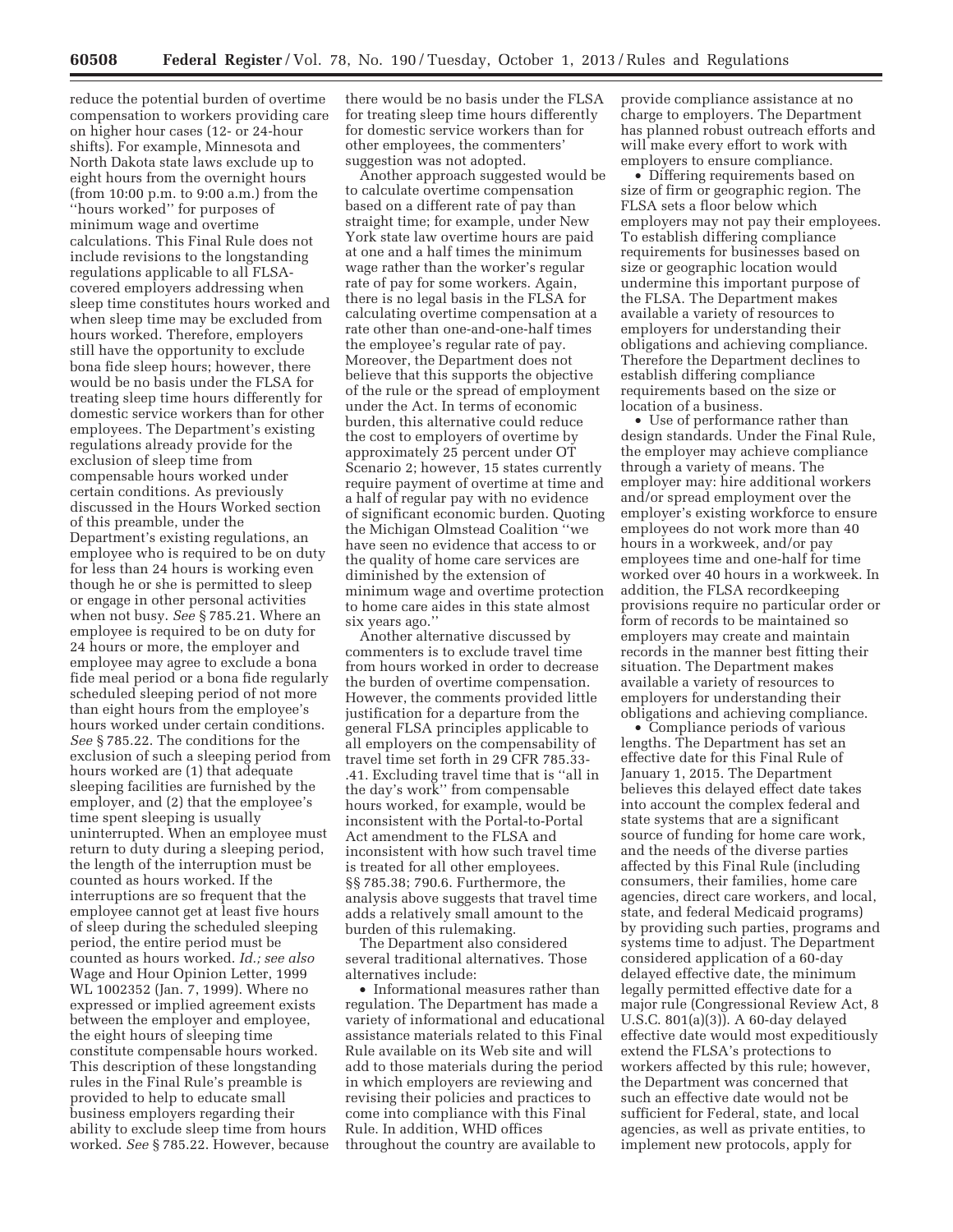changes to their Medicaid programs, adjust funding streams, and legislatively address budgetary and programmatic changes. The Department also considered a delayed effective date of two years. While a two-year delayed effective date would, in the Department's view, provide more than ample time for Federal, state, and local entities to complete any necessary programmatic changes, the workforce affected by this rule would continue to be without the wage protections available to most other workers, contributing to high turnover rates which negatively impact continuity of care. The Department believes that the January 1, 2015 effective date for this rule appropriately balances the needs of workers and the consumers utilizing their services.

## *B. State Law Requirements*

There are numerous state laws pertaining to direct care workers; as the industry has grown and expanded over the past 38 years the laws have increased in number and complexity to match the demands placed on workers. The State Medicaid Manual requires

states to develop qualifications or requirements (such as background checks, training, age, supervision, health, literacy, or education, or other requirements) for Medicaid-financed personal care attendants. These state programs can each have multiple delivery models, including agencydirected or consumer-directed with care given by agencies or independent providers. These delivery models are not necessarily mutually exclusive. In general, for the purposes of this analysis, we refer to independent providers as workers who are hired directly by the consumer, and therefore they are not counted in the statistics on home care providers used as the basis for this analysis, with the exception of independent providers who advertise their availability through state registries.

When Congress created the companionship services exemption in 1974, a ''companion'' was likely to be a family member or friend with the time for and interest in providing support to an elderly family member or friend or a family member or friend with a disability. A direct care worker today must meet a more extensive and

expanding set of criteria—such as background checks and training—to provide services in most states. A 2006 report by the HHS Office of the Inspector General (OIG) found that states have established multiple sets of worker requirements that often vary among the programs within a state and among the delivery models within programs, resulting in 301 sets of requirements nationwide.54 Four of the consumer-directed programs in the OIG review had no attendant requirements.

Furthermore, states define these requirements differently, and specify different combinations of requirements in different programs. The most common requirements include: background checks; training; supervision; minimum age; health; education/literacy; and other, such as meeting state motor vehicle and licensure requirements if providing transportation.

The number of states that included each requirement in at least one program and the number of state program sets that include each requirement are summarized in Table 2.

# TABLE 2—SIX MOST COMMON ATTENDANT REQUIREMENTS

|                    | Number of States that<br>utilized requirement in at<br>least one program | Number of sets |
|--------------------|--------------------------------------------------------------------------|----------------|
|                    | 50                                                                       | 245            |
| Training           | 46                                                                       | 227            |
| Aae                | 42                                                                       | 219            |
|                    | 43                                                                       | 198            |
|                    | 39                                                                       | 162            |
| Fducation/Literacy | 31                                                                       | 125            |

Source: DHSS OIG, 2006. p. 9.

States' laws also vary in whether they extend minimum wage and overtime provisions to direct care workers. In many states ''companions'' are not explicitly named in the regulations, but workers providing such services often fall under those regulations that apply to domestic service employees.

Fifteen states extend minimum wage to most, and overtime coverage to some, direct care workers who would otherwise be excluded under the current Federal regulations: Colorado, Hawaii, Illinois, Maine, Maryland, Massachusetts, Michigan, Minnesota, Montana, Nevada, New Jersey, New York, Pennsylvania, Washington, and Wisconsin. However, in some states

certain types of these workers remain exempt, such as those employed directly by households or by non-profit organizations. In Illinois, 30,000 personal care and home health aide workers in the Home Services Program under the Illinois Department of Human Services do not receive overtime compensation. Additionally, New York's overtime law provides that workers who are exempt from the FLSA and employed by a third party agency need only be paid time and one-half the minimum wage (as opposed to time and one-half of the worker's regular wage).55 Minnesota's overtime provision applies only after 48 hours of work.

Six states (Arizona, California, Nebraska, North Dakota, Ohio, and South Dakota) and the District of Columbia extend minimum wage, but not overtime, protection to direct care workers. There are again some exemptions for those workers employed directly by households or who live in the household. Per Wage Order 15 in California, some direct care workers in California receive overtime; others are exempt from overtime requirements as ''personal attendants'' based upon the duties they perform; all receive minimum wage.

Twenty-nine states do not include direct care workers in their minimum wage and overtime provisions: Alabama,

<sup>54</sup>U.S. Department of Health and Human Services (HHS) Office of the Inspector General (OIG). (2006). States' Requirements for Medicaid-Funded Personal Care Service Attendants, available at: *http:// oig.hhs.gov/oei/reports/oei-07–05–00250.pdf*.

<sup>55</sup>Under the 2010 Domestic Workers Bill of Rights, most New York direct care workers employed directly by the household in which they work receive full time-and-a-half overtime protections. The law applies to third party

employers if any household services, such as cleaning, are performed.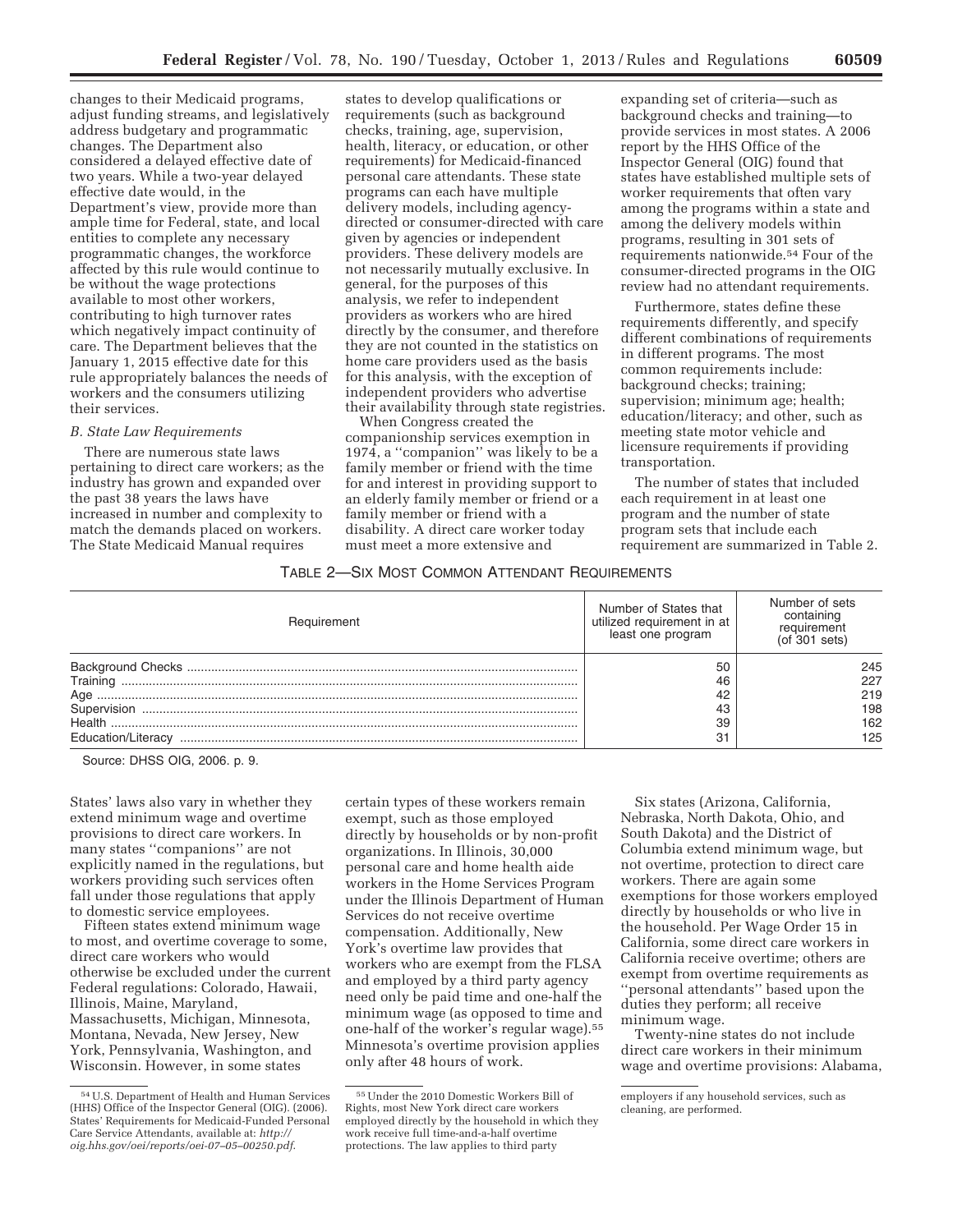Alaska, Arkansas, Connecticut, Delaware, Florida, Georgia, Idaho, Indiana, Iowa, Kansas, Kentucky, Louisiana, Mississippi, Missouri, New Hampshire, New Mexico, North Carolina, Oklahoma, Oregon, Rhode

Island, South Carolina, Tennessee, Texas, Utah, Vermont, Virginia, West Virginia, and Wyoming.56

Of the 21 states plus the District of Columbia that extend the minimum wage to at least some direct care

workers, 12 have a state minimum wage that is higher than the current federal minimum wage of \$7.25 an hour.57 These state laws are summarized in Table 3.

TABLE 3—STATE MINIMUM WAGE AND OVERTIME COVERAGE OF NON-PUBLICLY EMPLOYED DIRECT CARE WORKERS

| State          | State minimum wage a | MW                        | OT     | Neither     | Analysis and citations <sup>b</sup>                                                                                                                                                                                                                                                                                                                                                                                                                                                                                                                                                                                                                                                                                                           |
|----------------|----------------------|---------------------------|--------|-------------|-----------------------------------------------------------------------------------------------------------------------------------------------------------------------------------------------------------------------------------------------------------------------------------------------------------------------------------------------------------------------------------------------------------------------------------------------------------------------------------------------------------------------------------------------------------------------------------------------------------------------------------------------------------------------------------------------------------------------------------------------|
| AL<br>AK<br>AZ |                      | .<br>$\mathsf{x}$         | <br>.  | x<br>X<br>. | Minimum wage but no overtime coverage for companions as defined                                                                                                                                                                                                                                                                                                                                                                                                                                                                                                                                                                                                                                                                               |
|                |                      |                           |        |             | in the FLSA. No state overtime law. See Ariz. Rev. Stat. Ann.<br>§§23-362, 23-363; see also Office of the Attorney General of the<br>State of Arizona, Opinion No. 107-002 (Feb. 7, 2007).                                                                                                                                                                                                                                                                                                                                                                                                                                                                                                                                                    |
| AR ………<br>CA   |                      | $\mathsf{x}$              |        | X           | All companions as defined in the FLSA are entitled to minimum wage.<br>Privately employed direct care workers who are classified as "per-<br>sonal attendants" employed by either "a private householder or by<br>any third party employer recognized in the healthcare industry to<br>work in a private household" and paid family caregivers are exempt<br>from overtime requirements. Whether home care employees are ex-<br>empt "personal attendants" is fact-specific and based upon the du-<br>ties performed by the workers. Generally home care employees who<br>are part of California's In-Home Supportive Services program are<br>not entitled to overtime.<br>Industrial Welfare Commission Order No. 15-2001; see also State of |
|                |                      |                           |        |             | California, Department of Industrial Relations, Opinion Ltr. "Interpre-<br>tation of IWC Wage Order 15: Definition of 'personal attendant'"<br>(Nov. 23, 2005).                                                                                                                                                                                                                                                                                                                                                                                                                                                                                                                                                                               |
| CO             |                      | $\boldsymbol{\mathsf{x}}$ | х      |             | Minimum wage and overtime coverage for third party-employed direct<br>care workers who do work beyond Colorado's definition of "com-<br>panion." Colorado's definition of "companion" is much narrower<br>than the FLSA definition. Companions may not help to bathe and<br>dress the person, do any amount of housekeeping, or remind the<br>person to take medication. People who do those tasks are more<br>than just "companions" they are "personal care" attendants. Per-<br>sonal care attendants are entitled to minimum wage and overtime.<br>However, PCAs employed directly by private households are ex-<br>empt from minimum wage and overtime. Colorado Minimum Wage<br>Order No. 26 § 5; 7 Colo. Code Regs. § 1103-1:5.        |
| CT             |                      |                           |        | х           |                                                                                                                                                                                                                                                                                                                                                                                                                                                                                                                                                                                                                                                                                                                                               |
| DE             |                      | .                         | .      | X           |                                                                                                                                                                                                                                                                                                                                                                                                                                                                                                                                                                                                                                                                                                                                               |
| DC             |                      | $\boldsymbol{\mathsf{x}}$ | .      | .           | Minimum wage for companions as defined in the FLSA. D.C. Mun.<br>Regs. tit. 7, §902.1, 902.3, 902.4 (West 2011).                                                                                                                                                                                                                                                                                                                                                                                                                                                                                                                                                                                                                              |
| FL<br>GA       |                      | .<br>.                    | .      | x           |                                                                                                                                                                                                                                                                                                                                                                                                                                                                                                                                                                                                                                                                                                                                               |
| HI             |                      | $\boldsymbol{\mathsf{x}}$ | .<br>x | X<br>.      | Minimum wage and overtime coverage for companions as defined in<br>the FLSA, but exemption for those employed directly by private<br>households. Haw. Rev. Stat. § 387-1.                                                                                                                                                                                                                                                                                                                                                                                                                                                                                                                                                                     |
| $ID$           |                      |                           | .      | X           |                                                                                                                                                                                                                                                                                                                                                                                                                                                                                                                                                                                                                                                                                                                                               |
| $\mathsf{IL}$  |                      | $\mathsf{x}$              | x      |             | Minimum wage and overtime coverage for any person whose primary<br>duty is to be a companion for individual(s) who are aged or infirm or<br>workers whose primary duty is to perform health care services in or<br>about a private home. The 30,000 personal care and home health<br>aide workers in the Home Services Program under the Illinois De-<br>partment of Human Services do not receive overtime compensation.<br>Those employed solely by private households may be exempt under<br>a general exemption for employers with fewer than four employees.<br>820 III. Comp. Stat. § 105/3(d); III. Adm. Code § 210.110.                                                                                                               |
| $IN$           |                      |                           | .      | х           |                                                                                                                                                                                                                                                                                                                                                                                                                                                                                                                                                                                                                                                                                                                                               |
| IA             |                      | .                         | .      | x           |                                                                                                                                                                                                                                                                                                                                                                                                                                                                                                                                                                                                                                                                                                                                               |
| KS             |                      | .                         | .      | х           |                                                                                                                                                                                                                                                                                                                                                                                                                                                                                                                                                                                                                                                                                                                                               |
| KY<br>LA       |                      | .<br>.                    | .      | х<br>X      |                                                                                                                                                                                                                                                                                                                                                                                                                                                                                                                                                                                                                                                                                                                                               |
| ME             |                      | X                         | .<br>х | .           | Minimum wage and overtime coverage for all companions as defined<br>in the FLSA. No relevant exemptions. Me. Rev. Stat. Ann. tit. 26,<br>§§ 663, 664.                                                                                                                                                                                                                                                                                                                                                                                                                                                                                                                                                                                         |

 $^{56}$  National Employment Law Project (NELP). 2012. WHD–2011–0003–9452, Fair Pay for Home Care Workers, available at: *http://www.nelp.org/*

*page/-/Justice/2011/*

*FairPayforHomeCareWorkers.pdf?nocdn=1.* 

57U.S. Department of Labor (DOL). 2013. Minimum Wage, available at: *http://www.dol.gov/ whd/minwage/america.htm#Consolidated.*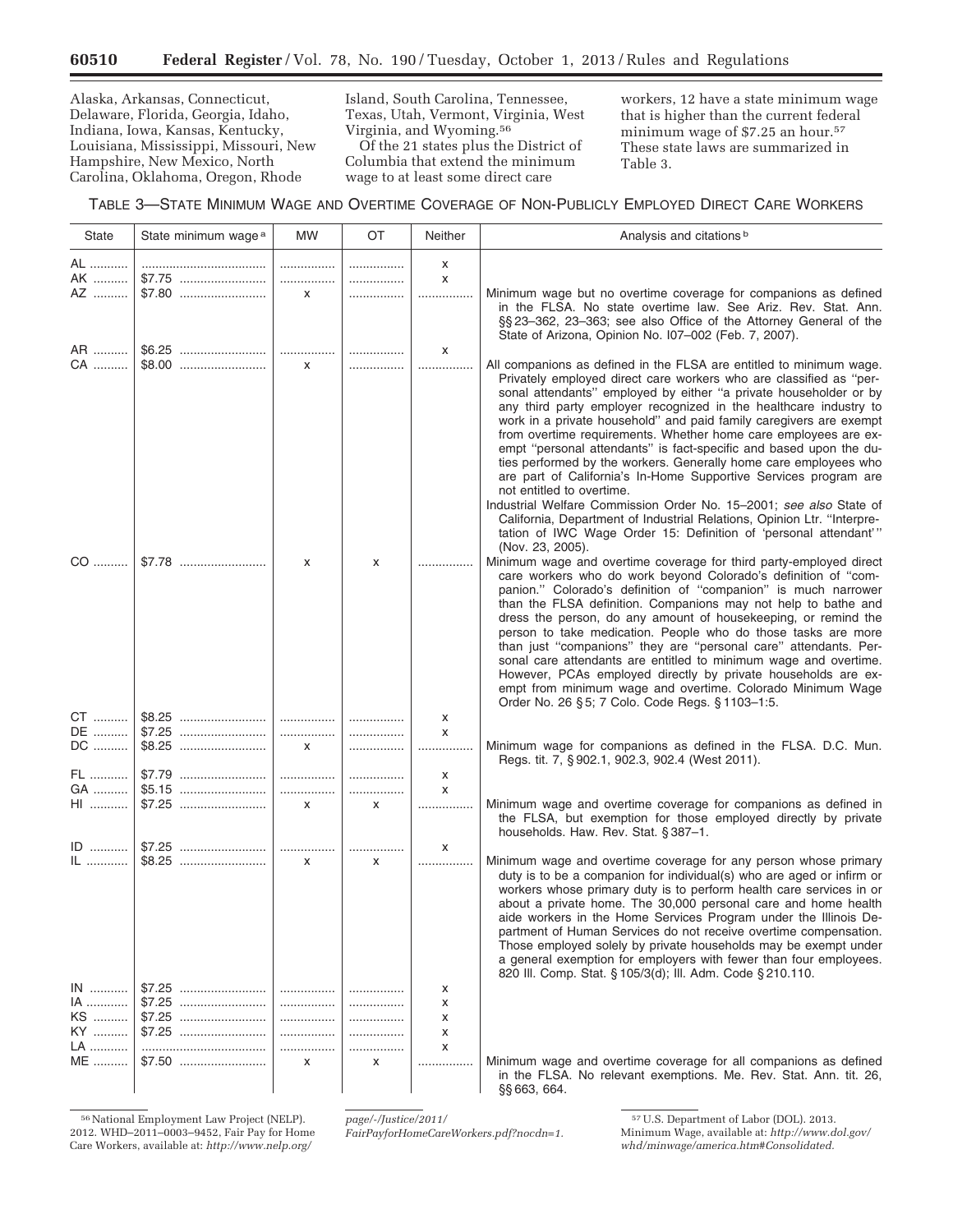# TABLE 3—STATE MINIMUM WAGE AND OVERTIME COVERAGE OF NON-PUBLICLY EMPLOYED DIRECT CARE WORKERS— Continued

| State | State minimum wage <sup>a</sup>                                            | <b>MW</b>    | OT | Neither | Analysis and citations <sup>b</sup>                                                                                                                                                                                                                                                                                                                                                                                                                                                                                                                  |
|-------|----------------------------------------------------------------------------|--------------|----|---------|------------------------------------------------------------------------------------------------------------------------------------------------------------------------------------------------------------------------------------------------------------------------------------------------------------------------------------------------------------------------------------------------------------------------------------------------------------------------------------------------------------------------------------------------------|
| MD    |                                                                            | x            | x  |         | Minimum wage coverage for all companions as defined in the FLSA.<br>Overtime coverage for most direct care workers but exemption for<br>workers employed by non-profit agencies that provide "temporary<br>at-home care services". Md. Code Ann., Lab. & Empl. §3-415.                                                                                                                                                                                                                                                                               |
| MA    |                                                                            | x            | x  |         | Minimum wage and overtime coverage for all companions as defined<br>in the FLSA. No relevant exemptions. Mass. Gen. Laws Ch. 151,<br>§ 1.                                                                                                                                                                                                                                                                                                                                                                                                            |
| MI    | \$7.40                                                                     | X            | х  | .       | Minimum wage and overtime coverage for companions as defined in<br>the FLSA, but exemption for live-in workers. Mich. Comp. Laws<br>§408.394(2)(a). Exemption for workers employed solely by private<br>household as a result of exemption for employer with fewer than two<br>employees. Mich. Comp. Laws § 408.382(c).                                                                                                                                                                                                                             |
| MN    | \$6.15 or \$5.25 for<br>employers grossing<br>under \$625,000 per<br>year. | x            | x  | .       | Minimum wage and overtime coverage after 48 hours for all compan-<br>ions as defined in the FLSA, but nighttime hours where companion<br>is available to provide services but does not actually do so need not<br>be compensated. Minn. Stat. §177.23(11).                                                                                                                                                                                                                                                                                           |
| MS    |                                                                            | .            | .  | X       |                                                                                                                                                                                                                                                                                                                                                                                                                                                                                                                                                      |
| $MO$  |                                                                            | .            | .  | X       |                                                                                                                                                                                                                                                                                                                                                                                                                                                                                                                                                      |
| MT    |                                                                            | X            | x  | .       | Minimum wage and overtime coverage for companions as defined in                                                                                                                                                                                                                                                                                                                                                                                                                                                                                      |
| NE    |                                                                            | x            |    |         | the FLSA, but exemption for those employed directly by private<br>households. Mont. Code. Ann. § 39-3-406(p).<br>Minimum wage but no overtime coverage for companions as defined<br>in the FLSA. No state overtime law. De facto exemption for most<br>households as a result of general exemption for employers with<br>fewer than four employees. Neb. Rev. Stat. §§48-1202, 48-1203.                                                                                                                                                              |
| NV    |                                                                            | x            | x  |         | Minimum wage and overtime coverage for companions as defined in<br>the FLSA, but exemption for live-in workers. Also, business enter-<br>prises with less than \$250,000 annually in gross sales volume need<br>not pay overtime. Nev. Rev. Stat. § 608.250(2)(b).                                                                                                                                                                                                                                                                                   |
| NH    |                                                                            |              |    | X       |                                                                                                                                                                                                                                                                                                                                                                                                                                                                                                                                                      |
| NJ    |                                                                            | $\pmb{\chi}$ | х  |         | Minimum wage and overtime coverage for all companions as defined<br>in the FLSA. No relevant exemptions. N.J. Stat. Ann.§ 34:11-56a et<br>seq.                                                                                                                                                                                                                                                                                                                                                                                                       |
| NM    |                                                                            |              |    | X       |                                                                                                                                                                                                                                                                                                                                                                                                                                                                                                                                                      |
| NY    |                                                                            | $\mathsf{x}$ | x  | .       | Minimum wage coverage for all companions as defined in the FLSA.<br>N.Y. Labor Law § 651(5). There is overtime coverage for all com-<br>panions but those employed by third party agencies receive over-<br>time at a reduced rate of 150% of the minimum wage (rather than<br>the usual 150% of their regular rate of pay). N.Y. Labor Law<br>§§ 2(16), 170; N.Y. Comp. Codes R. & Regs. tit. 12, § 142-2.2.<br>Overtime coverage for live-in workers after 44 hours/week (rather<br>than the usual 40 hours) at the same rates detailed above. Id. |
| NC    |                                                                            |              |    | х       |                                                                                                                                                                                                                                                                                                                                                                                                                                                                                                                                                      |
| ND    |                                                                            | $\pmb{\chi}$ |    |         | Minimum wage but no overtime coverage for companions as defined<br>in the FLSA. However, companions who are certain first or second-<br>degree relatives of the person receiving care do not receive min-<br>imum wage. Additionally, nighttime hours where companion is avail-<br>able to provide services but does not actually do so need not be<br>compensated. N.D. Cent. Code § 34-06-03.1.                                                                                                                                                    |
| OH    |                                                                            | х            |    |         | Minimum wage but not overtime coverage for companions as defined<br>in the FLSA. Ohio Rev. Code Ann. §4111.03(A), §4111.14 (West<br>2011). Additional overtime exemptions for live-in workers. Id.<br>$\S$ 4111.03(D)(3)(d).                                                                                                                                                                                                                                                                                                                         |
| OK    |                                                                            | .            | .  | х       |                                                                                                                                                                                                                                                                                                                                                                                                                                                                                                                                                      |
| OR    |                                                                            | .            | .  | X       |                                                                                                                                                                                                                                                                                                                                                                                                                                                                                                                                                      |
| PA    |                                                                            | X            | x  |         | Minimum wage and overtime coverage for companions as defined in<br>the FLSA, but exemption for those employed solely by private<br>households. Pa. Stat. Ann. tit. 43, §333.105(a)(2). Bayada Nurses<br>v. Commonwealth of Pennsylvania, 8 A.3d 866 (Pa. 2010).                                                                                                                                                                                                                                                                                      |
| RI    |                                                                            | $\ $         |    | х       |                                                                                                                                                                                                                                                                                                                                                                                                                                                                                                                                                      |
| SC    |                                                                            | .            |    | X       |                                                                                                                                                                                                                                                                                                                                                                                                                                                                                                                                                      |
| SD    |                                                                            | X            |    |         | Minimum wage but no overtime coverage for companions as defined<br>in the FLSA. No state overtime law. S.D. Codified Laws §§ 60-11-3,<br>$60 - 11 - 5$ .                                                                                                                                                                                                                                                                                                                                                                                             |
| TN    |                                                                            | .            | .  | х       |                                                                                                                                                                                                                                                                                                                                                                                                                                                                                                                                                      |
| TX    |                                                                            | .            | .  | х       |                                                                                                                                                                                                                                                                                                                                                                                                                                                                                                                                                      |
| UT    |                                                                            |              | .  | х       |                                                                                                                                                                                                                                                                                                                                                                                                                                                                                                                                                      |
| VT    |                                                                            |              | .  | x       |                                                                                                                                                                                                                                                                                                                                                                                                                                                                                                                                                      |
| VA    |                                                                            |              | .  | X       |                                                                                                                                                                                                                                                                                                                                                                                                                                                                                                                                                      |

۰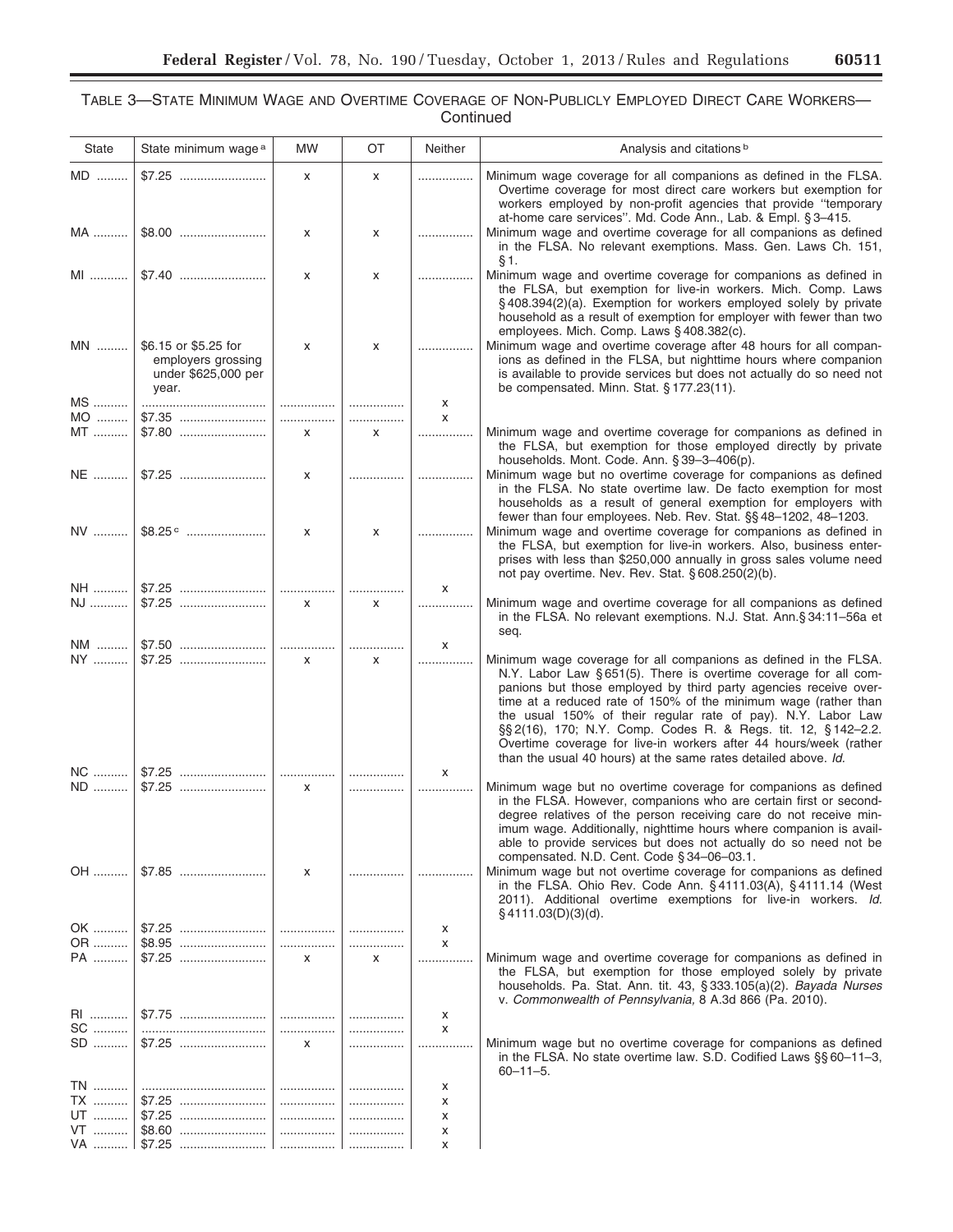| TABLE 3—STATE MINIMUM WAGE AND OVERTIME COVERAGE OF NON-PUBLICLY EMPLOYED DIRECT CARE WORKERS— |           |  |  |  |
|------------------------------------------------------------------------------------------------|-----------|--|--|--|
|                                                                                                | Continued |  |  |  |

| <b>State</b> | State minimum wage <sup>a</sup> | <b>MW</b>    | OT | Neither | Analysis and citations <sup>b</sup>                                                                                                                                                                                                                                                                                                                                                                                                                                                   |
|--------------|---------------------------------|--------------|----|---------|---------------------------------------------------------------------------------------------------------------------------------------------------------------------------------------------------------------------------------------------------------------------------------------------------------------------------------------------------------------------------------------------------------------------------------------------------------------------------------------|
| WA           |                                 | $\mathbf{x}$ | X  |         | Washington minimum wage and overtime coverage for most compan-<br>ions as defined in the FLSA, but exemption for live-in workers.<br>Wash. Rev. Code § 49.46.010(5)(j).                                                                                                                                                                                                                                                                                                               |
|              |                                 |              |    | x       |                                                                                                                                                                                                                                                                                                                                                                                                                                                                                       |
|              |                                 | $\mathsf{x}$ | x  |         | Minimum wage and overtime coverage for most companions as de-<br>fined in the FLSA, but overtime exemption for those employed di-<br>rectly by private households, Wis. Admin. Code §274.015, and<br>those employed by non-profit organizations. Wis. Admin. Code<br>§§274.015, 274.01. Companions who spend less than 15 hours a<br>week on general household work and reside in the home of the em-<br>ployer are also exempt from minimum wage. Wis. Admin. Code<br>$§$ 272.06(2). |
| WY           |                                 |              |    | x       |                                                                                                                                                                                                                                                                                                                                                                                                                                                                                       |

Abbreviations: MW = Minimum Wage, OT = Overtime, FLSA = Fair Labor Standards Act.

Sources: a DOL, 2013; <sup>b</sup> NELP, 2011. C Nevada minimum wage is \$7.25 per hour for employees to whom qualifying health benefits have been made available by the employer.

#### *C. Data Sources*

The primary data services used by the Department to estimate the number of workers, establishments, and customers likely to be impacted by the rule include:

2011 Bureau of Labor Statistics (BLS) Occupational Employment Survey, employment and wages by state for SOC codes 39–9021 (Personal Care Aides) and 31– 1011 (Home Health Aides);

2011 BLS Quarterly Census of Employment and Wages, for NAICS 6216 and 62412;

- 2010 BLS National Employment Matrix; 2007 Statistics of U.S. Businesses, for
- NAICS 6216 and 62412; and

2007 Economic Census, by state for NAICS 6216 and 62412.

BLS does not have a separate Standard Occupational Classification (SOC) code for ''Companions;'' instead, workers who provide companionship services are often classified as Personal Care Aides (PCAs; SOC 39–9021). However, considerable overlap exists between the duties of PCAs and Home Health Aides (HHAs; SOC 31–1011). While HHAs are trained to provide more medicalized care (*e.g.,* wound care) than PCAs, they may also provide personal care services and assistance with ADLs.58 The Seventh Circuit Court of Appeals has found home health aides to qualify for the companionship services exemption. *Cox* v. *Acme Health Servs, Inc.,* 55 F.3d 1304 (7th Cir. 1995). Therefore, the Department selected these two occupations to represent the universe of potentially affected direct care workers.

For the purposes of this analysis, the Department further assumed that all

HHAs and PCAs included in the analysis currently are treated as exempt under the companionship services exemption, but that none of them will qualify for the companionship services exemption under this Final Rule. Making these assumptions is likely to result in an overestimate of the projected costs and other impacts of the rule. First, although the Department is able to make some adjustments to the data to better identify the potentially affected worker population (*e.g.,*  including only HHAs and PCAs employed in states with no minimum wage and overtime compensation laws applicable to workers who provide companionship services to individuals in their homes rather than facilities and including only the percentage of HHAs and PCAs who likely work in private homes), it has insufficient data to determine how many direct care workers who are treated as exempt under the current companionship services exemption will qualify for exemption under the revised definition of companionship services. Because of this data limitation, and by assuming that 100 percent of HHAs and PCAs included in the analysis will no longer qualify for the exemption, the Department has overestimated the number of direct care workers who are currently not protected by the Act's minimum wage and overtime compensation provisions but who will receive these protections as a result of this rule.

An additional limitation of this set of data sources stems from the fact that the Department's best estimate of agencyemployed direct care workers is based on the 2011 BLS Occupational Employment Statistics, and its best estimate of independent providers directly employed by families is based

on the 2010 BLS National Employment Matrix. The Occupational Employment Statistics (OES) is employer based, and does not collect data from the selfemployed. The National Employment Matrix (NEM) obtains estimates on the self-employed from the Current Population Survey. However, it is not possible to match the OES estimates by subtracting the estimated number of self-employed workers from the NEM. Because these two estimates cannot be completely reconciled, the Department uses each source as the best estimate for one segment of the labor market and acknowledges there is some inconsistency between the two. In practice, the effect of that inconsistency on the analysis is likely to be quite small. In addition, the Congressional Research Service performed an analysis of the potential number of workers affected by the NPRM solely using data from the Current Population Survey Annual Social and Economic Supplement that resulted in comparable estimates of the numbers of workers affected by the minimum wage and overtime provisions.59

#### *D. Consumers and Demand for Services*

Demand for home care services is anticipated to continue to grow in the next few decades with the aging of the ''baby boomer generation.'' According to PHI:

Nearly one out of four U.S. households provides care to a relative or friend aged 50 or older and about 15 percent of adults care for a seriously ill or disabled family member. Over the next two decades the population

<sup>58</sup>See *http://www.bls.gov/oes/current/ oes399021.htm* and *http://www.bls.gov/oes/current/ oes311011.htm;* most recently accessed May 18, 2013.

<sup>59</sup>Congressional Research Service. Memorandum dated March 2, 2012, titled ''The Fair Labor Standards Act: Proposed Changes to the Exemptions for Employees Who Provide Companionship Services and Live-In Domestic Workers,'' pgs. 11 and 13.WHD–2011–0003–7820.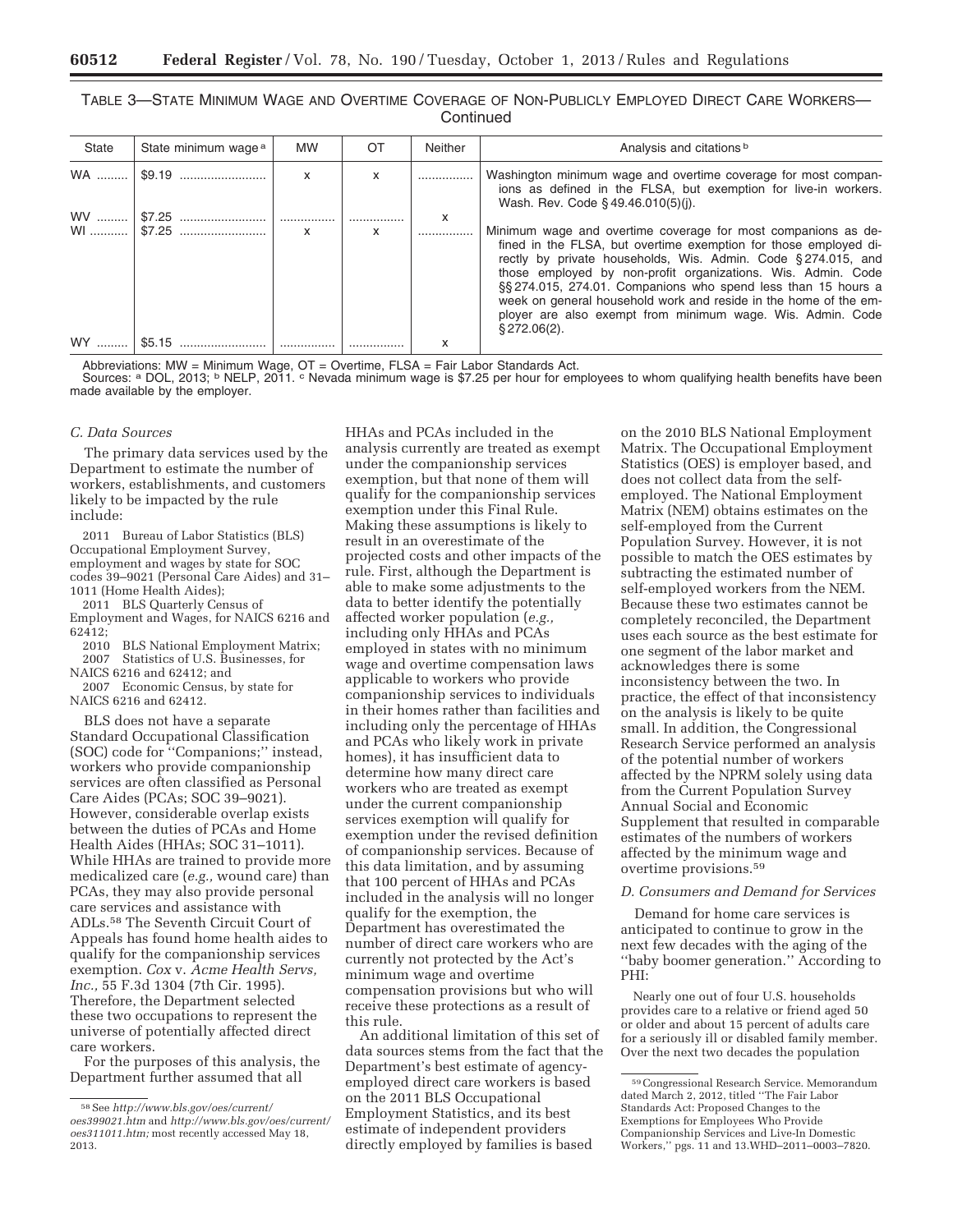over age 65 will grow to more than 70 million people [the U.S. population 65 years and older was estimated at 40 million in 2009 60]. Additionally, with significant increases in life expectancy and medical advances that allow individuals with chronic conditions to live longer, the demand for caregiving is expected to grow exponentially. The growth in the demand for in-home services is further amplified by an increasing preference for receiving supports and services in the home as opposed to institutional settings. This emphasis has been supported by the increased availability of publicly funded inhome services under Medicaid and Medicare as an alternative to traditional and increasingly costly institutional care.61

While many consumers of home care services are elderly, about two-fifths of those in need of these services are under 65 and include those with varying degrees of mental, physical, or developmental disabilities. This group

of consumers is also anticipated to grow rapidly as more individuals opt for home-based care over institutional care.62 It is estimated that the demand for direct care workers will grow to approximately 5.7 to 6.6 million workers in 2050, an increase in the current demand for workers of between 3.8 and 4.6 million (200 percent and 242 percent respectively).63 The home care industry has grown significantly over the past decade and is projected to continue growing rapidly; for example:

The number of establishments in Home Health Care Services (HHCS) grew by 101 percent between 2001 and 2011; during that same period, the number of establishments in Services for the Elderly and Persons with Disabilities (SEPD) grew by 466 percent.64

Between 2010 and 2020 the number of home health aides is projected to increase by 69 percent and the number of personal care aides by 70 percent.65

#### Employers

This section focuses on the employers of workers who are currently classified as exempt under the companionship services exemption and common sources of funding for the services they provide; the next section describes the workers and the work they do. Services in the home care industry are provided through two general delivery models: Agencies and consumer-directed (which often use independent providers and family caregivers).

Figure 2 provides a visual overview of the home care industry and the two primary models for service provision, which are discussed in more detail in the sections that follow.

Figure 2. Overview of the Home Care Industry and Funding Sources



## Agency Model

Under the agency model a third party provider of home care services (usually

a home health care company) employs the direct care workers and is responsible for ensuring that services authorized by a public program or contracted for by a private party are in

62PHI, 2003. The Personal Assistance Services and Direct-Support Workforce: A Literature Review. Available at: *http://phinational.org/sites/ phinational.org/files/clearinghouse/CMS*\_*Lit*\_*Rev*\_ *FINAL*\_*6.12.03.pdf.* 

63United States Department of Health and Human Services (2003). The Future Supply of Long-Term Care Workers in Relation to the Aging Baby Boom Generation: Report to Congress, p. v. Available at: *http://aspe.hhs.gov/daltcp/reports/ltcwork.pdf.* 

<sup>60</sup> 2011 Statistical Abstract, U.S. Census Bureau. 61National Alliance for Caregiving and the American Association of Retired Persons. (1997). Family Caregiving in the U.S.: Findings from a National Study. Available at: *http://assets.aarp.org/ rgcenter/il/caregiving*\_*97.pdf.* See also Center for Health Care Strategies, Inc. Medcaid-funded Longterm Care: Toward more Home- and Communitybased Options. May 2010. Available at: *http:// www.chcs.org/usr*\_*doc/LTSS*\_*Policy*\_*Brief*\_*.pdf.* 

<sup>64</sup>Bureau of Labor Statistics, U.S. Department of Labor, Quarterly Census of Employment and Wages (QCEW). NAICS 6216 and 62412. Available at *http://www.bls.gov/cew/.* 

<sup>65</sup>Bureau of Labor Statistics, U.S. Department of Labor, Occupational Outlook Handbook, 2012–13 Edition, Home Health and Personal Care Aides. Available at: *http://www.bls.gov/ooh/healthcare/ home-health-and-personal-care-aides.htm* (visited February 15, 2013).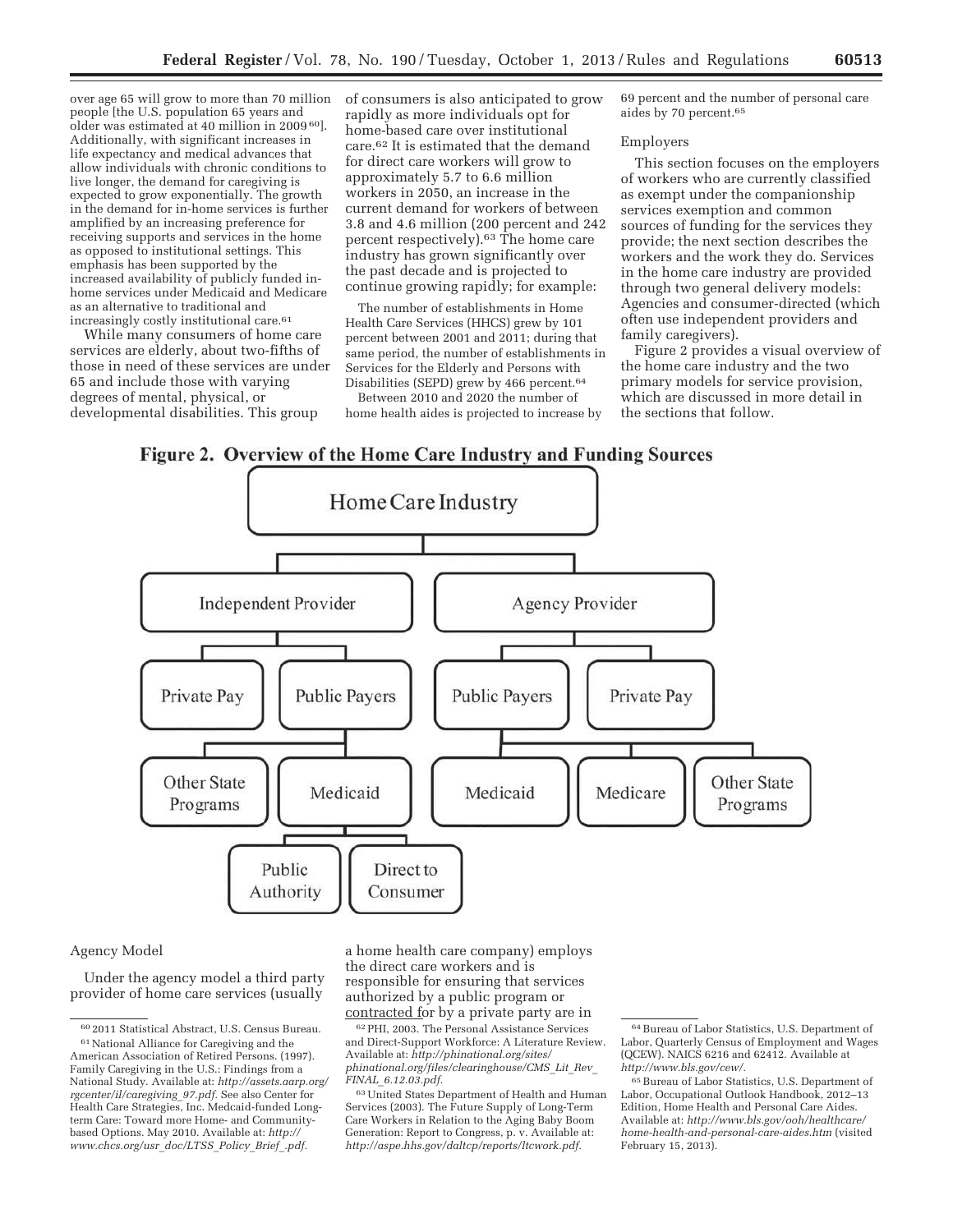fact delivered.66 There are currently about 89,400 establishments providing these services. These establishments also provide a variety of other healthrelated services, in addition to or concurrently with companionship services. In the following paragraphs we describe the industry as a whole since detailed information by the service provided is not available.

Agencies providing home care services are covered by two primary industries: Home Health Care Services (HHCS, NAICS 6216), and Services for the Elderly and Persons with Disabilities (SEPD, NAICS 62412).67 HHCS is dominated by for-profit

agencies that are Medicare-certified and depend on public programs for threequarters of its revenue.68 SEPD is a rapidly growing industry that is dominated by small enterprises. Table 4 provides an overview of these two industries in terms of number of establishments and estimated revenues.

The services provided by HHCS and SEPD are paid for through either public programs such as Medicaid, Medicare, or state programs, or through private sources such as private health insurance or out-of-pocket payments. In 2009, public programs (Medicare, Medicaid, and other government spending) accounted for about 75 percent of the

annual revenue dispersed to the home health care services industry.69 70 A review of funding sources by the CRS confirmed this finding but attributed a higher percentage of spending, 89 percent (\$96.3 billion), to public payers (including Medicare, Medicaid, and other public programs such as the Veterans Health Administration and other state and local programs).71 Due to data limitations we cannot identify funding sources for individual services provided (*e.g.,* companionship services only) and therefore the Department analyzes funding for the establishments as a whole.

## TABLE 4—SUMMARY OF HHCS AND SEPD, 2011

| Industry                                  | Establishments             | Estimated revenue<br>$($$ mil.) |
|-------------------------------------------|----------------------------|---------------------------------|
| SEPD + HHCS<br><b>SEPD</b><br><b>HHCS</b> | 89,400<br>61,100<br>28,300 | 90,800<br>32,600<br>58,000      |

Sources: BLS QCEW 2011; BLS NEM, 2010.

These two industries primarily employ workers as home health aides (HHAs) and personal care aides (PCAs) in addition to other occupations (e.g., nursing aides, orderlies, administrative personnel). However, not all of the HHAs and PCAs employed by these agencies perform companionship services as defined under the current exemption; these agencies provide a variety of health-related services that may be delivered in private homes (potentially companionship services) or in public or private facilities (not domestic service employment and therefore not companionship services). Additionally, the job duties of some HHAs and PCAs make them ineligible for the current companionship services exemption. Simply put, only a fraction of the workers employed by these establishments are currently performing companionship services and therefore may see changes in their wages and/or

68Seavey and Marquand, 2011, pgs 20–22. WHD– 2011–0003–3514. Also available at: *http:// phinational.org/sites/phinational.org/files/clearing house/caringinamerica-20111212.pdf.* 

69Seavey and Marquand, 2011, pgs 22, 23. WHD– 2011–0003–3514. Also available at: *http://*

work schedules as a result of this Final Rule.

Within these two industries there are two broad employer types: Home health care companies and private pay home care companies. Home health care companies provide medically-oriented home health care services and nonmedical home care or personal assistance services. Some of these agencies are Medicare-certified; those that avoid obtaining certification do so because they do not provide the skilled nursing care required by Medicare. These companies also derive a significant portion of their revenue from the provision of medical devices to customers.72

Private pay agencies are smaller, emerging employers that primarily provide non-medical care for consumers and typically earn a large percentage of their revenues from private sources (e.g. out-of-pocket, long-term health

 $^{70}$  Data is not available for the Services for the Elderly and Persons with Disabilities industry.

<sup>71</sup> The figures are based on CRS analysis of CMS National Health Expenditure Account data for 2009. Congressional Research Service. Memorandum dated February 21, 2012, titled ''Extending Federal Minimum Wage and Overtime Protections to Home Care Workers under the Fair Labor Standards Act: Impact on Medicare and Medicaid,'' p. 4. WHD–

<sup>72</sup> Seavey and Marquand, 2011, p. 15. WHD– 2011–0003–3514. Also available at: *http:// phinational.org/sites/phinational.org/files/clearing house/caringinamerica-20111212.pdf.* 

73Seavey and Marquand, 2011, p. 18, WHD– 2011–0003–3514. Also available at: *http://*

insurance).73 Although some agencies characterized as private pay are Medicare-certified, many do not provide substantial skilled health care services but instead focus on paramedical services as well as support services such as personal care, homemaker services, and companionship services (as defined by the current regulations).74 As of 2009, 28 states required private pay agencies to be licensed, but due to the variation in license requirements at least some of those agencies are likely to be Medicare-certified, or provide services to Medicaid beneficiaries, causing double-counting when identifying private pay agencies.75 Based on a very limited sample, perhaps one-third of private pay agencies are not-for-profit.76

Private pay agencies comprise a small fraction of the total market. Some industry sources suggest the number of private pay agencies might range from 15,000 to 17,000, but admit it is difficult

*phinational.org/sites/phinational.org/files/clearing house/caringinamerica-20111212.pdf.* 

74Seavey and Marquand, 2011, page 18. BLS data also support this: 2011, Employment and Wages from Occupational Employment Statistics (OES) survey, Multiple occupations for one industry: Home Health Care Services (NAICS code 621600) and Services for the Elderly and Persons with Disabilities (NAICS code 624120). Available at: *http://data.bls.gov/oes/.* Accessed April 20, 2012.

75Leading Home Care. 2010. 2010 Private Pay in Home Health Care Benchmarking and State of the Industry Report, p. 17.

76Leading Home Care. 2010. 2010 Private Pay in Home Health Care Benchmarking and State of the Industry Report, p. 22.

<sup>66</sup>Seavey and Marquand, 2011, p. 26. Available at: *http://phinational.org/sites/phinational.org/ files/clearinghouse/caringinamerica-20111212.pdf.* 

<sup>&</sup>lt;sup>67</sup> These two industries are the primary employers of workers who currently perform companionship services; however, based on data reported by BLS in the National Employment Matrix there are approximately 33 other industries that also employ these workers. Since these other industries employ so few of the workers under consideration here, they will be minimally affected by this Final Rule.

*phinational.org/sites/phinational.org/files/clearing house/caringinamerica-20111212.pdf.*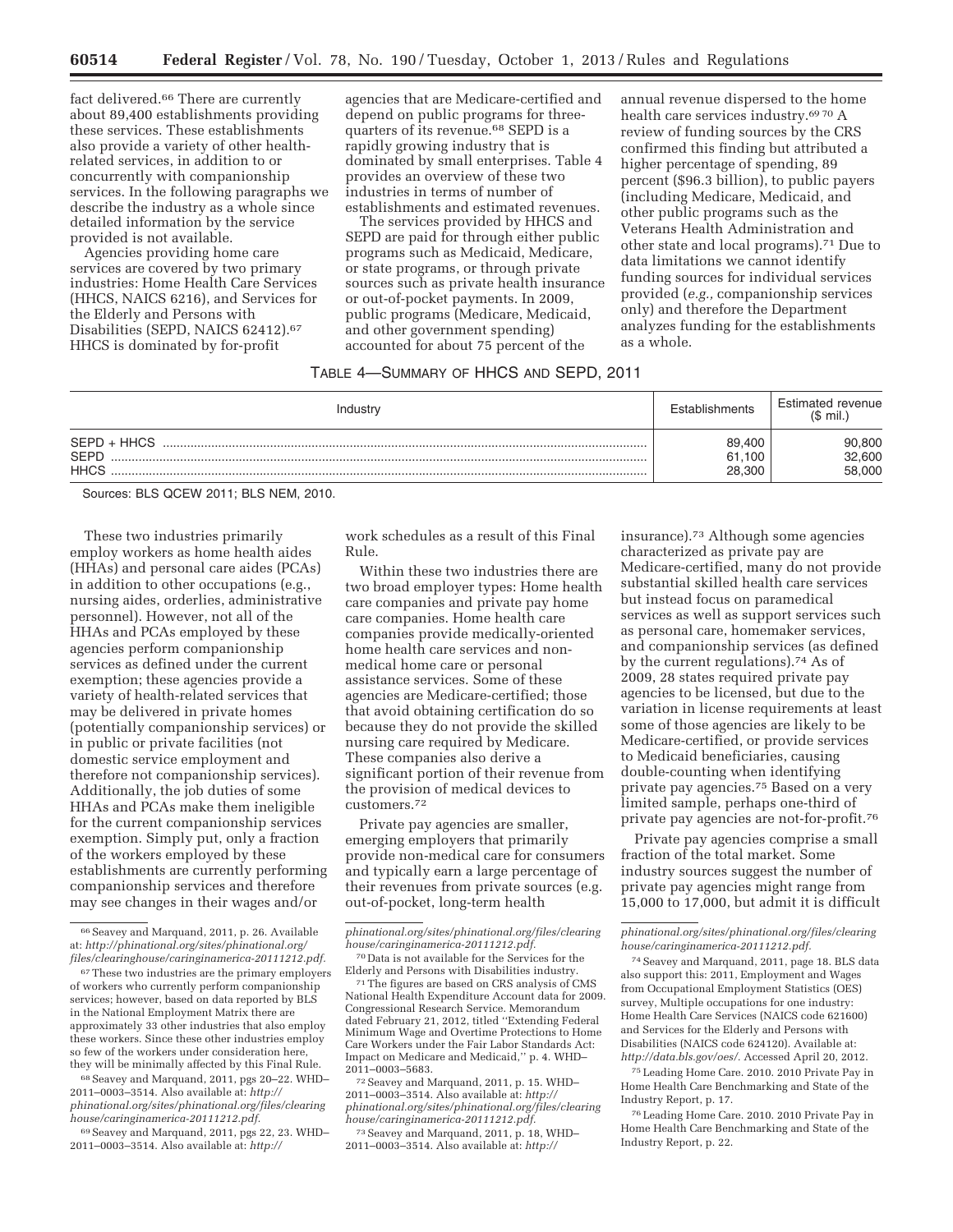to determine the overlap with other types of home care agencies.77 Since in some states private pay agencies do not need to be licensed, it is difficult to determine the exact size of this market. Of these private pay agencies, 4,100 to 4,700 are franchises; however, this segment of the market is growing quickly, and perhaps fewer than 150 started operating before 2000.78 Therefore, the importance of this segment of the industry may grow over time.

Comments on the NPRM indicated many private pay agencies do not provide the types of skilled services that Medicare reimburses and rely on private pay for the majority of their revenues.79 BLS data supports this contention that private pay agencies provide fewer skilled care services; however, it is difficult to determine the degree of specialization in non-skilled support care because data are unavailable to determine how many of these agencies are Medicare-certified or are associated with Medicare-certified agencies.80 In addition, the Companionship Services Exemption Survey (CSES) showed that private pay agencies rely on private pay and in addition the survey showed over 50 percent of respondents provided services covered by public payers such as Medicare, Medicaid, and the Department of Veterans Affairs (VA). With a focus on less skilled home care services, agencies in the private pay sector generally appear to be more reliant on private payers than home health care companies are, but the degree of reliance is unclear.<sup>81</sup>

80Bureau of Labor Statistics. May 2011. Employment and Wages from Occupational Employment Statistics (OES) survey, Multiple occupations for one industry: Home Health Care Services (NAICS code 621600) and Services for the Elderly and Persons with Disabilities (NAICS code 624120). Available at: *http://data.bls.gov/oes/.*  Accessed April 20, 2012. Leading Home Care. (2010). 2010 Private Pay in Home Health Care Benchmarking and State of the Industry Report.

81Comments on the NPRM indicated many private pay agencies do not provide the types of skilled services that are Medicare reimbursable and rely on private pay for the majority of their revenues (e.g., Private Duty Homecare Association. (2012). Companionship Services Exemption Survey (CSES), January 23, WHD–2011–0003–9175). BLS data supports this contention that fewer skilled care services are provided (*id.*). However, it is difficult

## Consumer-Directed Models

Under the consumer-directed models, the consumer or his/her representative has more control than in the agencydirected model over the services received, as well as when, how, and by whom the services are provided. Some consumer-directed services are purchased privately—that is, out-ofpocket or with private long-term care insurance; however, most consumerdirected services are paid with public funds, primarily Medicaid waiver and state plan programs.82 The following discussion provides an overview of Medicaid-funded consumer-directed programs.

There are two distinct types of Medicaid-funded ''consumer-directed services'' programs: ''employer authority'' and ''budget authority''. The ''employer authority'' model gives consumers and their representatives choice and control only with respect to the employment of ''independent providers'' of direct care in the consumer's home. The ''budget authority'' model gives consumers a ''budget'' (usually a monthly allowance, but unspent funds may be carried month-to-month within the year) that may be used to purchase a range of goods and services of the consumer's choosing that include, but are not limited to, human assistance from directly hired workers, and other goods and services that may include, for example, assistive devices, home modifications, home-delivered meals, and transportation.83

Both models permit self-directing consumers and/or their representatives (usually family caregivers) to hire/fire, schedule, and supervise individual independent providers (direct care workers) to provide home care. The direct care workers are often recruited from among existing networks of the consumer's family, friends, and neighbors. In addition, consumers train

82 ''Growth and Prevalence of Participant-Direction: Findings from the National Survey of Publicly-Funded Participant-Directed Services Programs, by Mark Sciegaj and Isaac Selkow, available at *http://web.bc.edu/libtools/ details.php?entryid=340.* 

83 Doty, P., Mahoney, K.J. & Sciegaj, M. 2010 (January). New State Strategies to Meeting Longterm Care Needs. *Health Affairs,* 29 (1) 49–56.

or participate in training the direct care workers they employ. They also participate in paying their direct care workers, most typically by co-signing their direct care workers' timesheets before they are submitted to the public program for payment, certifying that the work was performed in accordance with the information on the timesheet, which serves as the direct care worker's bill or claim for reimbursement. The budget authority model differs from the employer authority model primarily in giving consumers more flexibility to determine how many hours of direct care service they wish to obtain and to make agreements directly with their direct care workers regarding hourly wages and benefits, so long as the cost of consumer-directed home care services does not exceed the amount of funds available in the consumer's budget.

The budget authority model of consumer direction is often referred to colloquially as ''cash and counseling'', based on the name of former, special, time-limited Medicaid research and demonstration (''1115'') waiver programs. These and subsequent programs based on the cash and counseling model are now fully integrated into the Medicaid programs in their respective states and operate under ongoing state plan or HCBS waiver authority, and some states have incorporated elements of budget authority consumer direction in programs funded by CMS' Money Follows the Person grants to states. Other HCBS programs that rely exclusively or primarily on public funding sources other than Medicaid have also incorporated consumerdirected options patterned after original cash and counseling programs.

Although consumer-direction of HCBS is not new,84 a number of developments greatly spurred growth in consumer-directed services programs in the 2000s. Medicaid-funded budget authority consumer-directed programs did not exist until the first three Cash & Counseling demonstration programs (in Arkansas, Florida, and New Jersey) began in the late 1990s. Favorable evaluation findings from these early demonstration programs led to changes to Medicaid law, regulation, and policy specifically designed to facilitate and encourage states to offer budget authority consumer-directed services

<sup>77</sup>Home Care Pulse. 2011. 2011 Annual Private Duty Home Care Benchmarking Study. Highlights Edition, p. 5; Leading Home Care. 2010. 2010 Private Pay in Home Health Care Benchmarking and State of the Industry Report, p. 17. In addition, the industry benchmark reports appear to double-count licensed agencies; thus the number might be significantly smaller.

<sup>78</sup>Home Care Pulse. 2011. 2011 Annual Private Duty Home Care Benchmarking Study. Highlights Edition, pp. 5 and 21.

<sup>79</sup>Private Duty Homecare Association. (2012). Companionship Services Exemption Survey (CSES), January 23. WHD-2011-0003-9175.

to determine the degree of specialization in nonskilled support care because data are unavailable to determine how many of these agencies are Medicare-certified or are associated with Medicarecertified agencies (Leading Home Care. 2010. 2010 Private Pay in Home Health Care Benchmarking and State of the Industry Report). In addition, the same survey that showed these agencies rely on private pay also showed over 50 percent of respondents provided services covered by public payers such as Medicare, Medicaid, and the Veterans Administration (CSES).

<sup>84</sup>California's In-Home Supportive Services program, which currently has 440,000 participants, began in 1973, and other sizable programs in Washington, Oregon, Michigan, and Massachusetts began in the late 1970s or early 1980s.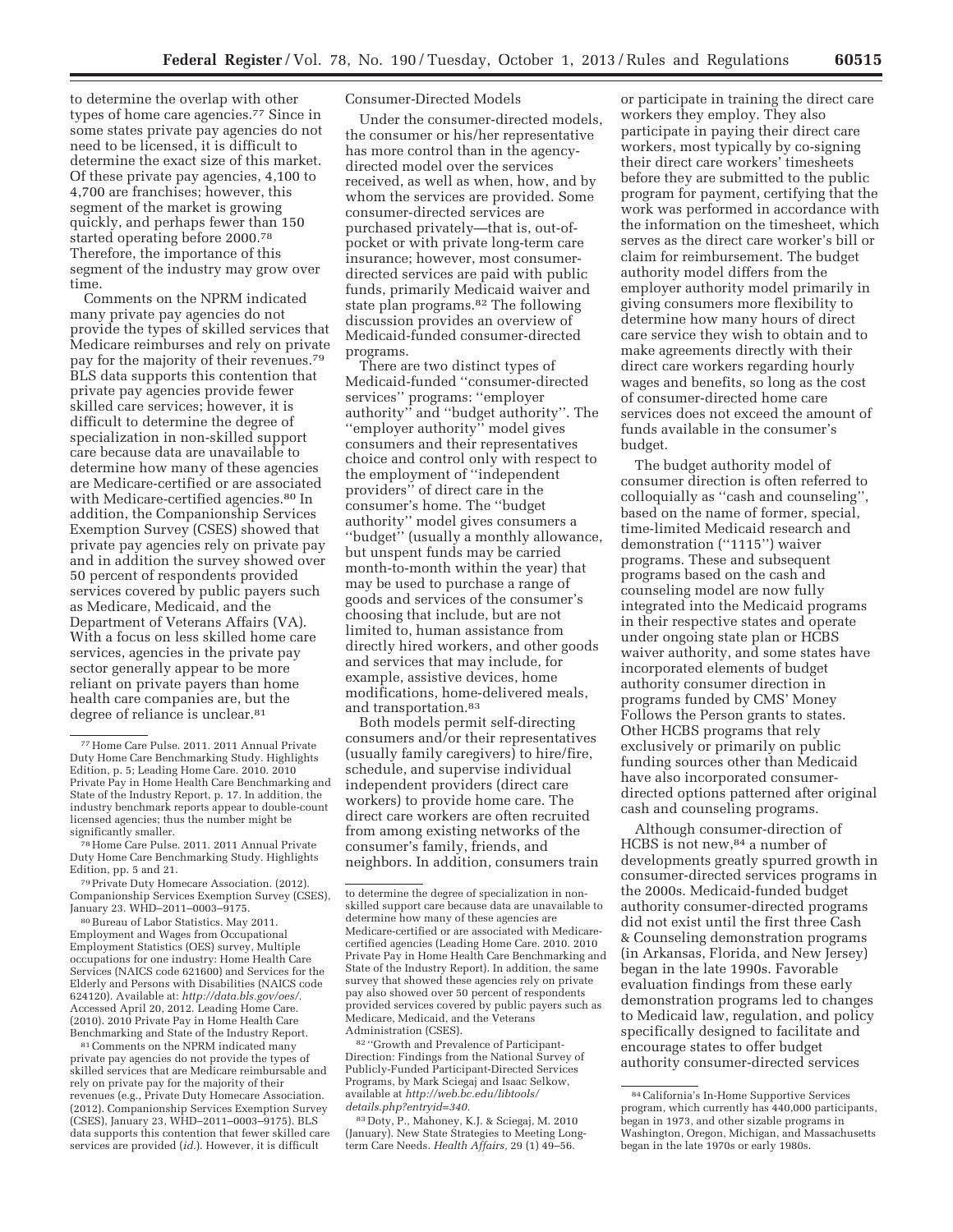options.85 In addition, Older Americans Act funding for the National Family Caregiver Support program provided an impetus to consumer-directed services that allow family caregivers more choice and control in accessing respite services.<sup>86</sup>

A major characteristic of consumerdirected services programs is that they permit public program participants to hire direct care workers who are family members, friends, and neighbors and research has found that most consumers choose to recruit direct care workers who are relatives or individuals with whom they were previously acquainted. A minority of consumers in consumerdirected programs locate individuals known to them who are seeking work as providers of home care services via referrals from worker registries, through newspaper ads, or through internet social media and advertising sites.

According to the comment from the California State Association of Counties (CSAC), County Welfare Directors Association of California (CWDA), California Association of Public Authorities for In-Home Supporting Services (CAPA) and California IHSS Consumers Alliance (CICA) on the NPRM, approximately 70 percent of all IHSS providers in California are family members of the consumer.87 Research projects conducted by HHS also show that consumers often hire their family members as direct care workers. For example, in the original Cash & Counseling Demonstration programs, 58 percent of directly hired workers in Florida, 71 percent in New Jersey, and 78 percent in Arkansas were related to the consumer. About 80 percent of those directly hired workers had provided unpaid care to the consumer before the demonstration began and continued to provide additional unpaid care after becoming paid workers.<sup>88</sup> In addition, since the passage of the National Family Caregiver Support Program enacted

under the Older Americans Act Amendments of 2000, Medicaid and other state-funded programs have provided the bulk of public financing to support family caregiving.89 A survey of state consumer-directed and family caregiving programs found that:

• Over one-half (86 out of 150, or 57 percent) of the programs in 44 states and the District of Columbia allow family members to be paid to provide care. Only six states (Alaska, Delaware, Mississippi, Nevada, Pennsylvania, and Tennessee) did not allow payments to family members in any of their programs at the time of the study.90

• Of the 86 programs that allow relatives to be paid providers, 73 percent allow family members to provide personal care, 70 percent allow family members to provide respite care, 20 percent allow family members to act as homemakers or do chores, and 6 percent allowed family members to provide any service needed.91

• Some programs place restrictions on what type of family members are allowed to be paid providers. Among these 86 programs, 61 percent do not permit spouses to be paid providers, while others do not permit parents/ guardians (37 percent), primary caregivers (18 percent), legal guardians (8 percent), children 18 and under (6 percent), or other relatives (4 percent).92

As noted in the research, while many consumer-directed programs allow paid family caregivers, some consumerdirected programs place restrictions on the employment of relatives. Such restrictions are usually limited to prohibiting paid caregivers who are ''legally responsible'' relatives—that is, those who may have financial obligations to public program participants (consumers) under state laws, such as spouses, parents of minor children, and guardians, especially when their income could be counted in determining the program participant's future eligibility for means-tested public benefits.

Of those states that offer Medicaidfunded consumer-directed services, some have implemented a ''public authority'' design. The public authority design applies to both the employer

90Feinberg & Newman, 2005. p. 8.

92Feinberg & Newman, 2005. p. 9.

authority and budget authority models of consumer-directed programs. Under the public authority design, the public authority or some other governmental or quasi-governmental entity (often termed a ''home care quality commission'' or ''workforce council'') plays a role in setting compensation and providing other benefits of employment for the direct care worker, who is compensated by public funds. In an effort to connect participants in consumer-directed programs with direct care workers, some states and public authorities have created matching registries. While use of these registries is voluntary on the part of consumers and direct care workers, these systems provide some insight into how consumers identify care providers to meet their needs. Depending on the registry, consumers can either search the worker database online, or speak to trained staff who conduct the search and report the results to the consumer. Some registries may also offer worker screening and orientation, access to consumer and worker training, and recruitment and outreach to potential workers.93 Others stipulate that providers in the database have not been pre-screened in any way and such responsibilities lie with the consumer. The Department also identified private sector registries that operate under a number of models. For example, one not-for-profit registry 94 recruits, screens, and checks the references of local care providers, but the care workers are self-employed and work as independent providers. Other private sector entities refer to themselves as registries,95 96 97 98 but appear to be operated under an agency or quasiagency model, with the consumer paying the company a weekly or biweekly registry fee in addition to paying the direct care worker, or with the company receiving some portion of the direct care worker's hourly rate.

The public authority or other governmental or quasi-governmental

97 Golden Care Co. Inc. 2011. Billing Policy. Available at: *http://www.goldencareco.com/.* 

98American HealthCare Capital. (2011). \$1.5 Million Oregon Private Pay Homecare Registry for Sale. Available at: *http://www.americanhealthcare capital.com/listings/completed-listings/.* 

<sup>85</sup> Doty, Mahoney and Sciegaj, Health Affairs, January 2010.

<sup>86</sup>Feinberg, L. & Newman, S. (2005). Consumer Direction and Family Caregiving: Results from a National Survey, State Policy in Practice. Available at: *http://www.hcbs.org/files/79/3926/Consumer Direction&FamilyCaregivingNWEB.pdf.* Feinberg, L. et al. (2004). The State of the States in Family Caregiver Support: A 50-State Study. San Francisco, CA: Family Caregiver Alliance. Available at: *http:// www.caregiver.org/caregiver/jsp/content*\_ *node.jsp?nodeid=1276.* 

<sup>87</sup>WHD–2011–0003–9420

<sup>88</sup>U.S. Department of Health and Human Services. (2005). Experiences of Workers Hired Under Cash and Counseling: Findings from Arkansas, Florida and New Jersey. Available at: *http://aspe.hhs.gov.daltcp/reports/workerexp.pdf.;*  Foster, Leslie, Dale, Stacy B.& Brown, Randall S. 2007 (February). How Caregivers and Workers Fared in Cash and Counseling. Health Services Research 42(1) Part II: 510–532.

<sup>89</sup>Feinberg, L. & Newman, S. (2005). Consumer Direction and Family Caregiving: Results from a National Survey, State Policy in Practice. Available at: *http://www.hcbs.org/files/79/3926/Consumer Direction&FamilyCaregivingNWEB.pdf.* Feinberg, L. et al. (2004). The State of the States in Family Caregiver Support: A 50-State Study. San Francisco, CA: Family Caregiver Alliance. Available at: *http:// www.caregiver.org/caregiver/jsp/content*\_ *node.jsp?nodeid=1276.* 

<sup>91</sup>Feinberg & Newman, 2005. p. 8.

<sup>93</sup>PHI, 2011a. The PHI Matching Services Project. Available at: *http://phinational.org/policy/the-phimatching-services-project/.* 

<sup>94</sup>Meals on Wheels and Senior Outreach Services. (2011). Home Care Registry. Available at: *http:// www.mowsos.org/about-us/.* 

<sup>95</sup>Experienced Home Care Registry. (2011). About Us. Available at: *http://www.experiencedhomecare/ about-experienced-home-care/.* 

<sup>96</sup>Angelic Nursing & Home Care Registry, Inc. (2011). Home Care Services for Seniors in Tolland and Hartford Counties in Connecticut. Available at: *http://www.linkedin.com/company/angelicnursing-&-home-health-care-services-registry-inc-.*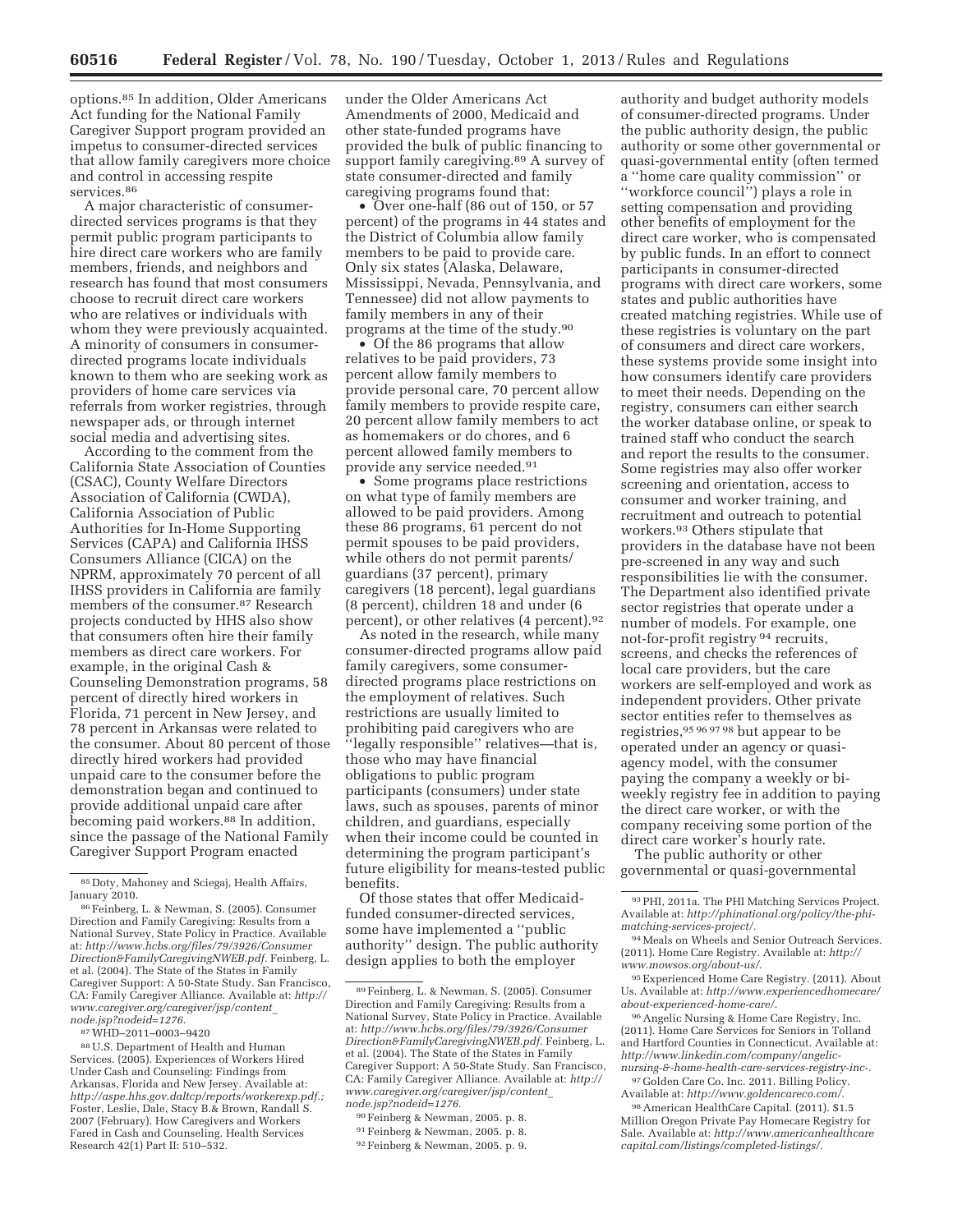entity acts as the ''employer-of-record'' of consumer-directed workers for the purpose of engaging in collective bargaining with a union representing consumer-directed workers. Direct care workers in this system have the option to select representatives for collective bargaining with the state. Direct care workers providing services to consumers through consumer-directed programs in states such as California, Washington, Oregon, Illinois, and Massachusetts have collective bargaining rights. In those states, unions may engage in collective bargaining with the state over wages and benefits

for workers whose wages and benefits are paid for with Medicaid funding. In other states, unionization of consumerdirected home care workers has been authorized by the legislature and the process is underway but collective bargaining over Medicaid provider rates has not yet been implemented.99 In some states with consumer-directed programs, consumer-directed home care workers do not have collective bargaining rights.

#### Funding Sources

There are a variety of different funding sources for provision of home

care services of all types. Table 5 provides an overview of these funding sources, consumer eligibility requirements, and types of home care services covered. Public funding sources such as Medicare and Medicaid provide a majority of the reimbursement for services.100 In 2009, Medicare and Medicaid accounted for 73 percent of home care services revenue, followed by 14 percent from private insurance coverage, 4 percent from consumers paying out-of-pocket, and the remaining 8 percent contributed by a mix of other sources.101

# TABLE 5—SUMMARY OF HOME CARE SERVICE PAYERS AND SERVICE COVERAGE

| Payer                                         | Description                                                                                                                                                                                              | Eligibility                                                                                                                                                                                                                                                                                                                                                | Home care service coverage                                                                                                                                                                                                                                                  |  |
|-----------------------------------------------|----------------------------------------------------------------------------------------------------------------------------------------------------------------------------------------------------------|------------------------------------------------------------------------------------------------------------------------------------------------------------------------------------------------------------------------------------------------------------------------------------------------------------------------------------------------------------|-----------------------------------------------------------------------------------------------------------------------------------------------------------------------------------------------------------------------------------------------------------------------------|--|
|                                               |                                                                                                                                                                                                          | <b>Public</b>                                                                                                                                                                                                                                                                                                                                              |                                                                                                                                                                                                                                                                             |  |
| Medicare                                      | Federal government program to pro-<br>vide health insurance coverage, in-<br>cluding home health care, to eligible<br>individuals who are disabled or over<br>age 65.                                    | Individual is under the care of a doctor<br>and receiving services under plan of<br>care; has a certified need for inter-<br>mittent skilled nursing care, physical<br>therapy, speech-language pathology<br>services, continued occupational<br>therapy; and must be homebound.                                                                           | Intermittent skilled nursing care, phys-<br>ical therapy, speech-language pa-<br>thology services, continued occupa-<br>tional therapy.                                                                                                                                     |  |
|                                               | The program pays a certified home<br>health agency for a 60 day episode<br>of care during which the agency pro-<br>vides services to the beneficiary<br>based on the physician approved<br>plan of care. | HHA providing services is Medicare-<br>certified; services needed are part-<br>time or intermittent, and are required<br><7 days per week or <8 hours per<br>day over 21 day period.                                                                                                                                                                       | Does not cover 24 hr/day care at<br>home; meals delivered to home;<br>homemaker services when it is only<br>service needed or when not related<br>to plan of care; personal care given<br>by home health aides when it is only<br>care needed.                              |  |
| Medicaid                                      | A joint federal-state medical assistance<br>program administered by each state<br>to provide coverage for low income<br>individuals                                                                      | Eligibility and benefits vary by state. In<br>general, states provide health care<br>coverage to low income families with<br>dependent<br>children;<br>pregnant<br>women; children; and aged, blind<br>and disabled individuals. Beginning<br>in 2014, states have the option to<br>extend coverage to additional non-el-<br>derly low-income individuals. | Coverage of home health services<br>must include part-time nursing, home<br>care aide services, medical supplies<br>and equipment. Optional state cov-<br>erage may include audiology; phys-<br>ical, occupational, and speech thera-<br>pies; and medical social services. |  |
|                                               | The program pays home health agen-<br>cies and certified independent pro-<br>viders.                                                                                                                     | States also have the option to provide<br>home and community-based serv-<br>ices to individuals who meet eligi-<br>bility for institutional care or meet<br>state-defined criteria based on need.                                                                                                                                                          | Coverage is provided under: Medicaid<br>Home Health, State Plan Personal<br>Care Services benefit, and Home<br>and Community-Based state plan<br>services and waivers.                                                                                                      |  |
| <b>Older Americans</b><br>Act.                | Provides federal funding for state and<br>local social service programs that<br>provide services so that frail, dis-<br>abled, older individuals may remain<br>independent in their communities.         | Must be 60 yrs of age or older                                                                                                                                                                                                                                                                                                                             | Home care aides, personal care,<br>chore, escort, meal delivery, and<br>shopping services.                                                                                                                                                                                  |  |
| Department of Vet-<br>erans Affairs.          | Home health care services provided by<br>VA employees and contractors.                                                                                                                                   | All enrolled Veterans and Veterans<br>who can receive outpatient care<br>without enrollment.                                                                                                                                                                                                                                                               | Interdisciplinary Home Based Primary<br>Care, Skilled home health care serv-<br>ices, home hospice and palliative<br>care, home respite, and homemaker<br>and home health aide services.                                                                                    |  |
| <b>Social Services</b><br><b>Block Grant.</b> | Federal block grants to states for state-<br>identified service needs.                                                                                                                                   |                                                                                                                                                                                                                                                                                                                                                            | Often includes program providing<br>home care aide, homemaker, or<br>chore worker services.                                                                                                                                                                                 |  |

99Seavey and Marquand, 2011, p. 28. WHD– 2011–0003–3514. Available at: *http:// phinational.org/sites/phinational.org/files/clearing house/caringinamerica-20111212.pdf.* 

100Congressional Research Service. Memorandum dated February 21, 2012, titled ''Extending Federal Minimum Wage and Overtime Protections to Home Care Workers under the Fair Labor Standards Act: Impact on Medicare and Medicaid,'' p. 4. WHD–2011–0003–5683.

<sup>101</sup> Seavey and Marquand, 2011, p. 23. WHD-2011–0003–3514. Also available at: *http:// phinational.org/sites/phinational.org/files/clearing house/caringinamerica-20111212.pdf.*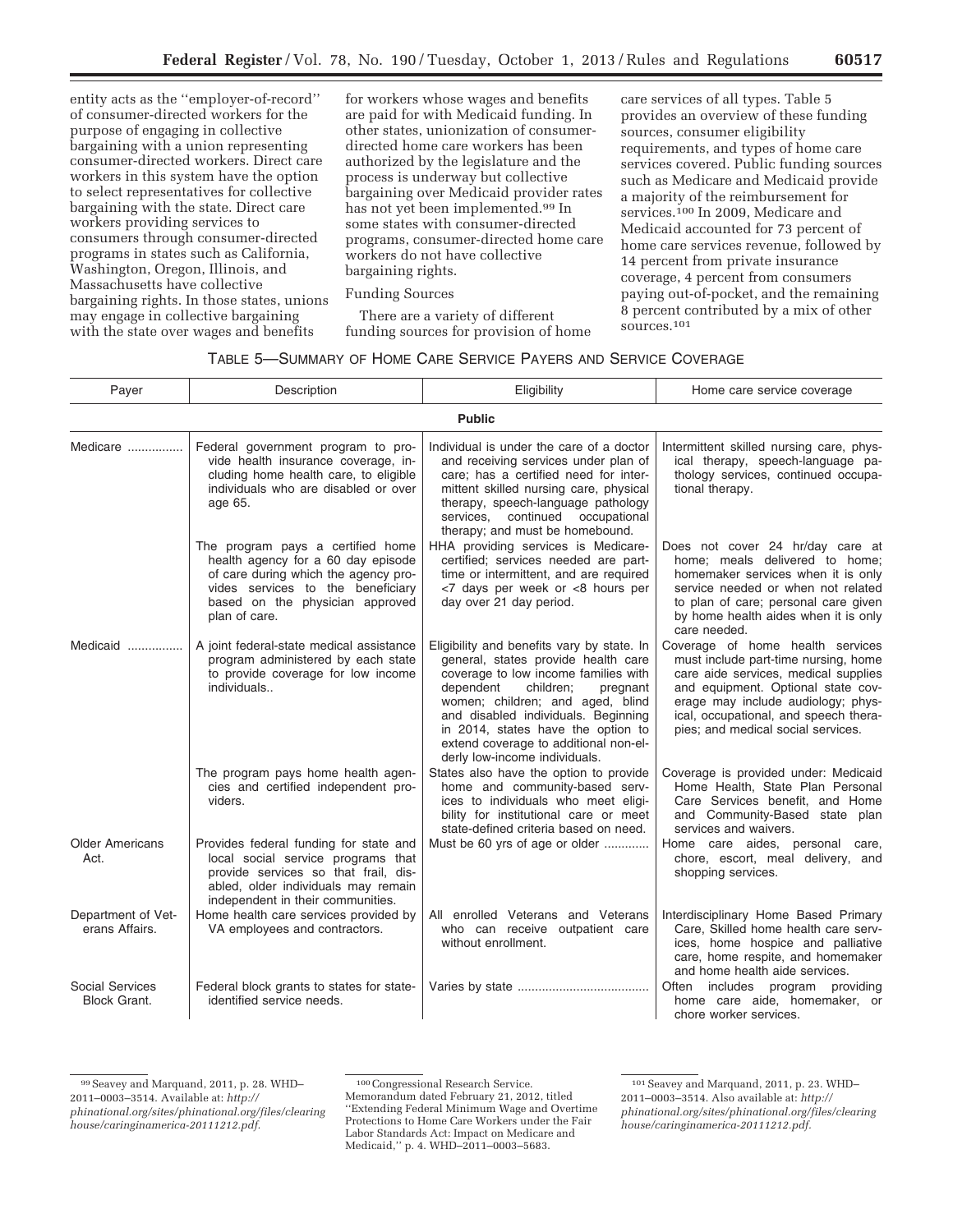| TABLE 5—SUMMARY OF HOME CARE SERVICE PAYERS AND SERVICE COVERAGE—Continued |  |
|----------------------------------------------------------------------------|--|
|----------------------------------------------------------------------------|--|

| Description<br>Payer<br>Some community organizations provide<br>Community organi-<br>funds for home health and sup-<br>zations.<br>portive care. |                                                                                                                           | Eligibility                                                                                               | Home care service coverage                                             |  |  |
|--------------------------------------------------------------------------------------------------------------------------------------------------|---------------------------------------------------------------------------------------------------------------------------|-----------------------------------------------------------------------------------------------------------|------------------------------------------------------------------------|--|--|
|                                                                                                                                                  |                                                                                                                           |                                                                                                           | Covers all or a portion of needed serv-<br>ices. Vary by program.      |  |  |
|                                                                                                                                                  |                                                                                                                           | <b>Private</b>                                                                                            |                                                                        |  |  |
| Commercial Health<br>Insurance Com-<br>panies.                                                                                                   | Many policies cover home care serv-<br>ices for acute, and less often, long-<br>term needs.                               |                                                                                                           | Varies by insurance policy.                                            |  |  |
| Supplemental Insur-<br>ance.                                                                                                                     | May cover some personal care serv-<br>ices when a Medicare beneficiary is<br>receiving covered home health serv-<br>ices. | Varies by policy; not required for<br>standard Medigap insurance.                                         |                                                                        |  |  |
| Private pay                                                                                                                                      | The individual receiving the services<br>pays "out of pocket."                                                            | Individuals who are not eligible for cov-<br>ered services under third party public<br>or private payers. | Services that do not meet the eligibility<br>criteria of other payers. |  |  |

Sources: National Association for Home Care. 1996. Who Pays for Home Care Services? Available at: www.nahc.org/consumer/wpfhcs.html; Centers for Medicare and Medicaid Services (CMS). Medicare and Home Health Care. Available at: http://www.medicare.gov/publications/pubs/ pdf/10969.pdf.

Industry commenters (NPDA, IFA) suggest that Medicare covers little provision of companionship services. However, the Department believes the key to understanding Medicare reimbursement of these types of services lies not in the ''does not cover'' statements in the Table 5 summaries, but rather in the qualifying clauses that clarify that Medicare does not reimburse: ''homemaker services *when it is only service needed or when not related to plan of care;* personal care given by home health aides *when it is only care needed''* [emphasis added]. Analysis of the 2009 Medical Expenditure Panel Survey (MEPS) showed that of 14.4 million home care episodes paid for by Medicare (and no Medicaid), the consumer received care from an HHA, PCA, Companion or Homemaker in 6.1 million episodes (42.5 percent).102 As noted above, the workers performing this work may be classified as exempt from the FLSA's minimum wage and overtime compensation requirements under the current companionship services exemption. Although the percent of care provided by these workers during each episode cannot be determined from MEPS, the Department believes these data are sufficient to show that services frequently provided by direct care workers commonly classified as ''Companions'' (who may meet the current companionship exemption) may be included in a Medicare-covered episode of care in certain circumstances

though provision of such services is not separately billed or paid by Medicare.

In 2012, HHS outlays for Medicare programs were projected to total \$591 billion and HHS and state outlays in support of Medicaid totaled \$459 billion. Under Medicare, an estimated \$34.1 billion went to home health programs.103 Medicaid expenditures on home care programs are concentrated in three types of programs: State Home Health, State Personal Care Services (PCS), and Home and Community-Based Services (HCBS) 1915(c) waiver programs. In 2009, Medicaid spent approximately \$50.0 billion of \$374 billion in total expenditures on these programs, including \$5.3 billion on Home Health, \$11 billion on PCS, and \$33.7 billion on HCBS waiver programs.104 105 Thus, payments for home care programs composed approximately 6 percent of Medicare spending, and about 13 percent of Medicaid spending.

Both Medicare and Medicaid pay the service provider directly. The Medicare program uses a prospective payment system (PPS) to reimburse home health

104 Detailed Medicaid data by type of home care are not yet available past 2009.

105 Kaiser commission on Medicaid and the Uninsured. 2012 Medicaid Home and Community-Based Services Programs: 2009 Data Update.

agencies a pre-determined base payment for an episode of care; this base payment is adjusted for the condition and needs of the beneficiary as well as geographic variation in wages.106 Under Medicaid, the state agency implementing the program pays the service provider directly except under certain consumerdirected programs.

The Medicare and Medicaid programs also work together to provide services for a group of consumers referred to as ''dual eligibles,'' that is, consumers that are eligible for both Medicare and Medicaid coverage. Studies have found that individuals covered by both Medicare and Medicaid are among the most expensive groups to cover and are more likely to use more Medicarecovered home care services than Medicare home care consumers not also covered by Medicaid. Also, states with low Medicaid spending appear to shift costs to the Medicare home care program spending.107 Most of the public matching registries are funded by the state, with a few receiving federal dollars through reimbursement for Medicaid administrative costs or receiving initial funding through federal Medicaid Systems Transformation grants.108

Just focusing on raw percentages of services paid through public funding, however, obscures an important characteristic of private pay account

<sup>102</sup>For Medicaid with no Medicare, MEPS shows 5.04 of 8.71 million episodes (57.9 percent) of home care utilized an HHA, PCA, Companion or Homemaker; for consumers paying any out-ofpocket for home care, 1.05 of 4.19 million episodes (25 percent) used at least one of those categories of workers.

<sup>103</sup>Centers for Medicare and Medicaid Studies, Office of the Actuary, National Health Expenditure Projections, 2011–2021. Available at: *http:// www.cms.gov/Research-Statistics-Data-and-Systems/Statistics-Trends-and-Reports/National HealthExpendData/Downloads/Proj2011PDF.pdf*.

Note, not all of the HCBS goes to personal care services; a more detailed breakdown of this spending is not available. For additional data, see Kaiser Family Foundation, State Health Facts, p. 2: *http://kaiserfamilyfoundation.files.wordpress.com/ 2013/01/7720-06.pdf*. Centers for Medicare and Medicaid Studies, Office of the Actuary, National Health Expenditure Projections, 2011–2021.

<sup>106</sup>For additional detail see Center for Medicare & Medicaid Services (CMS). 2011a. Home Health PPS. Available at: *http://www.cms.gov/ HomeHealthPPS/*.

<sup>107</sup>Center for Medicare & Medicaid Services (CMS). 2011b. Home Health Study Report: Literature Review, pg.16. Available at: *http:// www.cms.gov/HomeHealthPPS/Downloads/ HHPPS*\_*LiteratureReview.pdf*.

<sup>108</sup>Seavey & Marquard, 2011.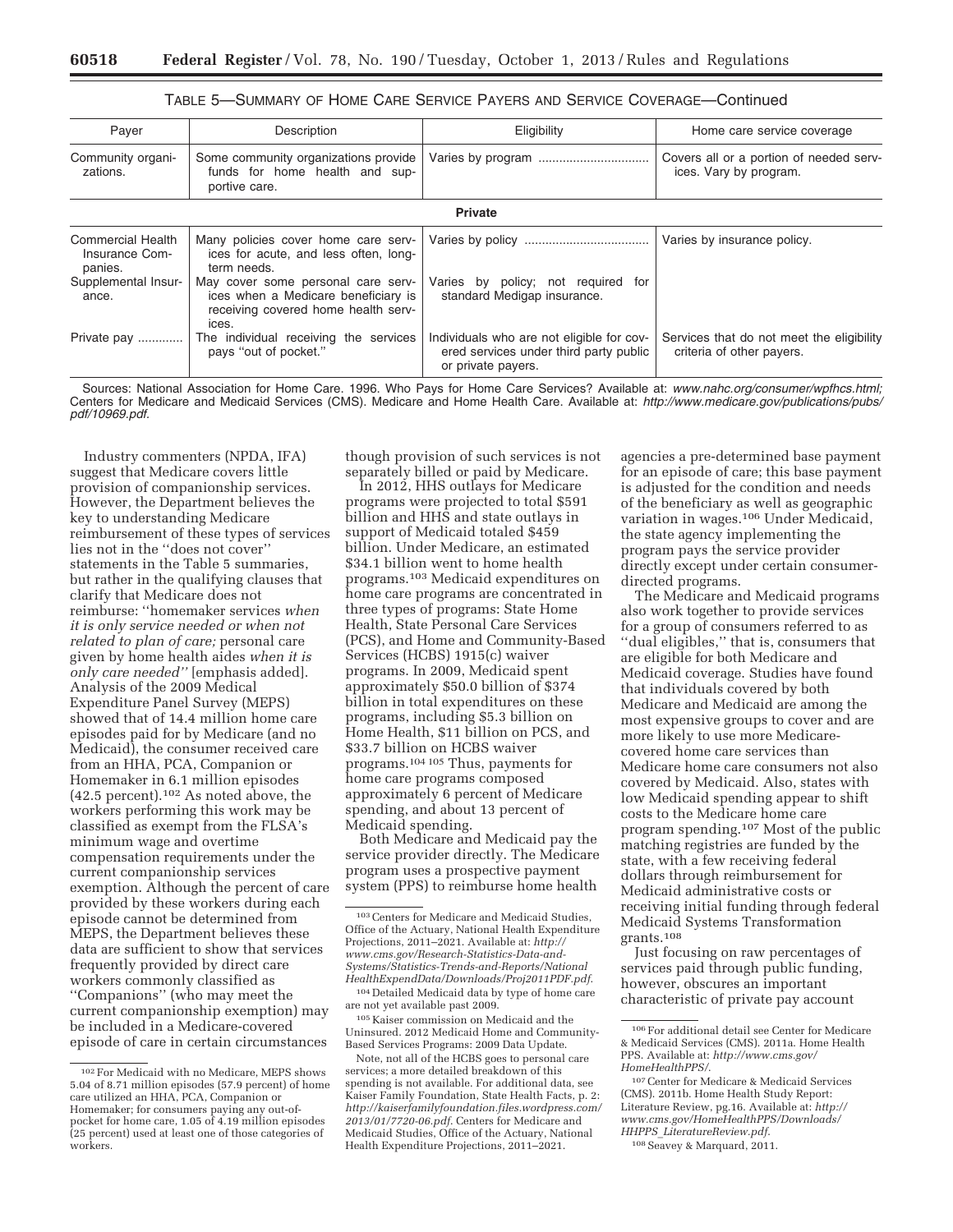home care, i.e., that any single episode of home care service utilization appears to be paid almost completely by a single payer. The Department found that data from MEPS provided insight into this issue. MEPS is a set of large-scale surveys of families and individuals, their medical providers, and employers across the United States published by AHRQ. MEPS collects data on the specific health services that Americans use, how frequently they use them, the cost of these services, and how they are paid for, as well as data on the cost, scope, and breadth of health insurance held by and available to consumers. The Home Health section of the survey asks whether: (1) The care was medical or non-medical; (2) the direct care worker was from an agency, an independent provider, or an informal direct care worker; (3) the care resulted from specific or general health problem (including ''old age''); (4) the consumer received care associated with activities of daily living or personal care; and (5) the direct care worker provided companionship. The Department therefore believes that private pay home care services provided by private pay agencies are captured by this survey.

In MEPS the Department found that of 9.8 million episodes of care for which Medicaid paid any amount, Medicaid paid for almost 94 percent and Medicare paid for almost 6 percent of all expenditures; less than 1 percent of expenditures were paid for by other sources. Similarly, of the 14.4 million episodes of care for which Medicare paid some amount (after excluding those episodes for which Medicaid was paid), Medicare paid for over 97 percent of expenditures. Although only 3.2 million episodes of home care were paid for primarily out-of-pocket (after excluding episodes in which any part of expenditures were paid by Medicare or Medicaid), almost 99 percent of expenditures on those services were paid out-of-pocket.109

This pattern of payments affects the impact of increased costs resulting from this rule on the providers (e.g., agencies and independent providers) and consumers of home care services. To the extent that providers' costs increase, but Medicare and Medicaid reimbursement rates do not increase, part of the impact may be incurred by the providers in the form of a smaller profit margin for these services. Consumers paying out-ofpocket, however, might be more sensitive to a rate increase because the

individual pays the entire amount, and the provider risks inducing a reduction in demand for its services. The majority of the direct care workers documented in the MEPS data are agency-employed, and the agency would not be able to claim the exemption under the Final Rule; however, in the event that the consumer has selected an independent provider as the direct care worker, the worker would continue to be considered exempt, provided the direct care worker meets the duties requirements for the exemption, and therefore the consumer may not experience an increase in costs.

# *E. Direct Care Workers*

This section provides an estimate of the total number of direct care workers who may be impacted by the Final Rule as well as the characteristics of these workers, the services they provide, and the wages they receive for their work.

### Number of Affected Workers

The workers who will be directly affected by the change to the companionship exemption are concentrated in two occupations: Home Health Aides (SOC 31–1011) and Personal Care Aides (39–9021). These workers are concentrated in two industries: Home Health Care Services (NAICS 6216) and Services for the Elderly and Persons with Disabilities (NAICS 62412).

These workers are predominantly women in their mid-forties or older, minorities, with a high school diploma or less education but this varies highly by region. A similar percentage of PCAs are Black and Hispanic (22 percent and 18 percent, respectively), but a much higher percentage of HHAs are Black (35 percent) than Hispanic (8 percent). One in four (23 percent) PCAs are foreignborn, with higher percentages (over 45 percent) in certain regions of the country, e.g., California and New York. California also has a high percentage of direct care workers who are paid family members.<sup>110</sup>

Direct care workers are called by a variety of titles, including: Home health aides, home care aides, personal care aides, personal assistants, home attendants, homemakers, companions, personal care staff, resident care aides, and direct support professionals. They are tracked by the following occupational titles.111

Personal Care Aides (SOC 39–9021): ''Assist the elderly, convalescents, or persons with disabilities with daily living activities at the person's home or in a care facility. Duties performed at a place of residence may include keeping house (making beds, doing laundry, washing dishes) and preparing meals. May provide assistance at nonresidential care facilities. May advise families, the elderly, convalescents, and persons with disabilities regarding such things as nutrition, cleanliness, and household activities.'' The BLS does not have a separate SOC for ''Companions, elderly''; they are classified as PCAs.

Home Health Aides (SOC 31–1011): ''Provide routine individualized healthcare such as changing bandages and dressing wounds, and applying topical medications to the elderly, convalescents, or persons with disabilities at the patient's home or in a care facility. Monitor or report changes in health status. May also provide personal care such as bathing, dressing, and grooming of patient.''

Companionship services as defined in this Final Rule are separate from the services provided by home health and personal care aides as defined by BLS above and outlined in detail below. For the reasons described in the summary of public comments, throughout this analysis the Department refers to HHAs and PCAs when referring to the workers that fit the occupational definitions above, and uses the more general term ''direct care workers'' to refer to the broader group of workers (e.g., HHAs, PCAs, and companions) providing the types of services described above.

The Department uses BLS' employerbased OES estimates of the number of workers in the HHA and PCA occupational categories as its best estimate of the number of direct care workers employed by agencies that might be affected by the Final Rule. There were approximately 1.75 million direct care workers employed by agencies in 2011, composed of

- 924,700 HHAs, and
- 820,600 PCAs.<sup>112</sup>

These data do not include workers providing these services as independent providers who may be affected by the Final Rule. As described above, the Department determined that an estimated additional

- 24,000 HHAs, and
- 158,700 PCAs<sup>113</sup>

<sup>109</sup>ERG analysis of MEPS data. Agency for Healthcare Research and Quality (AHRQ). Medical Expenditures Panel Survey. 2009. Available at: *http://meps.ahrq.gov/mepsweb/data*\_*stats/ download*\_*data*\_*files.jsp*. Accessed March, 2012.

<sup>110</sup>Seavey and Marquand, 2011, pgs. 11 and 29. WHD–2011–0003–3514. Available at: *http:// phinational.org/sites/phinational.org/files/clearing house/caringinamerica-20111212.pdf*.

<sup>111</sup>BLS. 2011. Standard Occupational Classification, available at: *http://www.bls.gov/soc/ home.htm*.

<sup>112</sup> 2011 BLS Occupational Employment Survey, employment and wages for SOC codes 39–9021 and 31–1011.

<sup>113</sup>BLS, NEM 2010, adjusted to reflect 2011 values.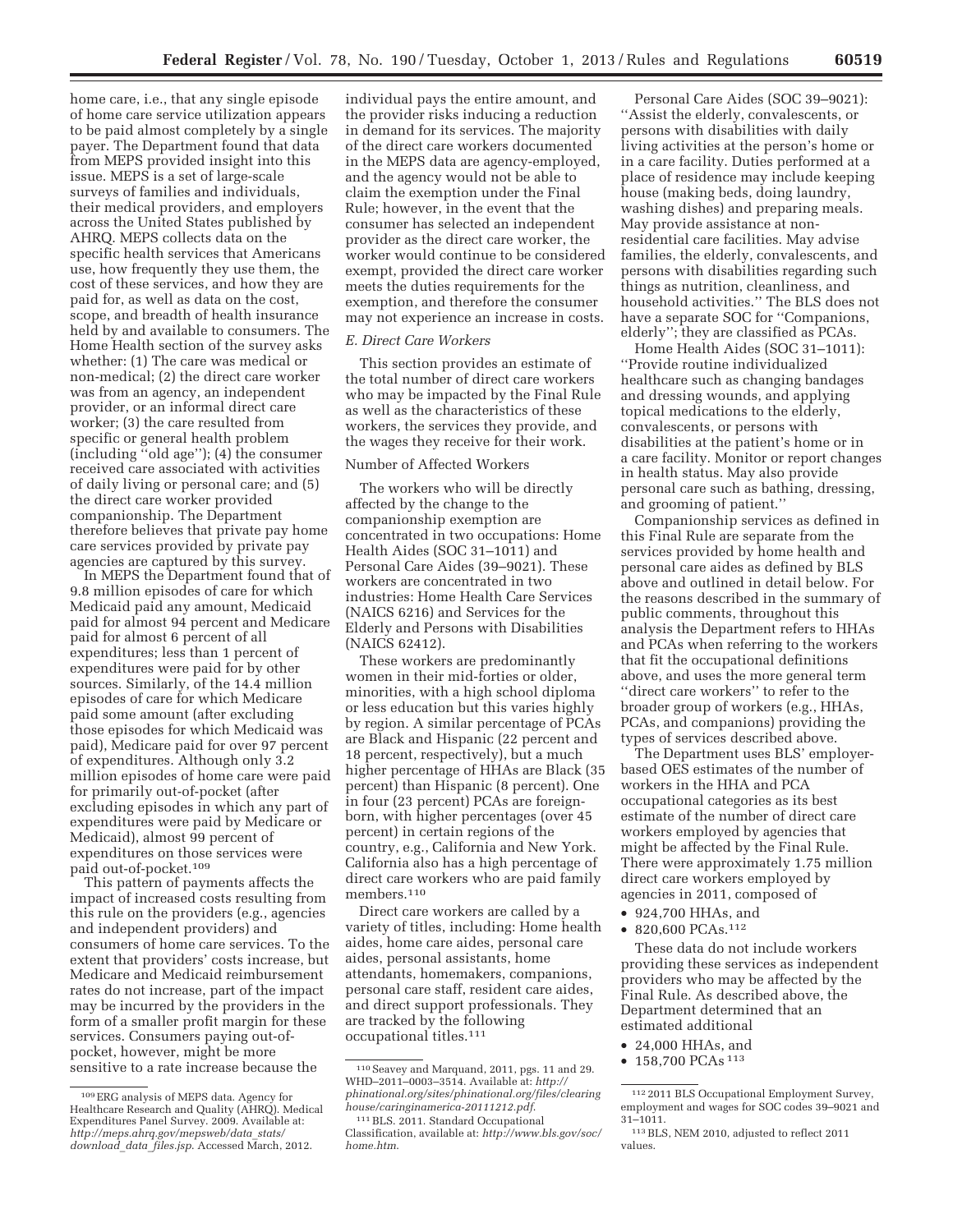can be considered independent providers directly employed by families. Thus, we estimate

- 948,600 HHAs, and
- 979,300 PCAs

for a total of 1.93 million direct care workers who might be affected by the Final Rule.

However, not all 1.93 million of these HHAs and PCAs are employed as FLSAexempt companions, and some of these workers are already covered by minimum wage and overtime provisions at the state level. Many of these workers are employed at agencies that provide a variety of health-related services that may or may not be provided in the home; HHAs and PCAs employed in facilities, such as nursing homes and hospitals, are not engaged in domestic service employment and cannot be classified as providing companionship services. Furthermore, HHAs and PCAs who work in the home might be employed to perform services that fall outside the definition of companionship services, and therefore, do not qualify for the companionship services exemption. As will be discussed in further detail below, direct care workers in these occupational classifications provide a similar range of services, but the services provided by any specific direct care worker vary in emphasis and intensity depending on the specific job or consumer. Thus, this category of direct care worker might best be thought of as providing a mix of services along a continuum ranging from one end of the spectrum that focuses more on medicalized care, to the opposite end that might consist primarily of providing fellowship and protection. Those direct care workers at the more medicalized end of the spectrum may not be performing services considered to be companionship services and might not currently be employed under the companionship services exemption (although the case law interpreting the current exemption allows for the performance of significant medical duties). Thus, the Department considers the category of direct care workers used as the basis for this analysis, composed of HHAs and PCAs employed in the home, as an upper-bound estimate of the number of direct care workers employed as companions. An unknown, but potentially significant, percentage of these workers are not currently employed under the existing companionship exemption and will not be affected by this rulemaking. The Department will estimate the number of workers directly affected by both the minimum wage and overtime

compensation provisions of the Final Rule.

While many agency-employed direct care workers might work in various facilities that make them ineligible for the FLSA companionship services exemption, there is little information available concerning independent providers, particularly independent providers who provide services to consumers in consumer-directed programs. Because these sometimes informal arrangements are made directly between the consumer and the direct care worker/independent provider, there are limited data on the total number of consumers and limited information on the total number of providers. The Department estimated the number of independent providers in 2011 using BLS National Employment Matrix (NEM) data for 2010 and inflating the values to reflect 2011 (the base year in the model). Approximately 92,200 PCAs (10.3 percent) are employed in private households and 66,500 (7.4 percent) are self-employed, for a total of 158,700 workers (17.7 percent) who may provide services as independent providers.114 Fewer HHAs are employed in this manner, with 3,600 (less than one percent) working for private households and 20,300 (about two percent) who are self-employed for a total of approximately 23,900 (2.2 percent) workers who may provide services as independent providers. Combining the data for HHAs and PCAs suggests that 182,600 of these workers (9.5 percent) may be either selfemployed or employed in private households. The Department believes that these workers can reasonably be described as independent providers who provide direct care worker services to individuals or families.

However, it is likely that not all independent providers of home care are captured in the NEM. For example, in its comment on the proposed rule, the National Resource Center for Participant-Directed Services (NRCPDS) cited a study of 298 publicly funded participant-directed programs serving approximately 810,000 people.115 The study found that California accounted for 59 percent of enrollments in participant-directed programs. The study did not provide information on the number of direct care workers, including independent providers, of

publicly-funded home care employed by these program participants; however, this number is undoubtedly larger than the BLS estimate of independent providers of home care employed in private homes, which was not restricted to those whose services were purchased with public funds. As discussed in detail below, to the extent that data on direct care workers, other than that included in the OES or NEM was made available to the Department, we have revised the analysis of the number of direct care workers in an attempt to better reflect direct care workers providing services through consumerdirected programs. The Department assumes that all HHAs and PCAs classified in the NEM as self-employed or employed by households are independent providers directly employed by the family, meet the requirements for exemption, and are thus by assumption currently exempt from the FLSA's minimum wage and overtime compensation requirements.

#### Tasks, Wages, Hours

The Final Rule defines companionship services to include fellowship, protection, and care, defined as a limited amount of assistance with activities of daily living and instrumental activities of daily living.

• Fellowship means ''to engage the person in social, physical, and mental activities, such as conversation, reading, games, crafts, or accompanying the person on walks, on errands, to appointments, or to social events.'' Fellowship services are typically not covered by public programs.

• Protection means ''being present with the person in their home or to accompany the person when outside of the home to monitor the person's safety and well-being.'' Some states reimburse specific types of consumers (i.e., those living with mental disabilities) for protection services.

• Care means to assist the person with activities of daily living (such as dressing, grooming, feeding, bathing, toileting, and transferring) and instrumental activities of daily living, which are tasks that enable a person to live independently at home (such as meal preparation, driving, light housework, managing finances, assistance with the physical taking of medications, and arranging medical care).

Since enactment of the companionship services exemption, the spectrum of tasks performed by workers for whom the exemption is claimed has expanded to include: Activities of daily living (ADLs), instrumental activities of daily living (IADLs), and paramedical

<sup>114</sup>BLS, 2010, projected to reflect 2011 employment.

<sup>115</sup>WHD–2011–0003–9474; ''Growth and Prevalence of Participant-Direction: Findings from the National Survey of Publicly-Funded Participant-Directed Services Programs, by Mark Sciegaj and Isaac Selkow, available at *http://web.bc.edu/ libtools/details.php?entryid=340.*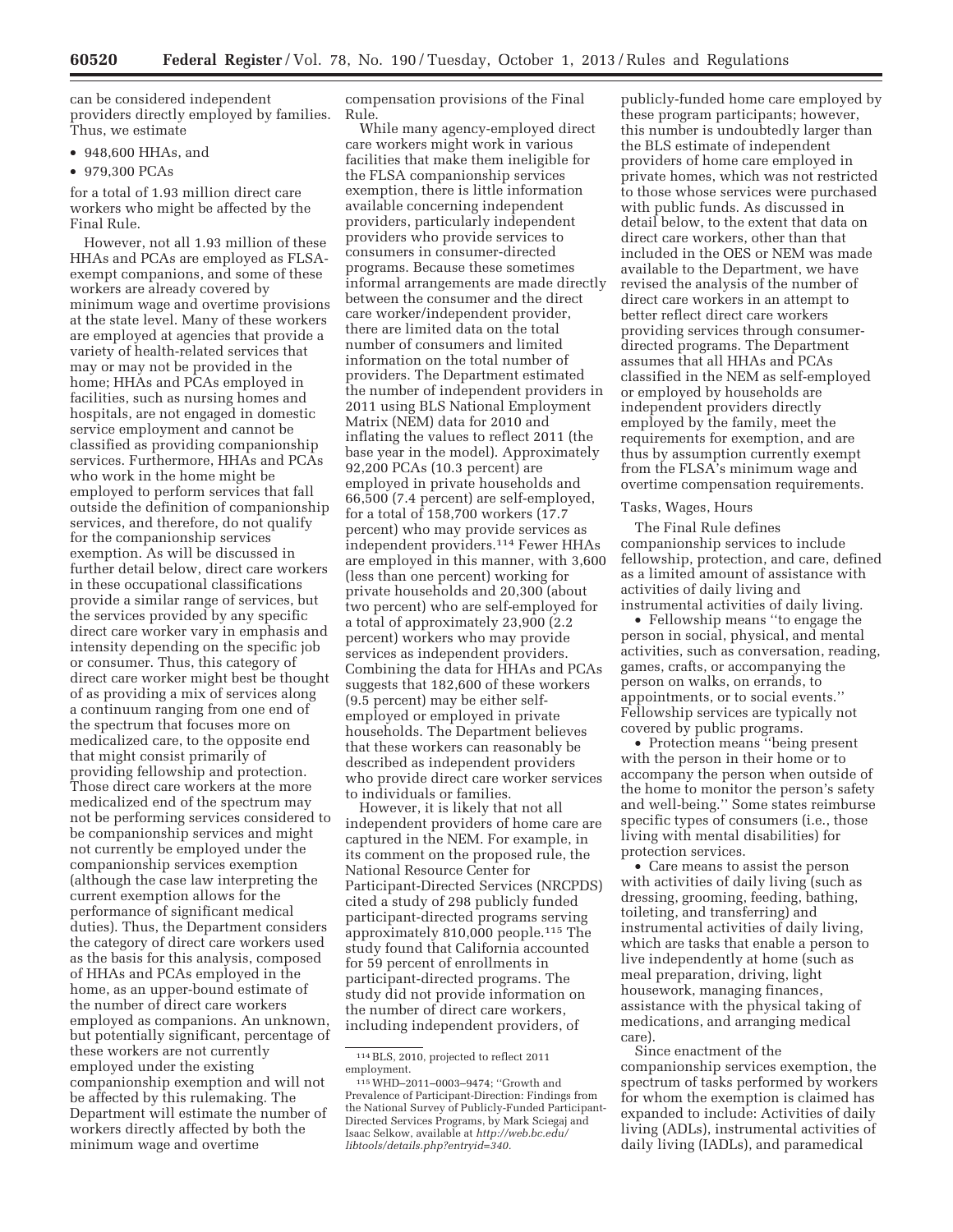(''medicalized'') tasks.116 Paramedical tasks may include tasks such as changing of aseptic dressings, administration of non-injectable medications (e.g., blood pressure medication in tablet form); 117 and ostomy, catheter and bowel hygiene.

As mentioned above, the Department believes the services provided by these direct care workers can best be thought of as existing along a continuum; the Department found data in MEPS which supports this view of the tasks currently classified as companionship services. MEPS shows that of the estimated 6.3 million individuals receiving home care services in 2009, 92 percent (5.8 million) received care from agencyprovided direct care workers. Of these consumers, 37 percent received care from HHAs, 9.7 percent from PCAs, and 3.8 percent from ''Companions'' (MEPS uses job titles rather than SOCs for the survey). In describing the services provided by these direct care workers, it was difficult to distinguish major differences between types of workers. For example:

• 100 percent of those receiving care from Companions received ''companionship services,'' about 53 percent of those receiving care from HHAs and PCAs also received such services from their HHA or PCA.

• 90 percent of those receiving care from PCAs received help with daily activities from their PCA; 71 percent receiving care from Companions also received help with daily activities from their Companion.

• 45 percent of those receiving care from HHAs received medical treatment from their HHA, 20 percent receiving care from Companions also received medical treatment from their Companion.

• 22 percent of those receiving care from a Companion received services such as homemaking from their Companion; 7 percent of those receiving care from a PCA also received such services from their PCA.

Therefore, the Department believes those employed under the job titles of HHA, PCA, and Companion (hereafter described as direct care workers for consistency with the remainder of the document) are best considered as providing a mix of services along a continuum ranging from more medicalized care at one end of the

spectrum, to the opposite end that might would be required to pay an hourly consist primarily of providing fellowship and protection.

While HHAs and PCAs overlap in the type of services they provide, it is primarily HHAs who are employed by Medicare-certified agencies who may be asked to perform paramedical tasks. Those workers are required by Medicare to be trained and certified to perform these types of tasks.

Generally speaking, a home health aide or agency is authorized to provide a specific number of hours of service to consumers depending on their needs in the case of public funding, or agrees to provide a specific number of hours of service in the case of private pay. Agencies work to schedule direct care workers to cover the number of hours needed for the portfolio of cases they have, often taking into account continuity of service to each recipient, total number of hours each worker is scheduled per week, frequency of weekend services needed, and the distance between the direct care worker's home residence and the consumer's residence.

In the home care industry, agencies may offer to provide services seven days a week and 24 hours a day. One survey indicated private pay agencies provide 24-hour or live-in care to 10 percent of their consumers.118 This type of schedule is frequently staffed using 12 hour shifts, 24-hour shifts, or by having the direct care worker live in the consumer's home. These cases are of particular concern with respect to overtime. A 12-hour case is a consumer who requires services to be provided by a direct care worker for a 12-hour block of time; a 24-hour case is a consumer who requires a direct care worker to be present to provide services around the clock. The key scheduling concerns that agencies contend exist with these cases are that:

• It is difficult to redistribute overtime hours to workers with fewer hours because workers are scheduled to work in lengthy shifts (up to 24 hours);

• Direct care workers are typically paid an hourly rate, and the employer

overtime premium when applicable; however, Medicaid and other payers often reimburse agencies for these cases on a flat rate that does not account for overtime premiums or other costs;

• 24-hour shifts usually include a five- to eight-hour period to allow the worker to sleep while on site; however, the aide is not necessarily off-duty because s/he would be expected to assist the consumer if an urgent need arose. If the agency is required to count sleep hours toward the total number of hours worked per week then it may become costly to provide 24-hour care.

• Because of the intimate nature of providing such services in the consumer's home, consumers prefer having a single or a small number of direct care workers. This limits the ability of agencies to avoid paying overtime premiums by having more staff work fewer hours. In addition, having too many direct care workers can reduce continuity of care for the consumer; on the other hand, having too few direct care workers may also result in reduced continuity of care if one of those direct care workers becomes unavailable.

Private pay agencies have developed a two-tier pricing structure to make 24 hour private pay care cost competitive with nursing home care. Consumers may choose between paying for service on an hourly basis or pay a single flat rate for 24-hour care. According to the IHSGI survey, direct care workers are paid on average \$9.87 per hour or \$133 for 24 hours under the flat rate. The Department estimates that agencies charge consumers about \$18.30 per hour for hourly service, and about \$250 under the 24-hour flat rate.<sup>119</sup> According to the MetLife Market Survey of Long-Term Care Costs, the average private room nursing home rate in 2011 was about \$240 per day.120 Although it is reasonable to assume that consumers are willing to pay a premium to be able to stay in their homes, these results indicate that private pay agencies face constraints concerning how much they can increase their rates without having consumers choose to switch to a nursing home.<sup>121</sup> This affects a small minority of

<sup>116</sup>Seavey and Marquand, 2011, pg. 7. WHD– 2011–0003–3514, *http://phinational.org/sites/ phinational.org/files/clearinghouse/caringin america-20111212.pdf*.

<sup>117</sup>Administration of an injectable medication is a medical task generally performed by workers with additional training in medical tasks, such as Certified Nurse Assistants (CNAs).

<sup>118</sup>See, for example, IHS Global Insight (IHSGI). 2012. Economic Impact of Eliminating the FLSA Exemption for Companionship Services. WHD– 2011–0003–8952. However, this analysis is based on a survey administered by IHSGI on behalf of the International Franchise Association in response to the NPRM; the survey was received by those private pay franchisees belonging to the 9 franchise chains that facilitated the survey, and response was voluntary. Therefore it is impossible to determine whether the responses are representative of the industry as a whole, or the degree of response bias. The survey represents the work patterns for at least one group of agencies in this industry; it simply cannot be determined how representative the responses are for the entire industry.

<sup>119</sup>The Department multiplied the reported pay rates by the ratio of revenues to wages from Home Care Pulse, 2011. We were able to confirm that the hourly rates were approximately the right magnitude from the MetLife Market Survey of Long-Term Care Costs (MetLife Mature Market Institute. October 2011).

<sup>120</sup>MetLife, 2011.

<sup>121</sup>Conversely, this does raise the question as to what percent of consumers need 24-hour care to remain in their homes. With the two-tier pricing structure, there is a discontinuity in the demand curve: for 13 hours of care or less, it is cheaper to Continued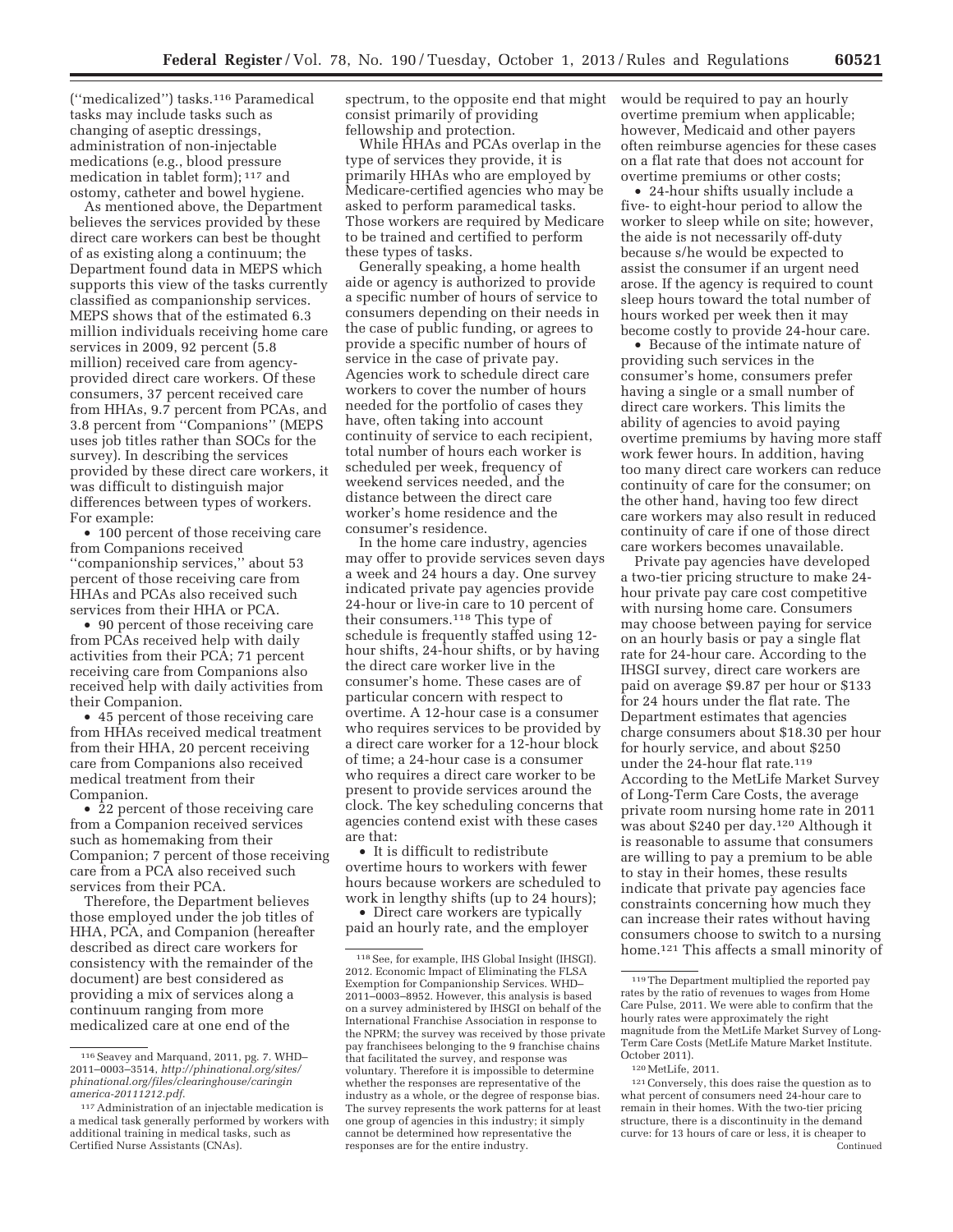consumers. Based on the IHSGI survey, less than 10 percent of consumers cared for by survey respondents receive 24 hour home care. Indeed, 65 percent require less than 40 hours of care per week.

To add to the complexity of concerns about the size of potential overtime premiums when the consumer needs 24hour care 7 days a week, industry publications and comments on the NPRM appear to use the terms ''24 hour" and "live-in" synonymously. However, these terms have precise and separate meanings under the FLSA, and very different implications for overtime compensation. Under the general FLSA requirements:

• Employees on duty for periods of 24 hours or more may have bona fide scheduled sleeping periods of not more than 8 hours excluded from hours worked (with certain additional criteria concerning conditions, including that the employee must be able to get at least 5 hours of sleep). Thus, an employee on a shift of 24 hours or more might be eligible to be paid for 16 to 19 of the 24 hours, although additional uninterrupted meal time can reduce that. Since overtime is not incurred until after 40 hours of work in the workweek are accrued, a worker scheduled for 24-hour shifts (with sleep time) might start accruing the overtime compensation premium on their third shift in a week, or sooner if unable to get the minimum amount of sleep.

• To be considered ''live-in,'' an employee must reside on the employer's premises permanently or for extended periods of time. The Department has allowed an employee who lives at the place of employment at least 5 consecutive days per week to be considered as residing on the employer's premises for extended periods of time. Live-in workers need only be paid for compensable hours worked. The Department's longstanding existing regulations recognize that an employee who resides on his or her employer's premises is not working all the time he or she is on the premises. Ordinarily, live-in workers may engage in normal private pursuits and thus have enough time for eating, sleeping, entertaining, and other periods of complete freedom from all duties when they may leave the premises for their own purposes. Live-in domestic service workers must be paid at least minimum wage for all hours worked, but are not required to be paid for overtime when more than 40 hours of work are

performed per week (unless employed by a third party employer). Thus, determining the potential impact of the revised rule on ''24-hour live-in'' care depends very much on whether the worker is ''24-hour'' or ''live-in.''

Similarly, the Department received comments on the application of overtime provisions to direct care workers who are essentially roommates of persons with disabilities. These direct care workers live with the consumer, assist the consumer in the morning and evening, but otherwise are free during the day to go to their own job or school. Thus, these direct care workers are likely ''live-in'' as described above, and are not entitled to overtime compensation under this Final Rule unless employed by a third party employer.

Some agencies take a proactive approach to scheduling these cases in order to manage the total number of hours on duty required from each worker. For example, an agency may split a 24-hour, seven days per week case between two direct care workers by having one aide provide services Sunday through half of the Wednesday shift (three 24-hour shifts and one 12 hour shift) when the second aide would take over and work through Saturday.122 This reduces the total number of hours each aide must work, limits the work to one weekend day, and avoids overwhelming the consumer with too many different care providers.123

The direct care workers themselves report working an average of 31 to 34 hours per week and available data suggest that very few work overtime.124 Based on an analysis of the 2007 National Home Health Aide Survey (NHHAS) and the 2009 Annual Social and Economic Supplement (ASEC) of the Current Population Survey, PHI reports that 92 percent of HHAs and 88 percent of PCAs work 40 hours or less per week for an average of 31 hours and 34 hours per week, respectively. By extension, only 8 percent of HHAs and

12 percent of PCAs reported working more than 40 hours per week.

However, this information may not fully capture the total number of hours worked by these individuals because some direct care workers work for multiple employers, many direct care workers work part-time jobs, and some employers do not compensate workers for travel time between consumers (because they are not reimbursed for this time). Furthermore, there is very limited information on hours worked by independent providers or those workers employed as live-in, on-call, or night shift workers. The Department assumes that in general independent providers directly employed by individuals, families, or households work similar hours as direct care workers employed by agencies.

The wages for these workers vary widely by occupation and geographic location. Based on detailed wage data from the BLS Occupational Employment Statistics Survey, the hourly wages of HHAs and PCAs range from about \$7.55 to \$19.84 (less than 10 percent earn below \$7.55 and less than 10 percent earn more than \$19.84) with the median wage for HHAs being approximately \$9.94 and for PCAs \$9.67 per hour.125 As discussed above, wages for PCAs tend to be slightly lower on average than those for HHAs. The Department assumes that in general independent providers directly employed by families receive similar hourly wages as direct care workers employed by agencies. In approximately 90 percent of states (46 states), average hourly wages for PCAs were below 200 percent of the federal poverty level wage (\$11.25) for individuals in one-person households working full-time.126 Current research suggests that these workers find it difficult to support their households on these wages; approximately 50 percent of PCAs have to rely on public benefits (e.g., Medicaid, food and nutrition assistance, cash welfare, or assistance with housing, energy or transportation) and 37 percent of direct care workers employed by agencies in HHCS lack health insurance.<sup>127</sup>

### *F. Costs and Transfers*

This section describes the costs and transfers associated with the Final Rule

use the hourly rate; for more than 13 hours of care it is cheaper to opt for 24-hour care under the flat rate.

<sup>122</sup>Elsas, M. & Powell, A. 2011. Interview of Michael Elsas, President, and Adria Powell, Executive Vice President of Cooperative Health Care Associates by Calvin Franz and Lauren Jankovic of ERG. April, 2011.

<sup>123</sup>Elsas, M. & Powell, A. 2011. Some agencies have experimented with breaking a 24-hour case into two 12-hour cases that are staffed by four direct care workers; this reduces total number of hours worked and eliminates the need for the 8-hour rest period but also increases the number of direct care workers that the consumer must become comfortable with.

<sup>124</sup>Seavey and Marquand, 2011, pgs. 61–64. Available at: *http://phinational.org/sites/ phinational.org/files/clearinghouse/caringin america-20111212.pdf*; HHS, 2011, p. 26.

<sup>125</sup>BLS, OES, 2011.

 $^{\rm 126}\,$  Hourly federal poverty level calculated assuming full-time (40 hours per week) and fullyear (52 weeks per year) employment. 2011 federal poverty levels provided by the U.S. Census Bureau. Available at: *http://www.census.gov/hhes/www/ poverty/data/threshld/index.html*.

<sup>127</sup>Seavey and Marquand, 2011, pgs. 55–58. WHD–2011–0003–3514. Also available at: *http:// phinational.org/sites/phinational.org/files/clearing house/caringinamerica-20111212.pdf*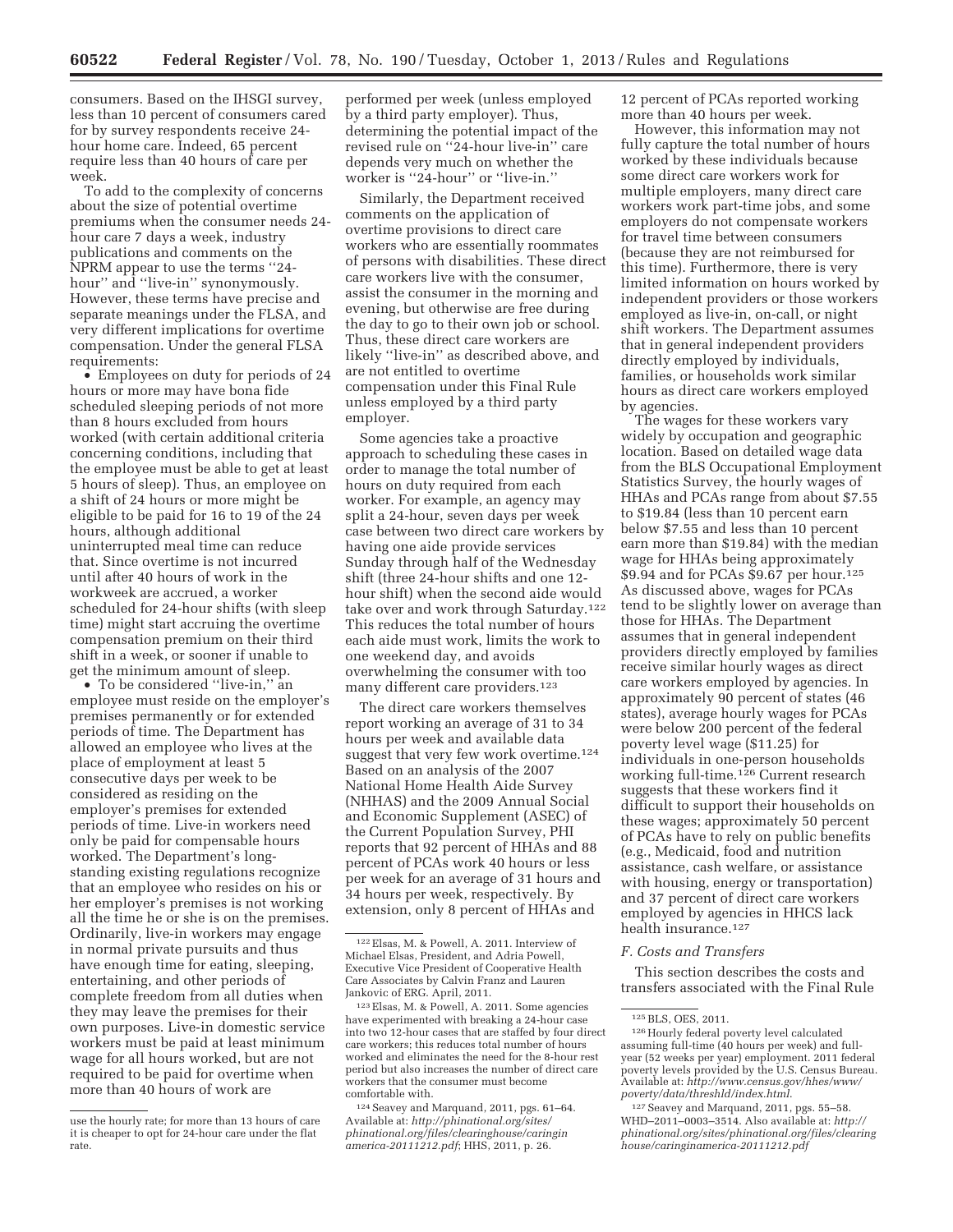and the Department's approach to estimating their magnitude. The Department estimates the first-year regulatory familiarization and hiring costs of the rule will vary between \$18.6 and \$20.6 million. In following years, costs are projected to increase from around \$4 million in Year 2, to about \$5 million in Year 10 as new firms enter the market and new individuals, families and households hire direct care workers.

Transfers result from the wage increases to comply with minimum wage and overtime compensation requirements. Total estimated transfers depend in part on the response of employers to the regulatory changes; in other words, will employers respond by paying overtime to current workers, changing scheduling practices to avoid paying overtime, hiring additional workers, or some combination of these approaches. Based on the methods described below, the Department estimates that first-year transfers from the rule will range from \$103.7 to \$281.3 million. In Years 2 through 10, total transfers using OT Scenario 1 are projected to increase from \$322.3 million to \$626.5 million while total transfers using OT Scenario 3 are projected to increase from \$118.8 million to \$230.9 million.

#### Regulatory Familiarization

When a new rule is promulgated, all the establishments affected by the rule will need to invest time to read and understand the components of the new rule; this is commonly referred to as regulatory familiarization. Each establishment will spend resources to familiarize itself with the requirements of the rule and ensure it is in compliance.

Each home care establishment will require about two hours of an HR staff person's time to read and review the new regulation, update employee handbooks and make any needed changes to the payroll systems. Based on our analysis of the industry and occupational data, the Department judges that each employer in HHCS and SEPD likely employs workers who will be affected by the Final Rule, and will therefore need to review the Final Rule. There are about 89,400 establishments in HHCS and SEPD; 128 assuming a mid-

level HR loaded wage of \$38.44 per hour over two hours equals about \$6.9 million for regulatory familiarization in the first year following promulgation of the rule.<sup>129</sup>

The Department received comments from industry groups such as NPDA and the U.S. Chamber of Commerce, arguing that the unit time estimates for regulatory familiarization are too small. However, the commenters provided no data to form a more appropriate estimate. After further consideration, the Department maintains its original estimate of two hours per establishment for regulatory familiarization. This rulemaking is a revision to an FLSA regulation that applies to a component of the home care industry workforce. The Department believes that most, if not all, affected firms are already covered by the FLSA, and employ other workers who are not exempt from its overtime and minimum wage provisions. For example, the BLS NEM data report that Home Health Care Services (6216) in 2010 includes over 200 occupations including nursing aides, therapists, and health practitioners that are not exempt from overtime and minimum wage provisions.130 Therefore the Department believes that firms are already familiar with the relevant provisions of the FLSA and merely have to apply those provisions to one additional group of workers. The Final Rule is limited in scope and length, limiting the time required for familiarization. Furthermore, we believe that most firms will make use of guidance and educational materials from the Department, industry trade groups, franchisers and other organizations to help them review the regulations more efficiently. Finally, the Department believes that most, if not all, affected firms already use payroll systems with the capability of handling overtime calculations, and already employ workers for whom overtime might have to be calculated. Based on interviews with payroll and human resources professionals, the Department estimates that, in general, the vast majority of employers use payroll systems to distribute wage statements to their employees.131 Thus, it is once again a

<sup>131</sup> Lucy Key Price, 2010. Interview with Lucy Key Price of L.K. Price Associates, Calvin Franz and matter of extending activities they already perform for one group of their employees to another group of employees. Therefore, the additional time necessary to perform the types of tasks listed in this section should be relatively minimal.

For independent providers, the employer is considered to be the individual, family, or household that hires them. Therefore, families who directly employ these direct care workers will also have to review the regulatory revisions. Some commenters, including the Chamber of Commerce, stated that this estimate was too low because of the length of the preamble. Because the employer-employee relationship is less complex than for an agency that employs multiple workers caring for multiple consumers, the Department expects the burden of regulatory familiarization will be smaller. In addition, the regulatory text is quite short and the preamble discussion is intended simply as an aide to employers regarding a variety of FLSA issues. We believe that most individuals, families, and households will rely on guidance and educational materials from the Department and advocacy organizations. The Department therefore assumes that each individual, family, or household who directly hires a direct care worker will spend one hour on regulatory familiarization. The Department uses the national average hourly wage of \$29.60 (loaded) to represent the opportunity cost of reviewing the regulatory revisions.132

The Department has found no data to support an estimate of the number of individuals, families, and households that directly hire independent providers. The Department assumes each independent provider is hired by a single individual, family, or household, and therefore, because it estimates there are 182,600 independent providers nationally, 182,600 individuals, families, and households will incur one hour of time at an opportunity cost of \$29.60 per hour for a total of about \$5.4 million for regulatory familiarization in the first year following promulgation of the rule.

<sup>128</sup>This includes the 58 counties in California to account for costs to the IHSS program at the county level to become familiar with the requirements. For the purposes of the analysis (and to capture potential transfers), the Department is assuming that the IHSS could be considered the employer and therefore become responsible for ensuring payment of minimum wage and overtime to the workers (in particular, the 50,000 workers who regularly report

more than 40 hours of worker per week). In practice, this determination would need to be made on a case by case basis based on the employment relationship between consumer, direct care worker,

<sup>&</sup>lt;sup>129</sup> BLS, 2011, National Compensation Survey<br>(Occupation 13–1078), Median Hourly Wage.

<sup>&</sup>lt;sup>130</sup> BLS National Employment Matrix, Home Health Care Services (62–1600) 2010. Available at:<br>http://www.bls.gov/emp/ep\_table\_109.htm.

Lauren Jankovic, both of ERG. Polly Wright, 2010. Interview with Polly Wright of HR Consultants, Inc., Calvin Franz and Lauren Jankovic, both of ERG. Jennifer Wise, 2010. Interview with Jennifer Wise of Wise Consulting, Calvin Franz and Lauren Jankovic, both of ERG.

<sup>132</sup>BLS, 2011, National Compensation Survey, Hourly mean wage for full-time Civilian Worker is \$22.77; the Department estimates the fully loaded wage at the hourly wage × 1.3. Available at *http:// www.bls.gov/eci/*.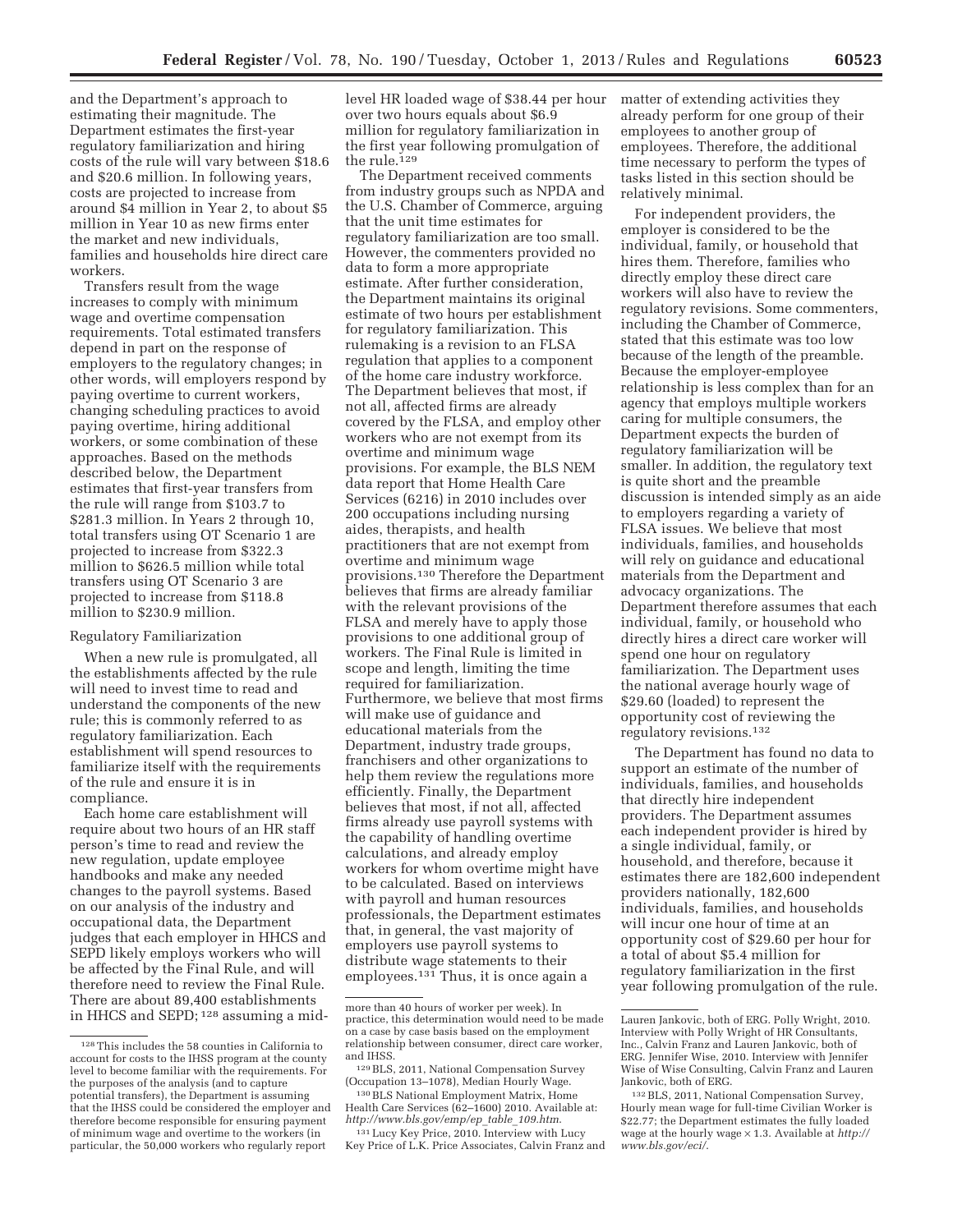## Wages and Overtime 133

Many direct care workers are already protected by minimum wage and overtime provisions at the state level and will not drive additional costs related to the Final Rule. Fifteen states require minimum wage for all hours

worked for most direct care workers and guarantee some type of overtime compensation for some direct care workers who would otherwise be excluded under the FLSA.134 Six states and the District of Columbia require minimum wage for all hours worked but

do not guarantee overtime to most direct care workers.135 Twenty-nine states do not require minimum wage or overtime. Table 6 summarizes the wages for HHA and PCA occupations based on state level minimum wage and overtime coverage.

TABLE 6—SUMMARY OF WAGES BY STATE MINIMUM WAGE AND OVERTIME REQUIREMENTS FOR HHAS AND PCAS

| Area name                                               | Employment                      | Minimum 10th<br>percentile<br>wage | Hourly wages<br>weighted<br>average<br>median wage | Maximum 90th<br>percentile<br>wage |
|---------------------------------------------------------|---------------------------------|------------------------------------|----------------------------------------------------|------------------------------------|
| All States:                                             | 1,745,290<br>820.630<br>924.660 | \$7.55<br>7.60                     | <br>\$9.67<br>9.94                                 | \$19.84<br>18.23                   |
| States with Minimum Wage and Overtime Requirements:     | 765,220<br>343,280<br>421.940   |                                    | <br>10.35<br>10.32                                 |                                    |
| States with Minimum Wage but not Overtime Requirements: | 240,630<br>82,250<br>158.380    | <br>                               | 10.15<br>9.97                                      |                                    |
| States without Minimum Wage or Overtime Requirements:   | 739,440<br>395,100<br>344.340   |                                    | 8.98<br>9.47                                       |                                    |

Source: BLS OES, 2011.

In order to estimate the number of workers from the table that will be directly affected by the minimum wage and overtime components of the Final Rule, the Department made three primary calculations: (1) Removed from the data set those workers not currently employed in private homes (those providing services in facilities); (2) added employees of tax exempt organizations in states with overtime requirements to the set of workers without state-level overtime requirements (as they are sometimes exempt from the state overtime laws); and (3) identified the number of workers currently receiving less than the federal minimum wage (\$7.25 per hour).

The data presented in Table 6 do not differentiate the workers who provide services in the homes of consumers (engaged in domestic service employment) and those who provide services primarily in facility settings (not engaged in domestic service employment). To identify agencyemployed HHAs and PCAs likely to be providing services in facilities and exclude them from the estimation of costs, the Department examined the BLS NEM of industries for each occupation and identified 32 industries that employ HHAs and PCAs. Based on the description of the industry employing the HHA or PCA, the Department made a judgment of whether the actual

services were being provided in a facility or in a private home. This is then used to estimate the number of workers likely to be providing services in the home and the percent of that occupation providing services in the home. Table 7 summarizes the data as well as the determination of whether the industry would be home- or facilitybased. This percentage, approximately 50 percent of HHAs and 76 percent of PCAs, is used in the detailed calculations described below. By definition, the Department assumes that 100 percent of the HHAs and PCAs working as independent providers are working in private homes.

TABLE 7—SUMMARY OF INDUSTRIES EMPLOYING HHAS AND PCAS IN 2010 AND LIKELIHOOD OF THE AIDE WORKING IN A HOME OR FACILITY

|          | <b>HHA</b>                         |                     | <b>PCA</b>                         |                     |  |
|----------|------------------------------------|---------------------|------------------------------------|---------------------|--|
| Industry | Percent of<br>agency<br>employment | Home or<br>facility | Percent of<br>agency<br>employment | Home or<br>facility |  |
| Home     | 100.0<br>50                        |                     | 100.0<br>76                        |                     |  |

133These costs to employers are also transfer payments that will benefit employees. See Benefits, below.

134Colorado, Hawaii, Illinois, Maine, Maryland, Massachusetts, Michigan, Minnesota, Montana, Nevada, New Jersey, New York, Pennsylvania, Washington, and Wisconsin. NELP, 2012, WHD– 2011–0003–9452.

135Arizona, California, Nebraska, North Dakota, Ohio, and South Dakota. NELP, 2012, WHD–2011– 0003–9452.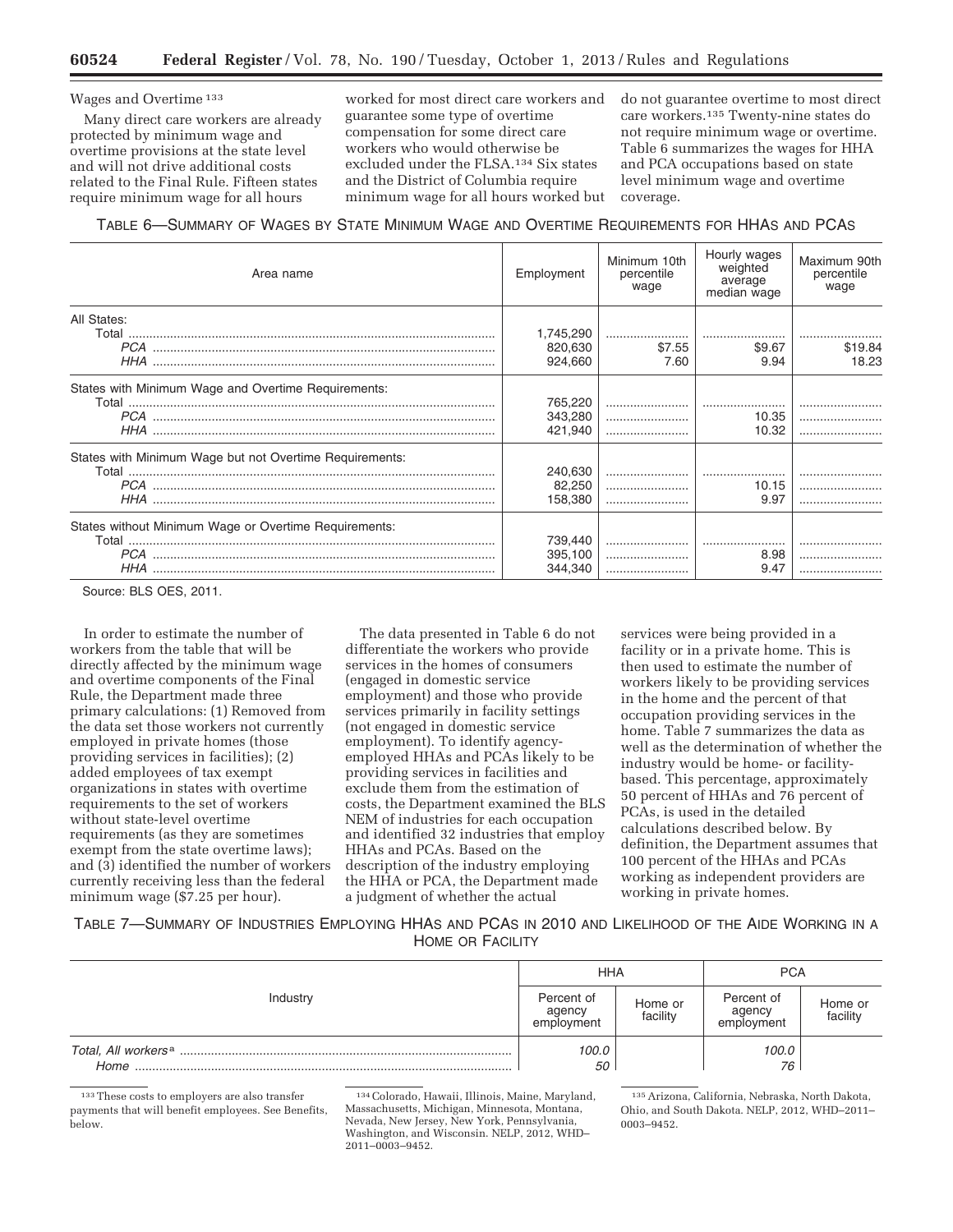# TABLE 7—SUMMARY OF INDUSTRIES EMPLOYING HHAS AND PCAS IN 2010 AND LIKELIHOOD OF THE AIDE WORKING IN A HOME OR FACILITY—Continued

|                                                                            | <b>HHA</b>                         |                     | <b>PCA</b>                         |                     |  |
|----------------------------------------------------------------------------|------------------------------------|---------------------|------------------------------------|---------------------|--|
| Industry                                                                   | Percent of<br>agency<br>employment | Home or<br>facility | Percent of<br>agency<br>employment | Home or<br>facility |  |
|                                                                            | 50                                 |                     | 24                                 |                     |  |
| By Industry                                                                |                                    |                     |                                    |                     |  |
|                                                                            | 0.0                                | Facility            | 0.3                                | Facility.           |  |
|                                                                            | NA.                                | NA                  | 0.0                                | Facility.           |  |
|                                                                            | 0.1                                | Facility            | 0.1                                | Facility.           |  |
|                                                                            | NA.                                | NA                  | 0.1                                | Facility.           |  |
| Community food and housing, and emergency and other relief services        | 0.0                                | Facility            | 0.3                                | Facility.           |  |
|                                                                            | 0.1                                | Facility            | 0.1                                | Facility.           |  |
|                                                                            | 3.1                                | Facility            | 3.1                                | Facility.           |  |
|                                                                            | 2.9                                | Facility            | 2.3                                | Facility.           |  |
|                                                                            | NA.                                | NA                  | 0.4                                | Facility.           |  |
|                                                                            | 35.5                               | Home                | 33.1                               | Home.               |  |
|                                                                            | 0.9                                | Facility            | 0.5                                | Facility.           |  |
|                                                                            | NA.                                | NA                  | 0.1                                | Facility.           |  |
|                                                                            | 0.0                                | Facility            | 0.5                                | Facility.           |  |
|                                                                            | NA.                                | NA                  | 0.1                                | Facility.           |  |
|                                                                            | 19.1                               | Facility            | 2.8                                | Facility.           |  |
|                                                                            | 0.1                                | Facility            | 0.1                                | Facility.           |  |
|                                                                            | 0.0                                | Facility            | 0.1                                | Facility.           |  |
| Offices of physical, occupational, and speech therapists, and audiologists | 0.1                                | Facility            | 0.1                                | Facility.           |  |
|                                                                            | 0.1                                | Facility            | 0.3                                | Facility.           |  |
|                                                                            | 0.0                                | Home                | 0.0                                | Home.               |  |
|                                                                            | NA                                 | NA                  | 0.1                                | Facility.           |  |
|                                                                            | NA                                 | NA                  | 0.0                                | Facility.           |  |
|                                                                            | 0.0                                | Facility            | 0.0                                | Facility.           |  |
|                                                                            | NA.                                | NA                  | 0.3                                | Home.               |  |
|                                                                            | 1.9                                | Facility            | 0.6                                | Facility.           |  |
|                                                                            | 0.3                                | Facility            | 0.3                                | Facility.           |  |
|                                                                            | $2.2^{\circ}$                      | Facility            | 0.3                                | Facility.           |  |
|                                                                            | 17.3                               | Facility            | 3.5                                | Facility.           |  |
|                                                                            | 14.3                               | Home                | 42.5                               | Home.               |  |
|                                                                            | 0.0                                | Facility            | 1.2                                | Facility.           |  |
|                                                                            | <b>NA</b>                          | NA                  | 0.3                                | Home.               |  |
|                                                                            | 1.8                                | Facility            | 6.4                                | Facility.           |  |

Source: BLS 2010 NEM; note that the percent of the occupation employed in the home versus a facility is calculated based on the actual sum of the number appearing in the table. Values are rounded to the nearest 10th of a p a This excludes self-employed workers and those employed in private households because they are considered independent providers and will be added to the population of affected workers separately.

It is important to note that the determination of whether the industry is home- or facility-based is an estimate; some industries that appear to provide services primarily in a nursing facility, for example, may employ a few direct care workers who provide services in the private homes of consumers to assist with transitioning of the consumers from the facility back to their homes. Some industries that appear to provide services primarily in the private home, HHCS for example, may also employ direct care workers who work primarily in facilities.

Next, the workers in the states with minimum wage and overtime compensation are, in general, already receiving at least the minimum wage and some form of overtime premium for hours worked beyond 40 hours. These workers do not need to be included when calculating the costs and transfers associated with additional wages

resulting from the application of the federal minimum wage or payment of an overtime premium. The exception is for workers employed by public agencies, non-profit organizations, and other tax exempt entities who are exempt from many of the applicable state laws (such as the employees of the Illinois Department of Human Services' Home Services Program). To account for these workers, the Department used the 2007 Economic Census to estimate the proportion of workers in those states who are employed in establishments exempt from Federal income tax. The proportion varies by state but is 42 percent on average. The proportion in each relevant state was multiplied by the number of HHA and PCA workers in each state to estimate the number of workers likely to be employed by an employer not covered by the state level laws related to minimum wage and

overtime.136 These workers, about 302,500, were added to the total number of workers without overtime coverage in order to estimate the costs of providing overtime compensation to workers under the Final Rule. States vary widely in terms of exemptions from minimum wage and overtime rules and not all states have these types of exemptions; as a result, this approach results in an overestimate of the number of workers who will receive additional overtime wages as a result of the rule. The Department judges that this is the best

<sup>136</sup>The Department used a proportion of 100 percent for workers in New York to account for the fact that New York law establishes an overtime premium of one and one-half the FLSA minimum wage (rather than the workers' regular rate) for workers employed by a third party employer in a private. This produces an overestimate of the number of workers who will receive additional overtime compensation as a result of the rule.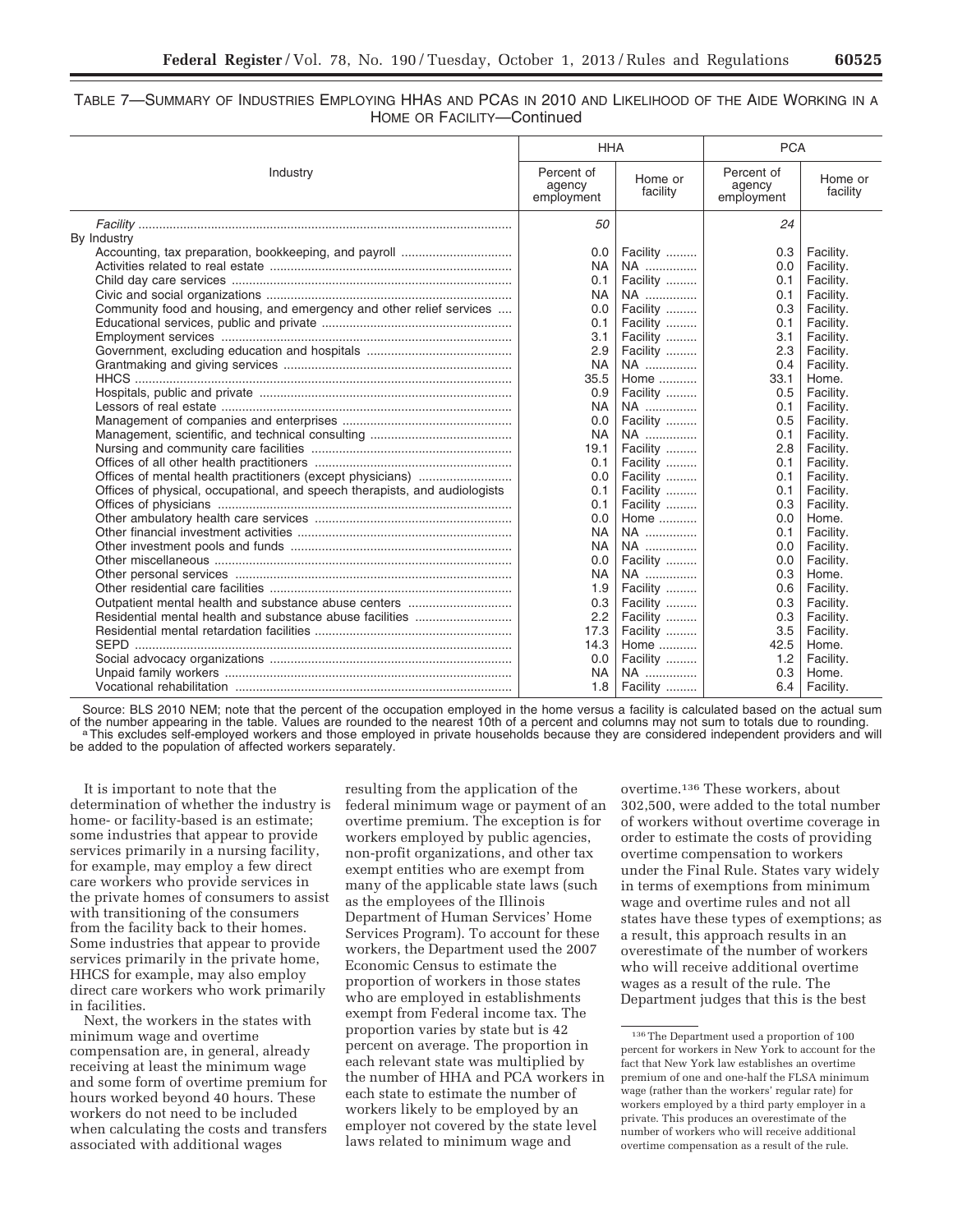available method to estimate these additional workers given available data.

For the NPRM, the Department analyzed the 2009 BLS OES data on HHA and PCA wages by percentile to identify those workers receiving less than the federal minimum wage (usually those in the 10th and 25th percentiles in states without minimum wage coverage). For example, in North Dakota, the 10th percentile wage was \$7.20 in 2009, roughly equal to the federal minimum wage of \$7.25; the Department therefore assumed 10 percent of HHAs and PCAs in North Dakota would be impacted by the extension of the FLSA's minimum wage provision. When newer data became available, the Department updated this analysis using 2011 BLS OES data on HHA and PCA wages. Using the 2011 data, the Department found no states in which workers in the 10th or 25th percentile received less than the Federal minimum wage, and therefore now assumes that a negligible number of workers will be affected by the minimum wage provision.

Due to lack of data, the Department selected the assumptions it would use to analyze independent providers directly employed by individuals, families, and households. The Department assumes that independent providers: (1) Generally will not be entitled to overtime wage premiums, and (2) earn less than the current federal minimum wage in the same proportion as agencyemployed direct care workers. This rulemaking does not eliminate the companionship services exemption for direct care workers directly hired by individuals, families, and households. Therefore, since independent providers by definition do not work for a third party, we assume they will be directly hired by the individual, family, or household and will not be entitled to overtime compensation when they work more than 40 hours per week (provided, of course, that the direct care worker performs companionship services as defined in § 552.6 or is a live-in domestic service worker). The Department was unable to find data on the average number of hours worked per week by independent providers, but assumes that independent providers provide home care to multiple consumers and it is unlikely that an independent provider will work more than 40 hours per week for any single family. This assumption is based on available data which suggests that the majority of consumers receive less than 40 hours per week of services.

By assuming that the proportion of independent providers earning less than the federal minimum wage is identical

to that for agency-employed direct care workers, the Department implicitly assumes independent providers work in similar patterns as agency-employed direct care workers. That is, independent providers are distributed across states in the same proportion as agency-employed direct care workers, and are as likely to earn less than minimum wage as those employed by agencies.

Finally, the Department must account for those who work in Illinois' Department of Human Services (DHS) and in California's IHSS program. These workers were excluded from the estimate of potentially affected workers in the NPRM because review of state law suggested that they were already eligible for minimum wage and overtime. Comments submitted by Illinois and California clarified the employment arrangement, their status with respect to minimum wage and overtime, and the number of workers affected.137 138

For the NPRM, the Department erroneously determined that all direct care workers in Illinois are currently eligible for overtime and removed all such workers from the analysis to estimate transfer payments. In its comment on the NPRM, the Illinois DHS clarified that 30,000 direct care workers are jointly employed by the state and the consumer and, although they receive employment benefits such as subsidized health insurance, are not eligible for overtime pay under state statute. Based on this comment, the Department returned 30,000 workers to the OES data for Illinois, and assumes these workers will incur overtime hours at the same rate as other agency-employed workers.

California's IHSS workers share some attributes with independent providers but are considered employees of the county level public authority for some purposes. Under the IHSS program, county level public authorities provide home care services to qualifying residents. The services are paid for by a mix of federal, state and county funding. The county authority screens and refers direct care workers to consumers with the selection of the direct care worker as well as scheduling and supervision determined by the consumer. The county authority also acts as the employer of record for direct

care workers. In addition, in California's system the county authority is responsible for collective bargaining with the union representing direct care workers to determine wage rates and benefits.139

There are approximately 380,000 direct care workers employed through IHSS caring for about 440,000 consumers. All IHSS direct care workers' pay exceeds the minimum wage, while about 50,000 direct care workers routinely work more than 40 hours per week.140 In *Bonnette* v. *California Health & Welfare Agency,* 704 F.2d 1465 (9th Cir. 1983), the Ninth Circuit held that IHSS direct care workers were employees of the state and counties. For purposes of this analysis, the Department initially assumed that direct care workers for IHSS were considered employees of the county authority and were included in OES data. However, review of OES found a total of 105,000 PCAs and HHAs in California, including those that work in facilities. The Department concluded that the 380,000 direct care workers for IHSS were not included in the OES for California, and therefore added those workers to the pool of workers without overtime coverage. Furthermore, the comment concerning California's IHSS program indicates that 50,000 of the 380,000 IHSS direct care workers (13.2 percent) routinely work overtime, which is a somewhat higher proportion than the national average of 12 percent. Therefore the Department included 50,000 IHSS workers in projections of overtime compensation rather than apply the standard percentage used for other affected workers.141 142

Table 8 summarizes the number of workers estimated to be directly impacted by the minimum wage and overtime provisions of this Final Rule. As explained in more detail above, to estimate the total number of workers potentially affected by the overtime provisions of this rule, the Department:

• Used OES data to identify agency employed workers in occupations that may provide companionship services under the current definition (i.e., 1,745,300 PCAs and HHAs). The OES is based on a nationally representative sample of private employers as well as state and local governments, and is a better measure of agency employment than the NEM.

<sup>137</sup>CSAC, CWDA, CAPA, and CICA, WHD–2011– 0003–9420; State of Illinois DHS, Comments, WHD– 2011–0003–7904.

<sup>138</sup>The Department received no other data suggesting that affected workers were not accurately represented in the OES or NEM, or appropriately considered in the Preliminary Regulatory Impact Analysis. Therefore, the Department had no basis for additional review of other states.

<sup>139</sup>CSAC, CWDA, CAPA, and CICA. WHD–2011– 0003–9420.

<sup>140</sup>CSAC, CWDA, CAPA, and CICA. WHD–2011– 0003–9420.

<sup>141</sup> Ibid.

<sup>142</sup>For the purposes of regulatory familiarization, we assumed that the 58 counties in California would incur familiarization costs.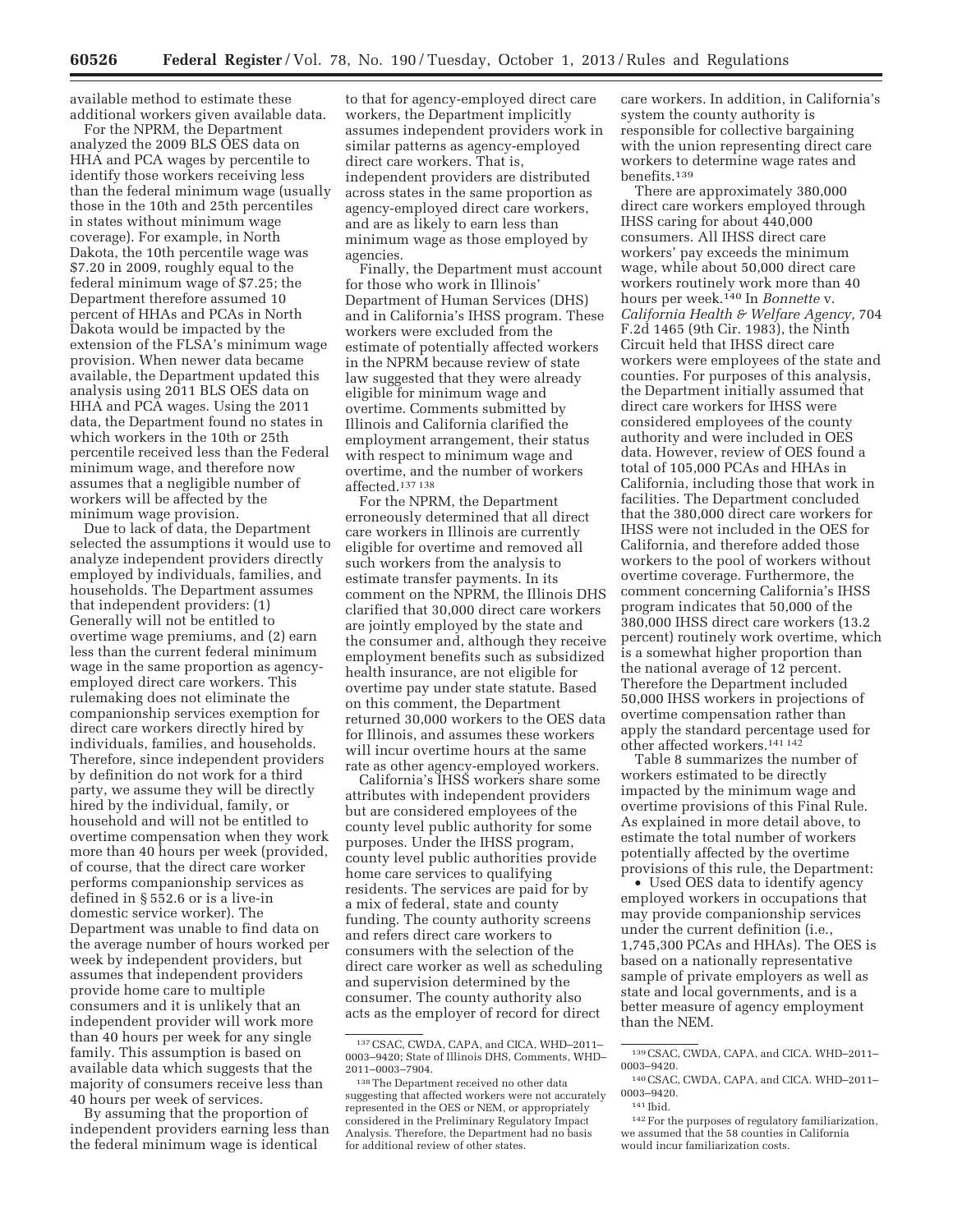• Estimated the percentage of agencyemployed workers who are employed in homes rather than facilities from the NEM and applied those percentages to the workers identified in the OES to estimate 1,086,600 agency-employed PCAs and HHAs work in homes. Because the NEM is based on the Current Population Survey, it permits us to identify the industry in which the worker is employed.

• Subtracted 472,100 direct care workers from states that already require overtime pay using state-level OES data leaving 614,500 workers in states that do not currently require overtime coverage.

• Added 302,500 direct care workers back into the OES. These workers are employed in states that require overtime pay, but are not eligible for overtime for

various reasons: They work for taxexempt organizations; they work for the IL DHS; or they work in the state of New York.143 This results in an estimated 917,000 agency-employed direct care workers who are not currently eligible for overtime pay.

• To this the Department added 380,000 IHSS workers not currently eligible for overtime to estimate a total of 1,297,000 direct care workers are without overtime coverage.

• Due to a lack of data concerning the prevalence of use of the companionship exemption, the Department assumes that all 1,297,000 direct care workers in states without overtime protection are currently paid as exempt companions, and are thus potentially eligible for overtime pay after the rule is promulgated. This assumption clearly

leads to an overestimate of the magnitude of transfer payments resulting from the rule; this overestimate may be significant.

• Finally, the Department identified those PCAs and HHAs in the NEM who reported themselves as self-employed or employed by private households; this results in an estimated 182,600 independent providers.

Since the data suggest that none of the agency-employed PCAs earn less than minimum wage, the Department also assumes that none of the 158,700 PCA independent providers earn less than minimum wage. Similarly, because no agency-employed HHAs earn less than minimum wage, the Department assumes that none of the 24,000 HHA independent providers earn less than minimum wage.

| Table 8—Summary of Workers That Are Directly Impacted by Final Rule |
|---------------------------------------------------------------------|
|---------------------------------------------------------------------|

| Affected workers                                                                                                                                                                                                                                                                           | Number of<br>workers                           | Source                                                                                                                                                                                                                                                                                                                                                       |
|--------------------------------------------------------------------------------------------------------------------------------------------------------------------------------------------------------------------------------------------------------------------------------------------|------------------------------------------------|--------------------------------------------------------------------------------------------------------------------------------------------------------------------------------------------------------------------------------------------------------------------------------------------------------------------------------------------------------------|
| Agency-employees working in the home:                                                                                                                                                                                                                                                      | 1,745,290<br>820,630<br>924.660                | 2011 OES; State-level occupational employment and<br>wages for SOC 39-9021 and 31-1011 (see Table<br>$6$ ).                                                                                                                                                                                                                                                  |
| Percent PCA and HHA in homes:<br><b>PCA</b><br><b>HHA</b>                                                                                                                                                                                                                                  | 76.2%<br>49.9%                                 | 2010 NEM for SOC 39-9021 and 31-1011 (see Table<br>$(7)$ .                                                                                                                                                                                                                                                                                                   |
| Number of PCA and HHA in homes:<br><b>PCA</b><br><b>HHA</b>                                                                                                                                                                                                                                | 625.323<br>461,236                             | Total Workers multiplied by percent working in homes;<br>2011 OES and 2010 NEM.                                                                                                                                                                                                                                                                              |
|                                                                                                                                                                                                                                                                                            | 1,086,559                                      |                                                                                                                                                                                                                                                                                                                                                              |
| Workers without OT Coverage:<br>Number of PCA and HHA in States without OT Coverage<br>Number of PCA and HHA in public agencies and nonprofits in states<br>with OT but who are ineligible; and NY, and IL DHS.<br>Total number of PCAs and HHAs not currently entitled to<br>OT coverage. | 614,508<br>302,531<br>a 917,039<br>$b$ 380.000 | Sum of employees working in homes in selected<br>states; 2011 OES.<br>Total workers in states with OT laws multiplied by pro-<br>portion of workers in state employed by tax-exempt<br>organizations, plus workers in NY, and the 30,000<br>workers in the IL DHS Home Services Program;<br>plus workers of CA IHSS; 2011 OES and 2007 Eco-<br>nomic Census. |
|                                                                                                                                                                                                                                                                                            | 1,297,039                                      |                                                                                                                                                                                                                                                                                                                                                              |
|                                                                                                                                                                                                                                                                                            | $\mathbf{0}$                                   | Number of workers with wage below \$7.25; 2011<br>OES.                                                                                                                                                                                                                                                                                                       |
|                                                                                                                                                                                                                                                                                            | 182,604<br>158,651<br>23,953<br>0              | Projections for 2011 based on the 2010 NEM for SOC<br>39-9021 and 31-1011.<br>Number of workers paid below minimum wage; 2011<br>OES.                                                                                                                                                                                                                        |

a Of the 917,039 total direct care workers not currently covered by overtime laws; 531,924 are PCAs and 385,115 HHAs. Estimated from statelevel OES data with adjustments for tax-exempt employers, employees of IL DHS, and workers in NY state.<br><sup>b</sup> Based on public comment, the Department assumes 50,000 of the 380,000 IHSS direct care workers (13.2 percent) work

917,039 agency-employed workers estimated from the OES, the Department assumes 12 percent work overtime based on an analysis of NHHAS data.

<sup>143</sup>Because conflicting information was available concerning overtime provisions for direct care

workers in New York state, the Department included all New York direct care workers in the analysis to be conservative.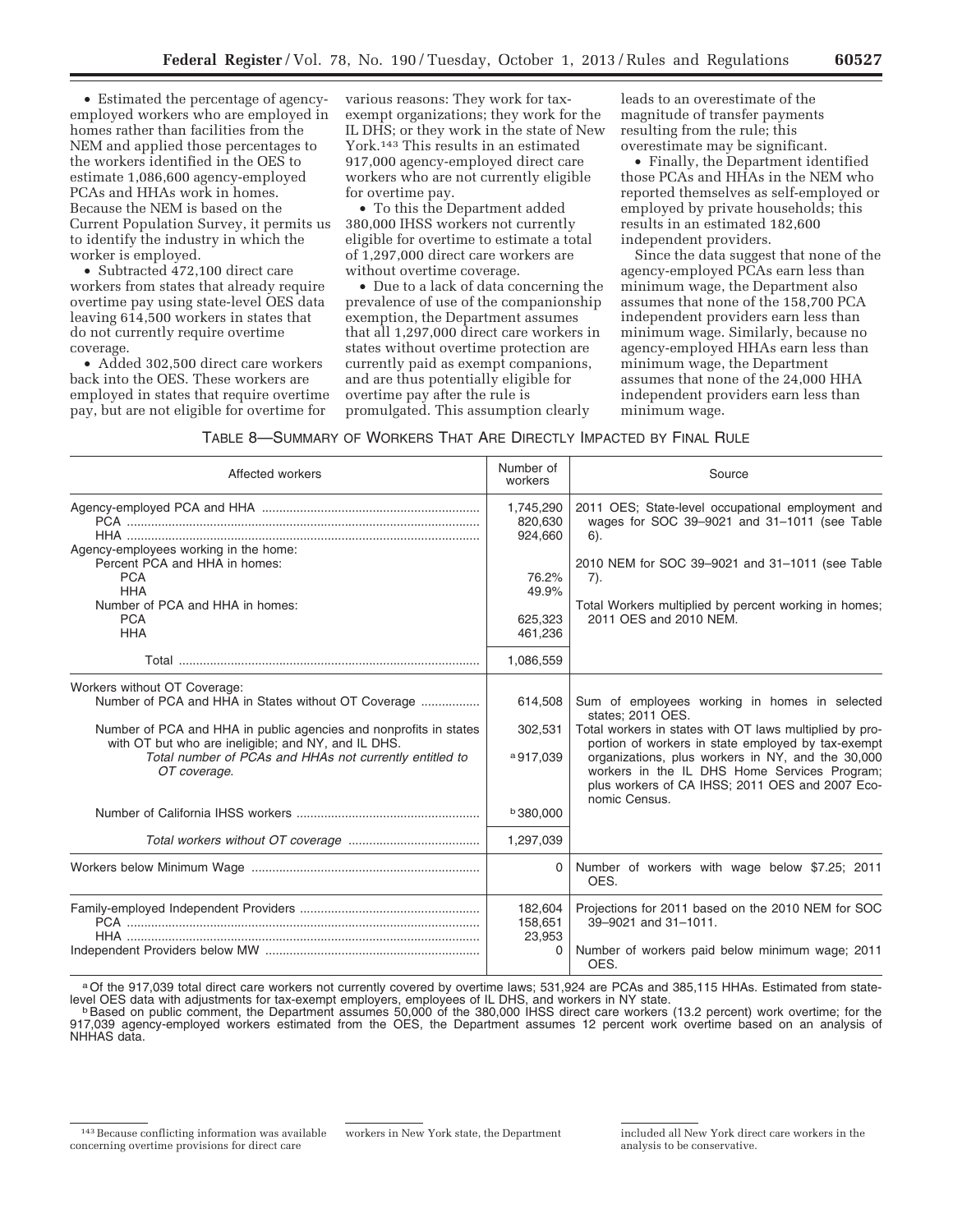### Minimum Wage

In the NPRM, the Department estimated the number of workers earning less than the minimum wage based on 2009 data. Using the 2009 BLS data on the wages of HHAs and PCAs by percentile, the Department estimated that approximately 14,200 HHAs and 30,700 PCAs in 13 states earned less than the federal minimum wage of \$7.25. However, for this Final Rule the Department reviewed the 2011 BLS data, which suggests that no HHAs or PCAs are currently earning less than the minimum wage.<sup>144 145</sup> Therefore the Department estimates no increase in wages will result from application of the minimum wage provision of the FLSA to direct care workers employed by agencies. With no evidence to the contrary, we maintain our working assumption that wages for independent providers track those of agencyemployed direct care workers, and therefore the same result is obtained for independent providers.

The Department will not attempt to estimate impacts of future increases in the minimum wage. Since Congress extended FLSA protections to domestic workers in 1974, it has acted four times to increase the Federal minimum wage. Congress passed amendments to the FLSA increasing the minimum wage in 1977 (Pub. L 95–151), 1989 (Pub. L 101– 157), 1996 (Pub. L 104–188) and 2007 (Pub. L 110–28). In each case, the minimum wage was gradually increased over a series of steps. Given that the minimum wage has reached the maximum rate contained in the most recent amendments (Pub. L 110–28), any estimate of the cost of this rule accounting for increases in the minimum wage would be purely speculative.

## Overtime

Limited data exist on the amount of overtime worked by this population. A PHI analysis of the 2007 NHHAS and U.S. Census Bureau's Current Population Survey, ASEC on direct care workers found 8 to 12 percent of HHAs and PCAs may work overtime. Among HHAs, 8 percent worked more than 40 hours per week, and 2 percent worked more than 50 hours per week; 12 percent of PCAs appeared to work more than 40 hours per week; however, PHI believes this may be an overestimate based on the 2010 ASEC supplement

which suggests approximately 42 percent of direct care workers in HHCS work full-time year round.146

A significant overtime compensation issue in this industry is associated with 24-hour care. Attending staff may be entitled to pay up to 16 of every 24 hours or even more (if the staff is not provided a bona fide sleep period). The City of New York and New York State Association of Counties filed an amicus brief with the U.S. Supreme Court in *Long Island Care at Home, Inc.* v. *Coke*  on this issue.147 The brief asserted that changing the FLSA companionship services exemption would significantly increase the cost to the City and State for providing home health services and included an estimate of the increased costs. The additional costs for direct care workers in New York City attending consumers requiring 24-hour care is by far the largest component of these costs, exceeding the Department's estimate of nationwide overtime for all workers in all states not currently covered by overtime.

Unfortunately, the brief does not adequately describe how it arrived at the cost estimates, nor does it provide estimates of the number of consumers requiring 24-hour care or the workers caring for them. The numbers presented in the brief suggest over 33.6 million hours of annual overtime are worked just to care for consumers requiring 24hour care plus an additional 14.6 million hours of overtime hours are worked to care for other consumers.148 This comprises 45.7 percent of the total amount of overtime the Department estimated for the 35 states and Washington, DC that do not currently require overtime compensation (73.5 million hours).149 Furthermore, this sample, from the Current Population Survey ASEC, should reflect all hours worked, including that of direct care

148The incremental cost of requiring overtime compensation under this regulation is the difference between the current hourly rate paid for direct care workers, and the rate that would be paid if this regulation is promulgated (i.e., the overtime differential) applied to hours worked in excess of 40 hours per week. If straight time pay is currently about \$10 per hour, the incremental cost will be \$5 per hour. New York City projects the rule will cost \$168 million per year for care of patients requiring 24-hour care; \$168 million divided by \$5 suggests that roughly 33.6 million overtime hours per year are worked in New York City alone to care for these consumers.

149See discussion later in this section for the methodology used to estimate the 73.5 million hours.

workers providing services to consumers requiring 24-hour care. In addition, the need to provide a consumer with 24-hour care does not necessarily result in 72 hours of overtime per week. Maintaining continuity of care does not require a single direct care worker in attendance for the entire week; service can be provided with adequate continuity of care by two to four workers.150 Therefore, because the brief does not explain the basis for the numbers, nor were the estimates in the brief clarified or explained in comments on the NPRM, the Department has not relied upon those estimates.

In addition, although industry commenters (IFA, NAHC, NPDA, PCA) stated that direct care workers work considerably more overtime than the impact analysis suggested, it was impossible to derive a reliable estimate of patterns of overtime from the provided data. While responses characterized the percent of direct care workers who might work more than 40 hours per week, or consumers who receive ''live-in'' or 24-hour service, not enough information was presented that would permit estimation of the number of direct care workers who have such schedules or their typical hours worked.151 Furthermore, much of their claim that overtime hours were underestimated was based on the prevalence of ''24-hour care'' and ''livein care.'' Although commenters used these terms synonymously, these terms are not identical and have very significant implications for how hours worked are calculated, and it was highly problematic to interpret reported survey results in a meaningful way (see discussion of public comments on overtime scenarios for further explanation of this issue). Finally, the reported data were gathered in two industry surveys, as described above, that suffered from flawed sampling approaches and cannot be considered representative of the industry as a whole. Thus, the Department also could not estimate overtime hours based on industry data. Therefore, the Department has generally relied upon nation-wide data from BLS and the nationally representative NHHAS in developing the overtime analysis.

BLS data show there are about 614,500 total direct care workers in private homes in states without statemandated overtime coverage, plus 302,500 workers employed in New York or by tax-exempt organizations in states

<sup>144</sup>BLS, OES, by state, 2000–2010. Available at: *http://stats/bls/gov/oes/.* 

<sup>145</sup> Because the Department finds no evidence of HHAs and PCAs currently earning less than the FLSA minimum wage, estimates of costs and transfers from this point forward will not include mention of the minimum wage.

<sup>146</sup>Seavey and Marquand, 2011, pgs. 61–64. WHD–2011–0003–3514. Available at: *http:// phinational.org/sites/phinational.org/files/clearing house/caringinamerica-20111212.pdf.* 

<sup>147</sup> 551 U.S. 158 (2007). Brief of Amici Curiae City of New York and New York State Association of Counties in Support of Petitioners.

<sup>150</sup>Elsas & Powell, 2011.

<sup>151</sup> IHSS Global Insight 2012,. WHD–2011–0003– 8952.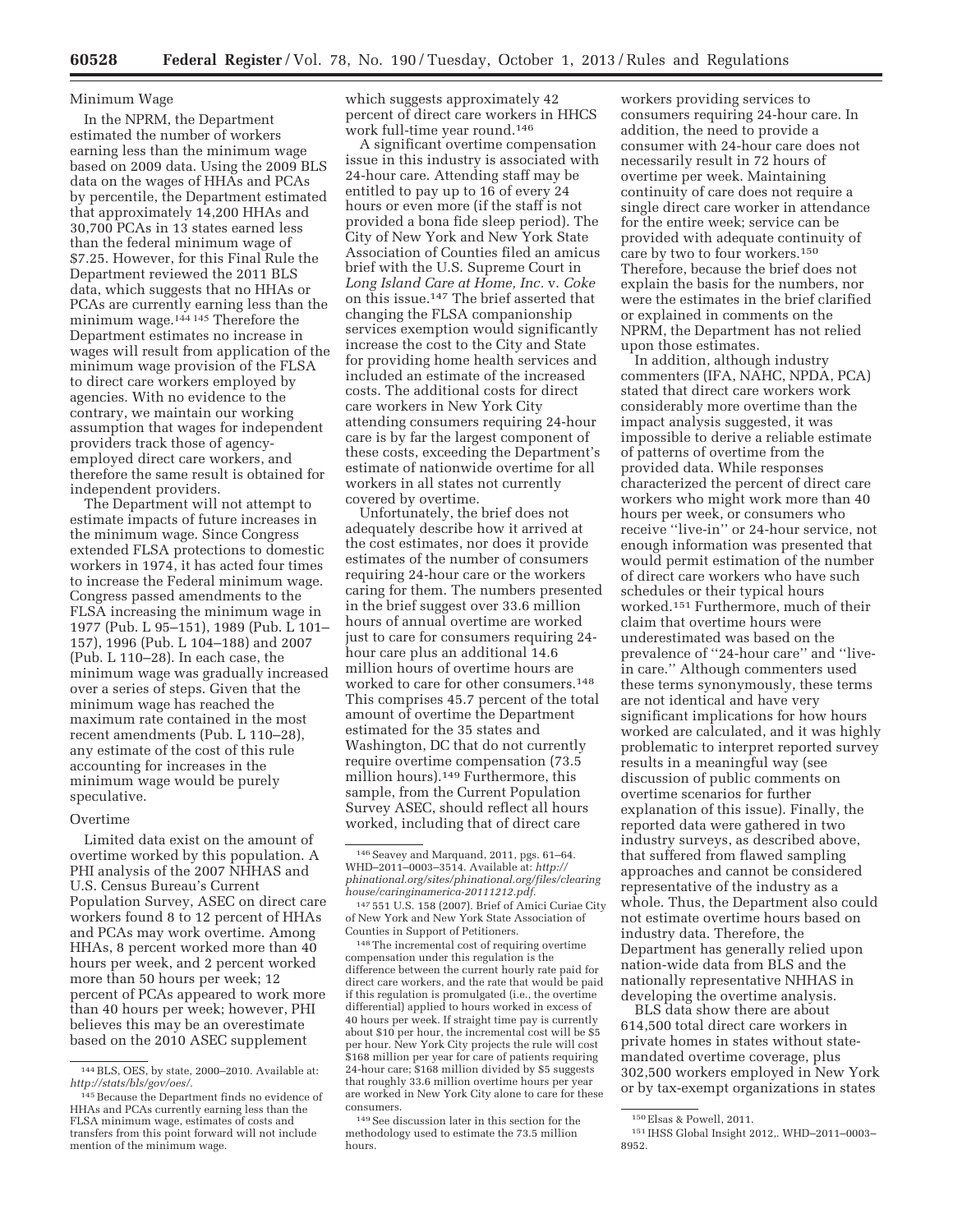with overtime requirements who are not entitled to overtime compensation (including the 30,000 workers in the Illinois Department of Human Services Home Services Program) and 380,000 workers in the California IHSS program who are not entitled to overtime. In total, the Department estimates that there are 1.30 million agency-employed workers without overtime compensation protection who will be entitled to it as a result of the Final Rule (*See* Table 8).

For the NPRM, the Department calculated that 10 percent of affected direct care workers are employed 45 hours per week (5 hours of overtime), and an additional 2 percent are employed 52.5 hours per week (12.5 hours of overtime) based on the PHI analysis of NHHAS and ASEC data on overtime worked in this industry. As a result of public comment on these overtime estimates, the Department reviewed hours worked by direct care workers as reported in the 2007 NHHAS. When calculating overtime directly instead of using estimates based on the summary provided by PHI, the Department found that those direct care workers who work more than 40 hours, but no more than 50 hours per week, average 6.4 hours of overtime; those who work more than 50 hours per week average 21.0 hours of overtime per week. The Department calculates overtime hours worked assuming that 10 percent of these 917,000 direct care workers (excluding California's IHSS workers) are employed 46.4 hours per week (6.4 hours of overtime), and an additional 2 percent are employed 61.0 hours per week (21.0 hours of overtime). The joint comment from potentially affected groups in California 152 stated that 50,000 IHSS workers work more than 40 hours per week, but did not indicate how many additional hours they worked. Therefore, the Department assigned the same overtime work pattern to them: 83.3 percent of these workers (10 out of every 12) work 46.4 hours per week, and 16.7 percent (2 out of every 12) work 61 hours per week. In total, 73.5 million hours of overtime are worked per year. Using the weighted median HHA wage of \$9.84 and the weighted median PCA wage of \$9.54 per hour, these workers would earn an overtime premium of \$4.92 and \$4.77 per hour, respectively. Under these assumptions the additional cost of overtime compensation would be approximately \$355.3 million per year, absent changes to employment practices

that could reduce or even eliminate overtime for these employees.

### Industry Adjustments to Overtime Requirement

It is reasonable to anticipate that agencies will evaluate and potentially change operating and staffing policies in response to overtime. Commenters universally agreed, with many home care agencies suggesting that they would limit employees' hours rather than pay overtime. *See e.g.,* IFA, NPDA, Martin Hayes, Henri Chazaud, and Melina Cowan. Currently, agencies have little incentive to manage overtime because hours worked in excess of 40 per week are paid at the same rate as hours less than 40 per week. Because overtime hours will now cost agencies more, they will have an incentive to manage those hours so as to reduce costs.

The Department identified at least three possible agency responses to overtime compensation requirements. First, the agency might manage existing staff to reduce overtime hours while maintaining the same caseload and staffing levels. For example, two direct care employees—one previously scheduled to work 50 hours per week and another previously scheduled to work 30 hours per week—may be rescheduled so that they both work 40 hours every week, thus leaving caseload and number of employees unchanged while eliminating the need for overtime compensation. Henri Chazaud notes that ''work schedules will be based on reduction and elimination of overtime.'' This sentiment is echoed by Martin Hayes who states that ''[i]f our agency is required to pay overtime for these caregivers—their hours will be reduced. Our agency will not pay overtime because our clients cannot afford it and it would cost us more than we make to foot the bill our self.'' However, there is little evidence on which to predict how agencies might reorganize staff time to support the same caseload. It seems doubtful that many agencies can support their caseload without paying at least some overtime compensation, but it is unclear how much overtime could be reduced. In addition, the time spent reorganizing staffing plans is not costless. In this scenario agencies will also incur opportunity costs for managerial time even if management pay is unchanged. In addition, employees will experience adjustment costs as they adapt to new work schedules.

Second, as suggested in the City of New York's amicus brief, agencies might choose to hire new employees to avoid having current staff exceed 40 work

hours per week.153 After the Court of Appeals for the Second Circuit concluded in *Coke* that direct care workers were entitled to overtime compensation, the experience of New York City indicates this might be a common response in some regions. Such an approach will require increased staffing to cover the existing caseload. The New York City experience suggests it became common for staff who worked more than 40 hours per week at a single agency to continue to work more than 40 hours per week, but for multiple agencies.154 For example, a direct care worker might work 25 hours per week for each of two different agencies, and not be entitled to overtime compensation despite working 50 hours per week. Once again, agencies will incur additional managerial costs as they hire and manage additional staff. Employees who begin to work for more than one agency will also incur opportunity costs as they coordinate their schedules with multiple agencies. Finally, agencies might increase staffing by hiring workers who are new to the industry; depending on the tightness of the labor market, this might necessitate increasing hourly wages to attract new workers.

The third scenario comprises a mix of the first and second approaches. Neither of those approaches is costless to agencies. Under the FLSA, agencies will be required to pay their employees an additional 50 percent premium for each hour worked in excess of 40 per week. Conversely, managing workers to reduce or avoid working employees overtime hours will require additional time spent managing schedules. If agencies must hire additional workers to absorb the potential overtime hours, managerial time will be spent screening candidates and processing and training new hires. In addition to balancing overtime and managerial costs, agencies will have to consider potential impacts on consumer satisfaction; scheduling multiple workers for each consumer to avoid paying overtime might affect the agency's ability to retain existing consumers or attract new consumers. Therefore, the Department expects that agencies will weigh the cost of hiring additional workers with the cost of paying overtime to existing workers to determine the optimal mix of overtime and new hires appropriate to their circumstances. Agency caseload, consumer preferences, current staffing patterns, the cost of hiring new workers, and managerial preferences for staffing mix will affect the final decision.

<sup>152</sup>CSAC, CWDA, CAPA, and CICA. WHD–2011– 0003–9420, p. 2.

<sup>153</sup>Brief of Amici Curiae City of New York. 2007. 154Elsas & Powell, 2011.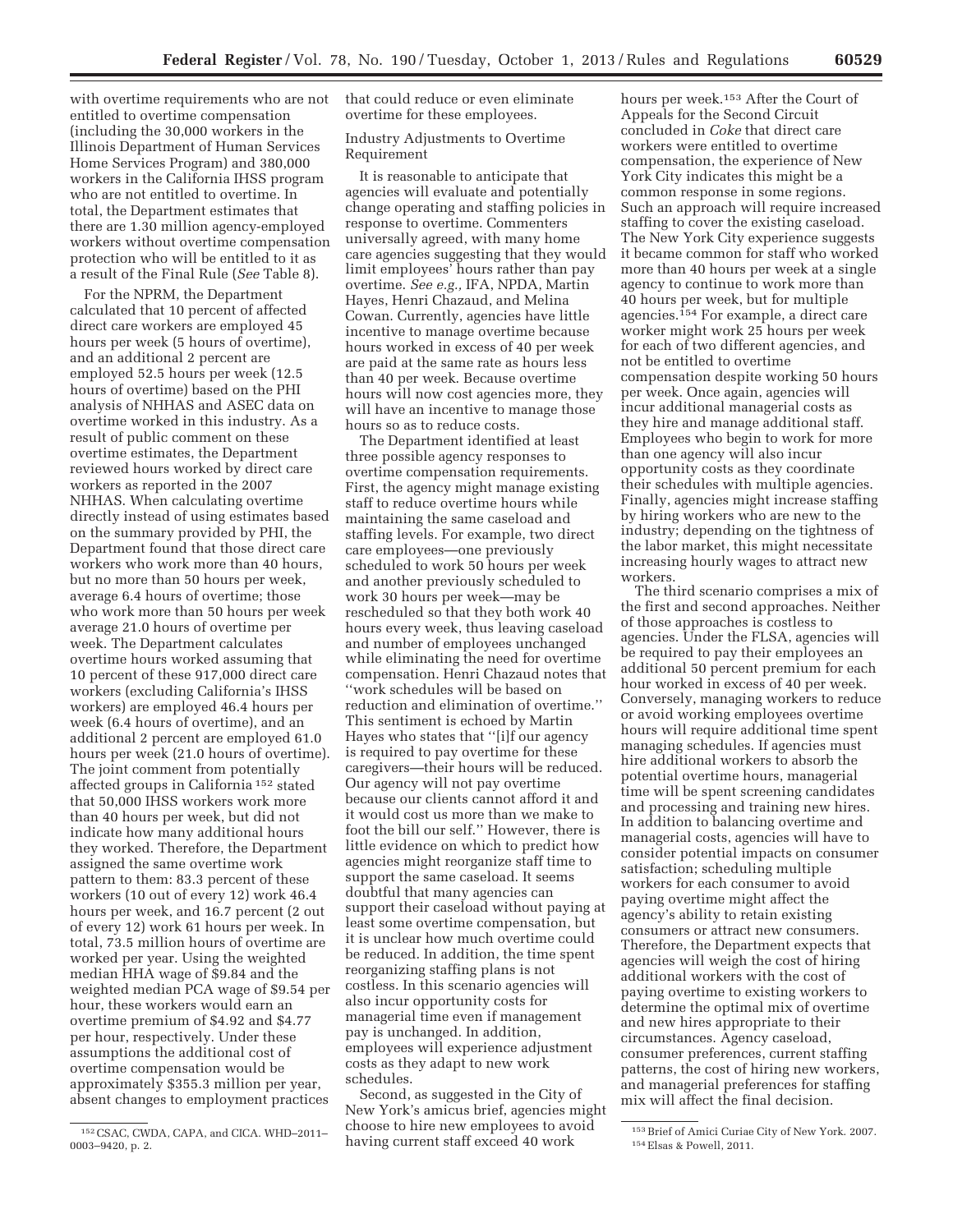Because the potential magnitude of managerial time to handle more complex scheduling is unknown, the Department requested comments on this cost to agencies. Unfortunately, no estimates of this time were provided. The Department will discuss the cost of hiring new workers in detail below.

One factor that may help determine how many employees currently exceeding 40 hours of work per week would receive overtime compensation rather than have their hours reduced below 40 per week is the potential for existing workers to absorb additional hours without exceeding 40 hours per week. Available data suggest many employees are working significantly less than 40 hours per week and at least some of those workers are interested in working additional hours. As has been mentioned, studies show that direct care workers work, on average, approximately 34 hours per week, and many work part-time.155 Seavey and Marquand, citing the 2010 CPS ASEC found that about 45.4 percent of workers report working part-time, and asked those part-time workers why they did not work full-time; 22 percent indicated they could only find part-time work and 18 percent stated they worked part-time due to business conditions. Thus, potentially 40 percent of part-time direct care workers might be interested in increasing their hours worked if more hours were available.

This suggests that of 917,000 agencyemployed HHAs and PCAs not currently entitled to overtime protections, approximately 416,300 (45.4 percent) are part-time, and 166,500 (40 percent of part-time workers) might be interested in increasing their hours worked.156 Employees in this industry currently average about 35 hours worked per week, and those who do not typically work overtime average about 28 hours per week.157 If each of the 166,500 agency employed part-timers who might like to work additional hours increased their average hours worked by approximately seven hours per week, they could absorb the estimated 57.4 million hours of overtime currently

157This hours estimate, 28 hours, was estimated by the Department based on the 2007 NHHAS data.

worked per year by agency employed workers and non-family IHSS workers without exceeding 40 hours per week themselves.158 Not all employers will be able to redistribute hours to interested part-time workers in this way, and it may be difficult for agencies to adjust worker schedules to come close to, but not exceed, 40 hours due to the nature of the work; the types of services they provide do not necessarily fit into onehour increments.

However, those employers who can adjust schedules and redistribute hours can be expected to decrease overtime costs significantly.

## Hiring Costs

When agencies reduce the number of overtime hours worked, they must hire new workers or reallocate hours to under-employed workers to cover the hours that would have been overtime prior to the rule. The Department estimates cost per hire based on Seavey (2004), who concludes that \$3,000 (inflated to 2011 dollars) is a conservative estimate of the direct cost of replacing a worker who quits (a turnover). About 75 percent of this cost is attributable to hiring the replacement worker (about \$2,230), while the remainder is attributable to the costs of separation and vacancy.159 The additional hiring costs agencies incur will depend on their allocation of the remaining overtime hours over new hires and current part-time workers.

As described in more detail below, the Department considers three scenarios for the reduction in overtime hours. OT Scenario 1 involves agencies paying for 60 percent of current overtime hours and allocating the remainder between current part-time employees and new hires. In OT Scenario 2, we assume agencies will pay for 40 percent of current overtime hours and allocate the remainder between current part-time employees and new hires. Under OT Scenario 3, agencies pay for 10 percent of current overtime

and allocate 90 percent to part-timers and new hires. Based on a review of relevant literature, the Department believes that, at the upper bound, employers will adjust so that 60 percent of the current overtime worked is paid at time and one-half the employee's regular rate of pay and that the remaining 40 percent of current overtime worked will be worked by new hires and current part-time workers. However, based on employer comments and the industry surveys, the Department believes that the actual response will most likely be OT Scenario 2.

Within each of the three overtime scenarios, the Department considers a range of potential allocations of the remaining overtime hours to new hires: 30 percent, 20 percent, and 10 percent. The Department chose 30 percent as the maximum hours allocated to new hires since hiring is costly, and converting less than 40 percent of the current parttime workers to full-time workers would be sufficient to cover the total estimated overtime hours. We expect most agencies would hire a smaller percent of new workers as it would result in unnecessary hiring costs if reallocation of hours to part-timers is feasible.

Table 9 lists the estimates of hiring costs in each of the overtime scenarios and the inputs used to calculate these estimates. In OT Scenario 1, agencies reallocate hours to the specified combinations of new and current parttime workers to cover the 40 percent of overtime hours they wish to avoid. This corresponds to converting from 43,700 to 56,200 part-time workers to full-time, hiring between 1,200 and 3,700 fulltime workers, and incurring additional hiring costs of \$2.8 to \$8.4 million. In OT Scenario 2, agencies convert from 65,500 to 84,300 part-time workers to full-time, hire between 1,900 and 5,600 full-time workers, and incur additional hiring costs of \$4.2 to \$12.5 million.<sup>160</sup>

<sup>155</sup>Seavey and Marquand, 2011, p. 62–63. WHD– 2011–0003–3514. Available at: *http://*

*phinational.org/sites/phinational.org/files/clearing house/caringinamerica-20111212.pdf. HHS, 2011. p.26.* 

<sup>156</sup>The analysis of the availability of part-time workers to absorb additional work hours does not include IHSS workers because they differ from agency workers. In particular, many IHSS workers provide services to only one client, often a family member, and therefore seem unlikely to be interested in adding additional work hours to their schedule by adding an additional client.

<sup>158</sup>Note: The total number of overtime hours available to the 166,500 agency employed part-time workers (57.4 million per year) differs from the total number of overtime hours worked by all workers without overtime coverage (73.5 million per year) used elsewhere in the analysis. The total number of overtime hours available to agency employed part-time workers is based on the number of overtime hours worked by agency employed workers plus the subset of IHSS workers who both work overtime and are not likely to be employed by a family member.

<sup>159</sup>Seavey, D. 2004. The Cost of Frontline Turnover in Long-Term Care. Washington, DC: IFAS/AAHSa. Available at: *http://phinational.org/ sites/phinational.org/files/clearinghouse/TOCost Report.pdf.* The Department attributes 75 percent of the cost to hiring replacement workers based on the compilation of findings reported by Seavey.

<sup>160</sup>Hiring costs are identical under OT Scenario 1 with 30 percent of reallocated overtime hours used for new hires and OT Scenario 2 with 20 percent of reallocated overtime hours used for new hires because both result in 12 percent of overtime hours going to new hires. Under OT Scenario 1, 60 percent of current overtime hours are paid to current employees and 40 percent are reallocated to new hires and current part-timers; 30 percent of the reallocated hours are used for new hires, resulting in 12 percent of overtime hours going to new hires (i.e., 40 percent of hours reallocated multiplied by the 30 percent of reallocated hours going to new hires). Under OT Scenario 2, 40 percent of current overtime hours are paid to current employees and 60 percent are reallocated to new hires and current part-timers; 20 percent of the reallocated hours are used for new hires, resulting in 12 percent of overtime hours going to new hires (i.e., 60 percent of hours reallocated multiplied by the 20 percent of reallocated hours going to new hires). This only occurs in Year 1.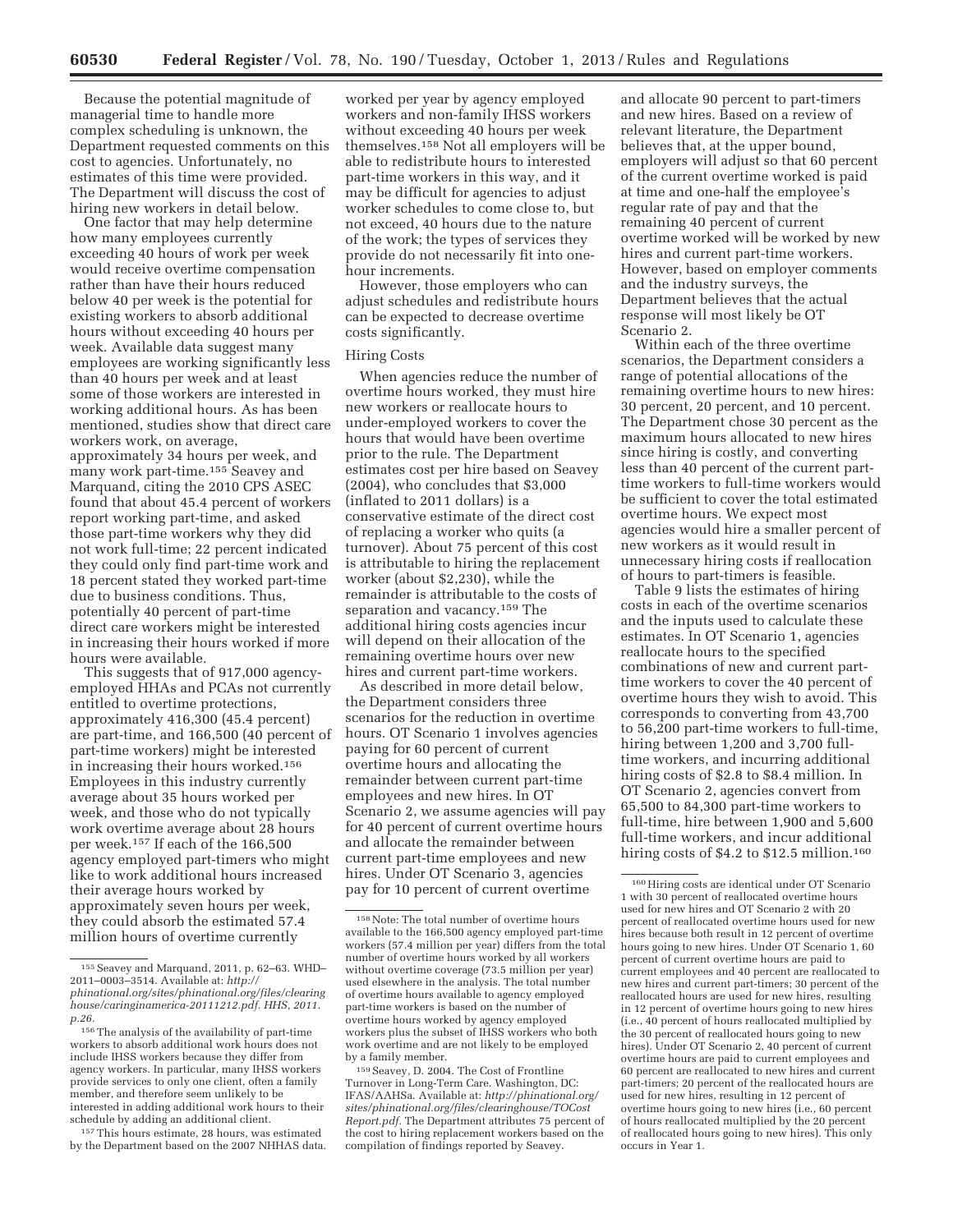OT Scenario 3 involves converting 98,300 to 126,400 part-time workers to full-time, hiring 2,800 to 8,400 new full-

time workers, and incurring additional hiring costs of \$6.3 to \$18.8 million. These are direct costs incurred by

TABLE 9—YEAR 1 IMPACT ON HIRING COSTS

agencies, not a transfer of income from agencies or payers to employees (like overtime compensation).

|                                                                                                                                              | New hires <sup>a</sup> | Part-time<br>workers to<br>full-time | Additional<br>hiring costs<br>$($$ mil.) |
|----------------------------------------------------------------------------------------------------------------------------------------------|------------------------|--------------------------------------|------------------------------------------|
| OT Scenario 1 (60 Percent of Overtime Paid)                                                                                                  |                        |                                      |                                          |
| Hiring full-time workers to cover:                                                                                                           |                        |                                      |                                          |
|                                                                                                                                              | 3,746                  | 43,699                               | 8.4                                      |
|                                                                                                                                              | 2,497                  | 49,941                               | 5.6                                      |
|                                                                                                                                              | 1.249                  | 56,184                               | 2.8                                      |
| OT Scenario 2 (40 Percent of Overtime Paid)                                                                                                  |                        |                                      |                                          |
| Hiring full-time workers to cover:                                                                                                           |                        |                                      |                                          |
|                                                                                                                                              | 5,618                  | 65,548                               | 12.5                                     |
|                                                                                                                                              | 3,746                  | 74,912                               | 8.4                                      |
|                                                                                                                                              | 1,873                  | 84,276                               | 4.2                                      |
| OT Scenario 3 (10 Percent of Overtime Paid)                                                                                                  |                        |                                      |                                          |
| Hiring full-time workers to cover:                                                                                                           |                        |                                      |                                          |
|                                                                                                                                              | 8,428                  | 98,322                               | 18.8                                     |
|                                                                                                                                              | 5,618                  | 112,368                              | 12.5                                     |
|                                                                                                                                              | 2,809                  | 126,414                              | 6.3                                      |
| a The number of new hires is the number of full-time (35 hours per week) workers needed to cover the specified proportion of the total esti- |                        |                                      |                                          |

aThe number of new hires is the number of full-time (35 hours per week) workers needed to cover the specified proportion of the total estimated 1.1 million overtime hours per week currently available to part-time workers (i.e., overtime hours worked by agency-employed workers and non-family IHSS workers). The number of part-time workers converted to full-time is calculated as the number of workers whose hours are increased from 28 to 35 per week needed to cover the specified proportion of current overtime hours per week. The hiring costs are based on an estimated cost of \$2,230 per hire.

#### Travel Time

The FLSA requires that employees who, in the normal course of work, travel to more than one worksite during the workday be paid for travel time between each worksite. If the direct care worker travels to the first consumer directly from home, and returns directly home from the final consumer, travel time for the first trip and last trip generally are not considered to be compensable hours worked. It is clear that at least some direct care workers travel between consumers for the same employer and are thus entitled to be paid for that time. However, the Department has been unable to find evidence concerning how many workers routinely travel as part of the job, the number of hours spent on travel, or what percentage of that travel time currently is compensated.

New York City's amicus brief does suggest, however, that projected travel time pay would be about 19.2 percent of the size of overtime costs.161 As discussed in the summary of public comments, the Department received no comments providing additional data or alternative methods to revise this calculation; an alternative method using data on travel time in the NHHAS suffered from too many limitations to

produce a suitable estimate. With no other data available, the 19.2 percent figure seems reasonable to estimate potential travel time pay. A number of qualifications apply to the use of this ratio. First, there is anecdotal evidence that agencies that operate in the city make little effort to minimize travel on the part of their workers; since travel is ''free'' to the agency, there is little incentive to manage travel time. Second, because there is no explanation of how either overtime or travel time estimates were generated, a closer examination of the data might change either or both estimates.162 Third, it is unclear how work and travel patterns in New York City apply to the rest of the country. For example, anecdotal evidence suggests that direct care workers in rural areas might have to travel further between consumers, but their typical caseload patterns and total travel time are unknown. A survey of 261 direct care workers in Maine found workers traveled between 0 and 438 miles per week for an average unreimbursed mileage of 45 miles per week. One survey participant's comment was compelling: ''I had to give up my other

clients because the price of gas and low wages I wasn't making ends meet.'' 163 However, it is not possible to estimate whether travel would involve longer or shorter periods of time than travel in New York City, which presumably often involves travel by public transportation or by car in heavily congested road conditions.

The Department expects few independent providers will be affected by the travel time provision. Although the FLSA requires that employees who travel to more than one worksite during the workday for one employer be paid for travel time between each worksite, in the case of independent providers, any travel between work sites most likely represents travel from one employer to another, not travel between sites for the same employer. Therefore the Department anticipates that few independent providers will be entitled to travel time pay, and included no independent providers in the cost model (because they would be traveling between separate employers and thus the time is not considered work time).

<sup>161</sup>Brief of Amici Curiae City of New York. 2007.

<sup>162</sup>Thus, it is plausible that a modification in the assumptions used to generate one estimate might also affect the second estimate. The ratio of travel time to overtime might remain relatively stable even if the absolute values of the estimates change.

<sup>163</sup>Ashley, A., Butler, S., Fishwick, N. (2010). Home Care Aide's Voices from the Field: Job Experiences of Personal Support Specialists. The Maine Home Care Worker Retention Study. *Home Healthcare Nurse,* 28(7), 399–405. Available at: *http://www.ncbi.nlm.nih.gov/pmc/articles/ PMC2946202/.*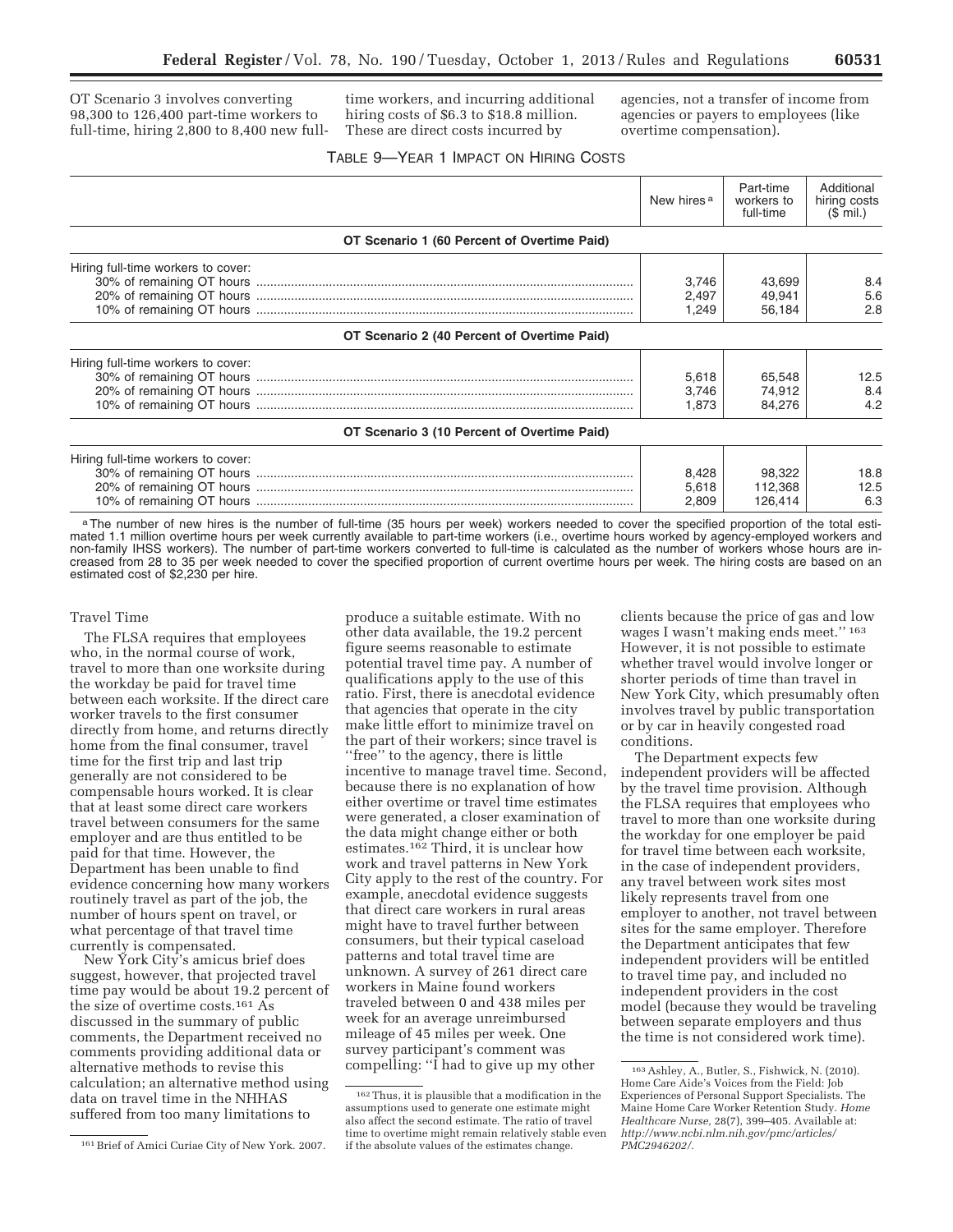Subject to the qualifications described above, applying New York City's 19.2 percent figure to the total overtime cost with no adjustments to direct care worker schedules and pay for 100 percent of current overtime hours, the Department estimates that the requirement to pay travel time under the FLSA might add approximately \$104.3 million per year to employer costs (7 percent annualization rate).164 In estimating travel time pay, the Department assumes that agencies will make no scheduling adjustments to overtime hours (thereby paying 100 percent of overtime costs) and that travel time pay will maintain a constant proportion to overtime hours.

Industry groups suggest that a significant portion of agencies already pay for overtime, including agencies that voluntarily pay for travel and overtime in states that do not require overtime compensation. The IHS Global Insight comment reports that 50 percent of its survey respondents pay travel time, including 39 percent of those in states that do not require it. Because this survey is not a random sample it is unknown how representative the results are of the industry in general. However, given the uncertainty concerning the travel estimate, the Department did not adjust it downwards to reflect these comments. Furthermore, because the Department's estimate of travel time pay assumes agencies pay 100 percent of overtime costs, the travel time pay figures presented in this analysis overestimate travel time pay costs resulting from the Final Rule.

Industry Adjustments Response to Travel Time Requirement

As a result of this provision, agencies should have significant incentive to reduce travel between consumers for their employees, and therefore reduce costs. It is difficult, however, to predict the potential magnitude of the cost reduction. It might be difficult to reduce travel due to consumer preferences for specific direct care workers, or the geographical dispersion of consumers (especially in rural areas).

Therefore, although the Department anticipates travel will be reduced as a result of the Final Rule, it cannot

predict the magnitude of this reduction. First, there may be some minimum level of necessary travel that is irreducible. Second, although agencies have incentive to more carefully manage costs associated with employee travel, they might be able to do so in such a way that agencies avoid increased costs, but results in little reduction in travel by their employees. For example, employees currently working overtime may have their hours reduced and obtain a second job in order to work more hours. This would likely increase the uncompensated travel time of such workers.

#### Live-in Domestic Service Employees

The Final Rule limits the application of the overtime exemption contained in § 13(b)(21) of the Act to the individual, family or household employing the livein domestic worker. Third party employers would no longer be entitled to claim the exemption. In addition, the rule requires employers of live-in domestic workers to maintain an accurate record of hours worked, rather than simply keeping a copy of the agreement made by the employer and employee covering hours of work. The cost to employers of the recordkeeping requirement, discussed more fully in the Paperwork Reduction Act (PRA) section of this preamble, is estimated to be \$29.7 million (which reflects the amount for the entire information collection–approximately \$8.95 million of which stems from this Final Rule). These figures reflect year 1 only. Following year 1, the regulatory familiarization burden associated with this Final Rule will drop substantially. The Department utilized a 1979 study of Domestic Service Employees which incorporated 1974 data on the number of live-in domestic service workers and assumed for purposes of the PRA that a similar percentage of the current domestic service worker population is employed in live-in domestic service work today. The Department has been unable, however, to identify current data to estimate the number of live-in domestic service workers employed by third party agencies, but based on the 1979 data, we do not expect the impact of the change concerning third party employment to be substantial. Although the Department has estimated the number of live-in domestic service workers for purposes of the PRA, we have not included the 1979 data in the economic analysis because the data does not provide information to estimate the number of hours worked by live-in domestic service workers per week (and whether the hours exceed 40), or information to estimate the percentage

of live-in domestic service workers employed by third party entities. The Department also received no relevant comments providing such information.

### *G. Total Transfers*

Due to the continuum of different responses to the regulation, the Department analyzed three possible scenarios with respect to overtime. As previously discussed, in view of the comments received, the Department believes that paying for 100 percent or 0 percent of overtime are highly unlikely scenarios. Therefore, in the Final Rule the Department assumes 60 percent of current overtime will be paid in OT Scenario 1, 40 percent of current overtime will be paid in OT Scenario 2, and 10 percent will be paid in OT Scenario 3. Based on the combination of two industry surveys, empirical research, and employer comments, the Department believes that OT Scenario 2 reflects the most likely impacts of the Final Rule. Scenario 1 assumes the agency pays employees the overtime premium for over half of overtime hours worked. Conversely, the employer might change scheduling practices to avoid the majority of overtime costs to the extent practicable and hire additional workers as necessary to work the extra hours. In addition, it is assumed that additional staff can be hired at the current going wage rate under all three of these scenarios. As described above, additional managerial costs to agencies might occur as a result of changes in staffing; the Department has no basis for estimating these costs, but believes they are relatively small. Therefore, they are not included in the three scenarios.

The three scenarios in rank order from highest to lowest amount of overtime that will be paid by employers are:

• *OT Scenario 1:* The Department assumes agencies pay 60 percent of the overtime currently worked. Agencies use a combination of hiring additional direct care workers and increasing hours of current part-time workers to cover the remaining 40 percent of current overtime hours.

• *OT Scenario 2:* The Department assumes agencies make a partial adjustment to staffing; overtime compensation is reduced, but not eliminated, by hiring some additional staff or increasing hours to part-time workers. OT Scenario 2 assumes employers will pay the direct care workers for 40 percent of the overtime currently worked and hire additional direct care workers or increase hours for part-time workers to cover the remaining hours.

• *OT Scenario 3:* The Department assumes agencies ban overtime to the

 $^{164}\!$  It is unknown whether travel hours will be paid at straight time or overtime rates; this will vary according to the circumstances of the individual worker. If we assume all travel hours are overtime hours, and are paid at approximately \$14.50 per hour, then the \$68.1 million in incremental travel time pay in Year 1 suggests about 4.7 million hours per year are spent in travel. If we assume all travel hours are straight time hours, and are paid at approximately \$9.67 per hour, then the \$68.1 million in incremental travel time pay suggests about 7.0 million hours per year are spent in travel.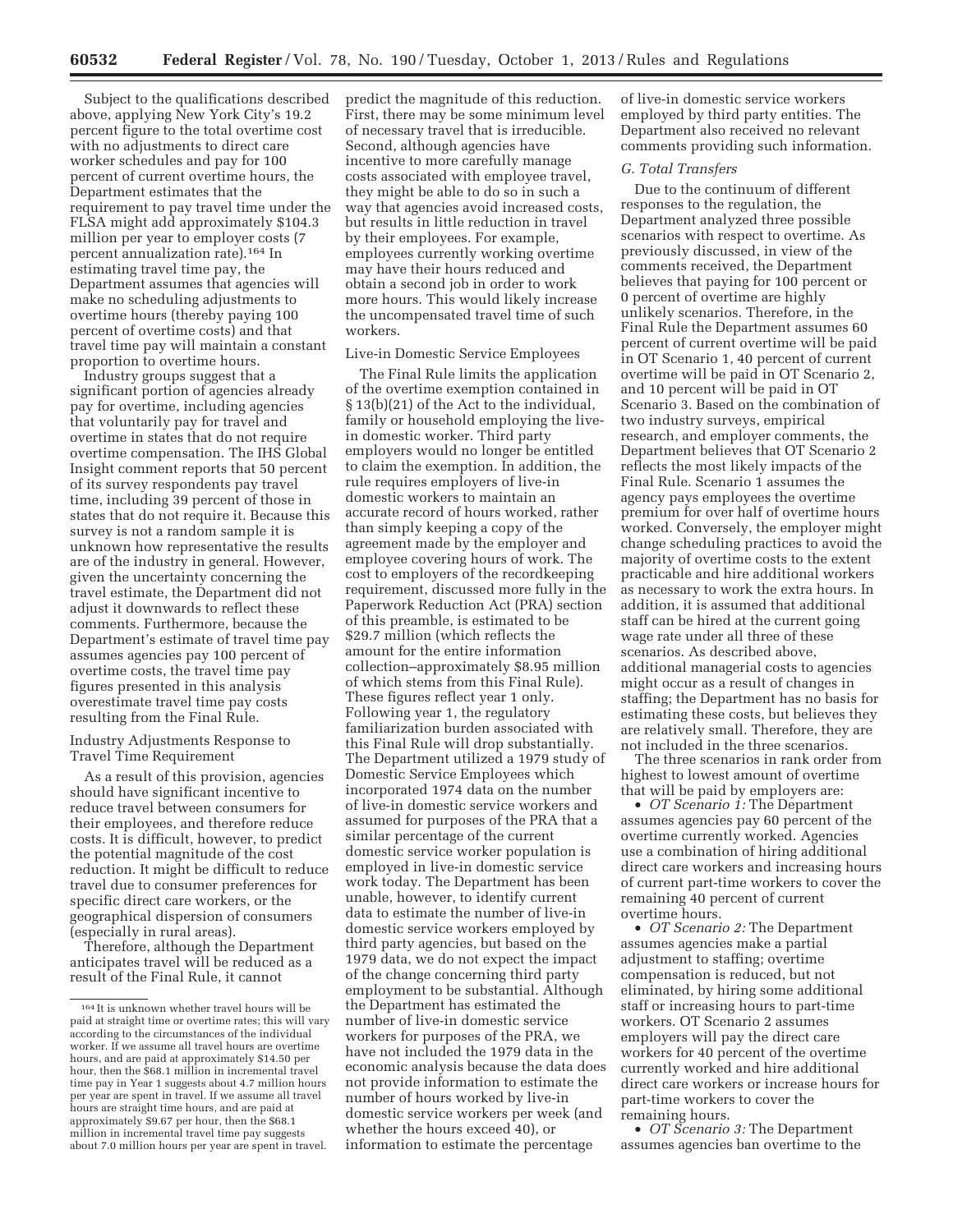extent possible and increase staffing to ensure few employees work more than 40 hours per week. The Department assumes that because of rigidities in staff and consumer preferences and schedules it will not be possible to reduce overtime to zero. Furthermore,

some agencies already pay overtime voluntarily. Thus, the Department believes 10 percent of the overtime currently worked is a reasonable expectation for the level of overtime achieved under this scenario.

Table 10 presents an overview of the total estimated transfers of this rule where the scenarios represent a range of potential outcomes; actual transfers will depend on the response of employers to the Final Rule.

# TABLE 10—SUMMARY OF YEAR 1 TRANSFERS

| Transfer components | Total<br>transfers<br>$$$ mil.) | Comments                                                                                                                                 |
|---------------------|---------------------------------|------------------------------------------------------------------------------------------------------------------------------------------|
| Overtime Scenarios: | \$68.1                          |                                                                                                                                          |
|                     |                                 | $213.2$   60% of \$355.3 million.<br>40% of \$355.3 million.                                                                             |
|                     | 142.1                           | 35.5   10% of \$355.3 million.                                                                                                           |
|                     | 281.3                           | Employers of workers not currently entitled to overtime protections:<br>Allocate all but 60 percent of overtime to non-overtime workers. |
|                     | 210.2<br>103.7                  | Allocate all but 40 percent of overtime to non-overtime workers.<br>Allocate all but 10 percent of overtime to non-overtime workers.     |

aThe Department estimates that 50,000 IHSS workers currently work overtime and about 110,000 (12% of 917,000) non-IHSS workers currently work overtime. Therefore, of the total estimated transfer, about 31 percent (e.g., \$66.6 million in Year 1) is attributable to IHSS direct care workers.<br>• Of the total, about 31 percent (e.g., \$44.4 million in Year 1) is attributable to IHSS direct care workers.

cOf the total, about 31 percent (e.g., \$11.1 million in Year 1) is attributable to IHSS direct care workers.

The Department examined three scenarios representing varying agencies' potential responses to the overtime compensation requirement. There is little hard evidence concerning which scenario is most likely to occur based upon employer comments.165 However, agencies have reasonable alternatives to paying the overtime premium: Spreading existing overtime hours to other workers, either new employees or current employees who want more hours. The Department expects that OT Scenario 1 is the least likely to occur; there is no reason to believe agencies will pay workers for significant amounts of overtime if they can avoid it. OT Scenario 1 represents an upper estimate that projected transfer effects will probably not exceed. OT Scenario 3 represents a lower estimate below which projected transfers are unlikely to fall. Based on the combination of two industry surveys, empirical research, and employer comments, the Department believes that OT Scenario 2 reflects the most likely impacts of the Final Rule and thus, believes that OT

Scenario 2 best represents the true transfer effects resulting from the overtime requirement.

There are multiple channels through which hours can be spread to additional workers without significantly increasing non-overtime wages. For example, the Department examined scheduling patterns for consumers who require 24 hour care 7 days per week. With 2 direct care workers overtime might range from 18 to 46 hours per week depending on scheduling (assuming an average of 6.25 hours of sleep and 1.5 hours for mealtime for each 24 hour shift). By adding one more direct care worker, overtime can be reduced to perhaps 15 hours or less per week with similar assumptions concerning sleep and meal time.

The extent to which current employees work more than 40 hours per week provides little evidence of a potential labor shortage in this industry; because most agencies are not required to comply with overtime compensation requirements for these workers, they have had little incentive to manage workers in a way to avoid overtime. Furthermore, the existence of a significant pool of part-time workers who would prefer to work more hours suggests that a general labor shortage does not exist (although there might be some localized shortages).

Projected Future Costs and Transfer Effects Due to Industry Growth

As documented above in this analysis, the demand for direct care workers has grown significantly over the past decade

and is projected to continue growing rapidly. One researcher has projected at least a 200 percent increase in demand for direct care workers over the next 40 years.166 Therefore, the Department examined how the provisions in the Final Rule might impact a rapidly growing industry.

To project regulatory familiarization costs, the Department first estimated both the number of agencies and the number of independent providers likely to enter the market. The Department used U.S. Census' Business Dynamics Statistics to estimate an average annual firm ''birth'' rate of 8.6 percent of existing firms.167 With 89,400 affected agencies in the baseline, this projects to 7,700 new agencies per year that will incur incremental regulatory familiarization costs.

The projected number of families expected to hire independent providers was calculated using U.S. Census population projections by age. Census projected that the number of individuals age 65 and older will increase from 40.3 million in 2010 to 56.0 million in 2020 (39 percent), while those age 85 and older will increase from 5.5 million to 6.7 million (22 percent) over the same time period.168 The Department selected

 $^{\rm 165}\,$  National-level quantitative analyses have produced results consistent with the Department's qualitative analysis for this labor market:

Barkume, Anthony. (2010). The Structure of Labor Costs with Overtime Work in U.S. Jobs, *Industrial and Labor Relations Review,* 64(1): 128– 142.

Trejo, Stephen. (1991). The Effects of Overtime Pay Regulation on Worker Compensation, *American Economic Review,* 81(4): 719–40.

Trejo, Stephen. (2003). Does the Statutory Overtime Premium Discourage Long Workweeks? *Industrial and Labor Relations Review,* 56(3): 530– 551.

<sup>166</sup>HHS, 2001. pgs. 4, 5, and 7.

<sup>167</sup>U.S. Census Bureau, Center for Economic Studies. Business Dynamics Statistics: Firm Age by Firm Size. Available at: *http://www.census.gov/ces/ dataproducts/bds/data*\_*firm.html.* Accessed April 10, 2013.

<sup>168</sup>U.S. Census Bureau, Population Division. Table 1: Intercensal Estimates of the Resident Continued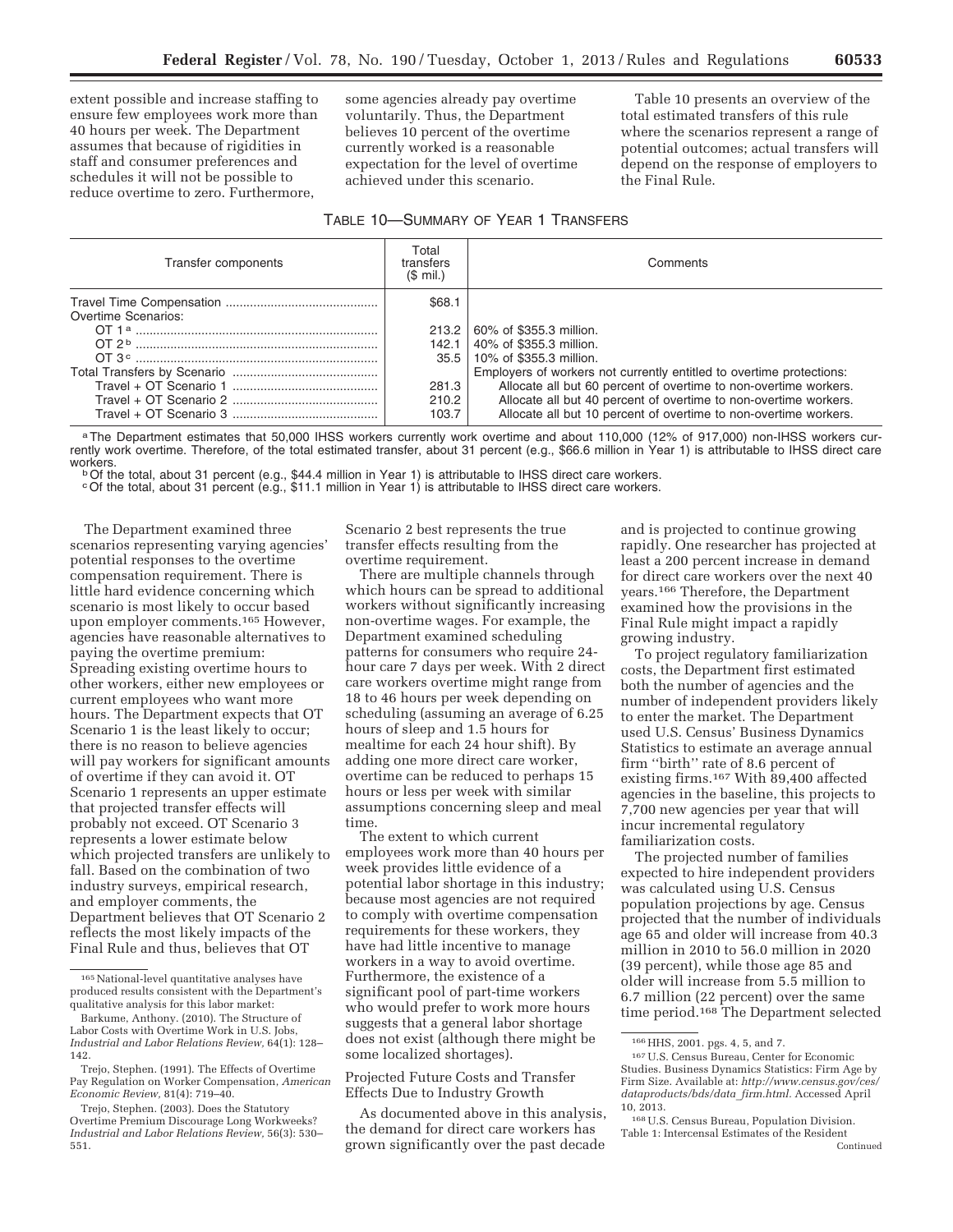the weighted midpoint of these two age groups to estimate the growth rate of the population most likely requiring assistance. This growth rate over 10 years (37 percent) was applied to the number of independent home care providers in the baseline year (182,600) to estimate that 250,000 independent providers would be supplying services to 250,000 families by 2021, an average of 6,744 new workers per year from 2012 to 2021.169

However, this estimate does not account for turnover among individuals, families, and households hiring independent home care providers; the Department accounted for this by assuming that 50 percent of the previous year's independent home care providers

would gain a new consumer, and that consumer or consumer's family would require regulatory familiarization. Thus, on average, regulatory familiarization costs among families hiring independent providers each year was calculated at 50 percent of the previous year's providers plus 6,744.

Consistent with the baseline estimate, new agencies projected to incur regulatory familiarization costs are assumed to require two incremental hours at a rate \$38.44 per hour. Families hiring independent providers are assumed to require one hour of regulatory familiarization at a rate of \$29.60. Table 11 summarizes the estimation of projected regulatory familiarization costs. The analytic

baseline for projecting the costs of this rule is 2011 due to data availability, and therefore the projected first and second year costs of the rule appear to be in the past. This approach is necessary because the projections rely on and are later compared to year-specific estimates from other sources (e.g., projected home health expenditures). For Table 11, 2011 data should be interpreted as the pre-rule baseline, with 2012 representing projected costs for Year 1 following promulgation of the rule, 2013 representing Year 2, and so on. When comparing numbers projected by other agencies (e.g., BLS Occupational Outlook, CMS Office of the Actuary), the actual year label is appropriate.

#### TABLE 11—PROJECTED REGULATORY FAMILIARIZATION COSTS

|      | Agencies requiring<br>regulatory familiarization<br>Costs<br>Number<br>$(S \text{ mil.})$ |      | Families requiring regulatory familiarization |         |                                 |      |                             |
|------|-------------------------------------------------------------------------------------------|------|-----------------------------------------------|---------|---------------------------------|------|-----------------------------|
| Year |                                                                                           |      | Total IPs                                     | New IPs | Costs<br>Turnover<br>$($$ mil.) |      | Costs<br>$(S \text{ mil.})$ |
| 2011 | 89.446                                                                                    | 6.88 | 182.604                                       |         |                                 | 5.41 | 12.28                       |
| 2012 | 7,718                                                                                     | 0.59 | 189.348                                       | 6.744   | 94.794                          | 2.80 | 3.39                        |
| 2013 | 7.718                                                                                     | 0.59 | 196.092                                       | 6.744   | 98.046                          | 2.90 | 3.50                        |
| 2014 | 7.718                                                                                     | 0.59 | 202.836                                       | 6.744   | 101.418                         | 3.00 | 3.60                        |
| 2015 | 7.718                                                                                     | 0.59 | 209.581                                       | 6.744   | 104.790                         | 3.10 | 3.70                        |
| 2016 | 7.718                                                                                     | 0.59 | 216.325                                       | 6.744   | 108.162                         | 3.20 | 3.80                        |
| 2017 | 7.718                                                                                     | 0.59 | 223,069                                       | 6.744   | 111.534                         | 3.30 | 3.89                        |
| 2018 | 7.718                                                                                     | 0.59 | 229.813                                       | 6.744   | 114.906                         | 3.40 | 3.99                        |
| 2019 | 7.718                                                                                     | 0.59 | 236.557                                       | 6.744   | 118,279                         | 3.50 | 4.09                        |
| 2020 | 7.718                                                                                     | 0.59 | 243.301                                       | 6.744   | 121.651                         | 3.60 | 4.19                        |
| 2021 | 7.718                                                                                     | 0.59 | 250.045                                       | 6.744   | 125.023                         | 3.70 | 4.29                        |

Projected hiring costs under the three overtime scenarios are based on the projected growth in overtime hours. Projections of employment growth and projections of future overtime hours worked and overtime compensation are explained and quantified below. Only those new hires and their associated hiring costs that can be considered to be caused by this rule are considered (*see*  Table 12). That is, the vast majority of new employees represented by job growth occur regardless of the rule and therefore the costs of hiring those workers are not attributable to the rule. It is only when an agency has to hire an additional worker as a result of the rule (i.e., a worker the agency would not have otherwise hired in the absence of the rule) that regulatory costs are attributed to this Final Rule.

The number of new hires attributable to the rule is a small fraction of the projected growth in employment in this industry. First, since we assume future overtime work patterns resemble current patterns, only 12 percent of each year's new employees are expected to work overtime. Second, because on average they work 8.8 hours of overtime per week, total overtime hours per 100 new hires is analogous to 2.6 full-time equivalent (FTE) positions. Third, the Department expects agencies will pay the overtime premium for some of those hours (10 to 60 percent): Thus, of the potential 2.6 FTE overtime hours, only 1.0 to 2.3 FTE overtime hours are necessary to cover reallocated overtime. Finally, the Department believes most (70 to 90 percent) of those 1.0 to 2.3 FTE overtime hours are likely to be

reallocated to current part-time workers, and only 10 percent to 30 percent of those hours are allocated to new hires. Thus, the projected number of new hires that can be attributed to the rule is a very small percentage of the total number of new workers the industry is expected to hire over the next 10 years.

Table 12 shows the estimated number of new hires attributable to this rule and their associated costs. The Department projects that the average number of new hires caused by this rule ranges from 228 to 1,542, depending on the overtime and hiring scenario. Using a 7 percent real rate, the average annualized costs associated with hiring these workers range from \$0.6 to \$1.8 million in OT Scenario 1, \$0.9 to \$2.7 million in OT Scenario 2 and from \$1.3 to \$4.0 million in OT Scenario 3.

Population by Sex and Age for the United State: April 1, 2000 to July 1, 2010. Available at: *http:// www.census.gov/popest/data/intercensal/national/ nat2010.html.* Accessed April 10, 2013; U.S. Census

Bureau. 2012. National Population Projections. Table 2: Projections of the Population by Selected Age Groups and Sex for the United States: 2015 to 2060. Available at: *http://www.census.gov/*

*population/projections/data/national/2012/ summarytables.html.* Accessed April 10, 2013.

<sup>169</sup>These do not include families that are using the services of IHSS direct care workers.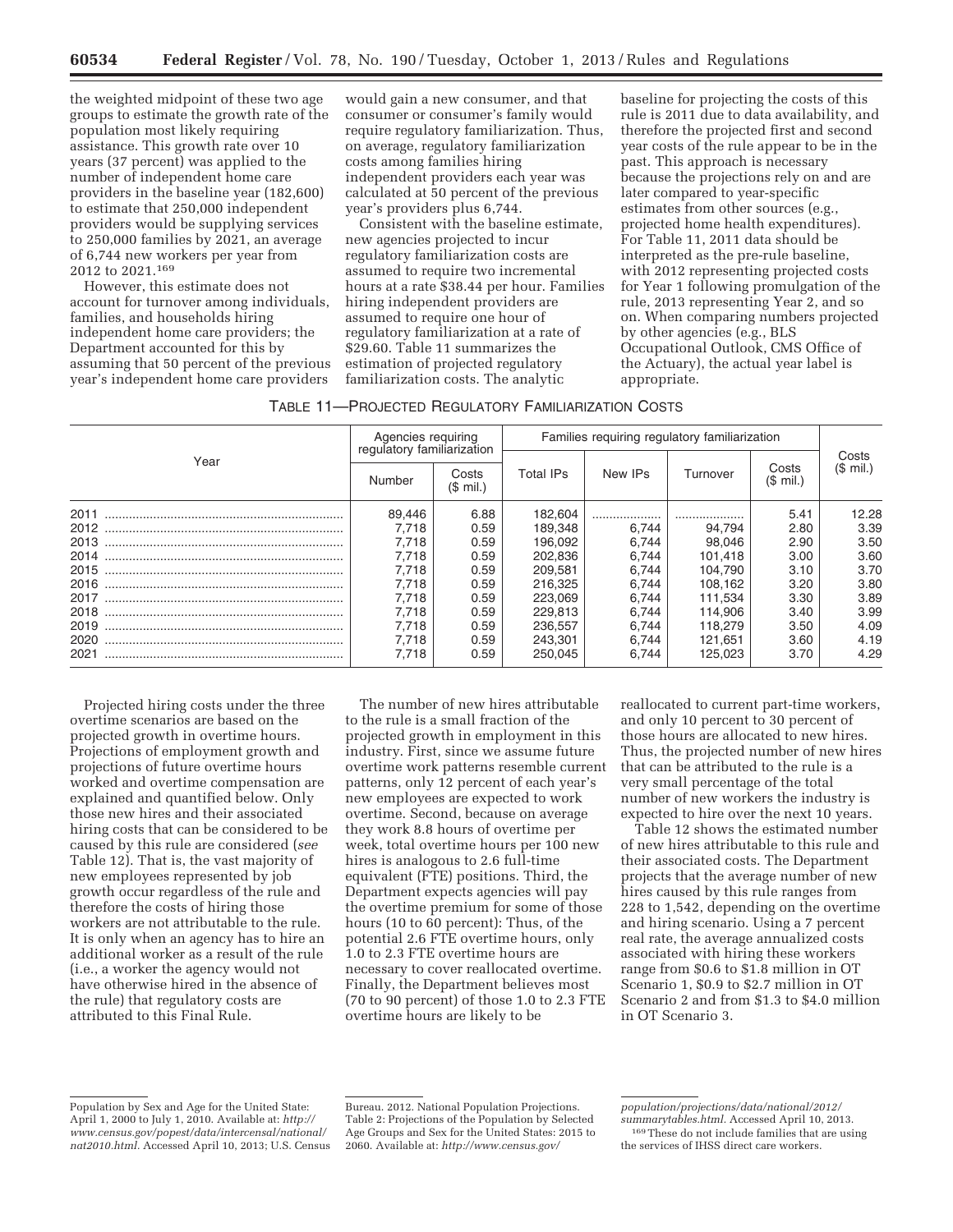|                                    |                     | Future years<br>$($$ mil.) <sup>b</sup> |                     | Average annualized<br>value |                     | Number of hires         |                       |
|------------------------------------|---------------------|-----------------------------------------|---------------------|-----------------------------|---------------------|-------------------------|-----------------------|
| Hiring full-time workers to cover: | Year 1              |                                         |                     | $(S \text{ mil.})$          |                     |                         |                       |
|                                    | $($$ mil.)          | Year 2                                  | Year 10             | 3% Real<br>rate             | 7% Real<br>rate     | Year                    | Average <sup>c</sup>  |
| OT Scenario 1.                     |                     |                                         |                     |                             |                     |                         |                       |
|                                    | 8.4<br>5.6<br>2.8   | \$0.8<br>0.5<br>0.3                     | \$0.8<br>0.5<br>0.3 | \$1.6<br>1.1<br>0.5         | \$1.8<br>1.2<br>0.6 | 3,746<br>2,497<br>1.249 | 685<br>457<br>228     |
| OT Scenario 2.                     |                     |                                         |                     |                             |                     |                         |                       |
|                                    | 12.5<br>8.4<br>4.2  | 1.2<br>0.8<br>0.4                       | 1.2<br>0.8<br>0.4   | 2.5<br>1.6<br>0.8           | 2.7<br>1.8<br>0.9   | 5,618<br>3,746<br>1.873 | 1,028<br>685<br>343   |
| OT Scenario 3.                     |                     |                                         |                     |                             |                     |                         |                       |
|                                    | 18.8<br>12.5<br>6.3 | 1.7<br>1.2<br>0.6                       | 1.7<br>1.2<br>0.6   | 3.7<br>2.5<br>1.2           | 4.0<br>2.7<br>1.3   | 8,428<br>5,618<br>2,809 | 1,542<br>1,028<br>514 |

## TABLE 12—PROJECTED HIRING COSTS a

a Projected number of hires and hiring costs are based on the projected growth in the number of overtime hours in Table 16.

bThese costs represent a range over the nine-year span. Costs are lowest in Year 2 and highest in Year 10 so these two values are reported. cSimple average over 10 years.

To estimate the number of incremental direct care workers who might earn overtime compensation or travel time compensation under the revisions, the Department utilized BLS Occupational Outlook employment projections for 2020.170 The Department interpolated employment data for 2012 through 2019, and extrapolated the time series through 2021 using a constant rate of growth assumption. Wage data

were directly extrapolated through 2021 using the time trend from 2000 through 2011. Based on these time series:

• Home Health Aide employment will increase by an average of 8.7 percent per year; 171 their median nominal wage will increase by an average of 2.72 percent per year while median real wage will increase by an average of 1.53 percent per year.172

• Personal Care Aide employment will increase by an average of 8.0 percent per year; their median nominal wage will increase by an average of 3.88 percent per year, and the median real wage will increase by an average of 2.70 percent per year.

Table 13 summarizes the projections of HHA and PCA employment and wages developed for this analysis.

TABLE 13—PROJECTED EMPLOYMENT AND HOURLY WAGE, HHAS AND PCAS, 2011–2021 a

|      |                      | Home health aides |                                                  | Personal care aides |             |                          |  |
|------|----------------------|-------------------|--------------------------------------------------|---------------------|-------------|--------------------------|--|
| Year | Total                | Median wage       |                                                  | Total               | Median wage |                          |  |
|      | employment<br>(mil.) | Nominal           | employment<br>Inflation-<br>(mil.)<br>adjusted b |                     | Nominal     | Inflation-<br>adiusted b |  |
| 2011 | 0.92                 | \$9.91            | \$9.91                                           | 0.82                | \$9.49      | \$9.49                   |  |
| 2012 | 1.01                 | 10.16             | 10.05                                            | 0.89                | 10.34       | 10.23                    |  |
| 2013 | 1.10                 | 10.47             | 10.23                                            | 0.96                | 10.73       | 10.50                    |  |
| 2014 | 1.19                 | 10.78             | 10.42                                            | 1.04                | 11.13       | 10.75                    |  |
| 2015 | .28                  | 11.09             | 10.59                                            | 1.11                | 11.52       | 11.01                    |  |
| 2016 | 1.37                 | 11.40             | 10.76                                            | 1.18                | 11.91       | 11.25                    |  |
| 2017 | l.46                 | 11.71             | 10.93                                            | 1.25                | 12.30       | 11.49                    |  |
| 2018 | 1.55                 | 12.03             | 11.09                                            | 1.32                | 12.69       | 11.72                    |  |
| 2019 | .64                  | 12.34             | 11.24                                            | 1.40                | 13.08       | 11.94                    |  |
| 2020 | 1.72                 | 12.65             | 11.39                                            | 1.47                | 13.48       | 12.16                    |  |
| 2021 | l.81                 | 12.96             | 11.54                                            | 1.54                | 13.87       | 12.37                    |  |

a Derived from BLS Occupational Outlook.

**b Estimates based on 10 year average change in PPI for Home Health Services.** 

The Department did not project future (Year 2 and beyond) transfer effects associated with minimum wage provisions of the FLSA being extended to these occupations. BLS Occupational

Employment Statistics on HHA and PCA wages for 2010 indicate that few, if any, workers are currently paid below minimum wage. BLS found no state in which the tenth percentile wage was

below \$7.25 per hour.173 As previously discussed, Congress passed amendments to the FLSA increasing the Federal minimum wage only four times since it extended FLSA protections to

<sup>170</sup>Bureau of Labor Statistics, U.S. Department of Labor, *Occupational Outlook Handbook, 2010–11 Edition,* Home Health Aides and Personal and Home Care Aides. Available at: *http://www.bls.gov/ oco/ocos326.htm.* Accessed September 20, 2011.

<sup>171</sup>Total hours worked and overtime hours worked will increase at the same rate in this model.

<sup>172</sup>The Department adjusted nominal wages for inflation using the average increase in the PPI for

Home Health Services over the last 10 years (1.2 percent).

<sup>173</sup>BLS Occupational Employment Statistics, 2010 state estimates. Available at: *http:// stats.bls.gov/oes/.*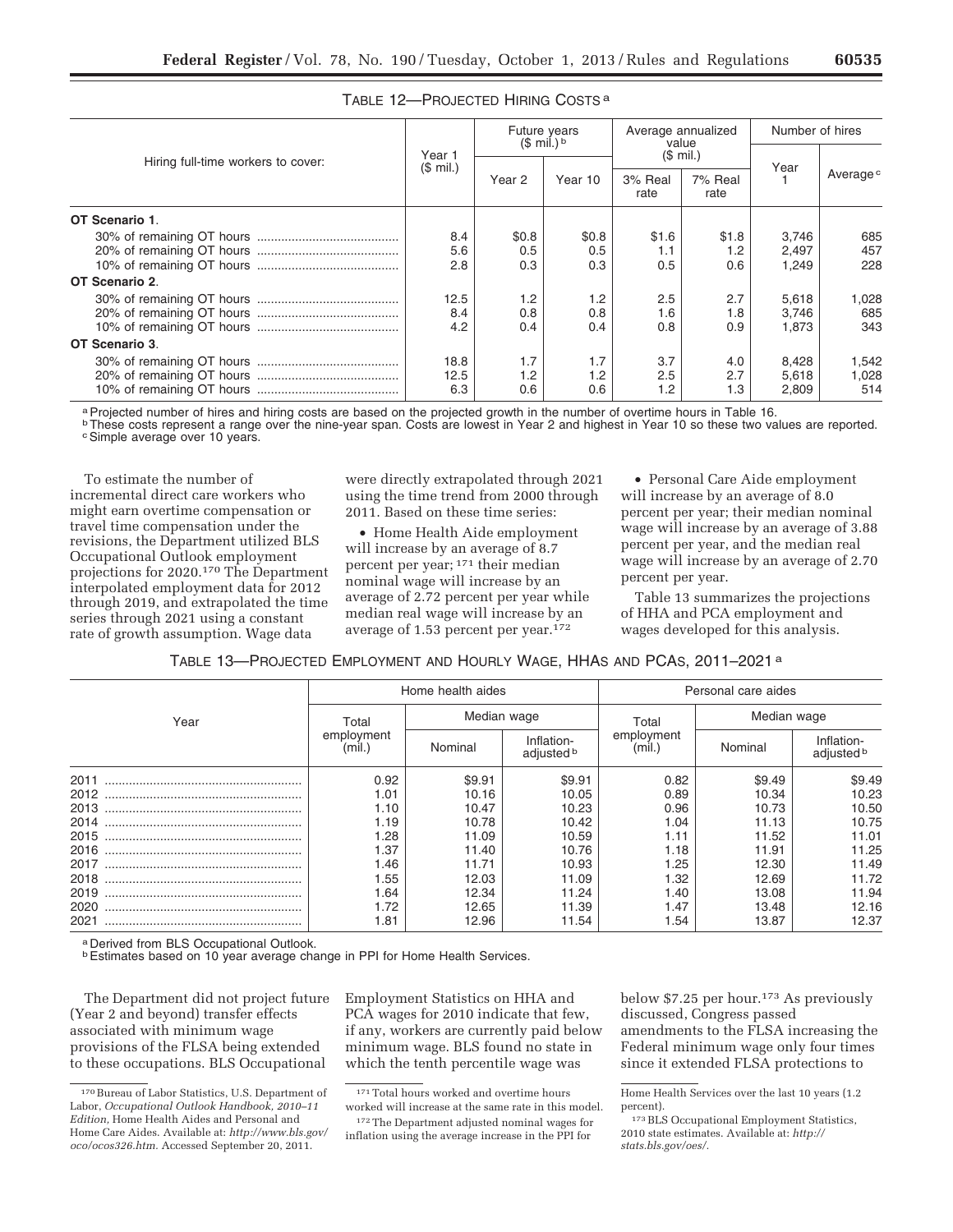domestic workers in 1974. Given that the minimum wage has reached the maximum rate contained in the most recent amendments, any estimate of the cost of this rule accounting for increases in the minimum wage would be purely speculative.

#### Projected Cost Impacts

This section draws on the estimates of costs to determine the anticipated impact of this Final Rule in terms of total cost across all industries as well as

estimated cost per firm and per employee.

Table 14 presents the impact of regulatory direct costs on existing agencies and individuals, families, and households in the first year. First year regulatory familiarization costs total \$12.3 million; when annualized at a 7 percent discount rate over 10 years, total annualized costs are \$4.9 million per year. Cost per agency is \$77, while families employing independent

providers will incur costs of \$30 per individual, family, or household. Hiring costs annualized at a 7 percent real discount rate over 10 years range from \$0.6 to \$1.8 million in OT Scenario 1, from \$0.9 million to \$2.7 million in OT Scenario 2, and from \$1.3 million to \$4.0 million in OT Scenario 3. These correspond to Year 1 costs per establishment of \$31 to \$94 in OT Scenario 1, \$47 to \$140 in OT Scenario 2, and \$70 to \$211 in OT Scenario 3.

## TABLE 14—IMPACT OF REGULATORY DIRECT COSTS

|                | Total projected compliance costs (\$mil.) b | Year 1 cost  |         |               |                        |
|----------------|---------------------------------------------|--------------|---------|---------------|------------------------|
| Component      |                                             | Future years |         | Annualized at | per<br>establishment   |
|                | Year 1                                      | Year 2       | Year 10 | 7%            | component <sup>a</sup> |
|                | <b>Regulatory familiarization costs</b>     |              |         |               |                        |
|                | \$6.9                                       | \$0.6        | \$0.6   | \$1.4         | \$77                   |
|                | 5.4                                         | 2.8          | 3.6     | 3.5           | 30                     |
|                | <b>Hiring Costs</b>                         |              |         |               |                        |
| OT Scenario 1: |                                             |              |         |               |                        |
|                | \$8.4                                       | \$0.8        | \$0.8   | \$1.8         | \$94                   |
|                | 5.6                                         | 0.5          | 0.5     | 1.2           | 62                     |
|                | 2.8                                         | 0.3          | 0.3     | 0.6           | 31                     |
| OT Scenario 2: |                                             |              |         |               |                        |
|                | 12.5                                        | 1.2          | 1.2     | 2.7           | 140                    |
|                | 8.4                                         | 0.8          | 0.8     | 1.8           | 94                     |
|                | 4.2                                         | 0.4          | 0.4     | 0.9           | 47                     |
| OT Scenario 3: |                                             |              |         |               |                        |
|                | 18.8                                        | 1.7          | 1.7     | 4.0           | 211                    |
|                | 12.5                                        | 1.2          | 1.2     | 2.7           | 140                    |
|                | 6.3                                         | 0.6          | 0.6     | 1.3           | 70                     |

a Regulatory familiarization applies to 89,446 establishments; independent provider regulatory familiarization will impact 182,604 entities.<br><sup>b</sup> Excludes paperwork burden, estimated in Section V.

#### Market Impacts

There are almost no data, such as price elasticities of supply or demand, that can directly be used to model the market for companionship services. Furthermore, because approximately 75 percent of expenditures on home care services are reimbursed by public payers, the effect of the rule depends on how the public payers respond to the increase in the cost of providing home care services. However, despite these limitations, the Department used available data combined with best professional judgment concerning appropriate parameter values, to project deadweight loss and disemployment effects of the Final Rule. The selection of specific values and the rationale for those decisions are explained in further detail below.

In this section, the Department first presents estimated transfer effects for each provision of the rule, along with qualitative discussion of potential market adjustments and impacts of that provision. The Department then presents the projected deadweight loss and disemployment effects of the Final Rule using a market model framework.

The Department estimates:

• Projected travel time pay represents a transfer of \$68.1 million per year from agencies to employees (Table 10, although this might decline as agencies will now have incentive to more closely manage travel time). If these payments are spread equally over all agencies in this industry, they represent about a 0.15 percent increase in wages to employees. It is more likely that these payments will be distributed less uniformly; employees of some agencies might receive significant travel transfer effects, while others receive less.

• Transfer effects associated with overtime are most difficult to project. In Scenario 2 the \$142.1 million in additional wages compose about 0.31 percent of annual wages if overtime is spread over all workers, or about 0.16 percent of average industry annual revenues if spread over all

establishments. Again, it is likely that overtime compensation will be distributed less uniformly in a way that is difficult to predict.

However, changes in wages are not the only determinant of how the market might tend to respond to the Final Rule; the demand for home care services, and therefore the demand for workers in this industry, also affects the market response. Conceptually, the demand for companionship services has two distinct components: Consumers covered by public payers, and out-ofpocket payers. Multiple sources estimate that the percent of home care expenditures accounted for by Medicare and Medicaid range from about 75 percent to 90 percent.174 175 176 177 178 The

<sup>174</sup>Seavey and Marquand, 2011, pgs 22, 23. WHD–2011–0003–3514. Available at: *http:// phinational.org/sites/phinational.org/files/clearing house/caringinamerica-20111212.pdf.* 

<sup>175</sup>Congressional Research Service. Memorandum dated February 21, 2012, titled ''Extending Federal Minimum Wage and Overtime Protections to Home Care Workers under the Fair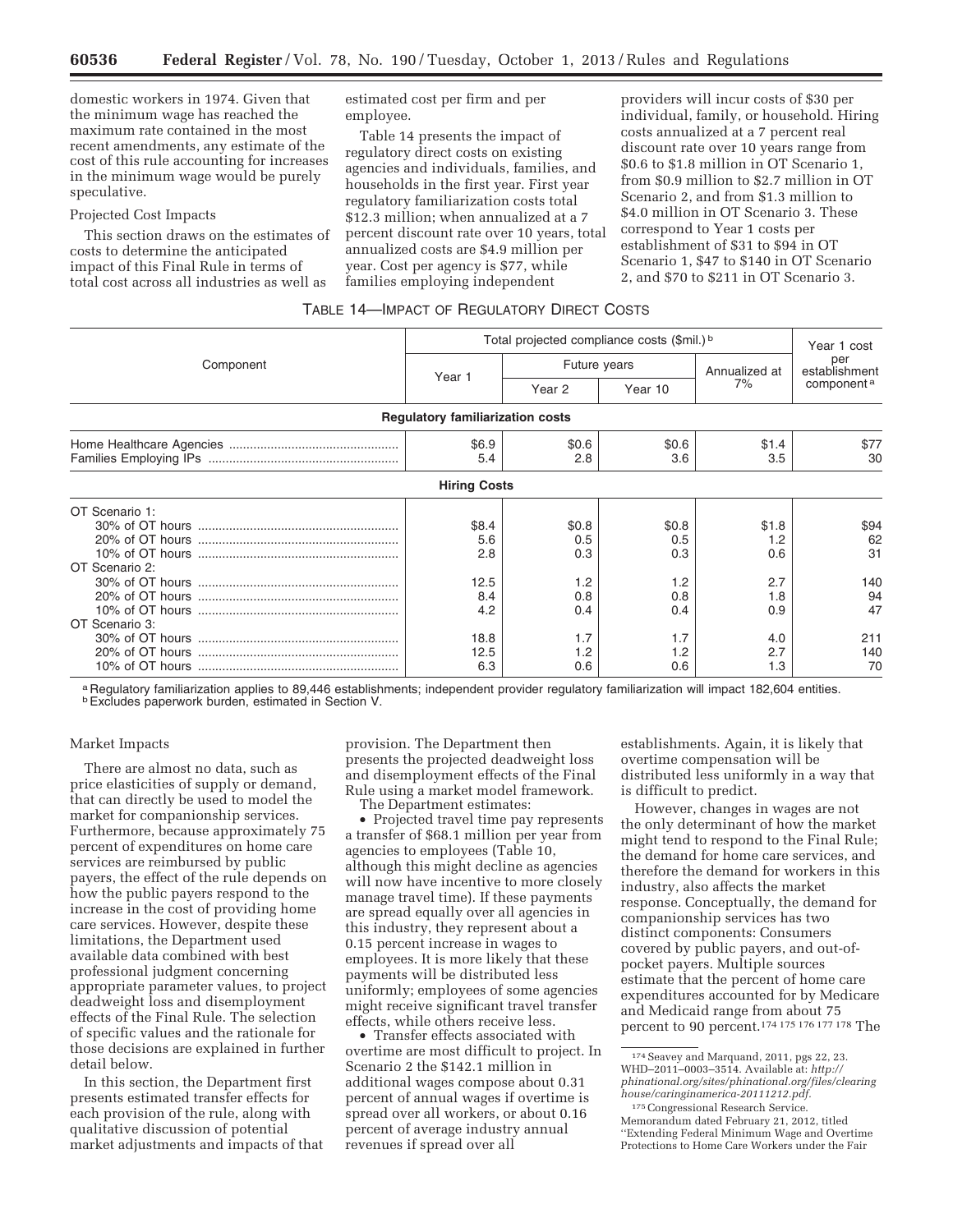remaining expenditures are accounted for by out-of-pocket payers, private insurance, and a mix of other governmental sources.

Currently, Medicare will cover, without a copayment requirement, all or almost all—of the allowed payment for home health care services for consumers eligible for Medicare payments. Thus, the demand for services by these consumers is likely to be highly inelastic, and the purchase of these services is dependent primarily on need and eligibility rather than price.179 The increase in the payment rate resulting from an increase in costs may vary depending on the type of cost increase. Because an increase in the minimum wage is an unavoidable cost of providing these services, it seems reasonable to assume that it will eventually be reflected in payment rates. The impact of overtime and travel on reimbursement rates is more uncertain.

Several commenters stated that Medicare/Medicaid only pay for services and not travel or overtime. For example, Daniel Berland of the National Association of State Directors of Disabilities Services observed that ''Medicaid doesn't pay for time that is spent not working directly for the consumer.'' The CRS observed that ''payments by Medicare or Medicaid to an agency to provide home health aide services or Medicaid personal care services are not the same as the wage that that the agency pays to the worker'' and stated that over time the payments under both Medicare and Medicaid could be adjusted to reflect additional costs to agencies providing these services.<sup>180</sup>

177Home Health Care Services Payment System. The Medicare Payment Advisory Commission (MedPAC). October 2010. Available at: *http:// www.medpac.gov/documents/MedPAC*\_*Payment*\_ *Basics*\_*08*\_*HHA.pdf*.

178ERG analysis of MEPS data. Agency for Healthcare Research and Quality (AHRQ). Medical Expenditures Panel Survey. 2009. Available at: *http://meps.ahrq.gov/mepsweb/data*\_*stats/ download*\_*data*\_*files.jsp.* Accessed March, 2012.

179 Home Health Care Services Payment System. The Medicare Payment Advisory Commission (MedPAC). October 2010. Available at: *http:// www.medpac.gov/documents/MedPAC*\_*Payment*\_ *Basics*\_*08*\_*HHA.pdf.* Medicare, for example, does not require copayment for eligible patients.

180Congressional Research Service. Memorandum dated February 21, 2012, titled ''Extending Federal Minimum Wage and Overtime Protections to Home Care Workers under the Fair Labor Standards Act: Impact on Medicare and<br>Medicaid.'' WHD–2011–0003–5683. Medicaid.'' WHD–2011–0003–5683. estimated income transfers resulting <sup>181</sup>William Dombi, WHD–2011–0003–9595.

Consumers who pay all, or a significant share, of costs out-of-pocket might have a significantly different price elasticity of demand for home care services. Little information is known about this market segment, including the percent of home care consumers actually pay out-of-pocket, as opposed to having private insurance to cover costs. Because public payers account for about 75 percent of total payments for home care services, it is likely that the private pay market segment is significantly smaller than the public pay market. To the extent that these consumers are not covered by private insurance and pay out-of-pocket, they are likely to have a more elastic demand for services; if the prices for home care services increase, these consumers are more likely to search for lower cost alternatives. However, the size of such an effect is difficult to predict on the basis of extant information.

The Department expects the impact of this Final Rule on the market for home care services to be relatively small because incremental transfers are projected to be small relative to industry wages and revenues, and because the market for these services is dominated by government payers. However, to the extent that some transfers are not reimbursed by government payers, and that agencies might therefore increase the price to consumers, they might result in some consumers seeking alternatives to the organized market for home care services.

#### Deadweight Loss

Deadweight loss from a regulation results from a wedge driven between the price consumers pay for a product or service, and the price received by the suppliers of those services. In this case, the transfer of income from agency owners to agency employees through overtime provisions reduces agencies' willingness to provide home care services. Because consumers and their families must now pay more to receive the same hours of service, they may reduce the number of hours of services they purchase; it is this potential reduction in services that causes the allocative inefficiency (deadweight loss) of the rule.

To estimate deadweight loss, the Department must estimate the reduction in services agencies are willing to provide at the current market price, the resulting increase in market price paid by consumers and families, and their reduced purchases of home care services. To do this, the Department uses: (1) The current market wage and hours of home care services; (2) the

from the rule; and (3) the price elasticity of demand for and supply of home care services.

PCA criticized the deadweight loss analysis in the NPRM because it used an incorrect price elasticity of demand for direct care workers.<sup>181</sup> Upon further investigation, the Department determined that the comment was accurate, although the commenter's suggested alternative value was also flawed. Issues associated with the estimation of the price elasticity of demand and deadweight loss are discussed in detail in the Summary of Public Comments on the Preliminary Regulatory Impact Analysis Section.

In addition, the Department accepts the commenter's point that the market for direct care workers contains a private pay sector and a public-fundsreimbursed sector that might differ substantially in terms of consumer response to price changes. Therefore, the Department now evaluates deadweight loss projections by explicitly modeling the two distinct market sectors; the larger public pay market segment (75 percent of the market) is characterized by a highly inelastic price elasticity of demand (–0.17), while the smaller private pay segment (25 percent of the market) has more elastic demand (–1.0).

The Department has estimated approximately 385,000 HHAs and 532,000 PCAs currently work without overtime protection. An additional 50,000 of 380,000 IHSS direct care workers routinely work more than 40 hours per week but do not receive overtime compensation. These direct care workers are potentially affected by the overtime provisions of the Final Rule. The median hourly wage in these states is \$9.91 for HHAs and \$9.49 for PCAs. The Department used the number of employees affected by overtime provisions in its calculation of deadweight loss because: (1) The populations of affected workers in states without minimum wage and overtime provisions are largely overlapping (i.e., states without minimum wage protection also do not have overtime protection) because the same worker might be paid less than the minimum wage and also be working overtime, including both counts creates a doublecounting problem; (2) minimum wage impacts of the Final Rule are estimated to be zero; and (3) spreading transfers over a smaller worker population results in a more conservative estimate of deadweight loss (that is, the Department is more likely to overestimate, than underestimate, deadweight loss).

Labor Standards Act: Impact on Medicare and Medicaid,'' p. 4. WHD–2011–0003–5683.

<sup>176</sup>U.S. Census Bureau: Health Care and Social Assistance, Estimated Year-to-Year Change in Revenue for Employer Firms by Source, Table 8.10. Available at: *http://www.census.gov/services/sas*\_ *data.html.*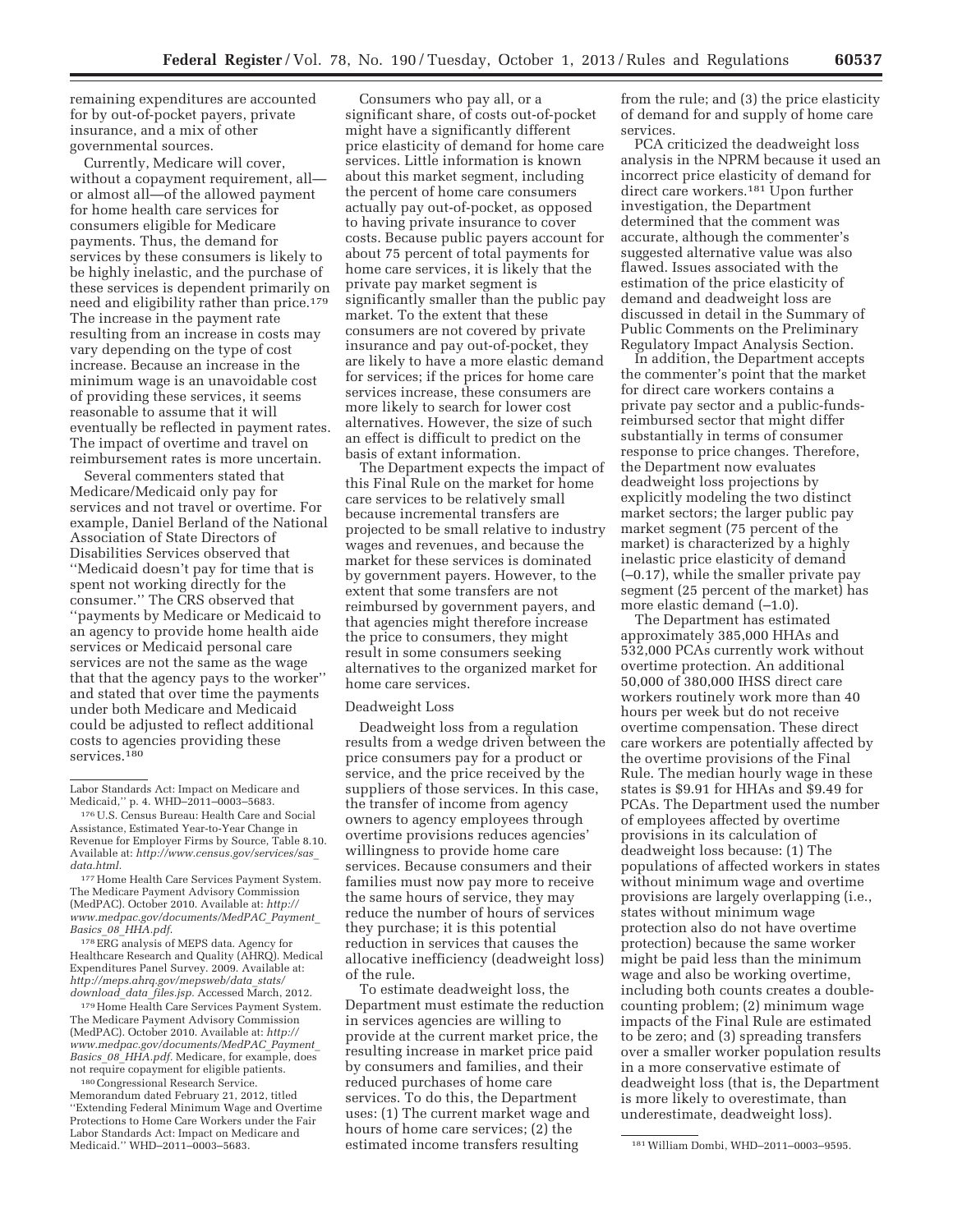The Department included 30 percent of California IHSS direct care workers in the deadweight loss analysis. Comments from the California State Association of Counties, et al., indicate that perhaps 70 percent of IHSS direct care workers are family members. This suggests they are different from other agency-employed direct care workers. For example, IHSS workers may not consider direct care to be their vocation (outside of caring for their family members), and thus might be more likely to quit than care for a non-family member after their family member no longer needs care.182 Therefore, the Department believes most IHSS direct care workers are likely to respond to market forces in different ways than agency-employed direct care workers, and should not be included in the deadweight loss analysis. The Department assumed that those IHSS workers who exceed 40 hours of work per week are evenly distributed among family and nonfamily direct care workers, and therefore also included 30 percent of overtime premiums for IHSS workers in the deadweight loss analysis.

The Department estimated a range of income transfers depending on the assumptions made concerning business response to the regulation. The Department assumes a split of overtime costs between agencies, who pay at least some limited amount of overtime, and direct care workers, whose hours of work are reduced by that agency (although the direct care workers might seek additional hours to work at other agencies). Combining the \$142.1 million estimated overtime compensation costs under OT Scenario 2 (expected by the Department to be the most probable of the three scenarios), with the amounts due based upon the travel time compensation provisions, the Department estimated the deadweight loss of the rule based on first year transfer costs of \$210.2 million; this excludes 70 percent of overtime payments to IHSS workers. Thus, the rule might cost \$159 per potentially affected worker, or approximately \$0.09 per hour assuming workers average 35 hours per week, about 0.89 percent of the current hourly wage for HHAs and 0.92 percent for PCAs.

There are no econometric estimates of the price elasticity of demand or supply for home care services. The Department reviewed econometric literature to identify alternatives to use as proxies for a direct estimate of the price elasticity of demand for home care services. For the price elasticity of demand for home care services that are largely reimbursed

by third party payers (e.g., public payers, private insurance), the Department chose the price elasticity of demand for ''health care services'' to use as a proxy for this analysis. The primary consideration in selecting this value is that the demand for home care should be largely inelastic due to the high degree of reimbursement; this characteristic is similar to the demand for health care services. A literature review shows that the price elasticity of demand for health care services is degree of reimbursement; this<br>characteristic is similar to the demand<br>for health care services. A literature<br>review shows that the price elasticity of<br>demand for health care services is<br>generally in the  $-0.10$  to  $-0.20$ As discussed earlier in the analysis, the for health care services. A literature<br>review shows that the price elasticity of<br>demand for health care services is<br>generally in the  $-0.10$  to  $-0.20$  range.<br>As discussed earlier in the analysis, the<br>Department will use the deadweight loss model.

The price elasticity of demand for private pay care is expected to be more elastic because this type of demand is often for long-term chronic care, and is typically not reimbursed by third party payers. Therefore the Department selected the price elasticity of demand for nursing home care to use as a proxy: nursing home care appears to be a close substitute for long-term private pay home care because consumers frequently must choose between living at home with assistance, or entering a nursing home or assisted living facility if that assistance is unavailable or too expensive. Literature shows price elasticities of demand for nursing care at home with assistance, or entering a<br>nursing home or assisted living facility<br>if that assistance is unavailable or too<br>expensive. Literature shows price<br>elasticities of demand for nursing care<br>in the  $-0.7$  to about  $-4$ reasons previously discussed, the Department will use a value of –1.0 in the deadweight loss model.183

For the purpose of estimating deadweight loss, the Department will assume that the private pay sector composes perhaps 25 percent of the home care services market; the private pay market segment will be assumed to employ 25 percent of direct care workers and incur 25 percent of transfers in the form of overtime and travel time compensation. This judgment is based primarily on the percentage of home care services paid by public payers. Although private pay industry commenters on the NPRM asserted the private pay market is large, they provided little data to document this assertion. The only portion of the private pay market that could be documented (e.g., private pay franchisees) was a fraction of the number of agencies claimed to operate in the private pay market.

In addition, the Department could find no corroboration to support the claim of a large private pay segment in other databases. The Department

examined alternative data sources such as the nationally-representative MEPS database, which captures the use of long-term non-medical care (e.g., companionship and homemaker services) in addition to short-term acute medical home care. The MEPS data offered little support for the existence of a large private pay market for home care services. Private pay appears to be more frequently used with independent providers, whereas payment for agency services was dominated by Medicare and Medicaid with a relatively small percentage of consumers paying out-ofpocket for agency care.

The price elasticity of supply for hourly labor has been estimated at 0.1 (a 1 percent increase in wages will cause a 0.1 percent increase in hours supplied). However, among women, that price elasticity of supply is estimated to be about 0.14; because hours worked in this labor market are primarily supplied by women, the Department selected a value of 0.14 to use as the price elasticity of supply of home care services in this analysis.

Based on these price elasticities of supply and demand, the estimated cost per direct care worker hour, and baseline employment and wages, the Department projects that for:

• HHAs, hourly wage will increase by \$0.03 to \$9.94, and employment will decrease by about 332 (less than 0.1 percent of affected HHAs), or about 604,900 hours of home care services annually; deadweight loss will be \$26,400 annually (less than 0.0001 percent of industry revenues).

• PCAs, hourly wage will increase by \$0.03 to \$9.52, and employment will decrease by 479 (less than 0.1 percent of affected PCAs), or about 872,500 hours of home care services annually; deadweight loss will be \$38,100 annually (less than 0.0001 percent of industry revenues).

In addition, transfers to direct care workers will be borne by the consumers and their families in the form of higher prices, and by agencies and their owners in the form of reduced profit. The determination of who pays these transfers is a function of the relative price elasticities of supply and demand; the weighted average results for the two market sectors shows that about 38 percent of transfers will be borne by consumers, their families, and public payers, with the remainder borne by agencies (about 62 percent). For:

• HHAs, about \$26.1 million is estimated to be paid by consumers, their families, and public payers; while \$42.8 million is estimated to be paid by agencies and their owners in the form of reduced income.

<sup>182</sup>CSAC, CWDA, CAPA, and CICA, WHD–2011– 0003–9420.

<sup>183</sup>Rechovsky, J. (1998). The Roles of Medicaid and Economic Factors in the Demand for Nursing Home Care, *Health Services Research,* 33(4 Pt 1): 787–813.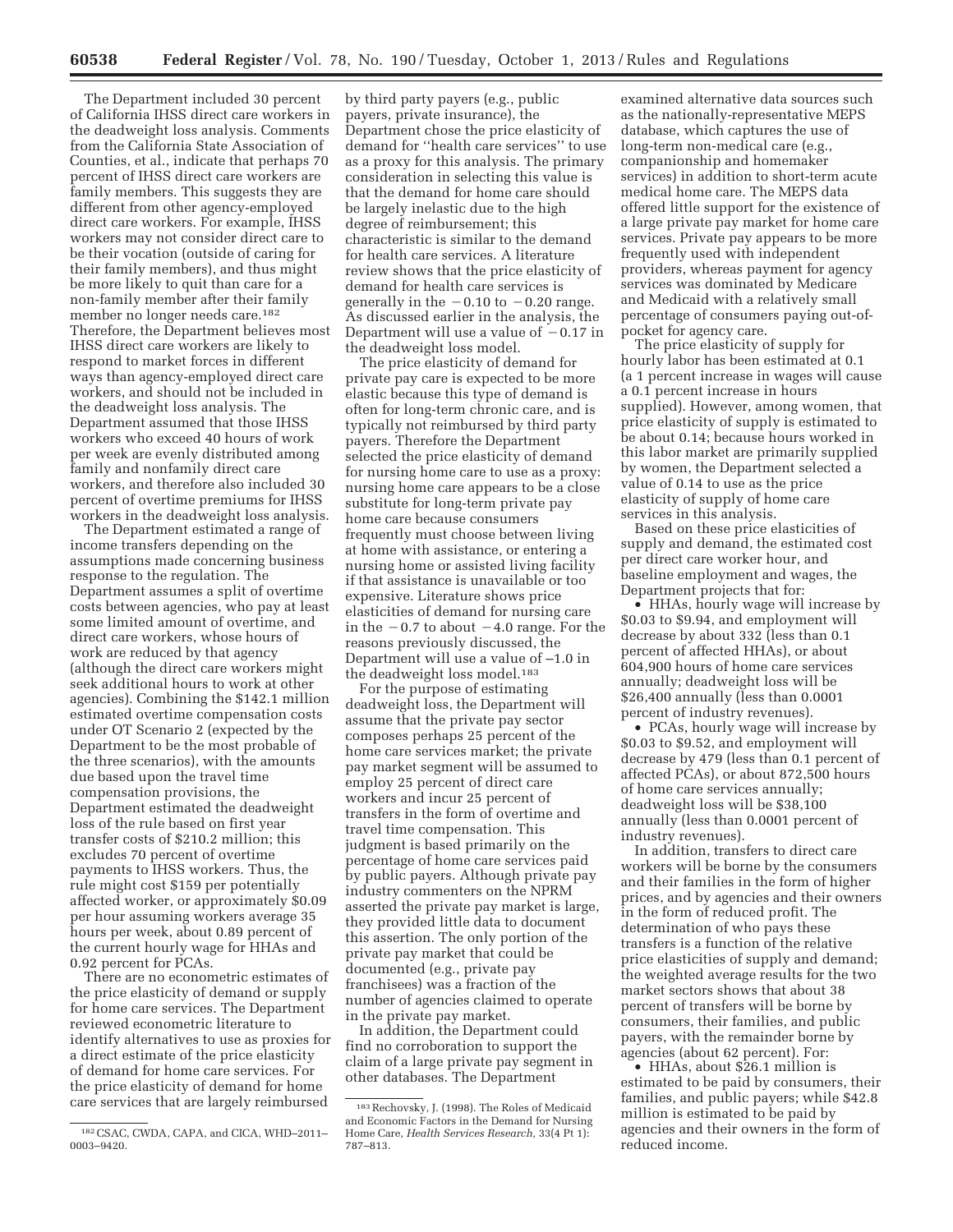• PCAs, consumers, their families, and public payers are estimated to pay about \$36.1 million, and \$59.1 million is estimated to be paid by agencies and their owners in the form of reduced income.

Table 15 summarizes both the values of the parameters used in the

deadweight loss analysis and the results of the analysis.

| TABLE 15—SUMMARY OF DEADWEIGHT LOSS ESTIMATION |  |
|------------------------------------------------|--|
|------------------------------------------------|--|

|                                                | Medicare/Medicaid reimbursed |                                            |          | Private pay |            |          | Total      |            |           |  |  |  |
|------------------------------------------------|------------------------------|--------------------------------------------|----------|-------------|------------|----------|------------|------------|-----------|--|--|--|
|                                                | <b>HHA</b>                   | <b>PCA</b>                                 | Total    | <b>HHA</b>  | <b>PCA</b> | Total    | <b>HHA</b> | <b>PCA</b> | Total     |  |  |  |
| <b>Values Used in Deadweight Loss Analysis</b> |                              |                                            |          |             |            |          |            |            |           |  |  |  |
|                                                | $-0.17$                      | $-0.17$                                    | .        | $-1.00$     | $-1.00$    |          | N/A        | N/A        |           |  |  |  |
|                                                | 0.14                         | 0.14                                       |          | 0.14        | 0.14       |          | N/A        | N/A        |           |  |  |  |
|                                                | \$9.91                       | \$9.49                                     |          | \$9.91      | \$9.49     | .        | \$9.91     | \$9.49     | .         |  |  |  |
|                                                | 336,709                      | 465,052                                    | 801,761  | 96,278      | 132,976    | 229,254  | 432,987    | 598,028    | 1,031,015 |  |  |  |
|                                                | .                            |                                            | \$128.1  |             |            | \$36.1   |            | \$164.3    |           |  |  |  |
|                                                | .                            |                                            | \$0.0878 |             |            | \$0.0866 |            |            | \$0.0875  |  |  |  |
|                                                |                              | <b>Results of Deadweight Loss Analysis</b> |          |             |            |          |            |            |           |  |  |  |
|                                                | \$9.95                       | \$9.53                                     |          | \$9.92      | \$9.50     |          | \$9.94     | \$9.52     | .         |  |  |  |
|                                                | \$0.040                      | \$0.040                                    |          | \$0.011     | \$0.011    |          | \$0.033    | \$0.033    |           |  |  |  |
|                                                | 336,480                      | 464,722                                    | 801,202  | 96,174      | 132,827    | 229,001  | 432,654    | 597,549    | 1,030,203 |  |  |  |
|                                                | $-229$                       | $-330$                                     | $-559$   | $-103$      | $-149$     | $-252$   | $-332$     | $-479$     | $-812$    |  |  |  |
|                                                | \$18,300                     | \$26,394                                   | \$44,694 | \$8,145     | \$11,748   | \$19,893 | \$26,445   | \$38,142   | \$64,587  |  |  |  |
|                                                | 45.2%                        | 45.2%                                      | 45.2%    | 12.3%       | 12.3%      | 12.3%    | 37.9%      | 37.9%      | 37.9%     |  |  |  |
|                                                | \$24.3                       | \$33.5                                     | \$57.8   | \$1.9       | \$2.6      | \$4.4    | \$26.1     | \$36.1     | \$62.3    |  |  |  |
|                                                | 54.8%                        | 54.8%                                      | 54.8%    | 87.7%       | 87.7%      | 87.7%    | 62.1%      | 62.1%      | 62.1%     |  |  |  |
|                                                | \$29.5                       | \$40.7                                     | \$70.2   | \$13.3      | \$18.4     | \$31.7   | \$42.8     | \$59.1     | \$101.9   |  |  |  |

a Agency employment in states without minimum wage and/or overtime laws and tax-exempt employers plus independent providers in states without minimum wage laws.

Lab Estimated sum of transfers and costs from overtime Scenario 2, travel, minimum wage, and regulatory familiarization costs. Values do not include independent<br>providers. cAssumes each direct care worker works 35 hours per week 52 weeks per year.

d'Oosts and transfers paid by purchasers in the form of higher prices; includes direct purchase of home care services and services purchased through public payers.<br>
experiences and transfers paid by employers in the form o

Impact to Medicare and Medicaid Budgets

In 2012, HHS outlays for Medicare programs totaled \$591 billion, and an estimated \$34.1 billion went to home health programs.184 In 2009, HHS and state outlays in support of Medicaid totaled \$374 billion and approximately \$50 billion went to home health services.185 186 In 2009, Medicare and Medicaid accounted for nearly 75 percent of home care services revenue; thus, the impact of the Final Rule on home care will depend on how Medicare and Medicaid respond to increased labor costs.

Although increased compensation to workers under this Final Rule associated with travel and overtime hours are considered transfer effects

from a societal perspective, the Department expects agencies will try to pass these transfers through to Medicare and Medicaid to the extent they are able. As described in the comment summary, several commenters expressed concern that public funding does not pay for travel and overtime; however, CRS notes that federal regulations do not explicitly regulate direct care worker wage or benefit levels with respect to service reimbursements. Agencies already pay workers only a portion of the reimbursement as wages, and the remainder presumably covers other costs of doing business. The CRS report also notes that although initially the costs may be passed through to consumers, over time Medicare and Medicaid reimbursements may be adjusted to reflect the added costs to agencies.187

Under the three overtime scenarios examined, average first year transfer payments range from \$103.7 to \$281.3 million depending on how home care agencies respond to overtime requirements. Assuming transfer payments are incurred proportionately

to the percentage of baseline home care costs, then services funded by public payers might account for approximately 75 percent of these overtime and travel payments, about \$77.7 million to \$211.0 million in the first year. These payments compose 0.13 to 0.35 percent of total HHS and state outlays for home care services (\$60.4 billion in 2011).<sup>188</sup>

Projected Future Transfer Effects Due to Industry Growth

This section projects transfer effects and other impacts over 10 years. The Department used several key assumptions to develop these projections. First, the Department assumed that the number of home care workers directly employed in the homes and employed in states without current overtime premium requirements will remain a constant percentage of total employment in those occupations between 2012 and 2021 (about 41.6 percent of HHAs and 64.8 percent of PCAs).<sup>189</sup> We also assume that IHSS

<sup>184</sup>Center for Medicare and Medicaid Studies, Office of the Actuary. National Health Expenditure Accounts 2011–2021. Available at: *http:// www.cms.gov/Research-Statistics-Data-and-Systems/Statistics-Trends-and-Reports/National HealthExpendData/Downloads/Proj2011PDF.pdf.* 

<sup>185</sup> Detailed Medicaid data by type of home healthcare is not yet available for 2012.

<sup>186</sup> Kaiser Commission on Medicaid and the Uninsured. 2012 Medicaid Home and Community-Based Services Programs: 2009 Data Update.

Note, not all of the HCBS goes to personal care services; a more detailed breakdown of this spending is not available. For additional data, see Kaiser Family Foundation, State Health Facts: *http://statehealthfacts.org/compare table.jsp?ind=242&cat=4.* 

<sup>187</sup>Congressional Research Service. Memorandum dated February 21, 2012, titled ''Extending Federal Minimum Wage and Overtime Protections to Home Care Workers under the Fair Labor Standards Act: Impact on Medicare and Medicaid.'' WHD–2011–0003–5683.

<sup>188</sup>Center for Medicare and Medicaid Studies, Office of the Actuary. National Health Expenditures by type of service and source of funds,  $C\tilde{Y}$  1960– 2011. Available at: *http:www.cms.gov/Research-Statistics-Data-and-Systems/Statistics-Trends-and-Reports/NationalHealthExpendData/ NationalHealthAccountsHistorical.html.* 

<sup>189</sup>These percentages are derived by dividing the number of workers without overtime coverage **Continued**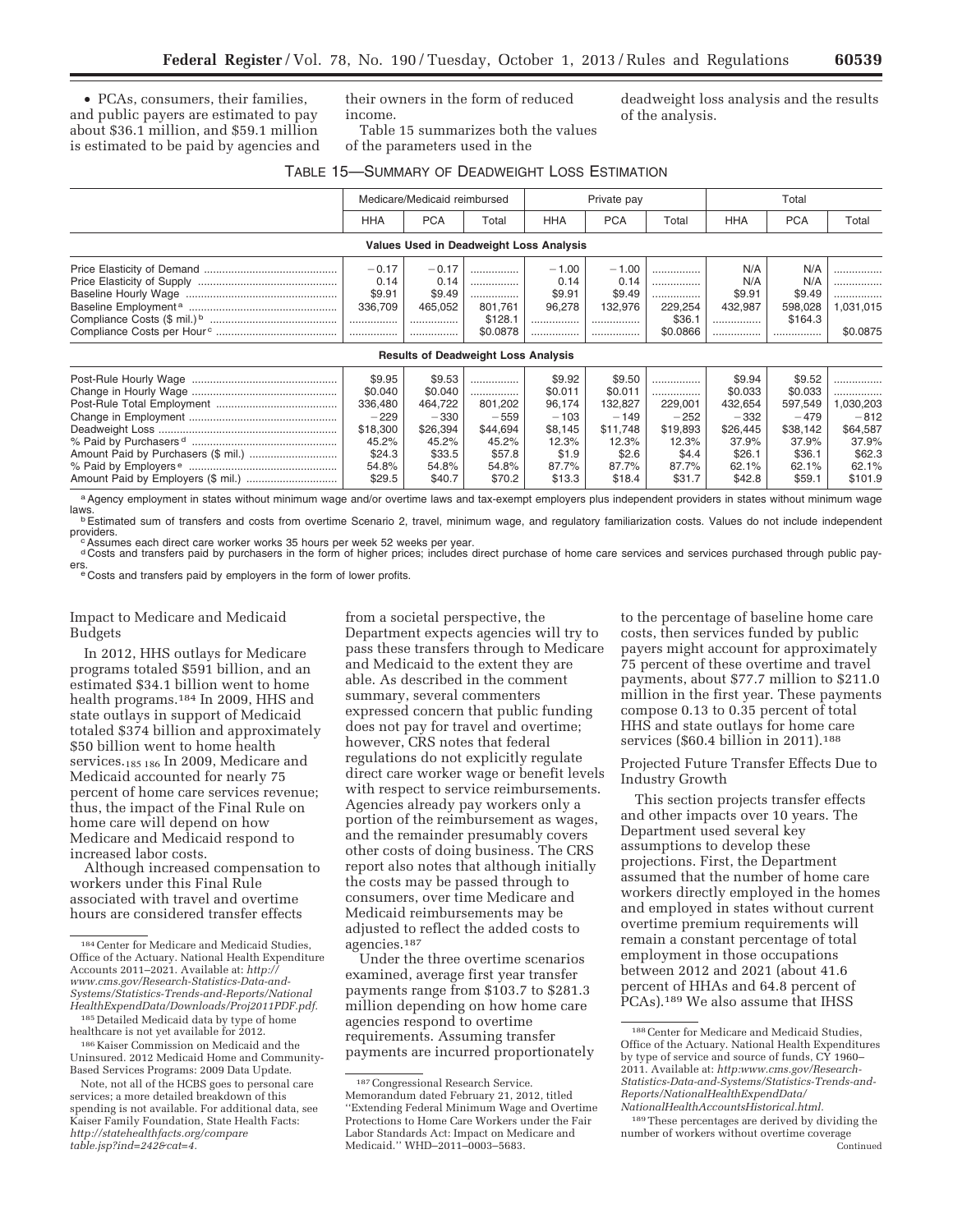employment grows at the same rate as HHA and PCA employment, and that 70 percent of IHSS workers care for family members.

Second, the Department also maintained the assumptions that 12 percent of HHAs and PCAs exceed 40 hours worked per week and that 10 percent of these direct care workers work 6.4 hours of overtime per week while 2 percent work 21.0 hours of overtime per week. We assume IHSS workers exceeding 40 hours per week remain a constant percent of total IHSS workers. These overtime assumptions are identical to those used to estimate costs and transfers for the Year 1 baseline analysis.

Third, consistent with the baseline analysis, we project three overtime scenarios. In these scenarios, employers adjust schedules as follows:

• OT Scenario 1: Employers adjust the hours worked and pay workers an overtime premium for 60 percent of the overtime hours worked prior to the rule.

• OT Scenario 2: Employers adjust the hours worked and pay workers an overtime premium for 40 percent of the overtime hours worked prior to the rule.

• OT Scenario 3: Employers adjust the hours worked and limit overtime hours to 10 percent of the overtime hours worked prior to the rule.

Finally, we continue to estimate travel time pay as 19.2 percent of overtime evaluated at 100 percent of baseline overtime hours worked.

The Department excluded potential transfer effects associated with the minimum wage provision from the projections because the number of workers earning less than the minimum wage has declined steadily, to the point of being at or near zero, as nominal wages have increased: thus, the Department estimates that the minimum wage provisions of this Final Rule will have negligible impact if the federal

minimum wage stays at its current level. As previously discussed, based on the infrequency with which Congress historically has enacted updates to the minimum wage, the Department did not assume any minimum wage increase in the analysis. Although the Department expects that the parameters used in this analysis will not remain constant through 2021, it has insufficient information on which to base estimates of how these key variables might change over time. Therefore, maintaining the assumptions used in the Year 1 analysis provide the best basis for projecting future costs and transfer effects.

Based on the data and assumptions described in this section, and the employment and wage projections in Table 13, Table 16 presents the Department's projections through 2021 of overtime and travel time compensation attributable to the revisions to the companionship regulations in this Final Rule.

| TABLE 16-PROJECTED HHA AND PCA OVERTIME HOURS, OVERTIME COMPENSATION AND TRAVEL TIME COMPENSATION |  |
|---------------------------------------------------------------------------------------------------|--|
| ATTRIBUTABLE TO FINAL RULE, 2012-2021 <sup>a</sup>                                                |  |

| Overtime hours worked<br>(millions) |            |            |            |            | Overtime and travel time compensation<br>(millions) |            |        |  |
|-------------------------------------|------------|------------|------------|------------|-----------------------------------------------------|------------|--------|--|
| Year                                | Scenario 1 | Scenario 2 | Scenario 3 | Scenario 1 | Scenario 2                                          | Scenario 3 | Travel |  |
|                                     |            |            |            |            | <b>Nominal Dollars</b>                              |            |        |  |
| 2012                                | 48.1       | 32.1       | 8.0        | \$247.0    | \$164.6                                             | \$41.2     | \$78.9 |  |
| 2013                                | 52.1       | 34.8       | 8.7        | 276.9      | 184.6                                               | 46.1       | 88.5   |  |
| 2014                                | 56.2       | 37.4       | 9.4        | 308.3      | 205.5                                               | 51.4       | 98.5   |  |
| 2015                                | 60.2       | 40.1       | 10.0       | 341.1      | 227.4                                               | 56.8       | 109.0  |  |
| 2016                                | 64.2       | 42.8       | 10.7       | 375.3      | 250.2                                               | 62.6       | 120.0  |  |
| 2017                                | 68.2       | 45.5       | 11.4       | 411.0      | 274.0                                               | 68.5       | 131.4  |  |
| 2018                                | 72.2       | 48.2       | 12.0       | 448.1      | 298.7                                               | 74.7       | 143.2  |  |
| 2019                                | 76.3       | 50.8       | 12.7       | 486.6      | 324.4                                               | 81.1       | 155.5  |  |
|                                     | 80.3       | 53.5       | 13.4       | 526.6      | 351.0                                               | 87.8       | 168.3  |  |
| 2021                                | 84.3       | 56.2       | 14.0       | 568.0      | 378.6                                               | 94.7       | 181.5  |  |
|                                     |            |            |            |            | Inflation-Adjusted Dollars <sup>b</sup>             |            |        |  |
|                                     | 48.1       | 32.1       | 8.0        | \$244.2    | \$162.8                                             | \$40.7     | \$78.1 |  |
| 2013                                | 52.1       | 34.8       | 8.7        | 270.7      | 180.5                                               | 45.1       | 86.5   |  |
| 2014                                | 56.2       | 37.4       | 9.4        | 297.9      | 198.6                                               | 49.7       | 95.2   |  |
| 2015                                | 60.2       | 40.1       | 10.0       | 325.8      | 217.2                                               | 54.3       | 104.1  |  |
| 2016                                | 64.2       | 42.8       | 10.7       | 354.4      | 236.3                                               | 59.1       | 113.3  |  |
| 2017                                | 68.2       | 45.5       | 11.4       | 383.6      | 255.8                                               | 63.9       | 122.6  |  |
| 2018                                | 72.2       | 48.2       | 12.0       | 413.5      | 275.6                                               | 68.9       | 132.2  |  |
| 2019                                | 76.3       | 50.8       | 12.7       | 443.9      | 295.9                                               | 74.0       | 141.9  |  |
| 2020                                | 80.3       | 53.5       | 13.4       | 474.8      | 316.5                                               | 79.1       | 151.8  |  |
|                                     | 84.3       | 56.2       | 14.0       | 506.2      | 337.5                                               | 84.4       | 161.8  |  |

a Calculations based on employment and wage data in Table 13 and specified assumptions. b Inflation estimates based on 10-year average change in PPI for Home Health Services.

The Department projects that paid overtime hours will increase from 48.1 million to 84.3 million between 2012 and 2021 with a consequent increase in overtime compensation from \$247.0

million to \$568.0 million (OT Scenario 1). This corresponds to a \$244.2 to \$506.2 million increase in inflationadjusted overtime compensation. In OT Scenario 2, overtime compensation is

projected to increase from \$162.8 million to \$337.5 million in inflationadjusted dollars. Assuming employers only cover 10 percent of overtime, and the other 90 percent of overtime hours

HHAs plus 820,630 PCAs). Specifically, for HHAs, the source of the percentage is 385,115/924,660 and

<sup>(917,039</sup> total; 385,115 HHAs plus 531,924 PCAs) by the total employment (1.75 million; 924,660

for PCAs, it is 531,923/820,630 (see Table 8).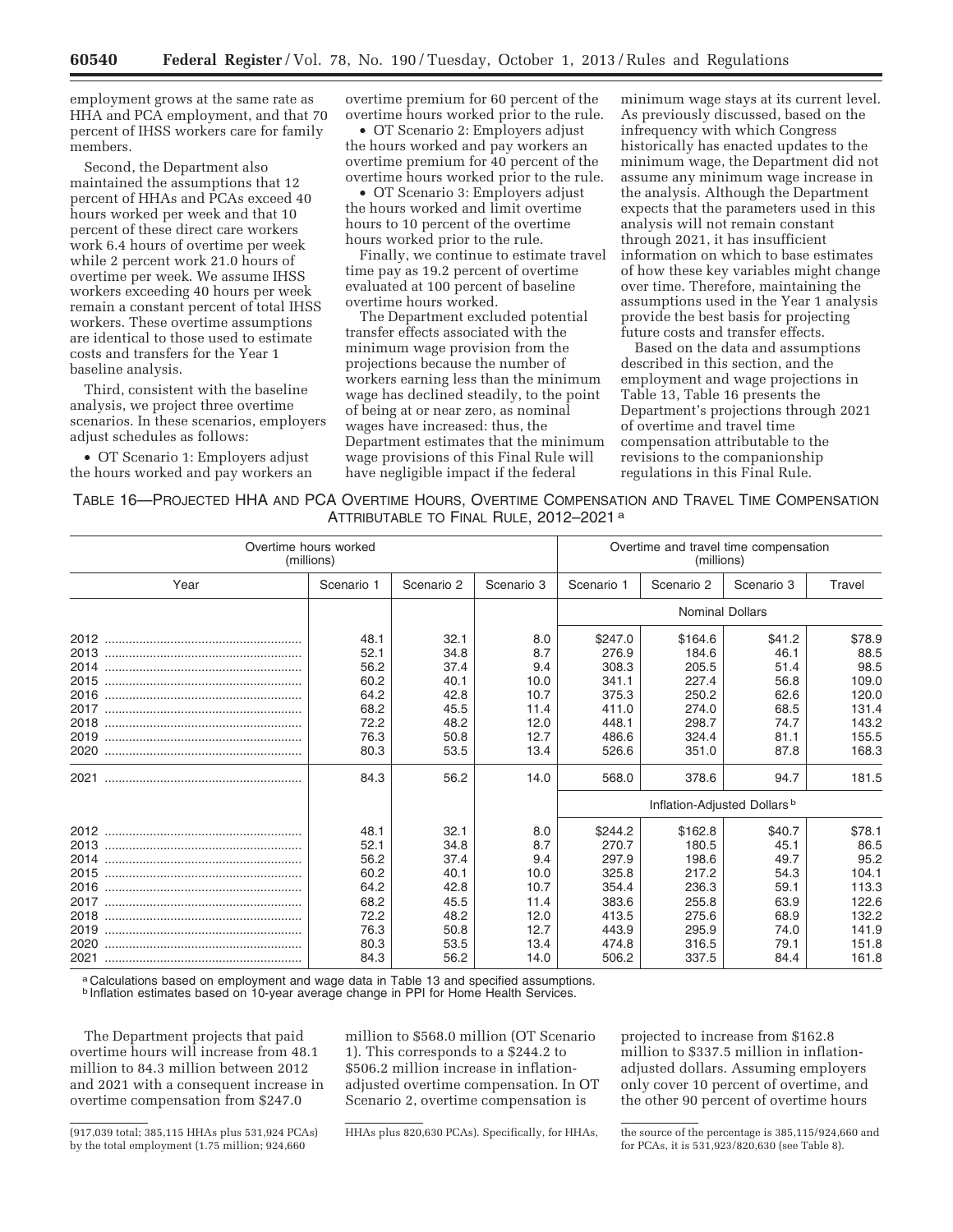are eliminated through scheduling changes and/or hiring additional workers (OT Scenario 3), the projected increase ranges from \$40.7 million to \$84.4 million in inflation-adjusted dollars. Travel time compensation is projected to increase from \$78.1 million to \$161.8 million in inflation-adjusted dollars over that same period.

To place these projected future transfer effects resulting from the Final Rule in context, the Department compared nominal transfer effects to projected Medicare and Medicaid spending over the same period. The Centers for Medicare & Medicaid Services report that in 2012 Medicare

expenditures totaled \$590.8 billion, while Medicaid expenditures were \$458.9 billion; \$34.1 billion of Medicare and \$29.7 billion of Medicaid expenditures were spent on the provision of home care services.190 By 2021, annual Medicare and Medicaid expenditures are projected to total \$1,964 billion of which annual home care expenditures under both programs might increase to \$126 billion .

After adjusting projected overtime and travel transfer effects, the Department expects that these incremental transfers will compose 0.40 percent of projected Medicare and Medicaid Home Health Care

expenditures under OT Scenario 1, 0.30 percent under Scenario 2, and 0.154 percent of those expenditures under OT Scenario 3. Table 17 summarizes the projected National Health Care budgets, incremental payments attributable to the Final Rule, and those payments as a percent of National Health Care expenditures from 2012 through 2021. Projected overtime and travel payments resulting from the rule account for a similar, but slightly larger, percentage of National Home Health Care (i.e., all U.S. public and private home health care spending) than they do for public spending programs on home care.

| Table 17—Projected Overtime and Travel Time Compensation as Percent of Projected National Home |  |                          |  |  |  |
|------------------------------------------------------------------------------------------------|--|--------------------------|--|--|--|
|                                                                                                |  | HEALTH CARE EXPENDITURES |  |  |  |

|      | Projected<br>expenditures<br>(billions) $a b$ |                        | Adjusted overtime & travel time<br>compensation in nominal dollars<br>(millions) |                    |                                                               | OT & Travel<br>as % projected home health care |                  |      |
|------|-----------------------------------------------|------------------------|----------------------------------------------------------------------------------|--------------------|---------------------------------------------------------------|------------------------------------------------|------------------|------|
| Year | Total                                         | Home<br>health<br>care | OT 1 +<br>Travel                                                                 | OT 2 $+$<br>Travel | OT $2 +$<br>OT 1 $+$<br>OT $3+$<br>Travel<br>Travel<br>Travel |                                                | $OT3+$<br>Travel |      |
| 2012 | \$2,809                                       | \$77.5                 | \$326.5                                                                          | \$244.2            | \$120.7                                                       | 0.42                                           | 0.31             | 0.16 |
| 2013 | 2.915                                         | 81.9                   | 366.0                                                                            | 273.7              | 135.3                                                         | 0.45                                           | 0.33             | 0.17 |
| 2014 | 3,130                                         | 88.3                   | 407.4                                                                            | 304.7              | 150.5                                                         | 0.46                                           | 0.34             | 0.17 |
| 2015 | 3,308                                         | 94.5                   | 450.7                                                                            | 337.0              | 166.5                                                         | 0.48                                           | 0.36             | 0.18 |
| 2016 | 3,514                                         | 101.2                  | 495.9                                                                            | 370.8              | 183.1                                                         | 0.49                                           | 0.37             | 0.18 |
| 2017 | 3,723                                         | 108.4                  | 543.0                                                                            | 406.0              | 200.5                                                         | 0.50                                           | 0.37             | 0.19 |
| 2018 | 3,952                                         | 117.1                  | 591.9                                                                            | 442.6              | 218.5                                                         | 0.51                                           | 0.38             | 0.19 |
| 2019 | 4.207                                         | 126.6                  | 642.8                                                                            | 480.6              | 237.3                                                         | 0.51                                           | 0.38             | 0.19 |
| 2020 | 4.487                                         | 137.0                  | 695.5                                                                            | 520.0              | 256.7                                                         | 0.51                                           | 0.38             | 0.19 |
| 2021 | 4.781                                         | 148.3                  | 750.2                                                                            | 560.8              | 276.9                                                         | 0.51                                           | 0.38             | 0.19 |

a Centers for Medicare and Medicaid Studies, Office of the Actuary, National Health Expenditure Projections, 2011–2021. Available at: http:// www.cms.gov/Research-Statistics-Data-and-Systems/Statistics-Trends-and-Reports/NationalHealthExpendData/Downloads/Proj2011PDF.pdf.<br>"National Health Care" indicates all U.S. public and private health care spending, as tabul

The Department also projected deadweight loss and employment impacts over 10 years. These projections are calculated maintaining the assumptions concerning the market

shares and the price elasticities of supply and demand discussed in the first year deadweight loss analysis and projected overtime and travel time compensation presented in Table 16.

The Department's calculated deadweight loss and employment impacts over 10 years are summarized in Table 18.

| TABLE 18-PROJECTED DEADWEIGHT LOSS AND EMPLOYMENT IMPACTS |  |
|-----------------------------------------------------------|--|
|-----------------------------------------------------------|--|

|                                                            | Other Years<br>$$$ mil.) a<br>Year 1 |                         |                         | Average Annualized Value<br>$($$ mil.) |                         |
|------------------------------------------------------------|--------------------------------------|-------------------------|-------------------------|----------------------------------------|-------------------------|
|                                                            | $$$ mil.)                            | Year 2                  | Year 10                 | 3%<br><b>Real Rate</b>                 | 7%<br><b>Real Rate</b>  |
|                                                            | Costs <sup>h</sup>                   |                         |                         |                                        |                         |
| Regulatory Familiarization:<br>Hiring Costs <sup>b</sup> : | \$6.9<br>\$5.4<br>\$8.4              | \$0.6<br>\$2.8<br>\$0.8 | \$0.6<br>\$3.6<br>\$0.8 | \$1.3<br>\$3.4<br>\$1.6                | \$1.4<br>\$3.5<br>\$1.8 |

<sup>190</sup>The 2009 Medicaid home care expenditures of \$50 billion cited earlier in the report is composed of three types of programs: Home Health, Personal Care Services, and HCBS 1915 waiver programs. These data are compiled retrospectively by the Kaiser Commission on Medicaid and the Uninsured, and the Department believes that spending in these three types of programs best

characterizes Medicaid home health expenditures. CMS Office of the Actuary classifies home health care expenditures somewhat differently in its National Health Expenditures Projections; in 2009 the NHE value for home health care was about half the Kaiser value at \$24.3 billion. The Department chose to use the official CMS projections for home health care for consistency in methodology with all other expenditure projections used in this section and presented in Table 17. The Department believes these projections underestimate future Medicaid home health expenditures; however, note that if larger projected values were used in the analysis, the impacts presented in Table 17 would be proportionately smaller.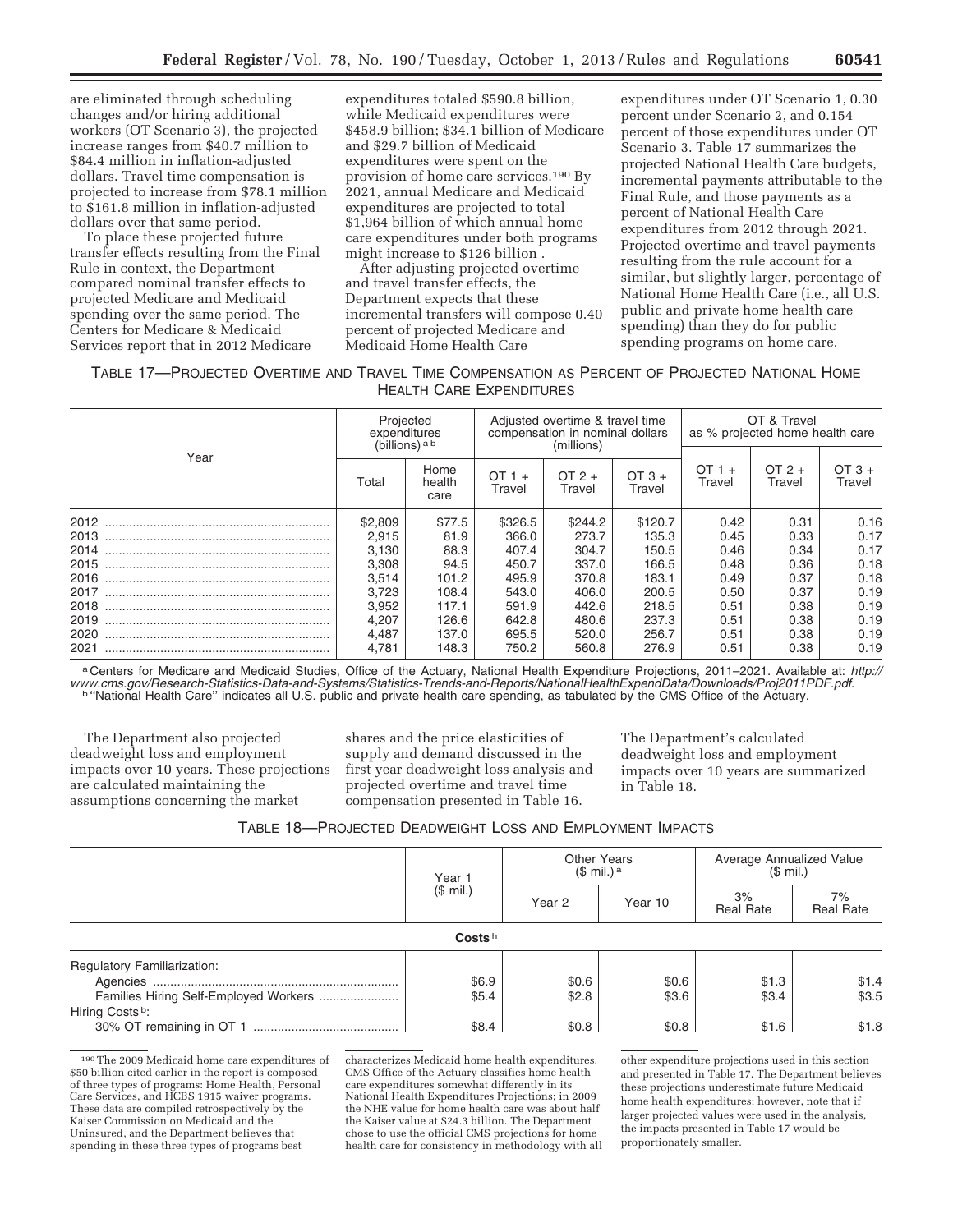|                     | Year 1                                 | <b>Other Years</b><br>$$$ mil.) a |         | Average Annualized Value<br>$($$ mil.) |                        |
|---------------------|----------------------------------------|-----------------------------------|---------|----------------------------------------|------------------------|
|                     | $($$ mil.)                             | Year 2                            | Year 10 | 3%<br><b>Real Rate</b>                 | 7%<br><b>Real Rate</b> |
|                     | \$8.4                                  | \$0.8                             | \$0.8   | \$1.6                                  | \$1.8                  |
|                     | \$6.3                                  | \$0.6                             | \$0.6   | \$1.2                                  | \$1.3                  |
|                     | \$20.6                                 | \$4.2                             | \$5.0   | \$6.4                                  | \$6.7                  |
|                     | \$20.6                                 | \$4.2                             | \$5.0   | \$6.4                                  | \$6.7                  |
|                     | \$18.6                                 | \$4.0                             | \$4.8   | \$6.0                                  | \$6.2                  |
|                     | <b>Transfers</b>                       |                                   |         |                                        |                        |
|                     | \$68.1                                 | \$78.1                            | \$151.8 | \$107.1                                | \$104.3                |
| Overtime Scenarios: |                                        |                                   |         |                                        |                        |
|                     | \$213.2                                | \$244.2                           | \$474.8 | \$335.2                                | \$326.3                |
|                     | \$142.1                                | \$162.8                           | \$316.5 | \$223.5                                | \$217.5                |
|                     | \$35.5                                 | \$40.7                            | \$79.1  | \$55.9                                 | \$54.4                 |
|                     | <b>Total Transfers by Scenario</b>     |                                   |         |                                        |                        |
|                     | \$281.3                                | \$322.3                           | \$626.5 | \$442.3                                | \$430.5                |
|                     | \$210.2                                | \$240.9                           | \$468.3 | \$330.6                                | \$321.8                |
|                     | \$103.7                                | \$118.8                           | \$230.9 | \$163.0                                | \$158.7                |
|                     | Deadweight Loss (\$ millions)          |                                   |         |                                        |                        |
|                     | \$0.116                                | \$0.132                           | \$0.257 | \$0.182                                | \$0.177                |
|                     | \$0.065                                | \$0.074                           | \$0.144 | \$0.101                                | \$0.099                |
|                     | \$0.016                                | \$0.018                           | \$0.035 | \$0.025                                | \$0.024                |
|                     | Total Cost of Regulations <sup>f</sup> |                                   |         |                                        |                        |
|                     | \$20.8                                 | \$4.3                             | \$5.2   | \$6.6                                  | \$6.8                  |
|                     | \$20.7                                 | \$4.2                             | \$5.1   | \$6.5                                  | \$6.8                  |
|                     | \$18.6                                 | \$4.0                             | \$4.8   | \$6.0                                  | \$6.2                  |
|                     | Disemployment (number of workers)      |                                   |         |                                        |                        |
|                     | 1,086                                  | 1,184                             | 1,976   | 1,531                                  | (a)                    |
|                     | 812                                    | 885                               | 1,477   | 1,144                                  | (9)                    |
|                     | 400                                    | 436                               | 728     | 564                                    | (9)                    |
|                     | Benefits from Reduced Turnover bf      |                                   |         |                                        |                        |
|                     | \$40.3                                 | \$34.9                            | \$30.9  | \$33.8                                 | \$34.1                 |
|                     | \$30.2                                 | \$24.7                            | \$20.7  | \$23.6                                 | \$23.9                 |
|                     | \$14.9                                 | \$10.7                            | \$7.7   | \$9.9                                  | \$10.1                 |
|                     | Net Benefits <sup>f</sup>              |                                   |         |                                        |                        |
|                     | \$19.6                                 | \$30.6                            | \$25.7  | \$27.3                                 | \$27.3                 |
|                     | \$9.4                                  | \$20.5                            | \$15.5  | \$17.1                                 | \$17.1                 |
|                     |                                        |                                   |         |                                        |                        |

## TABLE 18—PROJECTED DEADWEIGHT LOSS AND EMPLOYMENT IMPACTS—Continued

<sup>b</sup>We use three scenarios under which agencies redistribute overtime hours to either current part-time workers or new hires to manage overtime costs: 40 percent of overtime hours are redistributed under OT Scenario 1, 60 percent under OT Scenario 2, and 90 percent under OT Scenario 3. Of this redistributed overtime, various percentages are redistributed to part-time workers and new hires: New hires constitute 30 percent of redistributed hours under OT Scenario 1 (12 percent of total overtime), 20 percent under OT Scenario 2 (12 percent of total), and 10 percent

under OT Scenario 3 (9 percent of total).<br>°Of the total, about 31 percent (e.g., \$66.6 million in Year 1) is attributable to IHSS direct care workers; 30 percent of IHSS costs (e.g., \$20.0 million in Year 1) are included in the turnover and deadweight loss analyses.<br><sup>d</sup>Of the total, about 31 percent (e.g., \$44.4 million in Year 1) is attributable to IHSS direct care workers; 30 percent of IHSS costs (e.g., \$

million in Year 1) are included in the turnover and deadweight loss analyses.<br>eOf the total, about 31 percent (e.g., \$11.1 million in Year 1) is attributable to IHSS direct care workers; 30 percent of IHSS costs (e.g., \$3.

f Results based on the combination of overtime scenario and hiring costs presented under Hiring Costs.

<sup>g</sup> Simple average over 10 years.

h Excludes paperwork burden, estimated in Section V.

Average annualized minimum wage, overtime premium, and travel time compensation range from \$158.7 million pay overtime wage premiums using a 7

to \$430.5 million per year based on how employers adjust to the requirement to

percent discount rate. These transfers are projected to cause average annualized deadweight loss ranging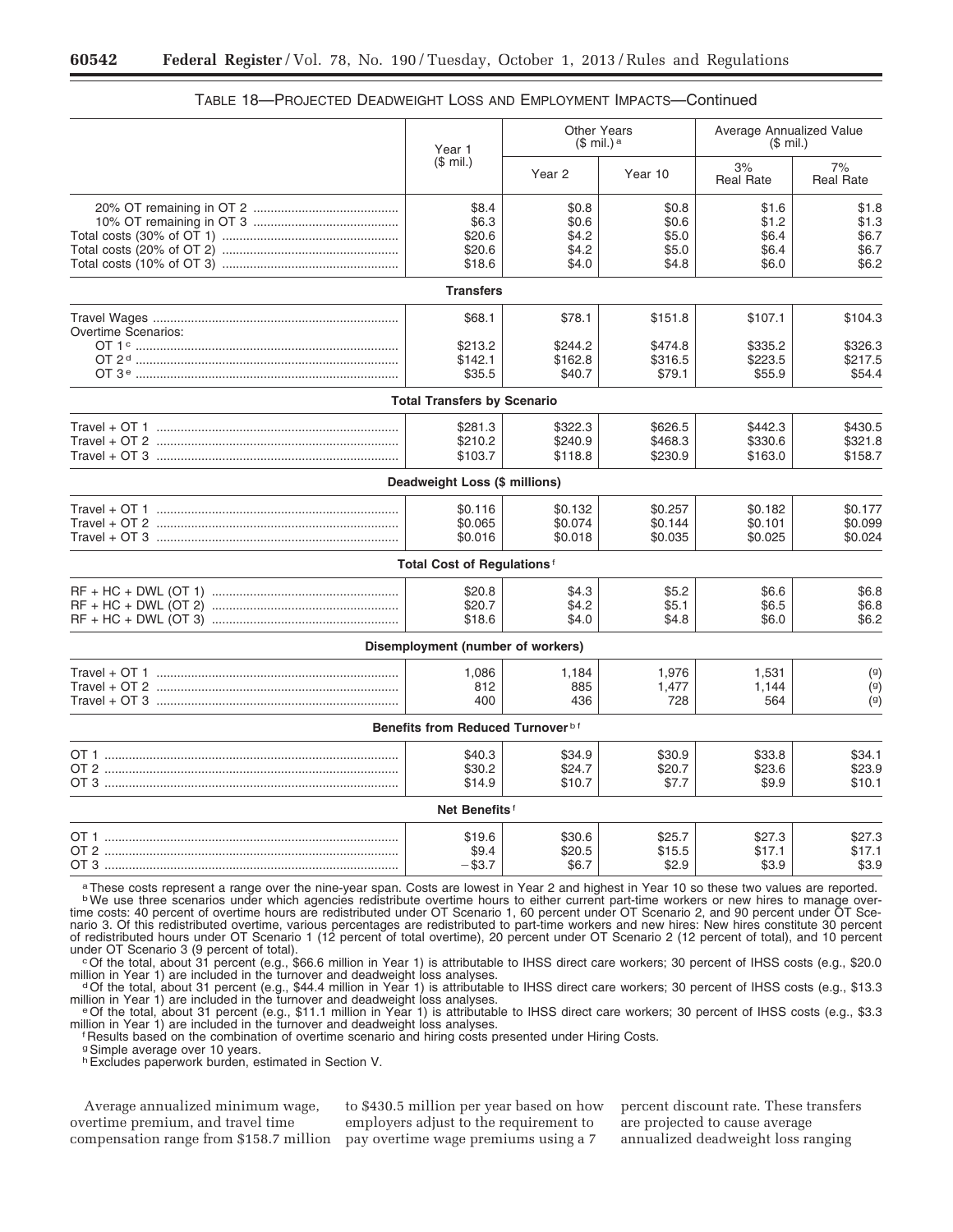from \$24,000 to \$177,000 per year. These transfers are also projected to cause disemployment impacts ranging from 564 to 1,531 workers per year. In general, approximately 70 percent of deadweight loss and disemployment occurs in the publicly funded market and 30 percent in the private pay market.

#### Non-Monetized Projected Impacts

Two additional aspects of home care services might be affected by the rule. The rule might result in increased purchases of home care services through informal arrangements with independent providers and, although the hours of care received by consumers might be unaffected by the increased costs of care, additional caregivers may be required to provide the same number of hours of services. These additional aspects are discussed in turn below.

#### Independent Providers

An unknown number of consumers receive home care services through more informal arrangements with care provided by independent providers. Here, informal agreements are reached between the consumer (or consumer's family) and the direct care worker regarding hours of care and hourly pay rates. Services can be provided at lower cost than when provided through agencies because the independent provider does not incur administrative and overhead costs and may have more flexibility to negotiate on prices and scheduling.

The Final Rule will increase costs to home care agencies that offer services in states where they are not currently required to pay the minimum wage and/ or overtime compensation and an unknown percentage of those costs might be reimbursed by public payers. If the costs are not fully reimbursed, home care agencies might increase the rates they charge consumers, have their profit margin squeezed, or both. If costs are passed through to consumers and their families, they will have incentive to look for lower cost alternatives, such as informal arrangements with independent providers. In addition, workers who desire to work more than 40 hours per week might have opportunities to provide services as independent providers rather than work for multiple agencies. Although the rule might increase incentives on both sides to use informal arrangements with independent providers, there is no information available to project potential changes to that market.

## Continuity of Care

Continuity of care ''is commonly framed as being composed of provider continuity (a relationship between a consumer and provider over time), information continuity (availability and use of data from prior events during current consumer encounters) and management continuity (coherent delivery of care from different doctors).'' 191 In the home care scenario, concerns have been raised that continuity of care, specifically provider continuity, may suffer if employers opt not to pay overtime for direct care workers who, for example, work more than 40 hours per week for a single consumer and the employers instead schedule other direct care workers to provide home care services to that consumer in the same workweek. Some are concerned that a break in the continuity of care may result in a reduction in the quality of care.

The Department understands that home care involves more than the provision of impersonal services; when a direct care worker spends significant time with a consumer in the consumer's home, the personal relationship between direct care worker and consumer can be very important. Certain consumers may prefer to have the same direct care worker(s), rather than a sequence of different direct care workers. The extent to which home care agencies choose to spread employment (hire more direct care workers) rather than pay overtime may cause an increase in the number of direct care workers for a consumer; the consumer may be less satisfied with that care, and communication between direct care workers might suffer, affecting the quality of care for the consumer.192 Alternatively, having additional direct care workers may improve continuity of care by minimizing disruption of care when the primary direct care worker is unavailable due to vacation or being sick.

Continuity of care may suffer from the provision of too few direct care workers. This may occur currently because, as discussed below, an agency can schedule direct care workers without regard for the number of hours worked each week, which may cause increased turnover rates. Although matching consumer and direct care worker in a long-term personal relationship is the ideal for many consumers, it may not be

the norm. Low wages and long, irregular hours may contribute to the high turnover rate in the industry, resulting in low continuity of care. For instance, the turnover rate (those leaving and entering home care work) for workers in the home care industry has been estimated to range from 44 to 65 percent per year.193 Other studies have found turnover rates to be much higher, up to 95 percent 194 and, in some cases, 100 percent annually.195 Thus, many consumers already experience a sequence of different direct care workers, and it is not apparent that the Final Rule will necessarily exacerbate that experience.

Application of the FLSA's minimum wage and overtime compensation protections may reduce turnover rates. Frequent turnover is costly for employers in terms of recruitment costs and training of new direct care workers and also in terms of the likelihood of a reduction of quality care or not being able to provide care at all. The employee turnover rate in this industry is high because of low wages, poor or nonexistent benefits, and erratic and unpredictable hours. Job satisfaction, and the desire to remain in a given position, is highly correlated with wages, workload, and working conditions. Increased pay for the same amount of work and overtime compensation likely would aid in employee retention and attracting new hires. Those employers who choose not to pay overtime would need to spread the hours among their employees, resulting in more consistent work hours for many direct care workers. As one study found, for this low-income workforce, ''higher wages, more hours, and travel cost reimbursement are found to be significantly associated with reduced turnover.'' 196 Another report determined that ''increases in the federal or state minimum wage can make home care employment more

<sup>191</sup> Van Walraven, C., Oake, N., Jennings, A., et al. (2009). The Association Between Continuity of Care and Outcomes: A Systematic and Critical Review. *Journal of Evaluation in Clinical Practice,* 16(5): 947–956.

<sup>192</sup>Brief of Amici Curiae City of New York. 2007.

<sup>193</sup>Seavey and Marquand, 2011, p. 70. WHD– 2011–0003–3514. Also available at: *http:// phinational.org/sites/phinational.org/files/clearing house/caringinamerica-20111212.pdf*.

<sup>194</sup>Zontek, T., Isernhagen, J., Ogle, B. (2009). Psychosocial Factors Contributing to Occupational Injuries Among Direct Care Workers. *American Association of Occupational Health Nurses Journal,*  338–347.

<sup>195</sup>Ashley, A., Butler, S., Fishwick, N. (2010). Home Care Aide's Voices from the Field: Job Experiences of Personal Support Specialists. The Maine Home Care Worker Retention Study. *Home Healthcare Nurse,* 28(7), 399–405.

<sup>196</sup>Morris, L. (2009). Quits and Job Changes Among Home Care Workers in Maine: The Role of Wages, Hours and Benefits. *The Gerontologist,*  49(5), 635–650.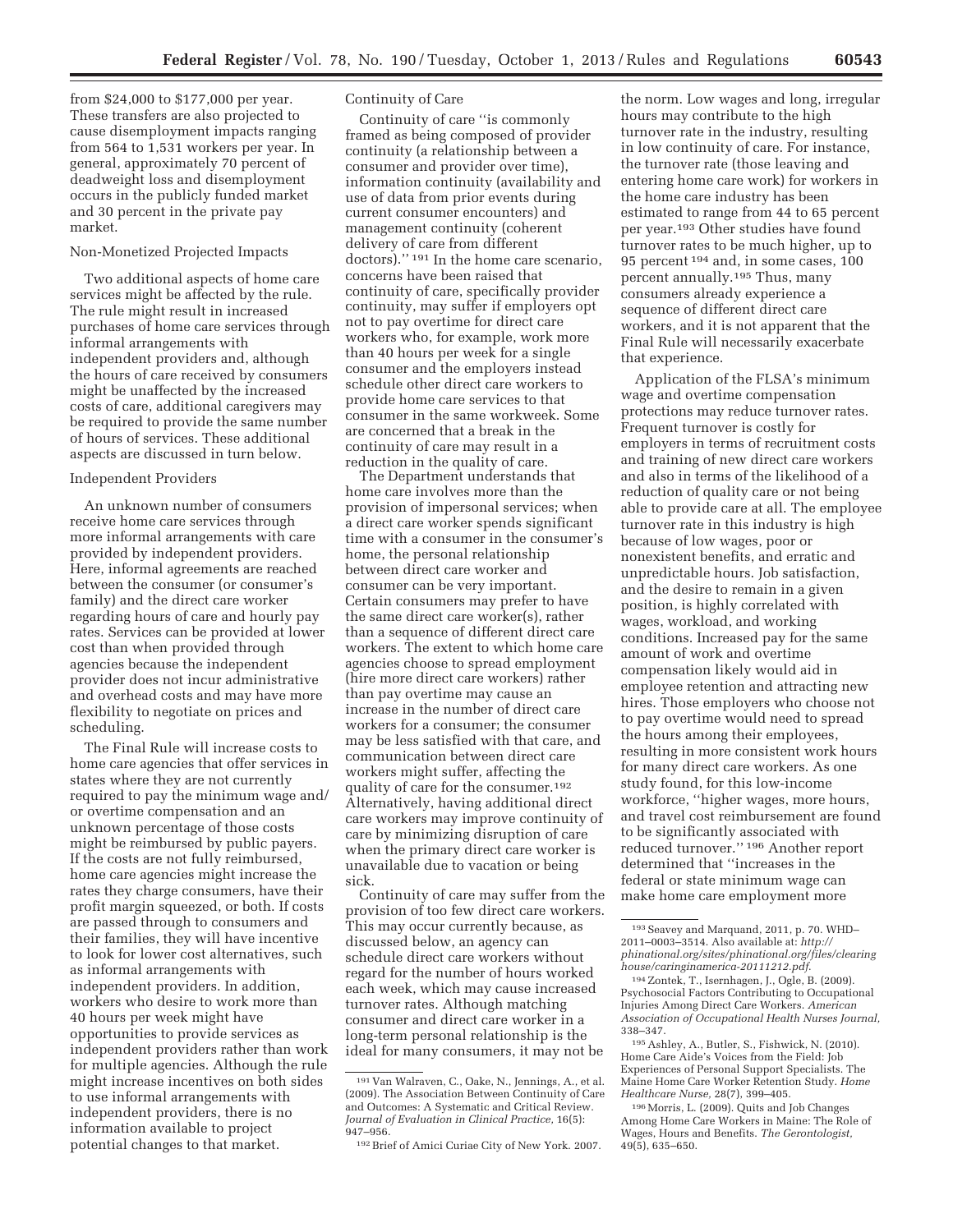desirable.'' 197 This finding was echoed in comments submitted by Steven Edelstein of PHI and the Women's Employment Rights Clinic.

For the estimated 8 to 12 percent of direct care workers who work more than 40 hours per week, only a portion of that percentage likely provides services for the same consumer. Many who work overtime accrue long hours in the service of at least a few consumers, traveling between consumer homes during the workweek. For example, the 2011 Private Duty Homecare Benchmarking Study found that firms with annual revenue greater than \$2 million attribute about 23 percent of weekly billable hours to live-in care (which presumably exceeds 120 hours of paid work per week per consumer), yet the average consumer only receives 25 hours of service per week.198 Thus, if the average consumer receives 25 hours of care per week, yet a disproportionate number of service hours are accrued by the minority of patients receiving 24-hour care, then most consumers must be receiving substantially less than 25 hours of care per week and their direct care workers must be responsible for multiple consumers. Such consumers should probably not lose any continuity of care as a result of agencies spreading some overtime hours to other workers. It is also conceivable that, in a minority of cases, the direct care worker provides home care services around the clock for a stretch of a few days.

Analysis of the NHHAS shows that those direct care workers who typically work overtime work 49 hours per week on average, not including travel time between consumer homes. Provider continuity that results in overtime work has drawbacks. From the aide's perspective, the long work hours can be a burden. For instance, ''shifts beyond the traditional 8 hours have been associated with increased risk of errors, incidents, and accidents.'' 199

Many regard having the same direct care worker for long hours as a cornerstone of ''continuity of care'' and having more direct care workers to cover the same number of direct care worker hours for a consumer as negatively impacting quality of care. As discussed above, however, the opposite may be true. Working extended hours may affect the quality of care that the aide is able to provide and even the aide's own health and well-being.

Furthermore, paying employees below minimum wages, not paying for all hours worked or overtime, and providing no training or benefits is not the only path to financial success for employers in the home care industry. Another business model, in which employees receive training, an overtime wage differential, and health care benefits, has been successful. Cooperative Home Care Associates (CHCA), based in New York, for example, has always paid workers overtime. Although overtime at CHCA is carefully managed, it can still be substantial (e.g., 30 percent or more of employees exceed 40 work hours per week); allowing, even expecting overtime, permits CHCA, however, to use a staffing plan that maintains continuity of care. These policies have driven CHCA's turnover rate far below the industry average, a major factor in its financial success.200 In terms of employee coverage, CHCA cases requiring weekday and weekend coverage are assigned permanent direct care workers who work on alternate weekends. Also, cases requiring 24-hour coverage, seven days per week, are shared among four direct care workers, requiring only some overtime hours.201

Other agencies such as Community Care Systems, Inc., in Springfield, Illinois, have reduced overtime costs by distributing extra hours more evenly among workers through better tracking of work hours. Close monitoring of employee workloads and spreading of work hours also curbed overtime use for Illinois-based Addus HealthCare, one of the nation's largest home care employers. These employers pay overtime even in those states that do not require it, demonstrating that ''wage and hour protections are economically realistic for the industry, and can be achieved without excessive use of costly overtime hours.'' 202 These examples suggest that requiring overtime compensation in this industry does not inevitably cause disruption of employeremployee relationships and direct care worker-consumer relationships leading to higher turnover, discontinuity of consumer care, and increased use of independent providers.

#### Transfer Effects

Perhaps the most visible effect of the Final Rule is the transfer of income from businesses and their owners to workers, and potentially, from one group of workers to another group of workers. In economics, a transfer payment is broadly defined as a redistribution of income in the market system that does not affect total output.

Transfer Effects Associated With Travel Provisions

The Final Rule leads to an unambiguous transfer from employers to employees in those states that currently do not require compensation for travel time—approximately \$68.1 million in Year 1.

Two factors could change the dynamics of this transfer scenario. First, increased wages for compensating travel time might be passed through to consumers in the form of higher prices for home care services. If those higher prices result in consumers finding alternatives to home care services (e.g., accessing independent providers for services), then the income transfer from travel compensation is partially mitigated because the provision of home care services is reduced, resulting in reduced revenues to agencies, and a deadweight loss to the economy. This reduction in demand by households will be less pronounced if the demand for home care services is inelastic (i.e., the hours of home care services purchased does not change significantly when price increases, as in the public pay market). However, the Department's deadweight loss analysis did not show significant reductions in the private pay market for which the price elasticity of demand is much larger than the market for publicly funded care.

Second, the Department expects that over time some of these costs may be reimbursed. To the extent that public payers increase reimbursement rates to cover these costs, the transfer is from the federal and state agencies to workers.

## Transfer Effects Associated With Overtime Provisions

The transfer of income associated with the payment of the overtime differential is more ambiguous. Employers are likely to respond to overtime compensation requirements along a spectrum ranging from (1) reducing overtime work to the extent possible and spreading hours to other workers or hiring new workers to fill the available hours, to (2) maintaining current staffing patterns and paying overtime for all work hours exceeding

<sup>197</sup>Burbridge, L. (1993). The Labor Market for Home Care Workers: Demand, Supply, and Institutional Barriers. *The Gerontologist,* 33(1), 41– 46.

<sup>198</sup>Home Care Pulse. 2011. 2011 Annual Private Duty Home Care Benchmarking Study. Highlights Edition, p. 24.

<sup>199</sup> Keller, S. (2009). Effects of extended work shifts and shift work on patient safety, productivity, and employee health. *American Association of Occupational Health Nurses Journal,* 57(12), 497– 502.

<sup>200</sup>Elsas & Powell, 2011.

<sup>201</sup>NELP report, p. 26.

<sup>202</sup>NELP report, pgs 25–26.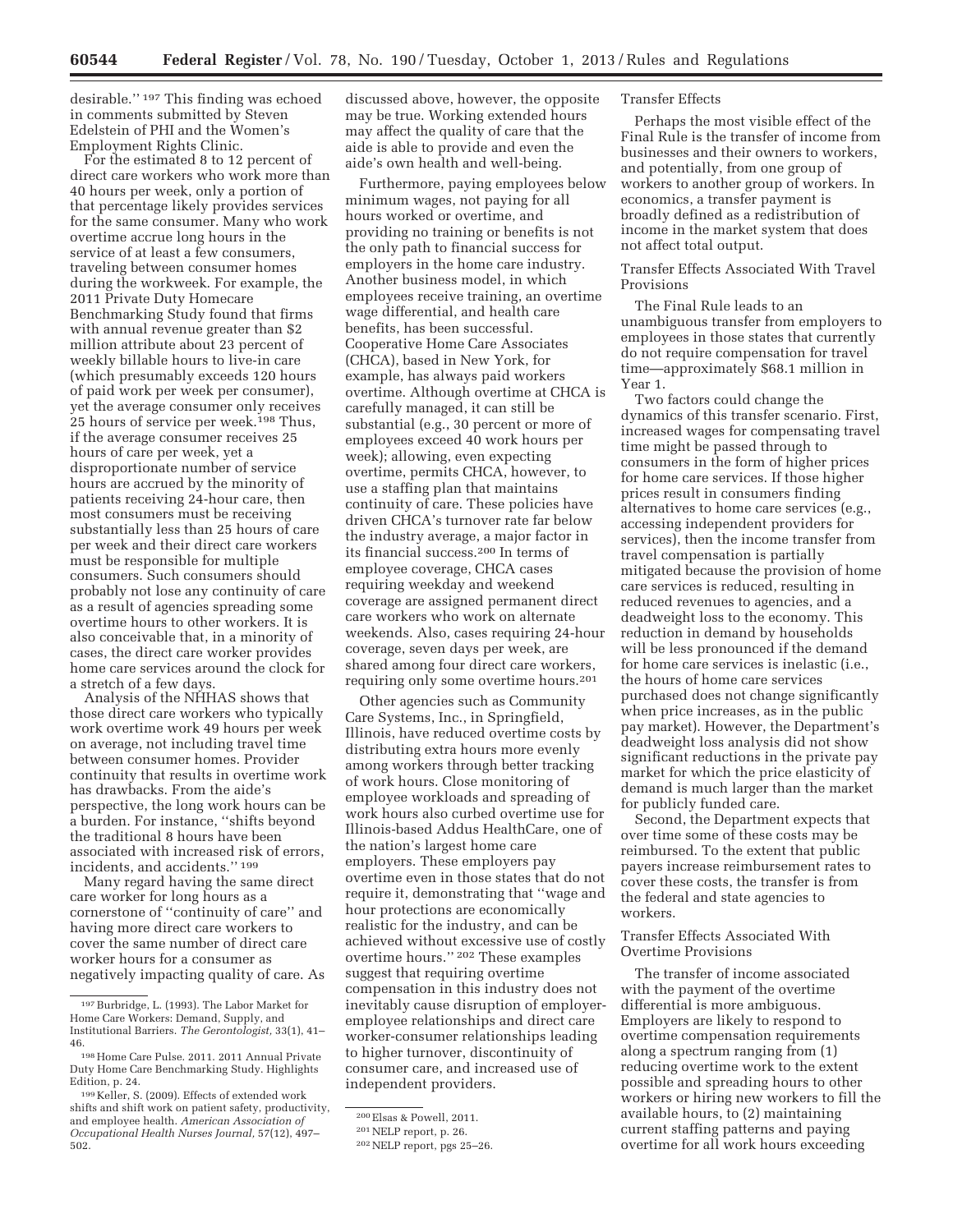40 per week. To the extent that employers choose to pay overtime, the income transfer is from businesses and their owners to workers. However, to the extent that employers eliminate overtime and spread the now available hours to other employees or new hires, the transfer is from worker to worker. Employees who used to exceed 40 hours of work per week will work fewer hours, transferring income to fellow workers who will absorb the extra hours. It is also possible that those employees working more than forty hours per week may distribute those hours among multiple employers.

## Reduced Reliance on Public Assistance

An increase in wages might reduce direct care worker reliance on public assistance programs to meet the needs of their own households. Recent research finds that approximately 50 percent of personal care aides rely on public assistance.203 Almost 90 percent of these workers are women.204

Assuming these workers are in a family consisting of themselves and two children, the average amount of public assistance for such families is about \$10,300.205 In addition, many minimum wage workers also receive food stamps. The federally-assisted Supplemental Nutrition Assistance Program (SNAP, previously referred to as the Food Stamp Program) provided aid to 44.7 million participants in an average month in 2011 with total annual expenditures of \$71.8 billion, an average of \$1,600 in food stamps expenditures per participant.206 This would entail \$4,800 per family for an assumed family of three. In total, the average direct care worker might receive \$15,100 in public assistance and food stamps to provide for her/his family.

Increased wages should reduce demand for public assistance services resulting in a savings to these programs; however, the Department is unable to quantify the savings due to the lack of data on how the benefits of these programs vary with income. The savings associated with the minimum wage provisions under the Final Rule might

be negligible since the Department estimates that no workers currently earn less than the minimum wage. To the extent that the employees' work requires significant travel time and overtime, or added hours of work due to employer schedule adjustments, they will also receive additional income (note that some workers may lose hours or pay as a result of employer schedule adjustments, which may actually increase their reliance on public assistance). The Department did not estimate this portion of the potential economic impact due to uncertainty about the number of workers who would receive compensation for travel time or additional hours of work.

#### *H. Benefits*

This section describes the expected benefits of the changes to the companionship services exemption made by this Final Rule. Potential benefits of this revision to the ''companionship services exemption'' flow from the transfer of regular and overtime wages to workers from their employers, and include: Reduced worker turnover and potentially reduced worker injury rates.

### Reduction in Employee Turnover Rates

Researchers have found that lower wages are associated with higher turnover and lower quality of care, and that increases in wages for direct care workers result in decreased turnover rates.207 Frequent turnover is costly for employers in terms of recruitment costs and training of new direct care workers and also in terms of the likelihood of a reduction in the quality of care or not being able to provide care at all. The employee turnover rate in this industry is high because of low wages, poor or nonexistent benefits, and erratic and unpredictable hours. Job satisfaction, and the desire to remain in a given position, is highly correlated with wages, workload, and working conditions. Increased pay for the same amount of work and overtime compensation likely would aid in employee retention.

Studies estimating the relationship between wage rate and turnover rate often express that relationship as an elasticity—the percentage change in turnover rate associated with a one percent change in the wage rate. Studies have found turnover rates in the home care industry that range from 44 to 95 percent per year, and even approach 100

percent per year.208 Based on the study most relevant to our analysis, the Department judges that the elasticity of the turnover rate with respect to a<br>change in the wage rate is  $-2.17.^{209}$ percent per year.<sup>208</sup> Based on the stumost relevant to our analysis, the Department judges that the elasticity the turnover rate with respect to a change in the wage rate is  $-2.17$ .<sup>209</sup> However, the Department acknowledges that when many agencies are simultaneously increasing wages, the overall impact on turnover might be smaller. Therefore the Department also presents a sensitivity analysis using a that when many agencies are<br>simultaneously increasing wages, the<br>overall impact on turnover might be<br>smaller. Therefore the Department also<br>presents a sensitivity analysis using a<br>smaller turnover elasticity of  $-0.844$ . For the purpose of estimating the impact of the rule on turnover costs, we assume the initial turnover rate is 50 percent. The Department estimates the value of the excess cost to the business of employee turnover as about \$3,000 in 2011 dollars based on Seavey (2004). About 75 percent of this cost is attributable to hiring the replacement worker, while the remainder is attributable to the costs of separation and vacancy.210

The Department estimated the impact of applying the minimum wage and overtime provisions of the FLSA on turnover costs. The Department believes few, if any, direct care workers currently earn less than the minimum wage. Therefore, we project no decline in turnover rates as a result of the minimum wage requirement.

Table 19 also shows the estimated change in turnover costs due to travel reimbursement and overtime compensation in the three overtime scenarios. The Department estimates that the turnover rate will decrease by 1.3 percentage points due to an average increase in compensation of 1.21 percent in OT Scenario 1. This corresponds to a \$40.3 million decrease in turnover costs in Year 1. In OT Scenario 2, the Department calculates that the turnover rate will decrease by 1.0 percentage point due to an average increase in the hourly wage of 0.91 percent, corresponding to a reduction in turnover costs of \$30.2 million. When agencies pay only 10 percent of the current overtime hours (OT Scenario 3), the turnover rate will decrease by 0.5 percentage points due to an average increase in the hourly wage of 0.45 percent; this corresponds to a \$14.9 million reduction in Year 1 turnover costs.

<sup>203</sup>Seavey and Marquand, 2011, p. 58. WHD– 2011–0003–3514. Also available at: *http:// phinational.org/sites/phinational.org/files/clearing house/caringamerica-20111212.pdf*.

<sup>204</sup>Seavey and Marquand, 2011, p. 10. WHD– 2011–0003–3514. *http://phinational.org/sites/ phinational.org/files/clearinghouse/caringin america-20111212.pdf* 

<sup>205</sup>TANF Eighth Annual Report to Congress. 206Characteristics of Supplemental Nutrition

Assistance Program Households: Fiscal Year 2011, U.S. Department of Agriculture, Food and Nutrition Service, November 2012. Available at: *http:// www.fns.usda.gov/ora/MENU/Published/ snap?FILES/Participation/2011Characteristics.pdf*.

<sup>207</sup>Powers, E., Powers, N. (2010). Causes of Caregiver Turnover and the Potential Effectiveness of Wage Subsidies for Solving the Long-Term Care Workforce 'Crisis.' *The B.E. Journal of Economic Analysis & Policy* 10(1): Article 5.

<sup>208</sup>PHI 2010a; Zontek, T., Isernhagen, J., Ogle, B., (2009); Ashley, A., Butler, S., Fishwick, N., (2010).

<sup>209</sup>The study most comparable used data from the San Francisco County home care workers (Howes, C. (2005). Living Wages and Retention of Homecare Workers in San Francisco. *Industrial Relations: A Journal of Economy and Society.* 44(1): 139–163).

<sup>210</sup>Seavey, D. 2004. The Cost of Frontline Turnover in Long-Term Care. Washington, DC: IFAS/AAHSa, p. 11. Available at: *http:// phinational.org/sites/phinational.org/files/clearing house/TOCostReport.pdf.*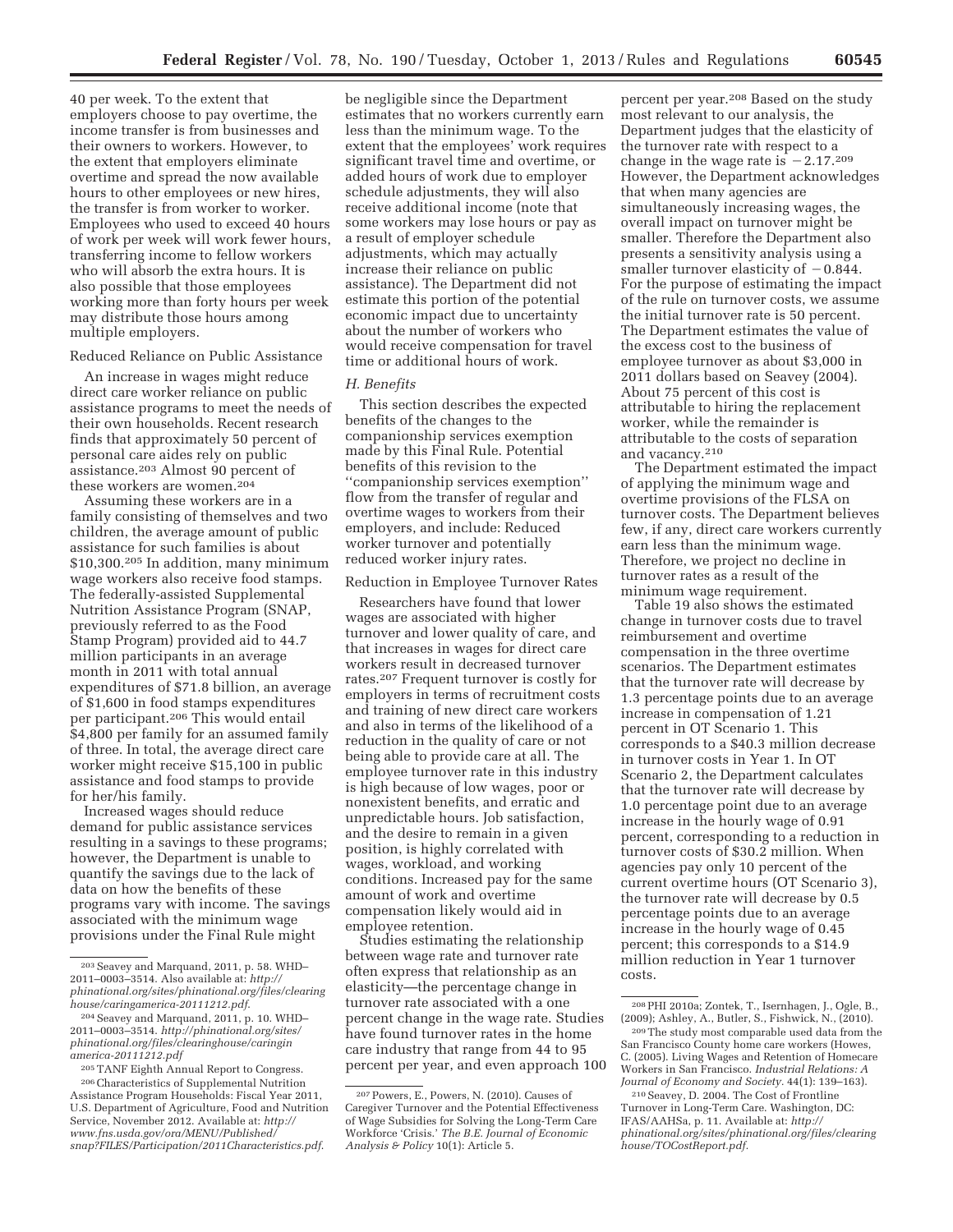# TABLE 19—YEAR 1 IMPACT ON TURNOVER COSTS

|                                                              | Initial values                                                     | <b>Resulting values</b>                                                      |
|--------------------------------------------------------------|--------------------------------------------------------------------|------------------------------------------------------------------------------|
| Application of the minimum wage provision                    |                                                                    |                                                                              |
|                                                              | 50.0%                                                              | 45.6%                                                                        |
|                                                              | \$0.0                                                              | \$0.0<br>\$0.0                                                               |
| Application of the overtime provision                        |                                                                    |                                                                              |
| OT Scenario 1 <sup>b</sup> :<br>OT Scenario 2 <sup>b</sup> : | 50.0%<br>1,031,015<br>\$1,534.6<br>50.0%<br>1,031,015<br>\$1,534.6 | 48.7%<br><br>\$1,494.3<br>$-$ \$40.3<br>49.0%<br><br>\$1,504.5<br>$-$ \$30.2 |
| OT Scenario 3 <sup>b</sup> :                                 | 50.0%<br>1,031,015<br>\$1,534.6                                    | 49.5%<br>\$1,519.8<br>$-$ \$14.9                                             |

a Because no workers are currently believed to be paid less than minimum wage, no reduction in turnover costs is attributed to the minimum<br>wage provision.

<sup>b Thi</sup>s analysis is performed on the same basis as the deadweight loss analysis (e.g., the same pool of workers, and overtime and travel time<br>compensation).

 $\sigma$  The change in annual turnover cost is the reduction in turnovers (13,552) multiplied by the estimate of the cost per turnover.

<sup>d</sup>The change in annual turnover cost is the reduction in turnovers (10,129) multiplied by the estimate of the cost per turnover.

eThe change in annual turnover cost is the reduction in turnovers (4,994) multiplied by the estimate of the cost per turnover.

The first column in Table 20 presents the estimated net impact on turnover in Year 1 due to travel and overtime in each of the overtime scenarios. For OT Scenario 1, combining the impacts on turnover costs due to the application of overtime regulations shown in Table 19 above yields an estimated reduction in turnover costs of \$40.3 million. The Department estimates that OT Scenario 2 corresponds to a \$30.2 million decrease in costs, while OT Scenario 3 corresponds to a \$14.9 million decrease in costs.

Table 20 also summarizes the total impact on turnover costs for Years 1 and 10. Based on the Department's estimation of the growth in overtime hours, agencies will need to continue to hire workers to cover these additional hours in subsequent years. The annual turnover rate will remain at the lower rate, while the total number of

employees is larger in each subsequent year due to the hiring of additional workers to cover some of the overtime hours; these additional workers would not have been hired in the absence of the overtime requirement. Thus, the absolute number of turnovers per year is increasing because the lower turnover rate is partly offset by the larger number of workers to whom it is applied. This reduces the annual savings attributable to the reduced turnover rate. Employers will continue to accrue cost savings due to reduced turnover, but those savings will be diminishing over time due to the increased employment. The Department calculates the net impact on annual turnover costs by subtracting the turnover cost associated with the initial 1.03 million positions and 50 percent turnover rate from the turnover costs based on the increased number of positions but decreased turnover rate as

estimated in Year 1. The growth in the number of workers depends on agencies' allocation of the additional overtime hours among paying the overtime premium, hiring new workers, and distributing the hours over existing workers. Within the three overtime scenarios, the Department considers three proportions of the remaining overtime hours covered by new hires as discussed in the hiring costs section— 30 percent, 20 percent, and 10 percent. Using a 7 percent real discount rate, the annualized decrease in turnover costs will range from \$34.1 to \$38.3 million per year in OT Scenario 1. In OT Scenario 2, the annualized decrease in turnover costs will range from \$20.7 to \$27.0 million each year. In OT Scenario 3, the annualized decrease in turnover costs will range from \$0.6 to \$10.1 million each year.

## TABLE 20—SUMMARY OF IMPACT OF CHANGES TO FLSA ON TURNOVER COSTS

| Hiring full-time workers to cover | Year 1<br>$($$ mil.) <sup>a</sup> | Future years<br>$(S \text{ mil.})^b$ |                      | Average annualized value<br>$(S \text{ mil.})$ |                       |  |  |  |  |  |  |
|-----------------------------------|-----------------------------------|--------------------------------------|----------------------|------------------------------------------------|-----------------------|--|--|--|--|--|--|
|                                   |                                   | Year 2                               | Year 10              | 3% Real rate                                   | 7% Real rate          |  |  |  |  |  |  |
| OT Scenario 1                     |                                   |                                      |                      |                                                |                       |  |  |  |  |  |  |
|                                   | $- $40.3$<br>$-40.3$              | $- $34.9$<br>$-36.7$                 | $- $30.9$<br>$-34.1$ | $- $33.8$<br>$-36.0$                           | $-$ \$34.1<br>$-36.2$ |  |  |  |  |  |  |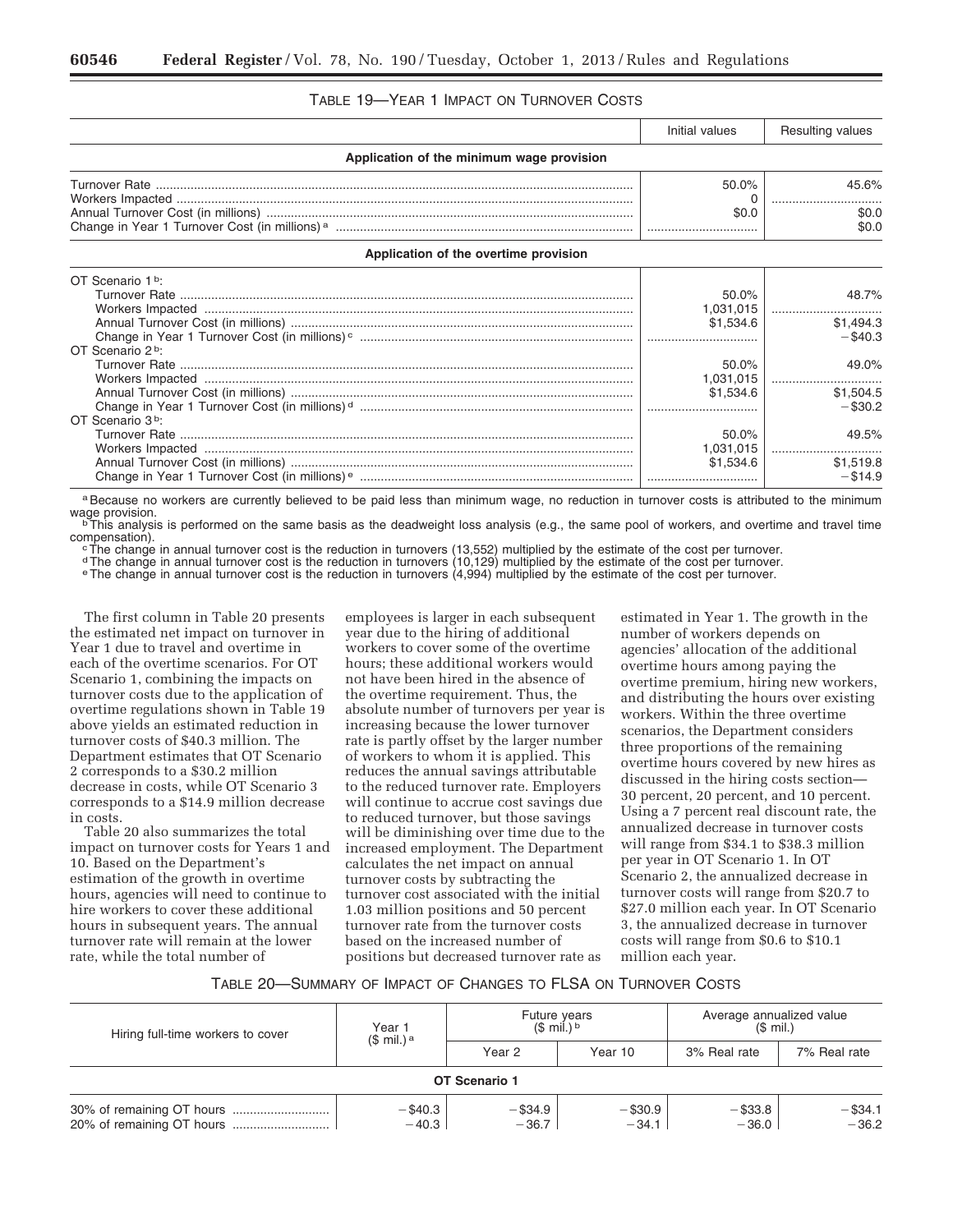|  | TABLE 20—SUMMARY OF IMPACT OF CHANGES TO FLSA ON TURNOVER COSTS—Continued |
|--|---------------------------------------------------------------------------|
|--|---------------------------------------------------------------------------|

| Hiring full-time workers to cover | Year 1                        | Future years                  | $($$ mil.) <sup>b</sup>       | Average annualized value<br>$$$ mil.) |                               |  |
|-----------------------------------|-------------------------------|-------------------------------|-------------------------------|---------------------------------------|-------------------------------|--|
|                                   | $($$ mil.) <sup>a</sup>       | Year 2                        | Year 10                       | 3% Real rate                          | 7% Real rate                  |  |
|                                   | $-40.3$                       | $-38.5$                       | $-37.2$                       | $-38.2$                               | $-38.3$                       |  |
|                                   |                               | OT Scenario 2                 |                               |                                       |                               |  |
|                                   | $-30.2$<br>$-30.2$<br>$-30.2$ | $-22.0$<br>$-24.7$<br>$-27.4$ | $-15.9$<br>$-20.7$<br>$-25.4$ | $-20.3$<br>$-23.6$<br>$-26.9$         | $-20.7$<br>$-23.9$<br>$-27.0$ |  |
|                                   |                               | OT Scenario 3                 |                               |                                       |                               |  |
|                                   | $-14.9$<br>$-14.9$<br>$-14.9$ | $-2.4$<br>$-6.6$<br>$-10.7$   | $-0.5$<br>$-7.7$              | 0.0<br>$-5.0$<br>$-9.9$               | $-0.6$<br>$-5.3$<br>$-10.1$   |  |

a Year 1 estimates are the sum of the impacts on turnover costs due to the application of the overtime provision.

<sup>b</sup>These costs represent a range over the nine-year span. Costs are lowest in Year 2 and highest in Year 10 so these two values are reported.

The Department also performed a sensitivity analysis by repeating the calculations using a turnover elasticity The Department also performed a<br>sensitivity analysis by repeating the<br>calculations using a turnover elastic<br>of  $-0.844^{211}$  With a 7 percent real discount rate, the annualized decrease in turnover costs ranges from \$9.4 to \$13.6 million per year in OT Scenario 1. In OT Scenario 2, average annualized turnover costs are decreased by \$2.2 to \$8.6 million. Under OT Scenario 3, average annualized turnover costs range from a \$1.0 million decrease to an increase of \$8.6 million per year.

The Department notes that the estimates above do not reflect possible offsetting effects related to employees who previously worked overtime and who, as a result of the rule, experience a reduction in their scheduled hours and thus in their compensation. To compensate for their lower earnings, these workers may accept a second job, although this would not affect the turnover rate in a meaningful way. However, if some agencies continue to pay overtime, while a worker's current employer does not, the employee with reduced hours may be more likely to leave, thus resulting in increased turnover in the short-run, although turnover may still decrease in the long run since the worker may be more likely to remain longer with the employer that pays overtime.

Reduction in Worker Injuries and Illnesses

Many studies have shown that extended work hours result in increased fatigue, decreased alertness, and decreased productivity, negatively

affecting employee health and wellbeing. Long work hours in the health care field ''have adverse effects on patient outcomes and increase health care errors and patient injuries.'' 212 For example, nurses working more than 8 hours report more medication errors, falling asleep at work, a decrease in productivity, and impaired critical thinking abilities. The error rates double when nurses work 12.5 or more consecutive hours. A 2004 National Institute for Occupational Safety and Health report evaluated the literature and found studies ''examining 12-hour shifts combined with more than 40 hours of work per week reported increases in health complaints, deterioration in performance, or slower pace of work.'' 213 One study that analyzed 13 years' worth of data and nearly 100,000 job records notes that ''long working hours indirectly precipitate workplace accidents through a causal process, for instance, by inducing fatigue or stress in affected workers.'' 214 It is therefore telling that ''[d]irect care workers have the highest injury rate in the United States, primarily due to work-related musculoskeletal disorders.'' 215 The rate

214 Dembe, A., Erickson J., Delbos, R., et al. 2005. 215Zontek, Isernhagen, and Ogle, 2009. 216NELP report (p. 27, FN45).

of days away from work (work days missed due to on-the-job injuries) for nursing aides, orderlies, and attendants was almost four times greater than the all-worker rate, 449 per 10,000 compared to 113 per 10,000 for all workers.216 One of the results of the FLSA's overtime compensation requirement is that employers may hire more people to work fewer hours each. Doing so in those circumstances where excessive overtime hours are worked may therefore result in fewer injuries and illnesses incurred. On the other hand, a possible effect of this rule is that direct care employees currently working more than 40 hours per week for one employer will spread those hours over multiple employers, which may increase fatigue due to, for example, increased travel time as a result of working for multiple employers; these conflicting theoretical possibilities make the rule's likely impact on injuries and illnesses an empirical question.

The Department looked at total injury numbers and injury rates from the Survey of Occupational Injuries and Illnesses (SOII) of the Bureau of Labor Statistics. To the best of our knowledge, this is the only available database providing data simultaneously on the state and industry level for multiple years. The goal was to determine whether it was possible to perform a ''difference-in-differences'' analysis of injuries; this type of analysis can determine whether there is a statistically significant difference in injuries before and after minimum wage and overtime regulations were passed in some states.

Only four states had adopted direct care worker minimum wage and/or overtime provisions during the period

<sup>211</sup>Clabby II, Robert T. 2002. Report to the Joint Appropriations Committee on the Impact of Funding for Direct Staff Salary Increases in Adult Developmental Disabilities Community-Based Programs. Wyoming Department of Health, Cheyenne, WY.

<sup>212</sup> Keller, S. 2009. pg. 498. Available at: *http:// www.healio.com/*∼*/media/Journals/AAOHN/2009/ 12*\_*December/Effects%20of%20Extended%20Work %20Shifts%20and%20Shift%20Work%20on%20 Patient%20Safety%20Productivity%20and%20 Employ%2059601/Effects%20of%20Extended%20 Work%20Shifts%20and%20Shift%20Work%20on %20Patient%20Safety%20Productivity%20and %20Employ%2059601.ashx.* 

<sup>213</sup>Caruso, C., Hitchcock, E., Dick, R., et al. (2004). Overtime and Extended Work Shifts: Recent Findings on Illnesses, Injuries, and Health Behaviors. *National Institute for Occupational Safety and Health, U.S. Department of Health and Human Services.* Available at: *http://www.cdc.gov/ niosh/docs/2004-143/pdfs/2004-143.pdf.*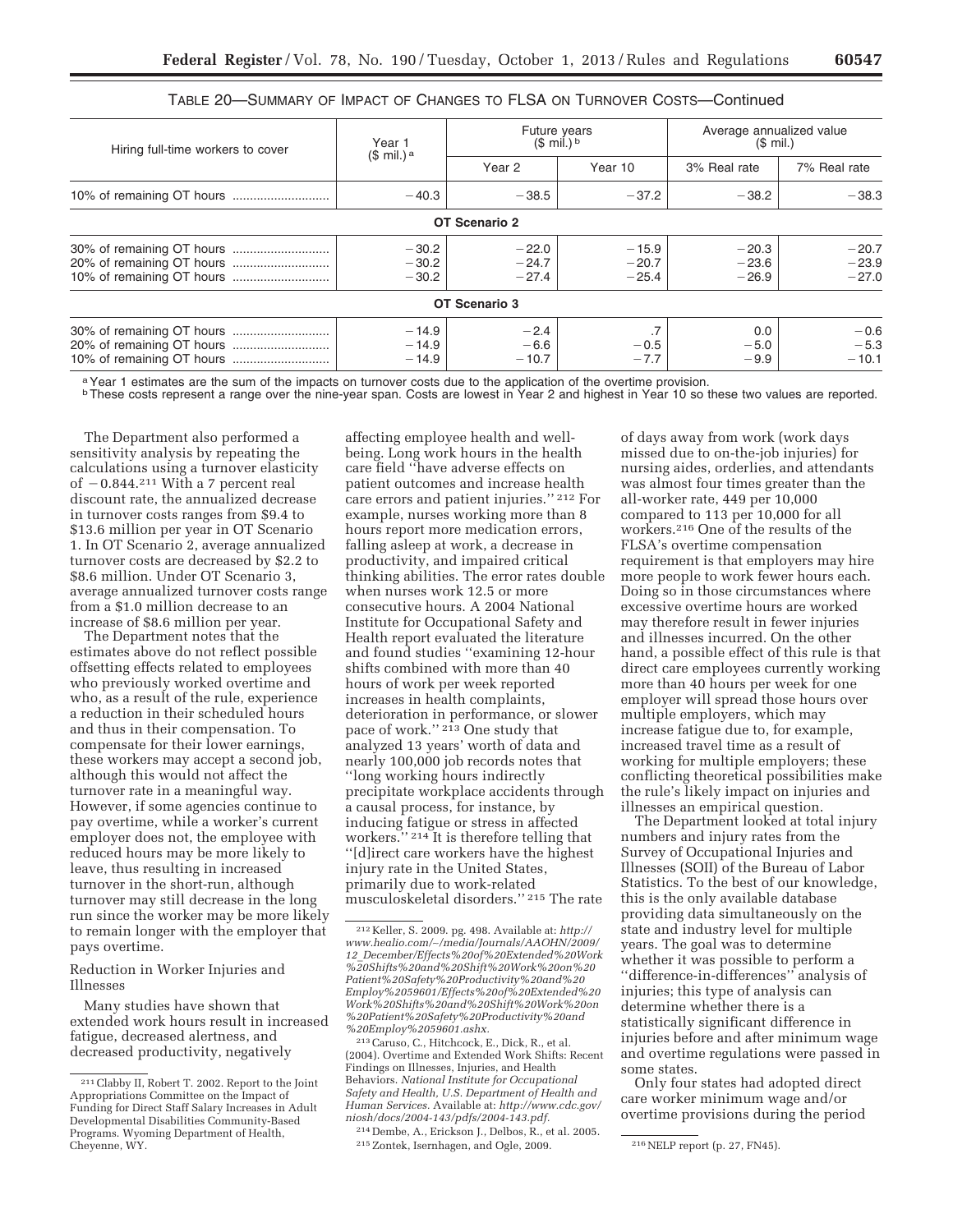for which industry-specific data are available (2003–2011): Arizona (minimum wage, January 2007), Maine (minimum wage and overtime, September 2007), Ohio (minimum wage, April 2007), and Colorado (minimum wage and overtime, January 2010). Of these, only Arizona and Maine had usable data (for a total of 6 observations), which was not sufficient to perform conclusive analysis.

### Improved Quality of Care

As has been stated previously, one of the main benefits of this Final Rule is that the professionals who are entrusted to care for consumers in their homes will have the same protections in the labor market as almost all other employees. Guaranteed minimum wage and overtime compensation for home care jobs, comparable to similar occupations, will attract more workers to the home care industry. The increased availability of direct care workers will allow employers to meet the growing demand for home care services without requiring workers to perform services for excessive hours. Additionally, this may improve the quality of care since workers may be less fatigued and have more energy to devote to the consumers to whom they provide home care services. However, the Department understands that the continuity of care for some individuals may be affected, such as by having more care providers as a result of this rule. In addition, with the standard of pay raised, more highly trained and certified workers will seek out and remain in the HHA and PCA occupations, and a higher quality of service may be provided to the consumer. While a monetary value cannot be placed on increased professionalism and improved care, those expected benefits are noteworthy.

## **VII. Final Regulatory Flexibility Analysis**

The Regulatory Flexibility Act of 1980 (RFA) as amended by the Small Business Regulatory Enforcement Fairness Act of 1996 (SBREFA), hereafter jointly referred to as the RFA, requires agencies to evaluate the potential effects of their proposed and Final Rules on small businesses, small organizations and small governmental jurisdictions. *See* 5 U.S.C. 604.

The RFA requires agencies to prepare and make available for public comment a final regulatory flexibility analysis (FRFA) describing the impact of Final Rules on small entities. The RFA specifies the content of a FRFA. Each FRFA must contain:

• A succinct statement of the need for, and objectives of the Final Rule;

• A summary of the significant issues raised by the public comments in response to the NPRM, a summary of the agency assessment of the issues, and a statement of any changes made as a result of such comments;

• The agency's response to any comments filed by the Chief Counsel for Advocacy of the Small Business Administration;

• A description of an estimate of the number of small entities to which the Final Rule will apply;

• A description of the projected reporting, recordkeeping and other compliance requirements of the Final Rule including an estimate of the classes of small entities which will be subject to the requirement and the type of professional skills necessary for preparation of the report or record;

• Description of the steps the agency has taken to minimize the significant economic impact on small entities consistent with the stated objectives of applicable statutes, including a statement of the factual, policy, and legal reasons for selecting the alternative adopted in the Final Rule and why other alternatives were rejected.

## *1. Objectives of, and need for, the Final Rule*

Section 13(a)(15) of the FLSA exempts from its minimum wage and overtime compensation provisions domestic service employees employed ''to provide companionship services for individuals who (because of age or infirmity) are unable to care for themselves (as such terms are defined and delimited by regulations of the Secretary).'' Due to significant changes in the home care industry over the last 38 years, workers who today provide home care services to individuals are performing duties and working in circumstances that were not envisioned when the companionship services regulations were promulgated. Section 13(b)(21) provides an exemption from the Act's overtime compensation requirements for live-in domestic service workers. The current regulations allow an employer of a live-in service domestic worker to maintain a copy of the agreement of hours to be worked and to indicate that the employee's work time generally coincides with that agreement, instead of requiring the employer to maintain an accurate record of hours actually worked by the live-in domestic worker. The Department is concerned that not all hours worked are actually captured by such agreement and paid, which may result in a minimum wage violation. The current

regulations do not provide a sufficient basis to determine whether the employee has in fact received at least the minimum wage for all hours worked.

The Department has re-examined the regulations and determined that the regulations, as currently written, have expanded the scope of the companionship services exemption beyond those employees whom Congress intended to exempt when it enacted § 13(a)(15) of the Act, and do not provide a sufficient basis for determining whether live-in workers subject to § 13(b)(21) of the Act have been paid at least the minimum wage for all hours worked. Therefore, this document revises the definitions of ''domestic service employment'' and ''companionship services,'' and requires employers of live-in domestic service workers to maintain accurate records of hours worked by such employees. In addition, the regulation limits the scope of duties a direct care worker may perform and still be considered to perform companionship services, and prohibits employees of third party employers from claiming either exemption.

There has been an increase in the employment of home health aides and personal care aides in the private homes of individuals in need of assistance with basic daily living or health maintenance activities. BLS's national occupational employment and wage estimates from the OES survey show that the number of workers in these jobs tripled during the decade between 1988 and 1998, and by 1998 there were 430,440 workers employed as home health aides and 255,960 workers employed as personal care aides. The combined occupations of personal care and home health aides continue to constitute a rapidly growing occupational group. BLS statistics demonstrate that between 1998 and 2009, this occupational group again more than doubled with home health aides increasing to 955,220 and personal care aides increasing to 630,740.217

The growth in demand, however, has not resulted in growth in earnings for workers providing home care services. The earnings of employees in the home health aide and personal care aide categories remain among the lowest in the service industry. Studies have shown that the low income of direct care workers continues to impede efforts to improve both jobs and care.<sup>218</sup>

<sup>217</sup>See 1998 and 2009 Occupational Employment and Wage Estimates, National Cross-Industry Estimates, Available at: *http://www.bls.gov/oes/oes*\_ *dl.htm*.

<sup>218</sup>*See* Brannon, Diane, et al. (2007). Job Perceptions and Intent to Leave Among Direct Care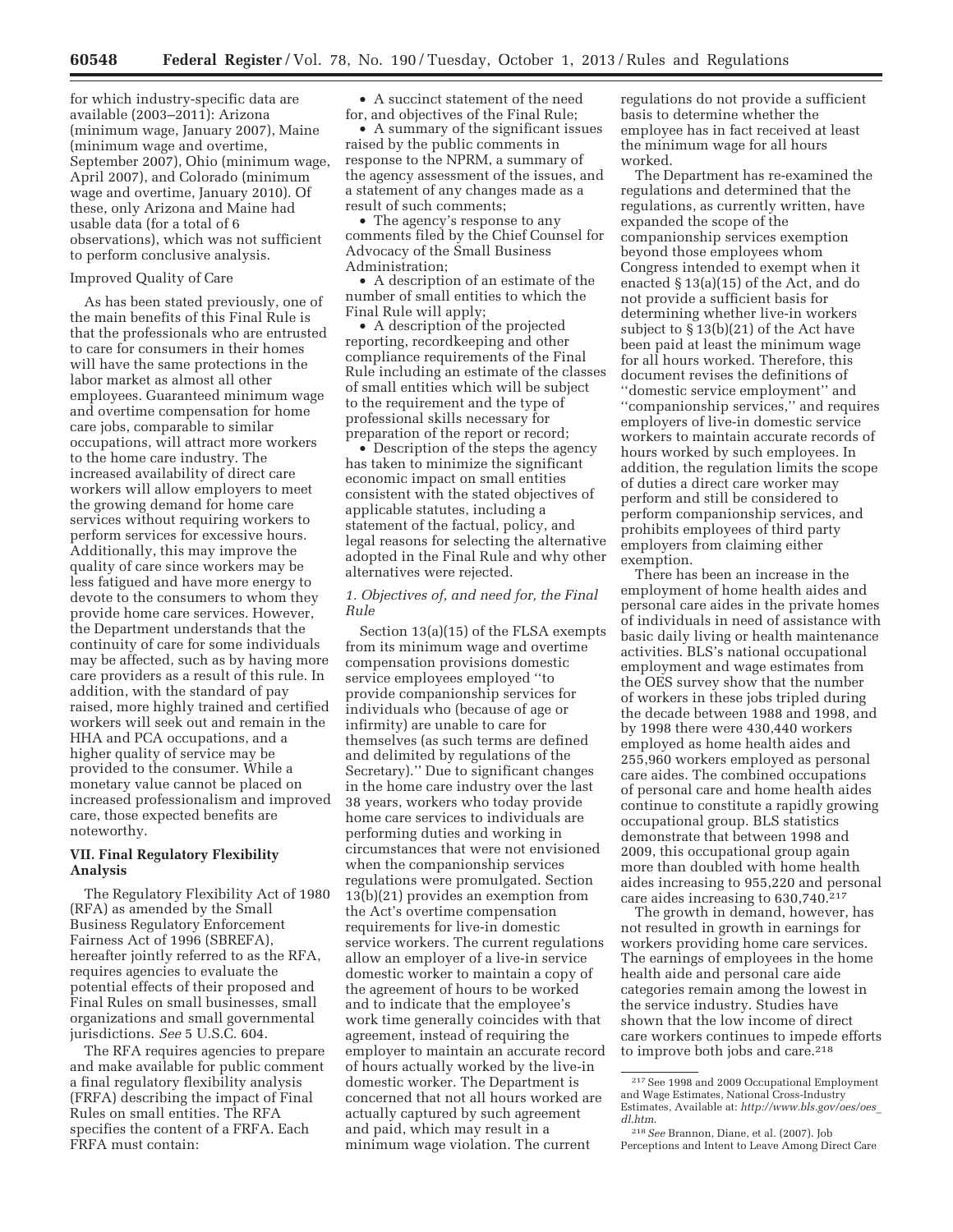Protecting domestic service workers under the Act is an important step in ensuring that the home care industry attracts and retains qualified workers that the sector will need in the future. Moreover, the workers that are employed by home care staffing agencies are not the workers that Congress envisioned when it enacted the companionship exemption (i.e., neighbors performing elder sitting) but are instead professional direct care workers entitled to FLSA protection based on the expanded nature of the duties many of them perform. In view of the dramatic changes in the home care sector in the 38 years since these regulations were first promulgated and the growing concern about the proper application of the FLSA minimum wage and overtime protections to domestic service employees, the Department believes it is appropriate to narrow the scope of the definition of ''companionship services'' and limit the

companion and live-in exemptions to the individual, household, or family using the services to more accurately reflect Congressional intent.

## *2. Summary of Significant Issues Raised by Public Comments, Assessment of the Agency and Response*

## *3. The Agency's Response to the Comment Filed by the Chief Counsel for Advocacy of the Small Business Administration*

The Small Business Administration's Office of Advocacy (Advocacy) submitted a comment summarizing key issues raised by small business representatives during a roundtable and in subsequent conversations; the small business representatives focused on three key issues with the IRFA and also suggested several alternatives for consideration (the alternatives are addressed under number 5, below).219

Specifically, small businesses suggested that the Department reevaluate the private pay sector of the companion services market, the incidence of overtime among these workers because it may be underestimated, and account for the costs of restricting hours and hiring additional workers to avoid the cost of overtime compensation.

The Department appreciates this feedback from small businesses and endeavored to refine the final economic analysis to include it. First, the Department analyzed available data on the private pay sector and incorporated this sector into the discussion of the

market and the analysis of deadweight loss and disemployment resulting from the Final Rule. The available data did not support the assertion of the significant size of the private pay market, as discussed in the Executive Orders 12866 and 13563 analysis. As stated earlier in this final rule, limited data exists regarding the private pay sector and overtime utilization within that sector. However, based on the analysis, it is clear that this sector behaves differently than the publicly funded market and should be analyzed differently.

Second, the Department reviewed the references used to estimate the incidence of overtime among these workers in addition to any other available data on this issue and determined that, in the absence of new statistically reliable data sources, the two national surveys of direct care workers provide the best source of information on the amount of overtime worked. However, the estimated total number of overtime hours worked and the associated overtime compensation transfers have increased due to the addition approximately 80,000 workers who were previously unaccounted for (30,000 in Illinois, 50,000 in California). The estimated total number of overtime hours worked also increased because, after further evaluation of the data in the NHHAS, the Department determined that the estimated 12 percent of workers who work overtime average 8.8 hours of overtime per week instead of the 6.3 hours estimated in the proposed rule.

Third, the Department agrees with commenters that adjusting worker schedules and hiring additional workers in order to eliminate overtime hours is not costless. This cost has been incorporated into the analysis by adjusting the assumption on OT Scenario 3 to account for administrative costs and local rigidities in the availability of additional workers; specifically, the NPRM assumed that employers could adjust to absorb all of the overtime hours currently worked, and the final analysis assumes that employers could adjust to absorb all but 10 percent of overtime hours due to the costs associated with administration.

The U.S. Chamber of Commerce also submitted a comment expressing serious concerns with the impact of the rule on small entities, stating that the Department underestimated the costs of regulatory familiarization, especially to families, and inappropriately labeled some costs of the rule as transfers. The comment references data from the Chamber of Commerce's members, but does not provide any additional detail. Thus, as explained in some detail in the

section describing the estimation of regulatory familiarization costs, the Department maintains its assumptions concerning regulatory familiarization. As stated previously, most third party employers are already covered by the FLSA and employ other workers who are not exempt, so they are familiar with the FLSA's minimum wage and overtime compensation requirements. Therefore, they simply need to apply the FLSA to an additional category of workers. The Department will provide guidance and educational materials that individuals and families who employ direct care workers can rely on to learn about the rule's requirements. With respect to the Chamber of Commerce's comment relating to whether transfers are costs, the Department describes the estimated transfers due to payment of travel time and overtime compensation as transfers in the economic analysis because those payments are not a loss to the larger economy; however, the transfers are treated as compliance costs to employers for the purpose of estimating the deadweight loss and disemployment effects of the Final Rule in recognition of the fact that it will impact the behavior of employers.

Advocacy also suggested that the Department clarify that registries are not third party employers. The employment relationship was not addressed by the proposed rule and the Department proposed no changes to its longstanding test of what constitutes an employment relationship under the FLSA. However, in response to Advocacy's suggestion, the Department has included in the preamble to this Final Rule a lengthy description of the employment relationship test and how it applies in various factual scenarios including registries. This discussion is found in the Joint Employment section of this preamble.

## *4. Description and Estimate of the Number of Small Entities To Which the Final Rule Will Apply*

The RFA defines a ''small entity'' as a (1) small not-for-profit organization, (2) small governmental jurisdiction, or (3) small business. The Department used standards defined by SBA to classify entities as small for the purpose of this analysis. For the two industries that are the focus of this analysis, the SBA defines a small business as one that has average annual receipts of less than \$14 million for HHCS and \$10 million for SEPD.220

Workers: Evidence From the Better Jobs Better Care Demonstrations. *The Gerontologist,* 47(6): 820–829. 219Winslow Sargeant, WHD–2011–0003–7756.

<sup>220</sup>These thresholds were updated in 2012 from \$13.5 and \$7 million, respectively. See: *http:// www.fns.usda.gov/ora/MENU/Published/snap/ FILES/Participation/2011Characteristics.pdf*.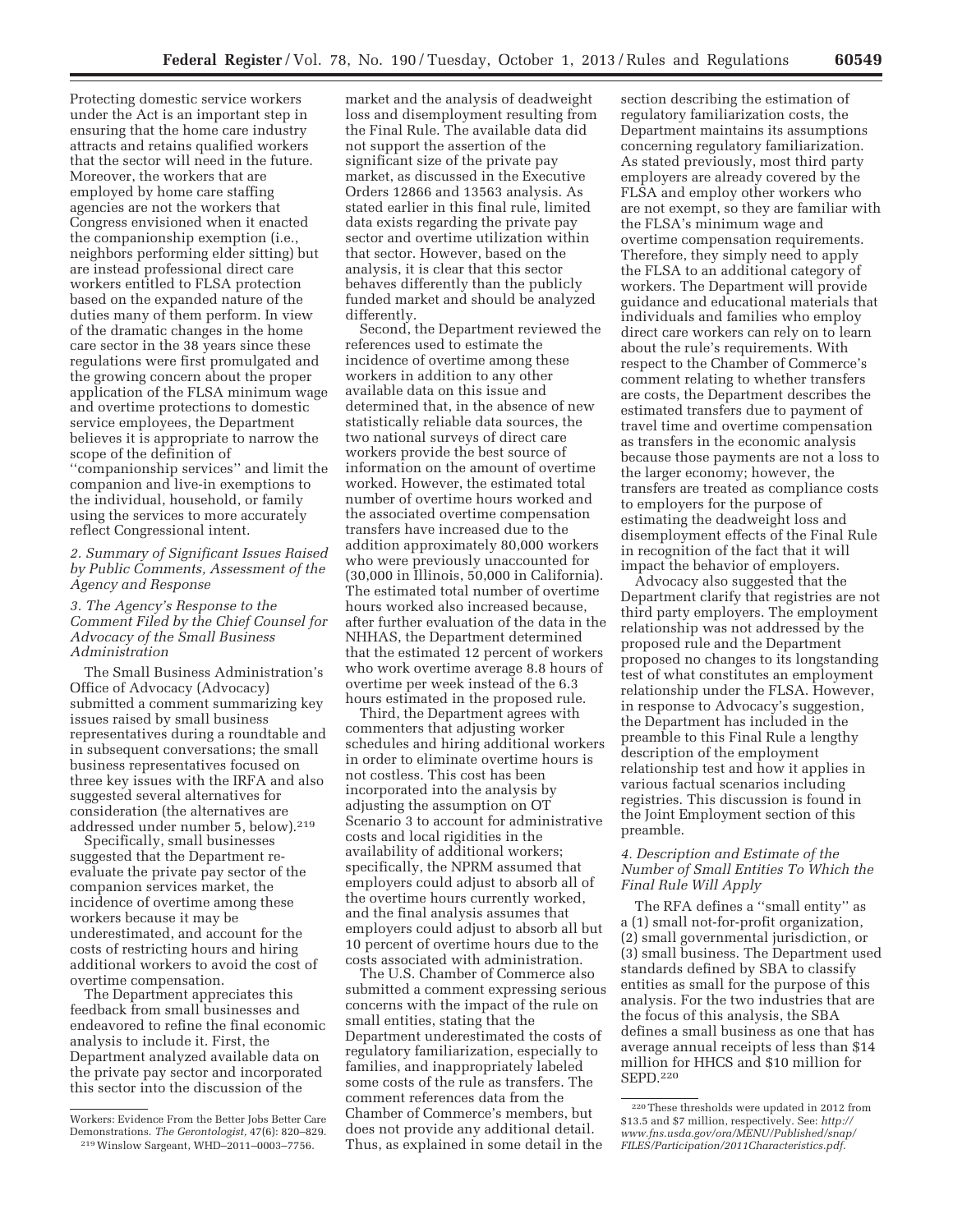Based on the estimated average annual revenues per establishment in each employment size category derived from Statistics of U.S. Businesses (SUSB) data and attributed to the establishments in the HHCS and SEPD industries, it appears that no employers exceed the SBA size standards of \$14 million in annual revenues for HHCS and \$10 million in annual revenues for SEPD. Thus, for the purposes of this analysis, the entire HHCS and SEPD industries (89,400 establishments) are composed of small businesses.

Although in reality it is possible that there are some firms in the 100–499 and 500+ employee categories that earn revenues in excess of the SBA standard for their industry, we include all establishments in order to not underestimate the number of small firms affected by the rule. We also believe we have not mischaracterized this sector in any meaningful way: We believe these industries are primarily, if not completely, composed of small businesses by SBA standards.

In order to better understand the impact of the rule on businesses of different sizes, the Department analyzed small business impacts using establishment size as a proxy for firm size. The Department combined

Quarterly Census of Employment and Wages data for the HHCS and SEPD industries and then used the SUSB, 2007, data set to distribute establishments and employees to the following size categories: 0–4, 5–9, 10–19, 20–99, 100–499, and 500+ employees.

Although basing this analysis on establishment size will bias results, the bias will tend to overestimate the number of small businesses affected by the rule and the impacts to those small businesses. First, the analysis overestimates the number of small entities; a firm composed of multiple establishments might earn aggregate revenues that exceed the threshold the SBA used to define ''small'' in these industries. Second, costs are in part a function of the number of firms in the industry due to the need for each firm to become familiar with the Final Rule. Our cost model thus assigns those familiarization costs to each establishment. Again, to the extent that firms own multiple establishments, compliance costs associated with regulatory familiarization will be smaller than estimated here. Third, compliance costs are also a function of the number of establishment employees.

Because there are no data linking the use of the companionship services exemption to establishment size, there is no direct way to measure the impact of this rule's minimum wage and overtime requirements by size categories. The Department thus assumed compliance costs associated with meeting those requirements would be proportionate to the number of establishment employees. Therefore, these costs increase in proportion to establishment size (as measured by the number of employees), and smaller establishments are not unduly impacted relative to larger establishments. This proportionate approach may not capture the full impact of the regulatory requirements on smaller establishments given the lack of available data.

Table 21 presents the estimated number of establishments, employees, and revenue by establishment size. The table shows that the 500+ employee category employs 42 percent of workers, and accounts for 20 percent of establishments and 43 percent of revenue for the combined industries. Conversely, establishments with fewer than 20 employees account for only six percent of employment but more than 44 percent of establishments.

TABLE 21—AFFECTED ESTABLISHMENTS, WORKERS, AND REVENUE BY EMPLOYMENT SIZE a

| Number of employees | Total<br>employees<br>1,000 | Percent of<br>total<br>employ-<br>ment | Workers<br>without<br><b>MW</b> | Workers<br>without OT | Total<br>establish-<br>ments | Percent of<br>establish-<br>ments | Revenue<br>$($$ mil.) | Percent<br>industry<br>revenue | Average<br>revenue<br>per<br>establish-<br>ment<br>(\$1,000) |
|---------------------|-----------------------------|----------------------------------------|---------------------------------|-----------------------|------------------------------|-----------------------------------|-----------------------|--------------------------------|--------------------------------------------------------------|
| $0 - 4$             | 22                          |                                        |                                 | 10.426                | 24,548                       | 27.5                              | \$1,954               | 2.2                            | \$80                                                         |
|                     | 29                          | 1.5                                    |                                 | 14,080                | 7,262                        | 8.1                               | 1.779                 | 2.0                            | 245                                                          |
|                     | 64                          | 3.3                                    |                                 | 30.471                | 7,685                        | 8.6                               | 3.752                 | 4.1                            | 488                                                          |
|                     | 421                         | 22.0                                   |                                 | 201.744               | 18,495                       | 20.7                              | 18,422                | 20.3                           | 996                                                          |
| 100-499             | 573                         | 29.9                                   |                                 | 274.541               | 13,287                       | 14.9                              | 25,860                | 28.5                           | 1,946                                                        |
| $500 +$             | 804                         | 42.1                                   |                                 | 385.776               | 18,111                       | 20.3                              | 39.079                | 43.0                           | 2,158                                                        |
| Total               | 1.912                       | 100.0                                  |                                 | 917.039               | 89.388                       | 100.0                             | 90.846                | 100.0                          | 1,016                                                        |

a Data in this Table are distributed across categories using percentages from SUSB, 2007.

## *5. Description of the Projected Reporting, Recordkeeping and Other Compliance Requirements for Small Entities*

The FLSA sets minimum wage, overtime compensation, and recordkeeping requirements for employment subject to its provisions. All non-exempt covered employees must be paid at least the minimum wage and not less than one and one-half times their regular rates of pay for overtime hours worked. Workers performing domestic service but not meeting the definition of companionship services and live-in domestic service workers employed by third parties will need to be paid in accordance with the FLSA's

minimum wage and overtime compensation provisions.

This Final Rule provides no differing compliance requirements and reporting requirements for small entities. The Department has strived to minimize respondent recordkeeping burden by requiring no order or specific form of records under the FLSA and its corresponding regulations. Moreover, employers would normally maintain the records under usual or customary business practices.

Every covered employer must keep certain records for each non-exempt worker. The regulations at 29 CFR part 516 require employers to maintain records for employees subject to the

minimum wage and overtime compensation provisions of the FLSA. The recordkeeping requirements under 29 CFR part 516 are not new requirements; however, some additional employees will be included in the universe of covered employees under the Final Rule. As indicated in this analysis, the Final Rule expands minimum wage and overtime compensation coverage to approximately 1.30 million workers. This results in an increase in employer burden and is estimated in the Paperwork Reduction Act (PRA) section of this Final Rule. Note that the burdens reported for the PRA section of this Final Rule include the entire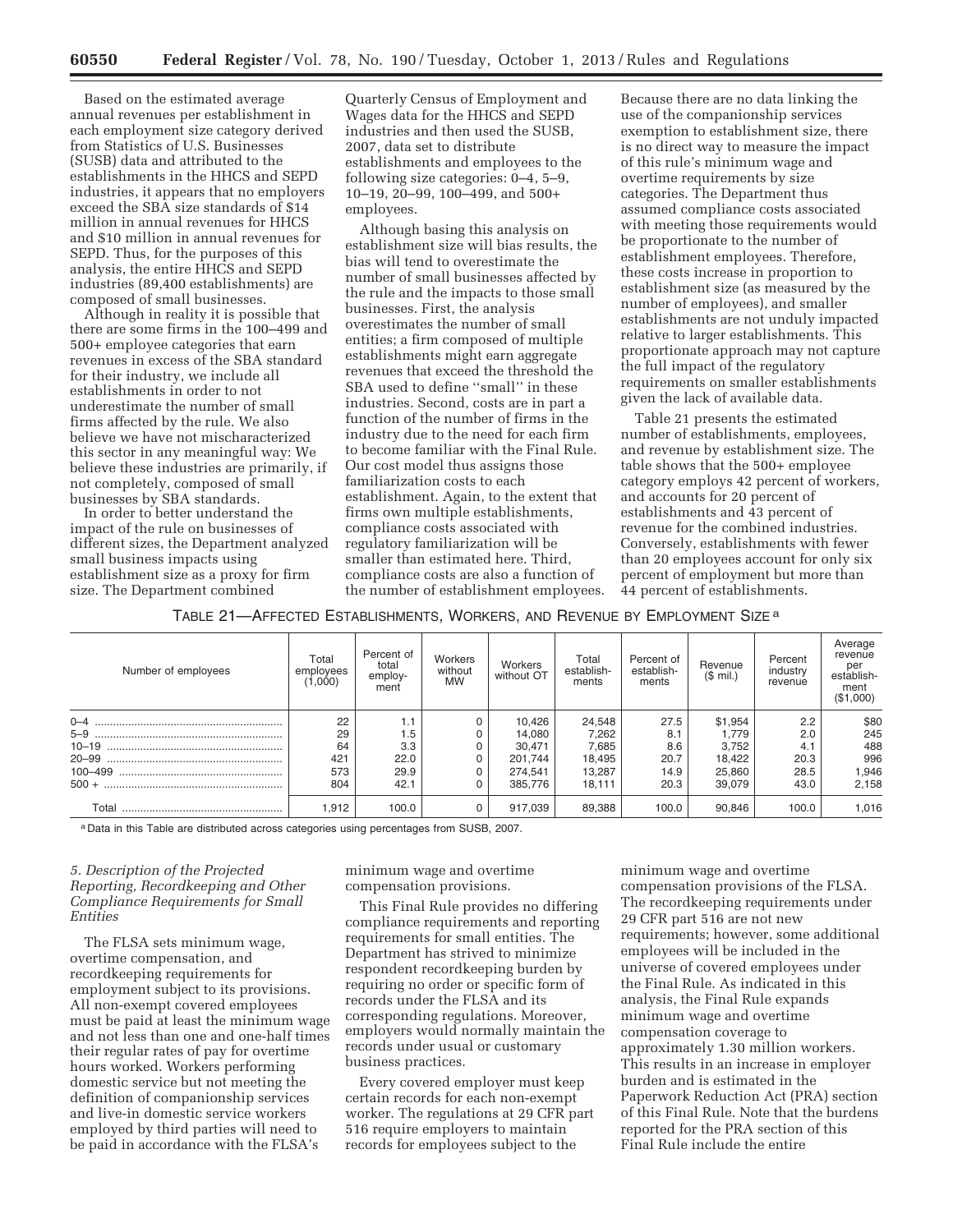information collection and not merely the additional burden estimated as a result of this Final Rule.

## Cost to Small Entities

Table 22 presents the results of the first year, recurring years, and annualized cost and impact analyses as distributed by establishment size. The figures in the table include the costs of regulatory familiarization, hiring costs, complying with minimum wage requirements, travel time compensation, and overtime compensation, assuming employers respond by adjusting work schedules so that overtime hours are

reduced to 60 percent of the current value (Scenario 1; in addition, we assume 30 percent of reallocated overtime hours are assigned to new hires). This scenario is the most costly of the three examined, and thus the results presented here show the anticipated upper bound.

## TABLE 22—FIRST YEAR, RECURRING, AND ANNUALIZED COMPLIANCE COSTS BY EMPLOYMENT SIZE a

| Number of employees | Cost (\$1,000)                                                   | Percent of<br>total cost                           | Cost per<br>establishment                             | Cost per<br>establishment<br>as a percent<br>of average<br>revenue |  |  |  |  |  |  |  |  |
|---------------------|------------------------------------------------------------------|----------------------------------------------------|-------------------------------------------------------|--------------------------------------------------------------------|--|--|--|--|--|--|--|--|
| <b>First Year</b>   |                                                                  |                                                    |                                                       |                                                                    |  |  |  |  |  |  |  |  |
|                     | \$4,423<br>3,983                                                 | 1.9<br>1.7                                         | \$180<br>548                                          | 0.23<br>0.22                                                       |  |  |  |  |  |  |  |  |
|                     | 8,003<br>50,494<br>67,801<br>95,228                              | 3.5<br>22.0<br>29.5<br>41.4                        | 1,041<br>2,730<br>5,103<br>5,258                      | 0.21<br>0.27<br>0.26<br>0.24                                       |  |  |  |  |  |  |  |  |
|                     | 229,933                                                          | 100.0                                              | 2,572                                                 | 0.25                                                               |  |  |  |  |  |  |  |  |
|                     | <b>Recurring Costs</b>                                           |                                                    |                                                       |                                                                    |  |  |  |  |  |  |  |  |
|                     | 2,450<br>3,308<br>7.159<br>47,402<br>64,506<br>90,642<br>215,468 | 1.1<br>1.5<br>3.3<br>22.0<br>29.9<br>42.1<br>100.0 | 100<br>456<br>932<br>2,563<br>4,855<br>5,005<br>2,410 | 0.13<br>0.19<br>0.19<br>0.26<br>0.25<br>0.23<br>0.24               |  |  |  |  |  |  |  |  |
|                     | Annualized Costs, at 7% Real Rate                                |                                                    |                                                       |                                                                    |  |  |  |  |  |  |  |  |
|                     | 2,712<br>3,398<br>7,272<br>47,813<br>64,945<br>91,252            | 1.2<br>1.6<br>3.3<br>22.0<br>29.9<br>42.0          | 110<br>468<br>946<br>2,585<br>4,888<br>5,038          | 0.14<br>0.19<br>0.19<br>0.26<br>0.25<br>0.23                       |  |  |  |  |  |  |  |  |
|                     | 217,393                                                          | 100.0                                              | 2,432                                                 | 0.24                                                               |  |  |  |  |  |  |  |  |

a Totals in this Table exclude costs related to California's IHSS workers because these workers are not employed by private small establishments and therefore the employer will not incur costs associated with IHSS workers.

First year costs range from \$180 for entities where the owner has fewer than five employees in addition to him- or herself (a 0–4 employee establishment), to \$5,258 per establishment for entities with more than 500 employees (Table 22). Annual recurring costs are somewhat smaller, ranging from \$100 per year per establishment in the 1 to 4 employee class, to \$5,005 in the 500 employee or more size class. Over ten years, the rule is projected to cost establishments an annual average ranging from \$110 for establishments with fewer than five employees to \$5,038 for 500+ employee establishments per year when cost are annualized using a 7 percent real interest rate.

Total costs and cost per establishment are consistently proportionate to establishment size as measured by either revenues or employment regardless of cost type (first year, recurring, or annualized). For example, employers with more than 500 employees are projected to incur 41.4 percent of total first year costs, which is proportionate to their share of the industry employment and revenues (see Table 21 and Table 22). In addition, the ratio of compliance costs to average establishment revenue is relatively similar regardless of establishment size. For example, the table shows that average annualized compliance costs vary between 0.14 and 0.26 percent of average annual revenues for all establishments ranging from the 0 to 4

employee class to the 500+ employee class.

In summary, first year compliance costs do not exceed \$2,730 for establishments with fewer than 100 employees, and do not exceed \$5,258 for those with more than 100 employees; first-year compliance costs do not exceed 0.27 percent of establishment revenue for all establishment size classes; average annualized compliance costs do not exceed \$2,585 for establishments with fewer than 100 employees, and do not exceed \$5,038 for those with more than 100 employees; and average annualized compliance costs do not exceed 0.26 percent of establishment revenue regardless of establishments size.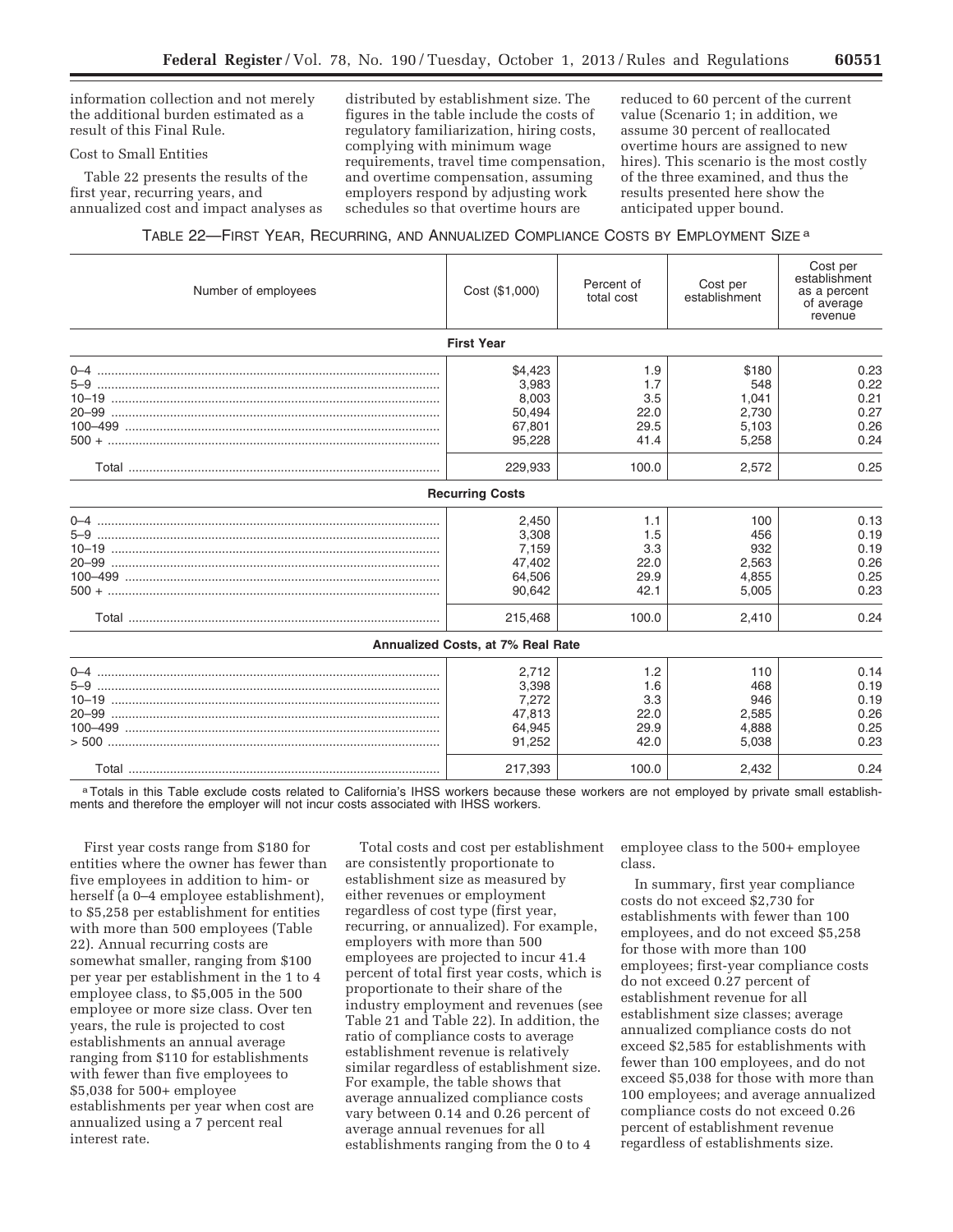Impacts to small businesses are unlikely to vary significantly over time. Existing firms incur regulatory familiarization costs once, and these costs do not impose a significant economic burden. It is possible, however, that the actual cost burdens to small entities may differ from the Department's estimates. The Department estimates that recurring costs such as overtime and travel time compensation (transfer payments in the EO 12866 analysis) are proportionate to firm size. These costs will increase if the firm grows, but in proportion to the firm's ability to bear them. As new firms enter the market, they will bear the same costs: One-time regulatory familiarization costs, and recurring payments for overtime and travel. Again, recurring costs will be proportionate to firm size. Therefore, based on these assumptions, if the revisions to the companionship services regulations are affordable for existing firms, they will be affordable to new market entrants as well.

There are limitations to this analysis. It is assumed that the distribution of employees by establishment size has not changed significantly since 2007 (although the number of employees has increased significantly). We also assume that the occupations of HHA and PCA are distributed by establishment size similarly to other occupations in the HHCS and SEPD industries. With the exponential growth in these industries, it is possible that the distribution of workers by employment size class has shifted. In addition, the cost analysis conducted in this report is unable to capture the difference in costs for urban versus rural home care agencies.

*6. Description of the Steps the Agency Has Taken To Minimize the Significant Economic Impact on Small Entities Consistent With the Stated Objectives of Applicable Statutes, Including a Statement of the Factual, Policy, and Legal Reasons for Selecting the Alternative Adopted in the Final Rule and Why Other Alternatives Were Rejected* 

As previously discussed, the Department believes it has chosen the most effective option that updates and clarifies the rule. Based on the commenters' suggestions, among the options considered by the Department but not described in the NPRM, the least restrictive option was taking no regulatory action. A more restrictive option was to add to the provisions being finalized a limit on the personal care services that can be performed. NELP and the National Council on Aging among others suggested that the

Department require an initial assessment be conducted to determine if a direct care worker is performing primarily fellowship and protection for the consumer. If it is found that the direct care worker is not engaged primarily in fellowship and protection, then the subsequent list of personal care services should not be considered at all and the worker should not be considered exempt. The National Council on Aging further expressed the view that toileting, bathing, driving, and tasks involving positioning and/or transfers be excluded from the list of permissible duties. ANCOR suggested that the list be made exclusive and include fewer tasks. The commenter added that the Department should consider providing an allowance for household work defined as no more than one hour in a seven day period. AFSCME expressed the view that those workers who regularly engage in mobility tasks should not be considered companions. The Department carefully considered such views in development of the Final Rule. The Department ultimately settled on a less restrictive list of permissible care services (assistance with ADLs and IADLs) than initially proposed as well as less restrictive than options suggested by some of these commenters. The Department views the resulting list as a compromise that allows for some delivery of care services by the exempt companion while at the same time recognizing and making an effort to address the health and safety concerns of direct care workers and consumers. Taking no regulatory action does not address the Department's concerns discussed above under Need for Regulation. The Department found the most restrictive option to be overly burdensome on business in general and specifically small business.

Pursuant to the RFA, the Department considered several other approaches to accomplish the objectives of the rule and minimize the economic impact on small entities including those suggested in comments on the NPRM as well as more traditional approaches.

In its comment, Advocacy noted that small businesses are most concerned with the cost of overtime compensation and less so the minimum wage provision. One suggested alternative was to maintain the exemption from overtime compensation for third party employers of live-in workers, consistent with the laws in at least three states (Michigan, Nevada, and Washington). The Department recognizes that this approach would represent incremental progress towards narrowing the exemption for this set of workers and

result in a very small economic impact on the industry from the Final Rule.

However, the Department believes this approach is inconsistent with Congress's intent to provide FLSA protections to domestic service workers, while providing a narrow exemption for live-in domestic service workers. It is apparent from the legislative history that the 1974 amendments were intended to expand coverage to include more workers, and were not intended to roll back coverage for employees of third parties who already had FLSA protections as employees of covered enterprises. Moreover, this approach does not support the objectives of the rule or the purposes of the overtime requirements of the FLSA, one of which is to spread employment.

Another alternative suggested by Advocacy and the participants at the Small Business Roundtable hosted by Advocacy was to allow employers to exclude some nighttime hours from ''hours worked'' to reduce the potential burden of overtime compensation to workers providing care on higher hour cases (12- or 24-hour shifts). For example, Minnesota and North Dakota state laws exclude up to eight hours from the overnight hours (from 10:00 p.m. to 9:00 a.m.) from the ''hours worked'' for purposes of minimum wage and overtime calculations. This Final Rule does not include revisions to the longstanding regulations applicable to all FLSA-covered employers addressing when sleep time constitutes hours worked and when sleep time may be excluded from hours worked. Therefore, employers still have the opportunity to exclude bona fide sleep hours; however, there would be no basis under the FLSA for treating sleep time hours differently for domestic service workers than for other employees. The Department's existing regulations already provide for the exclusion of sleep time from compensable hours worked under certain conditions. As previously discussed in the Hours Worked section of this preamble, under the Department's existing regulations, an employee who is required to be on duty for less than 24 hours is working even though he or she is permitted to sleep or engage in other personal activities when not busy. *See* § 785.21. Where an employee is required to be on duty for 24 hours or more, the employer and employee may agree to exclude a bona fide meal period or a bona fide regularly scheduled sleeping period of not more than eight hours from the employee's hours worked under certain conditions. *See* § 785.22. The conditions for the exclusion of such a sleeping period from hours worked are (1) that adequate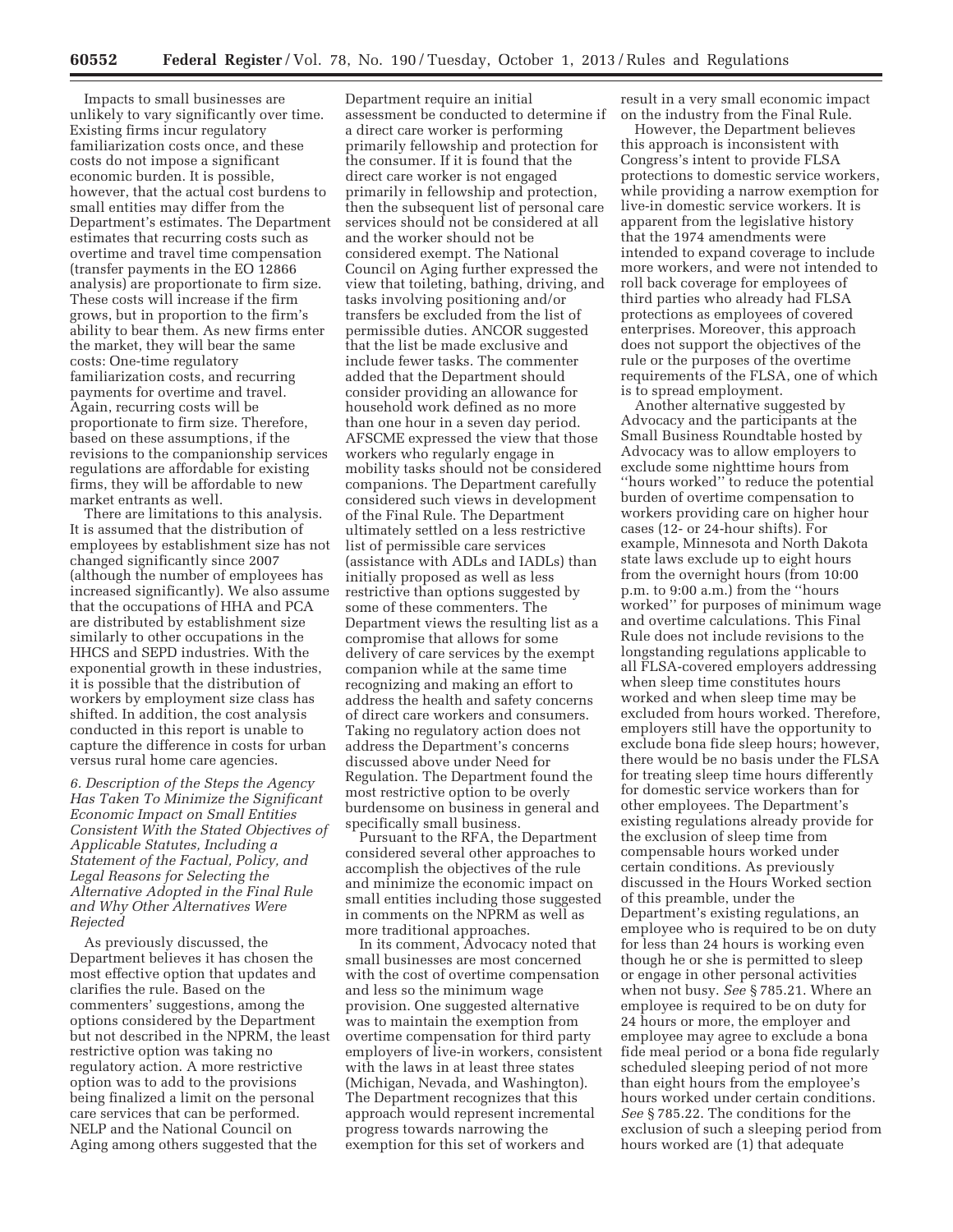sleeping facilities are furnished by the employer, and (2) that the employee's time spent sleeping is usually uninterrupted. When an employee must return to duty during a sleeping period, the length of the interruption must be counted as hours worked. If the interruptions are so frequent that the employee cannot get at least five hours of sleep during the scheduled sleeping period, the entire period must be counted as hours worked. *Id.; see also*  Wage and Hour Opinion Letter, 1999 WL 1002352 (Jan. 7, 1999). Where no expressed or implied agreement exists between the employer and employee, the eight hours of sleeping time constitute compensable hours worked. This description of these longstanding rules in the Final Rule's preamble is provided to help to educate small business employers regarding their ability to exclude sleep time from hours worked. *See* § 785.22. However, because there would be no basis under the FLSA for treating sleep time hours differently for domestic service workers than for other employees, the commenters' suggestion was not adopted.

Another approach suggested by small business representatives at the Small Business Roundtable and in subsequent conversations between small businesses and Advocacy would be to calculate overtime compensation based on a different rate of pay than straight time; for example, under New York state law overtime hours are paid at one and a half times the minimum wage rather than the worker's regular rate of pay for some workers. Again, there is no legal basis in the FLSA for calculating overtime compensation at a rate other than one-and-one-half times the employee's regular rate of pay. Moreover, the Department does not believe that this supports the objective of the rule or the spread of employment under the Act. In terms of economic burden, this alternative could reduce the cost to employers of overtime by approximately 25 percent under OT Scenario 2; however, 15 states currently require payment of overtime at time and a half of regular pay with no evidence of significant economic burden. Quoting the Michigan Olmstead Coalition ''we have seen no evidence that access to or the quality of home care services are diminished by the extension of minimum wage and overtime protection to home care aides in this state almost six years ago.''

Another alternative discussed by commenters is to exclude travel time from hours worked in order to decrease the burden of overtime compensation. However, the comments provided little justification for a departure from the

general FLSA principles applicable to all employers on the compensability of travel time set forth in 29 CFR 785.33– 785.41. Excluding travel time that is ''all in the day's work'' from compensable hours worked, for example, would be inconsistent with the Portal-to-Portal Act amendment to the FLSA and inconsistent with how such travel time is treated for all other employees. §§ 785.38; 790.6. Furthermore, the analysis above suggests that the economic impacts of combined overtime and travel time pay are not significant, and travel time is merely a fraction of overtime cost. Thus, travel time adds a relatively small amount to the burden of this rulemaking.

The Department also considered several traditional alternatives suggested in the SBA guide ''How to Comply with the Regulatory Flexibility Act.'' 221 Those alternatives include:

• Compliance Assistance. The Department has made a variety of educational assistance materials related to this Final Rule available on its Web site, and WHD offices throughout the country are available to provide compliance assistance at no charge to employers. The Department intends to engage in robust outreach efforts and make every effort to work with employers to ensure compliance. As mentioned elsewhere in this preamble, the Department will work closely with stakeholders and the Department of Health and Human Services to provide additional guidance and technical assistance so that stakeholders, including employee and employer advocacy groups, as well as state agencies, understand their rights and responsibilities under the FLSA and this Final Rule.

• Differing compliance or reporting requirements that take into account the resources available to small entities. The FLSA sets a floor below which employers may not pay their employees. As shown above, nearly all employers affected by the rule meet the criteria for small entities and the costs to the smallest of these employers are not overly burdensome; for example, the annualized cost of the rule is estimated to be \$110 for an employer with 0–4 employees and \$5,038 for an employer with 500 or more employees. *See* Table 22. To establish differing compliance or reporting requirements for small businesses would undermine this important purpose of the FLSA and appears to not be necessary given the

small annualized cost of the rule. The Department makes available a variety of resources to employers for understanding their obligations and achieving compliance. Therefore the Department declines to establish differing compliance or reporting requirements for small businesses.

• Clarification, consolidation, or simplification of compliance and reporting requirements for small entities. This rule simplifies and clarifies compliance requirements for employers of workers performing companionship services. The rule imposes no reporting requirements. The recordkeeping requirements imposed by this rule are necessary for the employer to determine their compliance with the rule as well as for the Department and domestic service employees to determine the employer's compliance with the law. The recordkeeping provisions apply generally to all businesses—large and small—covered by the FLSA; no rational basis exists for creating an exemption from compliance and recordkeeping requirements for small businesses in the HHCS and SEPD industries. The Department makes available a variety of resources to employers for understanding their obligations and achieving compliance.

• Use of performance rather than design standards. Under the Final Rule, the employer may achieve compliance through a variety of means. The employer may: hire additional workers and/or spread employment over the employer's existing workforce to ensure employees do not work more than 40 hours in a workweek, and/or pay employees time and one-half for time worked over 40 hours in a workweek. In addition, the FLSA recordkeeping provisions require no particular order or form of records to be maintained so employers may create and maintain records in the manner best fitting their situation. The Department makes available a variety of resources to employers for understanding their obligations and achieving compliance.

• An exemption from coverage of the rule, or any part thereof, for such small entities. The FLSA contains no authority to allow the Department to create an exemption for certain employers based on size of their workforce. Furthermore, creating an exemption from coverage of this rule for businesses with as many as 500 employees, those defined as small businesses under SBA's size standards, is inconsistent with Congressional intent in expanding FLSA coverage to workers providing domestic services in private households and its creation of a

<sup>221</sup>SBA, A Guide for Government Agencies: How to Comply with the Regulatory Familiarization Flexibility Act, Implementing the President's Small Business Agenda and Executive Order 13272. June 2010. pgs 47–58. Available at: *www.sba.gov/advo.*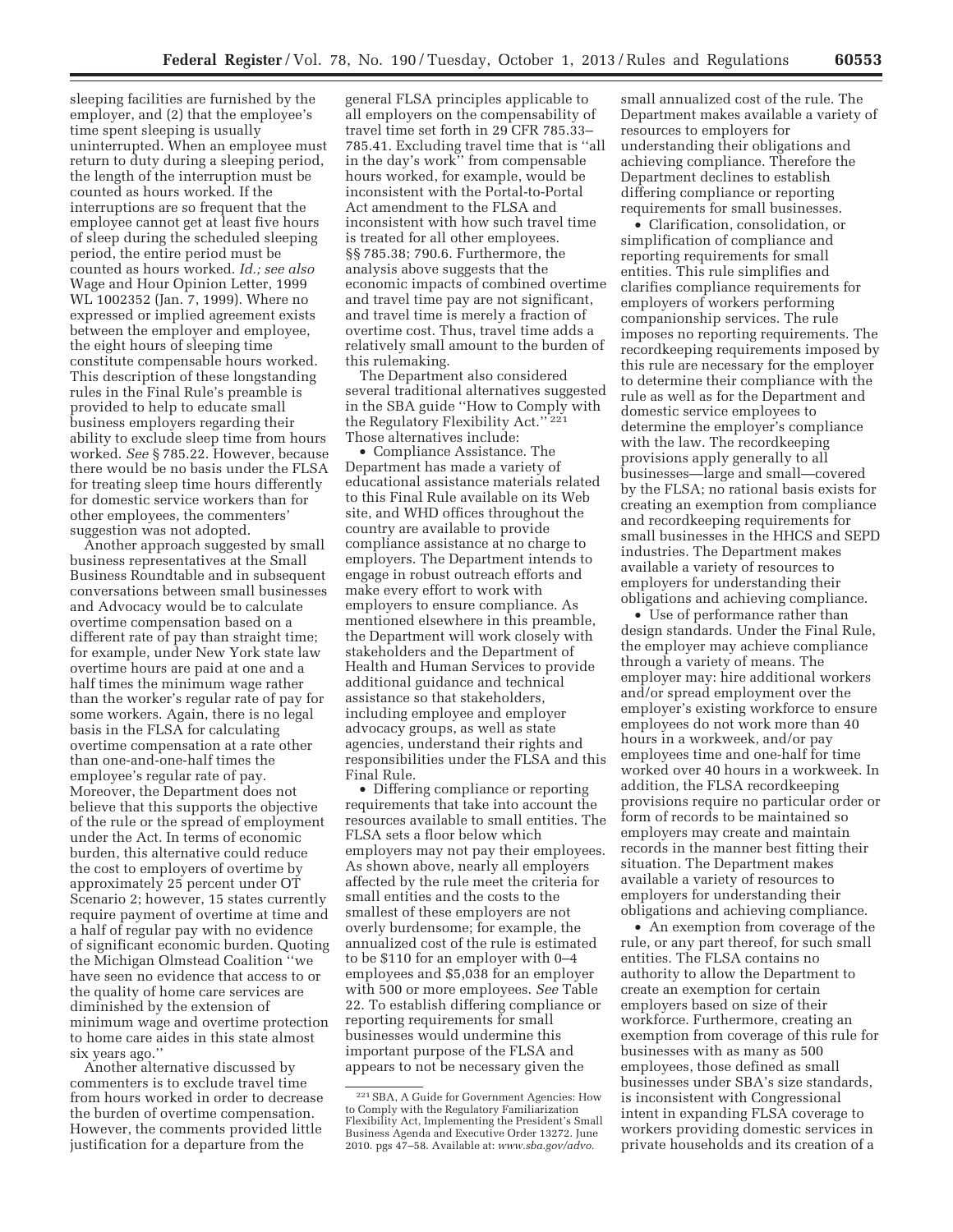narrow companionship services exemption.

The Department notes that while it is not appropriate to employ all of these traditional alternatives to lessen the impact of this Final Rule on small entities, the delayed effective date of this Final Rule creates a transition period during which all entities potentially impacted by this rule, including small entities, have the opportunity to review existing policies and practices and make necessary adjustments for compliance with this Final Rule. This transition period coupled with the Department's compliance assistance efforts lessens the impacts of complying with this Final Rule, relative to a regulatory alternative in which compliance is required immediately upon finalization.

## **VIII. Unfunded Mandates Reform Act**

The Unfunded Mandates Reform Act of 1995, 2 U.S.C. 1501, requires agencies to prepare a written statement that identifies the: (1) Authorizing legislation; (2) cost-benefit analysis; (3) macro-economic effects; (4) summary of state, local, and tribal government input; and (5) identification of reasonable alternatives and selection, or explanation of non-selection, of the least costly, most cost-effective or least burdensome alternative; for rules for which a general notice of proposed rulemaking was published and that include any federal mandate that may result in increased expenditures by state, local, and tribal governments, in the aggregate, or by the private sector, of \$100 million (\$141 million in 2012 dollars, using the Gross Domestic Product deflator) or more in any one year.

#### *Authorizing Legislation*

This rule is issued pursuant to Sections 13(a)(15), 13(b)(21), and 11(c) of the Fair Labor Standards Act (FLSA), 29 U.S.C. 213(a)(15), 213(b)(21), 211(c). Section 13(a)(15) of the FLSA exempts from its minimum wage and overtime provisions domestic service employees employed ''to provide companionship services for individuals who (because of age or infirmity) are unable to care for themselves (as such terms are defined and delimited by regulations of the Secretary).'' Section 13(b)(21) of the FLSA exempts from the overtime provision any employee employed ''in domestic service in a household and who resides in such household.'' The requirements to maintain the exemptions provided by these sections are contained in this Final Rule, 29 CFR part 552. Section 3(e) of the FLSA defines ''employee'' to include an

individual employed by the government of a state or political subdivision of a state, or interstate governmental agency. Section 3(x) of the FLSA, also defines public agencies to include the government of a state or political subdivision thereof, or any interstate governmental agency. Section 11(c) of the FLSA indicates that employers subject to minimum wage and/or overtime requirements must make, keep, and preserve records as the Administrator prescribes by regulation.

#### *Cost-Benefit Analysis*

For purposes of the Unfunded Mandates Reform Act of 1995, this rule includes a Federal mandate that might result in increased expenditures by the private sector or state, local, and tribal governments of more than \$100 million in any one year. The primary impact on state, local, and tribal governments may be through increased Medicaid reimbursement rates. The magnitude of that impact will depend on two factors: (1) How home care agencies adjust scheduling to reduce or eliminate overtime hours; and (2) how states adjust Medicaid budgets in response to the rule.

On average, Medicaid expenditures are one of the most significant components of state budgets, second only to primary and secondary education as a source of expenditures from state general revenues. In fiscal year 2011, the National Association of State Budget Officers estimated that the state share of Medicaid expenditures accounted for 17.4 percent of state general revenues.222 Although some direct care workers are employed, or jointly employed, by state or county agencies (e.g., California, Illinois), these state or county agencies primarily serve the states' Medicaid population. Impacts to these agencies and direct care workers are thus a subset of the impact of the rule on the state share of Medicaid expenditures; to analyze these impacts separately would constitute double-counting. Therefore the Department will focus this section on the potential impact of the rule on the state share of Medicaid expenditures.

The Department estimated a range of total transfers of overtime and travel wages based on three adjustment scenarios, depending upon the percentage of current overtime hours

worked that employers continue to provide to employees (10 percent, 40 percent or 60 percent); the middle scenario (described in the Regulatory Impact Analysis as OT Scenario 2) results in payment of 40 percent of current overtime hours worked (average annualized value of \$321.8 million per year). For the reasons discussed in the Regulatory Impact Analysis, the Department believes OT Scenario 2 represents the most likely impact of the Final Rule.

As described in the regulatory impact analysis (with respect to the Agency Model in Section VI.D), home health care expenditures accounted for by Medicare and Medicaid range from about 75 to 90 percent of total home health care expenditures. However, as previously described, not all Medicaid expenditures on home care services are included in the standard Medicaid accounting classification; in 2009 the sum of State Home Health, PCS, and HCBS 1915(c) waiver programs<sup>223</sup> (\$50.0 billion) was about twice the size of the NHE line item for Medicaid home health care expenditures (\$24.3 billion).224

To avoid underestimating the Medicaid share of home care expenditures, the Department added these additional sources of home care spending to the NHE values and calculated that as much as 55 percent of home care expenditures may be accounted for by Medicaid.225 Thus, perhaps \$175.3 million of the \$321.8 million in additional average annualized transfers under OT Scenario 2 might be attributed to Medicaid programs. It is unlikely that the entire amount will be expenditures from state budgets because the federal government also contributes to Medicaid expenditures. The CMS Office of the

225 In 2009, the NHE listed total home health care expenditures as \$66.1 billion, \$29.9 billion (45 percent) of which were accounted for by Medicare, \$24.3 billion by Medicaid (37 percent), with the remainder attributed to a mix of other government programs, private insurance, and private out-ofpocket spending. The Department calculated its adjusted Medicaid percent of expenditures by adding \$25.7 billion (\$50.0 billion minus \$24.3 billion) to both total and Medicaid expenditures, then dividing \$50.0 billion by \$91.8 billion (\$66.1 billion plus \$25.7 billion) to estimate that roughly 54.5 percent of home care expenditures may be attributable to Medicaid.

<sup>222</sup>Office of the Actuary, Centers for Medicare & Medicaid Services, U.S. Department of Health & Human Services. 2012 Actuarial Report on the Financial Outlook for Medicaid. Available at: *http://medicaid.gov/Medicaid-CHIP-Program-Information/By-Topics/Financing-and-Reimbursement/Downloads/medicaid-actuarialreport-2012.pdf.* Accessed April 17, 2013.

<sup>223</sup> Kaiser Commission on Medicaid and the Uninsured. 2012 Medicaid Home and Community-Based Services Programs: 2009 Data Update. *http://statehealthfacts.org/ comparetable.jsp?ind=242&cat=4.* 

<sup>&</sup>lt;sup>224</sup> Centers for Medicare and Medicaid Studies, Office of the Actuary, National Health Expenditure Projections, 2011–2021. Available at: *http:// www.cms.gov/Research-Statistics-Data-and-Systems/Statistics-Trends-and-Reports/ NationalHealthExpendData/Downloads/ Proj2011PDF.pdf.*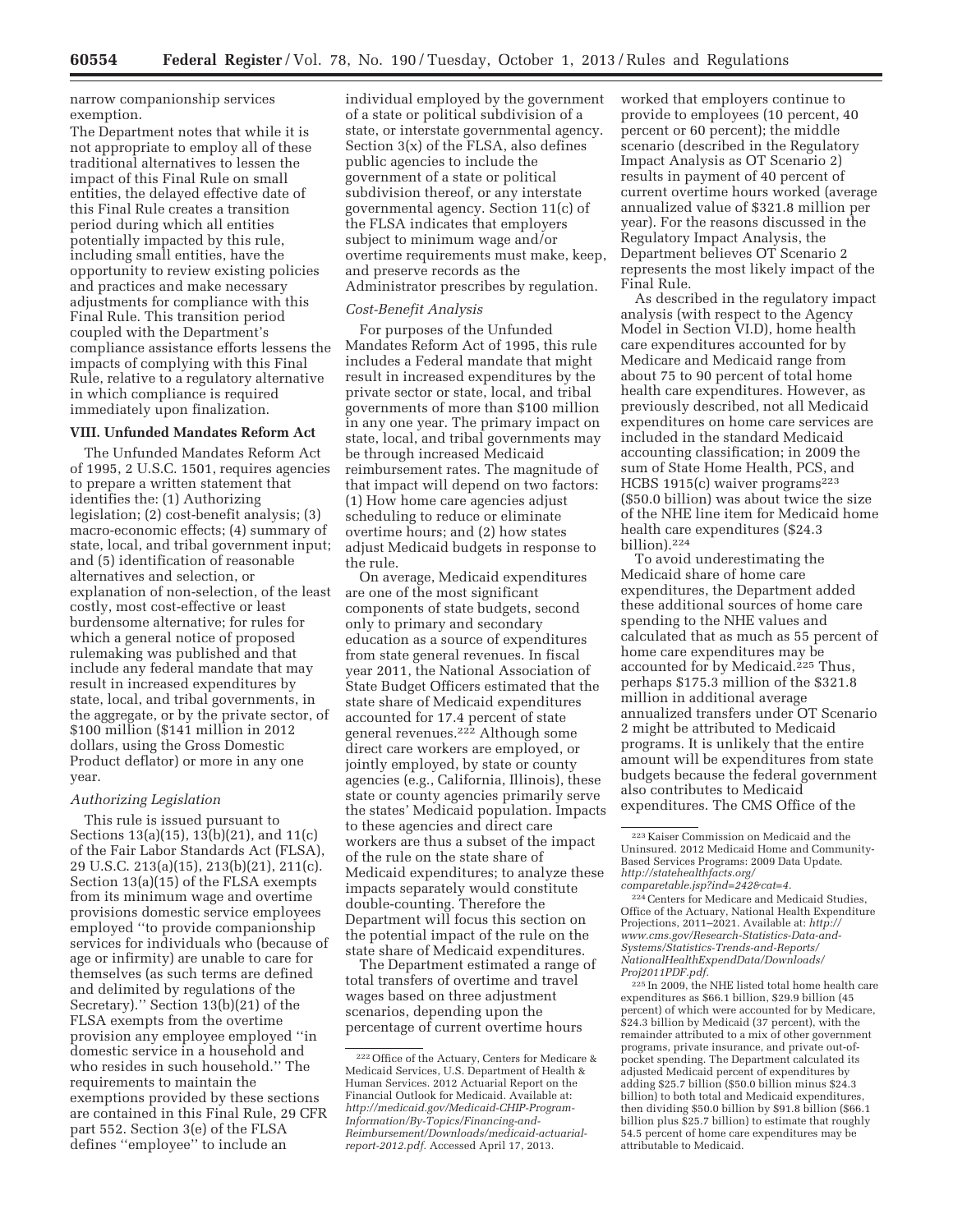Actuary projects that the federal share of this one, is not likely to have a Medicaid expenditures will average 60.2 percent through 2020; thus, the state share of additional wages under this scenario may be about 39.8 percent of the \$175.3 million, or \$69.8 million in average annualized wages.226 Based on data from the CMS, we calculated that in 2011 state Medicaid expenditures totaled \$158.6 billion and the average annualized value of projected state Medicaid expenditures is \$232.5 billion per year from 2011 through 2020 (after adjusting for inflation).<sup>227</sup> Thus, if state Medicaid programs reimburse agencies for the entire amount of additional wages expected under OT Scenario 2, it will increase state Medicaid budgets by approximately 0.03 percent per year over that time horizon. This estimate represents an average across states; some will experience impacts greater than 0.03 percent and other less than 0.03 percent depending on whether state-level laws already require overtime or travel time payments for direct care workers. Information about state-level requirements appears in Table 3.

## *Macro-Economic Effects*

Agencies are expected to estimate the effect of a regulation on the national economy, such as the effect on productivity, economic growth, full employment, creation of productive jobs, and international competitiveness of United States goods and services, if accurate estimates are reasonably feasible and the effect is relevant and material. 5 U.S.C. 1532(a)(4). However, OMB guidance on this requirement notes that such macro-economic effects tend to be measureable in nationwide econometric models only if the economic impact of the regulation reaches 0.25 percent to 0.5 percent of the Gross Domestic Product,<sup>228</sup> or in the range of \$39 to \$77 billion. A regulation with smaller aggregate effect, such as

227Centers for Medicare and Medicaid Studies, Office of the Actuary, National Health Expenditure Projections, 2011–2021. Available at: *http:// www.cms.gov/Research-Statistics-Data-and-Systems/Statistics-Trends-and-Reports/ NationalHealthExpendData/Downloads/ Proj2011PDF.pdf.* 

228Real Gross Domestic Product for the first quarter of 2012 was \$15.454 trillion. Bureau of Economic Analysis, News Release: National Income and Product Accounts Gross Domestic Product, 1st quarter 2012 (second estimate); Corporate Profits, 1st quarter 2012 (preliminary estimate). Available at: *http://www.bea.gov/newsreleases/national/gdp/ gdpnewsrelease.htm.* 

measurable impact in macro-economic terms unless it is highly focused on a particular geographic region or economic sector.

This regulation is focused on two subindustries (HHCS and SEPD) within the Health Care and Social Assistance industry (NAICS 62), which account for just over 10 percent of total employment in this industry.229 The Department's RIA estimates that the total first-year impacts of the rule on employers of workers providing home health care services will be approximately \$20.7 million, with additional transfers of approximately \$210.2 million, depending on the approach employers choose to manage overtime hours. However, given OMB's guidance, the Department has determined that a full macro-economic analysis is not likely to show any measurable impact on the economy.

The total first-year costs of \$20.7 million comprise 0.04 percent of payroll in the two industries nationwide, and total first-year costs as a percent of revenues are 0.02 percent nationwide. The total first-year transfers of \$210.2 million as a percent of HHCS and SEPD payrolls are 0.5 percent, and the total first-year transfers as a percent of revenues are about 0.2 percent.

## *Summary of State, Local, and Tribal Government Input*

Several state employers commented on specific aspects of the proposed rule. These comments have been addressed above in the preamble and Paperwork Reduction Act sections of the Final Rule. During the public comment period, representatives of the state of Washington, Tennessee, Arkansas, California, Virginia, and Oregon submitted written comments to the agency for review. Additionally, organizations such as the National Association of Medicaid Directors and the California State Association of Counties submitted written comments for review. While such associations are not representatives of specific states, many of their members are representatives of state and local government.

Representatives of individual states expressed concern about cost (and income transfers). For example, the State of California Health and Human Services Agency referenced the state's budget issues and requested that the

Department postpone acting on the requirement of overtime wages to be paid to home care workers who are employed by third parties, such as home care staffing agencies.230 The State of Washington, Aging and Disability Services Administration, stated that the proposed rule's discussion concerning costs requires further research. *See* State of Washington.231 The Arkansas Department of Human Services expressed the view that implementing these changes without also identifying additional funding sources is ''ill advised.'' *See* Arkansas Department of Human Services.232 In the same general category of cost, some representatives of individual states expressed concern over the requirement to pay overtime compensation to direct care workers. The Department also held a listening session with state Medicaid directors or their representatives where the state participants reiterated these concerns.

The Department notes that there was little objection among commenters that individuals providing companionship services be paid the minimum wage. Indeed, many commenters indicated that such employees are already receiving at least the federal minimum wage for hours worked. Additionally, as noted in the Department's Final Rule Defining and Delimiting the Exemptions for Executive, Administrative, Professional, Outside Sales and Computer Employees (April 23, 2004) (69 FR 22122), Congress amended the FLSA in 1985 following the *Garcia*  decision to readjust how the FLSA would apply to public sector employers by allowing compensatory time off in lieu of cash overtime compensation. Pursuant to the definition section of the Unfunded Mandates Reform Act, the term ''direct costs'' shall be determined on the assumption that state, local, and tribal governments and the private sector will take all reasonable steps necessary to mitigate the costs resulting from a Federal mandate. *See* 2 U.S.C. 658; Public Law 104–4, (March 22, 1995). Further, nothing in the Final Rule requires that employers schedule employees for more than 40 hours per workweek. Employers can avoid the overtime premium payment (or in the case of the public sector, compensatory time off) merely by limiting the employee to 40 hours of work in a workweek. Limiting workers to 40 hours per week should affect very few consumers. The Department's analysis of overtime hours worked showed 88 percent of direct care workers do not

 $^{\rm 226}$  Office of the Actuary, Centers for Medicare & Medicaid Services, United States Department of Health & Human Services. 2012 Actuarial Report on the Financial Outlook for Medicaid. Available at: *http://medicaid.gov/Medicaid-CHIP-Program-Information/By-Topics/Financing-and-Reimbursement/Downloads/medicaid-actuarialreport-2012.pdf.* Accessed April 17, 2013.

<sup>229</sup>BLS Quarterly Census of Employment and Wages: 2011 Annual employment for NAICS 62 (18,368,506). Total annual employment in 2011 for NAICS 6216 (HHCS) and 62412 (SEPD) was 1,912,306. Available at: *http://www.bls.gov/cew/ #databases.* 

<sup>230</sup>WHD–2011–0003–9531.

<sup>231</sup>WHD–2011–0003–6166.

<sup>232</sup>WHD–2011–0003–9232.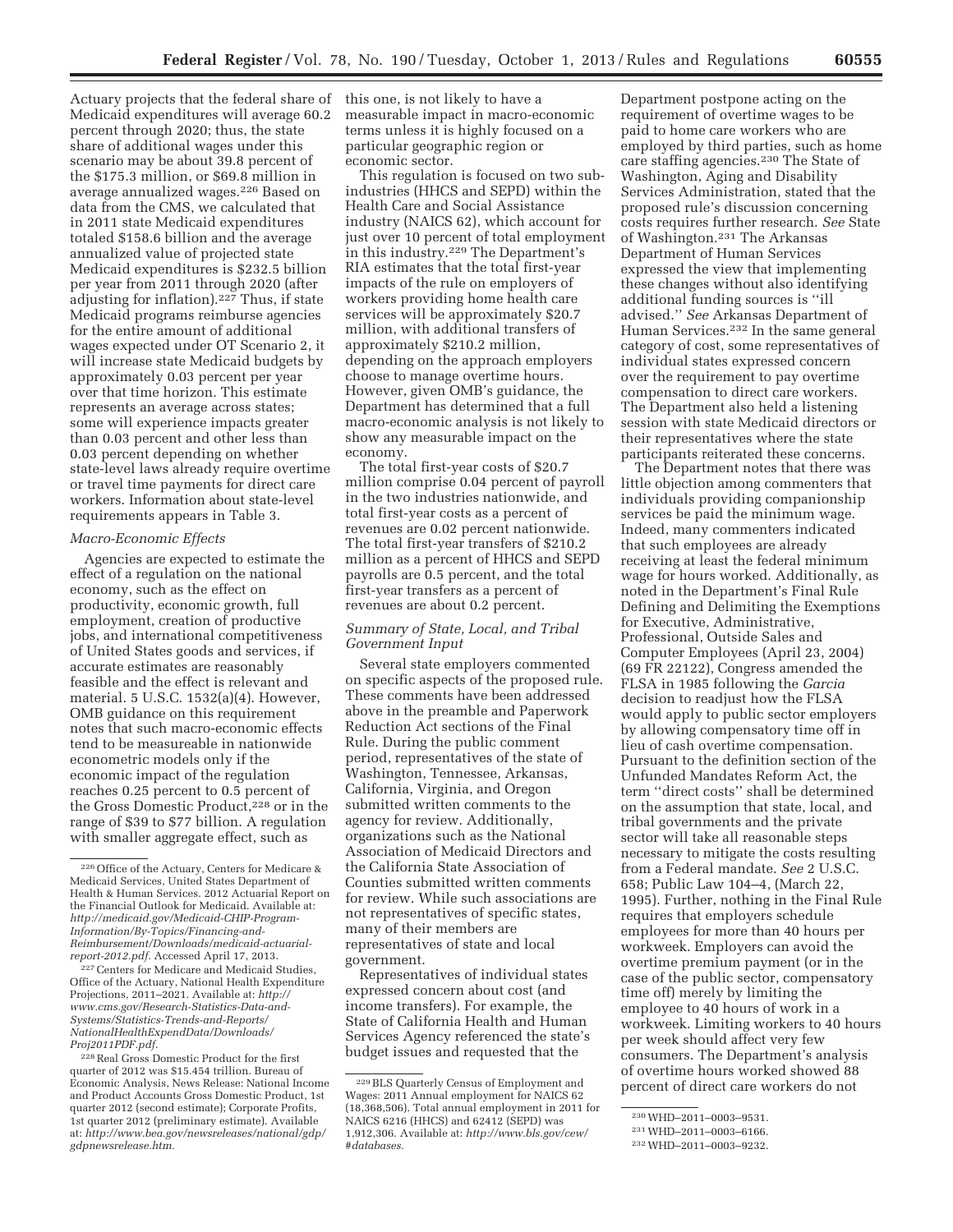typically work more than 40 hours per week, and consumers served by those workers should not be affected by the rule. Although consumers served by those direct care workers who exceed 40 hours per week are likely to be affected, not all such workers will have their hours adjusted (*e.g.,* agencies that voluntarily pay overtime compensation are less likely to adjust worker schedules, and other agencies may not completely eliminate overtime hours). Thus, only some subset of consumers cared for by direct care workers currently working overtime hours are likely to be affected by the rule.

## *Least Burdensome Option or Explanation Required*

The Department's consideration of various options has been described throughout the preamble and the Regulatory Flexibility Analysis. The Department believes it has chosen the most effective option that updates and clarifies the rule and which, given the changes made in the Final Rule in response to comments received, minimizes the burden to the extent possible. Based on the commenters' suggestions, among the options considered by the Department but not described in the NPRM, the least restrictive option was taking no regulatory action. A more restrictive option was to add to the provisions being finalized a limit on the personal care services that can be performed. NELP and the National Council on Aging among others suggested that the Department require an initial assessment be conducted to determine if a direct care worker is performing primarily fellowship and protection for the consumer. If it is found that the direct care worker is not engaged primarily in fellowship and protection, then the subsequent list of personal care services should not be considered at all and the worker should not be considered exempt. The National Council on Aging further expressed the view that toileting, bathing, driving, and tasks involving positioning and/or transfers be excluded from the list of permissible duties. ANCOR suggested that the list be made exclusive and include fewer tasks. The commenter added that the Department should consider providing an allowance for household work defined as no more than one hour in a seven day period. AFSCME expressed the view that those workers who regularly engage in mobility tasks should not be considered companions. The Department carefully considered such views in development of the Final Rule. The Department ultimately settled on a broader set of

permissible care services than initially proposed as well as less restrictive than options suggested by some of these commenters. The Department views the inclusion of assistance with activities of daily living and instrumental activities of daily living as a compromise that allows for some delivery of care services under the companionship services exemption while at the same time recognizing and making an effort to tailor the types of permissible duties to Congress' original intent and to address the health and safety concerns of direct care workers and consumers. Taking no regulatory action does not address the Department's concerns discussed above under Need for Regulation. The Department found the most restrictive option to be overly burdensome on business in general and specifically small business.

#### **IX. Executive Order 13132 (Federalism)**

The Final Rule does not have federalism implications as outlined in Executive Order 13132 regarding federalism. The Final Rule does not have substantial direct effects on the states, on the relationship between the national government and the states, or on the distribution of power and responsibilities among the various levels of government.

## **X. Executive Order 13175, Indian Tribal Governments**

This Final Rule was reviewed under the terms of Executive Order 13175 and determined not to have ''tribal implications.'' The Final Rule does not have ''substantial direct effects on one or more Indian tribes, on the relationship between the federal government and Indian tribes, or on the distribution of power and responsibilities between the federal government and Indian tribes.'' As a result, no tribal summary impact statement has been prepared.

## **XI. Effects on Families**

The undersigned hereby certifies that this Final Rule will not adversely affect the well-being of families, as discussed under section 654 of the Treasury and General Government Appropriations Act, 1999.

### **XII. Executive Order 13045, Protection of Children**

Executive Order 13045, dated April 23, 1997 (62 FR 19885), applies to any rule that (1) is determined to be ''economically significant'' as defined in Executive Order 12866, and (2) concerns an environmental health or safety risk that the promulgating agency has reason to believe may have a disproportionate

effect on children. This Final Rule is not subject to Executive Order 13045 because it has no environmental health or safety risks that may disproportionately affect children.

#### **XIII. Environmental Impact Assessment**

A review of this Final Rule in accordance with the requirements of the National Environmental Policy Act of 1969 (NEPA), 42 U.S.C. 4321 et seq.; the regulations of the Council on Environmental Quality, 40 CFR 1500 et seq.; and the Departmental NEPA procedures, 29 CFR part 11, indicates that the Final Rule will not have a significant impact on the quality of the human environment. As a result, there is no corresponding environmental assessment or an environmental impact statement.

### **XIV. Executive Order 13211, Energy Supply**

This Final Rule is not subject to Executive Order 13211. It will not have a significant adverse effect on the supply, distribution, or use of energy.

## **XV. Executive Order 12630, Constitutionally Protected Property Rights**

This Final Rule is not subject to Executive Order 12630, because it does not involve implementation of a policy ''that has takings implications'' or that could impose limitations on private property use.

## **XVI. Executive Order 12988, Civil Justice Reform Analysis**

This Final Rule was drafted and reviewed in accordance with Executive Order 12988 and will not unduly burden the federal court system. The Final Rule was: (1) Reviewed to eliminate drafting errors and ambiguities; (2) written to minimize litigation; and (3) written to provide a clear legal standard for affected conduct and to promote burden reduction.

#### **List of Subjects in 29 CFR Part 552**

Companionship, Domestic service workers, Employment, Labor, Minimum wages, Overtime pay, Wages.

#### **Laura A. Fortman,**

*Principal Deputy Administrator, Wage and Hour Division.* 

For the reasons discussed in the preamble, 29 CFR part 552 is amended as follows:

## **PART 552—APPLICATION OF THE FAIR LABOR STANDARDS ACT TO DOMESTIC SERVICE**

■ 1. The authority citation for part 552 continues to read as follows: